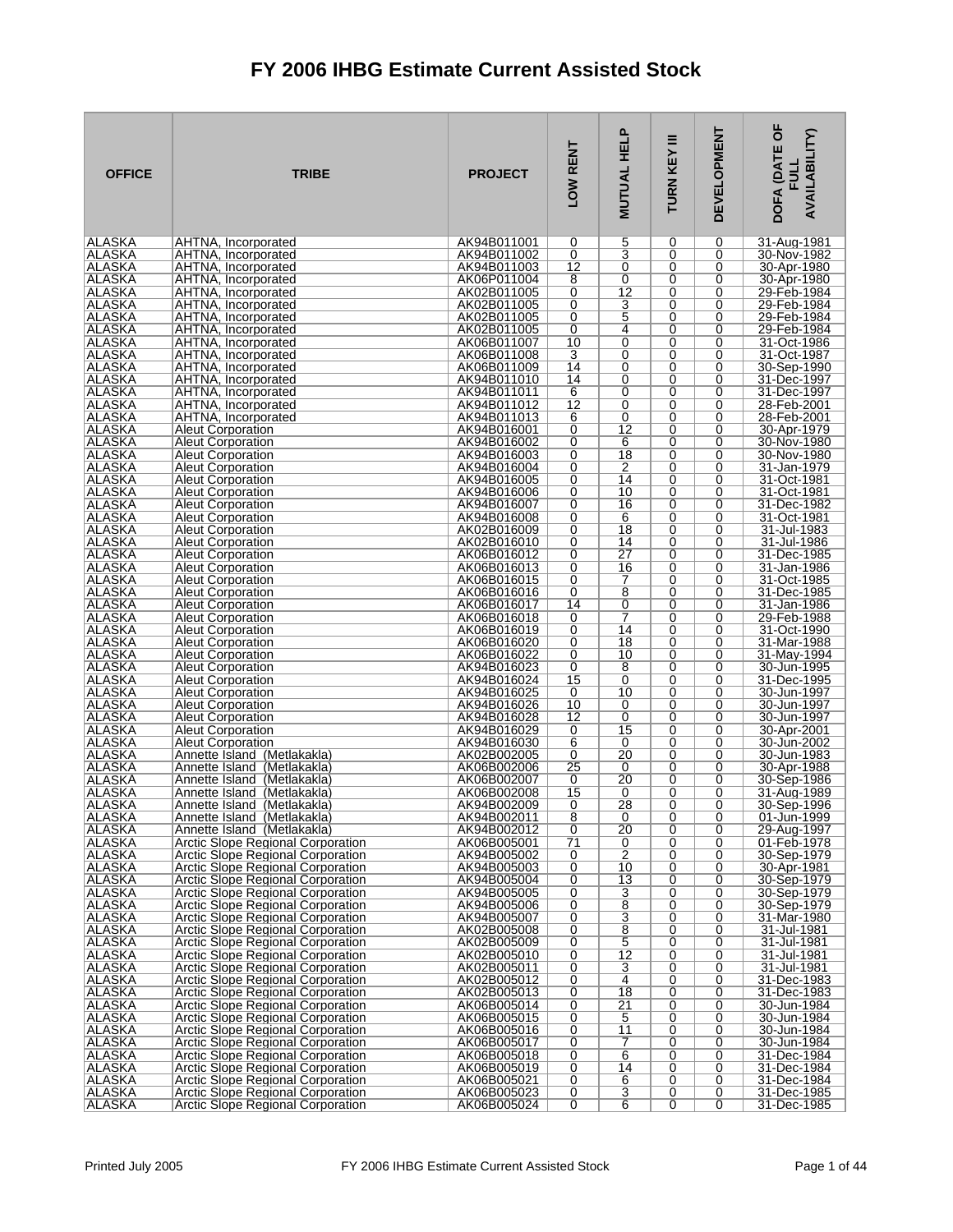| <b>OFFICE</b>                  | <b>TRIBE</b>                                                                   | <b>PROJECT</b>             | LOW RENT            | <b>MUTUAL HELP</b>  | Ξ<br>TURN KEY | <b>DEVELOPMENT</b> | DOFA (DATE OF<br><b>AVAILABILITY)</b>    |
|--------------------------------|--------------------------------------------------------------------------------|----------------------------|---------------------|---------------------|---------------|--------------------|------------------------------------------|
| ALASKA                         | Arctic Slope Regional Corporation                                              | AK06B005025                | 0                   | 16                  | 0             | 0                  | 31-Dec-1985                              |
| ALASKA                         | Arctic Slope Regional Corporation                                              | AK06B005026                | 0                   | 10                  | 0             | 0                  | 31-Mar-1986                              |
| <b>ALASKA</b><br>ALASKA        | Arctic Slope Regional Corporation<br><b>Arctic Slope Regional Corporation</b>  | AK06B005027<br>AK06B005028 | 0<br>0              | 4<br>7              | 0<br>0        | 0<br>0             | 31-Dec-1985<br>30-Sep-1986               |
| <b>ALASKA</b>                  | Arctic Slope Regional Corporation                                              | AK06B005029                | 0                   | $\overline{5}$      | 0             | 0                  | 31-Dec-1985                              |
| ALASKA                         | Arctic Slope Regional Corporation                                              | AK06B005030                | 0                   | 11                  | 0             | 0                  | 30-Jul-1992                              |
| <b>ALASKA</b>                  | Arctic Slope Regional Corporation                                              | AK06B005031                | 0                   | 5                   | 0             | 0                  | 30-Nov-1988                              |
| ALASKA                         | Arctic Slope Regional Corporation                                              | AK06B005033                | 0                   | 4                   | 0             | 0                  | 30-Sep-1987                              |
| ALASKA                         | Arctic Slope Regional Corporation                                              | AK06B005034                | 0                   | 7                   | 0             | 0                  | 31-Jul-1991                              |
| ALASKA<br>ALASKA               | Arctic Slope Regional Corporation<br>Arctic Slope Regional Corporation         | AK06B005036<br>AK94B005037 | 0<br>0              | 4<br>20             | 0<br>0        | 0<br>0             | 30-Jul-1992<br>31-Jul-1997               |
| ALASKA                         | Arctic Slope Regional Corporation                                              | AK94B005038                | 0                   | 17                  | 0             | 2                  | 31-Mar-1999                              |
| ALASKA                         | Arctic Slope Regional Corporation                                              | AK94B005039                | 19                  | 0                   | 0             | 0                  | 31-Jan-2000                              |
| ALASKA                         | Arctic Slope Regional Corporation                                              | AK94B005040                | 17                  | 0                   | 0             | 0                  | 31-Jan-2000                              |
| ALASKA                         | Arctic Slope Regional Corporation                                              | AK94B005041                | 0                   | 17                  | 0             | 0                  | 31-Mar-1999                              |
| ALASKA<br>ALASKA               | Arctic Slope Regional Corporation                                              | AK94B005042<br>AK94B005042 | 0<br>0              | 2<br>$\overline{2}$ | 0<br>0        | 0<br>0             | 31-Dec-2002                              |
| ALASKA                         | Arctic Slope Regional Corporation<br>Arctic Slope Regional Corporation         | AK94B005042                | 0                   | $\overline{2}$      | 0             | 0                  | 31-Dec-2002<br>31-Dec-2002               |
| ALASKA                         | Arctic Slope Regional Corporation                                              | AK94B005042                | 0                   | <u>3</u>            | 0             | 0                  | 31-Dec-2002                              |
| <b>ALASKA</b>                  | Arctic Slope Regional Corporation                                              | AK94B005042                | 0                   | $\overline{2}$      | 0             | 0                  | 31-Dec-2002                              |
| ALASKA                         | Arctic Slope Regional Corporation                                              | AK94B005042                | 0                   | 3                   | 0             | 0                  | 31-Dec-2002                              |
| ALASKA                         | Arctic Slope Regional Corporation                                              | AK94B005042                | 0                   | $\overline{2}$      | 0             | 0                  | 31-Dec-2002                              |
| <b>ALASKA</b><br>ALASKA        | Baranof Island Housing Authority<br>Baranof Island Housing Authority           | AK06B017001<br>AK06B017002 | 0<br>0              | 16<br>9             | 0<br>0        | 0<br>0             | 30-Sep-1987<br>31-May-1989               |
| ALASKA                         | Baranof Island Housing Authority                                               | AK94B017003                | 20                  | 0                   | 0             | 0                  | 30-Jun-1996                              |
| ALASKA                         | Baranof Island Housing Authority                                               | AK94B017004                | 0                   | $\overline{25}$     | 0             | 0                  | 30-Jun-1996                              |
| ALASKA                         | Baranof Island Housing Authority                                               | AK94B017005                | 0                   | 4                   | 0             | 0                  | 01-Sep-1999                              |
| <b>ALASKA</b>                  | Baranof Island Housing Authority                                               | AK94B017005                | 0                   | 1                   | 0             | 0                  | 01-Mar-2000                              |
| ALASKA<br>ALASKA               | Baranof Island Housing Authority<br>Baranof Island Housing Authority           | AK94B017005<br>AK94B017005 | 0<br>0              | 4<br>8              | 0<br>0        | 0<br>0             | $\overline{01}$ -Aug-2000<br>07-Nov-2001 |
| <b>ALASKA</b>                  | <b>Baranof Island Housing Authority</b>                                        | AK94B017005                | 0                   | 1                   | 0             | 0                  | 31-Dec-2001                              |
| ALASKA                         | Bering Straits Regional Corporation                                            | AK94B008006                | 0                   | 3                   | 0             | 0                  | 31-Mar-1977                              |
| ALASKA                         | Bering Straits Regional Corporation                                            | AK94B008007                | 0                   | 1                   | 0             | 0                  | 30-Nov-1976                              |
| <b>ALASKA</b>                  | Bering Straits Regional Corporation                                            | AK94B008008                | 0                   | $\overline{2}$      | 0             | 0                  | 31-Dec-1976                              |
| ALASKA<br>ALASKA               | Bering Straits Regional Corporation                                            | AK06P008009                | 18                  | 0<br>6              | 0             | 0<br>0             | 31-Mar-1978                              |
| <b>ALASKA</b>                  | Bering Straits Regional Corporation<br>Bering Straits Regional Corporation     | AK94B008010<br>AK02B008011 | 0<br>0              | 18                  | 0<br>0        | 0                  | 31-Mar-1978<br>30-Sep-1979               |
| ALASKA                         | Bering Straits Regional Corporation                                            | AK02B008012                | 0                   | 29                  | 0             | 0                  | 30-Sep-1979                              |
| ALASKA                         | Bering Straits Regional Corporation                                            | AK94B008013                | 0                   | 25                  | 0             | 0                  | 30-Sep-1979                              |
| <b>ALASKA</b>                  | Bering Straits Regional Corporation                                            | AK94B008014                | 0                   | $\overline{20}$     | 0             | 0                  | 30-Sep-1980                              |
| ALASKA<br><b>ALASKA</b>        | Bering Straits Regional Corporation<br>Bering Straits Regional Corporation     | AK94B008015                | 0                   | 25                  | 0             | 0                  | 31-Oct-1980                              |
| <b>ALASKA</b>                  | Bering Straits Regional Corporation                                            | AK94B008016<br>AK02B008018 | 0<br>0              | 5<br>15             | 0<br>0        | 0<br>0             | 30-Sep-1980<br>30-Sep-1982               |
| ALASKA                         | Bering Straits Regional Corporation                                            | AK02B008019                | 0                   | 18                  | 0             | 0                  | 31-Jan-1983                              |
| ALASKA                         | Bering Straits Regional Corporation                                            | AK02B008021                | 0                   | 14                  | 0             | 0                  | 30-Sep-1982                              |
| IALASKA                        | Bering Straits Regional Corporation                                            | AK02B008022                | 0                   | 16                  | 0             | 0                  | 31-Oct-1982                              |
| <b>ALASKA</b><br><b>ALASKA</b> | Bering Straits Regional Corporation                                            | AK06B008023                | 0<br>0              | 15<br>20            | 0<br>0        | 0<br>0             | 28-Feb-1991                              |
| <b>ALASKA</b>                  | Bering Straits Regional Corporation<br>Bering Straits Regional Corporation     | AK06B008024<br>AK06B008028 | $\overline{0}$      | $\overline{13}$     | 0             | 0                  | 30-Nov-1988<br>29-Feb-1992               |
| <b>ALASKA</b>                  | Bering Straits Regional Corporation                                            | AK06B008029                | 0                   | 20                  | 0             | 0                  | 31-Dec-1992                              |
| ALASKA                         | Bering Straits Regional Corporation                                            | AK06B008030                | 0                   | 15                  | 0             | 0                  | 31-Mar-1991                              |
| <b>ALASKA</b>                  | Bering Straits Regional Corporation                                            | AK06B008031                | $\overline{0}$      | 10                  | 0             | 0                  | 31-Mar-1991                              |
| <b>ALASKA</b>                  | Bering Straits Regional Corporation                                            | AK06B008032                | 0                   | 10                  | 0             | 0                  | 28-Feb-1991                              |
| ALASKA<br><b>ALASKA</b>        | Bering Straits Regional Corporation<br>Bering Straits Regional Corporation     | AK94B008034<br>AK94B008035 | 0<br>$\overline{0}$ | 11<br>18            | 0<br>0        | 0<br>0             | 31-Aug-1993<br>31-Oct-1992               |
| <b>ALASKA</b>                  | Bering Straits Regional Corporation                                            | AK94B008036                | 0                   | 23                  | 0             | 0                  | 30-Nov-1995                              |
| ALASKA                         | Bering Straits Regional Corporation                                            | AK94B008037                | 0                   | 16                  | 0             | 0                  | 30-Nov-1995                              |
| ALASKA                         | Bering Straits Regional Corporation                                            | AK94B008038                | 0                   | 20                  | 0             | 0                  | 31-Jan-1997                              |
| <b>ALASKA</b>                  | Bering Straits Regional Corporation                                            | AK94B008039                | 0                   | 20                  | 0             | 0                  | 31-Oct-1996                              |
| ALASKA<br><b>ALASKA</b>        | Bering Straits Regional Corporation<br>Bering Straits Regional Corporation     | AK94B008040<br>AK94B008041 | 0<br>0              | 20<br>19            | 0<br>0        | 0<br>0             | 31-Aug-1997<br>31-Aug-1997               |
| <b>ALASKA</b>                  | Bering Straits Regional Corporation                                            | AK94B008042                | 28                  | 0                   | 0             | 0                  | 31-Oct-1999                              |
| ALASKA                         | Bering Straits Regional Corporation                                            | AK94B008043                | 0                   | 20                  | 0             | 0                  | 31-Dec-1999                              |
| <b>ALASKA</b>                  | Bering Straits Regional Corporation                                            | AK94B008046                | 0                   | 8                   | 0             | $\overline{2}$     | 30-Sep-1999                              |
| <b>ALASKA</b>                  | Bering Straits Regional Corporation                                            | AK94B008047                | 0<br>$\overline{6}$ | 18                  | 0<br>0        | 0                  | 31-Jan-2000                              |
| ALASKA<br><b>ALASKA</b>        | <b>Bristol Bay Native Corporation</b><br><b>Bristol Bay Native Corporation</b> | AK94B010044<br>AK94B010044 | 0                   | 0<br>7              | 0             | 0<br>0             | 01-Jan-2000<br>31-Dec-2002               |
| <b>ALASKA</b>                  | <b>Bristol Bay Native Corporation</b>                                          | AK94B010003                | 0                   | $\overline{5}$      | 0             | 0                  | 30-Sep-1979                              |
| ALASKA                         | <b>Bristol Bay Native Corporation</b>                                          | AK94B010004                | 0                   | $\overline{5}$      | 0             | 0                  | 31-Oct-1979                              |
| ∣ALASKA                        | <b>Bristol Bay Native Corporation</b>                                          | AK94B010006                | 0                   | 5                   | 0             | 0                  | 30-Sep-1979                              |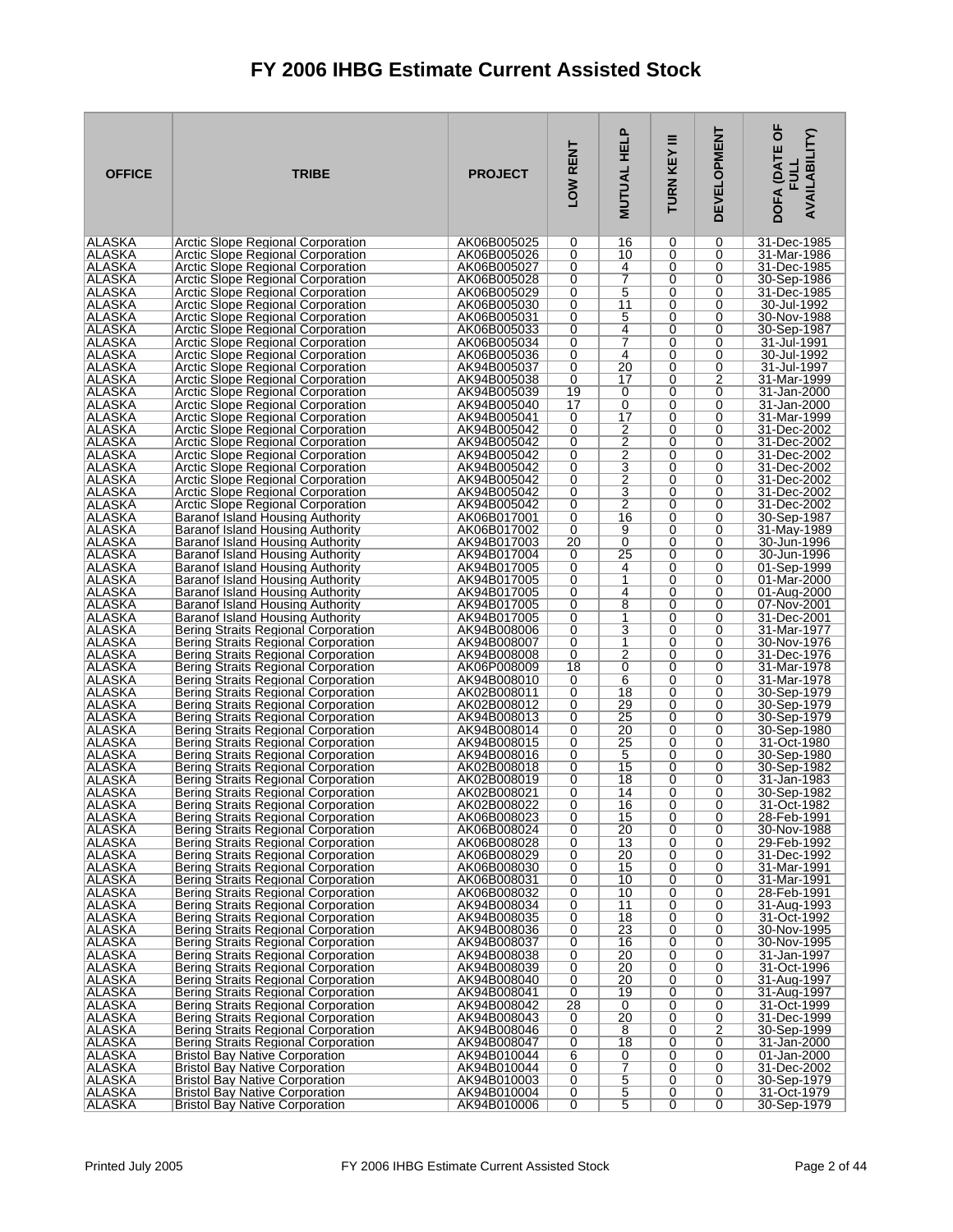| <b>OFFICE</b>                  | <b>TRIBE</b>                                                                   | <b>PROJECT</b>             | LOW RENT       | <b>.</b><br><b>MUTUAL HEL</b>    | Ξ<br>TURN KEY  | <b>DEVELOPMENT</b> | DOFA (DATE OF<br><b>AVAILABILITY)</b><br>글 |
|--------------------------------|--------------------------------------------------------------------------------|----------------------------|----------------|----------------------------------|----------------|--------------------|--------------------------------------------|
| ALASKA                         | <b>Bristol Bay Native Corporation</b>                                          | AK94B010007                | 0              | 3                                | 0              | 0                  | 31-Aug-1983                                |
| ALASKA                         | <b>Bristol Bay Native Corporation</b>                                          | AK94B010008                | 0              | 1                                | 0              | 0                  | 31-Mar-1981                                |
| <b>ALASKA</b><br>ALASKA        | <b>Bristol Bay Native Corporation</b><br><b>Bristol Bay Native Corporation</b> | AK94B010009                | 0<br>15        | 1<br>0                           | 0<br>0         | 0<br>0             | 31-Aug-1983                                |
| ALASKA                         | <b>Bristol Bay Native Corporation</b>                                          | AK02P010011<br>AK02B010012 | 0              | 1                                | 0              | 0                  | 31-Dec-1982<br>31-Aug-1983                 |
| ALASKA                         | <b>Bristol Bay Native Corporation</b>                                          | AK02B010013                | 0              | 1                                | 0              | 0                  | 29-Feb-1984                                |
| ALASKA                         | <b>Bristol Bay Native Corporation</b>                                          | AK02B010013                | 0              | $\overline{2}$                   | 0              | 0                  | 29-Feb-1984                                |
| ALASKA                         | <b>Bristol Bay Native Corporation</b>                                          | AK02B010013                | 0              | $\overline{8}$                   | 0              | 0                  | 29-Feb-1984                                |
| ALASKA                         | <b>Bristol Bay Native Corporation</b>                                          | AK06B010018                | 0              | 3                                | 0              | 0                  | 29-Nov-1985                                |
| ALASKA                         | <b>Bristol Bay Native Corporation</b>                                          | AK06B010020                | 0              | 21                               | 0              | 0                  | 30-Jun-1988                                |
| ALASKA<br>ALASKA               | <b>Bristol Bay Native Corporation</b><br><b>Bristol Bay Native Corporation</b> | AK06B010022<br>AK06B010023 | 0<br>15        | 8<br>0                           | 0<br>0         | 0<br>0             | 30-Sep-1986<br>31-May-1986                 |
| ALASKA                         | <b>Bristol Bay Native Corporation</b>                                          | AK06B010024                | 0              | 18                               | 0              | 0                  | 31-Dec-1992                                |
| ALASKA                         | <b>Bristol Bay Native Corporation</b>                                          | AK06B010025                | 0              | 12                               | 0              | 0                  | 30-Nov-1988                                |
| <b>ALASKA</b>                  | <b>Bristol Bay Native Corporation</b>                                          | AK06B010026                | 0              | 11                               | 0              | 0                  | 30-Jan-1990                                |
| ALASKA                         | <b>Bristol Bay Native Corporation</b>                                          | AK06B010027                | 0              | 11                               | 0              | 0                  | 30-Nov-1989                                |
| ALASKA                         | <b>Bristol Bay Native Corporation</b>                                          | AK06B010028                | 0              | 7                                | 0              | 0                  | 30-Dec-1995                                |
| ALASKA<br>ALASKA               | <b>Bristol Bay Native Corporation</b><br><b>Bristol Bay Native Corporation</b> | AK06B010029<br>AK06B010030 | 0<br>0         | 20<br>16                         | 0<br>0         | 0<br>0             | 30-Nov-1995<br>30-Jun-1995                 |
| <b>ALASKA</b>                  | <b>Bristol Bay Native Corporation</b>                                          | AK06B010033                | 0              | 5                                | 0              | 0                  | 31-Dec-1992                                |
| ALASKA                         | <b>Bristol Bay Native Corporation</b>                                          | AK06B010034                | 0              | 14                               | 0              | 0                  | 31-Dec-1992                                |
| ALASKA                         | <b>Bristol Bay Native Corporation</b>                                          | AK94B010035                | 0              | 13                               | 0              | 0                  | 30-Nov-1995                                |
| ALASKA                         | <b>Bristol Bay Native Corporation</b>                                          | AK94B010037                | 0              | 8                                | 0              | 0                  | 31-Mar-1998                                |
| <b>ALASKA</b><br>ALASKA        | <b>Bristol Bay Native Corporation</b><br><b>Bristol Bay Native Corporation</b> | AK94B010038<br>AK94B010039 | 4<br>4         | 0<br>0                           | 0<br>0         | 0<br>0             | 31-May-1998<br>31-Mar-1998                 |
| ALASKA                         | <b>Bristol Bay Native Corporation</b>                                          | AK94B010040                | 0              | 4                                | 0              | 0                  | 31-Mar-1998                                |
| ALASKA                         | <b>Bristol Bay Native Corporation</b>                                          | AK94B010041                | 8              | 0                                | 0              | 0                  | 31-Dec-1998                                |
| <b>ALASKA</b>                  | <b>Bristol Bay Native Corporation</b>                                          | AK94B010042                | 0              | 16                               | 0              | 0                  | 31-Mar-1998                                |
| ALASKA                         | <b>Bristol Bay Native Corporation</b>                                          | AK94B010043                | 0              | 12                               | 0              | 0                  | 01-Jan-2000                                |
| ALASKA<br><b>ALASKA</b>        | Calista Corporation<br>Calista Corporation                                     | AK94B009004<br>AK94B009005 | 0<br>0         | 2                                | 0<br>0         | 0<br>0             | 31-Mar-1979<br>28-Feb-1979                 |
| ALASKA                         | Calista Corporation                                                            | AK94B009006                | 0              | $\overline{5}$<br>$\overline{2}$ | 0              | 0                  | 31-Dec-1978                                |
| ALASKA                         | Calista Corporation                                                            | AK94B009007                | 0              | 3                                | 0              | 0                  | 31-Jan-1980                                |
| ALASKA                         | Calista Corporation                                                            | AK94B009008                | 0              | 1                                | 0              | 0                  | 30-Apr-1980                                |
| ALASKA                         | Calista Corporation                                                            | AK94B009009                | 0              | $\mathbf{1}$                     | 0              | 0                  | 31-Mar-1980                                |
| ALASKA<br><b>ALASKA</b>        | Calista Corporation<br>Calista Corporation                                     | AK02B009010<br>AK02B009011 | 0<br>0         | 1<br>26                          | 0<br>0         | 0<br>0             | 31-Oct-1981<br>31-Aug-1983                 |
| ALASKA                         | Calista Corporation                                                            | AK02B009012                | 0              | 1                                | 0              | 0                  | 31-Oct-1981                                |
| ALASKA                         | Calista Corporation                                                            | AK02B009015                | 0              | $\overline{2}$                   | 0              | 0                  | 30-Sep-1981                                |
| <b>ALASKA</b>                  | Calista Corporation                                                            | AK02B009016                | 0              | 4                                | 0              | 0                  | 31-Oct-1981                                |
| ALASKA                         | Calista Corporation                                                            | AK02B009017                | 0              | 24                               | 0              | 0                  | 30-Sep-1984                                |
| <b>ALASKA</b><br><b>ALASKA</b> | Calista Corporation<br>Calista Corporation                                     | AK94B009018<br>AK02B009019 | 0<br>0         | 3<br>7                           | 0<br>0         | 0<br>0             | 31-Oct-1981<br>30-Sep-1981                 |
| ALASKA                         | Calista Corporation                                                            | AK02B009020                | 0              | 11                               | 0              | 0                  | 31-Oct-1986                                |
| <b>ALASKA</b>                  | Calista Corporation                                                            | AK02B009024                | 0              | 9                                | 0              | 0                  | 31-Oct-1986                                |
| IALASKA                        | Calista Corporation                                                            | AK02B009025                | 0              | 20                               | 0              | 0                  | 31-Oct-1983                                |
| <b>ALASKA</b><br><b>ALASKA</b> | Calista Corporation                                                            | AK02B009026<br>AK02B009028 | 0<br>0         | 15<br>9                          | 0<br>0         | 0<br>0             | 31-Oct-1984                                |
| <b>ALASKA</b>                  | Calista Corporation<br>Calista Corporation                                     | AK02B009029                | $\overline{0}$ | $\overline{25}$                  | $\overline{0}$ | 0                  | 30-Apr-1984<br>30-May-1985                 |
| <b>ALASKA</b>                  | Calista Corporation                                                            | AK02B009030                | 0              | 22                               | 0              | 0                  | 30-May-1984                                |
| ALASKA                         | Calista Corporation                                                            | AK02B009031                | 0              | 24                               | 0              | 0                  | 30-Nov-1986                                |
| <b>ALASKA</b>                  | Calista Corporation                                                            | AK02B009033                | $\overline{0}$ | $\overline{3}$                   | 0              | 0                  | 31-Oct-1981                                |
| ALASKA<br>ALASKA               | Calista Corporation<br>Calista Corporation                                     | AK02B009034<br>AK02B009035 | 0<br>0         | 2<br>$\overline{2}$              | 0<br>0         | 0<br>0             | 31-Oct-1981<br>30-Sep-1981                 |
| <b>ALASKA</b>                  | Calista Corporation                                                            | AK02B009037                | $\overline{0}$ | $\overline{3}$                   | 0              | 0                  | 31-Oct-1981                                |
| ALASKA                         | Calista Corporation                                                            | AK02B009038                | 0              | $\overline{3}$                   | 0              | 0                  | 30-Sep-1981                                |
| ALASKA                         | Calista Corporation                                                            | AK02B009039                | 0              | 5                                | 0              | 0                  | 31-Mar-1982                                |
| ALASKA                         | Calista Corporation                                                            | AK02B009040                | $\overline{0}$ | 15                               | 0              | 0                  | 30-Apr-1982                                |
| <b>ALASKA</b><br>ALASKA        | Calista Corporation<br>Calista Corporation                                     | AK02B009041<br>AK06B009042 | 0<br>0         | $\overline{2}$<br>15             | 0<br>0         | 0<br>0             | 30-Apr-1982<br>31-Oct-1986                 |
| <b>ALASKA</b>                  | Calista Corporation                                                            | AK02B009043                | 0              | 11                               | 0              | 0                  | 31-Aug-1983                                |
| <b>ALASKA</b>                  | Calista Corporation                                                            | AK06B009044                | 0              | 23                               | 0              | 0                  | 30-Nov-1986                                |
| ALASKA                         | Calista Corporation                                                            | AK06B009045                | 0              | 14                               | 0              | 0                  | 30-Nov-1986                                |
| ALASKA<br>ALASKA               | Calista Corporation<br>Calista Corporation                                     | AK06B009046<br>AK06B009047 | 0<br>0         | $\overline{17}$<br>25            | 0<br>0         | 0<br>0             | 30-Nov-1986<br>31-Dec-1983                 |
| ALASKA                         | Calista Corporation                                                            | AK06B009054                | 0              | 11                               | 0              | 0                  | 31-Oct-1984                                |
| ALASKA                         | Calista Corporation                                                            | AK06B009056                | 0              | $\overline{6}$                   | 0              | 0                  | 31-Oct-1986                                |
| <b>ALASKA</b>                  | Calista Corporation                                                            | AK06B009059                | 0              | $\overline{13}$                  | 0              | 0                  | 30-Dec-1987                                |
| ALASKA<br><b>ALASKA</b>        | Calista Corporation<br>Calista Corporation                                     | AK06B009060<br>AK06P00961  | 0<br>20        | 15<br>0                          | 0<br>0         | 0<br>0             | 30-Dec-1987<br>31-Oct-1988                 |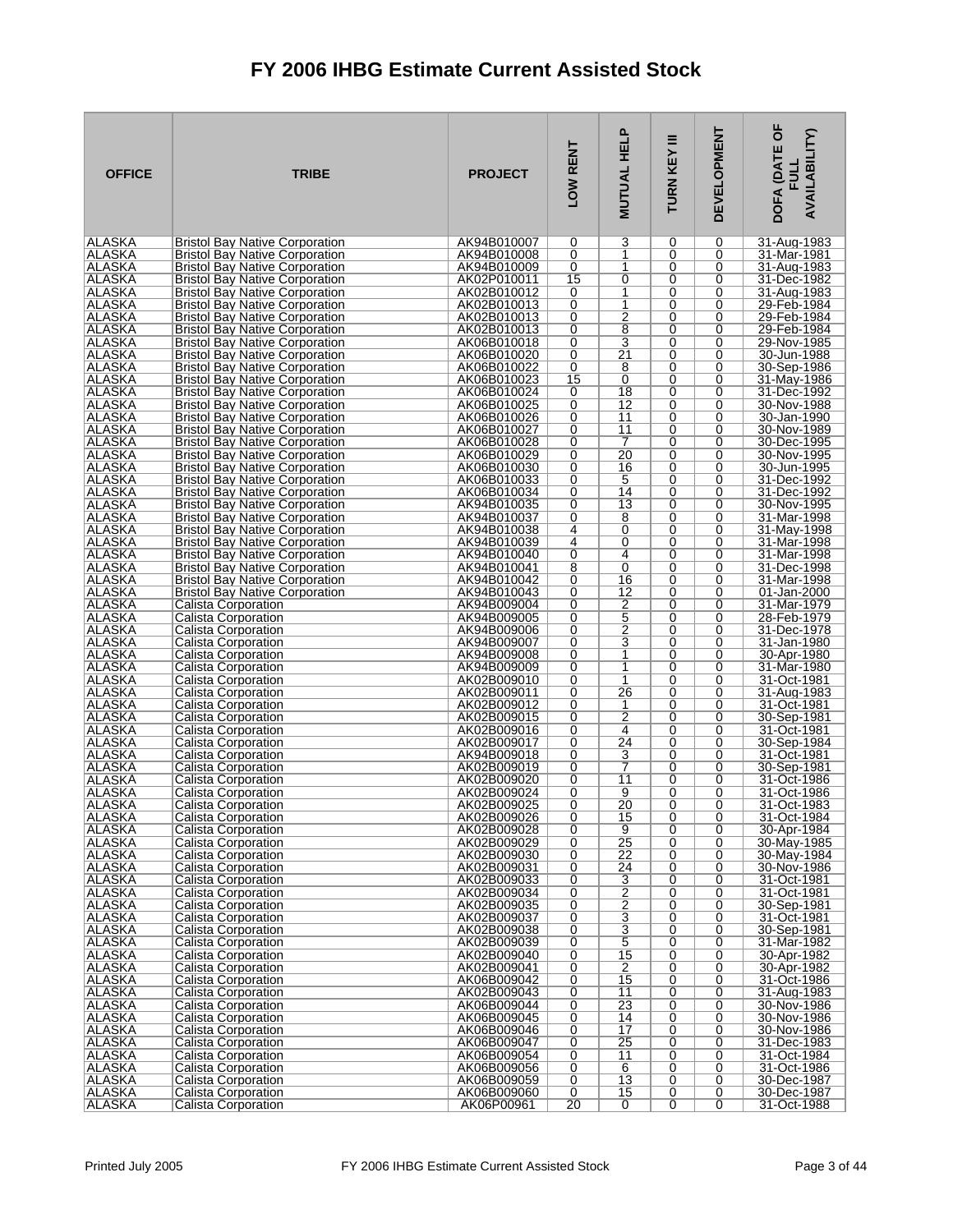| <b>OFFICE</b>                  | <b>TRIBE</b>                                                                     | <b>PROJECT</b>             | LOW RENT            | <b>.</b><br><b>MUTUAL HEL</b>             | Ξ<br>TURN KEY | <b>DEVELOPMENT</b> | DOFA (DATE OF<br><b>AVAILABILITY)</b><br>コロ |
|--------------------------------|----------------------------------------------------------------------------------|----------------------------|---------------------|-------------------------------------------|---------------|--------------------|---------------------------------------------|
| ALASKA                         | Calista Corporation                                                              | AK06B009062                | 0                   | 25                                        | 0             | 0                  | 28-Feb-1989                                 |
| ALASKA                         | Calista Corporation                                                              | AK06B009063                | 0                   | $\overline{21}$                           | 0             | 0                  | 31-Dec-1988                                 |
| <b>ALASKA</b><br>ALASKA        | Calista Corporation                                                              | AK06B009064                | 0<br>0              | 16                                        | 0             | 0<br>0             | 28-Feb-1989                                 |
| ALASKA                         | Calista Corporation<br>Calista Corporation                                       | AK06B009065<br>AK06B009067 | 0                   | 16<br>5                                   | 0<br>0        | 0                  | 31-May-1989<br>28-Feb-1989                  |
| ALASKA                         | Calista Corporation                                                              | AK06B009068                | 0                   | 15                                        | 0             | 0                  | 31-Aug-1991                                 |
| ALASKA                         | Calista Corporation                                                              | AK06B009069                | $\overline{12}$     | 0                                         | 0             | 0                  | 30-Nov-1992                                 |
| ALASKA                         | Calista Corporation                                                              | AK06B009070                | 0                   | $\overline{24}$                           | 0             | 0                  | 31-Mar-1991                                 |
| ALASKA                         | Calista Corporation                                                              | AK06B009072                | 0                   | 22                                        | 0             | 0                  | 31-Jul-1994                                 |
| ALASKA                         | Calista Corporation                                                              | AK06B009073                | 0                   | 7                                         | 0             | 0                  | 31-Jan-1994                                 |
| ALASKA<br>ALASKA               | Calista Corporation<br>Calista Corporation                                       | AK06B009074<br>AK06B009075 | 0<br>0              | $\overline{6}$<br>9                       | 0<br>0        | 0<br>0             | 31-Mar-1991<br>31-Jan-1992                  |
| ALASKA                         | Calista Corporation                                                              | AK06B009076                | 0                   | 20                                        | 0             | 0                  | 31-Jul-1991                                 |
| ALASKA                         | Calista Corporation                                                              | AK94B009083                | 0                   | 16                                        | 0             | 0                  | 31-Dec-1992                                 |
| <b>ALASKA</b>                  | Calista Corporation                                                              | AK94B009084                | 0                   | 9                                         | 0             | 0                  | 30-Nov-1992                                 |
| ALASKA                         | Calista Corporation                                                              | AK94B009085                | 0                   | 7                                         | 0             | 0                  | 28-Feb-1994                                 |
| ALASKA                         | Calista Corporation                                                              | AK94B009086                | 0                   | 9                                         | 0             | 0                  | 28-Feb-1994                                 |
| <b>ALASKA</b><br><b>ALASKA</b> | Calista Corporation                                                              | AK94B009087<br>AK94B009088 | 0                   | $\overline{21}$<br>12                     | 0<br>0        | 0<br>0             | 30-May-1995<br>30-May-1995                  |
| <b>ALASKA</b>                  | Calista Corporation<br>Calista Corporation                                       | AK94B009089                | 0<br>0              | 28                                        | 0             | 0                  | 30-Jun-1995                                 |
| <b>ALASKA</b>                  | Calista Corporation                                                              | AK94B009090                | 0                   | $\overline{25}$                           | 0             | 0                  | 30-Apr-1995                                 |
| ALASKA                         | Calista Corporation                                                              | AK94B009093                | 0                   | 34                                        | 0             | 0                  | 30-Sep-1997                                 |
| <b>ALASKA</b>                  | Calista Corporation                                                              | AK94B009094                | 0                   | 30                                        | 0             | 0                  | 31-Dec-1996                                 |
| <b>ALASKA</b>                  | Calista Corporation                                                              | AK94B009095                | 0                   | 9                                         | 0             | 0                  | 30-Jun-1997                                 |
| ALASKA                         | Calista Corporation                                                              | AK94B009096                | 0                   | $\overline{23}$                           | 0             | 0                  | 31-Jul-1997                                 |
| ALASKA<br>ALASKA               | Calista Corporation<br>Calista Corporation                                       | AK94B009097<br>AK94B009098 | 0<br>0              | 20<br>5                                   | 0<br>0        | 0<br>0             | 31-Jan-1998<br>28-Feb-2003                  |
| <b>ALASKA</b>                  | Calista Corporation                                                              | AK94B009098                | 0                   | 19                                        | $\Omega$      | 0                  | 31-Dec-1999                                 |
| ALASKA                         | Calista Corporation                                                              | AK94B009099                | 0                   | 18                                        | 0             | 0                  | 30-Nov-1999                                 |
| ALASKA                         | Calista Corporation                                                              | AK94B009102                | 0                   | 18                                        | 0             | 0                  | 31-Dec-1999                                 |
| <b>ALASKA</b>                  | Calista Corporation                                                              | AK94B009103                | 0                   | $\overline{20}$                           | $\Omega$      | 0                  | 31-Jul-2000                                 |
| ALASKA<br>ALASKA               | Chugach Alaska Corporation<br>Chugach Alaska Corporation                         | AK94B015003<br>AK94B015004 | 0<br>0              | 20<br>31                                  | 0<br>0        | 0<br>0             | 28-Feb-1983<br>$31$ -Jan-1983               |
| ALASKA                         | Chugach Alaska Corporation                                                       | AK02B015005                | 0                   | 18                                        | 0             | 0                  | 31-Dec-1982                                 |
| ALASKA                         | Chugach Alaska Corporation                                                       | AK02B015006                | 0                   | $\overline{25}$                           | 0             | 0                  | 30-May-1984                                 |
| ALASKA                         | Chugach Alaska Corporation                                                       | AK06B015007                | 0                   | 21                                        | 0             | 0                  | 31-Aug-1984                                 |
| <b>ALASKA</b>                  | Chugach Alaska Corporation                                                       | AK02P015008                | $\overline{23}$     | 0                                         | 0             | 0                  | 31-Jan-1984                                 |
| ALASKA<br>ALASKA               | Chugach Alaska Corporation<br>Chugach Alaska Corporation                         | AK06B015011<br>AK02B015016 | 0<br>0              | 19<br>18                                  | 0<br>0        | 0<br>0             | 31-Oct-1986<br>30-May-1984                  |
| <b>ALASKA</b>                  | Chugach Alaska Corporation                                                       | AK94B015017                | $\overline{20}$     | 0                                         | 0             | 0                  | 31-Mar-1994                                 |
| ALASKA                         | Chugach Alaska Corporation                                                       | AK94B015018                | 0                   | 15                                        | 0             | 0                  | 30-Jun-1998                                 |
| ALASKA                         | Chugach Alaska Corporation                                                       | AK94B015019                | 7                   | 0                                         | 0             | 0                  | 30-Apr-1997                                 |
| <b>ALASKA</b>                  | Chugach Alaska Corporation                                                       | AK94B015020                | 19                  | 0                                         | 0             | 0                  | 30-Sep-1999                                 |
| ALASKA<br><b>ALASKA</b>        | Chugach Alaska Corporation<br>Cook Inlet Native Regional Corporation             | AK94B015021<br>AK94B012001 | 15<br>0             | 0<br>14                                   | 0<br>0        | 0<br>0             | 30-Aug-2000<br>31-Aug-1979                  |
| IALASKA                        | Cook Inlet Native Regional Corporation                                           | AK94B012004                | 0                   | 1                                         | 0             | 0                  | 31-Jan-1981                                 |
| <b>ALASKA</b>                  | Cook Inlet Native Regional Corporation                                           | AK06P012006                | 18                  | 0                                         | 0             | 0                  | 31-Dec-1979                                 |
| <b>ALASKA</b>                  | Cook Inlet Native Regional Corporation                                           | AK02B012007                | 0                   | 1                                         | 0             | 0                  | 30-Apr-1980                                 |
| <b>ALASKA</b><br><b>ALASKA</b> | Cook Inlet Native Regional Corporation                                           | AK02B012009                | $\overline{0}$<br>0 | $\overline{3}$<br>5                       | 0<br>0        | 0<br>0             | 30-Nov-1980<br>31-Jan-1981                  |
| <b>ALASKA</b>                  | Cook Inlet Native Regional Corporation<br>Cook Inlet Native Regional Corporation | AK02B012010<br>AK02B012012 | 24                  | 0                                         | 0             | 0                  | 28-Feb-1983                                 |
| <b>ALASKA</b>                  | Cook Inlet Native Regional Corporation                                           | AK02B012012                | 10                  | $\overline{0}$                            | 0             | 0                  | 28-Feb-1983                                 |
| ALASKA                         | Cook Inlet Native Regional Corporation                                           | AK02B012013                | 60                  | 0                                         | 0             | 0                  | 30-Jun-1984                                 |
| ALASKA                         | Cook Inlet Native Regional Corporation                                           | AK02B012015                | 0                   | 1                                         | 0             | 0                  | 31-Dec-1984                                 |
| <b>ALASKA</b><br><b>ALASKA</b> | Cook Inlet Native Regional Corporation<br>Cook Inlet Native Regional Corporation | AK06B012017<br>AK06B012019 | 60<br>0             | $\overline{0}$                            | 0<br>0        | 0<br>0             | 31-Oct-1984<br>30-Nov-1985                  |
| <b>ALASKA</b>                  | Cook Inlet Native Regional Corporation                                           | AK06B012023                | 0                   | $\overline{\mathbf{3}}$<br>$\overline{2}$ | 0             | 0                  | 30-Apr-1987                                 |
| ALASKA                         | Cook Inlet Native Regional Corporation                                           | AK06B012024                | 0                   | $\overline{2}$                            | 0             | 0                  | 28-Feb-1989                                 |
| <b>ALASKA</b>                  | Cook Inlet Native Regional Corporation                                           | AK94B012027                | 0                   | 4                                         | 0             | 0                  | 30-Sep-1990                                 |
| ALASKA                         | Cook Inlet Native Regional Corporation                                           | AK94B012028                | 0                   | 12                                        | 0             | 0                  | 30-Sep-1992                                 |
| <b>ALASKA</b><br><b>ALASKA</b> | Cook Inlet Native Regional Corporation<br>Cook Inlet Native Regional Corporation | AK94B012029<br>AK94B012030 | 0<br>75             | 13<br>0                                   | 0<br>0        | 0<br>0             | 31-Dec-1991<br>31-Mar-1996                  |
| ALASKA                         | Cook Inlet Native Regional Corporation                                           | AK94B012031                | 0                   | 25                                        | 0             | 0                  | 31-Dec-1993                                 |
| ALASKA                         | Cook Inlet Native Regional Corporation                                           | AK94B012033                | 0                   | 1                                         | 0             | 0                  | 31-May-1994                                 |
| <b>ALASKA</b>                  | Cook Inlet Native Regional Corporation                                           | AK94B012034                | 0                   | 16                                        | 0             | 0                  | 28-Feb-1997                                 |
| ALASKA                         | Cook Inlet Native Regional Corporation                                           | AK94B012035                | 20                  | 0                                         | 0             | 0                  | 31-May-1998                                 |
| ALASKA<br><b>ALASKA</b>        | Doyon, Ltd.<br>Doyon, Ltd.                                                       | AK94B007006<br>AK94B007007 | 0<br>0              | 5<br>5                                    | 0<br>0        | 0<br>0             | 31-Dec-1979<br>31-Jul-1982                  |
| ALASKA                         | Doyon, Ltd.                                                                      | AK02B007011                | 0                   | $\overline{2}$                            | 0             | 0                  | 30-Sep-1983                                 |
| <b>ALASKA</b>                  | Doyon, Ltd.                                                                      | AK02B007012                | 0                   | $\overline{4}$                            | 0             | 0                  | 30-Sep-1981                                 |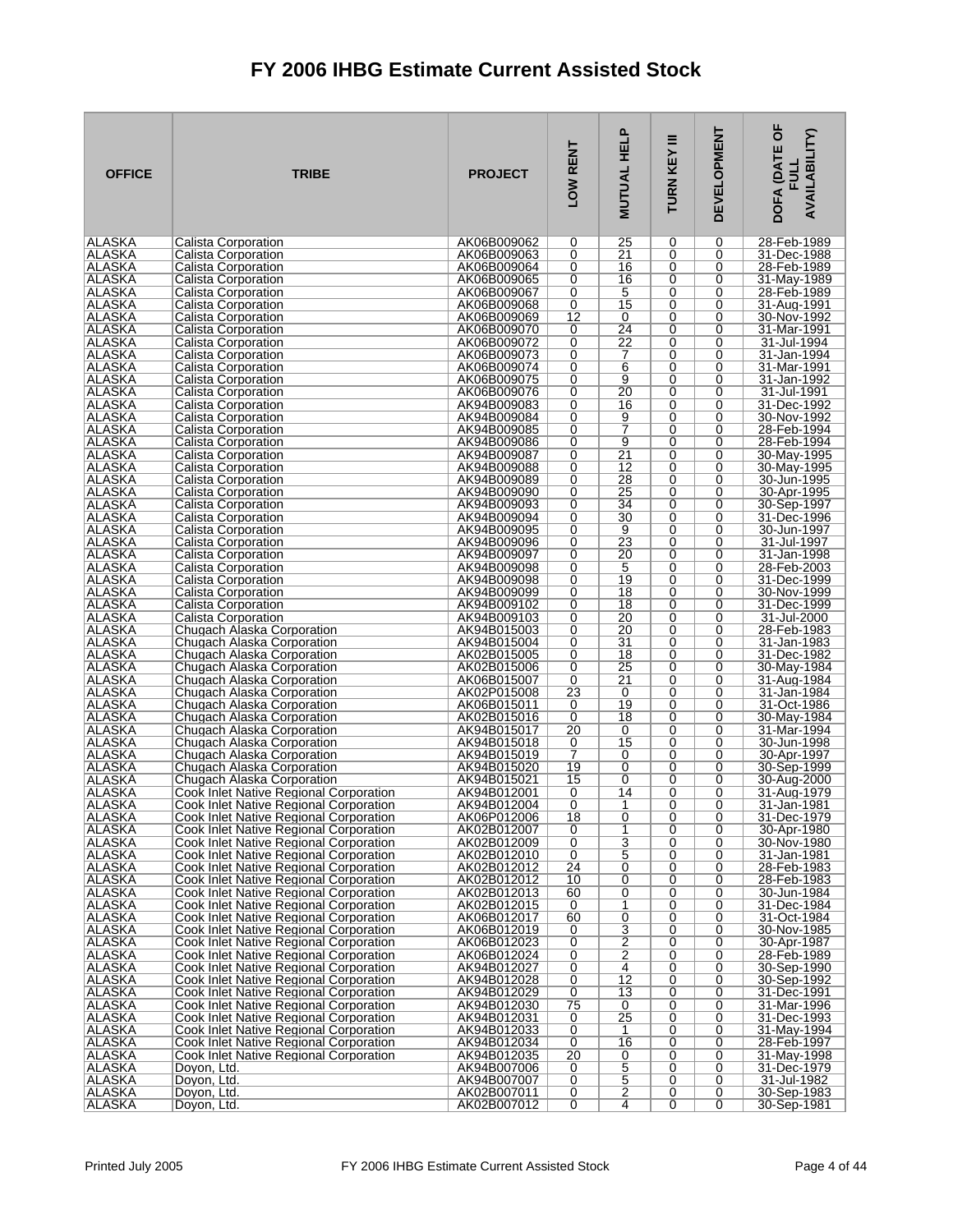| <b>OFFICE</b>                  | <b>TRIBE</b>                                       | <b>PROJECT</b>             | LOW RENT            | <b>MUTUAL HELP</b>               | Ξ<br>TURN KEY | <b>DEVELOPMENT</b>  | DOFA (DATE OF<br><b>AVAILABILITY)</b><br>ヨラ |
|--------------------------------|----------------------------------------------------|----------------------------|---------------------|----------------------------------|---------------|---------------------|---------------------------------------------|
| ALASKA                         | Dovon, Ltd.                                        | AK02B007013                | 0                   | 3                                | 0             | 0                   | 30-Sep-1988                                 |
| ALASKA<br><b>ALASKA</b>        | Doyon, Ltd.                                        | AK02B007015                | $\overline{0}$      | $\overline{2}$                   | 0             | 0                   | 30-Sep-1983<br>30-Nov-1988                  |
| ALASKA                         | Dovon, Ltd.<br>Dovon, Ltd.                         | AK02B007016<br>AK02B007017 | 0<br>0              | 4<br>3                           | 0<br>0        | 0<br>0              | 31-Dec-1986                                 |
| <b>ALASKA</b>                  | Doyon, Ltd.                                        | AK02B007018                | $\overline{0}$      | $\overline{5}$                   | 0             | 0                   | 30-Apr-1985                                 |
| <b>ALASKA</b>                  | Doyon, Ltd.                                        | AK02B007019                | 0                   | 12                               | 0             | 0                   | 31-Dec-1982                                 |
| <b>ALASKA</b>                  | Dovon, Ltd.                                        | AK02B007020                | 0                   | 3                                | 0             | 0                   | 30-Apr-1985                                 |
| ALASKA<br><b>ALASKA</b>        | Doyon, Ltd.<br>Doyon, Ltd.                         | AK02B007021<br>AK06B007026 | 0<br>0              | $\overline{9}$<br>6              | 0<br>0        | 0<br>0              | 30-Sep-1988<br>30-Sep-1988                  |
| ALASKA                         | Dovon, Ltd.                                        | AK06B007027                | 0                   | 10                               | 0             | 0                   | 30-Sep-1991                                 |
| ALASKA                         | Doyon, Ltd.                                        | AK06B007029                | 0                   | 2                                | 0             | 0                   | 30-Nov-1990                                 |
| <b>ALASKA</b>                  | Dovon, Ltd.                                        | AK06B007031                | 15                  | 0                                | 0             | 0                   | 30-Nov-1992                                 |
| ALASKA<br>ALASKA               | Doyon, Ltd.                                        | AK94B007032                | 0<br>0              | 10<br>15                         | 0<br>0        | 0<br>0              | 31-Oct-1993                                 |
| <b>ALASKA</b>                  | Doyon, Ltd.<br>Dovon, Ltd.                         | AK94B007033<br>AK94B007034 | 0                   | 6                                | 0             | 0                   | 31-May-1993<br>31-Dec-1994                  |
| ALASKA                         | Doyon, Ltd.                                        | AK94B007034                | 0                   | 5                                | 0             | 0                   | 31-Dec-1994                                 |
| <b>ALASKA</b>                  | Doyon, Ltd.                                        | AK94B007034                | 0                   | 11                               | 0             | 0                   | 31-Dec-1994                                 |
| <b>ALASKA</b>                  | Doyon, Ltd.                                        | AK94B007034                | 0                   | 3                                | 0             | 0                   | 31-Dec-1994                                 |
| ALASKA<br><b>ALASKA</b>        | Dovon. Ltd.<br>Doyon, Ltd.                         | AK94B007035<br>AK94B007036 | 0<br>0              | 10<br>16                         | 0<br>0        | 0<br>0              | 30-Sep-1994<br>31-Dec-1994                  |
| <b>ALASKA</b>                  | Dovon, Ltd.                                        | AK94B007037                | 0                   | 5                                | 0             | 0                   | 30-Jun-1997                                 |
| ALASKA                         | Doyon, Ltd.                                        | AK94B007038                | 0                   | 24                               | 0             | 0                   | 31-Oct-1997                                 |
| <b>ALASKA</b>                  | Doyon, Ltd.                                        | AK94B007039                | 0                   | 5                                | 0             | 0                   | 31-Jul-1997                                 |
| <b>ALASKA</b><br>ALASKA        | Dovon, Ltd.<br>Doyon, Ltd.                         | AK94B007040<br>AK94B007041 | 0<br>0              | 6<br>14                          | 0<br>0        | 0<br>0              | 31-Aug-1997<br>31-Oct-1997                  |
| ALASKA                         | Doyon, Ltd.                                        | AK94B007044                | 6                   | 0                                | 0             | 0                   | 31-May-1998                                 |
| ALASKA                         | Doyon, Ltd.                                        | AK94B007045                | 0                   | 10                               | 0             | 0                   | 31-May-1998                                 |
| <b>ALASKA</b>                  | Doyon, Ltd.                                        | AK94B007046                | 0                   | 5                                | 0             | 0                   | 31-Jul-1998                                 |
| <b>ALASKA</b><br>ALASKA        | Doyon, Ltd.                                        | AK94B007047<br>AK94B007048 | 0<br>0              | $\overline{3}$<br>$\overline{2}$ | 0<br>0        | 0<br>0              | 30-Jun-1998                                 |
| <b>ALASKA</b>                  | Doyon, Ltd.<br>Doyon, Ltd.                         | AK94B007048                | $\overline{1}$      | 0                                | 0             | 0                   | 30-Sep-2000<br>30-Sep-2000                  |
| <b>ALASKA</b>                  | Doyon, Ltd.                                        | AK94B007048                | 0                   | $\overline{2}$                   | 0             | 0                   | 30-Sep-2000                                 |
| <b>ALASKA</b>                  | Dovon, Ltd.                                        | AK94B007048                | 0                   | $\overline{2}$                   | 0             | 0                   | 30-Sep-2000                                 |
| <b>ALASKA</b>                  | Doyon, Ltd.                                        | AK94B007048                | 0                   | $\overline{2}$                   | 0             | 0                   | 30-Sep-2000                                 |
| <b>ALASKA</b><br>ALASKA        | Koniag, Incorporated<br>Koniag, Incorporated       | AK94B013001<br>AK94B013002 | 0<br>0              | $\overline{5}$<br>5              | 0<br>0        | 0<br>0              | 30-Sep-1978<br>30-Nov-1978                  |
| <b>ALASKA</b>                  | Koniag, Incorporated                               | AK94B013003                | 0                   | 6                                | 0             | 0                   | 30-Sep-1978                                 |
| ALASKA                         | Koniag, Incorporated                               | AK94B013004                | 0                   | 18                               | 0             | 0                   | 30-Sep-1978                                 |
| <b>ALASKA</b>                  | Koniag, Incorporated                               | AK94B013005                | 0                   | 3                                | 0             | 0                   | 30-Jun-1979<br>30-Nov-1978                  |
| <b>ALASKA</b><br>ALASKA        | Koniag, Incorporated<br>Koniag, Incorporated       | AK94B013006<br>AK94B013008 | 0<br>0              | 4<br>12                          | 0<br>0        | $\overline{0}$<br>0 | 31-Jul-1982                                 |
| <b>ALASKA</b>                  | Koniag, Incorporated                               | AK94B013009                | 0                   | 6                                | 0             | 0                   | 31-Jul-1982                                 |
| <b>ALASKA</b>                  | Koniag, Incorporated                               | AK02B013010                | 0                   | 5                                | 0             | 0                   | 31-Aug-1982                                 |
| ALASKA                         | Koniag, Incorporated                               | AK02P013011                | 48                  | 0                                | 0             | 0                   | 31-Jul-1983                                 |
| ALASKA<br> ALASKA              | Koniag, Incorporated<br>Koniag, Incorporated       | AK02B013012<br>AK06B013013 | 0<br>0              | 16<br>12                         | 0<br>0        | 0<br>0              | 31-Oct-1985<br>31-Jan-1984                  |
| <b>ALASKA</b>                  | Koniag, Incorporated                               | AK06B013014                | 0                   | 6                                | 0             | 0                   | 31-Jan-1987                                 |
| <b>ALASKA</b>                  | Koniag, Incorporated                               | AK06B013015                | 0                   | 5                                | 0             | 0                   | 30-Nov-1987                                 |
| <b>ALASKA</b>                  | Koniag, Incorporated                               | AK06B013016                | $\overline{0}$      | $\overline{11}$                  | 0             | 0                   | 30-Sep-1987                                 |
| ALASKA<br><b>ALASKA</b>        | Koniag, Incorporated<br>Koniag, Incorporated       | AK94B013017<br>AK94B013018 | 15<br>20            | 0<br>0                           | 0<br>0        | 0<br>0              | 30-Sep-1996<br>31-Dec-1996                  |
| <b>ALASKA</b>                  | Koniag, Incorporated                               | AK94B013019                | 4                   | $\overline{0}$                   | 0             | 0                   | 30-Sep-1996                                 |
| <b>ALASKA</b>                  | Koniag, Incorporated                               | AK94B013020                | 0                   | 5                                | 0             | 0                   | 30-Sep-2001                                 |
| ALASKA                         | Koniag, Incorporated                               | AK94B013020                | $\overline{0}$      | $\overline{5}$<br>$\overline{0}$ | 0             | 0                   | 30-Sep-2001                                 |
| <b>ALASKA</b><br><b>ALASKA</b> | Koniag, Incorporated<br><b>NANA Corporation</b>    | AK94B013021<br>AK94B006002 | $\overline{3}$<br>0 | 1                                | 0<br>0        | 0<br>0              | 30-Sep-2001<br>31-Oct-1977                  |
| ALASKA                         | <b>NANA Corporation</b>                            | AK94B006003                | $\overline{0}$      | $\overline{2}$                   | 0             | 0                   | 30-Sep-1976                                 |
| ALASKA                         | <b>NANA Corporation</b>                            | AK94B006006                | $\overline{0}$      | $\overline{3}$                   | 0             | 0                   | 31-Oct-1979                                 |
| <b>ALASKA</b>                  | <b>NANA Corporation</b>                            | AK94B006008                | 0                   | $\overline{8}$                   | 0             | 0                   | 31-Oct-1979                                 |
| ALASKA<br><b>ALASKA</b>        | <b>NANA Corporation</b><br><b>NANA Corporation</b> | AK02B006009<br>AK02B006010 | 0<br>0              | 4<br>$\overline{5}$              | 0<br>0        | 0<br>0              | 30-Nov-1980<br>30-Nov-1980                  |
| <b>ALASKA</b>                  | <b>NANA Corporation</b>                            | AK02B006011                | 0                   | 5                                | 0             | 0                   | 31-Dec-1981                                 |
| ALASKA                         | <b>NANA Corporation</b>                            | AK02B006014                | 0                   | $rac{5}{3}$                      | 0             | 0                   | 31-Dec-1981                                 |
| <b>ALASKA</b>                  | <b>NANA Corporation</b>                            | AK02B006015                | 0                   |                                  | 0             | 0                   | 30-Sep-1981                                 |
| <b>ALASKA</b><br>ALASKA        | <b>NANA Corporation</b><br><b>NANA Corporation</b> | AK02B006016<br>AK02P006017 | 0<br>43             | 4<br>$\overline{0}$              | 0<br>0        | 0<br>0              | 31-Dec-1981<br>31-Mar-1983                  |
| ALASKA                         | <b>NANA Corporation</b>                            | AK02B006018                | 0                   | $\overline{2}$                   | 0             | 0                   | 30-Sep-1981                                 |
| <b>ALASKA</b>                  | <b>NANA Corporation</b>                            | AK02B006019                | 0                   | $\overline{2}$                   | 0             | 0                   | 30-Sep-1981                                 |
| ALASKA                         | <b>NANA Corporation</b>                            | AK02B006021                | 0                   | 6                                | 0             | 0                   | 31-Dec-1981                                 |
| ∣ALASKA                        | <b>NANA Corporation</b>                            | AK02B006022                | 0                   | 3                                | 0             | 0                   | 30-Nov-1981                                 |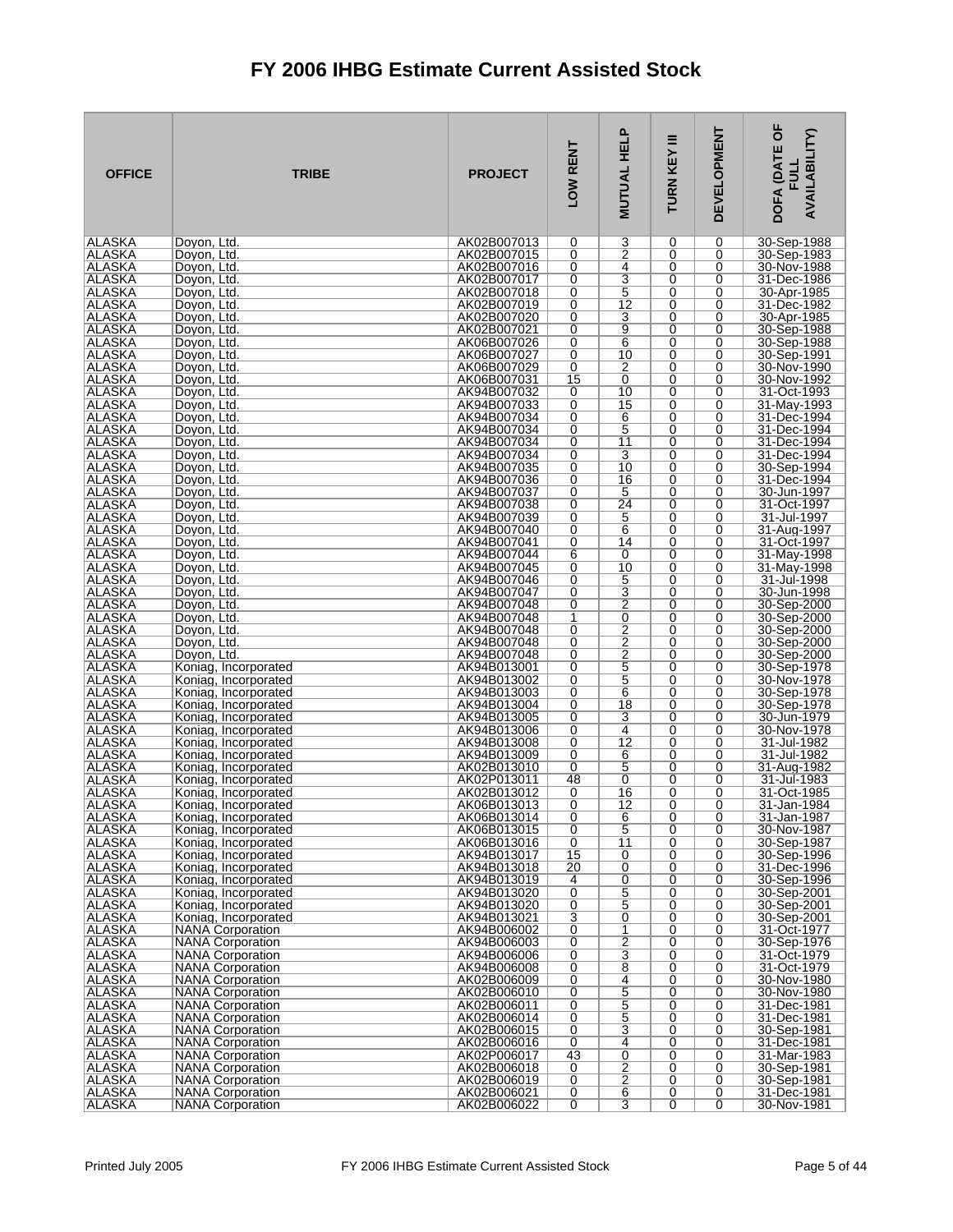| <b>OFFICE</b>                  | <b>TRIBE</b>                                                                 | <b>PROJECT</b>             | LOW RENT             | <b>MUTUAL HELP</b>               | Ξ<br>TURN KEY | <b>DEVELOPMENT</b> | DOFA (DATE OF<br><b>AVAILABILITY)</b><br>FUL |
|--------------------------------|------------------------------------------------------------------------------|----------------------------|----------------------|----------------------------------|---------------|--------------------|----------------------------------------------|
| ALASKA                         | <b>NANA Corporation</b>                                                      | AK02B006023                | 0                    | 1                                | 0             | 0                  | 31-Oct-1981                                  |
| ALASKA<br><b>ALASKA</b>        | <b>NANA Corporation</b>                                                      | AK02B006024                | 0                    | 1<br>1                           | 0<br>0        | 0                  | 30-Sep-1981                                  |
| ALASKA                         | <b>NANA Corporation</b><br><b>NANA Corporation</b>                           | AK06B006027<br>AK06B006029 | 0<br>0               | 10                               | 0             | 0<br>0             | 31-Oct-1984<br>30-Nov-1986                   |
| ALASKA                         | <b>NANA Corporation</b>                                                      | AK06B006030                | 0                    | 10                               | 0             | 0                  | 31-Dec-1986                                  |
| <b>ALASKA</b>                  | <b>NANA Corporation</b>                                                      | AK06B006034                | 0                    | 25                               | 0             | 0                  | 28-Feb-1991                                  |
| ALASKA                         | <b>NANA Corporation</b>                                                      | AK06B006038                | 0                    | 10                               | 0             | 0                  | 31-Dec-1991                                  |
| <b>ALASKA</b>                  | <b>NANA Corporation</b>                                                      | AK06B006039                | 0                    | 10                               | 0             | 0                  | 31-Dec-1991                                  |
| <b>ALASKA</b><br>ALASKA        | <b>NANA Corporation</b><br><b>NANA Corporation</b>                           | AK94B006040<br>AK94B006042 | 20<br>0              | 0<br>10                          | 0<br>0        | 0<br>0             | 01-Oct-1994<br>30-Jun-1992                   |
| <b>ALASKA</b>                  | <b>NANA Corporation</b>                                                      | AK94B006043                | 0                    | 10                               | 0             | 0                  | 31-Mar-1992                                  |
| <b>ALASKA</b>                  | <b>NANA Corporation</b>                                                      | AK94B006044                | 20                   | 0                                | 0             | 0                  | 30-Sep-1994                                  |
| ALASKA                         | <b>NANA Corporation</b>                                                      | AK94B006045                | 0                    | 14                               | 0             | 0                  | 30-Apr-1994                                  |
| <b>ALASKA</b>                  | <b>NANA Corporation</b>                                                      | AK94B006046                | 0                    | 23                               | 0             | 0                  | 31-Aug-1995                                  |
| <b>ALASKA</b><br>ALASKA        | <b>NANA Corporation</b><br><b>NANA Corporation</b>                           | AK94B006047<br>AK94B006048 | 0<br>0               | 20<br>5                          | 0<br>0        | 0<br>0             | 30-Sep-1996<br>30-Nov-1995                   |
| ALASKA                         | <b>NANA Corporation</b>                                                      | AK94B006049                | 0                    | $\overline{18}$                  | 0             | 0                  | 30-Apr-1998                                  |
| ALASKA                         | <b>NANA Corporation</b>                                                      | AK94B006050                | 0                    | 8                                | 0             | 0                  | 31-Mar-1998                                  |
| <b>ALASKA</b>                  | <b>NANA Corporation</b>                                                      | AK94B006051                | 0                    | $\overline{7}$                   | $\Omega$      | 0                  | 31-Jan-2002                                  |
| <b>ALASKA</b>                  | <b>NANA Corporation</b>                                                      | AK94B006052                | 0                    | 16                               | 0             | 0                  | 04-Apr-1998                                  |
| ALASKA<br><b>ALASKA</b>        | <b>NANA Corporation</b><br><b>NANA Corporation</b>                           | AK94B006054<br>AK94B006055 | 0                    | 10<br>15                         | 0<br>$\Omega$ | 0<br>0             | 31-May-2002<br>31-Aug-2002                   |
| <b>ALASKA</b>                  | Tlingit-Haida Central Council                                                | AK06B004024                | 0<br>$\overline{12}$ | 0                                | 0             | 0                  | 31-Jan-1982                                  |
| <b>ALASKA</b>                  | Tlingit-Haida Central Council                                                | AK06B004025                | 12                   | 0                                | 0             | 0                  | 31-Jan-1982                                  |
| <b>ALASKA</b>                  | Tlingit-Haida Central Council                                                | AK06B004026                | 12                   | 0                                | $\Omega$      | 0                  | 31-Jan-1982                                  |
| ALASKA                         | Tlingit-Haida Central Council                                                | AK06B004027                | 9                    | 0                                | 0             | 0                  | 31-Jan-1982                                  |
| ALASKA                         | Tlingit-Haida Central Council                                                | AK06B004028                | 12                   | 0                                | 0             | 0                  | 31-Jan-1982                                  |
| <b>ALASKA</b><br>ALASKA        | Tlingit-Haida Central Council<br>Tlingit-Haida Central Council               | AK06B004029<br>AK06B004030 | 0<br>0               | 15<br>14                         | 0<br>0        | 0<br>0             | 28-Feb-1986<br>31-Jul-1988                   |
| ALASKA                         | Tlingit-Haida Central Council                                                | AK06B004031                | 0                    | 18                               | 0             | 0                  | 30-Jun-1988                                  |
| <b>ALASKA</b>                  | Tlingit-Haida Central Council                                                | AK06B004032                | 10                   | 0                                | 0             | 0                  | 30-Sep-1987                                  |
| ALASKA                         | Tlingit-Haida Central Council                                                | AK06B004034                | 0                    | 25                               | 0             | 0                  | 31-Jul-1991                                  |
| ALASKA                         | Tlingit-Haida Central Council                                                | AK06B004040                | 0                    | 18                               | 0             | 0                  | 29-Feb-1992                                  |
| <b>ALASKA</b><br>ALASKA        | Tlingit-Haida Central Council<br>Tlingit-Haida Central Council               | AK06B004043<br>AK94B004044 | 0<br>0               | $\overline{13}$<br>20            | 0<br>0        | 0<br>0             | 30-Sep-1990<br>31-Jan-1994                   |
| <b>ALASKA</b>                  | Tlingit-Haida Central Council                                                | AK94B004045                | 0                    | 10                               | 0             | 0                  | 22-Feb-1995                                  |
| <b>ALASKA</b>                  | Tlingit-Haida Central Council                                                | AK94B004046                | 10                   | 0                                | 0             | 0                  | 22-Feb-1995                                  |
| ALASKA                         | Tlingit-Haida Central Council                                                | AK94B004047                | 0                    | 30                               | 0             | 0                  | 29-Mar-1997                                  |
| <b>ALASKA</b>                  | Tlingit-Haida Central Council                                                | AK94B004048                | 0                    | 20                               | 0             | 0                  | 29-Oct-1995                                  |
| <b>ALASKA</b><br>ALASKA        | Tlingit-Haida Central Council<br>Tlingit-Haida Central Council               | AK94B004049<br>AK94B004050 | 20<br>0              | 0<br>$\overline{2}$              | 0<br>0        | 0<br>0             | 29-Mar-1997<br>31-Dec-1974                   |
| ALASKA                         | Tlingit-Haida Central Council                                                | AK94B004051                | 0                    | 5                                | 0             | 0                  | 31-Aug-1974                                  |
| ALASKA                         | Tlingit-Haida Central Council                                                | AK94B004052                | 0                    | 1                                | 0             | 0                  | 30-Apr-1974                                  |
| ALASKA                         | Tlingit-Haida Central Council                                                | AK94B004053                | 0                    | 3                                | 0             | 0                  | 31-Dec-1974                                  |
| ALASKA                         | Tlingit-Haida Central Council                                                | AK94B004054                | 0                    | 1                                | 0             | 0                  | 31-Jan-1974                                  |
| ALASKA<br>ALASKA               | <b>Tlingit-Haida Central Council</b><br><b>Tlingit-Haida Central Council</b> | AK94B004055<br>AK94B004056 | $\Omega$<br>0        | $\overline{2}$<br>$\overline{2}$ | 0<br>0        | $\Omega$<br>0      | 31-Dec-1973<br>31-Mar-1975                   |
| <b>ALASKA</b>                  | Tlingit-Haida Central Council                                                | AK94B004057                | 0                    | $6\overline{6}$                  | 0             | 0                  | 31-Oct-1975                                  |
| <b>ALASKA</b>                  | Tlingit-Haida Central Council                                                | AK94B004058                | 0                    | 15                               | 0             | 0                  | 31-May-1975                                  |
| <b>ALASKA</b>                  | <b>Tlingit-Haida Central Council</b>                                         | AK94B004059                | 0                    | 1                                | 0             | 0                  | 31-Aug-1975                                  |
| ALASKA                         | Tlingit-Haida Central Council                                                | AK94B004060                | 0                    | $\frac{2}{7}$                    | 0             | 0                  | 30-Sep-1975                                  |
| <b>ALASKA</b><br><b>ALASKA</b> | Tlingit-Haida Central Council<br>Tlingit-Haida Central Council               | AK94B004061<br>AK94B004062 | 0<br>0               | 3                                | 0<br>0        | 0<br>0             | 30-Sep-1975<br>30-Jun-1975                   |
| <b>ALASKA</b>                  | Tlingit-Haida Central Council                                                | AK94B004063                | 0                    | 4                                | 0             | 0                  | 30-Sep-1975                                  |
| ALASKA                         | Tlingit-Haida Central Council                                                | AK94B004064                | 0                    | $\overline{2}$                   | 0             | 0                  | 31-May-1975                                  |
| <b>ALASKA</b>                  | Tlingit-Haida Central Council                                                | AK94B004065                | 0                    | 20                               | 0             | 0                  | 28-Feb-1998                                  |
| ALASKA                         | Tlingit-Haida Central Council                                                | AK94B004066                | 6                    | 0                                | 0             | 0                  | 31-Aug-1997                                  |
| ALASKA<br><b>ALASKA</b>        | Tlingit-Haida Central Council                                                | AK94B004067                | 0<br>16              | 18<br>0                          | 0<br>0        | 0<br>0             | 30-Apr-1998<br>31-Aug-1997                   |
| ALASKA                         | Tlingit-Haida Central Council<br>Tlingit-Haida Central Council               | AK94B004068<br>AK94B004069 | 17                   | 0                                | 0             | 0                  | 31-Jan-1999                                  |
| <b>ALASKA</b>                  | Tlingit-Haida Central Council                                                | AK94B004070                | 20                   | 0                                | 0             | 0                  | 31-Aug-1999                                  |
| ALASKA                         | Tlingit-Haida Central Council                                                | AK94B004071                | 3                    | 0                                | 0             | 0                  | 31-May-1975                                  |
| ALASKA                         | Tlingit-Haida Central Council                                                | AK94B004072                | 20                   | $\overline{0}$                   | 0             | 0                  | 30-Jun-2000                                  |
| <b>ALASKA</b>                  | <b>TOTAL</b>                                                                 |                            | 1172                 | 3576                             | 0             | 4                  |                                              |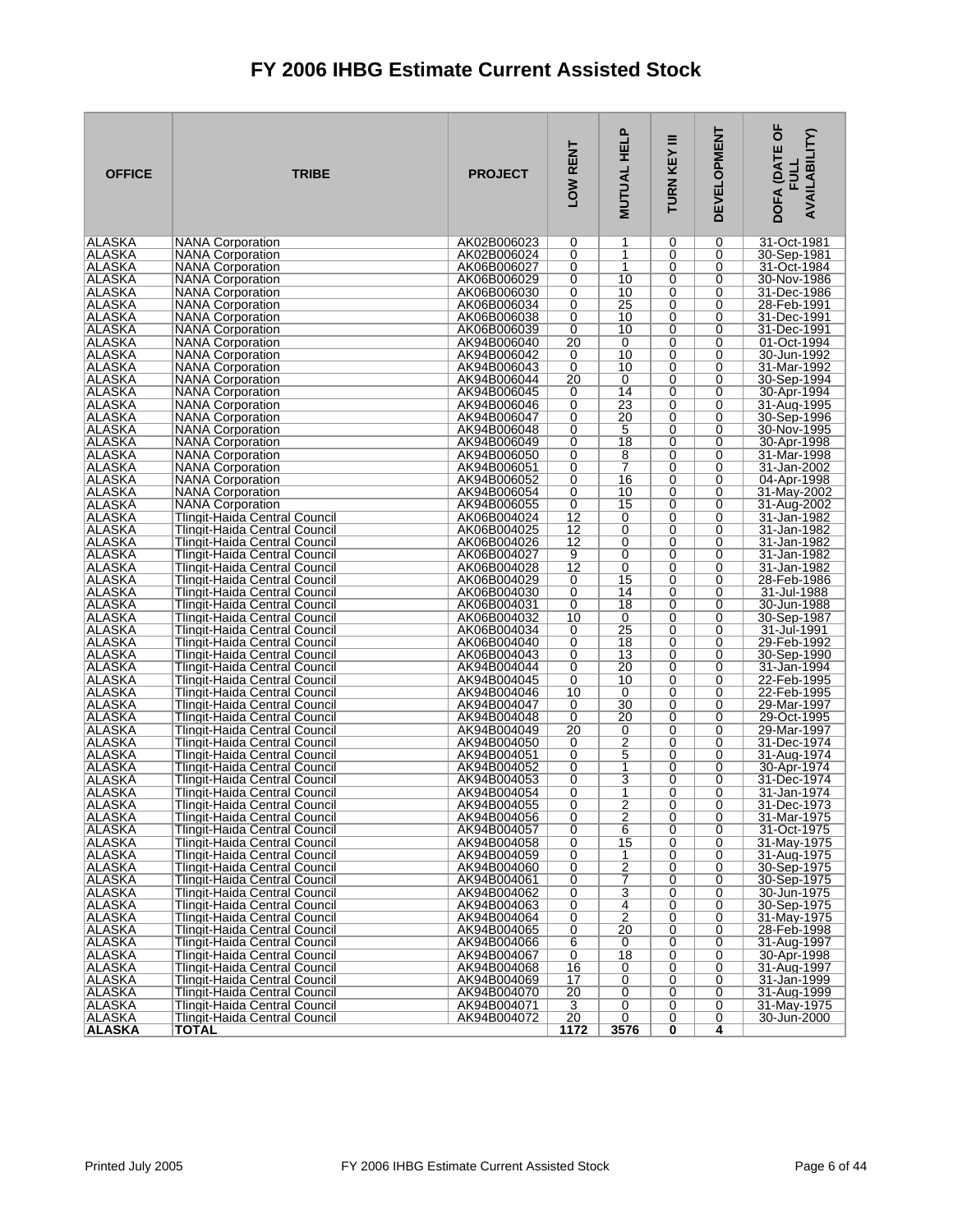| <b>OFFICE</b>                    | <b>TRIBE</b>                                                                     | <b>PROJECT</b>             | LOW RENT | <b>MUTUAL HELP</b>   | Ξ<br>TURN KEY | <b>DEVELOPMENT</b>  | DOFA (DATE OF<br>AVAILABILITY)<br>글 |
|----------------------------------|----------------------------------------------------------------------------------|----------------------------|----------|----------------------|---------------|---------------------|-------------------------------------|
| <b>CHICAGO</b><br><b>CHICAGO</b> | Aroostook Band of Micmac                                                         | ME93B034001                | 66       | 0<br>4               | 0             | 0                   | 30-Mar-1997                         |
| <b>CHICAGO</b>                   | Aroostook Band of Micmac<br>Aroostook Band of Micmac                             | ME93B034002<br>ME93B034002 | 0<br>0   | 1                    | 0<br>0        | 0<br>0              | 31-Oct-2001<br>30-Nov-2001          |
| <b>CHICAGO</b>                   | Aroostook Band of Micmac                                                         | ME93B034002                | 0        | 4                    | 0             | 0                   | 31-Dec-2001                         |
| <b>CHICAGO</b>                   | Aroostook Band of Micmac                                                         | ME93B034002                | 0        | 10                   | 0             | 0                   | 30-Sep-2002                         |
| <b>CHICAGO</b>                   | Aroostook Band of Micmac                                                         | ME93B034002                | 0        | 1                    | 0             | 0                   | 30-Nov-2002                         |
| <b>CHICAGO</b><br><b>CHICAGO</b> | Aroostook Band of Micmac<br>Aroostook Band of Micmac                             | ME93B034002<br>ME93B034002 | 0<br>0   | 1<br>$\overline{2}$  | 0<br>0        | 0<br>7              | 30-Jun-2003<br>30-Dec-2003          |
| <b>CHICAGO</b>                   | <b>Bad River Band</b>                                                            | WI93B012001                | 14       | 0                    | 0             | 0                   | 28-Feb-1967                         |
| <b>CHICAGO</b>                   | <b>Bad River Band</b>                                                            | WI93B012004                | 40       | 0                    | 0             | 0                   | 31-Oct-1978                         |
| <b>CHICAGO</b>                   | <b>Bad River Band</b>                                                            | WI93B012005                | 20       | 0                    | 0             | 0                   | 31-Oct-1985                         |
| <b>CHICAGO</b><br><b>CHICAGO</b> | <b>Bad River Band</b><br><b>Bad River Band</b>                                   | WI93B012006<br>WI93B012007 | 35<br>0  | 0<br>$\overline{2}$  | 0<br>0        | 0<br>0              | 29-Jan-1988<br>29-Jan-1988          |
| <b>CHICAGO</b>                   | <b>Bad River Band</b>                                                            | WI93B012012                | 20       | $\overline{0}$       | 0             | 0                   | 31-Aug-1992                         |
| <b>CHICAGO</b>                   | <b>Bad River Band</b>                                                            | WI93B012013                | 17       | 0                    | 0             | 0                   | 30-Nov-1995                         |
| <b>CHICAGO</b>                   | <b>Bad River Band</b>                                                            | WI93B012014                | 0        | 9                    | 0             | 0                   | 30-Nov-1995                         |
| <b>CHICAGO</b><br><b>CHICAGO</b> | <b>Bad River Band</b><br><b>Bad River Band</b>                                   | WI93B012015<br>WI93B012016 | 5<br>16  | $\overline{0}$<br>0  | 0<br>0        | 0<br>0              | 30-Nov-1995<br>31-Dec-1995          |
| <b>CHICAGO</b>                   | <b>Bad River Band</b>                                                            | WI93B012017                | 0        | 7                    | 0             | 0                   | 28-Feb-1998                         |
| <b>CHICAGO</b>                   | <b>Bad River Band</b>                                                            | WI93B012018                | 0        | $\overline{2}$       | 0             | 0                   | 28-Feb-1998                         |
| <b>CHICAGO</b>                   | Bay Mills Indian Community                                                       | MI93B062002                | 23       | 0                    | 0<br>0        | 0                   | 30-Sep-1982                         |
| <b>CHICAGO</b><br>CHICAGO        | Bay Mills Indian Community<br>Bay Mills Indian Community                         | MI93B062004<br>MI93B062005 | 0<br>0   | 10<br>8              | 0             | 0<br>0              | 28-Sep-1992<br>10-Oct-1993          |
| <b>CHICAGO</b>                   | Bay Mills Indian Community                                                       | MI93B062006                | 10       | 0                    | 0             | 0                   | 30-Jun-1994                         |
| <b>CHICAGO</b>                   | Bay Mills Indian Community                                                       | MI93B062007                | 0        | $\overline{13}$      | 0             | 0                   | 10-Oct-1994                         |
| <b>CHICAGO</b>                   | Bay Mills Indian Community                                                       | MI93B062008                | 0        | 14                   | 0             | 0                   | 29-Feb-1996                         |
| <b>CHICAGO</b><br><b>CHICAGO</b> | Bay Mills Indian Community<br>Bay Mills Indian Community                         | MI93B062009<br>MI93B062010 | 20<br>0  | 0<br>$\overline{27}$ | 0<br>0        | 0<br>0              | 30-Apr-1997<br>01-Nov-1999          |
| <b>CHICAGO</b>                   | Bay Mills Indian Community                                                       | MI93B062011                | 12       | 0                    | 0             | 0                   | 31-Dec-1997                         |
| <b>CHICAGO</b>                   | Bay Mills Indian Community                                                       | MI93B062012                | 0        | 25                   | 0             | 0                   | 01-Nov-1999                         |
| <b>CHICAGO</b>                   | Bay Mills Indian Community                                                       | MI93B062013                | 0        | 24                   | 0<br>0        | 0                   | 01-Nov-1999                         |
| <b>CHICAGO</b><br><b>CHICAGO</b> | Boise Forte Band of Minnesota Chippewa<br>Boise Forte Band of Minnesota Chippewa | MN93B081001<br>MN93B081002 | 1<br>8   | 2<br>0               | 0             | 0<br>0              | 01-Sep-1972<br>01-May-1974          |
| <b>CHICAGO</b>                   | Boise Forte Band of Minnesota Chippewa                                           | MN93B081003                | 5        | 0                    | 0             | 0                   | 31-Oct-1974                         |
| <b>CHICAGO</b>                   | Boise Forte Band of Minnesota Chippewa                                           | MN93B081004                | 0        | 22                   | 0             | 0                   | 30-Nov-1979                         |
| <b>CHICAGO</b><br><b>CHICAGO</b> | Boise Forte Band of Minnesota Chippewa<br>Boise Forte Band of Minnesota Chippewa | MN93B081005<br>MN93B081006 | 26<br>8  | 0<br>0               | 0<br>0        | 0<br>0              | 30-Nov-1979<br>30-Nov-1996          |
| <b>CHICAGO</b>                   | Catawba Indian Tribe                                                             | SC93B062001                | 24       | 0                    | 0             | 0                   | 31-Aug-1998                         |
| <b>CHICAGO</b>                   | Catawba Indian Tribe                                                             | SC93B062002                | 0        | 30                   | 0             | 0                   | 18-Jul-1998                         |
| <b>CHICAGO</b>                   | Catawba Indian Tribe                                                             | SC93B062003                | 10       | 0                    | 0             | 0                   | 31-Aug-1998                         |
| <b>CHICAGO</b><br><b>CHICAGO</b> | Catawba Indian Tribe<br>Coharie State Tribe                                      | SC93B062004<br>NC93B171003 | 0<br>20  | 10<br>0              | 0<br>0        | 0<br>0              | 01-Jul-1998<br>28-Apr-1993          |
| <b>CHICAGO</b>                   | Eastern Cherokee                                                                 | NC93B041001                | 37       | 0                    | 0             | 0                   | 31-Dec-1966                         |
| <b>CHICAGO</b>                   | Eastern Cherokee                                                                 | NC93B041008                | 25       | 0                    | 0             | 0                   | 30-Sep-1978                         |
| Chicago<br><b>CHICAGO</b>        | Eastern Cherokee                                                                 | NC93B041009<br>NC93B041010 | 0<br>0   | $\overline{2}$<br>72 | 0             | 0                   | 28-Feb-1982                         |
| <b>CHICAGO</b>                   | Eastern Cherokee<br>Eastern Cherokee                                             | NC93B041012                | 0        | 68                   | 0<br>0        | 0<br>0              | 31-Aug-1982                         |
| CHICAGO                          | Eastern Cherokee                                                                 | NC93B041013                | 0        | 56                   | 0             | 0                   | 28-Feb-1983                         |
| <b>CHICAGO</b>                   | Eastern Cherokee                                                                 | NC93B041014                | 63       | 0                    | 0             | 0                   | 28-Feb-1983                         |
| <b>CHICAGO</b><br><b>CHICAGO</b> | Eastern Cherokee<br>Eastern Cherokee                                             | NC93B041015<br>NC93B041016 | 0<br>0   | 56<br>17             | 0<br>0        | 0<br>0              | 30-Sep-1984<br>31-Jul-1986          |
| <b>CHICAGO</b>                   | Eastern Cherokee                                                                 | NC93B041017                | 0        | 20                   | 0             | 0                   | 30-Jun-1987                         |
| <b>CHICAGO</b>                   | Eastern Cherokee                                                                 | NC93B041019                | 0        | 14                   | 0             | 0                   | 30-Jun-1987                         |
| <b>CHICAGO</b>                   | Eastern Cherokee                                                                 | NC93B041020                | 0        | 19                   | 0             | 0                   | 30-Sep-1988                         |
| <b>CHICAGO</b><br><b>CHICAGO</b> | Eastern Cherokee<br>Eastern Cherokee                                             | NC93B041021<br>NC93B041022 | 0<br>0   | 38<br>36             | 0<br>0        | 0<br>0              | 31-Dec-1989<br>31-Oct-1991          |
| <b>CHICAGO</b>                   | Eastern Cherokee                                                                 | NC93B041024                | 0        | 20                   | 0             | 0                   | 28-Feb-1993                         |
| <b>CHICAGO</b>                   | Eastern Cherokee                                                                 | NC93B041025                | 0        | 15                   | 0             | 0                   | 25-Oct-1995                         |
| <b>CHICAGO</b>                   | Eastern Cherokee                                                                 | NC93B041026                | 0        | 25                   | 0             | 0                   | 30-Apr-2001                         |
| <b>CHICAGO</b><br><b>CHICAGO</b> | Eastern Cherokee<br>Eastern Cherokee                                             | NC93B041027<br>NC93B041028 | 15<br>0  | 0<br>23              | 0<br>0        | 10<br>0             | 31-Aug-2001<br>31-Aug-2001          |
| <b>CHICAGO</b>                   | Eastern Cherokee                                                                 | NC93B041029                | 0        | 23                   | 0             | 0                   | 30-Nov-2001                         |
| <b>CHICAGO</b>                   | Eastern Cherokee                                                                 | NC93B041030                | 0        | 24                   | 0             | 20                  | 29-Oct-2003                         |
| <b>CHICAGO</b><br><b>CHICAGO</b> | Fond Du Lac Band of Minnesota Chippewa<br>Fond Du Lac Band of Minnesota Chippewa | MN93B015001<br>MN93B015003 | 25<br>35 | 0<br>0               | 0<br>0        | 0<br>0              | 31-Aug-1967<br>31-Dec-1982          |
| <b>CHICAGO</b>                   | Fond Du Lac Band of Minnesota Chippewa                                           | MN93B015004                | 0        | $\overline{8}$       | 0             | 0                   | 31-Jan-1983                         |
| <b>CHICAGO</b>                   | Fond Du Lac Band of Minnesota Chippewa                                           | MN93B015005                | 49       | $\overline{0}$       | 0             | 0                   | 30-Nov-1983                         |
| <b>CHICAGO</b>                   | Fond Du Lac Band of Minnesota Chippewa                                           | MN93B015006                | 0        | $\overline{11}$      | 0             | 0                   | 31-Aug-1984                         |
| <b>CHICAGO</b><br> CHICAGO       | Fond Du Lac Band of Minnesota Chippewa<br>Fond Du Lac Band of Minnesota Chippewa | MN93B015007<br>MN93B015008 | 11<br>20 | 0<br>$\overline{0}$  | 0<br>0        | 0<br>$\overline{0}$ | 31-Aug-1984<br>31-Mar-1985          |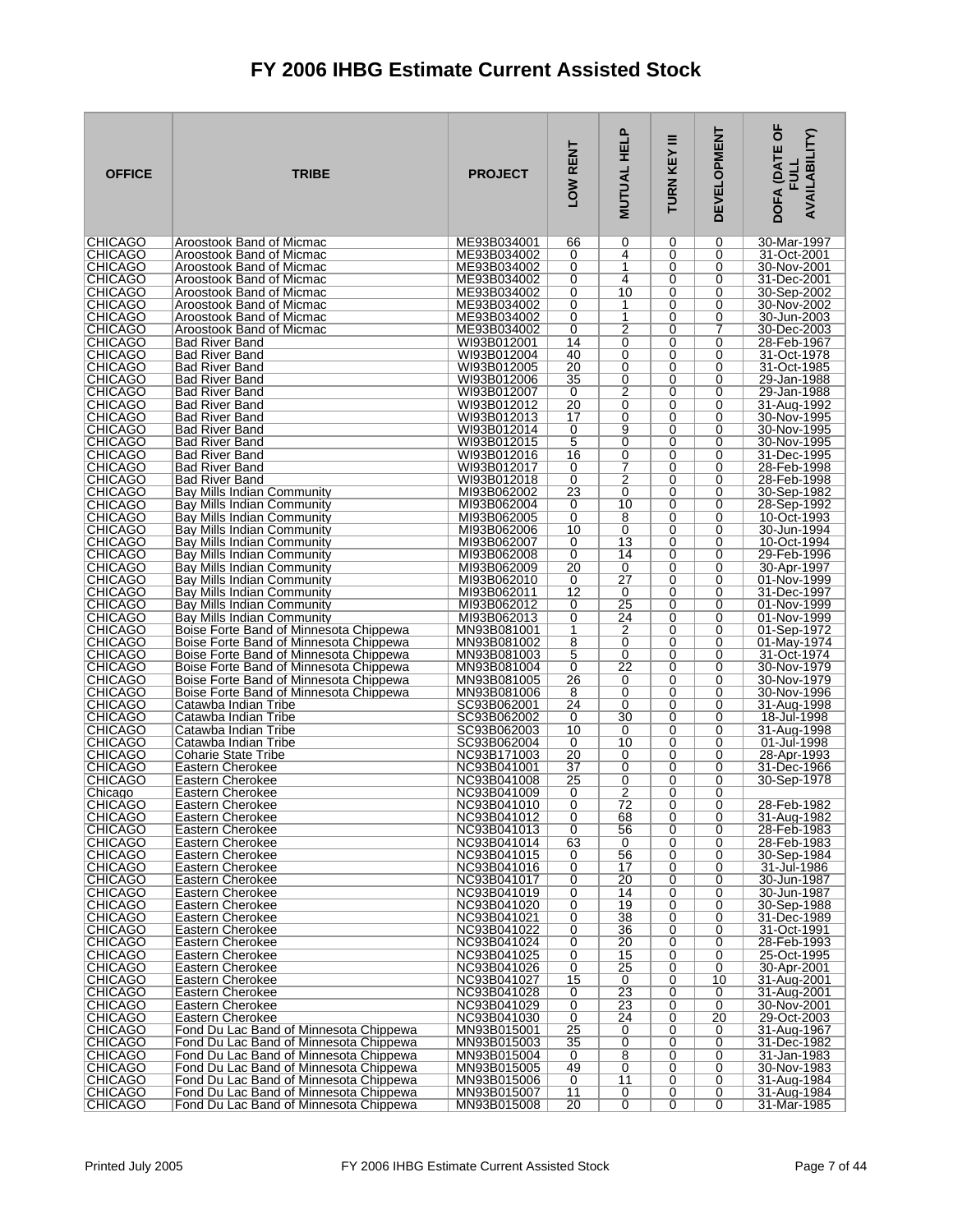| <b>OFFICE</b>                    | <b>TRIBE</b>                                                                     | <b>PROJECT</b>             | LOW RENT            | <b>MUTUAL HELP</b>  | Ξ<br>TURN KEY | <b>DEVELOPMENT</b> | DOFA (DATE OF<br><b>AVAILABILITY)</b><br><b>FULL</b> |
|----------------------------------|----------------------------------------------------------------------------------|----------------------------|---------------------|---------------------|---------------|--------------------|------------------------------------------------------|
| <b>CHICAGO</b>                   | Fond Du Lac Band of Minnesota Chippewa                                           | MN93B015009                | 23                  | 0                   | 0             | 0                  | 31-Dec-1986                                          |
| <b>CHICAGO</b><br><b>CHICAGO</b> | Fond Du Lac Band of Minnesota Chippewa<br>Fond Du Lac Band of Minnesota Chippewa | MN93B015013<br>MN93B015014 | 15<br>0             | 0<br>13             | 0<br>0        | 0<br>0             | 30-Apr-1987<br>31-Dec-1988                           |
| CHICAGO                          | Fond Du Lac Band of Minnesota Chippewa                                           | MN93B015015                | 13                  | 0                   | 0             | 0                  | 31-Dec-1988                                          |
| <b>CHICAGO</b>                   | Fond Du Lac Band of Minnesota Chippewa                                           | MN93B015016                | 15                  | 0                   | 0             | 0                  | 31-Dec-1991                                          |
| <b>CHICAGO</b>                   | Fond Du Lac Band of Minnesota Chippewa                                           | MN93B015017                | 0                   | 15                  | 0             | 0                  | 30-Nov-1991                                          |
| <b>CHICAGO</b><br><b>CHICAGO</b> | Fond Du Lac Band of Minnesota Chippewa<br>Fond Du Lac Band of Minnesota Chippewa | MN93B015018<br>MN93B015019 | 0<br>0              | 10<br>16            | 0<br>0        | 0<br>0             | 28-Feb-1994<br>30-Apr-1996                           |
| <b>CHICAGO</b>                   | Fond Du Lac Band of Minnesota Chippewa                                           | MN93B015020                | 0                   | 16                  | 0             | 0                  | 31-Jan-1998                                          |
| <b>CHICAGO</b>                   | Fond Du Lac Band of Minnesota Chippewa                                           | MN93B015021                | 12                  | 0                   | 0             | 0                  | 31-Jan-1998                                          |
| <b>CHICAGO</b>                   | Fond Du Lac Band of Minnesota Chippewa                                           | MN93B015022                | 16                  | 0                   | 0             | 0                  | 16-Dec-1996                                          |
| <b>CHICAGO</b><br><b>CHICAGO</b> | Fond Du Lac Band of Minnesota Chippewa                                           | MN93B015023                | 0                   | 12                  | 0<br>0        | 9<br>0             | 31-Dec-2000                                          |
| <b>CHICAGO</b>                   | Fond Du Lac Band of Minnesota Chippewa<br>Forest County Potawatami               | MN93B015023<br>WI93B035001 | 0<br>7              | 6<br>0              | 0             | 0                  | 31-Dec-2001<br>01-Jun-1971                           |
| <b>CHICAGO</b>                   | Forest County Potawatami                                                         | WI93B035004                | 0                   | 17                  | 0             | 0                  | 31-May-1995                                          |
| <b>CHICAGO</b>                   | <b>Forest County Potawatami</b>                                                  | WI93B035005                | 0                   | 10                  | 0             | 0                  | 31-May-1995                                          |
| <b>CHICAGO</b>                   | Forest County Potawatami                                                         | WI93B035006                | 0                   | 25                  | 0             | 0                  | 31-Jan-1997                                          |
| <b>CHICAGO</b><br><b>CHICAGO</b> | Forest County Potawatami<br><b>Forest County Potawatami</b>                      | WI93B035007<br>WI93B035008 | 8<br>6              | 0<br>0              | 0<br>0        | 0<br>0             | 31-Mar-1998<br>31-Jul-1999                           |
| <b>CHICAGO</b>                   | Forest County Potawatami                                                         | WI93B035009                | 0                   | 4                   | 0             | 0                  | 31-Jul-1999                                          |
| <b>CHICAGO</b>                   | Grand Portage Band of Minn. Chippewa                                             | MN93B175001                | $\overline{5}$      | 0                   | 0             | 0                  | 31-Jan-1981                                          |
| <b>CHICAGO</b>                   | Grand Portage Band of Minn. Chippewa                                             | MN93B175003                | 4<br>4              | 0<br>0              | $\Omega$<br>0 | 0<br>0             | 31-Dec-1983                                          |
| CHICAGO<br><b>CHICAGO</b>        | Grand Portage Band of Minn. Chippewa<br>Grand Portage Band of Minn. Chippewa     | MN93B175004<br>MN93B175005 | 0                   | 17                  | 0             | 0                  | 30-Nov-1986<br>11-Oct-1995                           |
| <b>CHICAGO</b>                   | Grand Traverse Band                                                              | MI93B197001                | 30                  | 0                   | 0             | 0                  | 31-May-1989                                          |
| <b>CHICAGO</b>                   | <b>Grand Traverse Band</b>                                                       | MI93B197002                | 16                  | 0                   | 0             | 0                  | 31-Aug-1989                                          |
| <b>CHICAGO</b><br><b>CHICAGO</b> | <b>Grand Traverse Band</b><br><b>Grand Traverse Band</b>                         | MI93B197003<br>MI93B197004 | 14<br>0             | 0<br>8              | 0<br>0        | 0<br>0             | 30-Apr-1995<br>31-Aug-1998                           |
| <b>CHICAGO</b>                   | <b>Grand Traverse Band</b>                                                       | MI93B197005                | 0                   | 9                   | 0             | 0                  | 31-Aug-1998                                          |
| <b>CHICAGO</b>                   | <b>Grand Traverse Band</b>                                                       | MI93B197006                | 0                   | 4                   | 0             | 0                  | 31-Aug-2000                                          |
| <b>CHICAGO</b>                   | Haliwa-Saponi State Tribe                                                        | NC93B171002                | 30                  | $\overline{0}$      | 0             | 0                  | 31-Mar-1991                                          |
| <b>CHICAGO</b><br><b>CHICAGO</b> | Haliwa-Saponi State Tribe<br>Hannahville Community                               | NC93B171005<br>MI93B075001 | 0<br>15             | 14<br>0             | 0<br>0        | 0<br>0             | 31-Aug-1998<br>01-Jan-1971                           |
| <b>CHICAGO</b>                   | <b>Hannahville Community</b>                                                     | MI93B075002                | 0                   | 10                  | 0             | 0                  | 30-Sep-1996                                          |
| <b>CHICAGO</b>                   | Ho-Chunk Nation                                                                  | WI93B238001                | 21                  | 0                   | 0             | 0                  | 31-May-1971                                          |
| <b>CHICAGO</b>                   | Ho-Chunk Nation                                                                  | WI93B238002                | 51                  | 0                   | 0             | 0                  | 30-Jun-1983                                          |
| <b>CHICAGO</b><br><b>CHICAGO</b> | Ho-Chunk Nation<br>Ho-Chunk Nation                                               | WI93B238003<br>WI93B238004 | 10<br>40            | 0<br>0              | 0<br>0        | 0<br>0             | 31-Mar-1973<br>31-Mar-1978                           |
| CHICAGO                          | Ho-Chunk Nation                                                                  | WI93B238005                | 20                  | 0                   | 0             | 0                  | 31-May-1973                                          |
| <b>CHICAGO</b>                   | Ho-Chunk Nation                                                                  | WI93B238008                | 10                  | 0                   | 0             | 0                  | 31-Jul-1971                                          |
| <b>CHICAGO</b><br><b>CHICAGO</b> | <b>Ho-Chunk Nation</b><br>Ho-Chunk Nation                                        | WI93B238009<br>WI93B238010 | 0<br>0              | 15<br>8             | 0<br>0        | 12<br>0            | 28-Feb-1999<br>28-Feb-1999                           |
| <b>CHICAGO</b>                   | Houlton Band of Maliseets                                                        | ME93B033001                | 40                  | 0                   | 0             | 0                  | 28-Feb-1994                                          |
| <b>CHICAGO</b>                   | <b>Houlton Band of Maliseets</b>                                                 | ME93B033002                | 10                  | 0                   | 0             | 0                  | 31-Jan-1994                                          |
| <b>CHICAGO</b><br><b>CHICAGO</b> | <b>Houlton Band of Maliseets</b>                                                 | ME93B033003                | 15                  | 0                   | 0             | 0                  | 15-Sep-2003                                          |
| <b>CHICAGO</b>                   | Houlton Band of Maliseets<br><b>Houlton Band of Maliseets</b>                    | ME93B033004<br>ME93B033005 | 3<br>0              | 0<br>7              | 0<br>0        | 2<br>8             | 15-Sep-2003<br>15-Sep-2003                           |
| CHICAGO                          | Keweenaw Bay Indian Community                                                    | MI93B065001                | 33                  | 0                   | 0             | 0                  | 01-Dec-1972                                          |
| <b>CHICAGO</b>                   | Keweenaw Bay Indian Community                                                    | MI93B065002                | 45                  | $\overline{0}$      | 0             | 0                  | 30-Jun-1981                                          |
| <b>CHICAGO</b><br><b>CHICAGO</b> | Keweenaw Bay Indian Community<br>Keweenaw Bay Indian Community                   | MI93B065003<br>MI93B065004 | 50<br>30            | 0<br>0              | 0<br>0        | 0<br>0             | 28-Feb-1983<br>30-Nov-1985                           |
| <b>CHICAGO</b>                   | Keweenaw Bay Indian Community                                                    | MI93B065005                | 50                  | $\overline{0}$      | 0             | 0                  | 30-Nov-1985                                          |
| <b>CHICAGO</b>                   | Keweenaw Bay Indian Community                                                    | MI93B065006                | 0                   | 6                   | 0             | 0                  | 30-Sep-1986                                          |
| <b>CHICAGO</b>                   | Keweenaw Bay Indian Community                                                    | MI93B065009                | 20                  | 0                   | 0             | 0                  | 31-Oct-1993                                          |
| <b>CHICAGO</b><br><b>CHICAGO</b> | Keweenaw Bay Indian Community<br>Lac Courte Oreilles                             | MI93B065010<br>WI93B054001 | 20<br>23            | $\overline{0}$<br>0 | 0<br>0        | 0<br>0             | 31-Oct-1993<br>01-Oct-1970                           |
| <b>CHICAGO</b>                   | Lac Courte Oreilles                                                              | WI93B054003                | 15                  | 0                   | 0             | 0                  | 31-Oct-1974                                          |
| <b>CHICAGO</b>                   | Lac Courte Oreilles                                                              | WI93B054004                | 45                  | 0                   | 0             | 0                  | 30-Jan-1979                                          |
| <b>CHICAGO</b><br><b>CHICAGO</b> | Lac Courte Oreilles<br>Lac Courte Oreilles                                       | WI93B054005<br>WI93B054006 | 49<br>0             | 0<br>$\overline{5}$ | 0<br>0        | 0<br>0             | 30-Nov-1980<br>30-Sep-1983                           |
| <b>CHICAGO</b>                   | Lac Courte Oreilles                                                              | WI93B054007                | 34                  | $\overline{0}$      | 0             | 0                  | 30-Nov-1982                                          |
| <b>CHICAGO</b>                   | Lac Courte Oreilles                                                              | WI93B054008                | 24                  | 0                   | 0             | 0                  | 31-Jul-1984                                          |
| <b>CHICAGO</b>                   | Lac Courte Oreilles                                                              | WI93B054009                | 20                  | 0                   | 0             | 0                  | 28-Feb-1984                                          |
| <b>CHICAGO</b><br><b>CHICAGO</b> | Lac Courte Oreilles<br>Lac Courte Oreilles                                       | WI93B054010<br>WI93B054011 | 10<br>40            | 0<br>0              | 0<br>0        | 0<br>0             | 30-Sep-1985<br>31-Aug-1986                           |
| <b>CHICAGO</b>                   | Lac Courte Oreilles                                                              | WI93B054012                | 0                   | 1                   | 0             | 0                  | 31-Dec-1987                                          |
| <b>CHICAGO</b>                   | Lac Courte Oreilles                                                              | WI93B054013                | 20                  | $\overline{0}$      | 0             | 0                  | 31-Dec-1988                                          |
| <b>CHICAGO</b><br><b>CHICAGO</b> | Lac Courte Oreilles<br>Lac Courte Oreilles                                       | WI93B054014<br>WI93B054015 | 0<br>$\overline{0}$ | 1<br>17             | 0<br>0        | 0<br>0             | 30-Sep-1989<br>30-Nov-1992                           |
| CHICAGO                          | Lac Courte Oreilles                                                              | WI93B054016                | 16                  | $\overline{0}$      | 0             | $\overline{0}$     | 31-Dec-1996                                          |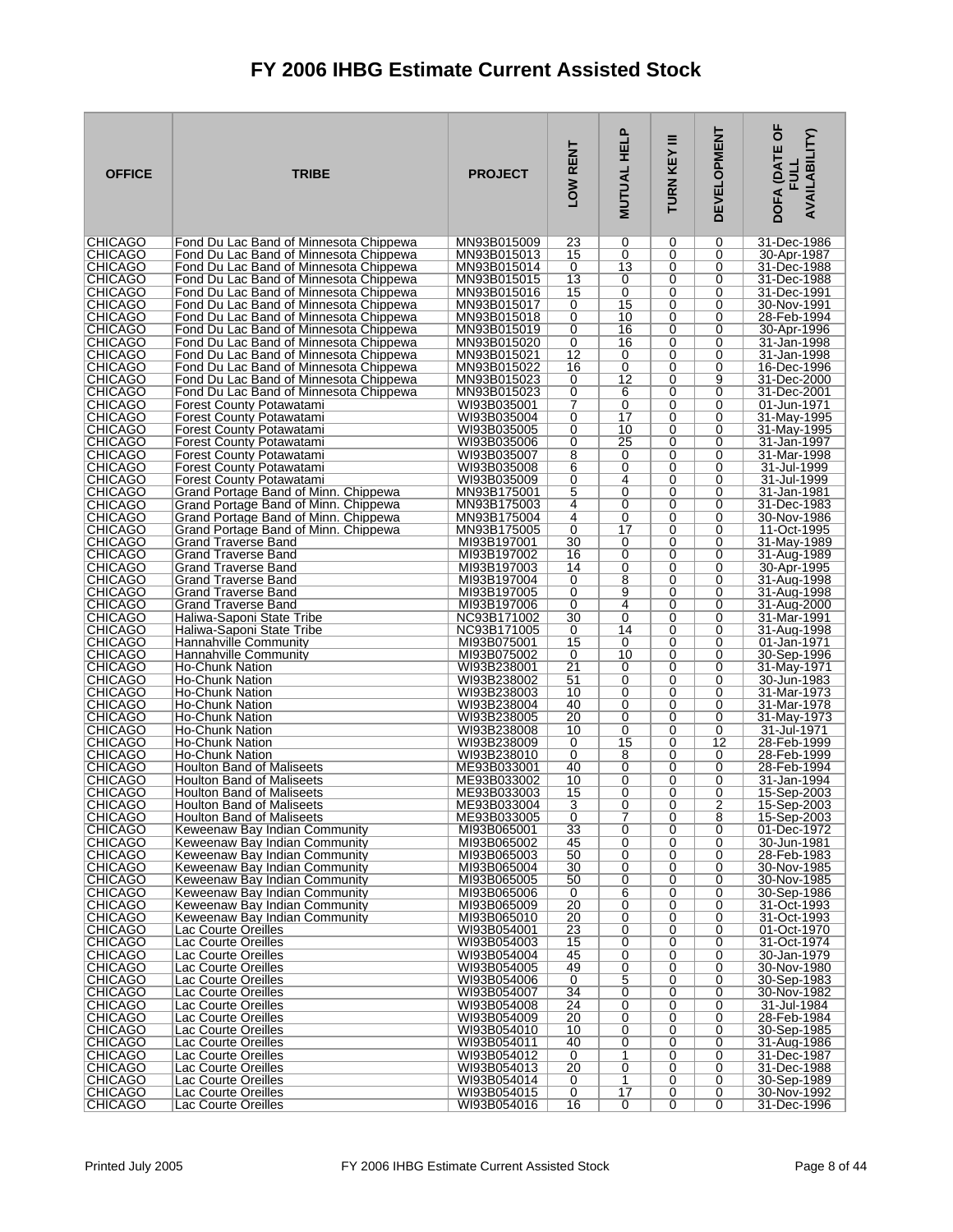| <b>OFFICE</b>                    | <b>TRIBE</b>                                                                   | <b>PROJECT</b>             | LOW RENT        | <b>MUTUAL HELP</b>  | Ξ<br>TURN KEY    | <b>DEVELOPMENT</b> | DOFA (DATE OF<br><b>AVAILABILITY)</b><br><b>EDIT</b> |
|----------------------------------|--------------------------------------------------------------------------------|----------------------------|-----------------|---------------------|------------------|--------------------|------------------------------------------------------|
| <b>CHICAGO</b>                   | Lac Courte Oreilles                                                            | WI93B054017                | 0               | 6                   | 0                | 0                  | 20-Jun-1994                                          |
| <b>CHICAGO</b>                   | Lac Courte Oreilles                                                            | WI93B054018                | 0               | $\overline{17}$     | $\mathbf 0$      | 0                  | 30-Sep-2000                                          |
| <b>CHICAGO</b><br><b>CHICAGO</b> | Lac Courte Oreilles<br>Lac Courte Oreilles                                     | WI93B054019<br>WI93B054019 | 20<br>5         | 0<br>0              | 0<br>0           | 5<br>0             | 31-Aug-2001<br>31-Dec-2001                           |
| <b>CHICAGO</b>                   | Lac Courte Oreilles                                                            | WI93B054020                | 0               | 1                   | $\mathbf 0$      | 0                  | 31-Jan-1975                                          |
| <b>CHICAGO</b>                   | Lac Courte Oreilles                                                            | WI93B054021                | 0               | 14                  | 0                | 0                  | 30-Jan-1979                                          |
| <b>CHICAGO</b>                   | Lac Courte Oreilles                                                            | WI93B054022                | 7               | 0                   | 0                | 0                  | 31-Jan-1975                                          |
| <b>CHICAGO</b>                   | Lac Courte Oreilles                                                            | WI93B054023                | $\overline{12}$ | $\overline{0}$      | $\mathbf 0$      | 0                  | 11-Mar-1999                                          |
| <b>CHICAGO</b><br><b>CHICAGO</b> | Lac Courte Oreilles<br>Lac Du Flambeau Band                                    | WI93B054024<br>WI93B009001 | 0<br>20         | 8<br>0              | 0<br>0           | 0<br>0             | 01-Oct-1970<br>01-Jul-1966                           |
| <b>CHICAGO</b>                   | Lac Du Flambeau Band                                                           | WI93B009004                | 18              | 0                   | 0                | 0                  | 30-Jan-1979                                          |
| <b>CHICAGO</b>                   | Lac Du Flambeau Band                                                           | WI93B009005                | 20              | 0                   | 0                | 0                  | 31-Jan-1980                                          |
| <b>CHICAGO</b>                   | Lac Du Flambeau Band                                                           | WI93B009006                | 25              | 0                   | 0                | 0                  | 31-May-1982                                          |
| <b>CHICAGO</b>                   | Lac Du Flambeau Band                                                           | WI93B009007                | 48              | 0                   | 0                | 0                  | 29-Feb-1984                                          |
| <b>CHICAGO</b><br><b>CHICAGO</b> | Lac Du Flambeau Band<br>Lac Du Flambeau Band                                   | WI93B009008<br>WI93B009009 | 24<br>18        | 0<br>0              | 0<br>0           | 0<br>0             | 31-Jan-1985<br>28-Feb-1986                           |
| <b>CHICAGO</b>                   | Lac Du Flambeau Band                                                           | WI93B009010                | 0               | 1                   | 0                | 0                  | 30-Nov-1988                                          |
| <b>CHICAGO</b>                   | Lac Du Flambeau Band                                                           | WI93B009011                | 0               | 5                   | 0                | 0                  | 31-Dec-1990                                          |
| <b>CHICAGO</b>                   | Lac Du Flambeau Band                                                           | WI93B009013                | 0               | 8                   | 0                | 0                  | 31-May-1982                                          |
| <b>CHICAGO</b>                   | Lac Du Flambeau Band                                                           | WI93B009014                | 0               | 15                  | 0                | 0                  | 31-May-1982                                          |
| <b>CHICAGO</b><br><b>CHICAGO</b> | Lac Du Flambeau Band<br>Lac Du Flambeau Band                                   | WI93B009015<br>WI93B009016 | 13<br>0         | 0<br>$\overline{8}$ | 0<br>$\mathbf 0$ | 0<br>0             | 30-Jun-1996<br>30-Jun-1996                           |
| <b>CHICAGO</b>                   | Lac Du Flambeau Band                                                           | WI93B009017                | 0               | 9                   | 0                | 0                  | 01-Jan-1995                                          |
| <b>CHICAGO</b>                   | Lac Du Flambeau Band                                                           | WI93B009018                | 0               | 1                   | 0                | 0                  | 31-Aug-1998                                          |
| <b>CHICAGO</b>                   | Lac Du Flambeau Band                                                           | WI93B009019                | 2               | 0                   | 0                | 3                  | 31-Aug-1998                                          |
| <b>CHICAGO</b>                   | Lac Vieux Desert Band                                                          | MI93B085001                | 15              | 0                   | 0                | 0                  | 01-Oct-1970                                          |
| <b>CHICAGO</b><br><b>CHICAGO</b> | Lac Vieux Desert Band<br>Lac Vieux Desert Band                                 | MI93B085002<br>MI93B085003 | 20<br>0         | 0<br>8              | 0<br>$\mathbf 0$ | 0<br>0             | 31-Oct-1983<br>30-Sep-1995                           |
| <b>CHICAGO</b>                   | Leech Lake Band of Minnesota Chippewa                                          | MN93B012002                | 50              | $\overline{0}$      | 0                | 0                  | 01-May-1967                                          |
| <b>CHICAGO</b>                   | Leech Lake Band of Minnesota Chippewa                                          | MN93B012005                | 15              | 0                   | 0                | 0                  | 01-Dec-1967                                          |
| <b>CHICAGO</b>                   | Leech Lake Band of Minnesota Chippewa                                          | MN93B012007                | 45              | 0                   | $\mathbf 0$      | 0                  | 31-Oct-1978                                          |
| <b>CHICAGO</b>                   | Leech Lake Band of Minnesota Chippewa                                          | MN93B012008                | 0               | $\overline{17}$     | 0                | 0                  | 31-Oct-1978                                          |
| <b>CHICAGO</b><br><b>CHICAGO</b> | Leech Lake Band of Minnesota Chippewa<br>Leech Lake Band of Minnesota Chippewa | MN93B012009<br>MN93B012010 | 52<br>0         | 0<br>24             | 0<br>$\mathbf 0$ | 0<br>0             | 31-Mar-1983<br>31-Mar-1983                           |
| <b>CHICAGO</b>                   | Leech Lake Band of Minnesota Chippewa                                          | MN93B012012                | 0               | 46                  | 0                | 0                  | 30-Sep-1986                                          |
| <b>CHICAGO</b>                   | Leech Lake Band of Minnesota Chippewa                                          | MN93B012013                | 10              | 0                   | 0                | 0                  | 30-Sep-1985                                          |
| <b>CHICAGO</b>                   | Leech Lake Band of Minnesota Chippewa                                          | MN93B012015                | 30              | 0                   | $\mathbf 0$      | 0                  | 31-Dec-1987                                          |
| <b>CHICAGO</b>                   | Leech Lake Band of Minnesota Chippewa                                          | MN93B012016                | 41              | 0                   | 0                | 0                  | 28-Feb-1989                                          |
| <b>CHICAGO</b><br><b>CHICAGO</b> | Leech Lake Band of Minnesota Chippewa<br>Leech Lake Band of Minnesota Chippewa | MN93B012017<br>MN93B012018 | 10<br>20        | 0<br>0              | 0<br>0           | 0<br>0             | 31-Jul-1993<br>30-Jun-1994                           |
| <b>CHICAGO</b>                   | Leech Lake Band of Minnesota Chippewa                                          | MN93B012019                | 20              | 0                   | 0                | 0                  | 30-Apr-1996                                          |
| <b>CHICAGO</b>                   | Leech Lake Band of Minnesota Chippewa                                          | MN93B012020                | 0               | 16                  | 0                | 0                  | 30-Apr-1996                                          |
| <b>CHICAGO</b>                   | Leech Lake Band of Minnesota Chippewa                                          | MN93B012021                | 20              | 0                   | 0                | 0                  | 27-Feb-1998                                          |
| <b>CHICAGO</b><br><b>CHICAGO</b> | Leech Lake Band of Minnesota Chippewa                                          | MN93B012022                | 0               | 18<br>0             | 0                | 0                  | 29-May-1998                                          |
| <b>CHICAGO</b>                   | Lower Sioux<br>Lower Sioux                                                     | MN93B207002<br>MN93B207003 | 15<br>8         | 0                   | 0<br>0           | 0<br>0             | 31-Dec-1989<br>31-Dec-1986                           |
| <b>CHICAGO</b>                   | Lower Sioux                                                                    | MN93B207004                | 9               | 0                   | 0                | 0                  | 31-May-1987                                          |
| <b>CHICAGO</b>                   | Lumbee State Tribe                                                             | NC93B171001                | 204             | 0                   | 0                | 0                  | 29-Feb-1988                                          |
| <b>CHICAGO</b>                   | Menominee Indian Tribe                                                         | WI93B243001                | 147             | $\overline{0}$      | 0                | 0                  | 30-Sep-1984                                          |
| <b>CHICAGO</b><br><b>CHICAGO</b> | Menominee Indian Tribe<br>Menominee Indian Tribe                               | WI93B243002<br>WI93B243003 | 0<br>0          | 3<br>3              | 0<br>0           | 0<br>0             | 31-Dec-1983<br>28-Feb-1985                           |
| <b>CHICAGO</b>                   | Menominee Indian Tribe                                                         | WI93B243005                | 0               | $\overline{5}$      | 0                | 0                  | 30-Sep-1986                                          |
| <b>CHICAGO</b>                   | Menominee Indian Tribe                                                         | WI93B243006                | 0               | 11                  | 0                | 0                  | 30-Jun-1988                                          |
| <b>CHICAGO</b>                   | Menominee Indian Tribe                                                         | WI93B243008                | 0               | 24                  | 0                | 0                  | 30-Sep-1990                                          |
| <b>CHICAGO</b>                   | Menominee Indian Tribe                                                         | WI93B243009                | $\overline{12}$ | 0                   | 0                | 0                  | 31-Jul-1990                                          |
| <b>CHICAGO</b><br><b>CHICAGO</b> | Menominee Indian Tribe<br>Menominee Indian Tribe                               | WI93B243010<br>WI93B243011 | 44<br>60        | 0<br>0              | 0<br>0           | 0<br>0             | 30-Apr-1969<br>30-Apr-1974                           |
| <b>CHICAGO</b>                   | Menominee Indian Tribe                                                         | WI93B243012                | 0               | 15                  | $\mathbf 0$      | 0                  | 31-Jan-1991                                          |
| <b>CHICAGO</b>                   | Menominee Indian Tribe                                                         | WI93B243013                | 0               | 8                   | 0                | 0                  | 30-Jan-1992                                          |
| <b>CHICAGO</b>                   | Menominee Indian Tribe                                                         | WI93B243014                | 14              | 0                   | 0                | 0                  | 31-May-1996                                          |
| <b>CHICAGO</b><br><b>CHICAGO</b> | Menominee Indian Tribe<br>Mille Lacs Band of Minnesota Chippewa                | WI93B243015<br>MN93B204001 | 0<br>30         | 10<br>0             | 0<br>0           | 0<br>0             | 31-Dec-1996<br>31-Mar-1983                           |
| <b>CHICAGO</b>                   | Mille Lacs Band of Minnesota Chippewa                                          | MN93B204002                | 0               | 15                  | 0                | 0                  | 30-Sep-1986                                          |
| <b>CHICAGO</b>                   | Mille Lacs Band of Minnesota Chippewa                                          | MN93B204003                | $\overline{20}$ | 0                   | 0                | 0                  | 31-Aug-1995                                          |
| <b>CHICAGO</b>                   | Mille Lacs Band of Minnesota Chippewa                                          | MN93B204004                | 25              | 0                   | 0                | 0                  | 30-Jun-1996                                          |
| <b>CHICAGO</b>                   | Mille Lacs Band of Minnesota Chippewa                                          | MN93B204005                | 40              | 0                   | 0                | 0                  | 30-Jun-1997                                          |
| <b>CHICAGO</b><br><b>CHICAGO</b> | Mississippi Choctaw Tribe<br>Mississippi Choctaw Tribe                         | MS93B092001<br>MS93B092005 | 30<br>46        | 0<br>0              | 0<br>0           | 0<br>0             | 01-Jun-1970<br>01-Apr-1975                           |
| <b>CHICAGO</b>                   | Mississippi Choctaw Tribe                                                      | MS93B092006                | 46              | 0                   | 0                | 0                  | 30-Apr-1977                                          |
| <b>CHICAGO</b>                   | Mississippi Choctaw Tribe                                                      | MS93B092007                | 100             | 0                   | 0                | 0                  | 31-Mar-1983                                          |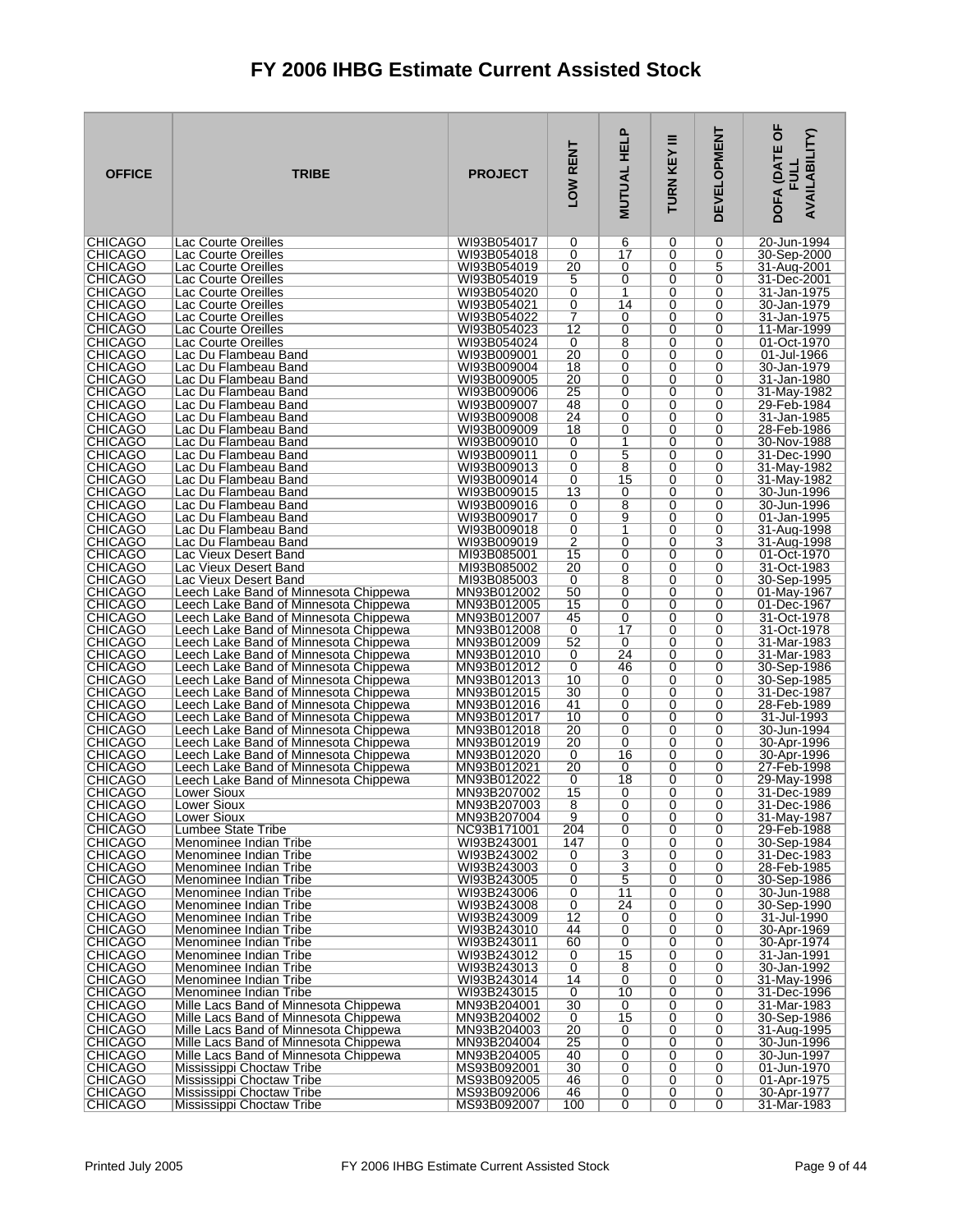| <b>OFFICE</b>                    | <b>TRIBE</b>                                                               | <b>PROJECT</b>             | LOW RENT             | <b>MUTUAL HELP</b>    | Ξ<br>TURN KEY | <b>DEVELOPMENT</b>  | DOFA (DATE OF<br><b>AVAILABILITY)</b><br>팀 |
|----------------------------------|----------------------------------------------------------------------------|----------------------------|----------------------|-----------------------|---------------|---------------------|--------------------------------------------|
| <b>CHICAGO</b>                   | Mississippi Choctaw Tribe                                                  | MS93B092008                | 0                    | 54                    | 0             | 0                   | 31-May-1985                                |
| <b>CHICAGO</b><br><b>CHICAGO</b> | Mississippi Choctaw Tribe<br>Mississippi Choctaw Tribe                     | MS93B092009<br>MS93B092010 | 0<br>0               | 87<br>13              | 0<br>0        | 0<br>0              | 31-May-1985<br>28-Feb-1986                 |
| <b>CHICAGO</b>                   | Mississippi Choctaw Tribe                                                  | MS93B092012                | 0                    | 22                    | 0             | 0                   | 31-Mar-1987                                |
| <b>CHICAGO</b>                   | Mississippi Choctaw Tribe                                                  | MS93B092013                | 0                    | 28                    | 0             | 0                   | 31-May-1988                                |
| <b>CHICAGO</b><br><b>CHICAGO</b> | Mississippi Choctaw Tribe<br>Mississippi Choctaw Tribe                     | MS93B092014<br>MS93B092015 | 0<br>0               | 41<br>39              | 0<br>0        | 0<br>0              | 30-Sep-1989<br>31-Dec-1990                 |
| <b>CHICAGO</b>                   | Mississippi Choctaw Tribe                                                  | MS93B092016                | 0                    | $\overline{37}$       | 0             | 0                   | 31-Jul-1992                                |
| <b>CHICAGO</b>                   | Mississippi Choctaw Tribe                                                  | MS93B092017                | 0                    | 18                    | 0             | 0                   | 31-Aug-1993                                |
| <b>CHICAGO</b><br><b>CHICAGO</b> | Mississippi Choctaw Tribe                                                  | MS93B092018                | 0<br>0               | 17<br>18              | 0<br>0        | 0                   | 31-Mar-1995                                |
| <b>CHICAGO</b>                   | Mississippi Choctaw Tribe<br>Mississippi Choctaw Tribe                     | MS93B092019<br>MS93B092020 | 30                   | 0                     | 0             | 0<br>0              | 31-Mar-1995<br>31-Aug-1996                 |
| <b>CHICAGO</b>                   | Mississippi Choctaw Tribe                                                  | MS93B092021                | 0                    | 51                    | 0             | 0                   | 30-Sep-1996                                |
| <b>CHICAGO</b>                   | Mississippi Choctaw Tribe                                                  | MS93B092023                | 22                   | 0                     | 0             | 0                   | 30-Sep-1996                                |
| <b>CHICAGO</b><br><b>CHICAGO</b> | Mississippi Choctaw Tribe<br>Mississippi Choctaw Tribe                     | MS93B092024<br>MS93B092025 | 0<br>0               | 45<br>41              | 0<br>$\Omega$ | 0<br>0              | 31-May-1998<br>30-Apr-2000                 |
| <b>CHICAGO</b>                   | Mississippi Choctaw Tribe                                                  | MS93B092026                | 33                   | 0                     | 0             | 0                   | 29-Feb-2000                                |
| <b>CHICAGO</b>                   | <b>MOWA Band of Choctaw Indians</b>                                        | AL93B205001                | 30                   | 0                     | 0             | 0                   | 31-Dec-1993                                |
| <b>CHICAGO</b><br><b>CHICAGO</b> | <b>MOWA Band of Choctaw Indians</b><br><b>MOWA Band of Choctaw Indians</b> | AL93B205002<br>AL93B205003 | 20<br>0              | 0<br>20               | $\Omega$<br>0 | $\Omega$<br>0       | 30-Oct-1994<br>30-Jun-1996                 |
| <b>CHICAGO</b>                   | <b>MOWA Band of Choctaw Indians</b>                                        | AL93B205004                | 2                    | 0                     | 0             | 14                  | 09-Aug-1998                                |
| <b>CHICAGO</b>                   | Narragansett Tribe                                                         | RI93B028001                | 0                    | 0                     | $\Omega$      | 12                  |                                            |
| CHICAGO<br><b>CHICAGO</b>        | Oneida Nation of New York                                                  | NY93B445001                | 30                   | 0<br>0                | 0<br>0        | 0<br>0              | 30-Sep-1994                                |
| <b>CHICAGO</b>                   | Oneida Tribe<br>Oneida Tribe                                               | WI93B010001<br>WI93B010003 | 24<br>40             | 0                     | $\Omega$      | 0                   | 30-Apr-1967<br>31-May-1973                 |
| <b>CHICAGO</b>                   | Oneida Tribe                                                               | WI93B010004                | 25                   | 0                     | 0             | 0                   | 31-May-1976                                |
| <b>CHICAGO</b>                   | Oneida Tribe                                                               | WI93B010006                | 30                   | 0                     | 0             | 0                   | 30-Sep-1979                                |
| <b>CHICAGO</b><br><b>CHICAGO</b> | Oneida Tribe<br>Oneida Tribe                                               | WI93B010007<br>WI93B010008 | 0<br>50              | 14<br>0               | $\Omega$<br>0 | 0<br>0              | 30-Jun-1983<br>30-Apr-1986                 |
| <b>CHICAGO</b>                   | Oneida Tribe                                                               | WI93B010009                | 0                    | 3                     | 0             | 0                   | 20-Feb-1990                                |
| <b>CHICAGO</b>                   | Oneida Tribe                                                               | WI93B010010                | 0                    | 7                     | 0             | 0                   | 28-Feb-1993                                |
| <b>CHICAGO</b><br><b>CHICAGO</b> | Oneida Tribe<br>Oneida Tribe                                               | WI93B010011<br>WI93B010012 | 0<br>0               | 10<br>$\overline{23}$ | 0<br>0        | 0<br>0              | 19-May-1995<br>14-Jan-1997                 |
| <b>CHICAGO</b>                   | Oneida Tribe                                                               | WI93B010013                | 0                    | 17                    | 0             | 0                   | 26-Mar-1999                                |
| <b>CHICAGO</b>                   | Oneida Tribe                                                               | WI93B010014                | 20                   | 0                     | 0             | 0                   | 31-Jan-1997                                |
| <b>CHICAGO</b><br><b>CHICAGO</b> | Oneida Tribe                                                               | WI93B010015                | 0                    | 17                    | 0<br>0        | 0<br>0              | 31-Jan-1997                                |
| <b>CHICAGO</b>                   | Oneida Tribe<br>Oneida Tribe                                               | WI93B010016<br>WI93B010017 | 5<br>0               | 0<br>5                | 0             | 0                   | 31-May-2000<br>31-Jan-2000                 |
| <b>CHICAGO</b>                   | Passamaquody Indian Tribe                                                  | ME93B014001                | 0                    | 1                     | 0             | 0                   | 30-Jun-1974                                |
| <b>CHICAGO</b>                   | Passamaguody Indian Tribe                                                  | ME93B014002                | 0                    | $\overline{0}$        | 7             | 0                   | 31-Jul-1977                                |
| <b>CHICAGO</b><br><b>CHICAGO</b> | Passamaquody Indian Tribe<br>Passamaquody Indian Tribe                     | ME93B014003<br>ME93B014004 | 16<br>24             | 0<br>0                | 0<br>0        | 0<br>0              | 31-May-1979<br>30-Sep-1981                 |
| <b>CHICAGO</b>                   | Passamaquody Indian Tribe                                                  | ME93B014005                | 28                   | 0                     | 0             | 0                   | 31-Jan-1983                                |
| <b>CHICAGO</b>                   | Passamaquody Indian Tribe                                                  | ME93B014008                | 10                   | $\Omega$              | 0             | 0                   | 30-Nov-1990                                |
| <b>CHICAGO</b><br><b>CHICAGO</b> | Passamaquody Indian Tribe<br>Passamaquody Indian Tribe                     | ME93B014009<br>ME93B014010 | 0<br>$\Omega$        | 20<br>16              | 0<br>0        | 0<br>0              | 30-Nov-1990<br>30-Apr-1994                 |
| <b>CHICAGO</b>                   | Passamaquody Indian Tribe                                                  | ME93B014011                | 0                    | 12                    | 0             | 0                   | 29-Jul-1999                                |
| <b>CHICAGO</b>                   | Penobscot Tribe                                                            | ME93B012001                | 0                    | 0                     | 9             | 0                   | 31-Jul-1977                                |
| <b>CHICAGO</b><br><b>CHICAGO</b> | Penobscot Tribe<br><b>Penobscot Tribe</b>                                  | ME93B012002<br>ME93B012003 | $\overline{8}$<br>0  | $\overline{0}$<br>0   | 0<br>18       | 0<br>0              | 30-Jun-1977<br>30-Apr-1980                 |
| <b>CHICAGO</b>                   | Penobscot Tribe                                                            | ME93B012004                | $\overline{24}$      | 0                     | 0             | 0                   | 31-Oct-1985                                |
| <b>CHICAGO</b>                   | Penobscot Tribe                                                            | ME93B012006                | 0                    | $6\overline{}$        | 0             | 0                   | 31-May-1992                                |
| <b>CHICAGO</b><br><b>CHICAGO</b> | Penobscot Tribe<br><b>Penobscot Tribe</b>                                  | ME93B012007<br>ME93B012008 | 10<br>10             | 0<br>0                | 0<br>0        | 0<br>0              | 30-Nov-1993<br>31-Jul-1995                 |
| <b>CHICAGO</b>                   | <b>Pleasant Point</b>                                                      | ME93B013002                | 16                   | $\overline{0}$        | 0             | 0                   | 29-Feb-1976                                |
| <b>CHICAGO</b>                   | <b>Pleasant Point</b>                                                      | ME93B013003                | 0                    | 0                     | 1             | 0                   | 31-Dec-1977                                |
| <b>CHICAGO</b><br><b>CHICAGO</b> | <b>Pleasant Point</b><br><b>Pleasant Point</b>                             | ME93B013004<br>ME93B013008 | 0<br>0               | 0<br>19               | 3<br>0        | 0<br>0              | 30-Sep-1979<br>30-Sep-1992                 |
| <b>CHICAGO</b>                   | <b>Pleasant Point</b>                                                      | ME93B013009                | 15                   | 0                     | 0             | 0                   | 31-Jul-1996                                |
| <b>CHICAGO</b>                   | <b>Pleasant Point</b>                                                      | ME93B013010                | 0                    | 10                    | 0             | 0                   | 08-Feb-1995                                |
| <b>CHICAGO</b><br><b>CHICAGO</b> | Pleasant Point<br><b>Pleasant Point</b>                                    | ME93B013011<br>ME93B013012 | 0<br>$\overline{20}$ | 14<br>0               | 0<br>0        | 0<br>0              | 30-Nov-1999<br>31-Aug-1997                 |
| <b>CHICAGO</b>                   | <b>Pleasant Point</b>                                                      | ME93B013013                | 0                    | 18                    | 0             | 0                   | 30-Nov-1999                                |
| <b>CHICAGO</b>                   | Poarch Band of Creek Indians                                               | AL93B204001                | 20                   | 0                     | 0             | 0                   | 30-Sep-1987                                |
| <b>CHICAGO</b><br><b>CHICAGO</b> | Poarch Band of Creek Indians<br>Poarch Band of Creek Indians               | AL93B204002<br>AL93B204004 | 30<br>30             | $\overline{0}$<br>0   | 0<br>0        | 0<br>0              | 30-Sep-1987<br>31-Aug-1989                 |
| <b>CHICAGO</b>                   | Poarch Band of Creek Indians                                               | AL93B204005                | 15                   | $\overline{0}$        | 0             | 0                   | 27-Feb-1995                                |
| <b>CHICAGO</b>                   | Poarch Band of Creek Indians                                               | AL93B204006                | 10                   | 0                     | 0             | 0                   | 27-Feb-1995                                |
| <b>CHICAGO</b><br> CHICAGO       | Poarch Band of Creek Indians<br>Poarch Band of Creek Indians               | AL93B204007<br>AL93B204008 | 0<br>0               | 23<br>14              | 0<br>0        | 0<br>$\overline{0}$ | 01-Oct-1998<br>01-Oct-1998                 |
|                                  |                                                                            |                            |                      |                       |               |                     |                                            |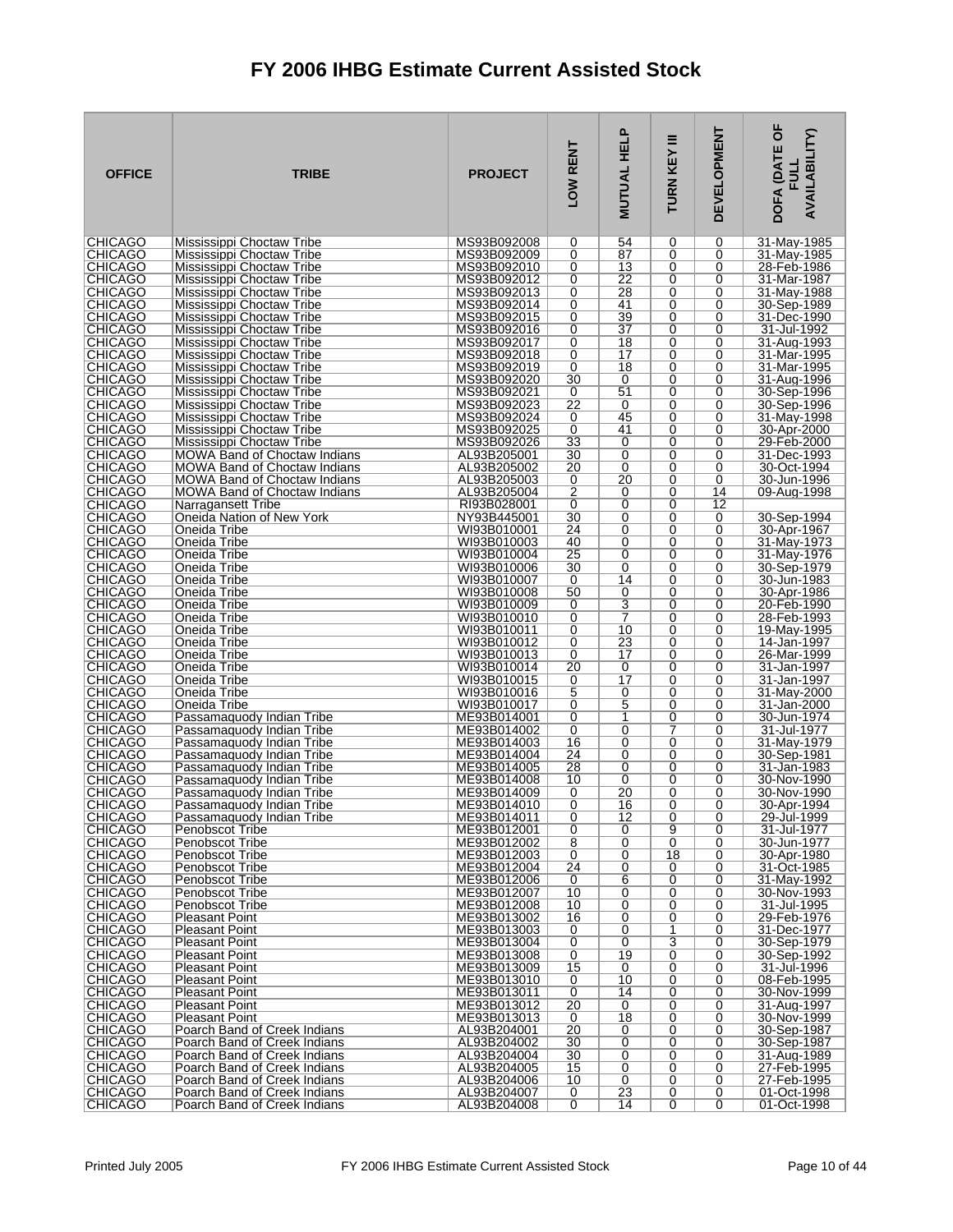| <b>OFFICE</b>                    | <b>TRIBE</b>                                                                         | <b>PROJECT</b>             | LOW RENT        | <b>MUTUAL HELP</b> | Ξ<br>TURN KEY | <b>DEVELOPMENT</b> | DOFA (DATE OF<br><b>AVAILABILITY)</b><br><b>FULL</b> |
|----------------------------------|--------------------------------------------------------------------------------------|----------------------------|-----------------|--------------------|---------------|--------------------|------------------------------------------------------|
| <b>CHICAGO</b><br><b>CHICAGO</b> | Poarch Band of Creek Indians                                                         | AL93B204009<br>AL93B204010 | 0<br>0          | 20<br>9            | 0<br>0        | 0<br>0             | 01-Dec-1998                                          |
| <b>CHICAGO</b>                   | Poarch Band of Creek Indians<br>Poarch Band of Creek Indians                         | AL93B204011                | 0               | 29                 | 0             | 0                  | 01-Feb-1999<br>01-Sep-1999                           |
| CHICAGO                          | Pokagon Band of Potawatomi                                                           | MI93B200001                | 0               | 15                 | 0             | 0                  | 31-Aug-2004                                          |
| <b>CHICAGO</b>                   | <b>Prairie Island Sioux</b>                                                          | MN93B207001                | 24              | 0                  | 0             | 0                  | 30-Sep-1985                                          |
| <b>CHICAGO</b>                   | Red Cliff Band of Lake Superior Chippewa                                             | WI93B013001                | 20              | 0                  | 0             | 0                  | 01-Dec-1967                                          |
| CHICAGO<br><b>CHICAGO</b>        | Red Cliff Band of Lake Superior Chippewa<br>Red Cliff Band of Lake Superior Chippewa | WI93B013003<br>WI93B013004 | 3<br>50         | 4<br>0             | 0<br>0        | 0<br>0             | 30-Nov-1971<br>31-Mar-1979                           |
| <b>CHICAGO</b>                   | Red Cliff Band of Lake Superior Chippewa                                             | WI93B013005                | 26              | 1                  | 0             | 0                  | 31-Oct-1984                                          |
| <b>CHICAGO</b>                   | Red Cliff Band of Lake Superior Chippewa                                             | WI93B013007                | 0               | 10                 | 0             | 0                  | 30-Jun-1995                                          |
| <b>CHICAGO</b>                   | Red Cliff Band of Lake Superior Chippewa                                             | WI93B013008                | 0               | 7                  | 0             | 0                  | 31-Aug-1997                                          |
| <b>CHICAGO</b><br><b>CHICAGO</b> | Red Cliff Band of Lake Superior Chippewa<br>Red Lake Band of Chippewa                | WI93B013009<br>MN93B016001 | 18<br>13        | 0<br>0             | 0<br>0        | 0<br>0             | 31-Mar-1998<br>01-Sep-1967                           |
| <b>CHICAGO</b>                   | Red Lake Band of Chippewa                                                            | MN93B016003                | 10              | 0                  | 0             | 0                  | 01-Sep-1966                                          |
| <b>CHICAGO</b>                   | Red Lake Band of Chippewa                                                            | MN93B016004                | 10              | 0                  | 0             | 0                  | 01-Mar-1969                                          |
| <b>CHICAGO</b>                   | Red Lake Band of Chippewa                                                            | MN93B016009                | 0               | 18                 | 0             | 0                  | 31-May-1982                                          |
| <b>CHICAGO</b><br><b>CHICAGO</b> | Red Lake Band of Chippewa<br>Red Lake Band of Chippewa                               | MN93B016011<br>MN93B016013 | 17<br>58        | 0<br>0             | 0<br>0        | 0<br>0             | 30-Apr-1980<br>31-Oct-1983                           |
| <b>CHICAGO</b>                   | Red Lake Band of Chippewa                                                            | MN93B016014                | 20              | 0                  | 0             | 0                  | 30-Aug-1984                                          |
| <b>CHICAGO</b>                   | Red Lake Band of Chippewa                                                            | MN93B016015                | 30              | $\mathbf 0$        | 0             | 0                  | 31-Dec-1984                                          |
| <b>CHICAGO</b>                   | Red Lake Band of Chippewa                                                            | MN93B016021                | 0               | 30                 | 0             | 0                  | 31-Aug-1988                                          |
| <b>CHICAGO</b><br><b>CHICAGO</b> | Red Lake Band of Chippewa<br>Red Lake Band of Chippewa                               | MN93B016022<br>MN93B016023 | 0<br>0          | 30<br>20           | $\Omega$<br>0 | 0<br>0             | 31-Jan-1989<br>30-Nov-1990                           |
| <b>CHICAGO</b>                   | Red Lake Band of Chippewa                                                            | MN93B016024                | 31              | 0                  | 0             | 0                  | 30-Sep-1993                                          |
| <b>CHICAGO</b>                   | Red Lake Band of Chippewa                                                            | MN93B016025                | 10              | 0                  | 0             | 0                  | 28-Feb-1994                                          |
| <b>CHICAGO</b>                   | Red Lake Band of Chippewa                                                            | MN93B016026                | 12              | 0                  | 0             | 0                  | 30-Sep-1994                                          |
| <b>CHICAGO</b><br><b>CHICAGO</b> | Red Lake Band of Chippewa<br>Red Lake Band of Chippewa                               | MN93B016027<br>MN93B016028 | 44<br>0         | 0<br>20            | 0<br>0        | 0<br>0             | 30-Nov-1995<br>01-May-1997                           |
| <b>CHICAGO</b>                   | Red Lake Band of Chippewa                                                            | MN93B016029                | 40              | 0                  | 0             | 0                  | 01-Oct-1997                                          |
| <b>CHICAGO</b>                   | Sac & Fox Tribe                                                                      | IA93B112001                | 20              | 0                  | 0             | 0                  | 30-Jun-1981                                          |
| <b>CHICAGO</b>                   | Saginaw Chippewa                                                                     | MI93B043001                | 20              | 0<br>0             | 0<br>0        | 0                  | 01-May-1967                                          |
| <b>CHICAGO</b><br><b>CHICAGO</b> | Saginaw Chippewa<br>Saginaw Chippewa                                                 | MI93B043002<br>MI93B043003 | 14<br>20        | 0                  | 0             | 0<br>0             | 30-Sep-1976<br>31-Aug-1980                           |
| <b>CHICAGO</b>                   | Saginaw Chippewa                                                                     | MI93B043004                | 8               | 0                  | 0             | 0                  | 22-Nov-1992                                          |
| <b>CHICAGO</b>                   | Saginaw Chippewa                                                                     | MI93B043005                | 0               | 2                  | 0             | 0                  | 30-Jun-1992                                          |
| <b>CHICAGO</b><br><b>CHICAGO</b> | Saginaw Chippewa<br>Saginaw Chippewa                                                 | MI93B043006<br>MI93B043007 | 0<br>9          | 8<br>0             | 0<br>0        | 0<br>0             | 31-Mar-1995<br>30-Jun-1999                           |
| <b>CHICAGO</b>                   | Saginaw Chippewa                                                                     | MI93B043008                | 3               | 0                  | 0             | 1                  | 30-Jun-1999                                          |
| CHICAGO                          | Saginaw Chippewa                                                                     | MI93B043009                | 0               | 5                  | 0             | 0                  | 23-Jun-1997                                          |
| <b>CHICAGO</b>                   | Saint Croix Chippewa                                                                 | WI93B062001                | 25              | $\overline{0}$     | 0             | 0                  | 01-May-1973                                          |
| <b>CHICAGO</b><br><b>CHICAGO</b> | Saint Croix Chippewa<br>Saint Croix Chippewa                                         | WI93B062003<br>WI93B062004 | 30<br>10        | 0<br>0             | 0<br>0        | 0<br>0             | 30-Nov-1982<br>30-Jun-1984                           |
| <b>CHICAGO</b>                   | Saint Croix Chippewa                                                                 | WI93B062005                | 10              | 0                  | 0             | 0                  | 30-Jun-1984                                          |
| <b>CHICAGO</b>                   | Saint Croix Chippewa                                                                 | WI93B062006                | 10              | 0                  | 0             | 0                  | 31-Aug-1986                                          |
| <b>CHICAGO</b><br><b>CHICAGO</b> | Saint Croix Chippewa                                                                 | WI93B062009<br>WI93B062010 | 20<br>38        | 0<br>0             | 0<br>0        | 0<br>0             | 31-Jan-1992<br>01-Dec-1973                           |
| <b>CHICAGO</b>                   | Saint Croix Chippewa<br>Saint Croix Chippewa                                         | WI93B062011                | 10              | 0                  | 0             | 0                  | 30-Apr-1994                                          |
| CHICAGO                          | Saint Croix Chippewa                                                                 | WI93B062012                | 0               | 10                 | 0             | 0                  | 30-Sep-1997                                          |
| <b>CHICAGO</b>                   | Saint Croix Chippewa                                                                 | WI93B062013                | $\overline{21}$ | 0                  | 0             | 0                  | 30-Apr-1996                                          |
| <b>CHICAGO</b><br><b>CHICAGO</b> | Saint Croix Chippewa<br>Sault Ste. Marie Tribe                                       | WI93B062014<br>MI93B149001 | 0<br>48         | 25<br>0            | 0<br>0        | 0<br>0             | 30-Apr-1996<br>31-Mar-1983                           |
| <b>CHICAGO</b>                   | Sault Ste. Marie Tribe                                                               | MI93B149003                | 40              | 0                  | 0             | 0                  | 31-May-1983                                          |
| <b>CHICAGO</b>                   | Sault Ste. Marie Tribe                                                               | MI93B149005                | 88              | 0                  | 0             | 0                  | 30-Sep-1984                                          |
| <b>CHICAGO</b>                   | Sault Ste. Marie Tribe                                                               | MI93B149006                | 25              | 0                  | 0             | 0                  | 30-Nov-1984                                          |
| <b>CHICAGO</b><br><b>CHICAGO</b> | Sault Ste. Marie Tribe<br>Sault Ste. Marie Tribe                                     | MI93B149007<br>MI93B149008 | 12<br>9         | 0<br>0             | 0<br>0        | 0<br>0             | 31-Mar-1986<br>31-Oct-1986                           |
| <b>CHICAGO</b>                   | Sault Ste. Marie Tribe                                                               | MI93B149009                | 11              | 0                  | 0             | 0                  | 31-Oct-1986                                          |
| <b>CHICAGO</b>                   | Sault Ste. Marie Tribe                                                               | MI93B149010                | 0               | 19                 | 0             | 0                  | 31-Mar-1988                                          |
| <b>CHICAGO</b><br><b>CHICAGO</b> | Sault Ste. Marie Tribe<br>Sault Ste. Marie Tribe                                     | MI93B149012<br>MI93B149013 | 20<br>10        | 0<br>0             | 0<br>0        | 0<br>0             | 30-Jun-1992<br>30-Nov-1992                           |
| <b>CHICAGO</b>                   | Sault Ste. Marie Tribe                                                               | MI93B149014                | 51              | 0                  | 0             | 0                  | 30-Jun-1997                                          |
| <b>CHICAGO</b>                   | Sault Ste. Marie Tribe                                                               | MI93B149015                | 39              | 0                  | 0             | 0                  | 30-Jun-1997                                          |
| <b>CHICAGO</b>                   | Sault Ste. Marie Tribe                                                               | MI93B149016                | 45              | 0                  | 0             | 0                  | 30-Aug-1998                                          |
| <b>CHICAGO</b><br><b>CHICAGO</b> | Sault Ste. Marie Tribe<br>Sault Ste. Marie Tribe                                     | MI93B149017<br>MI93B149018 | 0<br>0          | 10<br>4            | 0<br>0        | 0<br>0             | 30-Sep-1996<br>01-Jan-1998                           |
| <b>CHICAGO</b>                   | Sault Ste. Marie Tribe                                                               | MI93B149019                | 0               | $\overline{5}$     | 0             | 0                  | 31-Mar-2002                                          |
| <b>CHICAGO</b>                   | Sault Ste. Marie Tribe                                                               | MI93B149019                | 0               | 11                 | 0             | 0                  | 31-Jul-2002                                          |
| <b>CHICAGO</b><br><b>CHICAGO</b> | Sault Ste. Marie Tribe<br>Seminole Tribe                                             | MI93B149019<br>FL93B059004 | 0<br>10         | 9<br>0             | 0<br>0        | 0<br>0             | 31-Oct-2002<br>31-Jan-1974                           |
| CHICAGO                          | Seminole Tribe                                                                       | FL93B059006                | 50              | $\overline{0}$     | 0             | $\overline{0}$     | 31-Mar-1983                                          |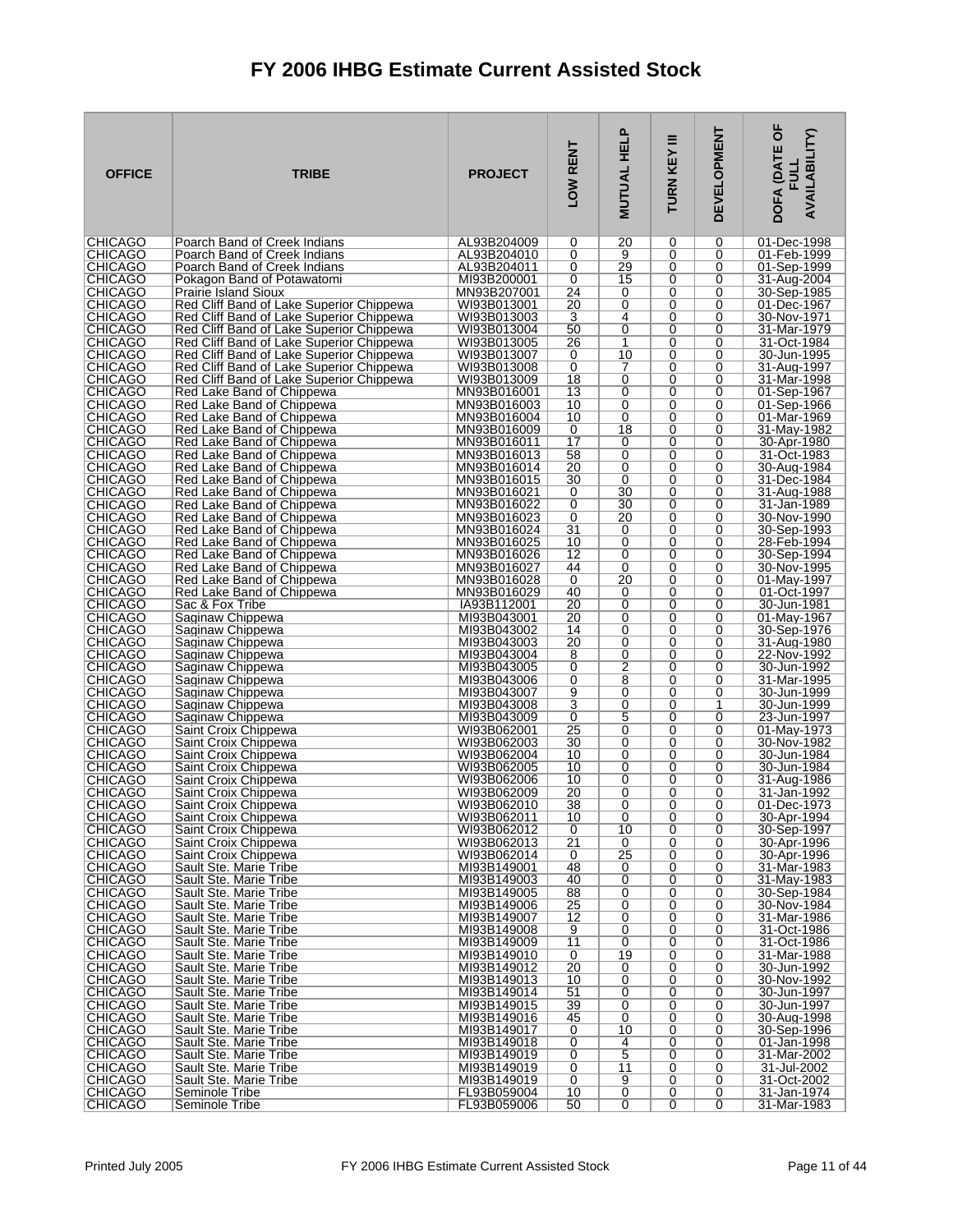| <b>OFFICE</b>                     | <b>TRIBE</b>                                           | <b>PROJECT</b>             | LOW RENT             | <b>MUTUAL HELP</b>  | Ξ<br><b>TURN KEY</b> | <b>DEVELOPMENT</b> | DOFA (DATE OF<br><b>AVAILABILITY)</b><br>ヨコ |
|-----------------------------------|--------------------------------------------------------|----------------------------|----------------------|---------------------|----------------------|--------------------|---------------------------------------------|
| <b>CHICAGO</b>                    | Seminole Tribe                                         | FL93B059010                | 0<br>0               | 1<br>$\overline{2}$ | 0                    | 0                  | 31-Jul-1985                                 |
| <b>CHICAGO</b><br><b>CHICAGO</b>  | Seminole Tribe<br>Seminole Tribe                       | FL93B059011<br>FL93B059015 | 0                    | 2                   | 0<br>0               | 0<br>0             | 31-Jan-1987<br>30-Sep-1988                  |
| <b>CHICAGO</b>                    | Seminole Tribe                                         | FL93B059018                | 40                   | 0                   | 0                    | 0                  | 30-Apr-1990                                 |
| <b>CHICAGO</b>                    | Seminole Tribe                                         | FL93B059019                | 0                    | $\overline{12}$     | 0                    | 0                  | 28-Feb-1992                                 |
| <b>CHICAGO</b>                    | Seminole Tribe                                         | FL93B059020                | 0                    | 15                  | 0                    | 0                  | 30-Apr-1993                                 |
| <b>CHICAGO</b><br><b>CHICAGO</b>  | Seminole Tribe<br>Seminole Tribe                       | FL93B059021<br>FL93B059022 | 0<br>0               | 11<br>9             | 0<br>0               | 0<br>0             | 31-Jul-1995<br>31-Oct-1995                  |
| <b>CHICAGO</b>                    | Seminole Tribe                                         | FL93B059023                | 24                   | 0                   | 0                    | 0                  | 31-Jan-1999                                 |
| <b>CHICAGO</b>                    | Seminole Tribe                                         | FL93B059024                | 0                    | $\overline{25}$     | 0                    | 0                  | 30-Nov-1997                                 |
| <b>CHICAGO</b>                    | Seminole Tribe                                         | FL93B059025                | 0                    | 7                   | 0                    | 0                  | 30-Nov-1995                                 |
| <b>CHICAGO</b><br><b>CHICAGO</b>  | Seminole Tribe<br>Seminole Tribe                       | FL93B059026<br>FL93B059027 | 10<br>0              | 0<br>20             | 0<br>0               | 0<br>0             | 01-Apr-1997<br>01-May-1997                  |
| <b>CHICAGO</b>                    | Seminole Tribe                                         | FL93B059028                | 0                    | 48                  | 0                    | 0                  | 28-Feb-1979                                 |
| <b>CHICAGO</b>                    | Seminole Tribe                                         | FL93B059030                | 15                   | 0                   | 0                    | 0                  | 31-Dec-1998                                 |
| <b>CHICAGO</b>                    | Seminole Tribe                                         | FL93B059031                | 5                    | 0                   | 0                    | 0                  | 30-Apr-1999                                 |
| <b>CHICAGO</b><br><b>CHICAGO</b>  | Seminole Tribe<br>Seneca Nation of New York            | FL93B059032<br>NY93B040001 | $\overline{0}$<br>28 | $\overline{0}$<br>0 | 0<br>0               | 35<br>0            | 01-Dec-1964                                 |
| <b>CHICAGO</b>                    | Seneca Nation of New York                              | NY93B040002                | 17                   | 0                   | 0                    | 0                  | 01-May-1967                                 |
| <b>CHICAGO</b>                    | Seneca Nation of New York                              | NY93B040003                | 0                    | 0                   | 1                    | 0                  | 31-Dec-1973                                 |
| <b>CHICAGO</b>                    | Seneca Nation of New York                              | NY93B040004                | 0                    | 0                   | 34                   | 0                  | 16-Feb-1979                                 |
| <b>CHICAGO</b><br><b>CHICAGO</b>  | Seneca Nation of New York<br>Seneca Nation of New York | NY93B040005<br>NY93B040006 | 40<br>0              | 0<br>0              | 0<br>43              | 0<br>0             | 31-Oct-1981<br>31-May-1982                  |
| <b>CHICAGO</b>                    | Seneca Nation of New York                              | NY93B040007                | 51                   | 0                   | 0                    | 0                  | 31-Mar-1987                                 |
| <b>CHICAGO</b>                    | Seneca Nation of New York                              | NY93B040009                | 28                   | 0                   | 0                    | 0                  | 31-Mar-1989                                 |
| <b>CHICAGO</b>                    | Seneca Nation of New York                              | NY93B040010                | 12                   | 0                   | 0                    | 0                  | 31-Jul-1997                                 |
| <b>CHICAGO</b><br><b>CHICAGO</b>  | Seneca Nation of New York<br>Seneca Nation of New York | NY93B040011<br>NY93B040013 | 7<br>0               | 0<br>0              | 0<br>0               | 0<br>15            | 31-Jul-1997                                 |
| <b>CHICAGO</b>                    | Seneca Nation of New York                              | NY93B040014                | 1                    | 3                   | 0                    | 0                  | 01-Jan-1997                                 |
| <b>CHICAGO</b>                    | Seneca Nation of New York                              | NY93B040015                | 0                    | 0                   | 0                    | 25                 |                                             |
| <b>CHICAGO</b>                    | Seneca Nation of New York                              | NY93B040015                | 16                   | 0<br>0              | 0<br>0               | 0<br>0             | 22-Sep-1997                                 |
| <b>CHICAGO</b><br><b>CHICAGO</b>  | Sokagoan Chippewa Tribe<br>Sokagoan Chippewa Tribe     | WI93B036001<br>WI93B036002 | 14<br>20             | 0                   | 0                    | 0                  | 01-Dec-1972<br>30-Jun-1980                  |
| <b>CHICAGO</b>                    | Sokagoan Chippewa Tribe                                | WI93B036003                | 10                   | 0                   | 0                    | 0                  | 28-Feb-1986                                 |
| <b>CHICAGO</b>                    | Sokagoan Chippewa Tribe                                | WI93B036004                | 30                   | 0                   | 0                    | 0                  | 30-Sep-1987                                 |
| <b>CHICAGO</b><br><b>CHICAGO</b>  | Sokagoan Chippewa Tribe<br>Sokagoan Chippewa Tribe     | WI93B036005<br>WI93B036006 | 0<br>11              | 11<br>0             | 0<br>0               | 0<br>0             | 31-Dec-1989<br>30-Nov-1989                  |
| <b>CHICAGO</b>                    | Sokagoan Chippewa Tribe                                | WI93B036007                | 10                   | 0                   | 0                    | 0                  | 30-Jan-1994                                 |
| <b>CHICAGO</b>                    | Sokagoan Chippewa Tribe                                | WI93B036008                | 10                   | 0                   | 0                    | 0                  | 30-Aug-1994                                 |
| <b>CHICAGO</b>                    | Sokagoan Chippewa Tribe                                | WI93B036009                | 0                    | 15                  | 0                    | 0                  | 30-Jun-1997                                 |
| <b>CHICAGO</b><br><b>CHICAGO</b>  | Sokagoan Chippewa Tribe<br>St. Regis Mohawk Tribe      | WI93B036010<br>NY93B436001 | 15<br>0              | 0<br>44             | 0<br>0               | 0<br>0             | 31-Aug-2000<br>30-Sep-1987                  |
| <b>CHICAGO</b>                    | St. Regis Mohawk Tribe                                 | NY93B436003                | 0                    | 39                  | 0                    | 0                  | 31-Mar-1990                                 |
| <b>CHICAGO</b>                    | St. Regis Mohawk Tribe                                 | NY93B436004                | 10                   | 0                   | 0                    | 0                  | 31-Mar-1990                                 |
| <b>CHICAGO</b><br><b>ICHICAGO</b> | St. Regis Mohawk Tribe                                 | NY93B436005<br>NY93B436006 | 20<br>0              | 0<br>20             | 0<br>0               | 0<br>0             | 28-Feb-1991<br>24-Dec-1991                  |
| <b>CHICAGO</b>                    | St. Regis Mohawk Tribe<br>St. Regis Mohawk Tribe       | NY93B436007                | $\overline{0}$       | 20                  | 0                    | 0                  | 28-Feb-1994                                 |
| <b>CHICAGO</b>                    | St. Regis Mohawk Tribe                                 | NY93B436008                | 0                    | 19                  | 0                    | 0                  | 28-Feb-1994                                 |
| <b>CHICAGO</b>                    | St. Regis Mohawk Tribe                                 | NY93B436009                | 20                   | 0                   | 0                    | 0                  | 10-May-1995                                 |
| <b>CHICAGO</b><br><b>CHICAGO</b>  | St. Regis Mohawk Tribe<br>St. Regis Mohawk Tribe       | NY93B436010<br>NY93B436011 | 0<br>0               | 36<br>19            | 0<br>0               | 0<br>0             | 28-Feb-1995<br>31-Jan-1997                  |
| <b>CHICAGO</b>                    | St. Regis Mohawk Tribe                                 | NY93B436012                | 19                   | 0                   | 0                    | 0                  | 31-Dec-1999                                 |
| <b>CHICAGO</b>                    | St. Regis Mohawk Tribe                                 | NY93B436012                | 1                    | 0                   | 0                    | 0                  | 31-Dec-2000                                 |
| <b>CHICAGO</b>                    | St. Regis Mohawk Tribe                                 | NY93B436013                | 31                   | 0                   | 0                    | 0                  | 31-Dec-1999                                 |
| <b>CHICAGO</b><br><b>CHICAGO</b>  | St. Regis Mohawk Tribe<br>St. Regis Mohawk Tribe       | NY93B436013<br>NY93B436013 | 4<br>$\overline{2}$  | 0<br>0              | 0<br>0               | 0<br>3             | 31-Dec-2000<br>31-Aug-2002                  |
| <b>CHICAGO</b>                    | St. Regis Mohawk Tribe                                 | NY93B436014                | 0                    | $\overline{6}$      | 0                    | 0                  | 30-Apr-1997                                 |
| <b>CHICAGO</b>                    | Stockbridge-Munsee Tribe                               | WI93B014001                | 20                   | $\overline{0}$      | 0                    | 0                  | 01-Sep-1967                                 |
| <b>CHICAGO</b><br><b>CHICAGO</b>  | Stockbridge-Munsee Tribe<br>Stockbridge-Munsee Tribe   | WI93B014004<br>WI93B014005 | 6<br>0               | 0<br>10             | 0<br>0               | 0<br>0             | 01-Dec-1972<br>28-Feb-1994                  |
| <b>CHICAGO</b>                    | Stockbridge-Munsee Tribe                               | WI93B014006                | 0                    | 1                   | 0                    | 0                  | 31-May-1994                                 |
| <b>CHICAGO</b>                    | Stockbridge-Munsee Tribe                               | WI93B014007                | 0                    | 0                   | 0                    | 9                  |                                             |
| <b>CHICAGO</b>                    | Stockbridge-Munsee Tribe                               | WI93B014008                | 0                    | $\overline{25}$     | 0                    | 0                  | 05-Nov-1993                                 |
| <b>CHICAGO</b><br><b>CHICAGO</b>  | Stockbridge-Munsee Tribe<br>Stockbridge-Munsee Tribe   | WI93B014009<br>WI93B014010 | 0<br>0               | 0<br>0              | 0<br>0               | 10<br>20           |                                             |
| <b>CHICAGO</b>                    | Upper Sioux Indian Community                           | MN93B207006                | 0                    | 11                  | 0                    | 0                  | 01-Dec-1999                                 |
| <b>CHICAGO</b>                    | Upper Sioux Indian Community                           | MN93B207006                | $\overline{0}$       | 4                   | 0                    | 0                  | 01-Jan-2001                                 |
| <b>CHICAGO</b><br><b>CHICAGO</b>  | Waccamaw Siouan State Tribe<br>Wampanoag Tribe         | NC93B171004<br>MA93B176001 | 12<br>18             | 0                   | 0<br>0               | 0<br>0             | 30-Sep-1998<br>31-Mar-1996                  |
| <b>CHICAGO</b>                    | Wampanoag Tribe                                        | MA93B176002                | 0                    | 0<br>7              | 0                    | $\overline{0}$     | 31-Dec-2000                                 |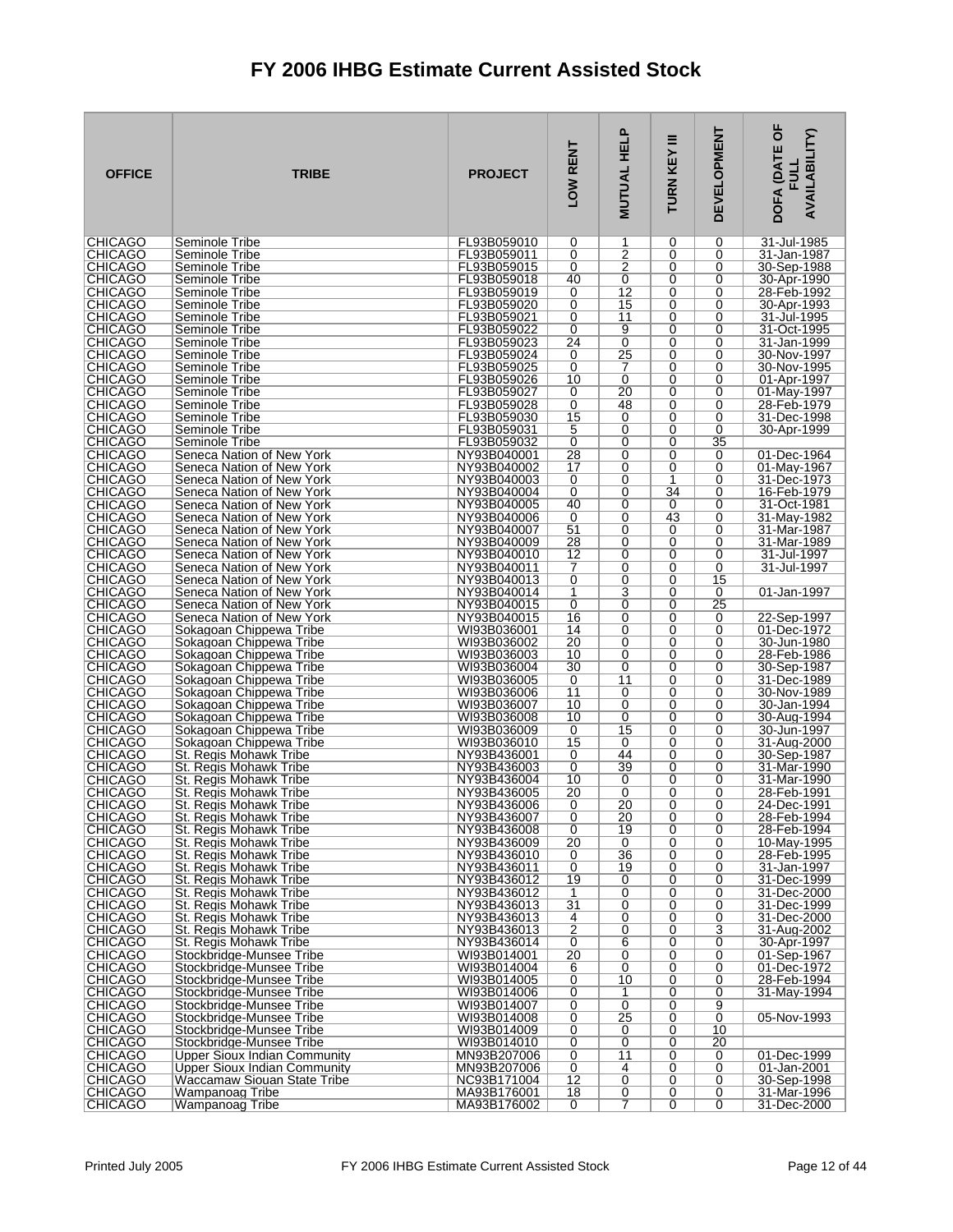| <b>OFFICE</b>  | <b>TRIBE</b>                           | <b>PROJECT</b> | LOW RENT        | <u>a</u><br>핖<br>MUTUAL | ≡<br>KEY<br><b>TURN</b> | <b>DEVELOPMENT</b> | ხ<br><b>(DATE</b><br>ABILI<br><b>FULL</b><br>AVAIL<br><b>DOFA</b> |
|----------------|----------------------------------------|----------------|-----------------|-------------------------|-------------------------|--------------------|-------------------------------------------------------------------|
| <b>CHICAGO</b> | Wampanoag Tribe                        | MA93B176003    |                 | 0                       | 0                       | 0                  | 30-Sep-1998                                                       |
| <b>CHICAGO</b> | Wampanoag Tribe                        | MA93B176003    | $\frac{6}{2}$   | $\overline{0}$          | $\overline{0}$          | $\overline{0}$     | 31-Oct-2003                                                       |
| <b>CHICAGO</b> | White Earth Band of Minnesota Chippewa | MN93B013001    | 50              | 0                       | 0                       | 0                  | 01-Apr-1968                                                       |
| <b>CHICAGO</b> | White Earth Band of Minnesota Chippewa | MN93B013005    | $\overline{15}$ | $\overline{0}$          | $\overline{0}$          | $\overline{0}$     | 01-Jan-1968                                                       |
| <b>CHICAGO</b> | White Earth Band of Minnesota Chippewa | MN93B013006    | 50              | $\overline{0}$          | $\overline{0}$          | $\overline{0}$     | 30-Jul-1979                                                       |
| <b>CHICAGO</b> | White Earth Band of Minnesota Chippewa | MN93B013007    |                 | 42                      | $\overline{0}$          | $\overline{0}$     | 31-Dec-1981                                                       |
| <b>CHICAGO</b> | White Earth Band of Minnesota Chippewa | MN93B013008    | $\frac{0}{8}$   | $\overline{0}$          | $\overline{0}$          | $\overline{0}$     | 31-Oct-1981                                                       |
| <b>CHICAGO</b> | White Earth Band of Minnesota Chippewa | MN93B013009    | 60              | $\overline{0}$          | $\overline{0}$          | $\overline{0}$     | 30-Jun-1984                                                       |
| <b>CHICAGO</b> | White Earth Band of Minnesota Chippewa | MN93B013010    | $\overline{0}$  | $\overline{25}$         | $\overline{0}$          | $\overline{0}$     | 28-Feb-1987                                                       |
| <b>CHICAGO</b> | White Earth Band of Minnesota Chippewa | MN93B013013    | $\overline{0}$  | 20                      | 0                       | 0                  | 30-Sep-1988                                                       |
| <b>CHICAGO</b> | White Earth Band of Minnesota Chippewa | MN93B013015    | $\overline{20}$ | 0                       | $\overline{0}$          | $\overline{0}$     | 31-Dec-1990                                                       |
| <b>CHICAGO</b> | White Earth Band of Minnesota Chippewa | MN93B013016    | $\overline{20}$ | 0                       | 0                       | $\overline{0}$     | 31-Jan-1992                                                       |
| <b>CHICAGO</b> | White Earth Band of Minnesota Chippewa | MN93B013017    | $\overline{0}$  | 10                      | $\overline{0}$          | $\overline{0}$     | 24-Feb-1995                                                       |
| <b>CHICAGO</b> | White Earth Band of Minnesota Chippewa | MN93B013018    | $\overline{0}$  | 10                      | $\overline{0}$          | $\overline{0}$     | 24-Feb-1995                                                       |
| <b>CHICAGO</b> | White Earth Band of Minnesota Chippewa | MN93B013019    | 20              | $\overline{0}$          | $\overline{0}$          | $\overline{0}$     | 31-Dec-1995                                                       |
| <b>CHICAGO</b> | White Earth Band of Minnesota Chippewa | MN93B013020    | $\overline{0}$  | $\overline{22}$         | $\overline{0}$          | $\overline{0}$     | 30-Sep-1998                                                       |
| <b>CHICAGO</b> | White Earth Band of Minnesota Chippewa | MN93B013021    | 22              | $\overline{0}$          | 0                       | $\overline{0}$     | 31-Jul-1998                                                       |
| <b>CHICAGO</b> | White Earth Band of Minnesota Chippewa | MN93B013022    | $\overline{0}$  | $\overline{0}$          | $\overline{0}$          | 25                 |                                                                   |
| <b>CHICAGO</b> | Totals                                 |                | 5766            | 3029                    | 116                     | 245                |                                                                   |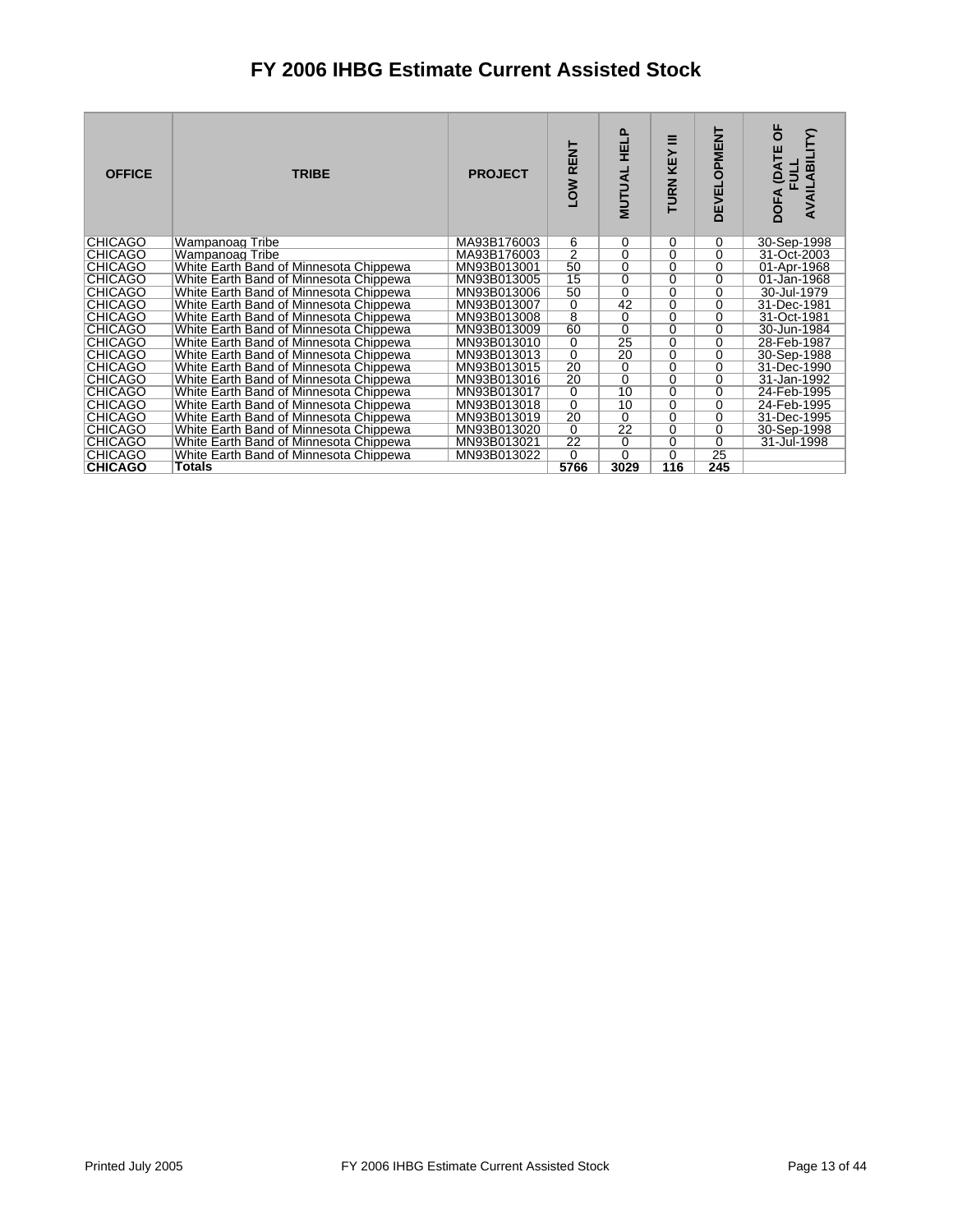| <b>OFFICE</b>                  | <b>TRIBE</b>                                               | <b>PROJECT</b>             | LOW RENT             | <b>MUTUAL HELP</b>   | Ξ<br>TURN KEY    | <b>DEVELOPMENT</b> | DOFA (DATE OF<br>AVAILABILITY)<br><b>FULL</b> |
|--------------------------------|------------------------------------------------------------|----------------------------|----------------------|----------------------|------------------|--------------------|-----------------------------------------------|
| <b>DENVER</b>                  | <b>Blackfeet Tribe</b>                                     | MT10B008001                | 50                   | 0                    | 0                | 0                  | 31-Jan-1966                                   |
| <b>DENVER</b><br><b>DENVER</b> | <b>Blackfeet Tribe</b><br><b>Blackfeet Tribe</b>           | MT10B008002<br>MT10B008006 | 0<br>55              | $\overline{2}$<br>0  | 0<br>0           | 0<br>0             | 30-Apr-1972<br>31-Mar-1971                    |
| DENVER                         | <b>Blackfeet Tribe</b>                                     | MT10B008007                | 55                   | 0                    | 0                | 0                  | 31-Dec-1973                                   |
| <b>DENVER</b>                  | <b>Blackfeet Tribe</b>                                     | MT10B008008                | 6                    | $\overline{0}$       | 0                | 0                  | 30-Jun-1977                                   |
| <b>DENVER</b>                  | <b>Blackfeet Tribe</b>                                     | MT10B008010                | 0                    | $\overline{33}$      | 0                | 0                  | 30-Sep-1979                                   |
| DENVER<br><b>DENVER</b>        | <b>Blackfeet Tribe</b><br><b>Blackfeet Tribe</b>           | MT10B008011<br>MT10B008012 | 14<br>25             | 0<br>0               | 0<br>0           | 0<br>0             | 31-May-1977<br>28-Feb-1975                    |
| <b>DENVER</b>                  | <b>Blackfeet Tribe</b>                                     | MT10B008013                | 10                   | 0                    | 0                | 0                  | 31-May-1975                                   |
| <b>DENVER</b>                  | <b>Blackfeet Tribe</b>                                     | MT10B008014                | 43                   | 0                    | $\mathbf 0$      | 0                  | 30-Sep-1975                                   |
| <b>DENVER</b><br><b>DENVER</b> | <b>Blackfeet Tribe</b><br><b>Blackfeet Tribe</b>           | MT10B008015<br>MT10B008017 | 0<br>0               | 79<br>55             | 0<br>0           | 0<br>0             | 31-Jul-1979<br>30-Sep-1980                    |
| <b>DENVER</b>                  | <b>Blackfeet Tribe</b>                                     | MT10B008018                | 50                   | 0                    | $\mathbf 0$      | 0                  | 31-Aug-1981                                   |
| <b>DENVER</b>                  | <b>Blackfeet Tribe</b>                                     | MT10B008019                | 0                    | 23                   | 0                | 0                  | 31-Jul-1981                                   |
| <b>DENVER</b>                  | <b>Blackfeet Tribe</b>                                     | MT10B008020                | 50                   | 0                    | 0                | 0                  | 31-Jul-1982                                   |
| <b>DENVER</b><br><b>DENVER</b> | <b>Blackfeet Tribe</b><br><b>Blackfeet Tribe</b>           | MT10B008021<br>MT10B008022 | 0<br>20              | $\overline{22}$<br>0 | $\mathbf 0$<br>0 | 0<br>0             | 30-Jun-1982<br>31-Jan-1984                    |
| <b>DENVER</b>                  | <b>Blackfeet Tribe</b>                                     | MT10B008023                | 20                   | 0                    | 0                | 0                  | 31-Mar-1984                                   |
| <b>DENVER</b>                  | <b>Blackfeet Tribe</b>                                     | MT10B008024                | 25                   | 0                    | $\Omega$         | $\Omega$           | 30-Nov-1981                                   |
| <b>DENVER</b><br><b>DENVER</b> | <b>Blackfeet Tribe</b><br><b>Blackfeet Tribe</b>           | MT10B008025<br>MT10B008036 | 0<br>11              | $\overline{2}$<br>0  | 0<br>0           | 0<br>0             | 30-Jun-1982                                   |
| <b>DENVER</b>                  | <b>Blackfeet Tribe</b>                                     | MT10B008037                | 10                   | 0                    | $\Omega$         | $\Omega$           | 31-Oct-1985<br>30-Sep-1986                    |
| <b>DENVER</b>                  | <b>Blackfeet Tribe</b>                                     | MT10B008045                | 50                   | 0                    | 0                | 0                  | 31-Jul-1988                                   |
| <b>DENVER</b>                  | <b>Blackfeet Tribe</b>                                     | MT10B008046                | 50                   | 0                    | 0                | 0                  | 30-Sep-1988                                   |
| <b>DENVER</b><br><b>DENVER</b> | <b>Blackfeet Tribe</b><br><b>Blackfeet Tribe</b>           | MT91B008047<br>MT91B008048 | 0<br>0               | 25<br>50             | $\Omega$<br>0    | 0<br>0             | 31-Jan-1992<br>29-Feb-1992                    |
| <b>DENVER</b>                  | <b>Blackfeet Tribe</b>                                     | MT91B008049                | 10                   | 0                    | 0                | 0                  | 30-Apr-1992                                   |
| <b>DENVER</b>                  | <b>Blackfeet Tribe</b>                                     | MT91B008050                | 50                   | 0                    | $\Omega$         | 0                  | 30-Nov-1994                                   |
| DENVER<br><b>DENVER</b>        | <b>Blackfeet Tribe</b><br><b>Blackfeet Tribe</b>           | MT91B008051<br>MT91B008052 | 0<br>25              | 30<br>0              | 0<br>0           | 0<br>0             | 30-Jun-1997<br>30-Jun-1995                    |
| <b>DENVER</b>                  | <b>Blackfeet Tribe</b>                                     | MT91B008053                | 0                    | 50                   | 0                | 0                  | 30-Jun-1997                                   |
| DENVER                         | <b>Blackfeet Tribe</b>                                     | MT91B008055                | 20                   | 0                    | 0                | 0                  | 31-Mar-2000                                   |
| <b>DENVER</b>                  | Cheyenne River Sioux                                       | SD10B005001                | 46                   | 0                    | 0                | 0                  | 28-Feb-1966                                   |
| <b>DENVER</b><br><b>DENVER</b> | Cheyenne River Sioux<br>Cheyenne River Sioux               | SD10B005002<br>SD10B005004 | 32<br>156            | 0<br>0               | $\mathbf 0$<br>0 | 0<br>0             | 31-Aug-1968<br>31-Dec-1974                    |
| <b>DENVER</b>                  | Cheyenne River Sioux                                       | SD10B005005                | 68                   | 0                    | 0                | 0                  | 31-May-1976                                   |
| <b>DENVER</b>                  | Cheyenne River Sioux                                       | SD10B005008                | 53                   | 0                    | 0                | 0                  | 30-Nov-1977                                   |
| <b>DENVER</b><br><b>DENVER</b> | Cheyenne River Sioux<br>Cheyenne River Sioux               | SD10B005009<br>SD10B005012 | 0<br>58              | 1<br>0               | 0<br>0           | 0<br>0             | 30-Sep-1977<br>30-Sep-1981                    |
| <b>DENVER</b>                  | <b>Chevenne River Sioux</b>                                | SD10B005013                | 0                    | $\overline{11}$      | 0                | 0                  | 31-Dec-1980                                   |
| <b>DENVER</b>                  | <b>Chevenne River Sioux</b>                                | SD10B005014                | 56                   | 0                    | 0                | 0                  | 30-Sep-1980                                   |
| <b>DENVER</b><br><b>DENVER</b> | Cheyenne River Sioux<br>Cheyenne River Sioux               | SD10B005015<br>SD10B005016 | 0<br>94              | $\overline{12}$<br>0 | 0<br>0           | 0<br>0             | 30-Jun-1980<br>31-Dec-1986                    |
| <b>DENVER</b>                  | <b>Cheyenne River Sioux</b>                                | SD10B005017                | 0                    | 44                   | 0                | 0                  | 30-Sep-1987                                   |
| DENVER                         | Cheyenne River Sioux                                       | SD91B005020                | 0                    | 33                   | 0                | 0                  | 30-Sep-1994                                   |
| <b>DENVER</b>                  | <b>Cheyenne River Sioux</b>                                | SD91B005021                | 15                   | 0                    | 0                | $\Omega$           | 30-Jun-1994                                   |
| <b>DENVER</b><br><b>DENVER</b> | <b>Cheyenne River Sioux</b><br><b>Chevenne River Sioux</b> | SD91B005023<br>SD91B005024 | $\overline{2}$<br>91 | 0<br>0               | 0<br>0           | 0<br>0             | 31-Aug-1976<br>30-Sep-1998                    |
| <b>DENVER</b>                  | <b>Chevenne River Sioux</b>                                | SD91B005025                | 0                    | 26                   | 0                | 0                  | 31-Dec-1974                                   |
| <b>DENVER</b>                  | <b>Cheyenne River Sioux</b>                                | SD91B005026                | 27                   | 0                    | 0                | 0                  | 30-Apr-1999                                   |
| <b>DENVER</b><br><b>DENVER</b> | Crow Creek Sioux<br>Crow Creek Sioux                       | SD91B004013<br>SD10B004001 | 10<br>50             | 0<br>0               | 0<br>0           | 0<br>0             | 30-Nov-1994<br>30-Apr-1966                    |
| <b>DENVER</b>                  | <b>Crow Creek Sioux</b>                                    | SD10B004002                | 0                    | 1                    | 0                | 0                  | 31-Jan-1970                                   |
| <b>DENVER</b>                  | Crow Creek Sioux                                           | SD10B004003                | 20                   | $\overline{0}$       | 0                | 0                  | 30-Sep-1969                                   |
| <b>DENVER</b><br><b>DENVER</b> | <b>Crow Creek Sioux</b><br><b>Crow Creek Sioux</b>         | SD10B004004<br>SD10B004005 | 6<br>0               | 0<br>1               | 0<br>0           | 0<br>0             | 31-Aug-1972<br>30-Jun-1972                    |
| <b>DENVER</b>                  | Crow Creek Sioux                                           | SD10B004006                | 36                   | 0                    | $\mathbf 0$      | 0                  | 31-Dec-1973                                   |
| <b>DENVER</b>                  | <b>Crow Creek Sioux</b>                                    | SD10B004008                | 15                   | 0                    | 0                | 0                  | 30-Nov-1976                                   |
| <b>DENVER</b>                  | <b>Crow Creek Sioux</b>                                    | SD10B004010<br>SD91B004014 | 31                   | 0                    | 0                | 0                  | 31-Jan-1981                                   |
| <b>DENVER</b><br><b>DENVER</b> | <b>Crow Creek Sioux</b><br><b>Crow Creek Sioux</b>         | SD91B004015                | 0<br>0               | 10<br>28             | $\mathbf 0$<br>0 | 0<br>0             | 30-Apr-1994<br>31-Oct-1995                    |
| <b>DENVER</b>                  | Crow Creek Sioux                                           | SD91B004016                | 10                   | 0                    | 0                | 0                  | 31-Mar-1997                                   |
| <b>DENVER</b>                  | Crow Creek Sioux                                           | SD91B004017                | 20                   | 0                    | $\mathbf 0$      | 0                  | 30-Jun-1998                                   |
| <b>DENVER</b><br><b>DENVER</b> | Crow Tribe<br>Crow Tribe                                   | MT10B014004<br>MT10B014006 | 37<br>5              | 0<br>0               | 0<br>0           | 0<br>0             | 31-Dec-1973<br>31-Dec-1973                    |
| <b>DENVER</b>                  | Crow Tribe                                                 | MT10B014007                | 0                    | 35                   | $\mathbf 0$      | 0                  | 30-Nov-1979                                   |
| <b>DENVER</b>                  | Crow Tribe                                                 | MT10B014008                | 40                   | 0                    | 0                | 0                  | 30-Nov-1979                                   |
| DENVER<br><b>DENVER</b>        | Crow Tribe<br>Crow Tribe                                   | MT10B014009<br>MT10B014010 | 14<br>44             | 0<br>0               | 0<br>0           | 0<br>0             | 31-Aug-1981<br>31-Jul-1981                    |
| DENVER                         | Crow Tribe                                                 | MT10B014011                | 0                    | 49                   | 0                | $\overline{0}$     | 28-Feb-1987                                   |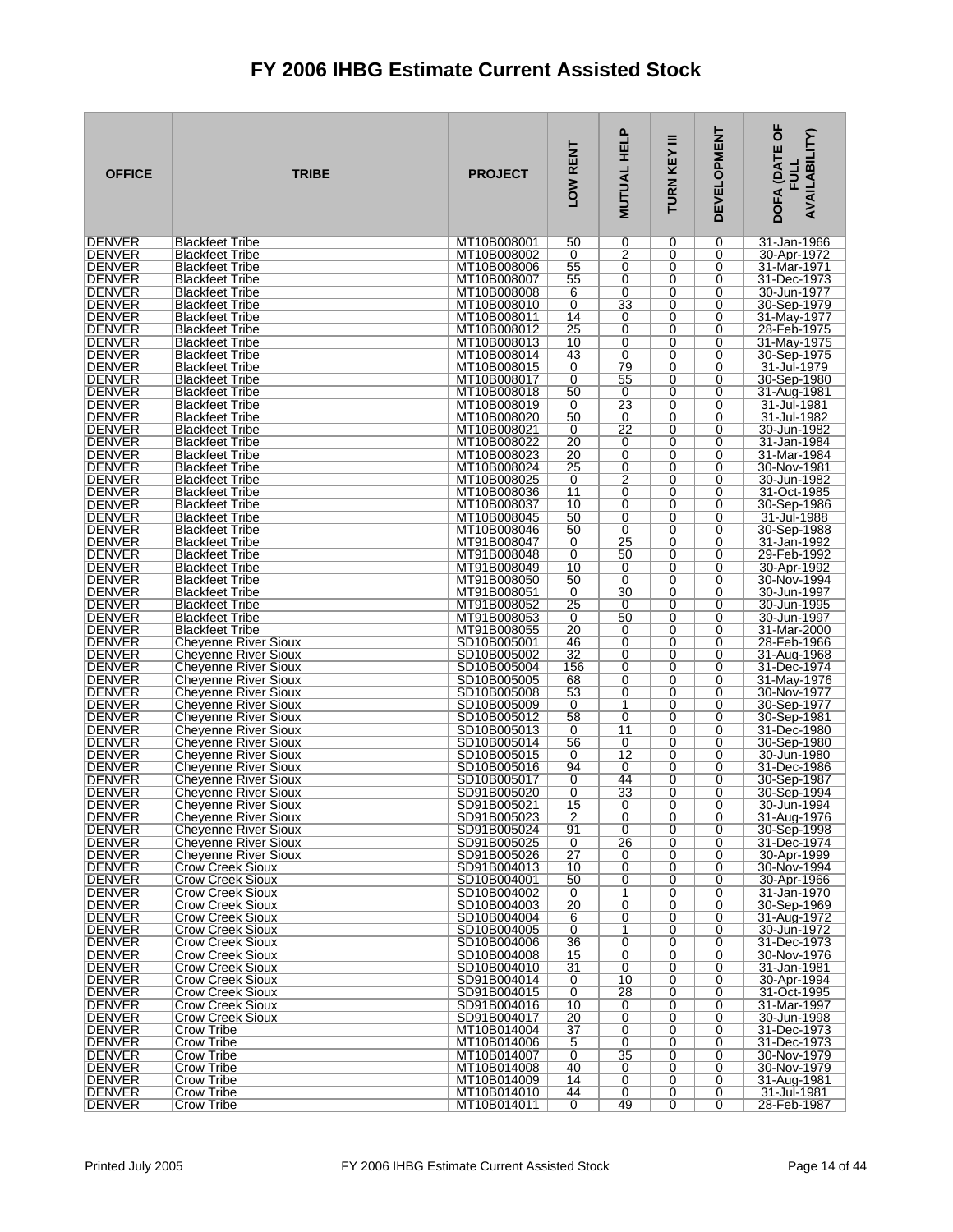| <b>DENVER</b><br>MT10B014012<br>30-Sep-1980<br>Crow Tribe<br>0<br>0<br>0<br>4<br><b>DENVER</b><br>39<br>0<br>Crow Tribe<br>MT10B014019<br>0<br>0<br>31-Oct-1985<br><b>DENVER</b><br>MT10B014020<br>43<br>31-Dec-1985<br>Crow Tribe<br>0<br>0<br>0<br>29<br>DENVER<br>Crow Tribe<br>MT10B014022<br>0<br>0<br>0<br>28-Feb-1987<br><b>DENVER</b><br>20<br>MT10B014023<br>0<br>0<br>0<br>31-Jan-1986<br>Crow Tribe<br>23<br><b>DENVER</b><br>31-Jan-1996<br>Crow Tribe<br>MT91B014024<br>0<br>0<br>0<br>DENVER<br>Crow Tribe<br>MT91B014025<br>0<br>11<br>0<br>0<br>30-Nov-1979<br><b>DENVER</b><br>SD10B049002<br>10<br>0<br>0<br>0<br>31-Dec-1979<br><b>Flandreau Santee Sioux</b><br><b>DENVER</b><br>0<br>SD10B049003<br>10<br>0<br>31-Dec-1980<br>Flandreau Santee Sioux<br>0<br><b>DENVER</b><br>SD10B049004<br>Flandreau Santee Sioux<br>0<br>1<br>0<br>0<br>31-Dec-1980<br><b>DENVER</b><br>0<br>SD10B049005<br>15<br>0<br>0<br>30-Sep-1985<br>Flandreau Santee Sioux<br><b>DENVER</b><br>SD91B049006<br>Flandreau Santee Sioux<br>0<br>10<br>0<br>0<br>28-Feb-1990<br><b>DENVER</b><br>15<br>Flandreau Santee Sioux<br>SD91B049007<br>0<br>0<br>0<br>24-Feb-1993<br><b>DENVER</b><br>15<br>SD91B049008<br>0<br>0<br>31-Dec-1994<br>Flandreau Santee Sioux<br>0<br><b>DENVER</b><br>20<br>Fort Belknap Indian Community<br>MT10B010001<br>0<br>0<br>0<br>31-Dec-1972<br><b>DENVER</b><br>Fort Belknap Indian Community<br>MT10B010002<br>0<br>7<br>0<br>0<br>31-Mar-1967<br>$\overline{12}$<br><b>DENVER</b><br>MT10B010003<br>0<br>0<br>0<br>30-Sep-1968<br>Fort Belknap Indian Community<br><b>DENVER</b><br>MT10B010004<br>0<br>16<br>0<br>0<br>31-Jan-1971<br>Fort Belknap Indian Community<br><b>DENVER</b><br>MT10B010005<br>50<br>0<br>0<br>31-Aug-1971<br>Fort Belknap Indian Community<br>0<br><b>DENVER</b><br>15<br>MT10B010006<br>0<br>0<br>31-Mar-1974<br>Fort Belknap Indian Community<br>0<br><b>DENVER</b><br>MT10B010007<br>Fort Belknap Indian Community<br>0<br>16<br>0<br>0<br>30-Nov-1975<br><b>DENVER</b><br>MT10B010008<br>14<br>0<br>0<br>Fort Belknap Indian Community<br>0<br>31-May-1976<br>48<br>DENVER<br>0<br>0<br>0<br>Fort Belknap Indian Community<br>MT10B010009<br>31-Dec-1976<br><b>DENVER</b><br>MT10B010010<br>48<br>Fort Belknap Indian Community<br>0<br>0<br>0<br>30-Nov-1977<br><b>DENVER</b><br>MT10B010011<br>0<br>26<br>0<br>0<br>30-Nov-1979<br>Fort Belknap Indian Community<br><b>DENVER</b><br>Fort Belknap Indian Community<br>MT10B010012<br>16<br>0<br>0<br>0<br>30-Nov-1979<br><b>DENVER</b><br>15<br>Fort Belknap Indian Community<br>MT10B010013<br>0<br>0<br>30-Sep-1981<br>0<br><b>DENVER</b><br>MT10B010014<br>20<br>0<br>0<br>Fort Belknap Indian Community<br>0<br>30-Sep-1981<br>DENVER<br>Fort Belknap Indian Community<br>MT10B010015<br>10<br>0<br>0<br>0<br>30-Jun-1982<br><b>DENVER</b><br>MT10B010016<br>10<br>0<br>0<br>0<br>30-Jun-1982<br>Fort Belknap Indian Community<br><b>DENVER</b><br>MT10B010017<br>4<br>0<br>31-Jul-1981<br>Fort Belknap Indian Community<br>0<br>0<br>0<br>DENVER<br>MT10B010019<br>14<br>0<br>0<br>30-Nov-1984<br>Fort Belknap Indian Community<br><b>DENVER</b><br>Fort Belknap Indian Community<br>MT10B010020<br>10<br>0<br>0<br>0<br>30-Nov-1984<br>$\overline{31}$<br><b>DENVER</b><br>MT10B010021<br>0<br>0<br>31-Jul-1986<br>Fort Belknap Indian Community<br>0<br><b>DENVER</b><br>MT10B010022<br>35<br>Fort Belknap Indian Community<br>0<br>0<br>0<br>30-Sep-1987<br>DENVER<br>Fort Belknap Indian Community<br>MT10B010023<br>24<br>0<br>0<br>31-Oct-1987<br>0<br>24<br><b>DENVER</b><br>MT91B010024<br>Fort Belknap Indian Community<br>0<br>0<br>0<br>31-Aug-1994<br>24<br><b>DENVER</b><br>Fort Belknap Indian Community<br>MT91B010025<br>0<br>0<br>0<br>31-Jul-1994<br><b>DENVER</b><br>27<br>0<br>0<br>Fort Belknap Indian Community<br>MT91B010026<br>0<br>31-Dec-1995<br><b>DENVER</b><br>MT91B010027<br>0<br>Fort Belknap Indian Community<br>20<br>0<br>0<br>31-Jan-1996<br>2<br><b>DENVER</b><br>Fort Belknap Indian Community<br>MT10B010028<br>0<br>0<br>31-Aug-1971<br>0<br><b>DENVER</b><br>2<br>Fort Belknap Indian Community<br>MT10B010029<br>0<br>0<br>0<br>31-Aug-1971<br>0<br><b>DENVER</b><br>MT10B009001<br>30<br>0<br>0<br>31-Jul-1964<br>Fort Peck Assiniboine and Sioux<br><b>DENVER</b><br>MT10B009002<br>30-Sep-1964<br>Fort Peck Assiniboine and Sioux<br>26<br>0<br>0<br>0<br>DENVER<br>MT10B009004<br>0<br>0<br>Fort Peck Assiniboine and Sioux<br>0<br>1<br>31-Jul-1969<br><b>DENVER</b><br>46<br>0<br>MT10B009006<br>0<br>0<br>30-Jun-1970<br>Fort Peck Assiniboine and Sioux<br><b>DENVER</b><br>MT10B009007<br>0<br>0<br>1<br>0<br>31-Aug-1972<br>Fort Peck Assiniboine and Sioux<br><b>DENVER</b><br>2<br>Fort Peck Assiniboine and Sioux<br>MT10B009008<br>0<br>0<br>0<br>31-Jan-1974<br><b>DENVER</b><br>MT10B009010<br>10<br>0<br>0<br>30-Nov-1975<br>Fort Peck Assiniboine and Sioux<br>0<br>17<br>0<br>30-Jun-1978<br><b>DENVER</b><br>Fort Peck Assiniboine and Sioux<br>MT10B009011<br>0<br>0<br>$\frac{2}{5}$<br><b>DENVER</b><br>Fort Peck Assiniboine and Sioux<br>MT10B009012<br>0<br>0<br>0<br>30-Jun-1978<br><b>DENVER</b><br>0<br>Fort Peck Assiniboine and Sioux<br>MT10B009013<br>0<br>0<br>30-Sep-1979<br><b>DENVER</b><br>Fort Peck Assiniboine and Sioux<br>MT10B009014<br>48<br>0<br>31-May-1979<br>0<br>0<br>0<br>DENVER<br>Fort Peck Assiniboine and Sioux<br>MT10B009015<br>47<br>0<br>0<br>31-Mar-1981<br>7<br><b>DENVER</b><br>Fort Peck Assiniboine and Sioux<br>MT10B009016<br>0<br>0<br>0<br>30-May-1980<br><b>DENVER</b><br>MT10B009017<br>17<br>31-Mar-1982<br>Fort Peck Assiniboine and Sioux<br>0<br>0<br>0<br>17<br>DENVER<br>Fort Peck Assiniboine and Sioux<br>MT10B009018<br>0<br>0<br>0<br>28-Feb-1982<br><b>DENVER</b><br>MT10B009020<br>16<br>0<br>0<br>0<br>31-Mar-1983<br>Fort Peck Assiniboine and Sioux<br><b>DENVER</b><br>0<br>MT10B009021<br>60<br>0<br>0<br>30-Jun-1983<br>Fort Peck Assiniboine and Sioux<br>33<br><b>DENVER</b><br>MT10B009022<br>0<br>Fort Peck Assiniboine and Sioux<br>0<br>0<br>30-Sep-1983<br><b>DENVER</b><br>39<br>Fort Peck Assiniboine and Sioux<br>MT10B009025<br>0<br>0<br>0<br>31-Dec-1985<br>$\overline{27}$<br><b>DENVER</b><br>MT10B009026<br>Fort Peck Assiniboine and Sioux<br>0<br>0<br>31-May-1986<br>0<br><b>DENVER</b><br>30-Jun-1989<br>Fort Peck Assiniboine and Sioux<br>MT10B009031<br>0<br>74<br>0<br>0<br><b>DENVER</b><br>42<br>Fort Peck Assiniboine and Sioux<br>MT10B009032<br>0<br>0<br>0<br>31-Jul-1988<br><b>DENVER</b><br>0<br>Fort Peck Assiniboine and Sioux<br>MT91B009033<br>46<br>0<br>0<br>31-Dec-1989<br><b>DENVER</b><br>44<br>Fort Peck Assiniboine and Sioux<br>MT91B009034<br>0<br>0<br>0<br>30-Jun-1991<br><b>DENVER</b><br>16<br>0<br>0<br>Fort Peck Assiniboine and Sioux<br>MT91B009035<br>0<br>30-Jun-1993<br><b>DENVER</b><br>Fort Peck Assiniboine and Sioux<br>MT91B009036<br>23<br>0<br>0<br>0<br>30-Apr-1994<br><b>DENVER</b><br>Fort Peck Assiniboine and Sioux<br>MT91B009037<br>10<br>0<br>0<br>0<br>30-Jun-1995 | <b>OFFICE</b> | <b>TRIBE</b>                    | <b>PROJECT</b> | LOW RENT | <b>MUTUAL HELP</b> | Ξ<br>TURN KEY | <b>DEVELOPMENT</b> | DOFA (DATE OF<br><b>AVAILABILITY)</b><br><b>FULL</b> |
|-------------------------------------------------------------------------------------------------------------------------------------------------------------------------------------------------------------------------------------------------------------------------------------------------------------------------------------------------------------------------------------------------------------------------------------------------------------------------------------------------------------------------------------------------------------------------------------------------------------------------------------------------------------------------------------------------------------------------------------------------------------------------------------------------------------------------------------------------------------------------------------------------------------------------------------------------------------------------------------------------------------------------------------------------------------------------------------------------------------------------------------------------------------------------------------------------------------------------------------------------------------------------------------------------------------------------------------------------------------------------------------------------------------------------------------------------------------------------------------------------------------------------------------------------------------------------------------------------------------------------------------------------------------------------------------------------------------------------------------------------------------------------------------------------------------------------------------------------------------------------------------------------------------------------------------------------------------------------------------------------------------------------------------------------------------------------------------------------------------------------------------------------------------------------------------------------------------------------------------------------------------------------------------------------------------------------------------------------------------------------------------------------------------------------------------------------------------------------------------------------------------------------------------------------------------------------------------------------------------------------------------------------------------------------------------------------------------------------------------------------------------------------------------------------------------------------------------------------------------------------------------------------------------------------------------------------------------------------------------------------------------------------------------------------------------------------------------------------------------------------------------------------------------------------------------------------------------------------------------------------------------------------------------------------------------------------------------------------------------------------------------------------------------------------------------------------------------------------------------------------------------------------------------------------------------------------------------------------------------------------------------------------------------------------------------------------------------------------------------------------------------------------------------------------------------------------------------------------------------------------------------------------------------------------------------------------------------------------------------------------------------------------------------------------------------------------------------------------------------------------------------------------------------------------------------------------------------------------------------------------------------------------------------------------------------------------------------------------------------------------------------------------------------------------------------------------------------------------------------------------------------------------------------------------------------------------------------------------------------------------------------------------------------------------------------------------------------------------------------------------------------------------------------------------------------------------------------------------------------------------------------------------------------------------------------------------------------------------------------------------------------------------------------------------------------------------------------------------------------------------------------------------------------------------------------------------------------------------------------------------------------------------------------------------------------------------------------------------------------------------------------------------------------------------------------------------------------------------------------------------------------------------------------------------------------------------------------------------------------------------------------------------------------------------------------------------------------------------------------------------------------------------------------------------------------------------------------------------------------------------------------------------------------------------------------------------------------------------------------------------------------------------------------------------------------------------------------------------------------------------------------------------------------------------------------------------------------------------------------------------------------------------------------------------------------------------------------------------------------------------------------------------------------------------------------------------------------------------------------------------------------------------------------------------------------------------------------------------------------------------------------------------------------------------------------------------------------------------------------------------------------------------------------------------------------------------------------------------------------------------------------------------------------------------------------------------------------------------------------------------------------------------------------------------------------------------------------------------|---------------|---------------------------------|----------------|----------|--------------------|---------------|--------------------|------------------------------------------------------|
|                                                                                                                                                                                                                                                                                                                                                                                                                                                                                                                                                                                                                                                                                                                                                                                                                                                                                                                                                                                                                                                                                                                                                                                                                                                                                                                                                                                                                                                                                                                                                                                                                                                                                                                                                                                                                                                                                                                                                                                                                                                                                                                                                                                                                                                                                                                                                                                                                                                                                                                                                                                                                                                                                                                                                                                                                                                                                                                                                                                                                                                                                                                                                                                                                                                                                                                                                                                                                                                                                                                                                                                                                                                                                                                                                                                                                                                                                                                                                                                                                                                                                                                                                                                                                                                                                                                                                                                                                                                                                                                                                                                                                                                                                                                                                                                                                                                                                                                                                                                                                                                                                                                                                                                                                                                                                                                                                                                                                                                                                                                                                                                                                                                                                                                                                                                                                                                                                                                                                                                                                                                                                                                                                                                                                                                                                                                                                                                                                                                                                                                                                                                                                                                                                                                                                                                                                                                                                                                                                                                                                                                                                                 |               |                                 |                |          |                    |               |                    |                                                      |
|                                                                                                                                                                                                                                                                                                                                                                                                                                                                                                                                                                                                                                                                                                                                                                                                                                                                                                                                                                                                                                                                                                                                                                                                                                                                                                                                                                                                                                                                                                                                                                                                                                                                                                                                                                                                                                                                                                                                                                                                                                                                                                                                                                                                                                                                                                                                                                                                                                                                                                                                                                                                                                                                                                                                                                                                                                                                                                                                                                                                                                                                                                                                                                                                                                                                                                                                                                                                                                                                                                                                                                                                                                                                                                                                                                                                                                                                                                                                                                                                                                                                                                                                                                                                                                                                                                                                                                                                                                                                                                                                                                                                                                                                                                                                                                                                                                                                                                                                                                                                                                                                                                                                                                                                                                                                                                                                                                                                                                                                                                                                                                                                                                                                                                                                                                                                                                                                                                                                                                                                                                                                                                                                                                                                                                                                                                                                                                                                                                                                                                                                                                                                                                                                                                                                                                                                                                                                                                                                                                                                                                                                                                 |               |                                 |                |          |                    |               |                    |                                                      |
|                                                                                                                                                                                                                                                                                                                                                                                                                                                                                                                                                                                                                                                                                                                                                                                                                                                                                                                                                                                                                                                                                                                                                                                                                                                                                                                                                                                                                                                                                                                                                                                                                                                                                                                                                                                                                                                                                                                                                                                                                                                                                                                                                                                                                                                                                                                                                                                                                                                                                                                                                                                                                                                                                                                                                                                                                                                                                                                                                                                                                                                                                                                                                                                                                                                                                                                                                                                                                                                                                                                                                                                                                                                                                                                                                                                                                                                                                                                                                                                                                                                                                                                                                                                                                                                                                                                                                                                                                                                                                                                                                                                                                                                                                                                                                                                                                                                                                                                                                                                                                                                                                                                                                                                                                                                                                                                                                                                                                                                                                                                                                                                                                                                                                                                                                                                                                                                                                                                                                                                                                                                                                                                                                                                                                                                                                                                                                                                                                                                                                                                                                                                                                                                                                                                                                                                                                                                                                                                                                                                                                                                                                                 |               |                                 |                |          |                    |               |                    |                                                      |
|                                                                                                                                                                                                                                                                                                                                                                                                                                                                                                                                                                                                                                                                                                                                                                                                                                                                                                                                                                                                                                                                                                                                                                                                                                                                                                                                                                                                                                                                                                                                                                                                                                                                                                                                                                                                                                                                                                                                                                                                                                                                                                                                                                                                                                                                                                                                                                                                                                                                                                                                                                                                                                                                                                                                                                                                                                                                                                                                                                                                                                                                                                                                                                                                                                                                                                                                                                                                                                                                                                                                                                                                                                                                                                                                                                                                                                                                                                                                                                                                                                                                                                                                                                                                                                                                                                                                                                                                                                                                                                                                                                                                                                                                                                                                                                                                                                                                                                                                                                                                                                                                                                                                                                                                                                                                                                                                                                                                                                                                                                                                                                                                                                                                                                                                                                                                                                                                                                                                                                                                                                                                                                                                                                                                                                                                                                                                                                                                                                                                                                                                                                                                                                                                                                                                                                                                                                                                                                                                                                                                                                                                                                 |               |                                 |                |          |                    |               |                    |                                                      |
|                                                                                                                                                                                                                                                                                                                                                                                                                                                                                                                                                                                                                                                                                                                                                                                                                                                                                                                                                                                                                                                                                                                                                                                                                                                                                                                                                                                                                                                                                                                                                                                                                                                                                                                                                                                                                                                                                                                                                                                                                                                                                                                                                                                                                                                                                                                                                                                                                                                                                                                                                                                                                                                                                                                                                                                                                                                                                                                                                                                                                                                                                                                                                                                                                                                                                                                                                                                                                                                                                                                                                                                                                                                                                                                                                                                                                                                                                                                                                                                                                                                                                                                                                                                                                                                                                                                                                                                                                                                                                                                                                                                                                                                                                                                                                                                                                                                                                                                                                                                                                                                                                                                                                                                                                                                                                                                                                                                                                                                                                                                                                                                                                                                                                                                                                                                                                                                                                                                                                                                                                                                                                                                                                                                                                                                                                                                                                                                                                                                                                                                                                                                                                                                                                                                                                                                                                                                                                                                                                                                                                                                                                                 |               |                                 |                |          |                    |               |                    |                                                      |
|                                                                                                                                                                                                                                                                                                                                                                                                                                                                                                                                                                                                                                                                                                                                                                                                                                                                                                                                                                                                                                                                                                                                                                                                                                                                                                                                                                                                                                                                                                                                                                                                                                                                                                                                                                                                                                                                                                                                                                                                                                                                                                                                                                                                                                                                                                                                                                                                                                                                                                                                                                                                                                                                                                                                                                                                                                                                                                                                                                                                                                                                                                                                                                                                                                                                                                                                                                                                                                                                                                                                                                                                                                                                                                                                                                                                                                                                                                                                                                                                                                                                                                                                                                                                                                                                                                                                                                                                                                                                                                                                                                                                                                                                                                                                                                                                                                                                                                                                                                                                                                                                                                                                                                                                                                                                                                                                                                                                                                                                                                                                                                                                                                                                                                                                                                                                                                                                                                                                                                                                                                                                                                                                                                                                                                                                                                                                                                                                                                                                                                                                                                                                                                                                                                                                                                                                                                                                                                                                                                                                                                                                                                 |               |                                 |                |          |                    |               |                    |                                                      |
|                                                                                                                                                                                                                                                                                                                                                                                                                                                                                                                                                                                                                                                                                                                                                                                                                                                                                                                                                                                                                                                                                                                                                                                                                                                                                                                                                                                                                                                                                                                                                                                                                                                                                                                                                                                                                                                                                                                                                                                                                                                                                                                                                                                                                                                                                                                                                                                                                                                                                                                                                                                                                                                                                                                                                                                                                                                                                                                                                                                                                                                                                                                                                                                                                                                                                                                                                                                                                                                                                                                                                                                                                                                                                                                                                                                                                                                                                                                                                                                                                                                                                                                                                                                                                                                                                                                                                                                                                                                                                                                                                                                                                                                                                                                                                                                                                                                                                                                                                                                                                                                                                                                                                                                                                                                                                                                                                                                                                                                                                                                                                                                                                                                                                                                                                                                                                                                                                                                                                                                                                                                                                                                                                                                                                                                                                                                                                                                                                                                                                                                                                                                                                                                                                                                                                                                                                                                                                                                                                                                                                                                                                                 |               |                                 |                |          |                    |               |                    |                                                      |
|                                                                                                                                                                                                                                                                                                                                                                                                                                                                                                                                                                                                                                                                                                                                                                                                                                                                                                                                                                                                                                                                                                                                                                                                                                                                                                                                                                                                                                                                                                                                                                                                                                                                                                                                                                                                                                                                                                                                                                                                                                                                                                                                                                                                                                                                                                                                                                                                                                                                                                                                                                                                                                                                                                                                                                                                                                                                                                                                                                                                                                                                                                                                                                                                                                                                                                                                                                                                                                                                                                                                                                                                                                                                                                                                                                                                                                                                                                                                                                                                                                                                                                                                                                                                                                                                                                                                                                                                                                                                                                                                                                                                                                                                                                                                                                                                                                                                                                                                                                                                                                                                                                                                                                                                                                                                                                                                                                                                                                                                                                                                                                                                                                                                                                                                                                                                                                                                                                                                                                                                                                                                                                                                                                                                                                                                                                                                                                                                                                                                                                                                                                                                                                                                                                                                                                                                                                                                                                                                                                                                                                                                                                 |               |                                 |                |          |                    |               |                    |                                                      |
|                                                                                                                                                                                                                                                                                                                                                                                                                                                                                                                                                                                                                                                                                                                                                                                                                                                                                                                                                                                                                                                                                                                                                                                                                                                                                                                                                                                                                                                                                                                                                                                                                                                                                                                                                                                                                                                                                                                                                                                                                                                                                                                                                                                                                                                                                                                                                                                                                                                                                                                                                                                                                                                                                                                                                                                                                                                                                                                                                                                                                                                                                                                                                                                                                                                                                                                                                                                                                                                                                                                                                                                                                                                                                                                                                                                                                                                                                                                                                                                                                                                                                                                                                                                                                                                                                                                                                                                                                                                                                                                                                                                                                                                                                                                                                                                                                                                                                                                                                                                                                                                                                                                                                                                                                                                                                                                                                                                                                                                                                                                                                                                                                                                                                                                                                                                                                                                                                                                                                                                                                                                                                                                                                                                                                                                                                                                                                                                                                                                                                                                                                                                                                                                                                                                                                                                                                                                                                                                                                                                                                                                                                                 |               |                                 |                |          |                    |               |                    |                                                      |
|                                                                                                                                                                                                                                                                                                                                                                                                                                                                                                                                                                                                                                                                                                                                                                                                                                                                                                                                                                                                                                                                                                                                                                                                                                                                                                                                                                                                                                                                                                                                                                                                                                                                                                                                                                                                                                                                                                                                                                                                                                                                                                                                                                                                                                                                                                                                                                                                                                                                                                                                                                                                                                                                                                                                                                                                                                                                                                                                                                                                                                                                                                                                                                                                                                                                                                                                                                                                                                                                                                                                                                                                                                                                                                                                                                                                                                                                                                                                                                                                                                                                                                                                                                                                                                                                                                                                                                                                                                                                                                                                                                                                                                                                                                                                                                                                                                                                                                                                                                                                                                                                                                                                                                                                                                                                                                                                                                                                                                                                                                                                                                                                                                                                                                                                                                                                                                                                                                                                                                                                                                                                                                                                                                                                                                                                                                                                                                                                                                                                                                                                                                                                                                                                                                                                                                                                                                                                                                                                                                                                                                                                                                 |               |                                 |                |          |                    |               |                    |                                                      |
|                                                                                                                                                                                                                                                                                                                                                                                                                                                                                                                                                                                                                                                                                                                                                                                                                                                                                                                                                                                                                                                                                                                                                                                                                                                                                                                                                                                                                                                                                                                                                                                                                                                                                                                                                                                                                                                                                                                                                                                                                                                                                                                                                                                                                                                                                                                                                                                                                                                                                                                                                                                                                                                                                                                                                                                                                                                                                                                                                                                                                                                                                                                                                                                                                                                                                                                                                                                                                                                                                                                                                                                                                                                                                                                                                                                                                                                                                                                                                                                                                                                                                                                                                                                                                                                                                                                                                                                                                                                                                                                                                                                                                                                                                                                                                                                                                                                                                                                                                                                                                                                                                                                                                                                                                                                                                                                                                                                                                                                                                                                                                                                                                                                                                                                                                                                                                                                                                                                                                                                                                                                                                                                                                                                                                                                                                                                                                                                                                                                                                                                                                                                                                                                                                                                                                                                                                                                                                                                                                                                                                                                                                                 |               |                                 |                |          |                    |               |                    |                                                      |
|                                                                                                                                                                                                                                                                                                                                                                                                                                                                                                                                                                                                                                                                                                                                                                                                                                                                                                                                                                                                                                                                                                                                                                                                                                                                                                                                                                                                                                                                                                                                                                                                                                                                                                                                                                                                                                                                                                                                                                                                                                                                                                                                                                                                                                                                                                                                                                                                                                                                                                                                                                                                                                                                                                                                                                                                                                                                                                                                                                                                                                                                                                                                                                                                                                                                                                                                                                                                                                                                                                                                                                                                                                                                                                                                                                                                                                                                                                                                                                                                                                                                                                                                                                                                                                                                                                                                                                                                                                                                                                                                                                                                                                                                                                                                                                                                                                                                                                                                                                                                                                                                                                                                                                                                                                                                                                                                                                                                                                                                                                                                                                                                                                                                                                                                                                                                                                                                                                                                                                                                                                                                                                                                                                                                                                                                                                                                                                                                                                                                                                                                                                                                                                                                                                                                                                                                                                                                                                                                                                                                                                                                                                 |               |                                 |                |          |                    |               |                    |                                                      |
|                                                                                                                                                                                                                                                                                                                                                                                                                                                                                                                                                                                                                                                                                                                                                                                                                                                                                                                                                                                                                                                                                                                                                                                                                                                                                                                                                                                                                                                                                                                                                                                                                                                                                                                                                                                                                                                                                                                                                                                                                                                                                                                                                                                                                                                                                                                                                                                                                                                                                                                                                                                                                                                                                                                                                                                                                                                                                                                                                                                                                                                                                                                                                                                                                                                                                                                                                                                                                                                                                                                                                                                                                                                                                                                                                                                                                                                                                                                                                                                                                                                                                                                                                                                                                                                                                                                                                                                                                                                                                                                                                                                                                                                                                                                                                                                                                                                                                                                                                                                                                                                                                                                                                                                                                                                                                                                                                                                                                                                                                                                                                                                                                                                                                                                                                                                                                                                                                                                                                                                                                                                                                                                                                                                                                                                                                                                                                                                                                                                                                                                                                                                                                                                                                                                                                                                                                                                                                                                                                                                                                                                                                                 |               |                                 |                |          |                    |               |                    |                                                      |
|                                                                                                                                                                                                                                                                                                                                                                                                                                                                                                                                                                                                                                                                                                                                                                                                                                                                                                                                                                                                                                                                                                                                                                                                                                                                                                                                                                                                                                                                                                                                                                                                                                                                                                                                                                                                                                                                                                                                                                                                                                                                                                                                                                                                                                                                                                                                                                                                                                                                                                                                                                                                                                                                                                                                                                                                                                                                                                                                                                                                                                                                                                                                                                                                                                                                                                                                                                                                                                                                                                                                                                                                                                                                                                                                                                                                                                                                                                                                                                                                                                                                                                                                                                                                                                                                                                                                                                                                                                                                                                                                                                                                                                                                                                                                                                                                                                                                                                                                                                                                                                                                                                                                                                                                                                                                                                                                                                                                                                                                                                                                                                                                                                                                                                                                                                                                                                                                                                                                                                                                                                                                                                                                                                                                                                                                                                                                                                                                                                                                                                                                                                                                                                                                                                                                                                                                                                                                                                                                                                                                                                                                                                 |               |                                 |                |          |                    |               |                    |                                                      |
|                                                                                                                                                                                                                                                                                                                                                                                                                                                                                                                                                                                                                                                                                                                                                                                                                                                                                                                                                                                                                                                                                                                                                                                                                                                                                                                                                                                                                                                                                                                                                                                                                                                                                                                                                                                                                                                                                                                                                                                                                                                                                                                                                                                                                                                                                                                                                                                                                                                                                                                                                                                                                                                                                                                                                                                                                                                                                                                                                                                                                                                                                                                                                                                                                                                                                                                                                                                                                                                                                                                                                                                                                                                                                                                                                                                                                                                                                                                                                                                                                                                                                                                                                                                                                                                                                                                                                                                                                                                                                                                                                                                                                                                                                                                                                                                                                                                                                                                                                                                                                                                                                                                                                                                                                                                                                                                                                                                                                                                                                                                                                                                                                                                                                                                                                                                                                                                                                                                                                                                                                                                                                                                                                                                                                                                                                                                                                                                                                                                                                                                                                                                                                                                                                                                                                                                                                                                                                                                                                                                                                                                                                                 |               |                                 |                |          |                    |               |                    |                                                      |
|                                                                                                                                                                                                                                                                                                                                                                                                                                                                                                                                                                                                                                                                                                                                                                                                                                                                                                                                                                                                                                                                                                                                                                                                                                                                                                                                                                                                                                                                                                                                                                                                                                                                                                                                                                                                                                                                                                                                                                                                                                                                                                                                                                                                                                                                                                                                                                                                                                                                                                                                                                                                                                                                                                                                                                                                                                                                                                                                                                                                                                                                                                                                                                                                                                                                                                                                                                                                                                                                                                                                                                                                                                                                                                                                                                                                                                                                                                                                                                                                                                                                                                                                                                                                                                                                                                                                                                                                                                                                                                                                                                                                                                                                                                                                                                                                                                                                                                                                                                                                                                                                                                                                                                                                                                                                                                                                                                                                                                                                                                                                                                                                                                                                                                                                                                                                                                                                                                                                                                                                                                                                                                                                                                                                                                                                                                                                                                                                                                                                                                                                                                                                                                                                                                                                                                                                                                                                                                                                                                                                                                                                                                 |               |                                 |                |          |                    |               |                    |                                                      |
|                                                                                                                                                                                                                                                                                                                                                                                                                                                                                                                                                                                                                                                                                                                                                                                                                                                                                                                                                                                                                                                                                                                                                                                                                                                                                                                                                                                                                                                                                                                                                                                                                                                                                                                                                                                                                                                                                                                                                                                                                                                                                                                                                                                                                                                                                                                                                                                                                                                                                                                                                                                                                                                                                                                                                                                                                                                                                                                                                                                                                                                                                                                                                                                                                                                                                                                                                                                                                                                                                                                                                                                                                                                                                                                                                                                                                                                                                                                                                                                                                                                                                                                                                                                                                                                                                                                                                                                                                                                                                                                                                                                                                                                                                                                                                                                                                                                                                                                                                                                                                                                                                                                                                                                                                                                                                                                                                                                                                                                                                                                                                                                                                                                                                                                                                                                                                                                                                                                                                                                                                                                                                                                                                                                                                                                                                                                                                                                                                                                                                                                                                                                                                                                                                                                                                                                                                                                                                                                                                                                                                                                                                                 |               |                                 |                |          |                    |               |                    |                                                      |
|                                                                                                                                                                                                                                                                                                                                                                                                                                                                                                                                                                                                                                                                                                                                                                                                                                                                                                                                                                                                                                                                                                                                                                                                                                                                                                                                                                                                                                                                                                                                                                                                                                                                                                                                                                                                                                                                                                                                                                                                                                                                                                                                                                                                                                                                                                                                                                                                                                                                                                                                                                                                                                                                                                                                                                                                                                                                                                                                                                                                                                                                                                                                                                                                                                                                                                                                                                                                                                                                                                                                                                                                                                                                                                                                                                                                                                                                                                                                                                                                                                                                                                                                                                                                                                                                                                                                                                                                                                                                                                                                                                                                                                                                                                                                                                                                                                                                                                                                                                                                                                                                                                                                                                                                                                                                                                                                                                                                                                                                                                                                                                                                                                                                                                                                                                                                                                                                                                                                                                                                                                                                                                                                                                                                                                                                                                                                                                                                                                                                                                                                                                                                                                                                                                                                                                                                                                                                                                                                                                                                                                                                                                 |               |                                 |                |          |                    |               |                    |                                                      |
|                                                                                                                                                                                                                                                                                                                                                                                                                                                                                                                                                                                                                                                                                                                                                                                                                                                                                                                                                                                                                                                                                                                                                                                                                                                                                                                                                                                                                                                                                                                                                                                                                                                                                                                                                                                                                                                                                                                                                                                                                                                                                                                                                                                                                                                                                                                                                                                                                                                                                                                                                                                                                                                                                                                                                                                                                                                                                                                                                                                                                                                                                                                                                                                                                                                                                                                                                                                                                                                                                                                                                                                                                                                                                                                                                                                                                                                                                                                                                                                                                                                                                                                                                                                                                                                                                                                                                                                                                                                                                                                                                                                                                                                                                                                                                                                                                                                                                                                                                                                                                                                                                                                                                                                                                                                                                                                                                                                                                                                                                                                                                                                                                                                                                                                                                                                                                                                                                                                                                                                                                                                                                                                                                                                                                                                                                                                                                                                                                                                                                                                                                                                                                                                                                                                                                                                                                                                                                                                                                                                                                                                                                                 |               |                                 |                |          |                    |               |                    |                                                      |
|                                                                                                                                                                                                                                                                                                                                                                                                                                                                                                                                                                                                                                                                                                                                                                                                                                                                                                                                                                                                                                                                                                                                                                                                                                                                                                                                                                                                                                                                                                                                                                                                                                                                                                                                                                                                                                                                                                                                                                                                                                                                                                                                                                                                                                                                                                                                                                                                                                                                                                                                                                                                                                                                                                                                                                                                                                                                                                                                                                                                                                                                                                                                                                                                                                                                                                                                                                                                                                                                                                                                                                                                                                                                                                                                                                                                                                                                                                                                                                                                                                                                                                                                                                                                                                                                                                                                                                                                                                                                                                                                                                                                                                                                                                                                                                                                                                                                                                                                                                                                                                                                                                                                                                                                                                                                                                                                                                                                                                                                                                                                                                                                                                                                                                                                                                                                                                                                                                                                                                                                                                                                                                                                                                                                                                                                                                                                                                                                                                                                                                                                                                                                                                                                                                                                                                                                                                                                                                                                                                                                                                                                                                 |               |                                 |                |          |                    |               |                    |                                                      |
|                                                                                                                                                                                                                                                                                                                                                                                                                                                                                                                                                                                                                                                                                                                                                                                                                                                                                                                                                                                                                                                                                                                                                                                                                                                                                                                                                                                                                                                                                                                                                                                                                                                                                                                                                                                                                                                                                                                                                                                                                                                                                                                                                                                                                                                                                                                                                                                                                                                                                                                                                                                                                                                                                                                                                                                                                                                                                                                                                                                                                                                                                                                                                                                                                                                                                                                                                                                                                                                                                                                                                                                                                                                                                                                                                                                                                                                                                                                                                                                                                                                                                                                                                                                                                                                                                                                                                                                                                                                                                                                                                                                                                                                                                                                                                                                                                                                                                                                                                                                                                                                                                                                                                                                                                                                                                                                                                                                                                                                                                                                                                                                                                                                                                                                                                                                                                                                                                                                                                                                                                                                                                                                                                                                                                                                                                                                                                                                                                                                                                                                                                                                                                                                                                                                                                                                                                                                                                                                                                                                                                                                                                                 |               |                                 |                |          |                    |               |                    |                                                      |
|                                                                                                                                                                                                                                                                                                                                                                                                                                                                                                                                                                                                                                                                                                                                                                                                                                                                                                                                                                                                                                                                                                                                                                                                                                                                                                                                                                                                                                                                                                                                                                                                                                                                                                                                                                                                                                                                                                                                                                                                                                                                                                                                                                                                                                                                                                                                                                                                                                                                                                                                                                                                                                                                                                                                                                                                                                                                                                                                                                                                                                                                                                                                                                                                                                                                                                                                                                                                                                                                                                                                                                                                                                                                                                                                                                                                                                                                                                                                                                                                                                                                                                                                                                                                                                                                                                                                                                                                                                                                                                                                                                                                                                                                                                                                                                                                                                                                                                                                                                                                                                                                                                                                                                                                                                                                                                                                                                                                                                                                                                                                                                                                                                                                                                                                                                                                                                                                                                                                                                                                                                                                                                                                                                                                                                                                                                                                                                                                                                                                                                                                                                                                                                                                                                                                                                                                                                                                                                                                                                                                                                                                                                 |               |                                 |                |          |                    |               |                    |                                                      |
|                                                                                                                                                                                                                                                                                                                                                                                                                                                                                                                                                                                                                                                                                                                                                                                                                                                                                                                                                                                                                                                                                                                                                                                                                                                                                                                                                                                                                                                                                                                                                                                                                                                                                                                                                                                                                                                                                                                                                                                                                                                                                                                                                                                                                                                                                                                                                                                                                                                                                                                                                                                                                                                                                                                                                                                                                                                                                                                                                                                                                                                                                                                                                                                                                                                                                                                                                                                                                                                                                                                                                                                                                                                                                                                                                                                                                                                                                                                                                                                                                                                                                                                                                                                                                                                                                                                                                                                                                                                                                                                                                                                                                                                                                                                                                                                                                                                                                                                                                                                                                                                                                                                                                                                                                                                                                                                                                                                                                                                                                                                                                                                                                                                                                                                                                                                                                                                                                                                                                                                                                                                                                                                                                                                                                                                                                                                                                                                                                                                                                                                                                                                                                                                                                                                                                                                                                                                                                                                                                                                                                                                                                                 |               |                                 |                |          |                    |               |                    |                                                      |
|                                                                                                                                                                                                                                                                                                                                                                                                                                                                                                                                                                                                                                                                                                                                                                                                                                                                                                                                                                                                                                                                                                                                                                                                                                                                                                                                                                                                                                                                                                                                                                                                                                                                                                                                                                                                                                                                                                                                                                                                                                                                                                                                                                                                                                                                                                                                                                                                                                                                                                                                                                                                                                                                                                                                                                                                                                                                                                                                                                                                                                                                                                                                                                                                                                                                                                                                                                                                                                                                                                                                                                                                                                                                                                                                                                                                                                                                                                                                                                                                                                                                                                                                                                                                                                                                                                                                                                                                                                                                                                                                                                                                                                                                                                                                                                                                                                                                                                                                                                                                                                                                                                                                                                                                                                                                                                                                                                                                                                                                                                                                                                                                                                                                                                                                                                                                                                                                                                                                                                                                                                                                                                                                                                                                                                                                                                                                                                                                                                                                                                                                                                                                                                                                                                                                                                                                                                                                                                                                                                                                                                                                                                 |               |                                 |                |          |                    |               |                    |                                                      |
|                                                                                                                                                                                                                                                                                                                                                                                                                                                                                                                                                                                                                                                                                                                                                                                                                                                                                                                                                                                                                                                                                                                                                                                                                                                                                                                                                                                                                                                                                                                                                                                                                                                                                                                                                                                                                                                                                                                                                                                                                                                                                                                                                                                                                                                                                                                                                                                                                                                                                                                                                                                                                                                                                                                                                                                                                                                                                                                                                                                                                                                                                                                                                                                                                                                                                                                                                                                                                                                                                                                                                                                                                                                                                                                                                                                                                                                                                                                                                                                                                                                                                                                                                                                                                                                                                                                                                                                                                                                                                                                                                                                                                                                                                                                                                                                                                                                                                                                                                                                                                                                                                                                                                                                                                                                                                                                                                                                                                                                                                                                                                                                                                                                                                                                                                                                                                                                                                                                                                                                                                                                                                                                                                                                                                                                                                                                                                                                                                                                                                                                                                                                                                                                                                                                                                                                                                                                                                                                                                                                                                                                                                                 |               |                                 |                |          |                    |               |                    |                                                      |
|                                                                                                                                                                                                                                                                                                                                                                                                                                                                                                                                                                                                                                                                                                                                                                                                                                                                                                                                                                                                                                                                                                                                                                                                                                                                                                                                                                                                                                                                                                                                                                                                                                                                                                                                                                                                                                                                                                                                                                                                                                                                                                                                                                                                                                                                                                                                                                                                                                                                                                                                                                                                                                                                                                                                                                                                                                                                                                                                                                                                                                                                                                                                                                                                                                                                                                                                                                                                                                                                                                                                                                                                                                                                                                                                                                                                                                                                                                                                                                                                                                                                                                                                                                                                                                                                                                                                                                                                                                                                                                                                                                                                                                                                                                                                                                                                                                                                                                                                                                                                                                                                                                                                                                                                                                                                                                                                                                                                                                                                                                                                                                                                                                                                                                                                                                                                                                                                                                                                                                                                                                                                                                                                                                                                                                                                                                                                                                                                                                                                                                                                                                                                                                                                                                                                                                                                                                                                                                                                                                                                                                                                                                 |               |                                 |                |          |                    |               |                    |                                                      |
|                                                                                                                                                                                                                                                                                                                                                                                                                                                                                                                                                                                                                                                                                                                                                                                                                                                                                                                                                                                                                                                                                                                                                                                                                                                                                                                                                                                                                                                                                                                                                                                                                                                                                                                                                                                                                                                                                                                                                                                                                                                                                                                                                                                                                                                                                                                                                                                                                                                                                                                                                                                                                                                                                                                                                                                                                                                                                                                                                                                                                                                                                                                                                                                                                                                                                                                                                                                                                                                                                                                                                                                                                                                                                                                                                                                                                                                                                                                                                                                                                                                                                                                                                                                                                                                                                                                                                                                                                                                                                                                                                                                                                                                                                                                                                                                                                                                                                                                                                                                                                                                                                                                                                                                                                                                                                                                                                                                                                                                                                                                                                                                                                                                                                                                                                                                                                                                                                                                                                                                                                                                                                                                                                                                                                                                                                                                                                                                                                                                                                                                                                                                                                                                                                                                                                                                                                                                                                                                                                                                                                                                                                                 |               |                                 |                |          |                    |               |                    |                                                      |
|                                                                                                                                                                                                                                                                                                                                                                                                                                                                                                                                                                                                                                                                                                                                                                                                                                                                                                                                                                                                                                                                                                                                                                                                                                                                                                                                                                                                                                                                                                                                                                                                                                                                                                                                                                                                                                                                                                                                                                                                                                                                                                                                                                                                                                                                                                                                                                                                                                                                                                                                                                                                                                                                                                                                                                                                                                                                                                                                                                                                                                                                                                                                                                                                                                                                                                                                                                                                                                                                                                                                                                                                                                                                                                                                                                                                                                                                                                                                                                                                                                                                                                                                                                                                                                                                                                                                                                                                                                                                                                                                                                                                                                                                                                                                                                                                                                                                                                                                                                                                                                                                                                                                                                                                                                                                                                                                                                                                                                                                                                                                                                                                                                                                                                                                                                                                                                                                                                                                                                                                                                                                                                                                                                                                                                                                                                                                                                                                                                                                                                                                                                                                                                                                                                                                                                                                                                                                                                                                                                                                                                                                                                 |               |                                 |                |          |                    |               |                    |                                                      |
|                                                                                                                                                                                                                                                                                                                                                                                                                                                                                                                                                                                                                                                                                                                                                                                                                                                                                                                                                                                                                                                                                                                                                                                                                                                                                                                                                                                                                                                                                                                                                                                                                                                                                                                                                                                                                                                                                                                                                                                                                                                                                                                                                                                                                                                                                                                                                                                                                                                                                                                                                                                                                                                                                                                                                                                                                                                                                                                                                                                                                                                                                                                                                                                                                                                                                                                                                                                                                                                                                                                                                                                                                                                                                                                                                                                                                                                                                                                                                                                                                                                                                                                                                                                                                                                                                                                                                                                                                                                                                                                                                                                                                                                                                                                                                                                                                                                                                                                                                                                                                                                                                                                                                                                                                                                                                                                                                                                                                                                                                                                                                                                                                                                                                                                                                                                                                                                                                                                                                                                                                                                                                                                                                                                                                                                                                                                                                                                                                                                                                                                                                                                                                                                                                                                                                                                                                                                                                                                                                                                                                                                                                                 |               |                                 |                |          |                    |               |                    |                                                      |
|                                                                                                                                                                                                                                                                                                                                                                                                                                                                                                                                                                                                                                                                                                                                                                                                                                                                                                                                                                                                                                                                                                                                                                                                                                                                                                                                                                                                                                                                                                                                                                                                                                                                                                                                                                                                                                                                                                                                                                                                                                                                                                                                                                                                                                                                                                                                                                                                                                                                                                                                                                                                                                                                                                                                                                                                                                                                                                                                                                                                                                                                                                                                                                                                                                                                                                                                                                                                                                                                                                                                                                                                                                                                                                                                                                                                                                                                                                                                                                                                                                                                                                                                                                                                                                                                                                                                                                                                                                                                                                                                                                                                                                                                                                                                                                                                                                                                                                                                                                                                                                                                                                                                                                                                                                                                                                                                                                                                                                                                                                                                                                                                                                                                                                                                                                                                                                                                                                                                                                                                                                                                                                                                                                                                                                                                                                                                                                                                                                                                                                                                                                                                                                                                                                                                                                                                                                                                                                                                                                                                                                                                                                 |               |                                 |                |          |                    |               |                    |                                                      |
|                                                                                                                                                                                                                                                                                                                                                                                                                                                                                                                                                                                                                                                                                                                                                                                                                                                                                                                                                                                                                                                                                                                                                                                                                                                                                                                                                                                                                                                                                                                                                                                                                                                                                                                                                                                                                                                                                                                                                                                                                                                                                                                                                                                                                                                                                                                                                                                                                                                                                                                                                                                                                                                                                                                                                                                                                                                                                                                                                                                                                                                                                                                                                                                                                                                                                                                                                                                                                                                                                                                                                                                                                                                                                                                                                                                                                                                                                                                                                                                                                                                                                                                                                                                                                                                                                                                                                                                                                                                                                                                                                                                                                                                                                                                                                                                                                                                                                                                                                                                                                                                                                                                                                                                                                                                                                                                                                                                                                                                                                                                                                                                                                                                                                                                                                                                                                                                                                                                                                                                                                                                                                                                                                                                                                                                                                                                                                                                                                                                                                                                                                                                                                                                                                                                                                                                                                                                                                                                                                                                                                                                                                                 |               |                                 |                |          |                    |               |                    |                                                      |
|                                                                                                                                                                                                                                                                                                                                                                                                                                                                                                                                                                                                                                                                                                                                                                                                                                                                                                                                                                                                                                                                                                                                                                                                                                                                                                                                                                                                                                                                                                                                                                                                                                                                                                                                                                                                                                                                                                                                                                                                                                                                                                                                                                                                                                                                                                                                                                                                                                                                                                                                                                                                                                                                                                                                                                                                                                                                                                                                                                                                                                                                                                                                                                                                                                                                                                                                                                                                                                                                                                                                                                                                                                                                                                                                                                                                                                                                                                                                                                                                                                                                                                                                                                                                                                                                                                                                                                                                                                                                                                                                                                                                                                                                                                                                                                                                                                                                                                                                                                                                                                                                                                                                                                                                                                                                                                                                                                                                                                                                                                                                                                                                                                                                                                                                                                                                                                                                                                                                                                                                                                                                                                                                                                                                                                                                                                                                                                                                                                                                                                                                                                                                                                                                                                                                                                                                                                                                                                                                                                                                                                                                                                 |               |                                 |                |          |                    |               |                    |                                                      |
|                                                                                                                                                                                                                                                                                                                                                                                                                                                                                                                                                                                                                                                                                                                                                                                                                                                                                                                                                                                                                                                                                                                                                                                                                                                                                                                                                                                                                                                                                                                                                                                                                                                                                                                                                                                                                                                                                                                                                                                                                                                                                                                                                                                                                                                                                                                                                                                                                                                                                                                                                                                                                                                                                                                                                                                                                                                                                                                                                                                                                                                                                                                                                                                                                                                                                                                                                                                                                                                                                                                                                                                                                                                                                                                                                                                                                                                                                                                                                                                                                                                                                                                                                                                                                                                                                                                                                                                                                                                                                                                                                                                                                                                                                                                                                                                                                                                                                                                                                                                                                                                                                                                                                                                                                                                                                                                                                                                                                                                                                                                                                                                                                                                                                                                                                                                                                                                                                                                                                                                                                                                                                                                                                                                                                                                                                                                                                                                                                                                                                                                                                                                                                                                                                                                                                                                                                                                                                                                                                                                                                                                                                                 |               |                                 |                |          |                    |               |                    |                                                      |
|                                                                                                                                                                                                                                                                                                                                                                                                                                                                                                                                                                                                                                                                                                                                                                                                                                                                                                                                                                                                                                                                                                                                                                                                                                                                                                                                                                                                                                                                                                                                                                                                                                                                                                                                                                                                                                                                                                                                                                                                                                                                                                                                                                                                                                                                                                                                                                                                                                                                                                                                                                                                                                                                                                                                                                                                                                                                                                                                                                                                                                                                                                                                                                                                                                                                                                                                                                                                                                                                                                                                                                                                                                                                                                                                                                                                                                                                                                                                                                                                                                                                                                                                                                                                                                                                                                                                                                                                                                                                                                                                                                                                                                                                                                                                                                                                                                                                                                                                                                                                                                                                                                                                                                                                                                                                                                                                                                                                                                                                                                                                                                                                                                                                                                                                                                                                                                                                                                                                                                                                                                                                                                                                                                                                                                                                                                                                                                                                                                                                                                                                                                                                                                                                                                                                                                                                                                                                                                                                                                                                                                                                                                 |               |                                 |                |          |                    |               |                    |                                                      |
|                                                                                                                                                                                                                                                                                                                                                                                                                                                                                                                                                                                                                                                                                                                                                                                                                                                                                                                                                                                                                                                                                                                                                                                                                                                                                                                                                                                                                                                                                                                                                                                                                                                                                                                                                                                                                                                                                                                                                                                                                                                                                                                                                                                                                                                                                                                                                                                                                                                                                                                                                                                                                                                                                                                                                                                                                                                                                                                                                                                                                                                                                                                                                                                                                                                                                                                                                                                                                                                                                                                                                                                                                                                                                                                                                                                                                                                                                                                                                                                                                                                                                                                                                                                                                                                                                                                                                                                                                                                                                                                                                                                                                                                                                                                                                                                                                                                                                                                                                                                                                                                                                                                                                                                                                                                                                                                                                                                                                                                                                                                                                                                                                                                                                                                                                                                                                                                                                                                                                                                                                                                                                                                                                                                                                                                                                                                                                                                                                                                                                                                                                                                                                                                                                                                                                                                                                                                                                                                                                                                                                                                                                                 |               |                                 |                |          |                    |               |                    |                                                      |
|                                                                                                                                                                                                                                                                                                                                                                                                                                                                                                                                                                                                                                                                                                                                                                                                                                                                                                                                                                                                                                                                                                                                                                                                                                                                                                                                                                                                                                                                                                                                                                                                                                                                                                                                                                                                                                                                                                                                                                                                                                                                                                                                                                                                                                                                                                                                                                                                                                                                                                                                                                                                                                                                                                                                                                                                                                                                                                                                                                                                                                                                                                                                                                                                                                                                                                                                                                                                                                                                                                                                                                                                                                                                                                                                                                                                                                                                                                                                                                                                                                                                                                                                                                                                                                                                                                                                                                                                                                                                                                                                                                                                                                                                                                                                                                                                                                                                                                                                                                                                                                                                                                                                                                                                                                                                                                                                                                                                                                                                                                                                                                                                                                                                                                                                                                                                                                                                                                                                                                                                                                                                                                                                                                                                                                                                                                                                                                                                                                                                                                                                                                                                                                                                                                                                                                                                                                                                                                                                                                                                                                                                                                 |               |                                 |                |          |                    |               |                    |                                                      |
|                                                                                                                                                                                                                                                                                                                                                                                                                                                                                                                                                                                                                                                                                                                                                                                                                                                                                                                                                                                                                                                                                                                                                                                                                                                                                                                                                                                                                                                                                                                                                                                                                                                                                                                                                                                                                                                                                                                                                                                                                                                                                                                                                                                                                                                                                                                                                                                                                                                                                                                                                                                                                                                                                                                                                                                                                                                                                                                                                                                                                                                                                                                                                                                                                                                                                                                                                                                                                                                                                                                                                                                                                                                                                                                                                                                                                                                                                                                                                                                                                                                                                                                                                                                                                                                                                                                                                                                                                                                                                                                                                                                                                                                                                                                                                                                                                                                                                                                                                                                                                                                                                                                                                                                                                                                                                                                                                                                                                                                                                                                                                                                                                                                                                                                                                                                                                                                                                                                                                                                                                                                                                                                                                                                                                                                                                                                                                                                                                                                                                                                                                                                                                                                                                                                                                                                                                                                                                                                                                                                                                                                                                                 |               |                                 |                |          |                    |               |                    |                                                      |
|                                                                                                                                                                                                                                                                                                                                                                                                                                                                                                                                                                                                                                                                                                                                                                                                                                                                                                                                                                                                                                                                                                                                                                                                                                                                                                                                                                                                                                                                                                                                                                                                                                                                                                                                                                                                                                                                                                                                                                                                                                                                                                                                                                                                                                                                                                                                                                                                                                                                                                                                                                                                                                                                                                                                                                                                                                                                                                                                                                                                                                                                                                                                                                                                                                                                                                                                                                                                                                                                                                                                                                                                                                                                                                                                                                                                                                                                                                                                                                                                                                                                                                                                                                                                                                                                                                                                                                                                                                                                                                                                                                                                                                                                                                                                                                                                                                                                                                                                                                                                                                                                                                                                                                                                                                                                                                                                                                                                                                                                                                                                                                                                                                                                                                                                                                                                                                                                                                                                                                                                                                                                                                                                                                                                                                                                                                                                                                                                                                                                                                                                                                                                                                                                                                                                                                                                                                                                                                                                                                                                                                                                                                 |               |                                 |                |          |                    |               |                    |                                                      |
|                                                                                                                                                                                                                                                                                                                                                                                                                                                                                                                                                                                                                                                                                                                                                                                                                                                                                                                                                                                                                                                                                                                                                                                                                                                                                                                                                                                                                                                                                                                                                                                                                                                                                                                                                                                                                                                                                                                                                                                                                                                                                                                                                                                                                                                                                                                                                                                                                                                                                                                                                                                                                                                                                                                                                                                                                                                                                                                                                                                                                                                                                                                                                                                                                                                                                                                                                                                                                                                                                                                                                                                                                                                                                                                                                                                                                                                                                                                                                                                                                                                                                                                                                                                                                                                                                                                                                                                                                                                                                                                                                                                                                                                                                                                                                                                                                                                                                                                                                                                                                                                                                                                                                                                                                                                                                                                                                                                                                                                                                                                                                                                                                                                                                                                                                                                                                                                                                                                                                                                                                                                                                                                                                                                                                                                                                                                                                                                                                                                                                                                                                                                                                                                                                                                                                                                                                                                                                                                                                                                                                                                                                                 |               |                                 |                |          |                    |               |                    |                                                      |
|                                                                                                                                                                                                                                                                                                                                                                                                                                                                                                                                                                                                                                                                                                                                                                                                                                                                                                                                                                                                                                                                                                                                                                                                                                                                                                                                                                                                                                                                                                                                                                                                                                                                                                                                                                                                                                                                                                                                                                                                                                                                                                                                                                                                                                                                                                                                                                                                                                                                                                                                                                                                                                                                                                                                                                                                                                                                                                                                                                                                                                                                                                                                                                                                                                                                                                                                                                                                                                                                                                                                                                                                                                                                                                                                                                                                                                                                                                                                                                                                                                                                                                                                                                                                                                                                                                                                                                                                                                                                                                                                                                                                                                                                                                                                                                                                                                                                                                                                                                                                                                                                                                                                                                                                                                                                                                                                                                                                                                                                                                                                                                                                                                                                                                                                                                                                                                                                                                                                                                                                                                                                                                                                                                                                                                                                                                                                                                                                                                                                                                                                                                                                                                                                                                                                                                                                                                                                                                                                                                                                                                                                                                 |               |                                 |                |          |                    |               |                    |                                                      |
|                                                                                                                                                                                                                                                                                                                                                                                                                                                                                                                                                                                                                                                                                                                                                                                                                                                                                                                                                                                                                                                                                                                                                                                                                                                                                                                                                                                                                                                                                                                                                                                                                                                                                                                                                                                                                                                                                                                                                                                                                                                                                                                                                                                                                                                                                                                                                                                                                                                                                                                                                                                                                                                                                                                                                                                                                                                                                                                                                                                                                                                                                                                                                                                                                                                                                                                                                                                                                                                                                                                                                                                                                                                                                                                                                                                                                                                                                                                                                                                                                                                                                                                                                                                                                                                                                                                                                                                                                                                                                                                                                                                                                                                                                                                                                                                                                                                                                                                                                                                                                                                                                                                                                                                                                                                                                                                                                                                                                                                                                                                                                                                                                                                                                                                                                                                                                                                                                                                                                                                                                                                                                                                                                                                                                                                                                                                                                                                                                                                                                                                                                                                                                                                                                                                                                                                                                                                                                                                                                                                                                                                                                                 |               |                                 |                |          |                    |               |                    |                                                      |
|                                                                                                                                                                                                                                                                                                                                                                                                                                                                                                                                                                                                                                                                                                                                                                                                                                                                                                                                                                                                                                                                                                                                                                                                                                                                                                                                                                                                                                                                                                                                                                                                                                                                                                                                                                                                                                                                                                                                                                                                                                                                                                                                                                                                                                                                                                                                                                                                                                                                                                                                                                                                                                                                                                                                                                                                                                                                                                                                                                                                                                                                                                                                                                                                                                                                                                                                                                                                                                                                                                                                                                                                                                                                                                                                                                                                                                                                                                                                                                                                                                                                                                                                                                                                                                                                                                                                                                                                                                                                                                                                                                                                                                                                                                                                                                                                                                                                                                                                                                                                                                                                                                                                                                                                                                                                                                                                                                                                                                                                                                                                                                                                                                                                                                                                                                                                                                                                                                                                                                                                                                                                                                                                                                                                                                                                                                                                                                                                                                                                                                                                                                                                                                                                                                                                                                                                                                                                                                                                                                                                                                                                                                 |               |                                 |                |          |                    |               |                    |                                                      |
|                                                                                                                                                                                                                                                                                                                                                                                                                                                                                                                                                                                                                                                                                                                                                                                                                                                                                                                                                                                                                                                                                                                                                                                                                                                                                                                                                                                                                                                                                                                                                                                                                                                                                                                                                                                                                                                                                                                                                                                                                                                                                                                                                                                                                                                                                                                                                                                                                                                                                                                                                                                                                                                                                                                                                                                                                                                                                                                                                                                                                                                                                                                                                                                                                                                                                                                                                                                                                                                                                                                                                                                                                                                                                                                                                                                                                                                                                                                                                                                                                                                                                                                                                                                                                                                                                                                                                                                                                                                                                                                                                                                                                                                                                                                                                                                                                                                                                                                                                                                                                                                                                                                                                                                                                                                                                                                                                                                                                                                                                                                                                                                                                                                                                                                                                                                                                                                                                                                                                                                                                                                                                                                                                                                                                                                                                                                                                                                                                                                                                                                                                                                                                                                                                                                                                                                                                                                                                                                                                                                                                                                                                                 |               |                                 |                |          |                    |               |                    |                                                      |
|                                                                                                                                                                                                                                                                                                                                                                                                                                                                                                                                                                                                                                                                                                                                                                                                                                                                                                                                                                                                                                                                                                                                                                                                                                                                                                                                                                                                                                                                                                                                                                                                                                                                                                                                                                                                                                                                                                                                                                                                                                                                                                                                                                                                                                                                                                                                                                                                                                                                                                                                                                                                                                                                                                                                                                                                                                                                                                                                                                                                                                                                                                                                                                                                                                                                                                                                                                                                                                                                                                                                                                                                                                                                                                                                                                                                                                                                                                                                                                                                                                                                                                                                                                                                                                                                                                                                                                                                                                                                                                                                                                                                                                                                                                                                                                                                                                                                                                                                                                                                                                                                                                                                                                                                                                                                                                                                                                                                                                                                                                                                                                                                                                                                                                                                                                                                                                                                                                                                                                                                                                                                                                                                                                                                                                                                                                                                                                                                                                                                                                                                                                                                                                                                                                                                                                                                                                                                                                                                                                                                                                                                                                 |               |                                 |                |          |                    |               |                    |                                                      |
|                                                                                                                                                                                                                                                                                                                                                                                                                                                                                                                                                                                                                                                                                                                                                                                                                                                                                                                                                                                                                                                                                                                                                                                                                                                                                                                                                                                                                                                                                                                                                                                                                                                                                                                                                                                                                                                                                                                                                                                                                                                                                                                                                                                                                                                                                                                                                                                                                                                                                                                                                                                                                                                                                                                                                                                                                                                                                                                                                                                                                                                                                                                                                                                                                                                                                                                                                                                                                                                                                                                                                                                                                                                                                                                                                                                                                                                                                                                                                                                                                                                                                                                                                                                                                                                                                                                                                                                                                                                                                                                                                                                                                                                                                                                                                                                                                                                                                                                                                                                                                                                                                                                                                                                                                                                                                                                                                                                                                                                                                                                                                                                                                                                                                                                                                                                                                                                                                                                                                                                                                                                                                                                                                                                                                                                                                                                                                                                                                                                                                                                                                                                                                                                                                                                                                                                                                                                                                                                                                                                                                                                                                                 |               |                                 |                |          |                    |               |                    |                                                      |
|                                                                                                                                                                                                                                                                                                                                                                                                                                                                                                                                                                                                                                                                                                                                                                                                                                                                                                                                                                                                                                                                                                                                                                                                                                                                                                                                                                                                                                                                                                                                                                                                                                                                                                                                                                                                                                                                                                                                                                                                                                                                                                                                                                                                                                                                                                                                                                                                                                                                                                                                                                                                                                                                                                                                                                                                                                                                                                                                                                                                                                                                                                                                                                                                                                                                                                                                                                                                                                                                                                                                                                                                                                                                                                                                                                                                                                                                                                                                                                                                                                                                                                                                                                                                                                                                                                                                                                                                                                                                                                                                                                                                                                                                                                                                                                                                                                                                                                                                                                                                                                                                                                                                                                                                                                                                                                                                                                                                                                                                                                                                                                                                                                                                                                                                                                                                                                                                                                                                                                                                                                                                                                                                                                                                                                                                                                                                                                                                                                                                                                                                                                                                                                                                                                                                                                                                                                                                                                                                                                                                                                                                                                 |               |                                 |                |          |                    |               |                    |                                                      |
|                                                                                                                                                                                                                                                                                                                                                                                                                                                                                                                                                                                                                                                                                                                                                                                                                                                                                                                                                                                                                                                                                                                                                                                                                                                                                                                                                                                                                                                                                                                                                                                                                                                                                                                                                                                                                                                                                                                                                                                                                                                                                                                                                                                                                                                                                                                                                                                                                                                                                                                                                                                                                                                                                                                                                                                                                                                                                                                                                                                                                                                                                                                                                                                                                                                                                                                                                                                                                                                                                                                                                                                                                                                                                                                                                                                                                                                                                                                                                                                                                                                                                                                                                                                                                                                                                                                                                                                                                                                                                                                                                                                                                                                                                                                                                                                                                                                                                                                                                                                                                                                                                                                                                                                                                                                                                                                                                                                                                                                                                                                                                                                                                                                                                                                                                                                                                                                                                                                                                                                                                                                                                                                                                                                                                                                                                                                                                                                                                                                                                                                                                                                                                                                                                                                                                                                                                                                                                                                                                                                                                                                                                                 |               |                                 |                |          |                    |               |                    |                                                      |
|                                                                                                                                                                                                                                                                                                                                                                                                                                                                                                                                                                                                                                                                                                                                                                                                                                                                                                                                                                                                                                                                                                                                                                                                                                                                                                                                                                                                                                                                                                                                                                                                                                                                                                                                                                                                                                                                                                                                                                                                                                                                                                                                                                                                                                                                                                                                                                                                                                                                                                                                                                                                                                                                                                                                                                                                                                                                                                                                                                                                                                                                                                                                                                                                                                                                                                                                                                                                                                                                                                                                                                                                                                                                                                                                                                                                                                                                                                                                                                                                                                                                                                                                                                                                                                                                                                                                                                                                                                                                                                                                                                                                                                                                                                                                                                                                                                                                                                                                                                                                                                                                                                                                                                                                                                                                                                                                                                                                                                                                                                                                                                                                                                                                                                                                                                                                                                                                                                                                                                                                                                                                                                                                                                                                                                                                                                                                                                                                                                                                                                                                                                                                                                                                                                                                                                                                                                                                                                                                                                                                                                                                                                 |               |                                 |                |          |                    |               |                    |                                                      |
|                                                                                                                                                                                                                                                                                                                                                                                                                                                                                                                                                                                                                                                                                                                                                                                                                                                                                                                                                                                                                                                                                                                                                                                                                                                                                                                                                                                                                                                                                                                                                                                                                                                                                                                                                                                                                                                                                                                                                                                                                                                                                                                                                                                                                                                                                                                                                                                                                                                                                                                                                                                                                                                                                                                                                                                                                                                                                                                                                                                                                                                                                                                                                                                                                                                                                                                                                                                                                                                                                                                                                                                                                                                                                                                                                                                                                                                                                                                                                                                                                                                                                                                                                                                                                                                                                                                                                                                                                                                                                                                                                                                                                                                                                                                                                                                                                                                                                                                                                                                                                                                                                                                                                                                                                                                                                                                                                                                                                                                                                                                                                                                                                                                                                                                                                                                                                                                                                                                                                                                                                                                                                                                                                                                                                                                                                                                                                                                                                                                                                                                                                                                                                                                                                                                                                                                                                                                                                                                                                                                                                                                                                                 |               |                                 |                |          |                    |               |                    |                                                      |
|                                                                                                                                                                                                                                                                                                                                                                                                                                                                                                                                                                                                                                                                                                                                                                                                                                                                                                                                                                                                                                                                                                                                                                                                                                                                                                                                                                                                                                                                                                                                                                                                                                                                                                                                                                                                                                                                                                                                                                                                                                                                                                                                                                                                                                                                                                                                                                                                                                                                                                                                                                                                                                                                                                                                                                                                                                                                                                                                                                                                                                                                                                                                                                                                                                                                                                                                                                                                                                                                                                                                                                                                                                                                                                                                                                                                                                                                                                                                                                                                                                                                                                                                                                                                                                                                                                                                                                                                                                                                                                                                                                                                                                                                                                                                                                                                                                                                                                                                                                                                                                                                                                                                                                                                                                                                                                                                                                                                                                                                                                                                                                                                                                                                                                                                                                                                                                                                                                                                                                                                                                                                                                                                                                                                                                                                                                                                                                                                                                                                                                                                                                                                                                                                                                                                                                                                                                                                                                                                                                                                                                                                                                 |               |                                 |                |          |                    |               |                    |                                                      |
|                                                                                                                                                                                                                                                                                                                                                                                                                                                                                                                                                                                                                                                                                                                                                                                                                                                                                                                                                                                                                                                                                                                                                                                                                                                                                                                                                                                                                                                                                                                                                                                                                                                                                                                                                                                                                                                                                                                                                                                                                                                                                                                                                                                                                                                                                                                                                                                                                                                                                                                                                                                                                                                                                                                                                                                                                                                                                                                                                                                                                                                                                                                                                                                                                                                                                                                                                                                                                                                                                                                                                                                                                                                                                                                                                                                                                                                                                                                                                                                                                                                                                                                                                                                                                                                                                                                                                                                                                                                                                                                                                                                                                                                                                                                                                                                                                                                                                                                                                                                                                                                                                                                                                                                                                                                                                                                                                                                                                                                                                                                                                                                                                                                                                                                                                                                                                                                                                                                                                                                                                                                                                                                                                                                                                                                                                                                                                                                                                                                                                                                                                                                                                                                                                                                                                                                                                                                                                                                                                                                                                                                                                                 |               |                                 |                |          |                    |               |                    |                                                      |
|                                                                                                                                                                                                                                                                                                                                                                                                                                                                                                                                                                                                                                                                                                                                                                                                                                                                                                                                                                                                                                                                                                                                                                                                                                                                                                                                                                                                                                                                                                                                                                                                                                                                                                                                                                                                                                                                                                                                                                                                                                                                                                                                                                                                                                                                                                                                                                                                                                                                                                                                                                                                                                                                                                                                                                                                                                                                                                                                                                                                                                                                                                                                                                                                                                                                                                                                                                                                                                                                                                                                                                                                                                                                                                                                                                                                                                                                                                                                                                                                                                                                                                                                                                                                                                                                                                                                                                                                                                                                                                                                                                                                                                                                                                                                                                                                                                                                                                                                                                                                                                                                                                                                                                                                                                                                                                                                                                                                                                                                                                                                                                                                                                                                                                                                                                                                                                                                                                                                                                                                                                                                                                                                                                                                                                                                                                                                                                                                                                                                                                                                                                                                                                                                                                                                                                                                                                                                                                                                                                                                                                                                                                 |               |                                 |                |          |                    |               |                    |                                                      |
|                                                                                                                                                                                                                                                                                                                                                                                                                                                                                                                                                                                                                                                                                                                                                                                                                                                                                                                                                                                                                                                                                                                                                                                                                                                                                                                                                                                                                                                                                                                                                                                                                                                                                                                                                                                                                                                                                                                                                                                                                                                                                                                                                                                                                                                                                                                                                                                                                                                                                                                                                                                                                                                                                                                                                                                                                                                                                                                                                                                                                                                                                                                                                                                                                                                                                                                                                                                                                                                                                                                                                                                                                                                                                                                                                                                                                                                                                                                                                                                                                                                                                                                                                                                                                                                                                                                                                                                                                                                                                                                                                                                                                                                                                                                                                                                                                                                                                                                                                                                                                                                                                                                                                                                                                                                                                                                                                                                                                                                                                                                                                                                                                                                                                                                                                                                                                                                                                                                                                                                                                                                                                                                                                                                                                                                                                                                                                                                                                                                                                                                                                                                                                                                                                                                                                                                                                                                                                                                                                                                                                                                                                                 |               |                                 |                |          |                    |               |                    |                                                      |
|                                                                                                                                                                                                                                                                                                                                                                                                                                                                                                                                                                                                                                                                                                                                                                                                                                                                                                                                                                                                                                                                                                                                                                                                                                                                                                                                                                                                                                                                                                                                                                                                                                                                                                                                                                                                                                                                                                                                                                                                                                                                                                                                                                                                                                                                                                                                                                                                                                                                                                                                                                                                                                                                                                                                                                                                                                                                                                                                                                                                                                                                                                                                                                                                                                                                                                                                                                                                                                                                                                                                                                                                                                                                                                                                                                                                                                                                                                                                                                                                                                                                                                                                                                                                                                                                                                                                                                                                                                                                                                                                                                                                                                                                                                                                                                                                                                                                                                                                                                                                                                                                                                                                                                                                                                                                                                                                                                                                                                                                                                                                                                                                                                                                                                                                                                                                                                                                                                                                                                                                                                                                                                                                                                                                                                                                                                                                                                                                                                                                                                                                                                                                                                                                                                                                                                                                                                                                                                                                                                                                                                                                                                 |               |                                 |                |          |                    |               |                    |                                                      |
|                                                                                                                                                                                                                                                                                                                                                                                                                                                                                                                                                                                                                                                                                                                                                                                                                                                                                                                                                                                                                                                                                                                                                                                                                                                                                                                                                                                                                                                                                                                                                                                                                                                                                                                                                                                                                                                                                                                                                                                                                                                                                                                                                                                                                                                                                                                                                                                                                                                                                                                                                                                                                                                                                                                                                                                                                                                                                                                                                                                                                                                                                                                                                                                                                                                                                                                                                                                                                                                                                                                                                                                                                                                                                                                                                                                                                                                                                                                                                                                                                                                                                                                                                                                                                                                                                                                                                                                                                                                                                                                                                                                                                                                                                                                                                                                                                                                                                                                                                                                                                                                                                                                                                                                                                                                                                                                                                                                                                                                                                                                                                                                                                                                                                                                                                                                                                                                                                                                                                                                                                                                                                                                                                                                                                                                                                                                                                                                                                                                                                                                                                                                                                                                                                                                                                                                                                                                                                                                                                                                                                                                                                                 | <b>DENVER</b> | Fort Peck Assiniboine and Sioux | MT91B009038    | 0        | 1                  | 0             | 0                  | 31-Aug-1972                                          |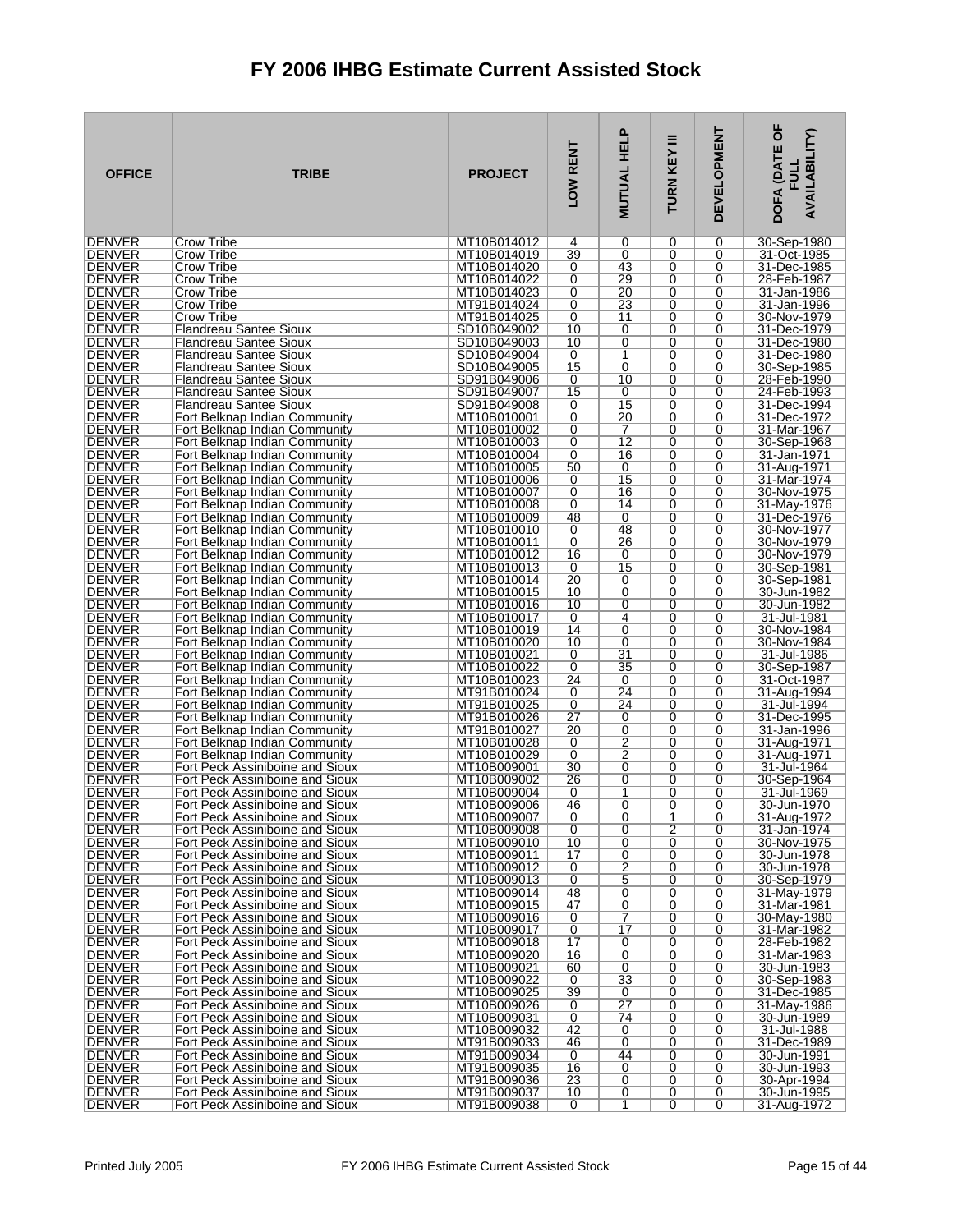| <b>OFFICE</b>                  | <b>TRIBE</b>                                                                   | <b>PROJECT</b>             | LOW RENT       | <b>MUTUAL HELP</b>   | Ξ<br>TURN KEY | <b>DEVELOPMENT</b> | DOFA (DATE OF<br><b>AVAILABILITY)</b><br>글 |
|--------------------------------|--------------------------------------------------------------------------------|----------------------------|----------------|----------------------|---------------|--------------------|--------------------------------------------|
| <b>DENVER</b><br><b>DENVER</b> | Fort Peck Assiniboine and Sioux                                                | MT91B009039<br>MT91B009040 | 22<br>0        | 0<br>4               | 0<br>0        | 0<br>0             | 30-Jun-1995<br>31-Oct-1980                 |
| <b>DENVER</b>                  | Fort Peck Assiniboine and Sioux<br>Fort Peck Assiniboine and Sioux             | MT91B009041                | 0              | 10                   | 0             | 0                  | 30-Jun-1978                                |
| DENVER                         | Fort Peck Assiniboine and Sioux                                                | MT91B009042                | 0              | 1                    | 0             | 0                  | 31-Aug-1972                                |
| <b>DENVER</b>                  | Fort Peck Assiniboine and Sioux                                                | MT91B009043                | 0              | $\overline{5}$       | 0             | 0                  | 31-Aug-1972                                |
| <b>DENVER</b><br>DENVER        | Fort Peck Assiniboine and Sioux<br>Fort Peck Assiniboine and Sioux             | MT91B009044<br>MT91B009045 | 0<br>0         | 11<br>3              | 0<br>0        | 0<br>0             | 30-Jun-1970<br>31-Aug-1972                 |
| <b>DENVER</b>                  | Fort Peck Assiniboine and Sioux                                                | MT91B009046                | 0              | 7                    | 0             | 0                  | 30-Jun-1970                                |
| <b>DENVER</b>                  | Fort Peck Assiniboine and Sioux                                                | MT91B009047                | 4              | 0                    | 0             | 0                  | 31-Aug-1972                                |
| <b>DENVER</b><br><b>DENVER</b> | Fort Peck Assiniboine and Sioux                                                | MT91B009048<br>MT91B009049 | 0<br>20        | 24<br>0              | 0<br>0        | 0<br>0             | 30-Jun-1970<br>31-Dec-1999                 |
| <b>DENVER</b>                  | Fort Peck Assiniboine and Sioux<br><b>Ft. Berthold Affiliated Tribes</b>       | ND10B005001                | 60             | 0                    | 0             | 0                  | 31-Dec-1967                                |
| <b>DENVER</b>                  | <b>Ft. Berthold Affiliated Tribes</b>                                          | ND10B005003                | 20             | 0                    | 0             | 0                  | 30-Sep-1969                                |
| <b>DENVER</b>                  | Ft. Berthold Affiliated Tribes                                                 | ND10B005004                | 120            | 0                    | 0             | 0                  | 30-Dec-1971                                |
| <b>DENVER</b><br><b>DENVER</b> | <b>Ft. Berthold Affiliated Tribes</b><br><b>Ft. Berthold Affiliated Tribes</b> | ND10B005008<br>ND10B005009 | 0<br>64        | 41<br>0              | 0<br>0        | 0<br>0             | 31-Dec-1979<br>30-Jun-1980                 |
| <b>DENVER</b>                  | <b>Ft. Berthold Affiliated Tribes</b>                                          | ND10B005010                | 0              | 10                   | 0             | 0                  | 31-Dec-1983                                |
| <b>DENVER</b>                  | <b>Ft. Berthold Affiliated Tribes</b>                                          | ND10B005011                | 39             | 0                    | 0             | 0                  | 31-Dec-1981                                |
| <b>DENVER</b><br><b>DENVER</b> | <b>Ft. Berthold Affiliated Tribes</b><br>Ft. Berthold Affiliated Tribes        | ND10B005013<br>ND10B005015 | 0<br>54        | 30<br>0              | 0<br>0        | 0<br>0             | 31-Oct-1984<br>30-Jul-1987                 |
| <b>DENVER</b>                  | <b>Ft. Berthold Affiliated Tribes</b>                                          | ND10B005019                | 0              | 20                   | 0             | 0                  | 31-Jan-1987                                |
| <b>DENVER</b>                  | <b>Ft. Berthold Affiliated Tribes</b>                                          | ND91B005022                | 0              | 47                   | 0             | 0                  | 31-Mar-1995                                |
| <b>DENVER</b>                  | Ft. Berthold Affiliated Tribes                                                 | ND91B005023                | 52             | 0                    | 0             | 0                  | 31-Jan-1992                                |
| <b>DENVER</b><br><b>DENVER</b> | <b>Ft. Berthold Affiliated Tribes</b><br><b>Ft. Berthold Affiliated Tribes</b> | ND91B005024<br>ND91B005025 | 0<br>0         | 20<br>34             | 0<br>0        | 0<br>0             | 31-Oct-1990<br>29-Feb-1992                 |
| <b>DENVER</b>                  | <b>Ft. Berthold Affiliated Tribes</b>                                          | ND91B005026                | 0              | 20                   | 0             | 0                  | 31-Mar-1998                                |
| <b>DENVER</b>                  | <b>Ft. Berthold Affiliated Tribes</b>                                          | ND91B005027                | 0              | 17                   | 0             | 0                  | 31-Mar-1998                                |
| <b>DENVER</b><br>DENVER        | <b>Ft. Berthold Affiliated Tribes</b><br><b>Goshute Reservation</b>            | ND91B005028<br>NV99B015011 | 0<br>0         | 18<br>4              | 0<br>0        | 0<br>0             | 31-Mar-1998<br>01-Jul-1986                 |
| <b>DENVER</b>                  | <b>Goshute Reservation</b>                                                     | NV99B015012                | 8              | 0                    | 0             | 0                  | 31-May-1986                                |
| <b>DENVER</b>                  | <b>Goshute Reservation</b>                                                     | NV99B015016                | $\overline{4}$ | 0                    | 0             | 0                  | 30-Jun-1995                                |
| DENVER<br><b>DENVER</b>        | Lower Brule Sioux<br>Lower Brule Sioux                                         | SD10B003003<br>SD10B003005 | 20<br>10       | 0<br>0               | 0<br>0        | 0<br>0             | 31-Dec-1970<br>31-Dec-1974                 |
| <b>DENVER</b>                  | Lower Brule Sioux                                                              | SD10B003007                | 19             | 0                    | 0             | 0                  | 31-Mar-1977                                |
| <b>DENVER</b>                  | Lower Brule Sioux                                                              | SD10B003009                | 24             | 0                    | 0             | 0                  | 28-Feb-1980                                |
| <b>DENVER</b>                  | Lower Brule Sioux                                                              | SD10B003010                | 0              | 9                    | 0             | 0                  | 28-Feb-1980                                |
| <b>DENVER</b><br><b>DENVER</b> | Lower Brule Sioux<br>Lower Brule Sioux                                         | SD10B003011<br>SD10B003012 | 10<br>0        | 0<br>9               | 0<br>0        | 0<br>0             | 30-Sep-1981<br>31-Oct-1981                 |
| <b>DENVER</b>                  | Lower Brule Sioux                                                              | SD10B003014                | 12             | 0                    | 0             | 0                  | 31-Oct-1985                                |
| <b>DENVER</b>                  | Lower Brule Sioux                                                              | SD91B003017                | 0              | 20                   | 0             | 0                  | 31-Dec-1990                                |
| <b>DENVER</b><br><b>DENVER</b> | Lower Brule Sioux<br>Lower Brule Sioux                                         | SD91B003018<br>SD91B003019 | 10<br>29       | 0<br>0               | 0<br>0        | 0<br>0             | 31-Jul-1990<br>30-Nov-1995                 |
| <b>DENVER</b>                  | Lower Brule Sioux                                                              | SD91B003020                | 19             | 0                    | 0             | 0                  | 30-Nov-1996                                |
| <b>DENVER</b>                  | Lower Brule Sioux                                                              | SD91B003021                | 0              | 19                   | 0             | 0                  | 31-Dec-1999                                |
| DENVER<br><b>DENVER</b>        | Lower Brule Sioux<br>Northern Arapahoe                                         | SD91B003022<br>WY91B018001 | 7<br>0         | 0<br>20              | 0<br>0        | 0<br>0             | 30-Jun-2000<br>31-Dec-1996                 |
| <b>DENVER</b>                  | Northern Arapahoe                                                              | WY91B018002                | $\overline{0}$ | 17                   | 0             | 1                  | 30-Sep-1999                                |
| <b>DENVER</b>                  | Northern Arapahoe                                                              | WY91B018003                | 0              | 1                    | 0             | 0                  | 31-Dec-1969                                |
| <b>DENVER</b><br><b>DENVER</b> | Northern Arapahoe<br>Northern Arapahoe                                         | WY91B018004<br>WY91B018005 | 42<br>0        | $\overline{0}$<br>38 | 0<br>0        | 0<br>0             | 31-Aug-1972<br>30-May-1974                 |
| <b>DENVER</b>                  | Northern Arapahoe                                                              | WY91B018006                | 0              | 23                   | 0             | 0                  | 31-Aug-1977                                |
| <b>DENVER</b>                  | Northern Arapahoe                                                              | WY91B018007                | 0              | 33                   | 0             | 0                  | 31-Dec-1979                                |
| <b>DENVER</b><br>DENVER        | Northern Arapahoe<br>Northern Arapahoe                                         | WY91B018008<br>WY91B018009 | 0<br>0         | 28<br>13             | 0<br>0        | 0<br>0             | 31-Dec-1981<br>30-Sep-1987                 |
| <b>DENVER</b>                  | Northern Arapahoe                                                              | WY91B018010                | $\overline{0}$ | 24                   | 0             | 0                  | 31-May-1988                                |
| <b>DENVER</b>                  | Northern Arapahoe                                                              | WY91B018011                | 0              | 10                   | 0             | 0                  | 31-Jul-1990                                |
| <b>DENVER</b><br><b>DENVER</b> | Northern Arapahoe                                                              | WY91B018012                | 0              | 12                   | 0             | 0                  | 30-Jun-1995                                |
| <b>DENVER</b>                  | Northern Arapahoe<br>Northern Arapahoe                                         | WY91B018013<br>WY91B018014 | 0<br>28        | $\overline{2}$<br>0  | 0<br>0        | 0<br>0             | 31-Dec-1968<br>31-Aug-1978                 |
| <b>DENVER</b>                  | Northern Arapahoe                                                              | WY91B018015                | 23             | 0                    | 0             | 0                  | 30-Nov-1983                                |
| <b>DENVER</b>                  | Northern Arapahoe                                                              | WY91B018016                | 23             | 0                    | 0             | 0                  | 31-Dec-1984                                |
| <b>DENVER</b><br><b>DENVER</b> | Northern Arapahoe<br>Northern Arapahoe                                         | WY91B018017<br>WY91B018018 | 40<br>10       | 0<br>0               | 0<br>0        | 0<br>0             | 31-Mar-1986<br>30-Sep-1991                 |
| <b>DENVER</b>                  | Northern Cheyenne                                                              | MT10B012005                | 40             | 0                    | 0             | 0                  | 30-Jun-1973                                |
| <b>DENVER</b>                  | Northern Cheyenne                                                              | MT91B012009                | 35             | $\overline{0}$       | 0             | 0                  | 31-Aug-1978                                |
| <b>DENVER</b><br><b>DENVER</b> | Northern Cheyenne<br>Northern Cheyenne                                         | MT10B012010<br>MT10B012011 | 0<br>0         | 38<br>33             | 0<br>0        | 0<br>0             | 30-Oct-1979<br>31-Oct-1979                 |
| DENVER                         | Northern Cheyenne                                                              | MT10B012012                | 0              | 50                   | 0             | 0                  | 30-Nov-1979                                |
| <b>DENVER</b>                  | Northern Cheyenne                                                              | MT10B012013                | 14             | 0                    | 0             | 0                  | 31-May-1981                                |
| <b>DENVER</b>                  | Northern Cheyenne                                                              | MT10B012014                | 0              | 44                   | 0             | $\overline{0}$     | 30-Nov-1981                                |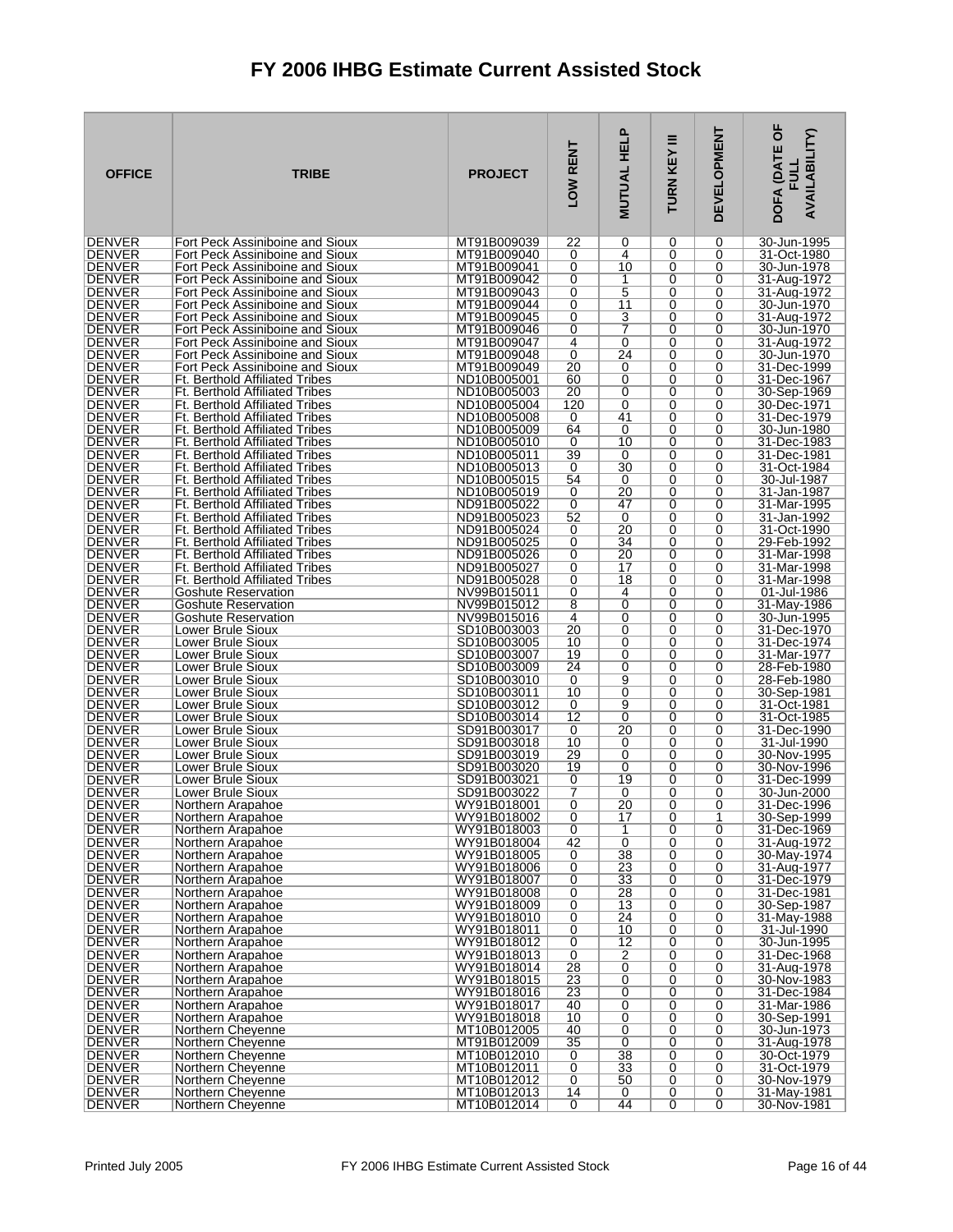| <b>OFFICE</b>                  | <b>TRIBE</b>                                                                     | <b>PROJECT</b>             | LOW RENT      | <b>MUTUAL HELP</b>   | Ξ<br>TURN KEY    | <b>DEVELOPMENT</b>  | DOFA (DATE OF<br><b>AVAILABILITY)</b><br><b>FULL</b> |
|--------------------------------|----------------------------------------------------------------------------------|----------------------------|---------------|----------------------|------------------|---------------------|------------------------------------------------------|
| <b>DENVER</b>                  | Northern Cheyenne                                                                | MT10B012015                | 0             | 24                   | 0                | 0                   | 31-Mar-1983                                          |
| <b>DENVER</b><br><b>DENVER</b> | Northern Cheyenne<br>Northern Cheyenne                                           | MT10B012020<br>MT10B012024 | 94<br>0       | 0<br>20              | 0<br>0           | 0<br>0              | 31-Mar-1984<br>31-Aug-1986                           |
| DENVER                         | Northern Cheyenne                                                                | MT91B012025                | 0             | 30                   | 0                | 0                   | 30-Nov-1990                                          |
| <b>DENVER</b>                  | Northern Cheyenne                                                                | MT91B012026                | 45            | 0                    | 0                | 0                   | 30-Nov-1990                                          |
| <b>DENVER</b>                  | Northern Cheyenne                                                                | MT91B012027                | 0             | 15                   | 0                | 0                   | 29-Feb-1996                                          |
| DENVER<br><b>DENVER</b>        | Northern Cheyenne<br>Northern Cheyenne                                           | MT91B012028<br>MT91B012029 | 37<br>18      | 0<br>0               | 0<br>0           | 0<br>0              | 31-Dec-1991<br>31-May-2001                           |
| <b>DENVER</b>                  | NW Band of Shoshone Nation                                                       | UT91B033001                | 15            | 0                    | 0                | 0                   | 30-Nov-1999                                          |
| <b>DENVER</b>                  | Oglala Sioux of Pine Ridge Reservation                                           | SD10B001001                | 51            | 0                    | 0                | 0                   | 30-Sep-1963                                          |
| <b>DENVER</b>                  | Oglala Sioux of Pine Ridge Reservation                                           | SD10B001002                | 23            | 0                    | 0                | 0                   | 30-Sep-1964                                          |
| <b>DENVER</b><br><b>DENVER</b> | Oglala Sioux of Pine Ridge Reservation<br>Oglala Sioux of Pine Ridge Reservation | SD10B001003<br>SD10B001004 | 76<br>50      | 0<br>0               | 0<br>0           | 0<br>0              | 30-Jun-1966<br>30-Sep-1970                           |
| <b>DENVER</b>                  | Oglala Sioux of Pine Ridge Reservation                                           | SD10B001005                | 243           | 0                    | 0                | 0                   | 31-Mar-1974                                          |
| <b>DENVER</b>                  | Oglala Sioux of Pine Ridge Reservation                                           | SD10B001006                | 99            | 0                    | 0                | 0                   | 31-Dec-1974                                          |
| <b>DENVER</b>                  | Oglala Sioux of Pine Ridge Reservation                                           | SD10B001008                | 195           | 0                    | 0                | 0                   | 31-May-1973                                          |
| <b>DENVER</b><br><b>DENVER</b> | Oglala Sioux of Pine Ridge Reservation<br>Oglala Sioux of Pine Ridge Reservation | SD10B001014<br>SD10B001015 | 0<br>20       | 75<br>0              | 0<br>0           | 0<br>0              | 30-Jun-1979<br>31-Mar-1981                           |
| <b>DENVER</b>                  | Oglala Sioux of Pine Ridge Reservation                                           | SD10B001016                | 50            | 1                    | $\Omega$         | 0                   | 31-Dec-1979                                          |
| DENVER                         | Oglala Sioux of Pine Ridge Reservation                                           | SD10B001017                | 0             | 39                   | 0                | 0                   | 30-Sep-1980                                          |
| <b>DENVER</b>                  | Oglala Sioux of Pine Ridge Reservation                                           | SD10B001018                | 0             | 24                   | 0                | 0                   | 31-Mar-1981                                          |
| <b>DENVER</b><br><b>DENVER</b> | Oglala Sioux of Pine Ridge Reservation<br>Oglala Sioux of Pine Ridge Reservation | SD10B001019<br>SD10B001020 | 25<br>30      | 0<br>0               | $\Omega$<br>0    | 0<br>0              | 31-Oct-1987<br>31-May-1988                           |
| <b>DENVER</b>                  | Oglala Sioux of Pine Ridge Reservation                                           | SD10B001021                | 0             | 20                   | 0                | 0                   | 31-Jan-1985                                          |
| <b>DENVER</b>                  | Oglala Sioux of Pine Ridge Reservation                                           | SD10B001022                | 0             | 21                   | $\Omega$         | 0                   | 31-May-1986                                          |
| <b>DENVER</b>                  | Oglala Sioux of Pine Ridge Reservation                                           | SD10B001023                | 30            | 0                    | 0                | 0                   | 31-May-1988                                          |
| <b>DENVER</b><br><b>DENVER</b> | Oglala Sioux of Pine Ridge Reservation<br>Oglala Sioux of Pine Ridge Reservation | SD10B001024<br>SD10B001027 | 13<br>24      | 0<br>0               | 0<br>0           | 0<br>0              | 31-Oct-1978<br>31-Dec-1981                           |
| DENVER                         | Oglala Sioux of Pine Ridge Reservation                                           | SD91B001028                | 0             | 70                   | 0                | 0                   | 31-Aug-1991                                          |
| <b>DENVER</b>                  | Oglala Sioux of Pine Ridge Reservation                                           | SD91B001029                | 30            | 0                    | 0                | 0                   | 30-Apr-1991                                          |
| <b>DENVER</b>                  | Oglala Sioux of Pine Ridge Reservation                                           | SD91B001030                | 40            | 0                    | $\mathbf 0$      | 0                   | 30-Jun-1994                                          |
| DENVER<br><b>DENVER</b>        | Oglala Sioux of Pine Ridge Reservation<br>Oglala Sioux of Pine Ridge Reservation | SD91B001031<br>SD91B001032 | 0<br>45       | 25<br>0              | 0<br>0           | 0<br>0              | 30-Jun-1991<br>31-Mar-1995                           |
| <b>DENVER</b>                  | Oglala Sioux of Pine Ridge Reservation                                           | SD91B001033                | 0             | 40                   | 0                | 0                   | 31-Jul-1996                                          |
| <b>DENVER</b>                  | Oglala Sioux of Pine Ridge Reservation                                           | SD91B001034                | 0             | 40                   | 0                | 0                   | 30-Sep-1998                                          |
| <b>DENVER</b><br><b>DENVER</b> | Oglala Sioux of Pine Ridge Reservation                                           | SD91B001035<br>SD91B001036 | 40            | 0<br>$\overline{25}$ | 0<br>0           | 0<br>0              | 30-Jun-1997                                          |
| <b>DENVER</b>                  | Oglala Sioux of Pine Ridge Reservation<br>Oglala Sioux of Pine Ridge Reservation | SD91B001037                | 0<br>20       | 0                    | 0                | 0                   | 31-Aug-1998<br>30-Jun-1997                           |
| <b>DENVER</b>                  | Oglala Sioux of Pine Ridge Reservation                                           | SD91B001038                | 0             | 18                   | 0                | 0                   | 20-Feb-2001                                          |
| <b>DENVER</b>                  | Oglala Sioux of Pine Ridge Reservation                                           | SD91B001039                | 54            | 0                    | 0                | 6                   | 31-Dec-2001                                          |
| <b>DENVER</b><br><b>DENVER</b> | Omaha Tribe<br>Omaha Tribe                                                       | NE10B013001<br>NE10B013002 | 23<br>33      | 0<br>0               | 0<br>0           | 0<br>0              | 30-Jun-1965<br>31-May-1971                           |
| <b>DENVER</b>                  | Omaha Tribe                                                                      | NE10B013003                | 65            | 0                    | 0                | 0                   | 31-Jul-1974                                          |
| <b>DENVER</b>                  | Omaha Tribe                                                                      | NE10B013004                | 70            | 0                    | 0                | 0                   | 30-Sep-1980                                          |
| <b>DENVER</b>                  | Omaha Tribe                                                                      | NE10B013005                | 0             | 4                    | 0                | 0                   | 30-Jun-1981                                          |
| <b>DENVER</b><br><b>DENVER</b> | Omaha Tribe<br>Omaha Tribe                                                       | NE10B013006<br>NE10B013007 | $\Omega$<br>0 | 1<br>5               | 0<br>0           | $\Omega$<br>0       | 30-Apr-1987<br>30-Apr-1988                           |
| <b>DENVER</b>                  | Ponca Tribe of Nebraska                                                          | NE91B183001                | 12            | 0                    | 0                | 0                   | 30-Jun-1997                                          |
| <b>DENVER</b>                  | Ponca Tribe of Nebraska                                                          | NE91B183002                | 0             | $\overline{6}$       | 0                | 0                   | 31-Dec-1996                                          |
| <b>DENVER</b><br><b>DENVER</b> | Ponca Tribe of Nebraska<br>Ponca Tribe of Nebraska                               | NE91B183003<br>NE91B183004 | 4<br>0        | 0<br>11              | 0<br>0           | 0<br>0              | 30-Jun-1997<br>31-Dec-1996                           |
| <b>DENVER</b>                  | Ponca Tribe of Nebraska                                                          | NE91B183005                | 22            | 0                    | 0                | 0                   | 31-Dec-1996                                          |
| <b>DENVER</b>                  | Ponca Tribe of Nebraska                                                          | NE91B183006                | 0             | 18                   | 0                | 0                   | 31-Dec-1996                                          |
| <b>DENVER</b>                  | Rocky Boy Chippewa-Cree                                                          | MT10B011001                | 0             | 8                    | 0                | 0                   | 31-May-1969                                          |
| <b>DENVER</b><br><b>DENVER</b> | Rocky Boy Chippewa-Cree<br>Rocky Boy Chippewa-Cree                               | MT10B011002<br>MT10B011003 | 0<br>0        | $\overline{4}$<br>6  | 0<br>0           | 0<br>0              | 31-Dec-1967<br>30-Sep-1971                           |
| <b>DENVER</b>                  | Rocky Boy Chippewa-Cree                                                          | MT10B011004                | 0             | 10                   | 0                | 0                   | 31-Mav-1972                                          |
| <b>DENVER</b>                  | Rocky Boy Chippewa-Cree                                                          | MT10B011005                | 0             | 4                    | 0                | 0                   | 30-Nov-1971                                          |
| <b>DENVER</b>                  | Rocky Boy Chippewa-Cree                                                          | MT10B011006                | 0             | $\overline{4}$       | 0                | 0                   | 31-Oct-1970                                          |
| <b>DENVER</b><br><b>DENVER</b> | Rocky Boy Chippewa-Cree<br>Rocky Boy Chippewa-Cree                               | MT10B011007<br>MT10B011008 | 30<br>0       | 0<br>30              | $\mathbf 0$<br>0 | 0<br>0              | 31-Dec-1971<br>31-Oct-1974                           |
| <b>DENVER</b>                  | Rocky Boy Chippewa-Cree                                                          | MT10B011009                | 0             | 15                   | 0                | 0                   | 30-Nov-1974                                          |
| <b>DENVER</b>                  | Rocky Boy Chippewa-Cree                                                          | MT10B011010                | 0             | 7                    | $\mathbf 0$      | 0                   | 30-May-1976                                          |
| <b>DENVER</b><br><b>DENVER</b> | Rocky Boy Chippewa-Cree<br>Rocky Boy Chippewa-Cree                               | MT10B011011<br>MT10B011012 | 0<br>40       | 30<br>0              | 0<br>0           | 0<br>0              | 31-Jul-1977<br>30-Jan-1980                           |
| <b>DENVER</b>                  | Rocky Boy Chippewa-Cree                                                          | MT10B011013                | 36            | 0                    | 0                | 0                   | 31-May-1986                                          |
| <b>DENVER</b>                  | Rocky Boy Chippewa-Cree                                                          | MT91B011021                | 43            | $\overline{0}$       | 0                | 0                   | 30-Sep-1990                                          |
| <b>DENVER</b><br><b>DENVER</b> | Rocky Boy Chippewa-Cree                                                          | MT91B011022                | 0             | $\overline{22}$      | 0                | 0                   | 30-Sep-1990                                          |
| DENVER                         | Rocky Boy Chippewa-Cree<br>Rocky Boy Chippewa-Cree                               | MT91B011023<br>MT91B011024 | 15<br>45      | 0<br>$\overline{0}$  | 0<br>0           | 0<br>$\overline{0}$ | 30-Aug-1994<br>31-Oct-1995                           |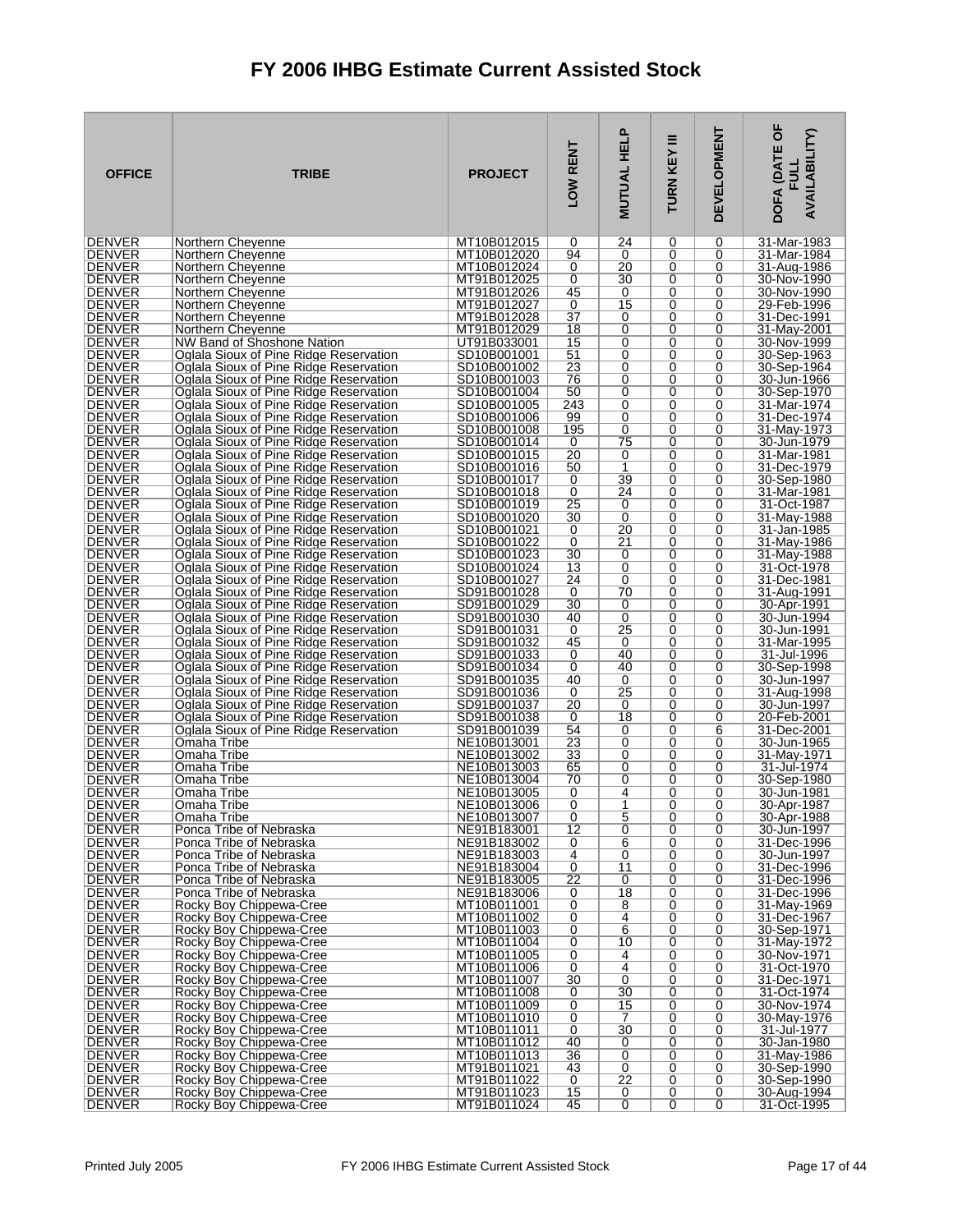| <b>OFFICE</b>                  | <b>TRIBE</b>                                             | <b>PROJECT</b>             | LOW RENT             | <b>.</b><br><b>MUTUAL HEL</b> | Ξ<br>TURN KEY | <b>DEVELOPMENT</b> | DOFA (DATE OF<br><b>AVAILABILITY)</b><br>ヨラ |
|--------------------------------|----------------------------------------------------------|----------------------------|----------------------|-------------------------------|---------------|--------------------|---------------------------------------------|
| <b>DENVER</b>                  | Rocky Boy Chippewa-Cree                                  | MT91B011025                | 20                   | 0                             | 0             | 0                  | 31-Oct-1995                                 |
| <b>DENVER</b>                  | Rocky Boy Chippewa-Cree<br>Rocky Boy Chippewa-Cree       | MT91B011026<br>MT91B011027 | 40                   | 0                             | 0             | 0                  | 31-Dec-1996                                 |
| <b>DENVER</b><br><b>DENVER</b> | Rocky Boy Chippewa-Cree                                  | MT91B011028                | 5<br>22              | 0<br>0                        | 0<br>0        | 0<br>0             | 30-Aug-1994<br>31-Mar-1999                  |
| <b>DENVER</b>                  | Rosebud Sioux                                            | SD10B002001                | 38                   | $\overline{0}$                | 0             | 0                  | 31-Dec-1966                                 |
| <b>DENVER</b>                  | Rosebud Sioux                                            | SD10B002002                | 14                   | 0                             | 0             | 0                  | 31-Dec-1966                                 |
| DENVER<br><b>DENVER</b>        | Rosebud Sioux                                            | SD10B002003<br>SD10B002004 | 26<br>14             | 0<br>0                        | 0<br>0        | 0<br>0             | 31-Dec-1966                                 |
| <b>DENVER</b>                  | Rosebud Sioux<br>Rosebud Sioux                           | SD10B002007                | 62                   | 0                             | 0             | 0                  | 31-Dec-1966<br>30-Nov-1978                  |
| <b>DENVER</b>                  | Rosebud Sioux                                            | SD10B002008                | 0                    | 3                             | 0             | 0                  | 30-Nov-1978                                 |
| <b>DENVER</b>                  | Rosebud Sioux                                            | SD10B002009                | 90                   | 0                             | 0             | 0                  | 30-Sep-1978                                 |
| <b>DENVER</b><br>DENVER        | Rosebud Sioux<br>Rosebud Sioux                           | SD10B002010<br>SD10B002011 | 0<br>80              | 6<br>0                        | 0<br>0        | 0<br>0             | 30-Sep-1978<br>30-Sep-1979                  |
| <b>DENVER</b>                  | Rosebud Sioux                                            | SD10B002012                | 0                    | 7                             | 0             | 0                  | 30-Apr-1980                                 |
| <b>DENVER</b>                  | Rosebud Sioux                                            | SD10B002013                | 60                   | 0                             | 0             | 0                  | 30-Sep-1980                                 |
| DENVER                         | Rosebud Sioux                                            | SD10B002014                | 120                  | 0                             | 0             | 0                  | 31-Dec-1979                                 |
| <b>DENVER</b><br><b>DENVER</b> | Rosebud Sioux<br>Rosebud Sioux                           | SD10B002015<br>SD10B002016 | 0<br>$\overline{31}$ | 19<br>0                       | 0<br>0        | 0<br>0             | 31-Dec-1979<br>31-Aug-1985                  |
| <b>DENVER</b>                  | Rosebud Sioux                                            | SD10B002017                | 48                   | 0                             | 0             | 0                  | 30-Sep-1985                                 |
| <b>DENVER</b>                  | Rosebud Sioux                                            | SD10B002018                | 0                    | 13                            | 0             | 0                  | 31-Jul-1986                                 |
| <b>DENVER</b>                  | Rosebud Sioux                                            | SD10B002019                | 0                    | 11                            | 0             | 0                  | 31-Aug-1986                                 |
| <b>DENVER</b><br><b>DENVER</b> | Rosebud Sioux<br>Rosebud Sioux                           | SD10B002020<br>SD10B002021 | 132<br>0             | 0<br>33                       | 0<br>0        | 0<br>0             | 28-Feb-1986<br>30-Sep-1986                  |
| <b>DENVER</b>                  | Rosebud Sioux                                            | SD91B002026                | 0                    | 44                            | 0             | 0                  | 30-Sep-1989                                 |
| <b>DENVER</b>                  | Rosebud Sioux                                            | SD91B002027                | 70                   | 0                             | 0             | 0                  | 31-Mar-1990                                 |
| <b>DENVER</b><br><b>DENVER</b> | Rosebud Sioux<br>Rosebud Sioux                           | SD91B002028<br>SD91B002029 | 0<br>0               | 30<br>20                      | 0<br>0        | 0<br>0             | 31-Jan-1990<br>30-Jun-1993                  |
| <b>DENVER</b>                  | Rosebud Sioux                                            | SD91B002030                | 20                   | 0                             | 0             | 0                  | 31-May-1992                                 |
| <b>DENVER</b>                  | Rosebud Sioux                                            | SD91B002031                | 0                    | 20                            | 0             | 0                  | 31-Aug-1996                                 |
| <b>DENVER</b>                  | Rosebud Sioux                                            | SD91B002032                | 0                    | 28                            | 0             | 0                  | 31-Aug-1999                                 |
| <b>DENVER</b><br><b>DENVER</b> | <b>Rosebud Sioux</b><br>Rosebud Sioux                    | SD91B002033<br>SD91B002034 | 16<br>0              | 0<br>12                       | 0<br>0        | 0<br>0             | 30-Sep-1999<br>30-Sep-1999                  |
| <b>DENVER</b>                  | Salish and Kootenai Tribes                               | MT10B013003                | 40                   | 0                             | 0             | 0                  | 30-Nov-1974                                 |
| <b>DENVER</b>                  | Salish and Kootenai Tribes                               | MT10B013005                | 7                    | 0                             | 0             | 0                  | 30-Jun-1976                                 |
| <b>DENVER</b>                  | Salish and Kootenai Tribes                               | MT10B013006                | 7                    | 0                             | 0             | 0                  | 31-Aug-1976                                 |
| <b>DENVER</b><br><b>DENVER</b> | Salish and Kootenai Tribes<br>Salish and Kootenai Tribes | MT10B013007<br>MT10B013008 | 22<br>9              | 0<br>0                        | 0<br>0        | 0<br>0             | 31-Oct-1976<br>30-Jun-1977                  |
| DENVER                         | Salish and Kootenai Tribes                               | MT10B013009                | 20                   | 0                             | 0             | 0                  | 30-Sep-1977                                 |
| <b>DENVER</b>                  | Salish and Kootenai Tribes                               | MT10B013010                | 35                   | 0                             | 0             | 0                  | 31-Aug-1978                                 |
| <b>DENVER</b><br><b>DENVER</b> | Salish and Kootenai Tribes<br>Salish and Kootenai Tribes | MT10B013011<br>MT10B013012 | 0<br>0               | 5<br>3                        | 0<br>0        | 0<br>0             | 31-Jul-1979<br>30-Sep-1980                  |
| <b>DENVER</b>                  | Salish and Kootenai Tribes                               | MT10B013013                | 0                    | 5                             | 0             | 0                  | 30-Sep-1979                                 |
| <b>DENVER</b>                  | Salish and Kootenai Tribes                               | MT10B013014                | 10                   | 0                             | 0             | 0                  | 30-May-1979                                 |
| <b>DENVER</b>                  | Salish and Kootenai Tribes                               | MT10B013015                | 0                    | 5                             | 0             | 0                  | 30-Sep-1980                                 |
| <b>DENVER</b><br>IDENVER       | Salish and Kootenai Tribes<br>Salish and Kootenai Tribes | MT10B013017<br>MT10B013018 | 0<br>40              | 4<br>0                        | 0<br>0        | 0<br>0             | 28-Feb-1981<br>28-Feb-1981                  |
| DENVER                         | Salish and Kootenai Tribes                               | MT10B013019                | 6                    | 0                             | 0             | 0                  | 30-Jun-1981                                 |
| <b>DENVER</b>                  | Salish and Kootenai Tribes                               | MT10B013020                | 27                   | 0                             | 0             | 0                  | 30-Nov-1981                                 |
| <b>DENVER</b><br><b>DENVER</b> | Salish and Kootenai Tribes<br>Salish and Kootenai Tribes | MT10B013021<br>MT10B013022 | 0<br>4               | $\overline{5}$<br>0           | 0<br>0        | 0<br>0             | 31-Mar-1982<br>31-Aug-1982                  |
| <b>DENVER</b>                  | Salish and Kootenai Tribes                               | MT10B013023                | 57                   | 0                             | 0             | 0                  | 30-Nov-1983                                 |
| <b>DENVER</b>                  | Salish and Kootenai Tribes                               | MT10B013024                | 0                    | $\overline{15}$               | 0             | 0                  | 30-Nov-1985                                 |
| <b>DENVER</b>                  | Salish and Kootenai Tribes                               | MT10B013025                | 20                   | 0                             | 0             | 0                  | 31-Oct-1984                                 |
| <b>DENVER</b><br><b>DENVER</b> | Salish and Kootenai Tribes<br>Salish and Kootenai Tribes | MT10B013026<br>MT10B013027 | 0<br>$\overline{5}$  | 12<br>0                       | 0<br>0        | 0<br>0             | 31-Oct-1986<br>30-Apr-1987                  |
| <b>DENVER</b>                  | Salish and Kootenai Tribes                               | MT10B013028                | 31                   | 0                             | 0             | 0                  | 30-Jun-1986                                 |
| <b>DENVER</b>                  | Salish and Kootenai Tribes                               | MT10B013029                | 0                    | 20                            | 0             | 0                  | 31-Mar-1989                                 |
| <b>DENVER</b><br><b>DENVER</b> | Salish and Kootenai Tribes<br>Salish and Kootenai Tribes | MT91B013030                | 28                   | 0<br>0                        | 0<br>0        | 0<br>0             | 30-Jun-1989<br>30-Jun-1990                  |
| <b>DENVER</b>                  | Salish and Kootenai Tribes                               | MT91B013031<br>MT91B013032 | 36<br>0              | 19                            | 0             | 0                  | 31-Jan-1991                                 |
| <b>DENVER</b>                  | Salish and Kootenai Tribes                               | MT91B013033                | 0                    | 16                            | 0             | 0                  | 31-Dec-1991                                 |
| <b>DENVER</b>                  | Salish and Kootenai Tribes                               | MT91B013034                | 0                    | 12                            | 0             | 0                  | 02-Oct-1996                                 |
| DENVER<br><b>DENVER</b>        | Salish and Kootenai Tribes<br>Salish and Kootenai Tribes | MT91B013036<br>MT91B013037 | 0<br>0               | 1<br>$\overline{22}$          | 0<br>0        | 0<br>0             | 30-Sep-1974<br>30-Sep-1998                  |
| <b>DENVER</b>                  | Salish and Kootenai Tribes                               | MT91B013038                | 10                   | 0                             | 0             | 0                  | 30-Sep-1998                                 |
| <b>DENVER</b>                  | Santee Sioux Tribe                                       | NE10B105001                | 36                   | 0                             | 0             | 0                  | 31-Oct-1971                                 |
| <b>DENVER</b><br><b>DENVER</b> | <b>Santee Sioux Tribe</b>                                | NE10B105002<br>NE10B105003 | 30                   | 0<br>0                        | 0             | 0                  | 31-Jan-1974                                 |
| <b>DENVER</b>                  | Santee Sioux Tribe<br><b>Santee Sioux Tribe</b>          | NE10B105004                | 10<br>0              | 35                            | 0<br>0        | 0<br>0             | 30-Sep-1977<br>31-Dec-1984                  |
| <b>DENVER</b>                  | Santee Sioux Tribe                                       | NE10B105005                | 10                   | 0                             | 0             | 0                  | 31-Oct-1984                                 |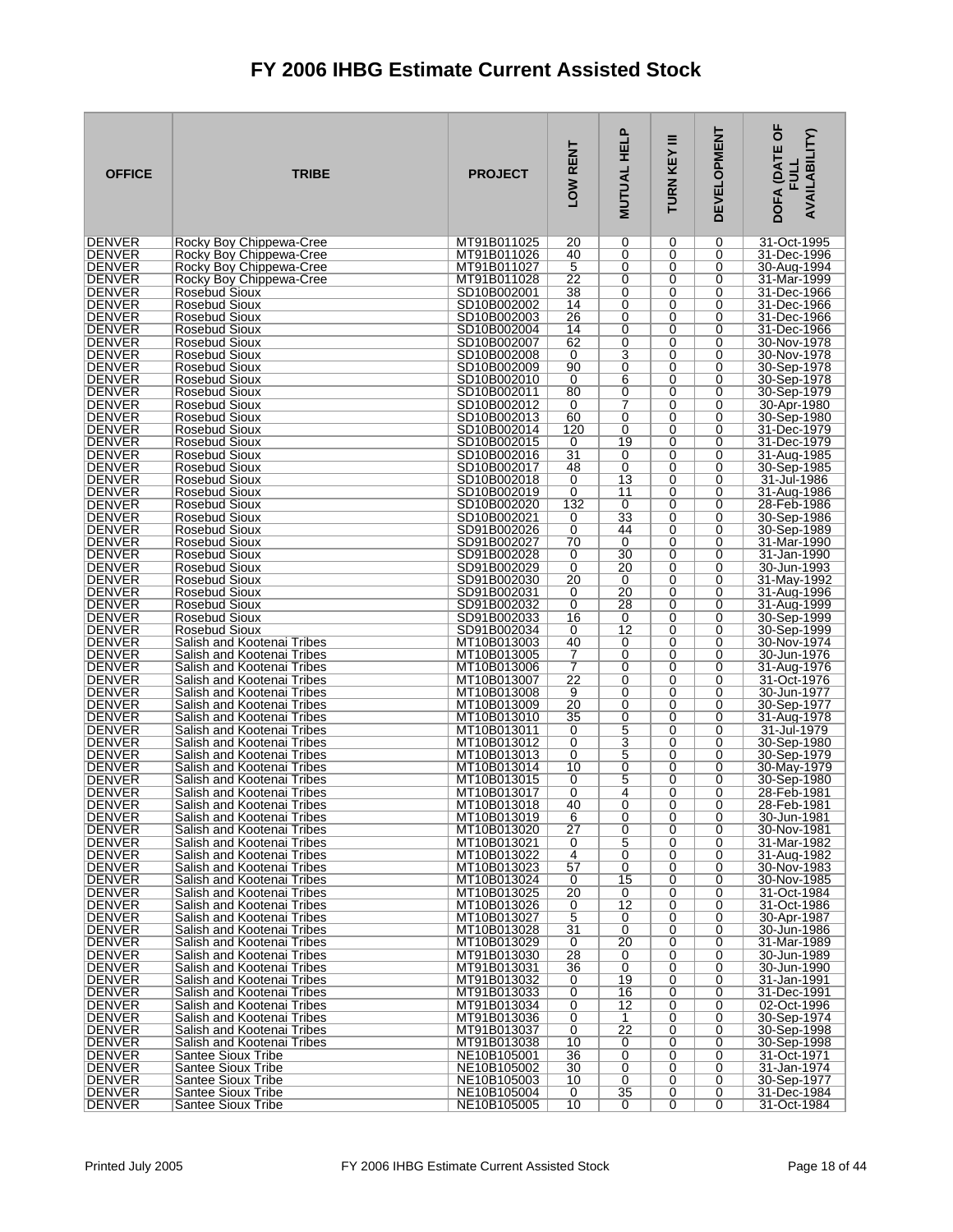| <b>OFFICE</b>                  | <b>TRIBE</b>                                                                     | <b>PROJECT</b>             | LOW RENT  | Ը<br><b>MUTUAL HEL</b> | Ξ<br>TURN KEY | <b>DEVELOPMENT</b> | DOFA (DATE OF<br><b>AVAILABILITY)</b> |
|--------------------------------|----------------------------------------------------------------------------------|----------------------------|-----------|------------------------|---------------|--------------------|---------------------------------------|
| <b>DENVER</b>                  | Santee Sioux Tribe                                                               | NE91B105006                | 15        | 0                      | 0             | 0                  | 30-Jun-1994                           |
| DENVER<br><b>DENVER</b>        | Santee Sioux Tribe<br><b>Santee Sioux Tribe</b>                                  | NE91B105007<br>NE91B105008 | 0<br>0    | 15<br>20               | 0<br>0        | 0<br>0             | 01-Jul-1995<br>30-Jun-1999            |
| <b>DENVER</b>                  | Shoshone Tribe of the Wind River Reser                                           | WY91B019003                | 0         | 36                     | 0             | 0                  | 31-Dec-1979                           |
| <b>DENVER</b>                  | Shoshone Tribe of the Wind River Reser                                           | WY91B019004                | 0         | 32                     | 0             | 0                  | 31-Dec-1981                           |
| <b>DENVER</b><br><b>DENVER</b> | Shoshone Tribe of the Wind River Reser<br>Shoshone Tribe of the Wind River Reser | WY91B019005<br>WY91B019006 | 0<br>0    | 12<br>22               | 0<br>0        | 0<br>0             | 30-Sep-1987<br>30-Jun-1988            |
| <b>DENVER</b>                  | Shoshone Tribe of the Wind River Reser                                           | WY91B019007                | 0         | 10                     | 0             | 0                  | 31-Jul-1990                           |
| <b>DENVER</b>                  | Shoshone Tribe of the Wind River Reser                                           | WY91B019008                | 0         | 11                     | 0             | 0                  | 30-Jun-1995                           |
| <b>DENVER</b><br><b>DENVER</b> | Shoshone Tribe of the Wind River Reser<br>Shoshone Tribe of the Wind River Reser | WY91B019009<br>WY91B019010 | 20<br>20  | 0<br>0                 | 0<br>0        | 0<br>0             | 31-Mar-1967<br>31-Aug-1972            |
| <b>DENVER</b>                  | Shoshone Tribe of the Wind River Reser                                           | WY91B019011                | 28        | 0                      | 0             | 0                  | 31-Aug-1978                           |
| <b>DENVER</b>                  | Shoshone Tribe of the Wind River Reser                                           | WY91B019012                | 22        | 0                      | 0             | 0                  | 31-Oct-1983                           |
| DENVER                         | Shoshone Tribe of the Wind River Reser                                           | WY91B019013                | 35        | 0                      | 0             | 0                  | 31-Mar-1986                           |
| <b>DENVER</b><br><b>DENVER</b> | Shoshone Tribe of the Wind River Reser<br>Shoshone Tribe of the Wind River Reser | WY91B019014<br>WY91B019015 | 10<br>0   | 0<br>28                | 0<br>0        | 0<br>0             | 30-Sep-1991<br>31-Aug-2000            |
| <b>DENVER</b>                  | Shoshone Tribe of the Wind River Reser                                           | WY91B019016                | 0         | 15                     | 0             | 0                  | 30-Apr-2002                           |
| <b>DENVER</b>                  | Sisseton-Wahpeton Sioux                                                          | SD10B015001                | 120       | 0                      | 0             | 0                  | 30-Jun-1971                           |
| <b>DENVER</b><br>DENVER        | Sisseton-Wahpeton Sioux<br>Sisseton-Wahpeton Sioux                               | SD10B015002<br>SD10B015003 | 98<br>66  | 0<br>0                 | 0<br>0        | 0<br>0             | 31-Jul-1972<br>31-Jul-1973            |
| <b>DENVER</b>                  | Sisseton-Wahpeton Sioux                                                          | SD10B015004                | 35        | 0                      | 0             | 0                  | 31-Mar-1976                           |
| <b>DENVER</b>                  | Sisseton-Wahpeton Sioux                                                          | SD10B015006                | 0         | 25                     | 0             | 0                  | 31-Oct-1978                           |
| DENVER<br><b>DENVER</b>        | Sisseton-Wahpeton Sioux<br>Sisseton-Wahpeton Sioux                               | SD10B015007<br>SD10B015008 | 90<br>59  | 0<br>0                 | 0<br>0        | 0<br>0             | 31-Oct-1978<br>30-Sep-1979            |
| <b>DENVER</b>                  | Sisseton-Wahpeton Sioux                                                          | SD10B015009                | 0         | 16                     | 0             | 0                  | 30-Sep-1980                           |
| <b>DENVER</b>                  | Sisseton-Wahpeton Sioux                                                          | SD10B015010                | 70        | 0                      | 0             | 0                  | 30-Oct-1980                           |
| DENVER                         | Sisseton-Wahpeton Sioux                                                          | SD10B015011                | 0         | 15                     | 0             | 0                  | 30-May-1985                           |
| <b>DENVER</b><br><b>DENVER</b> | Sisseton-Wahpeton Sioux<br>Sisseton-Wahpeton Sioux                               | SD10B015012<br>SD10B015016 | 0<br>0    | 22<br>22               | 0<br>0        | 0<br>0             | 31-Oct-1986<br>31-Aug-1987            |
| <b>DENVER</b>                  | Sisseton-Wahpeton Sioux                                                          | SD10B015017                | 0         | 18                     | 0             | 0                  | 31-Oct-1988                           |
| <b>DENVER</b>                  | Sisseton-Wahpeton Sioux                                                          | SD91B015018                | 0         | 20                     | 0             | 0                  | 31-Dec-1992                           |
| <b>DENVER</b><br><b>DENVER</b> | Sisseton-Wahpeton Sioux<br>Southern Ute Tribe                                    | SD91B015019<br>CO10B010003 | 0<br>25   | 0<br>0                 | 0<br>0        | 30<br>0            | 31-Aug-1970                           |
| DENVER                         | Southern Ute Tribe                                                               | CO10B010004                | 40        | 0                      | 0             | 0                  | 28-Feb-1977                           |
| <b>DENVER</b>                  | Southern Ute Tribe                                                               | CO10B010005                | 0         | 4                      | 0             | 0                  | 31-Oct-1978                           |
| <b>DENVER</b><br><b>DENVER</b> | Southern Ute Tribe<br>Southern Ute Tribe                                         | CO10B010006<br>CO10B010007 | 16<br>0   | 0<br>4                 | 0<br>0        | 0<br>0             | 30-Jun-1978<br>31-May-1980            |
| <b>DENVER</b>                  | Southern Ute Tribe                                                               | CO10B010008                | 20        | 0                      | 0             | 0                  | 31-Oct-1981                           |
| <b>DENVER</b>                  | Southern Ute Tribe                                                               | CO10B010009                | 0         | 10                     | 0             | 0                  | 28-Feb-1986                           |
| <b>DENVER</b><br><b>DENVER</b> | Southern Ute Tribe<br>Southern Ute Tribe                                         | CO10B010010<br>CO91B010011 | 0<br>10   | 15<br>0                | 0<br>0        | 0<br>0             | 31-Dec-1987<br>31-Oct-1990            |
| <b>DENVER</b>                  | Southern Ute Tribe                                                               | CO91B010012                | 0         | 20                     | 0             | 0                  | 31-Oct-1990                           |
| <b>DENVER</b>                  | Southern Ute Tribe                                                               | CO91B010013                | 0         | 15                     | 0             | 0                  | 31-Aug-1994                           |
| <b>DENVER</b><br>DENVER        | Southern Ute Tribe<br>Spirit Lake Sioux Tribe                                    | CO91B010014<br>ND10B008001 | 0<br>60   | 20<br>0                | 0<br>0        | 0<br>0             | 30-Sep-1995<br>31-Oct-1968            |
| <b>DENVER</b>                  | Spirit Lake Sioux Tribe                                                          | ND10B008004                | 48        | 0                      | 0             | 0                  | 31-Aug-1974                           |
| <b>DENVER</b>                  | Spirit Lake Sioux Tribe                                                          | ND10B008005                | 27        | 0                      | 0             | 0                  | 31-May-1972                           |
| <b>DENVER</b><br><b>DENVER</b> | Spirit Lake Sioux Tribe<br>Spirit Lake Sioux Tribe                               | ND10B008007<br>ND10B008008 | 20<br>50  | 0<br>0                 | 0<br>0        | 0<br>0             | 30-Nov-1977<br>31-Aug-1979            |
| <b>DENVER</b>                  | Spirit Lake Sioux Tribe                                                          | ND10B008009                | 50        | 0                      | 0             | 0                  | 30-Jun-1981                           |
| <b>DENVER</b>                  | Spirit Lake Sioux Tribe                                                          | ND10B008010                | 14        | 0                      | 0             | 0                  | 31-Jan-1985                           |
| <b>DENVER</b>                  | Spirit Lake Sioux Tribe<br>Spirit Lake Sioux Tribe                               | ND10B008011<br>ND10B008012 | 14        | 0                      | 0             | 0                  | 31-Jan-1985                           |
| <b>DENVER</b><br><b>DENVER</b> | Spirit Lake Sioux Tribe                                                          | ND10B008013                | 25<br>0   | 0<br>40                | 0<br>0        | 0<br>0             | 31-Jul-1987<br>31-Aug-1987            |
| <b>DENVER</b>                  | Spirit Lake Sioux Tribe                                                          | ND91B008014                | 20        | 0                      | 0             | 0                  | 31-Jan-1993                           |
| <b>DENVER</b>                  | Spirit Lake Sioux Tribe                                                          | ND91B008015                | 0         | 0                      | 0             | 15                 | 31-Jan-1965                           |
| <b>DENVER</b><br><b>DENVER</b> | <b>Standing Rock Sioux</b><br>Standing Rock Sioux                                | SD10B006001<br>SD10B006002 | 56<br>109 | 0<br>$\overline{0}$    | 0<br>0        | 0<br>0             | 31-Aug-1971                           |
| <b>DENVER</b>                  | <b>Standing Rock Sioux</b>                                                       | SD10B006003                | 10        | 0                      | 0             | 0                  | 31-Aug-1974                           |
| DENVER                         | <b>Standing Rock Sioux</b>                                                       | SD10B006005                | 85        | 0                      | 0             | 0                  | 30-Nov-1974                           |
| <b>DENVER</b><br><b>DENVER</b> | <b>Standing Rock Sioux</b><br>Standing Rock Sioux                                | SD10B006007<br>SD10B006008 | 64<br>84  | 0<br>0                 | 0<br>0        | 0<br>0             | 31-Dec-1975<br>30-Sep-1973            |
| <b>DENVER</b>                  | <b>Standing Rock Sioux</b>                                                       | SD10B006009                | 10        | 0                      | 0             | 0                  | 28-Feb-1977                           |
| <b>DENVER</b>                  | <b>Standing Rock Sioux</b>                                                       | SD10B006011                | 0         | 24                     | 0             | 0                  | 29-Feb-1980                           |
| <b>DENVER</b><br><b>DENVER</b> | <b>Standing Rock Sioux</b><br><b>Standing Rock Sioux</b>                         | SD10B006012<br>SD10B006013 | 50<br>15  | 0<br>0                 | 0<br>0        | 0<br>0             | 31-May-1979<br>30-Oct-1981            |
| <b>DENVER</b>                  | <b>Standing Rock Sioux</b>                                                       | SD10B006014                | 19        | $\overline{0}$         | 0             | 0                  | 31-Dec-1980                           |
| <b>DENVER</b>                  | <b>Standing Rock Sioux</b>                                                       | SD10B006015                | 0         | 8                      | 0             | 0                  | 28-Feb-1982                           |
| <b>DENVER</b><br> DENVER       | <b>Standing Rock Sioux</b><br><b>Standing Rock Sioux</b>                         | SD10B006016<br>SD10B006021 | 5<br>39   | 0<br>$\overline{0}$    | 0<br>0        | 0<br>0             | 30-Jun-1985<br>30-Sep-1986            |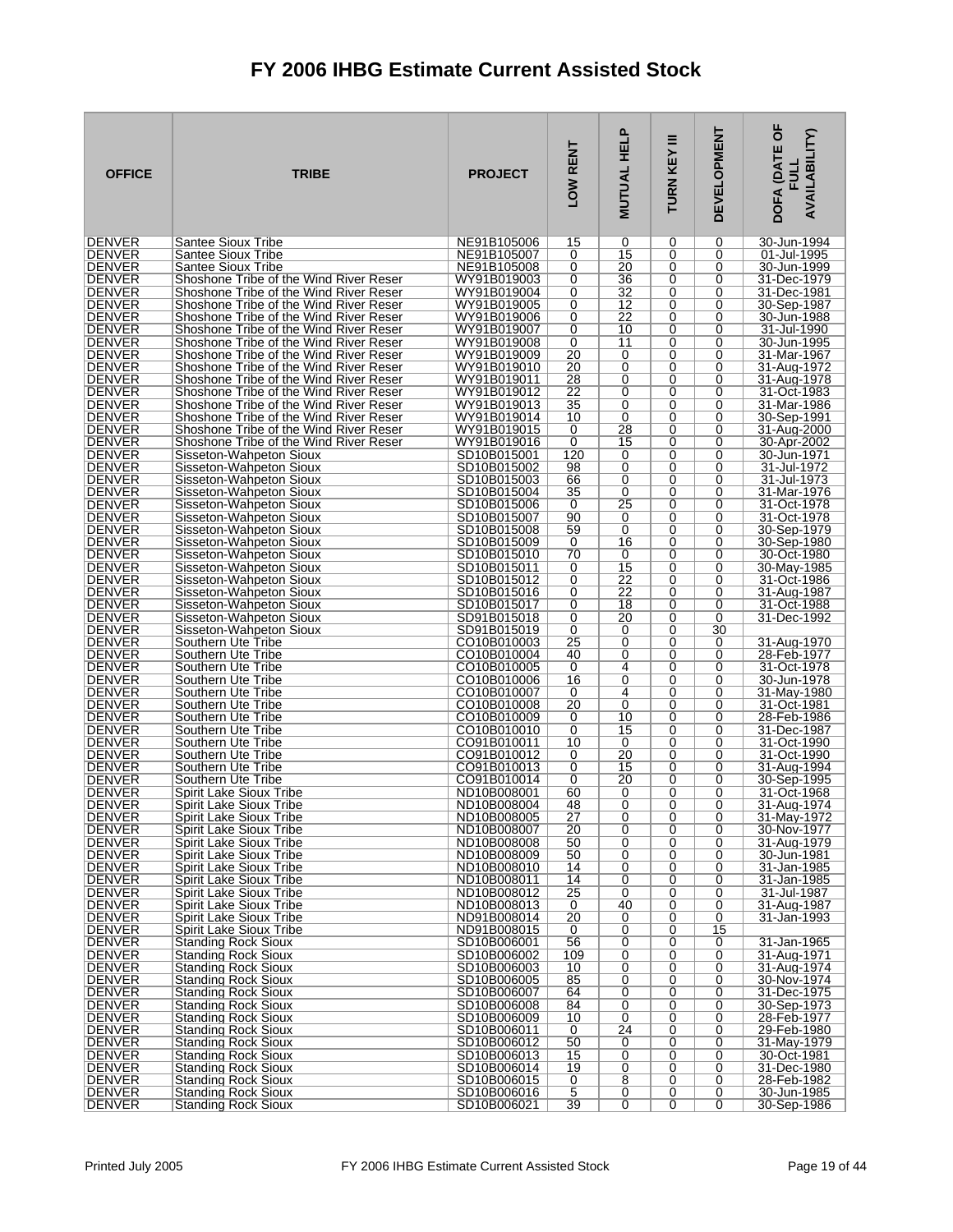| <b>OFFICE</b>                  | <b>TRIBE</b>                                                         | <b>PROJECT</b>             | LOW RENT             | <b>MUTUAL HELP</b>               | Ξ<br>TURN KEY | <b>DEVELOPMENT</b>  | <b>DOFA (DATE OF</b><br><b>AVAILABILITY)</b><br><b>FULL</b> |
|--------------------------------|----------------------------------------------------------------------|----------------------------|----------------------|----------------------------------|---------------|---------------------|-------------------------------------------------------------|
| <b>DENVER</b>                  | Standing Rock Sioux                                                  | SD10B006022                | 26                   | 0<br>38                          | 0             | 0                   | 31-Jul-1987                                                 |
| <b>DENVER</b><br><b>DENVER</b> | <b>Standing Rock Sioux</b><br><b>Standing Rock Sioux</b>             | SD10B006023<br>SD91B006024 | 0<br>0               | 28                               | 0<br>0        | 0<br>0              | 29-Feb-1988<br>31-Dec-1990                                  |
| <b>DENVER</b>                  | Standing Rock Sioux                                                  | SD91B006025                | 0                    | 20                               | 0             | 0                   | 31-Mar-1995                                                 |
| <b>DENVER</b>                  | <b>Standing Rock Sioux</b>                                           | SD91B006026                | 0                    | 40                               | 0             | 0                   | 31-Dec-1999                                                 |
| <b>DENVER</b>                  | <b>Standing Rock Sioux</b>                                           | SD91B006028                | 0                    | 0                                | 0             | 24                  |                                                             |
| <b>DENVER</b><br><b>DENVER</b> | <b>Standing Rock Sioux</b><br><b>Standing Rock Sioux</b>             | SD91B006029<br>SD91B006030 | 24<br>0              | 0<br>20                          | 0<br>0        | 0<br>0              | 31-Oct-1997<br>31-Dec-1999                                  |
| <b>DENVER</b>                  | Standing Rock Sioux                                                  | SD91B006031                | 1                    | 0                                | 0             | 0                   | 31-Jan-1997                                                 |
| <b>DENVER</b>                  | <b>Standing Rock Sioux</b>                                           | SD91B006032                | 0                    | 40                               | 0             | 0                   | 31-Dec-1997                                                 |
| <b>DENVER</b>                  | Standing Rock Sioux                                                  | SD91B006033                | 0                    | 19                               | 0             | 0                   | 30-Mar-1999                                                 |
| <b>DENVER</b><br><b>DENVER</b> | Standing Rock Sioux<br><b>Standing Rock Sioux</b>                    | SD91B006034<br>SD91B006035 | 0<br>0               | 0<br>$\overline{17}$             | 0<br>0        | 6<br>16             | 30-Jun-1999                                                 |
| <b>DENVER</b>                  | Standing Rock Sioux                                                  | SD91B006036                | 0                    | 0                                | 0             | 33                  |                                                             |
| <b>DENVER</b>                  | Turtle Mountain Band of Chippewa                                     | ND10B006001                | 57                   | 0                                | 0             | 0                   | 31-Aug-1967                                                 |
| <b>DENVER</b>                  | Turtle Mountain Band of Chippewa                                     | ND10B006002                | 40                   | 0                                | 0             | 0                   | 31-Oct-1967                                                 |
| <b>DENVER</b><br><b>DENVER</b> | Turtle Mountain Band of Chippewa<br>Turtle Mountain Band of Chippewa | ND10B006003<br>ND10B006006 | 28<br>70             | $\overline{0}$<br>0              | 0<br>0        | 0<br>0              | 31-Dec-1968<br>30-Nov-1974                                  |
| <b>DENVER</b>                  | Turtle Mountain Band of Chippewa                                     | ND10B006008                | 47                   | 3                                | 0             | $\Omega$            | 30-Apr-1977                                                 |
| <b>DENVER</b>                  | Turtle Mountain Band of Chippewa                                     | ND10B006010                | 49                   | 1                                | 0             | 0                   | 30-Sep-1978                                                 |
| <b>DENVER</b>                  | Turtle Mountain Band of Chippewa                                     | ND10B006012                | 41                   | 1                                | 0             | 0                   | 31-Mar-1980                                                 |
| <b>DENVER</b><br><b>DENVER</b> | Turtle Mountain Band of Chippewa<br>Turtle Mountain Band of Chippewa | ND10B006013<br>ND10B006014 | 50<br>23             | 0<br>$\overline{2}$              | 0<br>0        | 0<br>0              | 31-Jul-1981<br>30-Apr-1982                                  |
| <b>DENVER</b>                  | Turtle Mountain Band of Chippewa                                     | ND10B006015                | 30                   | 0                                | 0             | 0                   | 31-Dec-1983                                                 |
| <b>DENVER</b>                  | Turtle Mountain Band of Chippewa                                     | ND10B006016                | 0                    | 14                               | 0             | 0                   | 31-Jul-1981                                                 |
| <b>DENVER</b>                  | Turtle Mountain Band of Chippewa                                     | ND10B006017                | 72                   | 2                                | 0             | 0                   | 30-Sep-1983                                                 |
| <b>DENVER</b><br><b>DENVER</b> | Turtle Mountain Band of Chippewa<br>Turtle Mountain Band of Chippewa | ND10B006018<br>ND10B006022 | 0<br>$\overline{37}$ | 29<br>0                          | 0<br>0        | 0<br>0              | 31-Dec-1984<br>30-Sep-1985                                  |
| <b>DENVER</b>                  | Turtle Mountain Band of Chippewa                                     | ND10B006023                | 0                    | 35                               | 0             | 0                   | 30-Jun-1986                                                 |
| <b>DENVER</b>                  | Turtle Mountain Band of Chippewa                                     | ND10B006024                | 24                   | 0                                | 0             | 0                   | 31-Oct-1986                                                 |
| <b>DENVER</b>                  | Turtle Mountain Band of Chippewa                                     | ND10B006025                | 0                    | $\overline{20}$                  | 0<br>0        | 0<br>0              | 31-Dec-1986                                                 |
| <b>DENVER</b><br><b>DENVER</b> | Turtle Mountain Band of Chippewa<br>Turtle Mountain Band of Chippewa | ND10B006027<br>ND10B006028 | 0<br>89              | 52<br>0                          | 0             | 0                   | 31-Oct-1987<br>31-Dec-1987                                  |
| <b>DENVER</b>                  | Turtle Mountain Band of Chippewa                                     | ND10B006030                | 0                    | 38                               | 0             | 0                   | 30-Sep-1987                                                 |
| <b>DENVER</b>                  | Turtle Mountain Band of Chippewa                                     | ND10B006031                | 40                   | 0                                | 0             | 0                   | 31-Jan-1989                                                 |
| <b>DENVER</b><br><b>DENVER</b> | Turtle Mountain Band of Chippewa<br>Turtle Mountain Band of Chippewa | ND10B006032<br>ND91B006033 | 0<br>0               | 42<br>50                         | 0<br>0        | 0<br>0              | 31-Mar-1989<br>30-Nov-1989                                  |
| <b>DENVER</b>                  | Turtle Mountain Band of Chippewa                                     | ND10B006034                | 0                    | 5                                | 0             | 0                   | 30-Apr-1982                                                 |
| <b>DENVER</b>                  | Turtle Mountain Band of Chippewa                                     | ND91B006035                | 0                    | 39                               | 0             | 0                   | 31-May-1994                                                 |
| <b>DENVER</b>                  | Turtle Mountain Band of Chippewa                                     | ND91B006036                | 17                   | 3                                | 0             | 0                   | 30-Sep-1993                                                 |
| <b>DENVER</b><br><b>DENVER</b> | Turtle Mountain Band of Chippewa<br>Turtle Mountain Band of Chippewa | ND91B006037<br>ND91B006038 | 0<br>40              | 14<br>9                          | 0<br>0        | 0<br>0              | 28-Feb-1994<br>31-May-1996                                  |
| <b>DENVER</b>                  | Turtle Mountain Band of Chippewa                                     | ND91B006039                | 0                    | 16                               | 0             | 0                   | 31-Oct-1996                                                 |
| <b>DENVER</b>                  | Turtle Mountain Band of Chippewa                                     | ND91B006041                | 0                    | 10                               | 0             | 0                   | 30-Sep-1978                                                 |
| <b>DENVER</b>                  | Turtle Mountain Band of Chippewa                                     | ND91B006042                | 5                    | 0                                | 0             | 0                   | 31-Jul-1997                                                 |
| <b>DENVER</b><br><b>DENVER</b> | Turtle Mountain Band of Chippewa<br>Turtle Mountain Band of Chippewa | ND91B006043<br>ND91B006044 | 0<br>0               | 1<br>7                           | 0<br>0        | 0<br>0              | 31-Aug-1995<br>31-May-1996                                  |
| <b>DENVER</b>                  | Turtle Mountain Band of Chippewa                                     | ND91B006045                | 0                    | 18                               | 0             | 1                   | 30-Jun-2001                                                 |
| <b>DENVER</b>                  | Turtle Mountain Band of Chippewa                                     | ND91B006046                | 0                    | 7                                | 0             | 0                   | 31-May-1996                                                 |
| DENVER<br><b>DENVER</b>        | Turtle Mountain Band of Chippewa<br>Turtle Mountain Band of Chippewa | ND10B042001<br>ND10B042003 | $\overline{2}$<br>4  | 0<br>0                           | 0<br>0        | 0<br>0              | 30-Sep-1976<br>30-Jun-1977                                  |
| <b>DENVER</b>                  | Turtle Mountain Band of Chippewa                                     | ND10B042004                | 0                    | 4                                | 0             | 0                   | 30-Jun-1977                                                 |
| <b>DENVER</b>                  | Turtle Mountain Band of Chippewa                                     | ND10B068001                | 7                    | 0                                | 0             | 0                   | 31-Jul-1980                                                 |
| <b>DENVER</b>                  | Turtle Mountain Band of Chippewa                                     | ND10B068002                | 0                    | $\overline{3}$                   | 0             | 0                   | 31-Jul-1980                                                 |
| <b>DENVER</b><br><b>DENVER</b> | Turtle Mountain Band of Chippewa<br>Turtle Mountain Band of Chippewa | ND10B068003<br>ND10B068004 | 10<br>0              | $\overline{0}$<br>$\overline{2}$ | 0<br>0        | 0<br>0              | 31-Jul-1980<br>31-Jul-1980                                  |
| <b>DENVER</b>                  | Turtle Mountain Band of Chippewa                                     | ND10B068005                | 5                    | 0                                | 0             | 0                   | 30-Sep-1981                                                 |
| <b>DENVER</b>                  | Turtle Mountain Band of Chippewa                                     | ND10B068006                | 0                    | $\overline{6}$                   | 0             | 0                   | 31-Dec-1981                                                 |
| <b>DENVER</b>                  | Turtle Mountain Band of Chippewa                                     | ND10B068007                | $\overline{20}$      | 0                                | 0             | 0                   | 28-Feb-1985                                                 |
| <b>DENVER</b><br><b>DENVER</b> | Turtle Mountain Band of Chippewa<br>Uintah & Ouray Ute Indian Tribe  | ND10B068008<br>UT10B001005 | 0<br>0               | 18<br>2                          | 0<br>0        | 0<br>0              | 31-Mar-1985<br>31-Jul-1974                                  |
| <b>DENVER</b>                  | Uintah & Ouray Ute Indian Tribe                                      | UT10B001006                | 40                   | 0                                | 0             | 0                   | 30-Nov-1974                                                 |
| <b>DENVER</b>                  | Uintah & Ouray Ute Indian Tribe                                      | UT10B001008                | 30                   | 0                                | 0             | 0                   | 30-Sep-1978                                                 |
| <b>DENVER</b><br><b>DENVER</b> | Uintah & Ouray Ute Indian Tribe<br>Uintah & Ouray Ute Indian Tribe   | UT10B001009<br>UT10B001010 | 0<br>20              | $\overline{12}$<br>0             | 0<br>0        | 0<br>0              | 31-Oct-1980<br>30-Sep-1982                                  |
| <b>DENVER</b>                  | Uintah & Ouray Ute Indian Tribe                                      | UT10B001012                | 0                    | 15                               | 0             | 0                   | 30-Apr-1985                                                 |
| <b>DENVER</b>                  | Uintah & Ouray Ute Indian Tribe                                      | UT91B001015                | 0                    | 32                               | 0             | 0                   | 31-Jul-1990                                                 |
| <b>DENVER</b>                  | Uintah & Ouray Ute Indian Tribe                                      | UT91B001016                | 19                   | 0                                | 0             | 0                   | 30-Sep-1995                                                 |
| <b>DENVER</b><br><b>DENVER</b> | Uintah & Ouray Ute Indian Tribe<br>Utah Paiute Tribe                 | UT91B001017<br>UT10B010002 | 0<br>$\overline{0}$  | 14<br>3                          | 0<br>0        | 0<br>$\overline{0}$ | 31-Dec-1995<br>30-Sep-1979                                  |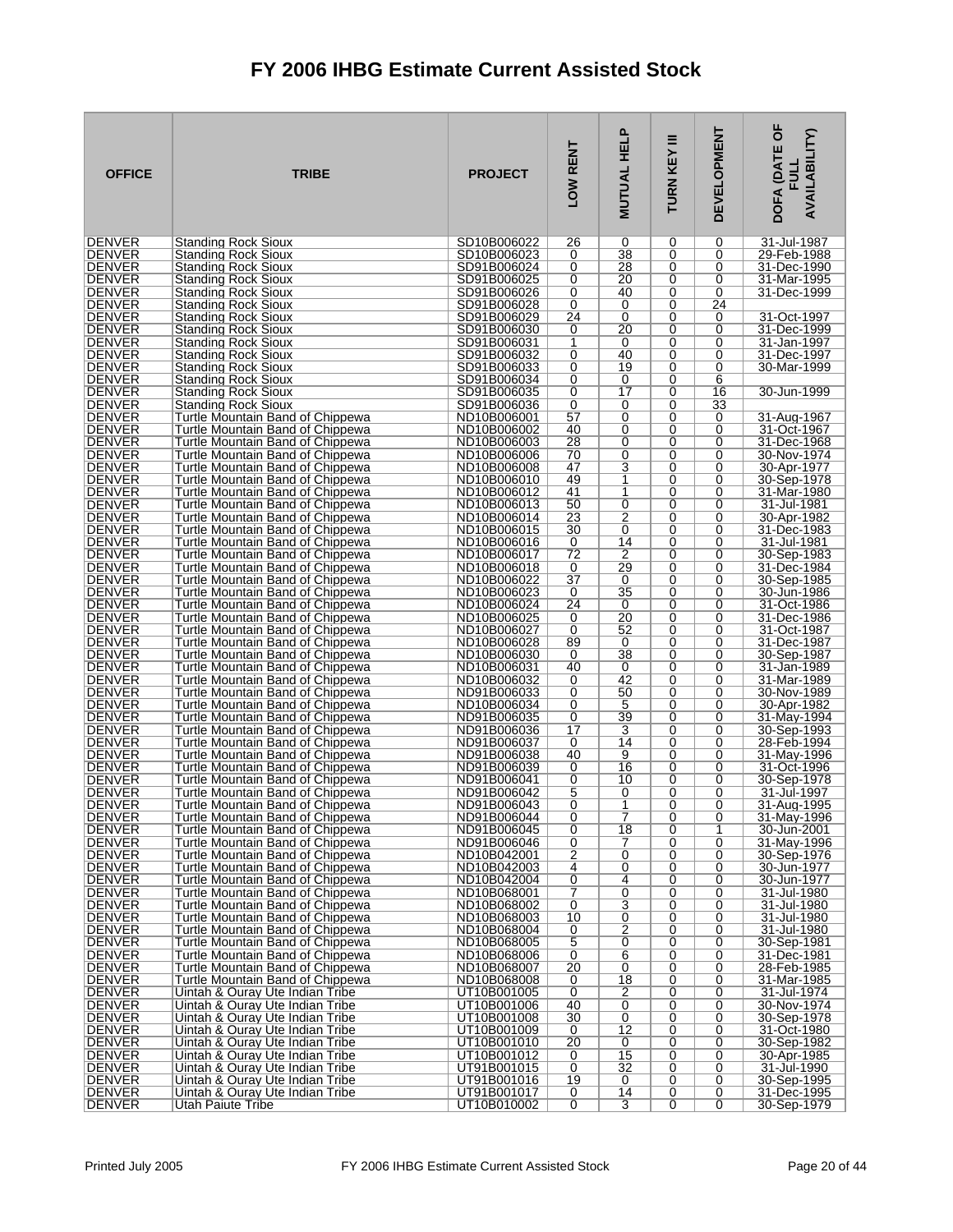| <b>DENVER</b><br>Utah Paiute Tribe<br>UT10B010005<br>0<br>3<br>0<br>0<br>31-Dec-1980<br><b>DENVER</b><br>UT10B010006<br>24<br>0<br>31-Dec-1988<br>Utah Paiute Tribe<br>0<br>0<br><b>DENVER</b><br>Utah Paiute Tribe<br>UT91B010007<br>33<br>0<br>$\mathbf 0$<br>0<br>31-Jul-1988<br>20<br><b>DENVER</b><br>UT91B010008<br>$\overline{0}$<br>$\overline{0}$<br>$\overline{0}$<br>Utah Paiute Tribe<br>30-Nov-1992<br><b>DENVER</b><br>UT91B010010<br>18<br>0<br>$\mathbf 0$<br>0<br>30-Sep-1993<br>Utah Paiute Tribe<br><b>DENVER</b><br><b>Utah Paiute Tribe</b><br>UT91B010011<br>14<br>0<br>$\mathbf 0$<br>0<br>30-Sep-1995<br><b>DENVER</b><br>Utah Paiute Tribe<br>UT91B010012<br>13<br>0<br>$\Omega$<br>$\Omega$<br>01-Dec-1996<br><b>DENVER</b><br><b>Utah Paiute Tribe</b><br>UT91B010013<br>1<br>0<br>$\mathbf 0$<br>0<br>31-Dec-1980<br>$\overline{1}$<br><b>DENVER</b><br>$\overline{0}$<br>$\overline{0}$<br>$\overline{0}$<br>31-Oct-1976<br>Utah Paiute Tribe<br>UT91B010015<br><b>DENVER</b><br>UT91B010017<br>11<br>0<br>$\Omega$<br>30-Sep-1997<br>Utah Paiute Tribe<br>0<br><b>DENVER</b><br>UT91B010017<br>5<br>0<br>0<br>0<br>31-Oct-1999<br>Utah Paiute Tribe<br>0<br>4<br><b>DENVER</b><br>Utah Paiute Tribe<br>UT91B010018<br>$\mathbf 0$<br>0<br>31-Dec-1988<br>$\overline{0}$<br><b>DENVER</b><br>Utah Paiute Tribe<br>UT91B010020<br>1<br>$\mathbf 0$<br>0<br>31-Jul-1988<br>20<br><b>DENVER</b><br>$\overline{0}$<br>$\overline{0}$<br>$\overline{0}$<br>Utah Paiute Tribe<br>UT91B010021<br>30-Sep-2002<br>35<br><b>DENVER</b><br>Ute Mountain Tribe<br>CO10B047002<br>$\Omega$<br>$\Omega$<br>31-Jan-1979<br>0<br><b>DENVER</b><br>CO10B047003<br>16<br>$\mathbf 0$<br>0<br>31-Oct-1978<br>Ute Mountain Tribe<br>0<br><b>DENVER</b><br>Ute Mountain Tribe<br>CO10B047004<br>15<br>0<br>$\mathbf 0$<br>0<br>30-Jun-1979<br>19<br><b>DENVER</b><br>Ute Mountain Tribe<br>CO10B047005<br>0<br>$\mathbf 0$<br>0<br>31-May-1986<br>0<br><b>DENVER</b><br>CO10B047007<br>16<br>$\Omega$<br>$\Omega$<br>30-Nov-1987<br>Ute Mountain Tribe<br><b>DENVER</b><br>20<br>30-Jun-1989<br>Ute Mountain Tribe<br>CO91B047008<br>0<br>0<br>0<br><b>DENVER</b><br>CO91B047009<br>10<br>31-Jul-1990<br>Ute Mountain Tribe<br>0<br>$\mathbf 0$<br>0<br><b>DENVER</b><br>31-Jul-1990<br>Ute Mountain Tribe<br>CO91B047010<br>20<br>0<br>$\mathbf 0$<br>0<br>10<br><b>DENVER</b><br>Ute Mountain Tribe<br>CO91B047011<br>0<br>0<br>0<br>31-Oct-1991<br><b>DENVER</b><br>16<br>CO91B047012<br>0<br>$\Omega$<br>$\Omega$<br>31-Oct-1991<br>Ute Mountain Tribe<br><b>DENVER</b><br>20<br>0<br>31-Dec-1992<br>Ute Mountain Tribe<br>CO91B047013<br>0<br>0<br><b>DENVER</b><br>CO91B047014<br>20<br>$\mathbf 0$<br>$\mathbf 0$<br>30-Nov-1993<br><b>Ute Mountain Tribe</b><br>0<br><b>DENVER</b><br>Ute Mountain Tribe<br>CO91B047015<br>0<br>15<br>$\mathbf 0$<br>0<br>30-Nov-1993<br><b>DENVER</b><br>Ute Mountain Tribe<br>CO91B047016<br>13<br>$\mathbf 0$<br>$\Omega$<br>30-Nov-1994<br>0<br>$\overline{20}$<br>$\overline{0}$<br><b>DENVER</b><br>$\Omega$<br>$\Omega$<br>31-Jul-1996<br>Ute Mountain Tribe<br>CO91B047017<br><b>DENVER</b><br>30<br>0<br>0<br>28-Feb-1966<br>Winnebago Tribe<br>NE10B045001<br>0<br><b>DENVER</b><br>NE10B045003<br>$\overline{77}$<br>$\overline{0}$<br>$\overline{0}$<br>$\overline{0}$<br>31-Jan-1974<br>Winnebago Tribe<br>NE10B045007<br>$\overline{12}$<br>31-Jan-1980<br><b>DENVER</b><br>Winnebago Tribe<br>0<br>0<br>0<br><b>DENVER</b><br>Winnebago Tribe<br>NE10B045008<br>35<br>0<br>$\Omega$<br>31-Aug-1980<br>0<br>$\overline{20}$<br>$\overline{0}$<br><b>DENVER</b><br>NE10B045009<br>0<br>0<br>Winnebago Tribe<br>30-Jun-1987<br><b>DENVER</b><br>21<br>Winnebago Tribe<br>NE10B045011<br>0<br>$\Omega$<br>0<br>31-May-1989<br><b>DENVER</b><br>NE91B045012<br>10<br>$\overline{0}$<br>$\overline{0}$<br>31-Jul-1991<br>Winnebago Tribe<br>0<br><b>DENVER</b><br>NE91B045013<br>7<br>0<br>$\Omega$<br>$\Omega$<br>31-Jan-1991<br>Winnebago Tribe<br><b>DENVER</b><br>Winnebago Tribe<br>NE91B045015<br>0<br>15<br>0<br>0<br>31-Jan-1999<br><b>DENVER</b><br>100<br>$\overline{0}$<br>$\overline{0}$<br>$\overline{0}$<br>31-Dec-1971<br>SD10B012001<br>Yankton Sioux<br><b>DENVER</b><br>$\overline{0}$<br>$\overline{0}$<br>$\overline{0}$<br>Yankton Sioux<br>SD10B012002<br>30<br>31-Jul-1976<br><b>DENVER</b><br>Yankton Sioux<br>SD10B012004<br>21<br>0<br>$\mathbf 0$<br>0<br>30-Sep-1979<br><b>DENVER</b><br><b>Yankton Sioux</b><br>SD10B012006<br>$\Omega$<br>$\Omega$<br>31-Dec-1980<br>0<br>1<br><b>DENVER</b><br>SD10B012007<br>24<br>0<br>$\mathbf 0$<br>0<br>31-Dec-1980<br>Yankton Sioux<br><b>DENVER</b><br>SD10B012008<br>0<br>$\mathbf 0$<br><b>Yankton Sioux</b><br>17<br>$\Omega$<br>31-Jul-1981<br><b>DENVER</b><br>3<br>$\overline{0}$<br>Yankton Sioux<br>SD10B012010<br>0<br>0<br>30-Sep-1981<br><b>DENVER</b><br>Yankton Sioux<br>SD91B012013<br>18<br>0<br>$\Omega$<br>$\Omega$<br>31-Mar-1993<br><b>DENVER</b><br><b>Yankton Sioux</b><br>SD91B012014<br>18<br>0<br>$\mathbf 0$<br>0<br>31-Jul-1994<br><b>DENVER</b><br>SD91B012015<br>0<br>20<br>$\mathbf 0$<br>0<br>28-Feb-1995<br>Yankton Sioux<br><b>DENVER</b><br>SD91B012016<br>$\overline{0}$<br>$\overline{27}$<br>$\overline{0}$<br>Yankton Sioux<br>$\Omega$<br>08-Sep-1997<br>23<br>0<br><b>DENVER</b><br>SD91B012017<br>0<br>0<br>10-Nov-1997<br>Yankton Sioux<br>$\Omega$<br><b>DENVER</b><br>Yankton Sioux<br>SD91B012018<br>$\Omega$<br>1<br>$\Omega$<br>08-Sep-1997<br>132<br><b>DENVER</b><br>9987<br>4643<br>3<br>Totals | <b>OFFICE</b> | <b>TRIBE</b> | <b>PROJECT</b> | <b>LOW RENT</b> | <b>MUTUAL HELP</b> | Ξ<br>TURN KEY | <b>DEVELOPMENT</b> | DOFA (DATE OF<br><b>AVAILABILITY)</b> |
|---------------------------------------------------------------------------------------------------------------------------------------------------------------------------------------------------------------------------------------------------------------------------------------------------------------------------------------------------------------------------------------------------------------------------------------------------------------------------------------------------------------------------------------------------------------------------------------------------------------------------------------------------------------------------------------------------------------------------------------------------------------------------------------------------------------------------------------------------------------------------------------------------------------------------------------------------------------------------------------------------------------------------------------------------------------------------------------------------------------------------------------------------------------------------------------------------------------------------------------------------------------------------------------------------------------------------------------------------------------------------------------------------------------------------------------------------------------------------------------------------------------------------------------------------------------------------------------------------------------------------------------------------------------------------------------------------------------------------------------------------------------------------------------------------------------------------------------------------------------------------------------------------------------------------------------------------------------------------------------------------------------------------------------------------------------------------------------------------------------------------------------------------------------------------------------------------------------------------------------------------------------------------------------------------------------------------------------------------------------------------------------------------------------------------------------------------------------------------------------------------------------------------------------------------------------------------------------------------------------------------------------------------------------------------------------------------------------------------------------------------------------------------------------------------------------------------------------------------------------------------------------------------------------------------------------------------------------------------------------------------------------------------------------------------------------------------------------------------------------------------------------------------------------------------------------------------------------------------------------------------------------------------------------------------------------------------------------------------------------------------------------------------------------------------------------------------------------------------------------------------------------------------------------------------------------------------------------------------------------------------------------------------------------------------------------------------------------------------------------------------------------------------------------------------------------------------------------------------------------------------------------------------------------------------------------------------------------------------------------------------------------------------------------------------------------------------------------------------------------------------------------------------------------------------------------------------------------------------------------------------------------------------------------------------------------------------------------------------------------------------------------------------------------------------------------------------------------------------------------------------------------------------------------------------------------------------------------------------------------------------------------------------------------------------------------------------------------------------------------------------------------------------------------------------------------------------------------------------------------------------------------------------------------------------------------------------------------------------------------------------------------------------------------------------------------------------------------------------------------------------------------------------------------------------------------------------------------------------------------------------------------------------------------------------------------------------------------------------------------------------------------------------------------------------------------------------------------------------------------------------------------------------------------------------------------------------------|---------------|--------------|----------------|-----------------|--------------------|---------------|--------------------|---------------------------------------|
|                                                                                                                                                                                                                                                                                                                                                                                                                                                                                                                                                                                                                                                                                                                                                                                                                                                                                                                                                                                                                                                                                                                                                                                                                                                                                                                                                                                                                                                                                                                                                                                                                                                                                                                                                                                                                                                                                                                                                                                                                                                                                                                                                                                                                                                                                                                                                                                                                                                                                                                                                                                                                                                                                                                                                                                                                                                                                                                                                                                                                                                                                                                                                                                                                                                                                                                                                                                                                                                                                                                                                                                                                                                                                                                                                                                                                                                                                                                                                                                                                                                                                                                                                                                                                                                                                                                                                                                                                                                                                                                                                                                                                                                                                                                                                                                                                                                                                                                                                                                                                                                                                                                                                                                                                                                                                                                                                                                                                                                                                                                                                                                 |               |              |                |                 |                    |               |                    |                                       |
|                                                                                                                                                                                                                                                                                                                                                                                                                                                                                                                                                                                                                                                                                                                                                                                                                                                                                                                                                                                                                                                                                                                                                                                                                                                                                                                                                                                                                                                                                                                                                                                                                                                                                                                                                                                                                                                                                                                                                                                                                                                                                                                                                                                                                                                                                                                                                                                                                                                                                                                                                                                                                                                                                                                                                                                                                                                                                                                                                                                                                                                                                                                                                                                                                                                                                                                                                                                                                                                                                                                                                                                                                                                                                                                                                                                                                                                                                                                                                                                                                                                                                                                                                                                                                                                                                                                                                                                                                                                                                                                                                                                                                                                                                                                                                                                                                                                                                                                                                                                                                                                                                                                                                                                                                                                                                                                                                                                                                                                                                                                                                                                 |               |              |                |                 |                    |               |                    |                                       |
|                                                                                                                                                                                                                                                                                                                                                                                                                                                                                                                                                                                                                                                                                                                                                                                                                                                                                                                                                                                                                                                                                                                                                                                                                                                                                                                                                                                                                                                                                                                                                                                                                                                                                                                                                                                                                                                                                                                                                                                                                                                                                                                                                                                                                                                                                                                                                                                                                                                                                                                                                                                                                                                                                                                                                                                                                                                                                                                                                                                                                                                                                                                                                                                                                                                                                                                                                                                                                                                                                                                                                                                                                                                                                                                                                                                                                                                                                                                                                                                                                                                                                                                                                                                                                                                                                                                                                                                                                                                                                                                                                                                                                                                                                                                                                                                                                                                                                                                                                                                                                                                                                                                                                                                                                                                                                                                                                                                                                                                                                                                                                                                 |               |              |                |                 |                    |               |                    |                                       |
|                                                                                                                                                                                                                                                                                                                                                                                                                                                                                                                                                                                                                                                                                                                                                                                                                                                                                                                                                                                                                                                                                                                                                                                                                                                                                                                                                                                                                                                                                                                                                                                                                                                                                                                                                                                                                                                                                                                                                                                                                                                                                                                                                                                                                                                                                                                                                                                                                                                                                                                                                                                                                                                                                                                                                                                                                                                                                                                                                                                                                                                                                                                                                                                                                                                                                                                                                                                                                                                                                                                                                                                                                                                                                                                                                                                                                                                                                                                                                                                                                                                                                                                                                                                                                                                                                                                                                                                                                                                                                                                                                                                                                                                                                                                                                                                                                                                                                                                                                                                                                                                                                                                                                                                                                                                                                                                                                                                                                                                                                                                                                                                 |               |              |                |                 |                    |               |                    |                                       |
|                                                                                                                                                                                                                                                                                                                                                                                                                                                                                                                                                                                                                                                                                                                                                                                                                                                                                                                                                                                                                                                                                                                                                                                                                                                                                                                                                                                                                                                                                                                                                                                                                                                                                                                                                                                                                                                                                                                                                                                                                                                                                                                                                                                                                                                                                                                                                                                                                                                                                                                                                                                                                                                                                                                                                                                                                                                                                                                                                                                                                                                                                                                                                                                                                                                                                                                                                                                                                                                                                                                                                                                                                                                                                                                                                                                                                                                                                                                                                                                                                                                                                                                                                                                                                                                                                                                                                                                                                                                                                                                                                                                                                                                                                                                                                                                                                                                                                                                                                                                                                                                                                                                                                                                                                                                                                                                                                                                                                                                                                                                                                                                 |               |              |                |                 |                    |               |                    |                                       |
|                                                                                                                                                                                                                                                                                                                                                                                                                                                                                                                                                                                                                                                                                                                                                                                                                                                                                                                                                                                                                                                                                                                                                                                                                                                                                                                                                                                                                                                                                                                                                                                                                                                                                                                                                                                                                                                                                                                                                                                                                                                                                                                                                                                                                                                                                                                                                                                                                                                                                                                                                                                                                                                                                                                                                                                                                                                                                                                                                                                                                                                                                                                                                                                                                                                                                                                                                                                                                                                                                                                                                                                                                                                                                                                                                                                                                                                                                                                                                                                                                                                                                                                                                                                                                                                                                                                                                                                                                                                                                                                                                                                                                                                                                                                                                                                                                                                                                                                                                                                                                                                                                                                                                                                                                                                                                                                                                                                                                                                                                                                                                                                 |               |              |                |                 |                    |               |                    |                                       |
|                                                                                                                                                                                                                                                                                                                                                                                                                                                                                                                                                                                                                                                                                                                                                                                                                                                                                                                                                                                                                                                                                                                                                                                                                                                                                                                                                                                                                                                                                                                                                                                                                                                                                                                                                                                                                                                                                                                                                                                                                                                                                                                                                                                                                                                                                                                                                                                                                                                                                                                                                                                                                                                                                                                                                                                                                                                                                                                                                                                                                                                                                                                                                                                                                                                                                                                                                                                                                                                                                                                                                                                                                                                                                                                                                                                                                                                                                                                                                                                                                                                                                                                                                                                                                                                                                                                                                                                                                                                                                                                                                                                                                                                                                                                                                                                                                                                                                                                                                                                                                                                                                                                                                                                                                                                                                                                                                                                                                                                                                                                                                                                 |               |              |                |                 |                    |               |                    |                                       |
|                                                                                                                                                                                                                                                                                                                                                                                                                                                                                                                                                                                                                                                                                                                                                                                                                                                                                                                                                                                                                                                                                                                                                                                                                                                                                                                                                                                                                                                                                                                                                                                                                                                                                                                                                                                                                                                                                                                                                                                                                                                                                                                                                                                                                                                                                                                                                                                                                                                                                                                                                                                                                                                                                                                                                                                                                                                                                                                                                                                                                                                                                                                                                                                                                                                                                                                                                                                                                                                                                                                                                                                                                                                                                                                                                                                                                                                                                                                                                                                                                                                                                                                                                                                                                                                                                                                                                                                                                                                                                                                                                                                                                                                                                                                                                                                                                                                                                                                                                                                                                                                                                                                                                                                                                                                                                                                                                                                                                                                                                                                                                                                 |               |              |                |                 |                    |               |                    |                                       |
|                                                                                                                                                                                                                                                                                                                                                                                                                                                                                                                                                                                                                                                                                                                                                                                                                                                                                                                                                                                                                                                                                                                                                                                                                                                                                                                                                                                                                                                                                                                                                                                                                                                                                                                                                                                                                                                                                                                                                                                                                                                                                                                                                                                                                                                                                                                                                                                                                                                                                                                                                                                                                                                                                                                                                                                                                                                                                                                                                                                                                                                                                                                                                                                                                                                                                                                                                                                                                                                                                                                                                                                                                                                                                                                                                                                                                                                                                                                                                                                                                                                                                                                                                                                                                                                                                                                                                                                                                                                                                                                                                                                                                                                                                                                                                                                                                                                                                                                                                                                                                                                                                                                                                                                                                                                                                                                                                                                                                                                                                                                                                                                 |               |              |                |                 |                    |               |                    |                                       |
|                                                                                                                                                                                                                                                                                                                                                                                                                                                                                                                                                                                                                                                                                                                                                                                                                                                                                                                                                                                                                                                                                                                                                                                                                                                                                                                                                                                                                                                                                                                                                                                                                                                                                                                                                                                                                                                                                                                                                                                                                                                                                                                                                                                                                                                                                                                                                                                                                                                                                                                                                                                                                                                                                                                                                                                                                                                                                                                                                                                                                                                                                                                                                                                                                                                                                                                                                                                                                                                                                                                                                                                                                                                                                                                                                                                                                                                                                                                                                                                                                                                                                                                                                                                                                                                                                                                                                                                                                                                                                                                                                                                                                                                                                                                                                                                                                                                                                                                                                                                                                                                                                                                                                                                                                                                                                                                                                                                                                                                                                                                                                                                 |               |              |                |                 |                    |               |                    |                                       |
|                                                                                                                                                                                                                                                                                                                                                                                                                                                                                                                                                                                                                                                                                                                                                                                                                                                                                                                                                                                                                                                                                                                                                                                                                                                                                                                                                                                                                                                                                                                                                                                                                                                                                                                                                                                                                                                                                                                                                                                                                                                                                                                                                                                                                                                                                                                                                                                                                                                                                                                                                                                                                                                                                                                                                                                                                                                                                                                                                                                                                                                                                                                                                                                                                                                                                                                                                                                                                                                                                                                                                                                                                                                                                                                                                                                                                                                                                                                                                                                                                                                                                                                                                                                                                                                                                                                                                                                                                                                                                                                                                                                                                                                                                                                                                                                                                                                                                                                                                                                                                                                                                                                                                                                                                                                                                                                                                                                                                                                                                                                                                                                 |               |              |                |                 |                    |               |                    |                                       |
|                                                                                                                                                                                                                                                                                                                                                                                                                                                                                                                                                                                                                                                                                                                                                                                                                                                                                                                                                                                                                                                                                                                                                                                                                                                                                                                                                                                                                                                                                                                                                                                                                                                                                                                                                                                                                                                                                                                                                                                                                                                                                                                                                                                                                                                                                                                                                                                                                                                                                                                                                                                                                                                                                                                                                                                                                                                                                                                                                                                                                                                                                                                                                                                                                                                                                                                                                                                                                                                                                                                                                                                                                                                                                                                                                                                                                                                                                                                                                                                                                                                                                                                                                                                                                                                                                                                                                                                                                                                                                                                                                                                                                                                                                                                                                                                                                                                                                                                                                                                                                                                                                                                                                                                                                                                                                                                                                                                                                                                                                                                                                                                 |               |              |                |                 |                    |               |                    |                                       |
|                                                                                                                                                                                                                                                                                                                                                                                                                                                                                                                                                                                                                                                                                                                                                                                                                                                                                                                                                                                                                                                                                                                                                                                                                                                                                                                                                                                                                                                                                                                                                                                                                                                                                                                                                                                                                                                                                                                                                                                                                                                                                                                                                                                                                                                                                                                                                                                                                                                                                                                                                                                                                                                                                                                                                                                                                                                                                                                                                                                                                                                                                                                                                                                                                                                                                                                                                                                                                                                                                                                                                                                                                                                                                                                                                                                                                                                                                                                                                                                                                                                                                                                                                                                                                                                                                                                                                                                                                                                                                                                                                                                                                                                                                                                                                                                                                                                                                                                                                                                                                                                                                                                                                                                                                                                                                                                                                                                                                                                                                                                                                                                 |               |              |                |                 |                    |               |                    |                                       |
|                                                                                                                                                                                                                                                                                                                                                                                                                                                                                                                                                                                                                                                                                                                                                                                                                                                                                                                                                                                                                                                                                                                                                                                                                                                                                                                                                                                                                                                                                                                                                                                                                                                                                                                                                                                                                                                                                                                                                                                                                                                                                                                                                                                                                                                                                                                                                                                                                                                                                                                                                                                                                                                                                                                                                                                                                                                                                                                                                                                                                                                                                                                                                                                                                                                                                                                                                                                                                                                                                                                                                                                                                                                                                                                                                                                                                                                                                                                                                                                                                                                                                                                                                                                                                                                                                                                                                                                                                                                                                                                                                                                                                                                                                                                                                                                                                                                                                                                                                                                                                                                                                                                                                                                                                                                                                                                                                                                                                                                                                                                                                                                 |               |              |                |                 |                    |               |                    |                                       |
|                                                                                                                                                                                                                                                                                                                                                                                                                                                                                                                                                                                                                                                                                                                                                                                                                                                                                                                                                                                                                                                                                                                                                                                                                                                                                                                                                                                                                                                                                                                                                                                                                                                                                                                                                                                                                                                                                                                                                                                                                                                                                                                                                                                                                                                                                                                                                                                                                                                                                                                                                                                                                                                                                                                                                                                                                                                                                                                                                                                                                                                                                                                                                                                                                                                                                                                                                                                                                                                                                                                                                                                                                                                                                                                                                                                                                                                                                                                                                                                                                                                                                                                                                                                                                                                                                                                                                                                                                                                                                                                                                                                                                                                                                                                                                                                                                                                                                                                                                                                                                                                                                                                                                                                                                                                                                                                                                                                                                                                                                                                                                                                 |               |              |                |                 |                    |               |                    |                                       |
|                                                                                                                                                                                                                                                                                                                                                                                                                                                                                                                                                                                                                                                                                                                                                                                                                                                                                                                                                                                                                                                                                                                                                                                                                                                                                                                                                                                                                                                                                                                                                                                                                                                                                                                                                                                                                                                                                                                                                                                                                                                                                                                                                                                                                                                                                                                                                                                                                                                                                                                                                                                                                                                                                                                                                                                                                                                                                                                                                                                                                                                                                                                                                                                                                                                                                                                                                                                                                                                                                                                                                                                                                                                                                                                                                                                                                                                                                                                                                                                                                                                                                                                                                                                                                                                                                                                                                                                                                                                                                                                                                                                                                                                                                                                                                                                                                                                                                                                                                                                                                                                                                                                                                                                                                                                                                                                                                                                                                                                                                                                                                                                 |               |              |                |                 |                    |               |                    |                                       |
|                                                                                                                                                                                                                                                                                                                                                                                                                                                                                                                                                                                                                                                                                                                                                                                                                                                                                                                                                                                                                                                                                                                                                                                                                                                                                                                                                                                                                                                                                                                                                                                                                                                                                                                                                                                                                                                                                                                                                                                                                                                                                                                                                                                                                                                                                                                                                                                                                                                                                                                                                                                                                                                                                                                                                                                                                                                                                                                                                                                                                                                                                                                                                                                                                                                                                                                                                                                                                                                                                                                                                                                                                                                                                                                                                                                                                                                                                                                                                                                                                                                                                                                                                                                                                                                                                                                                                                                                                                                                                                                                                                                                                                                                                                                                                                                                                                                                                                                                                                                                                                                                                                                                                                                                                                                                                                                                                                                                                                                                                                                                                                                 |               |              |                |                 |                    |               |                    |                                       |
|                                                                                                                                                                                                                                                                                                                                                                                                                                                                                                                                                                                                                                                                                                                                                                                                                                                                                                                                                                                                                                                                                                                                                                                                                                                                                                                                                                                                                                                                                                                                                                                                                                                                                                                                                                                                                                                                                                                                                                                                                                                                                                                                                                                                                                                                                                                                                                                                                                                                                                                                                                                                                                                                                                                                                                                                                                                                                                                                                                                                                                                                                                                                                                                                                                                                                                                                                                                                                                                                                                                                                                                                                                                                                                                                                                                                                                                                                                                                                                                                                                                                                                                                                                                                                                                                                                                                                                                                                                                                                                                                                                                                                                                                                                                                                                                                                                                                                                                                                                                                                                                                                                                                                                                                                                                                                                                                                                                                                                                                                                                                                                                 |               |              |                |                 |                    |               |                    |                                       |
|                                                                                                                                                                                                                                                                                                                                                                                                                                                                                                                                                                                                                                                                                                                                                                                                                                                                                                                                                                                                                                                                                                                                                                                                                                                                                                                                                                                                                                                                                                                                                                                                                                                                                                                                                                                                                                                                                                                                                                                                                                                                                                                                                                                                                                                                                                                                                                                                                                                                                                                                                                                                                                                                                                                                                                                                                                                                                                                                                                                                                                                                                                                                                                                                                                                                                                                                                                                                                                                                                                                                                                                                                                                                                                                                                                                                                                                                                                                                                                                                                                                                                                                                                                                                                                                                                                                                                                                                                                                                                                                                                                                                                                                                                                                                                                                                                                                                                                                                                                                                                                                                                                                                                                                                                                                                                                                                                                                                                                                                                                                                                                                 |               |              |                |                 |                    |               |                    |                                       |
|                                                                                                                                                                                                                                                                                                                                                                                                                                                                                                                                                                                                                                                                                                                                                                                                                                                                                                                                                                                                                                                                                                                                                                                                                                                                                                                                                                                                                                                                                                                                                                                                                                                                                                                                                                                                                                                                                                                                                                                                                                                                                                                                                                                                                                                                                                                                                                                                                                                                                                                                                                                                                                                                                                                                                                                                                                                                                                                                                                                                                                                                                                                                                                                                                                                                                                                                                                                                                                                                                                                                                                                                                                                                                                                                                                                                                                                                                                                                                                                                                                                                                                                                                                                                                                                                                                                                                                                                                                                                                                                                                                                                                                                                                                                                                                                                                                                                                                                                                                                                                                                                                                                                                                                                                                                                                                                                                                                                                                                                                                                                                                                 |               |              |                |                 |                    |               |                    |                                       |
|                                                                                                                                                                                                                                                                                                                                                                                                                                                                                                                                                                                                                                                                                                                                                                                                                                                                                                                                                                                                                                                                                                                                                                                                                                                                                                                                                                                                                                                                                                                                                                                                                                                                                                                                                                                                                                                                                                                                                                                                                                                                                                                                                                                                                                                                                                                                                                                                                                                                                                                                                                                                                                                                                                                                                                                                                                                                                                                                                                                                                                                                                                                                                                                                                                                                                                                                                                                                                                                                                                                                                                                                                                                                                                                                                                                                                                                                                                                                                                                                                                                                                                                                                                                                                                                                                                                                                                                                                                                                                                                                                                                                                                                                                                                                                                                                                                                                                                                                                                                                                                                                                                                                                                                                                                                                                                                                                                                                                                                                                                                                                                                 |               |              |                |                 |                    |               |                    |                                       |
|                                                                                                                                                                                                                                                                                                                                                                                                                                                                                                                                                                                                                                                                                                                                                                                                                                                                                                                                                                                                                                                                                                                                                                                                                                                                                                                                                                                                                                                                                                                                                                                                                                                                                                                                                                                                                                                                                                                                                                                                                                                                                                                                                                                                                                                                                                                                                                                                                                                                                                                                                                                                                                                                                                                                                                                                                                                                                                                                                                                                                                                                                                                                                                                                                                                                                                                                                                                                                                                                                                                                                                                                                                                                                                                                                                                                                                                                                                                                                                                                                                                                                                                                                                                                                                                                                                                                                                                                                                                                                                                                                                                                                                                                                                                                                                                                                                                                                                                                                                                                                                                                                                                                                                                                                                                                                                                                                                                                                                                                                                                                                                                 |               |              |                |                 |                    |               |                    |                                       |
|                                                                                                                                                                                                                                                                                                                                                                                                                                                                                                                                                                                                                                                                                                                                                                                                                                                                                                                                                                                                                                                                                                                                                                                                                                                                                                                                                                                                                                                                                                                                                                                                                                                                                                                                                                                                                                                                                                                                                                                                                                                                                                                                                                                                                                                                                                                                                                                                                                                                                                                                                                                                                                                                                                                                                                                                                                                                                                                                                                                                                                                                                                                                                                                                                                                                                                                                                                                                                                                                                                                                                                                                                                                                                                                                                                                                                                                                                                                                                                                                                                                                                                                                                                                                                                                                                                                                                                                                                                                                                                                                                                                                                                                                                                                                                                                                                                                                                                                                                                                                                                                                                                                                                                                                                                                                                                                                                                                                                                                                                                                                                                                 |               |              |                |                 |                    |               |                    |                                       |
|                                                                                                                                                                                                                                                                                                                                                                                                                                                                                                                                                                                                                                                                                                                                                                                                                                                                                                                                                                                                                                                                                                                                                                                                                                                                                                                                                                                                                                                                                                                                                                                                                                                                                                                                                                                                                                                                                                                                                                                                                                                                                                                                                                                                                                                                                                                                                                                                                                                                                                                                                                                                                                                                                                                                                                                                                                                                                                                                                                                                                                                                                                                                                                                                                                                                                                                                                                                                                                                                                                                                                                                                                                                                                                                                                                                                                                                                                                                                                                                                                                                                                                                                                                                                                                                                                                                                                                                                                                                                                                                                                                                                                                                                                                                                                                                                                                                                                                                                                                                                                                                                                                                                                                                                                                                                                                                                                                                                                                                                                                                                                                                 |               |              |                |                 |                    |               |                    |                                       |
|                                                                                                                                                                                                                                                                                                                                                                                                                                                                                                                                                                                                                                                                                                                                                                                                                                                                                                                                                                                                                                                                                                                                                                                                                                                                                                                                                                                                                                                                                                                                                                                                                                                                                                                                                                                                                                                                                                                                                                                                                                                                                                                                                                                                                                                                                                                                                                                                                                                                                                                                                                                                                                                                                                                                                                                                                                                                                                                                                                                                                                                                                                                                                                                                                                                                                                                                                                                                                                                                                                                                                                                                                                                                                                                                                                                                                                                                                                                                                                                                                                                                                                                                                                                                                                                                                                                                                                                                                                                                                                                                                                                                                                                                                                                                                                                                                                                                                                                                                                                                                                                                                                                                                                                                                                                                                                                                                                                                                                                                                                                                                                                 |               |              |                |                 |                    |               |                    |                                       |
|                                                                                                                                                                                                                                                                                                                                                                                                                                                                                                                                                                                                                                                                                                                                                                                                                                                                                                                                                                                                                                                                                                                                                                                                                                                                                                                                                                                                                                                                                                                                                                                                                                                                                                                                                                                                                                                                                                                                                                                                                                                                                                                                                                                                                                                                                                                                                                                                                                                                                                                                                                                                                                                                                                                                                                                                                                                                                                                                                                                                                                                                                                                                                                                                                                                                                                                                                                                                                                                                                                                                                                                                                                                                                                                                                                                                                                                                                                                                                                                                                                                                                                                                                                                                                                                                                                                                                                                                                                                                                                                                                                                                                                                                                                                                                                                                                                                                                                                                                                                                                                                                                                                                                                                                                                                                                                                                                                                                                                                                                                                                                                                 |               |              |                |                 |                    |               |                    |                                       |
|                                                                                                                                                                                                                                                                                                                                                                                                                                                                                                                                                                                                                                                                                                                                                                                                                                                                                                                                                                                                                                                                                                                                                                                                                                                                                                                                                                                                                                                                                                                                                                                                                                                                                                                                                                                                                                                                                                                                                                                                                                                                                                                                                                                                                                                                                                                                                                                                                                                                                                                                                                                                                                                                                                                                                                                                                                                                                                                                                                                                                                                                                                                                                                                                                                                                                                                                                                                                                                                                                                                                                                                                                                                                                                                                                                                                                                                                                                                                                                                                                                                                                                                                                                                                                                                                                                                                                                                                                                                                                                                                                                                                                                                                                                                                                                                                                                                                                                                                                                                                                                                                                                                                                                                                                                                                                                                                                                                                                                                                                                                                                                                 |               |              |                |                 |                    |               |                    |                                       |
|                                                                                                                                                                                                                                                                                                                                                                                                                                                                                                                                                                                                                                                                                                                                                                                                                                                                                                                                                                                                                                                                                                                                                                                                                                                                                                                                                                                                                                                                                                                                                                                                                                                                                                                                                                                                                                                                                                                                                                                                                                                                                                                                                                                                                                                                                                                                                                                                                                                                                                                                                                                                                                                                                                                                                                                                                                                                                                                                                                                                                                                                                                                                                                                                                                                                                                                                                                                                                                                                                                                                                                                                                                                                                                                                                                                                                                                                                                                                                                                                                                                                                                                                                                                                                                                                                                                                                                                                                                                                                                                                                                                                                                                                                                                                                                                                                                                                                                                                                                                                                                                                                                                                                                                                                                                                                                                                                                                                                                                                                                                                                                                 |               |              |                |                 |                    |               |                    |                                       |
|                                                                                                                                                                                                                                                                                                                                                                                                                                                                                                                                                                                                                                                                                                                                                                                                                                                                                                                                                                                                                                                                                                                                                                                                                                                                                                                                                                                                                                                                                                                                                                                                                                                                                                                                                                                                                                                                                                                                                                                                                                                                                                                                                                                                                                                                                                                                                                                                                                                                                                                                                                                                                                                                                                                                                                                                                                                                                                                                                                                                                                                                                                                                                                                                                                                                                                                                                                                                                                                                                                                                                                                                                                                                                                                                                                                                                                                                                                                                                                                                                                                                                                                                                                                                                                                                                                                                                                                                                                                                                                                                                                                                                                                                                                                                                                                                                                                                                                                                                                                                                                                                                                                                                                                                                                                                                                                                                                                                                                                                                                                                                                                 |               |              |                |                 |                    |               |                    |                                       |
|                                                                                                                                                                                                                                                                                                                                                                                                                                                                                                                                                                                                                                                                                                                                                                                                                                                                                                                                                                                                                                                                                                                                                                                                                                                                                                                                                                                                                                                                                                                                                                                                                                                                                                                                                                                                                                                                                                                                                                                                                                                                                                                                                                                                                                                                                                                                                                                                                                                                                                                                                                                                                                                                                                                                                                                                                                                                                                                                                                                                                                                                                                                                                                                                                                                                                                                                                                                                                                                                                                                                                                                                                                                                                                                                                                                                                                                                                                                                                                                                                                                                                                                                                                                                                                                                                                                                                                                                                                                                                                                                                                                                                                                                                                                                                                                                                                                                                                                                                                                                                                                                                                                                                                                                                                                                                                                                                                                                                                                                                                                                                                                 |               |              |                |                 |                    |               |                    |                                       |
|                                                                                                                                                                                                                                                                                                                                                                                                                                                                                                                                                                                                                                                                                                                                                                                                                                                                                                                                                                                                                                                                                                                                                                                                                                                                                                                                                                                                                                                                                                                                                                                                                                                                                                                                                                                                                                                                                                                                                                                                                                                                                                                                                                                                                                                                                                                                                                                                                                                                                                                                                                                                                                                                                                                                                                                                                                                                                                                                                                                                                                                                                                                                                                                                                                                                                                                                                                                                                                                                                                                                                                                                                                                                                                                                                                                                                                                                                                                                                                                                                                                                                                                                                                                                                                                                                                                                                                                                                                                                                                                                                                                                                                                                                                                                                                                                                                                                                                                                                                                                                                                                                                                                                                                                                                                                                                                                                                                                                                                                                                                                                                                 |               |              |                |                 |                    |               |                    |                                       |
|                                                                                                                                                                                                                                                                                                                                                                                                                                                                                                                                                                                                                                                                                                                                                                                                                                                                                                                                                                                                                                                                                                                                                                                                                                                                                                                                                                                                                                                                                                                                                                                                                                                                                                                                                                                                                                                                                                                                                                                                                                                                                                                                                                                                                                                                                                                                                                                                                                                                                                                                                                                                                                                                                                                                                                                                                                                                                                                                                                                                                                                                                                                                                                                                                                                                                                                                                                                                                                                                                                                                                                                                                                                                                                                                                                                                                                                                                                                                                                                                                                                                                                                                                                                                                                                                                                                                                                                                                                                                                                                                                                                                                                                                                                                                                                                                                                                                                                                                                                                                                                                                                                                                                                                                                                                                                                                                                                                                                                                                                                                                                                                 |               |              |                |                 |                    |               |                    |                                       |
|                                                                                                                                                                                                                                                                                                                                                                                                                                                                                                                                                                                                                                                                                                                                                                                                                                                                                                                                                                                                                                                                                                                                                                                                                                                                                                                                                                                                                                                                                                                                                                                                                                                                                                                                                                                                                                                                                                                                                                                                                                                                                                                                                                                                                                                                                                                                                                                                                                                                                                                                                                                                                                                                                                                                                                                                                                                                                                                                                                                                                                                                                                                                                                                                                                                                                                                                                                                                                                                                                                                                                                                                                                                                                                                                                                                                                                                                                                                                                                                                                                                                                                                                                                                                                                                                                                                                                                                                                                                                                                                                                                                                                                                                                                                                                                                                                                                                                                                                                                                                                                                                                                                                                                                                                                                                                                                                                                                                                                                                                                                                                                                 |               |              |                |                 |                    |               |                    |                                       |
|                                                                                                                                                                                                                                                                                                                                                                                                                                                                                                                                                                                                                                                                                                                                                                                                                                                                                                                                                                                                                                                                                                                                                                                                                                                                                                                                                                                                                                                                                                                                                                                                                                                                                                                                                                                                                                                                                                                                                                                                                                                                                                                                                                                                                                                                                                                                                                                                                                                                                                                                                                                                                                                                                                                                                                                                                                                                                                                                                                                                                                                                                                                                                                                                                                                                                                                                                                                                                                                                                                                                                                                                                                                                                                                                                                                                                                                                                                                                                                                                                                                                                                                                                                                                                                                                                                                                                                                                                                                                                                                                                                                                                                                                                                                                                                                                                                                                                                                                                                                                                                                                                                                                                                                                                                                                                                                                                                                                                                                                                                                                                                                 |               |              |                |                 |                    |               |                    |                                       |
|                                                                                                                                                                                                                                                                                                                                                                                                                                                                                                                                                                                                                                                                                                                                                                                                                                                                                                                                                                                                                                                                                                                                                                                                                                                                                                                                                                                                                                                                                                                                                                                                                                                                                                                                                                                                                                                                                                                                                                                                                                                                                                                                                                                                                                                                                                                                                                                                                                                                                                                                                                                                                                                                                                                                                                                                                                                                                                                                                                                                                                                                                                                                                                                                                                                                                                                                                                                                                                                                                                                                                                                                                                                                                                                                                                                                                                                                                                                                                                                                                                                                                                                                                                                                                                                                                                                                                                                                                                                                                                                                                                                                                                                                                                                                                                                                                                                                                                                                                                                                                                                                                                                                                                                                                                                                                                                                                                                                                                                                                                                                                                                 |               |              |                |                 |                    |               |                    |                                       |
|                                                                                                                                                                                                                                                                                                                                                                                                                                                                                                                                                                                                                                                                                                                                                                                                                                                                                                                                                                                                                                                                                                                                                                                                                                                                                                                                                                                                                                                                                                                                                                                                                                                                                                                                                                                                                                                                                                                                                                                                                                                                                                                                                                                                                                                                                                                                                                                                                                                                                                                                                                                                                                                                                                                                                                                                                                                                                                                                                                                                                                                                                                                                                                                                                                                                                                                                                                                                                                                                                                                                                                                                                                                                                                                                                                                                                                                                                                                                                                                                                                                                                                                                                                                                                                                                                                                                                                                                                                                                                                                                                                                                                                                                                                                                                                                                                                                                                                                                                                                                                                                                                                                                                                                                                                                                                                                                                                                                                                                                                                                                                                                 |               |              |                |                 |                    |               |                    |                                       |
|                                                                                                                                                                                                                                                                                                                                                                                                                                                                                                                                                                                                                                                                                                                                                                                                                                                                                                                                                                                                                                                                                                                                                                                                                                                                                                                                                                                                                                                                                                                                                                                                                                                                                                                                                                                                                                                                                                                                                                                                                                                                                                                                                                                                                                                                                                                                                                                                                                                                                                                                                                                                                                                                                                                                                                                                                                                                                                                                                                                                                                                                                                                                                                                                                                                                                                                                                                                                                                                                                                                                                                                                                                                                                                                                                                                                                                                                                                                                                                                                                                                                                                                                                                                                                                                                                                                                                                                                                                                                                                                                                                                                                                                                                                                                                                                                                                                                                                                                                                                                                                                                                                                                                                                                                                                                                                                                                                                                                                                                                                                                                                                 |               |              |                |                 |                    |               |                    |                                       |
|                                                                                                                                                                                                                                                                                                                                                                                                                                                                                                                                                                                                                                                                                                                                                                                                                                                                                                                                                                                                                                                                                                                                                                                                                                                                                                                                                                                                                                                                                                                                                                                                                                                                                                                                                                                                                                                                                                                                                                                                                                                                                                                                                                                                                                                                                                                                                                                                                                                                                                                                                                                                                                                                                                                                                                                                                                                                                                                                                                                                                                                                                                                                                                                                                                                                                                                                                                                                                                                                                                                                                                                                                                                                                                                                                                                                                                                                                                                                                                                                                                                                                                                                                                                                                                                                                                                                                                                                                                                                                                                                                                                                                                                                                                                                                                                                                                                                                                                                                                                                                                                                                                                                                                                                                                                                                                                                                                                                                                                                                                                                                                                 |               |              |                |                 |                    |               |                    |                                       |
|                                                                                                                                                                                                                                                                                                                                                                                                                                                                                                                                                                                                                                                                                                                                                                                                                                                                                                                                                                                                                                                                                                                                                                                                                                                                                                                                                                                                                                                                                                                                                                                                                                                                                                                                                                                                                                                                                                                                                                                                                                                                                                                                                                                                                                                                                                                                                                                                                                                                                                                                                                                                                                                                                                                                                                                                                                                                                                                                                                                                                                                                                                                                                                                                                                                                                                                                                                                                                                                                                                                                                                                                                                                                                                                                                                                                                                                                                                                                                                                                                                                                                                                                                                                                                                                                                                                                                                                                                                                                                                                                                                                                                                                                                                                                                                                                                                                                                                                                                                                                                                                                                                                                                                                                                                                                                                                                                                                                                                                                                                                                                                                 |               |              |                |                 |                    |               |                    |                                       |
|                                                                                                                                                                                                                                                                                                                                                                                                                                                                                                                                                                                                                                                                                                                                                                                                                                                                                                                                                                                                                                                                                                                                                                                                                                                                                                                                                                                                                                                                                                                                                                                                                                                                                                                                                                                                                                                                                                                                                                                                                                                                                                                                                                                                                                                                                                                                                                                                                                                                                                                                                                                                                                                                                                                                                                                                                                                                                                                                                                                                                                                                                                                                                                                                                                                                                                                                                                                                                                                                                                                                                                                                                                                                                                                                                                                                                                                                                                                                                                                                                                                                                                                                                                                                                                                                                                                                                                                                                                                                                                                                                                                                                                                                                                                                                                                                                                                                                                                                                                                                                                                                                                                                                                                                                                                                                                                                                                                                                                                                                                                                                                                 |               |              |                |                 |                    |               |                    |                                       |
|                                                                                                                                                                                                                                                                                                                                                                                                                                                                                                                                                                                                                                                                                                                                                                                                                                                                                                                                                                                                                                                                                                                                                                                                                                                                                                                                                                                                                                                                                                                                                                                                                                                                                                                                                                                                                                                                                                                                                                                                                                                                                                                                                                                                                                                                                                                                                                                                                                                                                                                                                                                                                                                                                                                                                                                                                                                                                                                                                                                                                                                                                                                                                                                                                                                                                                                                                                                                                                                                                                                                                                                                                                                                                                                                                                                                                                                                                                                                                                                                                                                                                                                                                                                                                                                                                                                                                                                                                                                                                                                                                                                                                                                                                                                                                                                                                                                                                                                                                                                                                                                                                                                                                                                                                                                                                                                                                                                                                                                                                                                                                                                 |               |              |                |                 |                    |               |                    |                                       |
|                                                                                                                                                                                                                                                                                                                                                                                                                                                                                                                                                                                                                                                                                                                                                                                                                                                                                                                                                                                                                                                                                                                                                                                                                                                                                                                                                                                                                                                                                                                                                                                                                                                                                                                                                                                                                                                                                                                                                                                                                                                                                                                                                                                                                                                                                                                                                                                                                                                                                                                                                                                                                                                                                                                                                                                                                                                                                                                                                                                                                                                                                                                                                                                                                                                                                                                                                                                                                                                                                                                                                                                                                                                                                                                                                                                                                                                                                                                                                                                                                                                                                                                                                                                                                                                                                                                                                                                                                                                                                                                                                                                                                                                                                                                                                                                                                                                                                                                                                                                                                                                                                                                                                                                                                                                                                                                                                                                                                                                                                                                                                                                 |               |              |                |                 |                    |               |                    |                                       |
|                                                                                                                                                                                                                                                                                                                                                                                                                                                                                                                                                                                                                                                                                                                                                                                                                                                                                                                                                                                                                                                                                                                                                                                                                                                                                                                                                                                                                                                                                                                                                                                                                                                                                                                                                                                                                                                                                                                                                                                                                                                                                                                                                                                                                                                                                                                                                                                                                                                                                                                                                                                                                                                                                                                                                                                                                                                                                                                                                                                                                                                                                                                                                                                                                                                                                                                                                                                                                                                                                                                                                                                                                                                                                                                                                                                                                                                                                                                                                                                                                                                                                                                                                                                                                                                                                                                                                                                                                                                                                                                                                                                                                                                                                                                                                                                                                                                                                                                                                                                                                                                                                                                                                                                                                                                                                                                                                                                                                                                                                                                                                                                 |               |              |                |                 |                    |               |                    |                                       |
|                                                                                                                                                                                                                                                                                                                                                                                                                                                                                                                                                                                                                                                                                                                                                                                                                                                                                                                                                                                                                                                                                                                                                                                                                                                                                                                                                                                                                                                                                                                                                                                                                                                                                                                                                                                                                                                                                                                                                                                                                                                                                                                                                                                                                                                                                                                                                                                                                                                                                                                                                                                                                                                                                                                                                                                                                                                                                                                                                                                                                                                                                                                                                                                                                                                                                                                                                                                                                                                                                                                                                                                                                                                                                                                                                                                                                                                                                                                                                                                                                                                                                                                                                                                                                                                                                                                                                                                                                                                                                                                                                                                                                                                                                                                                                                                                                                                                                                                                                                                                                                                                                                                                                                                                                                                                                                                                                                                                                                                                                                                                                                                 |               |              |                |                 |                    |               |                    |                                       |
|                                                                                                                                                                                                                                                                                                                                                                                                                                                                                                                                                                                                                                                                                                                                                                                                                                                                                                                                                                                                                                                                                                                                                                                                                                                                                                                                                                                                                                                                                                                                                                                                                                                                                                                                                                                                                                                                                                                                                                                                                                                                                                                                                                                                                                                                                                                                                                                                                                                                                                                                                                                                                                                                                                                                                                                                                                                                                                                                                                                                                                                                                                                                                                                                                                                                                                                                                                                                                                                                                                                                                                                                                                                                                                                                                                                                                                                                                                                                                                                                                                                                                                                                                                                                                                                                                                                                                                                                                                                                                                                                                                                                                                                                                                                                                                                                                                                                                                                                                                                                                                                                                                                                                                                                                                                                                                                                                                                                                                                                                                                                                                                 |               |              |                |                 |                    |               |                    |                                       |
|                                                                                                                                                                                                                                                                                                                                                                                                                                                                                                                                                                                                                                                                                                                                                                                                                                                                                                                                                                                                                                                                                                                                                                                                                                                                                                                                                                                                                                                                                                                                                                                                                                                                                                                                                                                                                                                                                                                                                                                                                                                                                                                                                                                                                                                                                                                                                                                                                                                                                                                                                                                                                                                                                                                                                                                                                                                                                                                                                                                                                                                                                                                                                                                                                                                                                                                                                                                                                                                                                                                                                                                                                                                                                                                                                                                                                                                                                                                                                                                                                                                                                                                                                                                                                                                                                                                                                                                                                                                                                                                                                                                                                                                                                                                                                                                                                                                                                                                                                                                                                                                                                                                                                                                                                                                                                                                                                                                                                                                                                                                                                                                 |               |              |                |                 |                    |               |                    |                                       |
|                                                                                                                                                                                                                                                                                                                                                                                                                                                                                                                                                                                                                                                                                                                                                                                                                                                                                                                                                                                                                                                                                                                                                                                                                                                                                                                                                                                                                                                                                                                                                                                                                                                                                                                                                                                                                                                                                                                                                                                                                                                                                                                                                                                                                                                                                                                                                                                                                                                                                                                                                                                                                                                                                                                                                                                                                                                                                                                                                                                                                                                                                                                                                                                                                                                                                                                                                                                                                                                                                                                                                                                                                                                                                                                                                                                                                                                                                                                                                                                                                                                                                                                                                                                                                                                                                                                                                                                                                                                                                                                                                                                                                                                                                                                                                                                                                                                                                                                                                                                                                                                                                                                                                                                                                                                                                                                                                                                                                                                                                                                                                                                 |               |              |                |                 |                    |               |                    |                                       |
|                                                                                                                                                                                                                                                                                                                                                                                                                                                                                                                                                                                                                                                                                                                                                                                                                                                                                                                                                                                                                                                                                                                                                                                                                                                                                                                                                                                                                                                                                                                                                                                                                                                                                                                                                                                                                                                                                                                                                                                                                                                                                                                                                                                                                                                                                                                                                                                                                                                                                                                                                                                                                                                                                                                                                                                                                                                                                                                                                                                                                                                                                                                                                                                                                                                                                                                                                                                                                                                                                                                                                                                                                                                                                                                                                                                                                                                                                                                                                                                                                                                                                                                                                                                                                                                                                                                                                                                                                                                                                                                                                                                                                                                                                                                                                                                                                                                                                                                                                                                                                                                                                                                                                                                                                                                                                                                                                                                                                                                                                                                                                                                 |               |              |                |                 |                    |               |                    |                                       |
|                                                                                                                                                                                                                                                                                                                                                                                                                                                                                                                                                                                                                                                                                                                                                                                                                                                                                                                                                                                                                                                                                                                                                                                                                                                                                                                                                                                                                                                                                                                                                                                                                                                                                                                                                                                                                                                                                                                                                                                                                                                                                                                                                                                                                                                                                                                                                                                                                                                                                                                                                                                                                                                                                                                                                                                                                                                                                                                                                                                                                                                                                                                                                                                                                                                                                                                                                                                                                                                                                                                                                                                                                                                                                                                                                                                                                                                                                                                                                                                                                                                                                                                                                                                                                                                                                                                                                                                                                                                                                                                                                                                                                                                                                                                                                                                                                                                                                                                                                                                                                                                                                                                                                                                                                                                                                                                                                                                                                                                                                                                                                                                 |               |              |                |                 |                    |               |                    |                                       |
|                                                                                                                                                                                                                                                                                                                                                                                                                                                                                                                                                                                                                                                                                                                                                                                                                                                                                                                                                                                                                                                                                                                                                                                                                                                                                                                                                                                                                                                                                                                                                                                                                                                                                                                                                                                                                                                                                                                                                                                                                                                                                                                                                                                                                                                                                                                                                                                                                                                                                                                                                                                                                                                                                                                                                                                                                                                                                                                                                                                                                                                                                                                                                                                                                                                                                                                                                                                                                                                                                                                                                                                                                                                                                                                                                                                                                                                                                                                                                                                                                                                                                                                                                                                                                                                                                                                                                                                                                                                                                                                                                                                                                                                                                                                                                                                                                                                                                                                                                                                                                                                                                                                                                                                                                                                                                                                                                                                                                                                                                                                                                                                 |               |              |                |                 |                    |               |                    |                                       |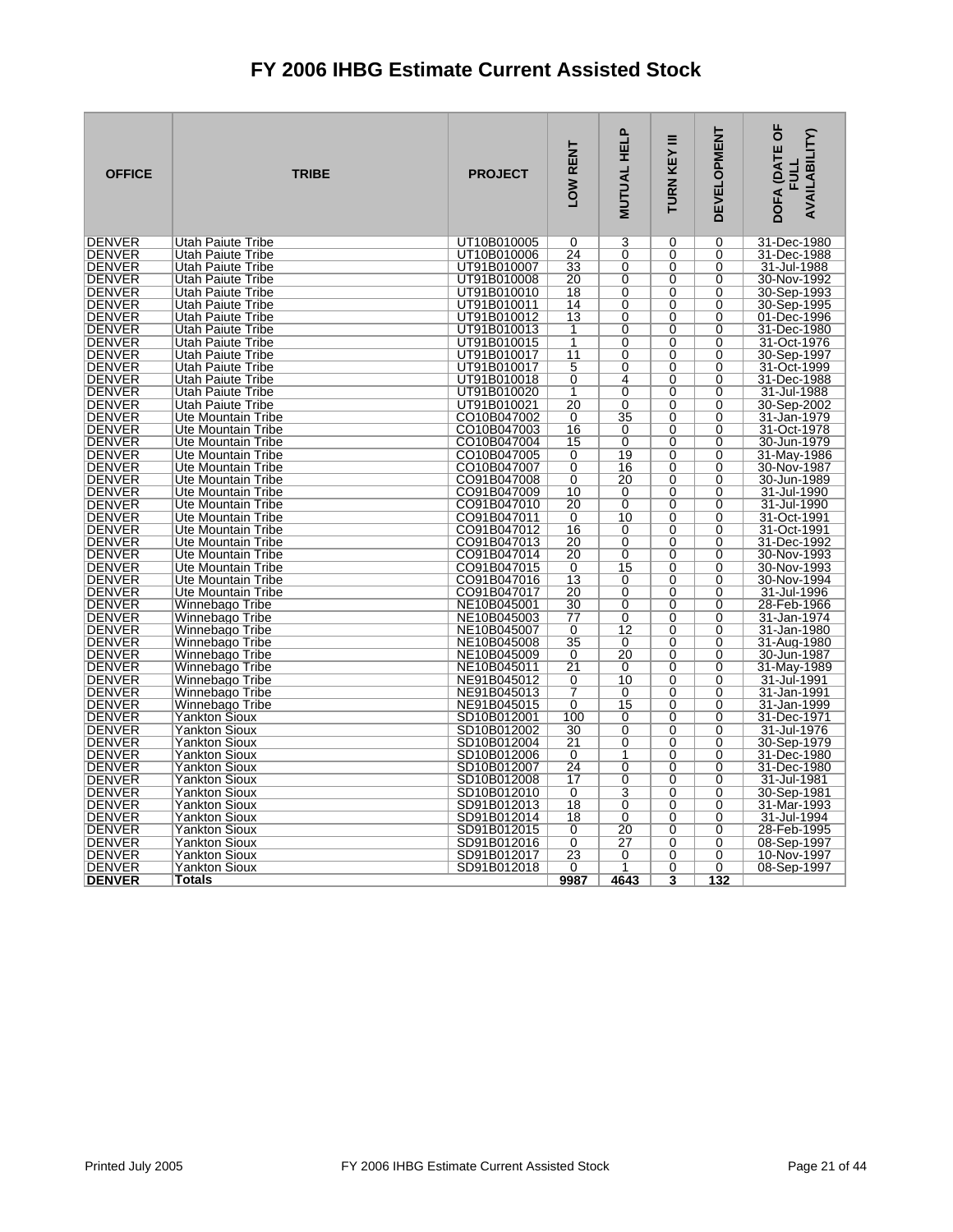| <b>OKLAHOMA</b><br>Absentee-Shawnee<br>OK95B091006<br>73<br>0<br>31-Mar-1979<br>0<br>0<br>$\overline{8}$<br>OKLAHOMA<br>OK95B091007<br>0<br>Absentee-Shawnee<br>0<br>0<br>30-Oct-1979<br>OKLAHOMA<br>Absentee-Shawnee<br>OK95B091008<br>46<br>0<br>30-Sep-1982<br>0<br>0<br>0<br>17<br><b>OKLAHOMA</b><br>Absentee-Shawnee<br>OK95B091009<br>0<br>0<br>31-Dec-1980<br>OKLAHOMA<br>OK95B091010<br>25<br>0<br>0<br>0<br>30-Sep-1979<br>Absentee-Shawnee<br>OKLAHOMA<br>Absentee-Shawnee<br>OK56B091011<br>18<br>0<br>31-Mar-1982<br>0<br>0<br>25<br>0<br>OKLAHOMA<br>Absentee-Shawnee<br>OK56B091012<br>0<br>0<br>30-Jun-1981<br>33<br>OKLAHOMA<br>OK56B091013<br>0<br>0<br>0<br>31-Oct-1981<br>Absentee-Shawnee<br>25<br>OKLAHOMA<br>0<br>31-Aug-1982<br>Absentee-Shawnee<br>OK95B091014<br>0<br>0<br><b>OKLAHOMA</b><br>OK56B091015<br>25<br>0<br>0<br>30-Apr-1982<br>Absentee-Shawnee<br>0<br>OKLAHOMA<br>OK95B091016<br>24<br>0<br>Absentee-Shawnee<br>0<br>0<br>31-Mar-1984<br><b>OKLAHOMA</b><br>19<br>OK95B091017<br>0<br>30-Jun-1984<br>Absentee-Shawnee<br>0<br>0<br>OKLAHOMA<br>OK95B091018<br>0<br>20<br>0<br>31-Mar-1986<br>Absentee-Shawnee<br>0<br>OKLAHOMA<br>OK95B091019<br>0<br>14<br>0<br>30-Nov-1984<br>0<br>Absentee-Shawnee<br><b>OKLAHOMA</b><br>9<br>OK95B091020<br>0<br>0<br>31-Jul-1984<br>Absentee-Shawnee<br>0<br>OKLAHOMA<br>OK95B091021<br>0<br>14<br>0<br>30-Sep-1987<br>Absentee-Shawnee<br>0<br>$\overline{0}$<br><b>OKLAHOMA</b><br>OK95B091023<br>10<br>0<br>31-Aug-1986<br>Absentee-Shawnee<br>0<br>$\overline{17}$<br>OKLAHOMA<br>0<br>Absentee-Shawnee<br>OK95B091024<br>0<br>0<br>31-May-1987<br>19<br>0<br>OKLAHOMA<br>Absentee-Shawnee<br>OK95B091025<br>0<br>0<br>31-Mar-1989<br>$\overline{0}$<br>10<br>0<br>OKLAHOMA<br>Absentee-Shawnee<br>OK95B091026<br>0<br>30-Nov-1989<br>OKLAHOMA<br>OK95B091027<br>0<br>0<br>0<br>31-Mar-1990<br>Absentee-Shawnee<br>7<br>10<br>OKLAHOMA<br>OK95B091028<br>0<br>0<br>0<br>31-Dec-1990<br>Absentee-Shawnee<br>$\overline{0}$<br>23<br>0<br>OKLAHOMA<br>OK95B091029<br>0<br>31-Jul-1992<br>Absentee-Shawnee<br>OKLAHOMA<br>OK95B091030<br>0<br>19<br>0<br>0<br>31-Jul-1995<br>Absentee-Shawnee<br>17<br>OKLAHOMA<br>OK95B091031<br>0<br>0<br>0<br>31-Dec-1993<br>Absentee-Shawnee<br>OKLAHOMA<br>20<br>7<br>0<br>30-Nov-1995<br>Absentee-Shawnee<br>OK95B091032<br>0<br><b>OKLAHOMA</b><br>OK95B091033<br>20<br>0<br>Absentee-Shawnee<br>0<br>0<br>30-Nov-1996<br><b>OKLAHOMA</b><br>0<br>0<br>Absentee-Shawnee<br>OK95B091034<br>19<br>0<br>31-Jan-1995<br>0<br>23<br>OKLAHOMA<br>Absentee-Shawnee<br>OK95B091035<br>0<br>0<br>31-Oct-1995<br>OKLAHOMA<br>OK95B091036<br>0<br>25<br>0<br>30-Jan-1999<br>Absentee-Shawnee<br>0<br><b>OKLAHOMA</b><br>$\overline{25}$<br>$\overline{0}$<br>31-Mar-2000<br>Absentee-Shawnee<br>OK95B091037<br>0<br>0<br>0<br>25<br>OKLAHOMA<br>Absentee-Shawnee<br>OK95B091038<br>0<br>0<br>30-Apr-1999<br>OKLAHOMA<br>Absentee-Shawnee<br>OK95B091039<br>0<br>24<br>0<br>30-Apr-2001<br>0<br>25<br>$\overline{0}$<br>OKLAHOMA<br>OK95B091040<br>0<br>0<br>30-Apr-1999<br>Absentee-Shawnee<br>OKLAHOMA<br>TX95B338005<br>0<br>10<br>0<br>28-Feb-1993<br>Alabama-Coushatta<br>0<br><b>OKLAHOMA</b><br>TX95B338006<br>0<br>10<br>0<br>30-Jun-1995<br>Alabama-Coushatta<br>0<br><b>OKLAHOMA</b><br>TX95B338007<br>$\overline{30}$<br>0<br>0<br>0<br>31-Dec-1998<br>Alabama-Coushatta<br>0<br>20<br>0<br>OKLAHOMA<br>Apache Tribe<br>OK95B128002<br>0<br>30-Apr-1991<br><b>OKLAHOMA</b><br>0<br>10<br>OK95B128003<br>0<br>0<br>30-Nov-1990<br>Apache Tribe<br><b>OKLAHOMA</b><br>$\overline{0}$<br>OK95B128004<br>0<br>10<br>0<br>30-Nov-1991<br>Apache Tribe<br>25<br>OKLAHOMA<br>Apache Tribe<br>OK95B128005<br>0<br>0<br>0<br>30-Sep-1987<br><b>OKLAHOMA</b><br>0<br>20<br>0<br>Apache Tribe<br>OK95B128006<br>0<br>30-Sep-1994<br>OKLAHOMA<br>0<br>37<br>0<br>OK95B128010<br>0<br>31-Mar-1998<br>Apache Tribe<br>OKLAHOMA<br>OK95B128011<br>19<br>0<br>30-Nov-1996<br>Apache Tribe<br>0<br>0<br>20<br>0<br>OKLAHOMA<br>Caddo Tribe<br>OK95B077002<br>0<br>0<br>31-Mav-1972<br><b>OKLAHOMA</b><br>OK95B077007<br>1<br>0<br>$\Omega$<br>Caddo Tribe<br>0<br>31-Oct-1987<br><b>OKLAHOMA</b><br>Caddo Tribe<br>OK95B077008<br>0<br>1<br>0<br>0<br>31-Jan-1991<br>0<br>0<br><b>OKLAHOMA</b><br>Caddo Tribe<br>OK95B077010<br>0<br>9<br>OKLAHOMA<br><b>Cherokee Nation</b><br>OK95B045001<br>25<br>0<br>0<br>0<br>30-Jun-1968<br>0<br>0<br>31-Aug-1969<br>OKLAHOMA<br><b>Cherokee Nation</b><br>OK95B045002<br>16<br>0<br>39<br>0<br>OKLAHOMA<br><b>Cherokee Nation</b><br>OK95B045005<br>0<br>0<br>30-Jun-1971<br>OKLAHOMA<br>OK95B045016<br>81<br>0<br>0<br><b>Cherokee Nation</b><br>0<br>31-Aug-1972<br>OKLAHOMA<br><b>Cherokee Nation</b><br>OK95B045024<br>29<br>0<br>0<br>0<br>31-Jul-1974<br>0<br>OKLAHOMA<br><b>Cherokee Nation</b><br>OK95B045025<br>19<br>0<br>0<br>30-Nov-1974<br>OKLAHOMA<br>OK95B045026<br>19<br>0<br>0<br><b>Cherokee Nation</b><br>0<br>30-Nov-1974<br><b>OKLAHOMA</b><br>OK95B045030<br>46<br>0<br>0<br>30-Sep-1977<br><b>Cherokee Nation</b><br>0<br>0<br><b>OKLAHOMA</b><br><b>Cherokee Nation</b><br>OK95B045032<br>20<br>0<br>0<br>31-Jan-1978<br>OKLAHOMA<br>OK95B045033<br>0<br>6<br>0<br>31-Dec-1977<br><b>Cherokee Nation</b><br>0<br>OKLAHOMA<br><b>Cherokee Nation</b><br>OK95B045034<br>0<br>1<br>0<br>0<br>31-Dec-1979<br>0<br><b>OKLAHOMA</b><br>OK95B045035<br>50<br>0<br>30-Sep-1977<br>Cherokee Nation<br>0<br>$\overline{2}$<br><b>OKLAHOMA</b><br>0<br>31-Dec-1979<br><b>Cherokee Nation</b><br>OK95B045036<br>0<br>0<br>OKLAHOMA<br>OK95B045037<br>25<br>31-Dec-1978<br><b>Cherokee Nation</b><br>0<br>0<br>0<br><b>OKLAHOMA</b><br>OK95B045038<br>24<br>0<br>0<br><b>Cherokee Nation</b><br>0<br>31-Dec-1979<br>OKLAHOMA<br>30<br>0<br>0<br>OK95B045039<br>0<br>31-Jan-1981<br>Cherokee Nation<br>OKLAHOMA<br>OK95B045040<br>0<br>0<br>31-Mar-1981<br><b>Cherokee Nation</b><br>46<br>0<br>50<br>0<br>0<br>31-Jul-1982<br>OKLAHOMA<br><b>Cherokee Nation</b><br>OK56B045041<br>0<br>$\overline{0}$<br><b>OKLAHOMA</b><br>25<br>0<br>31-Oct-1980<br><b>Cherokee Nation</b><br>OK95B045042<br>0<br>31-Aug-1980<br>OKLAHOMA<br><b>Cherokee Nation</b><br>OK95B045043<br>50<br>0<br>0<br>0<br><b>OKLAHOMA</b><br><b>Cherokee Nation</b><br>OK95B045044<br>50<br>0<br>0<br>0<br>30-Nov-1980 | <b>OFFICE</b> | <b>TRIBE</b>    | <b>PROJECT</b> | LOW RENT | <b>MUTUAL HELP</b> | Ξ<br>TURN KEY | <b>DEVELOPMENT</b> | DOFA (DATE OF<br><b>AVAILABILITY)</b><br>ᆜ |
|---------------------------------------------------------------------------------------------------------------------------------------------------------------------------------------------------------------------------------------------------------------------------------------------------------------------------------------------------------------------------------------------------------------------------------------------------------------------------------------------------------------------------------------------------------------------------------------------------------------------------------------------------------------------------------------------------------------------------------------------------------------------------------------------------------------------------------------------------------------------------------------------------------------------------------------------------------------------------------------------------------------------------------------------------------------------------------------------------------------------------------------------------------------------------------------------------------------------------------------------------------------------------------------------------------------------------------------------------------------------------------------------------------------------------------------------------------------------------------------------------------------------------------------------------------------------------------------------------------------------------------------------------------------------------------------------------------------------------------------------------------------------------------------------------------------------------------------------------------------------------------------------------------------------------------------------------------------------------------------------------------------------------------------------------------------------------------------------------------------------------------------------------------------------------------------------------------------------------------------------------------------------------------------------------------------------------------------------------------------------------------------------------------------------------------------------------------------------------------------------------------------------------------------------------------------------------------------------------------------------------------------------------------------------------------------------------------------------------------------------------------------------------------------------------------------------------------------------------------------------------------------------------------------------------------------------------------------------------------------------------------------------------------------------------------------------------------------------------------------------------------------------------------------------------------------------------------------------------------------------------------------------------------------------------------------------------------------------------------------------------------------------------------------------------------------------------------------------------------------------------------------------------------------------------------------------------------------------------------------------------------------------------------------------------------------------------------------------------------------------------------------------------------------------------------------------------------------------------------------------------------------------------------------------------------------------------------------------------------------------------------------------------------------------------------------------------------------------------------------------------------------------------------------------------------------------------------------------------------------------------------------------------------------------------------------------------------------------------------------------------------------------------------------------------------------------------------------------------------------------------------------------------------------------------------------------------------------------------------------------------------------------------------------------------------------------------------------------------------------------------------------------------------------------------------------------------------------------------------------------------------------------------------------------------------------------------------------------------------------------------------------------------------------------------------------------------------------------------------------------------------------------------------------------------------------------------------------------------------------------------------------------------------------------------------------------------------------------------------------------------------------------------------------------------------------------------------------------------------------------------------------------------------------------------------------------------------------------------------------------------------------------------------------------------------------------------------------------------------------------------------------------------------------------------------------------------------------------------------------------------------------------------------------------------------------------------------------------------------------------------------------------------------------------------------------------------------------------------------------------------------------------------------------------------------------------------------------------------------------------------------------------------------------------------------------------------------------------------|---------------|-----------------|----------------|----------|--------------------|---------------|--------------------|--------------------------------------------|
|                                                                                                                                                                                                                                                                                                                                                                                                                                                                                                                                                                                                                                                                                                                                                                                                                                                                                                                                                                                                                                                                                                                                                                                                                                                                                                                                                                                                                                                                                                                                                                                                                                                                                                                                                                                                                                                                                                                                                                                                                                                                                                                                                                                                                                                                                                                                                                                                                                                                                                                                                                                                                                                                                                                                                                                                                                                                                                                                                                                                                                                                                                                                                                                                                                                                                                                                                                                                                                                                                                                                                                                                                                                                                                                                                                                                                                                                                                                                                                                                                                                                                                                                                                                                                                                                                                                                                                                                                                                                                                                                                                                                                                                                                                                                                                                                                                                                                                                                                                                                                                                                                                                                                                                                                                                                                                                                                                                                                                                                                                                                                                                                                                                                                                                                                                                                                                                                                                                                                                                                                                                                                                                                                                                                                                                                                                                                                   |               |                 |                |          |                    |               |                    |                                            |
|                                                                                                                                                                                                                                                                                                                                                                                                                                                                                                                                                                                                                                                                                                                                                                                                                                                                                                                                                                                                                                                                                                                                                                                                                                                                                                                                                                                                                                                                                                                                                                                                                                                                                                                                                                                                                                                                                                                                                                                                                                                                                                                                                                                                                                                                                                                                                                                                                                                                                                                                                                                                                                                                                                                                                                                                                                                                                                                                                                                                                                                                                                                                                                                                                                                                                                                                                                                                                                                                                                                                                                                                                                                                                                                                                                                                                                                                                                                                                                                                                                                                                                                                                                                                                                                                                                                                                                                                                                                                                                                                                                                                                                                                                                                                                                                                                                                                                                                                                                                                                                                                                                                                                                                                                                                                                                                                                                                                                                                                                                                                                                                                                                                                                                                                                                                                                                                                                                                                                                                                                                                                                                                                                                                                                                                                                                                                                   |               |                 |                |          |                    |               |                    |                                            |
|                                                                                                                                                                                                                                                                                                                                                                                                                                                                                                                                                                                                                                                                                                                                                                                                                                                                                                                                                                                                                                                                                                                                                                                                                                                                                                                                                                                                                                                                                                                                                                                                                                                                                                                                                                                                                                                                                                                                                                                                                                                                                                                                                                                                                                                                                                                                                                                                                                                                                                                                                                                                                                                                                                                                                                                                                                                                                                                                                                                                                                                                                                                                                                                                                                                                                                                                                                                                                                                                                                                                                                                                                                                                                                                                                                                                                                                                                                                                                                                                                                                                                                                                                                                                                                                                                                                                                                                                                                                                                                                                                                                                                                                                                                                                                                                                                                                                                                                                                                                                                                                                                                                                                                                                                                                                                                                                                                                                                                                                                                                                                                                                                                                                                                                                                                                                                                                                                                                                                                                                                                                                                                                                                                                                                                                                                                                                                   |               |                 |                |          |                    |               |                    |                                            |
|                                                                                                                                                                                                                                                                                                                                                                                                                                                                                                                                                                                                                                                                                                                                                                                                                                                                                                                                                                                                                                                                                                                                                                                                                                                                                                                                                                                                                                                                                                                                                                                                                                                                                                                                                                                                                                                                                                                                                                                                                                                                                                                                                                                                                                                                                                                                                                                                                                                                                                                                                                                                                                                                                                                                                                                                                                                                                                                                                                                                                                                                                                                                                                                                                                                                                                                                                                                                                                                                                                                                                                                                                                                                                                                                                                                                                                                                                                                                                                                                                                                                                                                                                                                                                                                                                                                                                                                                                                                                                                                                                                                                                                                                                                                                                                                                                                                                                                                                                                                                                                                                                                                                                                                                                                                                                                                                                                                                                                                                                                                                                                                                                                                                                                                                                                                                                                                                                                                                                                                                                                                                                                                                                                                                                                                                                                                                                   |               |                 |                |          |                    |               |                    |                                            |
|                                                                                                                                                                                                                                                                                                                                                                                                                                                                                                                                                                                                                                                                                                                                                                                                                                                                                                                                                                                                                                                                                                                                                                                                                                                                                                                                                                                                                                                                                                                                                                                                                                                                                                                                                                                                                                                                                                                                                                                                                                                                                                                                                                                                                                                                                                                                                                                                                                                                                                                                                                                                                                                                                                                                                                                                                                                                                                                                                                                                                                                                                                                                                                                                                                                                                                                                                                                                                                                                                                                                                                                                                                                                                                                                                                                                                                                                                                                                                                                                                                                                                                                                                                                                                                                                                                                                                                                                                                                                                                                                                                                                                                                                                                                                                                                                                                                                                                                                                                                                                                                                                                                                                                                                                                                                                                                                                                                                                                                                                                                                                                                                                                                                                                                                                                                                                                                                                                                                                                                                                                                                                                                                                                                                                                                                                                                                                   |               |                 |                |          |                    |               |                    |                                            |
|                                                                                                                                                                                                                                                                                                                                                                                                                                                                                                                                                                                                                                                                                                                                                                                                                                                                                                                                                                                                                                                                                                                                                                                                                                                                                                                                                                                                                                                                                                                                                                                                                                                                                                                                                                                                                                                                                                                                                                                                                                                                                                                                                                                                                                                                                                                                                                                                                                                                                                                                                                                                                                                                                                                                                                                                                                                                                                                                                                                                                                                                                                                                                                                                                                                                                                                                                                                                                                                                                                                                                                                                                                                                                                                                                                                                                                                                                                                                                                                                                                                                                                                                                                                                                                                                                                                                                                                                                                                                                                                                                                                                                                                                                                                                                                                                                                                                                                                                                                                                                                                                                                                                                                                                                                                                                                                                                                                                                                                                                                                                                                                                                                                                                                                                                                                                                                                                                                                                                                                                                                                                                                                                                                                                                                                                                                                                                   |               |                 |                |          |                    |               |                    |                                            |
|                                                                                                                                                                                                                                                                                                                                                                                                                                                                                                                                                                                                                                                                                                                                                                                                                                                                                                                                                                                                                                                                                                                                                                                                                                                                                                                                                                                                                                                                                                                                                                                                                                                                                                                                                                                                                                                                                                                                                                                                                                                                                                                                                                                                                                                                                                                                                                                                                                                                                                                                                                                                                                                                                                                                                                                                                                                                                                                                                                                                                                                                                                                                                                                                                                                                                                                                                                                                                                                                                                                                                                                                                                                                                                                                                                                                                                                                                                                                                                                                                                                                                                                                                                                                                                                                                                                                                                                                                                                                                                                                                                                                                                                                                                                                                                                                                                                                                                                                                                                                                                                                                                                                                                                                                                                                                                                                                                                                                                                                                                                                                                                                                                                                                                                                                                                                                                                                                                                                                                                                                                                                                                                                                                                                                                                                                                                                                   |               |                 |                |          |                    |               |                    |                                            |
|                                                                                                                                                                                                                                                                                                                                                                                                                                                                                                                                                                                                                                                                                                                                                                                                                                                                                                                                                                                                                                                                                                                                                                                                                                                                                                                                                                                                                                                                                                                                                                                                                                                                                                                                                                                                                                                                                                                                                                                                                                                                                                                                                                                                                                                                                                                                                                                                                                                                                                                                                                                                                                                                                                                                                                                                                                                                                                                                                                                                                                                                                                                                                                                                                                                                                                                                                                                                                                                                                                                                                                                                                                                                                                                                                                                                                                                                                                                                                                                                                                                                                                                                                                                                                                                                                                                                                                                                                                                                                                                                                                                                                                                                                                                                                                                                                                                                                                                                                                                                                                                                                                                                                                                                                                                                                                                                                                                                                                                                                                                                                                                                                                                                                                                                                                                                                                                                                                                                                                                                                                                                                                                                                                                                                                                                                                                                                   |               |                 |                |          |                    |               |                    |                                            |
|                                                                                                                                                                                                                                                                                                                                                                                                                                                                                                                                                                                                                                                                                                                                                                                                                                                                                                                                                                                                                                                                                                                                                                                                                                                                                                                                                                                                                                                                                                                                                                                                                                                                                                                                                                                                                                                                                                                                                                                                                                                                                                                                                                                                                                                                                                                                                                                                                                                                                                                                                                                                                                                                                                                                                                                                                                                                                                                                                                                                                                                                                                                                                                                                                                                                                                                                                                                                                                                                                                                                                                                                                                                                                                                                                                                                                                                                                                                                                                                                                                                                                                                                                                                                                                                                                                                                                                                                                                                                                                                                                                                                                                                                                                                                                                                                                                                                                                                                                                                                                                                                                                                                                                                                                                                                                                                                                                                                                                                                                                                                                                                                                                                                                                                                                                                                                                                                                                                                                                                                                                                                                                                                                                                                                                                                                                                                                   |               |                 |                |          |                    |               |                    |                                            |
|                                                                                                                                                                                                                                                                                                                                                                                                                                                                                                                                                                                                                                                                                                                                                                                                                                                                                                                                                                                                                                                                                                                                                                                                                                                                                                                                                                                                                                                                                                                                                                                                                                                                                                                                                                                                                                                                                                                                                                                                                                                                                                                                                                                                                                                                                                                                                                                                                                                                                                                                                                                                                                                                                                                                                                                                                                                                                                                                                                                                                                                                                                                                                                                                                                                                                                                                                                                                                                                                                                                                                                                                                                                                                                                                                                                                                                                                                                                                                                                                                                                                                                                                                                                                                                                                                                                                                                                                                                                                                                                                                                                                                                                                                                                                                                                                                                                                                                                                                                                                                                                                                                                                                                                                                                                                                                                                                                                                                                                                                                                                                                                                                                                                                                                                                                                                                                                                                                                                                                                                                                                                                                                                                                                                                                                                                                                                                   |               |                 |                |          |                    |               |                    |                                            |
|                                                                                                                                                                                                                                                                                                                                                                                                                                                                                                                                                                                                                                                                                                                                                                                                                                                                                                                                                                                                                                                                                                                                                                                                                                                                                                                                                                                                                                                                                                                                                                                                                                                                                                                                                                                                                                                                                                                                                                                                                                                                                                                                                                                                                                                                                                                                                                                                                                                                                                                                                                                                                                                                                                                                                                                                                                                                                                                                                                                                                                                                                                                                                                                                                                                                                                                                                                                                                                                                                                                                                                                                                                                                                                                                                                                                                                                                                                                                                                                                                                                                                                                                                                                                                                                                                                                                                                                                                                                                                                                                                                                                                                                                                                                                                                                                                                                                                                                                                                                                                                                                                                                                                                                                                                                                                                                                                                                                                                                                                                                                                                                                                                                                                                                                                                                                                                                                                                                                                                                                                                                                                                                                                                                                                                                                                                                                                   |               |                 |                |          |                    |               |                    |                                            |
|                                                                                                                                                                                                                                                                                                                                                                                                                                                                                                                                                                                                                                                                                                                                                                                                                                                                                                                                                                                                                                                                                                                                                                                                                                                                                                                                                                                                                                                                                                                                                                                                                                                                                                                                                                                                                                                                                                                                                                                                                                                                                                                                                                                                                                                                                                                                                                                                                                                                                                                                                                                                                                                                                                                                                                                                                                                                                                                                                                                                                                                                                                                                                                                                                                                                                                                                                                                                                                                                                                                                                                                                                                                                                                                                                                                                                                                                                                                                                                                                                                                                                                                                                                                                                                                                                                                                                                                                                                                                                                                                                                                                                                                                                                                                                                                                                                                                                                                                                                                                                                                                                                                                                                                                                                                                                                                                                                                                                                                                                                                                                                                                                                                                                                                                                                                                                                                                                                                                                                                                                                                                                                                                                                                                                                                                                                                                                   |               |                 |                |          |                    |               |                    |                                            |
|                                                                                                                                                                                                                                                                                                                                                                                                                                                                                                                                                                                                                                                                                                                                                                                                                                                                                                                                                                                                                                                                                                                                                                                                                                                                                                                                                                                                                                                                                                                                                                                                                                                                                                                                                                                                                                                                                                                                                                                                                                                                                                                                                                                                                                                                                                                                                                                                                                                                                                                                                                                                                                                                                                                                                                                                                                                                                                                                                                                                                                                                                                                                                                                                                                                                                                                                                                                                                                                                                                                                                                                                                                                                                                                                                                                                                                                                                                                                                                                                                                                                                                                                                                                                                                                                                                                                                                                                                                                                                                                                                                                                                                                                                                                                                                                                                                                                                                                                                                                                                                                                                                                                                                                                                                                                                                                                                                                                                                                                                                                                                                                                                                                                                                                                                                                                                                                                                                                                                                                                                                                                                                                                                                                                                                                                                                                                                   |               |                 |                |          |                    |               |                    |                                            |
|                                                                                                                                                                                                                                                                                                                                                                                                                                                                                                                                                                                                                                                                                                                                                                                                                                                                                                                                                                                                                                                                                                                                                                                                                                                                                                                                                                                                                                                                                                                                                                                                                                                                                                                                                                                                                                                                                                                                                                                                                                                                                                                                                                                                                                                                                                                                                                                                                                                                                                                                                                                                                                                                                                                                                                                                                                                                                                                                                                                                                                                                                                                                                                                                                                                                                                                                                                                                                                                                                                                                                                                                                                                                                                                                                                                                                                                                                                                                                                                                                                                                                                                                                                                                                                                                                                                                                                                                                                                                                                                                                                                                                                                                                                                                                                                                                                                                                                                                                                                                                                                                                                                                                                                                                                                                                                                                                                                                                                                                                                                                                                                                                                                                                                                                                                                                                                                                                                                                                                                                                                                                                                                                                                                                                                                                                                                                                   |               |                 |                |          |                    |               |                    |                                            |
|                                                                                                                                                                                                                                                                                                                                                                                                                                                                                                                                                                                                                                                                                                                                                                                                                                                                                                                                                                                                                                                                                                                                                                                                                                                                                                                                                                                                                                                                                                                                                                                                                                                                                                                                                                                                                                                                                                                                                                                                                                                                                                                                                                                                                                                                                                                                                                                                                                                                                                                                                                                                                                                                                                                                                                                                                                                                                                                                                                                                                                                                                                                                                                                                                                                                                                                                                                                                                                                                                                                                                                                                                                                                                                                                                                                                                                                                                                                                                                                                                                                                                                                                                                                                                                                                                                                                                                                                                                                                                                                                                                                                                                                                                                                                                                                                                                                                                                                                                                                                                                                                                                                                                                                                                                                                                                                                                                                                                                                                                                                                                                                                                                                                                                                                                                                                                                                                                                                                                                                                                                                                                                                                                                                                                                                                                                                                                   |               |                 |                |          |                    |               |                    |                                            |
|                                                                                                                                                                                                                                                                                                                                                                                                                                                                                                                                                                                                                                                                                                                                                                                                                                                                                                                                                                                                                                                                                                                                                                                                                                                                                                                                                                                                                                                                                                                                                                                                                                                                                                                                                                                                                                                                                                                                                                                                                                                                                                                                                                                                                                                                                                                                                                                                                                                                                                                                                                                                                                                                                                                                                                                                                                                                                                                                                                                                                                                                                                                                                                                                                                                                                                                                                                                                                                                                                                                                                                                                                                                                                                                                                                                                                                                                                                                                                                                                                                                                                                                                                                                                                                                                                                                                                                                                                                                                                                                                                                                                                                                                                                                                                                                                                                                                                                                                                                                                                                                                                                                                                                                                                                                                                                                                                                                                                                                                                                                                                                                                                                                                                                                                                                                                                                                                                                                                                                                                                                                                                                                                                                                                                                                                                                                                                   |               |                 |                |          |                    |               |                    |                                            |
|                                                                                                                                                                                                                                                                                                                                                                                                                                                                                                                                                                                                                                                                                                                                                                                                                                                                                                                                                                                                                                                                                                                                                                                                                                                                                                                                                                                                                                                                                                                                                                                                                                                                                                                                                                                                                                                                                                                                                                                                                                                                                                                                                                                                                                                                                                                                                                                                                                                                                                                                                                                                                                                                                                                                                                                                                                                                                                                                                                                                                                                                                                                                                                                                                                                                                                                                                                                                                                                                                                                                                                                                                                                                                                                                                                                                                                                                                                                                                                                                                                                                                                                                                                                                                                                                                                                                                                                                                                                                                                                                                                                                                                                                                                                                                                                                                                                                                                                                                                                                                                                                                                                                                                                                                                                                                                                                                                                                                                                                                                                                                                                                                                                                                                                                                                                                                                                                                                                                                                                                                                                                                                                                                                                                                                                                                                                                                   |               |                 |                |          |                    |               |                    |                                            |
|                                                                                                                                                                                                                                                                                                                                                                                                                                                                                                                                                                                                                                                                                                                                                                                                                                                                                                                                                                                                                                                                                                                                                                                                                                                                                                                                                                                                                                                                                                                                                                                                                                                                                                                                                                                                                                                                                                                                                                                                                                                                                                                                                                                                                                                                                                                                                                                                                                                                                                                                                                                                                                                                                                                                                                                                                                                                                                                                                                                                                                                                                                                                                                                                                                                                                                                                                                                                                                                                                                                                                                                                                                                                                                                                                                                                                                                                                                                                                                                                                                                                                                                                                                                                                                                                                                                                                                                                                                                                                                                                                                                                                                                                                                                                                                                                                                                                                                                                                                                                                                                                                                                                                                                                                                                                                                                                                                                                                                                                                                                                                                                                                                                                                                                                                                                                                                                                                                                                                                                                                                                                                                                                                                                                                                                                                                                                                   |               |                 |                |          |                    |               |                    |                                            |
|                                                                                                                                                                                                                                                                                                                                                                                                                                                                                                                                                                                                                                                                                                                                                                                                                                                                                                                                                                                                                                                                                                                                                                                                                                                                                                                                                                                                                                                                                                                                                                                                                                                                                                                                                                                                                                                                                                                                                                                                                                                                                                                                                                                                                                                                                                                                                                                                                                                                                                                                                                                                                                                                                                                                                                                                                                                                                                                                                                                                                                                                                                                                                                                                                                                                                                                                                                                                                                                                                                                                                                                                                                                                                                                                                                                                                                                                                                                                                                                                                                                                                                                                                                                                                                                                                                                                                                                                                                                                                                                                                                                                                                                                                                                                                                                                                                                                                                                                                                                                                                                                                                                                                                                                                                                                                                                                                                                                                                                                                                                                                                                                                                                                                                                                                                                                                                                                                                                                                                                                                                                                                                                                                                                                                                                                                                                                                   |               |                 |                |          |                    |               |                    |                                            |
|                                                                                                                                                                                                                                                                                                                                                                                                                                                                                                                                                                                                                                                                                                                                                                                                                                                                                                                                                                                                                                                                                                                                                                                                                                                                                                                                                                                                                                                                                                                                                                                                                                                                                                                                                                                                                                                                                                                                                                                                                                                                                                                                                                                                                                                                                                                                                                                                                                                                                                                                                                                                                                                                                                                                                                                                                                                                                                                                                                                                                                                                                                                                                                                                                                                                                                                                                                                                                                                                                                                                                                                                                                                                                                                                                                                                                                                                                                                                                                                                                                                                                                                                                                                                                                                                                                                                                                                                                                                                                                                                                                                                                                                                                                                                                                                                                                                                                                                                                                                                                                                                                                                                                                                                                                                                                                                                                                                                                                                                                                                                                                                                                                                                                                                                                                                                                                                                                                                                                                                                                                                                                                                                                                                                                                                                                                                                                   |               |                 |                |          |                    |               |                    |                                            |
|                                                                                                                                                                                                                                                                                                                                                                                                                                                                                                                                                                                                                                                                                                                                                                                                                                                                                                                                                                                                                                                                                                                                                                                                                                                                                                                                                                                                                                                                                                                                                                                                                                                                                                                                                                                                                                                                                                                                                                                                                                                                                                                                                                                                                                                                                                                                                                                                                                                                                                                                                                                                                                                                                                                                                                                                                                                                                                                                                                                                                                                                                                                                                                                                                                                                                                                                                                                                                                                                                                                                                                                                                                                                                                                                                                                                                                                                                                                                                                                                                                                                                                                                                                                                                                                                                                                                                                                                                                                                                                                                                                                                                                                                                                                                                                                                                                                                                                                                                                                                                                                                                                                                                                                                                                                                                                                                                                                                                                                                                                                                                                                                                                                                                                                                                                                                                                                                                                                                                                                                                                                                                                                                                                                                                                                                                                                                                   |               |                 |                |          |                    |               |                    |                                            |
|                                                                                                                                                                                                                                                                                                                                                                                                                                                                                                                                                                                                                                                                                                                                                                                                                                                                                                                                                                                                                                                                                                                                                                                                                                                                                                                                                                                                                                                                                                                                                                                                                                                                                                                                                                                                                                                                                                                                                                                                                                                                                                                                                                                                                                                                                                                                                                                                                                                                                                                                                                                                                                                                                                                                                                                                                                                                                                                                                                                                                                                                                                                                                                                                                                                                                                                                                                                                                                                                                                                                                                                                                                                                                                                                                                                                                                                                                                                                                                                                                                                                                                                                                                                                                                                                                                                                                                                                                                                                                                                                                                                                                                                                                                                                                                                                                                                                                                                                                                                                                                                                                                                                                                                                                                                                                                                                                                                                                                                                                                                                                                                                                                                                                                                                                                                                                                                                                                                                                                                                                                                                                                                                                                                                                                                                                                                                                   |               |                 |                |          |                    |               |                    |                                            |
|                                                                                                                                                                                                                                                                                                                                                                                                                                                                                                                                                                                                                                                                                                                                                                                                                                                                                                                                                                                                                                                                                                                                                                                                                                                                                                                                                                                                                                                                                                                                                                                                                                                                                                                                                                                                                                                                                                                                                                                                                                                                                                                                                                                                                                                                                                                                                                                                                                                                                                                                                                                                                                                                                                                                                                                                                                                                                                                                                                                                                                                                                                                                                                                                                                                                                                                                                                                                                                                                                                                                                                                                                                                                                                                                                                                                                                                                                                                                                                                                                                                                                                                                                                                                                                                                                                                                                                                                                                                                                                                                                                                                                                                                                                                                                                                                                                                                                                                                                                                                                                                                                                                                                                                                                                                                                                                                                                                                                                                                                                                                                                                                                                                                                                                                                                                                                                                                                                                                                                                                                                                                                                                                                                                                                                                                                                                                                   |               |                 |                |          |                    |               |                    |                                            |
|                                                                                                                                                                                                                                                                                                                                                                                                                                                                                                                                                                                                                                                                                                                                                                                                                                                                                                                                                                                                                                                                                                                                                                                                                                                                                                                                                                                                                                                                                                                                                                                                                                                                                                                                                                                                                                                                                                                                                                                                                                                                                                                                                                                                                                                                                                                                                                                                                                                                                                                                                                                                                                                                                                                                                                                                                                                                                                                                                                                                                                                                                                                                                                                                                                                                                                                                                                                                                                                                                                                                                                                                                                                                                                                                                                                                                                                                                                                                                                                                                                                                                                                                                                                                                                                                                                                                                                                                                                                                                                                                                                                                                                                                                                                                                                                                                                                                                                                                                                                                                                                                                                                                                                                                                                                                                                                                                                                                                                                                                                                                                                                                                                                                                                                                                                                                                                                                                                                                                                                                                                                                                                                                                                                                                                                                                                                                                   |               |                 |                |          |                    |               |                    |                                            |
|                                                                                                                                                                                                                                                                                                                                                                                                                                                                                                                                                                                                                                                                                                                                                                                                                                                                                                                                                                                                                                                                                                                                                                                                                                                                                                                                                                                                                                                                                                                                                                                                                                                                                                                                                                                                                                                                                                                                                                                                                                                                                                                                                                                                                                                                                                                                                                                                                                                                                                                                                                                                                                                                                                                                                                                                                                                                                                                                                                                                                                                                                                                                                                                                                                                                                                                                                                                                                                                                                                                                                                                                                                                                                                                                                                                                                                                                                                                                                                                                                                                                                                                                                                                                                                                                                                                                                                                                                                                                                                                                                                                                                                                                                                                                                                                                                                                                                                                                                                                                                                                                                                                                                                                                                                                                                                                                                                                                                                                                                                                                                                                                                                                                                                                                                                                                                                                                                                                                                                                                                                                                                                                                                                                                                                                                                                                                                   |               |                 |                |          |                    |               |                    |                                            |
|                                                                                                                                                                                                                                                                                                                                                                                                                                                                                                                                                                                                                                                                                                                                                                                                                                                                                                                                                                                                                                                                                                                                                                                                                                                                                                                                                                                                                                                                                                                                                                                                                                                                                                                                                                                                                                                                                                                                                                                                                                                                                                                                                                                                                                                                                                                                                                                                                                                                                                                                                                                                                                                                                                                                                                                                                                                                                                                                                                                                                                                                                                                                                                                                                                                                                                                                                                                                                                                                                                                                                                                                                                                                                                                                                                                                                                                                                                                                                                                                                                                                                                                                                                                                                                                                                                                                                                                                                                                                                                                                                                                                                                                                                                                                                                                                                                                                                                                                                                                                                                                                                                                                                                                                                                                                                                                                                                                                                                                                                                                                                                                                                                                                                                                                                                                                                                                                                                                                                                                                                                                                                                                                                                                                                                                                                                                                                   |               |                 |                |          |                    |               |                    |                                            |
|                                                                                                                                                                                                                                                                                                                                                                                                                                                                                                                                                                                                                                                                                                                                                                                                                                                                                                                                                                                                                                                                                                                                                                                                                                                                                                                                                                                                                                                                                                                                                                                                                                                                                                                                                                                                                                                                                                                                                                                                                                                                                                                                                                                                                                                                                                                                                                                                                                                                                                                                                                                                                                                                                                                                                                                                                                                                                                                                                                                                                                                                                                                                                                                                                                                                                                                                                                                                                                                                                                                                                                                                                                                                                                                                                                                                                                                                                                                                                                                                                                                                                                                                                                                                                                                                                                                                                                                                                                                                                                                                                                                                                                                                                                                                                                                                                                                                                                                                                                                                                                                                                                                                                                                                                                                                                                                                                                                                                                                                                                                                                                                                                                                                                                                                                                                                                                                                                                                                                                                                                                                                                                                                                                                                                                                                                                                                                   |               |                 |                |          |                    |               |                    |                                            |
|                                                                                                                                                                                                                                                                                                                                                                                                                                                                                                                                                                                                                                                                                                                                                                                                                                                                                                                                                                                                                                                                                                                                                                                                                                                                                                                                                                                                                                                                                                                                                                                                                                                                                                                                                                                                                                                                                                                                                                                                                                                                                                                                                                                                                                                                                                                                                                                                                                                                                                                                                                                                                                                                                                                                                                                                                                                                                                                                                                                                                                                                                                                                                                                                                                                                                                                                                                                                                                                                                                                                                                                                                                                                                                                                                                                                                                                                                                                                                                                                                                                                                                                                                                                                                                                                                                                                                                                                                                                                                                                                                                                                                                                                                                                                                                                                                                                                                                                                                                                                                                                                                                                                                                                                                                                                                                                                                                                                                                                                                                                                                                                                                                                                                                                                                                                                                                                                                                                                                                                                                                                                                                                                                                                                                                                                                                                                                   |               |                 |                |          |                    |               |                    |                                            |
|                                                                                                                                                                                                                                                                                                                                                                                                                                                                                                                                                                                                                                                                                                                                                                                                                                                                                                                                                                                                                                                                                                                                                                                                                                                                                                                                                                                                                                                                                                                                                                                                                                                                                                                                                                                                                                                                                                                                                                                                                                                                                                                                                                                                                                                                                                                                                                                                                                                                                                                                                                                                                                                                                                                                                                                                                                                                                                                                                                                                                                                                                                                                                                                                                                                                                                                                                                                                                                                                                                                                                                                                                                                                                                                                                                                                                                                                                                                                                                                                                                                                                                                                                                                                                                                                                                                                                                                                                                                                                                                                                                                                                                                                                                                                                                                                                                                                                                                                                                                                                                                                                                                                                                                                                                                                                                                                                                                                                                                                                                                                                                                                                                                                                                                                                                                                                                                                                                                                                                                                                                                                                                                                                                                                                                                                                                                                                   |               |                 |                |          |                    |               |                    |                                            |
|                                                                                                                                                                                                                                                                                                                                                                                                                                                                                                                                                                                                                                                                                                                                                                                                                                                                                                                                                                                                                                                                                                                                                                                                                                                                                                                                                                                                                                                                                                                                                                                                                                                                                                                                                                                                                                                                                                                                                                                                                                                                                                                                                                                                                                                                                                                                                                                                                                                                                                                                                                                                                                                                                                                                                                                                                                                                                                                                                                                                                                                                                                                                                                                                                                                                                                                                                                                                                                                                                                                                                                                                                                                                                                                                                                                                                                                                                                                                                                                                                                                                                                                                                                                                                                                                                                                                                                                                                                                                                                                                                                                                                                                                                                                                                                                                                                                                                                                                                                                                                                                                                                                                                                                                                                                                                                                                                                                                                                                                                                                                                                                                                                                                                                                                                                                                                                                                                                                                                                                                                                                                                                                                                                                                                                                                                                                                                   |               |                 |                |          |                    |               |                    |                                            |
|                                                                                                                                                                                                                                                                                                                                                                                                                                                                                                                                                                                                                                                                                                                                                                                                                                                                                                                                                                                                                                                                                                                                                                                                                                                                                                                                                                                                                                                                                                                                                                                                                                                                                                                                                                                                                                                                                                                                                                                                                                                                                                                                                                                                                                                                                                                                                                                                                                                                                                                                                                                                                                                                                                                                                                                                                                                                                                                                                                                                                                                                                                                                                                                                                                                                                                                                                                                                                                                                                                                                                                                                                                                                                                                                                                                                                                                                                                                                                                                                                                                                                                                                                                                                                                                                                                                                                                                                                                                                                                                                                                                                                                                                                                                                                                                                                                                                                                                                                                                                                                                                                                                                                                                                                                                                                                                                                                                                                                                                                                                                                                                                                                                                                                                                                                                                                                                                                                                                                                                                                                                                                                                                                                                                                                                                                                                                                   |               |                 |                |          |                    |               |                    |                                            |
|                                                                                                                                                                                                                                                                                                                                                                                                                                                                                                                                                                                                                                                                                                                                                                                                                                                                                                                                                                                                                                                                                                                                                                                                                                                                                                                                                                                                                                                                                                                                                                                                                                                                                                                                                                                                                                                                                                                                                                                                                                                                                                                                                                                                                                                                                                                                                                                                                                                                                                                                                                                                                                                                                                                                                                                                                                                                                                                                                                                                                                                                                                                                                                                                                                                                                                                                                                                                                                                                                                                                                                                                                                                                                                                                                                                                                                                                                                                                                                                                                                                                                                                                                                                                                                                                                                                                                                                                                                                                                                                                                                                                                                                                                                                                                                                                                                                                                                                                                                                                                                                                                                                                                                                                                                                                                                                                                                                                                                                                                                                                                                                                                                                                                                                                                                                                                                                                                                                                                                                                                                                                                                                                                                                                                                                                                                                                                   |               |                 |                |          |                    |               |                    |                                            |
|                                                                                                                                                                                                                                                                                                                                                                                                                                                                                                                                                                                                                                                                                                                                                                                                                                                                                                                                                                                                                                                                                                                                                                                                                                                                                                                                                                                                                                                                                                                                                                                                                                                                                                                                                                                                                                                                                                                                                                                                                                                                                                                                                                                                                                                                                                                                                                                                                                                                                                                                                                                                                                                                                                                                                                                                                                                                                                                                                                                                                                                                                                                                                                                                                                                                                                                                                                                                                                                                                                                                                                                                                                                                                                                                                                                                                                                                                                                                                                                                                                                                                                                                                                                                                                                                                                                                                                                                                                                                                                                                                                                                                                                                                                                                                                                                                                                                                                                                                                                                                                                                                                                                                                                                                                                                                                                                                                                                                                                                                                                                                                                                                                                                                                                                                                                                                                                                                                                                                                                                                                                                                                                                                                                                                                                                                                                                                   |               |                 |                |          |                    |               |                    |                                            |
|                                                                                                                                                                                                                                                                                                                                                                                                                                                                                                                                                                                                                                                                                                                                                                                                                                                                                                                                                                                                                                                                                                                                                                                                                                                                                                                                                                                                                                                                                                                                                                                                                                                                                                                                                                                                                                                                                                                                                                                                                                                                                                                                                                                                                                                                                                                                                                                                                                                                                                                                                                                                                                                                                                                                                                                                                                                                                                                                                                                                                                                                                                                                                                                                                                                                                                                                                                                                                                                                                                                                                                                                                                                                                                                                                                                                                                                                                                                                                                                                                                                                                                                                                                                                                                                                                                                                                                                                                                                                                                                                                                                                                                                                                                                                                                                                                                                                                                                                                                                                                                                                                                                                                                                                                                                                                                                                                                                                                                                                                                                                                                                                                                                                                                                                                                                                                                                                                                                                                                                                                                                                                                                                                                                                                                                                                                                                                   |               |                 |                |          |                    |               |                    |                                            |
|                                                                                                                                                                                                                                                                                                                                                                                                                                                                                                                                                                                                                                                                                                                                                                                                                                                                                                                                                                                                                                                                                                                                                                                                                                                                                                                                                                                                                                                                                                                                                                                                                                                                                                                                                                                                                                                                                                                                                                                                                                                                                                                                                                                                                                                                                                                                                                                                                                                                                                                                                                                                                                                                                                                                                                                                                                                                                                                                                                                                                                                                                                                                                                                                                                                                                                                                                                                                                                                                                                                                                                                                                                                                                                                                                                                                                                                                                                                                                                                                                                                                                                                                                                                                                                                                                                                                                                                                                                                                                                                                                                                                                                                                                                                                                                                                                                                                                                                                                                                                                                                                                                                                                                                                                                                                                                                                                                                                                                                                                                                                                                                                                                                                                                                                                                                                                                                                                                                                                                                                                                                                                                                                                                                                                                                                                                                                                   |               |                 |                |          |                    |               |                    |                                            |
|                                                                                                                                                                                                                                                                                                                                                                                                                                                                                                                                                                                                                                                                                                                                                                                                                                                                                                                                                                                                                                                                                                                                                                                                                                                                                                                                                                                                                                                                                                                                                                                                                                                                                                                                                                                                                                                                                                                                                                                                                                                                                                                                                                                                                                                                                                                                                                                                                                                                                                                                                                                                                                                                                                                                                                                                                                                                                                                                                                                                                                                                                                                                                                                                                                                                                                                                                                                                                                                                                                                                                                                                                                                                                                                                                                                                                                                                                                                                                                                                                                                                                                                                                                                                                                                                                                                                                                                                                                                                                                                                                                                                                                                                                                                                                                                                                                                                                                                                                                                                                                                                                                                                                                                                                                                                                                                                                                                                                                                                                                                                                                                                                                                                                                                                                                                                                                                                                                                                                                                                                                                                                                                                                                                                                                                                                                                                                   |               |                 |                |          |                    |               |                    |                                            |
|                                                                                                                                                                                                                                                                                                                                                                                                                                                                                                                                                                                                                                                                                                                                                                                                                                                                                                                                                                                                                                                                                                                                                                                                                                                                                                                                                                                                                                                                                                                                                                                                                                                                                                                                                                                                                                                                                                                                                                                                                                                                                                                                                                                                                                                                                                                                                                                                                                                                                                                                                                                                                                                                                                                                                                                                                                                                                                                                                                                                                                                                                                                                                                                                                                                                                                                                                                                                                                                                                                                                                                                                                                                                                                                                                                                                                                                                                                                                                                                                                                                                                                                                                                                                                                                                                                                                                                                                                                                                                                                                                                                                                                                                                                                                                                                                                                                                                                                                                                                                                                                                                                                                                                                                                                                                                                                                                                                                                                                                                                                                                                                                                                                                                                                                                                                                                                                                                                                                                                                                                                                                                                                                                                                                                                                                                                                                                   |               |                 |                |          |                    |               |                    |                                            |
|                                                                                                                                                                                                                                                                                                                                                                                                                                                                                                                                                                                                                                                                                                                                                                                                                                                                                                                                                                                                                                                                                                                                                                                                                                                                                                                                                                                                                                                                                                                                                                                                                                                                                                                                                                                                                                                                                                                                                                                                                                                                                                                                                                                                                                                                                                                                                                                                                                                                                                                                                                                                                                                                                                                                                                                                                                                                                                                                                                                                                                                                                                                                                                                                                                                                                                                                                                                                                                                                                                                                                                                                                                                                                                                                                                                                                                                                                                                                                                                                                                                                                                                                                                                                                                                                                                                                                                                                                                                                                                                                                                                                                                                                                                                                                                                                                                                                                                                                                                                                                                                                                                                                                                                                                                                                                                                                                                                                                                                                                                                                                                                                                                                                                                                                                                                                                                                                                                                                                                                                                                                                                                                                                                                                                                                                                                                                                   |               |                 |                |          |                    |               |                    |                                            |
|                                                                                                                                                                                                                                                                                                                                                                                                                                                                                                                                                                                                                                                                                                                                                                                                                                                                                                                                                                                                                                                                                                                                                                                                                                                                                                                                                                                                                                                                                                                                                                                                                                                                                                                                                                                                                                                                                                                                                                                                                                                                                                                                                                                                                                                                                                                                                                                                                                                                                                                                                                                                                                                                                                                                                                                                                                                                                                                                                                                                                                                                                                                                                                                                                                                                                                                                                                                                                                                                                                                                                                                                                                                                                                                                                                                                                                                                                                                                                                                                                                                                                                                                                                                                                                                                                                                                                                                                                                                                                                                                                                                                                                                                                                                                                                                                                                                                                                                                                                                                                                                                                                                                                                                                                                                                                                                                                                                                                                                                                                                                                                                                                                                                                                                                                                                                                                                                                                                                                                                                                                                                                                                                                                                                                                                                                                                                                   |               |                 |                |          |                    |               |                    |                                            |
|                                                                                                                                                                                                                                                                                                                                                                                                                                                                                                                                                                                                                                                                                                                                                                                                                                                                                                                                                                                                                                                                                                                                                                                                                                                                                                                                                                                                                                                                                                                                                                                                                                                                                                                                                                                                                                                                                                                                                                                                                                                                                                                                                                                                                                                                                                                                                                                                                                                                                                                                                                                                                                                                                                                                                                                                                                                                                                                                                                                                                                                                                                                                                                                                                                                                                                                                                                                                                                                                                                                                                                                                                                                                                                                                                                                                                                                                                                                                                                                                                                                                                                                                                                                                                                                                                                                                                                                                                                                                                                                                                                                                                                                                                                                                                                                                                                                                                                                                                                                                                                                                                                                                                                                                                                                                                                                                                                                                                                                                                                                                                                                                                                                                                                                                                                                                                                                                                                                                                                                                                                                                                                                                                                                                                                                                                                                                                   |               |                 |                |          |                    |               |                    |                                            |
|                                                                                                                                                                                                                                                                                                                                                                                                                                                                                                                                                                                                                                                                                                                                                                                                                                                                                                                                                                                                                                                                                                                                                                                                                                                                                                                                                                                                                                                                                                                                                                                                                                                                                                                                                                                                                                                                                                                                                                                                                                                                                                                                                                                                                                                                                                                                                                                                                                                                                                                                                                                                                                                                                                                                                                                                                                                                                                                                                                                                                                                                                                                                                                                                                                                                                                                                                                                                                                                                                                                                                                                                                                                                                                                                                                                                                                                                                                                                                                                                                                                                                                                                                                                                                                                                                                                                                                                                                                                                                                                                                                                                                                                                                                                                                                                                                                                                                                                                                                                                                                                                                                                                                                                                                                                                                                                                                                                                                                                                                                                                                                                                                                                                                                                                                                                                                                                                                                                                                                                                                                                                                                                                                                                                                                                                                                                                                   |               |                 |                |          |                    |               |                    |                                            |
|                                                                                                                                                                                                                                                                                                                                                                                                                                                                                                                                                                                                                                                                                                                                                                                                                                                                                                                                                                                                                                                                                                                                                                                                                                                                                                                                                                                                                                                                                                                                                                                                                                                                                                                                                                                                                                                                                                                                                                                                                                                                                                                                                                                                                                                                                                                                                                                                                                                                                                                                                                                                                                                                                                                                                                                                                                                                                                                                                                                                                                                                                                                                                                                                                                                                                                                                                                                                                                                                                                                                                                                                                                                                                                                                                                                                                                                                                                                                                                                                                                                                                                                                                                                                                                                                                                                                                                                                                                                                                                                                                                                                                                                                                                                                                                                                                                                                                                                                                                                                                                                                                                                                                                                                                                                                                                                                                                                                                                                                                                                                                                                                                                                                                                                                                                                                                                                                                                                                                                                                                                                                                                                                                                                                                                                                                                                                                   |               |                 |                |          |                    |               |                    |                                            |
|                                                                                                                                                                                                                                                                                                                                                                                                                                                                                                                                                                                                                                                                                                                                                                                                                                                                                                                                                                                                                                                                                                                                                                                                                                                                                                                                                                                                                                                                                                                                                                                                                                                                                                                                                                                                                                                                                                                                                                                                                                                                                                                                                                                                                                                                                                                                                                                                                                                                                                                                                                                                                                                                                                                                                                                                                                                                                                                                                                                                                                                                                                                                                                                                                                                                                                                                                                                                                                                                                                                                                                                                                                                                                                                                                                                                                                                                                                                                                                                                                                                                                                                                                                                                                                                                                                                                                                                                                                                                                                                                                                                                                                                                                                                                                                                                                                                                                                                                                                                                                                                                                                                                                                                                                                                                                                                                                                                                                                                                                                                                                                                                                                                                                                                                                                                                                                                                                                                                                                                                                                                                                                                                                                                                                                                                                                                                                   |               |                 |                |          |                    |               |                    |                                            |
|                                                                                                                                                                                                                                                                                                                                                                                                                                                                                                                                                                                                                                                                                                                                                                                                                                                                                                                                                                                                                                                                                                                                                                                                                                                                                                                                                                                                                                                                                                                                                                                                                                                                                                                                                                                                                                                                                                                                                                                                                                                                                                                                                                                                                                                                                                                                                                                                                                                                                                                                                                                                                                                                                                                                                                                                                                                                                                                                                                                                                                                                                                                                                                                                                                                                                                                                                                                                                                                                                                                                                                                                                                                                                                                                                                                                                                                                                                                                                                                                                                                                                                                                                                                                                                                                                                                                                                                                                                                                                                                                                                                                                                                                                                                                                                                                                                                                                                                                                                                                                                                                                                                                                                                                                                                                                                                                                                                                                                                                                                                                                                                                                                                                                                                                                                                                                                                                                                                                                                                                                                                                                                                                                                                                                                                                                                                                                   |               |                 |                |          |                    |               |                    |                                            |
|                                                                                                                                                                                                                                                                                                                                                                                                                                                                                                                                                                                                                                                                                                                                                                                                                                                                                                                                                                                                                                                                                                                                                                                                                                                                                                                                                                                                                                                                                                                                                                                                                                                                                                                                                                                                                                                                                                                                                                                                                                                                                                                                                                                                                                                                                                                                                                                                                                                                                                                                                                                                                                                                                                                                                                                                                                                                                                                                                                                                                                                                                                                                                                                                                                                                                                                                                                                                                                                                                                                                                                                                                                                                                                                                                                                                                                                                                                                                                                                                                                                                                                                                                                                                                                                                                                                                                                                                                                                                                                                                                                                                                                                                                                                                                                                                                                                                                                                                                                                                                                                                                                                                                                                                                                                                                                                                                                                                                                                                                                                                                                                                                                                                                                                                                                                                                                                                                                                                                                                                                                                                                                                                                                                                                                                                                                                                                   |               |                 |                |          |                    |               |                    |                                            |
|                                                                                                                                                                                                                                                                                                                                                                                                                                                                                                                                                                                                                                                                                                                                                                                                                                                                                                                                                                                                                                                                                                                                                                                                                                                                                                                                                                                                                                                                                                                                                                                                                                                                                                                                                                                                                                                                                                                                                                                                                                                                                                                                                                                                                                                                                                                                                                                                                                                                                                                                                                                                                                                                                                                                                                                                                                                                                                                                                                                                                                                                                                                                                                                                                                                                                                                                                                                                                                                                                                                                                                                                                                                                                                                                                                                                                                                                                                                                                                                                                                                                                                                                                                                                                                                                                                                                                                                                                                                                                                                                                                                                                                                                                                                                                                                                                                                                                                                                                                                                                                                                                                                                                                                                                                                                                                                                                                                                                                                                                                                                                                                                                                                                                                                                                                                                                                                                                                                                                                                                                                                                                                                                                                                                                                                                                                                                                   |               |                 |                |          |                    |               |                    |                                            |
|                                                                                                                                                                                                                                                                                                                                                                                                                                                                                                                                                                                                                                                                                                                                                                                                                                                                                                                                                                                                                                                                                                                                                                                                                                                                                                                                                                                                                                                                                                                                                                                                                                                                                                                                                                                                                                                                                                                                                                                                                                                                                                                                                                                                                                                                                                                                                                                                                                                                                                                                                                                                                                                                                                                                                                                                                                                                                                                                                                                                                                                                                                                                                                                                                                                                                                                                                                                                                                                                                                                                                                                                                                                                                                                                                                                                                                                                                                                                                                                                                                                                                                                                                                                                                                                                                                                                                                                                                                                                                                                                                                                                                                                                                                                                                                                                                                                                                                                                                                                                                                                                                                                                                                                                                                                                                                                                                                                                                                                                                                                                                                                                                                                                                                                                                                                                                                                                                                                                                                                                                                                                                                                                                                                                                                                                                                                                                   |               |                 |                |          |                    |               |                    |                                            |
|                                                                                                                                                                                                                                                                                                                                                                                                                                                                                                                                                                                                                                                                                                                                                                                                                                                                                                                                                                                                                                                                                                                                                                                                                                                                                                                                                                                                                                                                                                                                                                                                                                                                                                                                                                                                                                                                                                                                                                                                                                                                                                                                                                                                                                                                                                                                                                                                                                                                                                                                                                                                                                                                                                                                                                                                                                                                                                                                                                                                                                                                                                                                                                                                                                                                                                                                                                                                                                                                                                                                                                                                                                                                                                                                                                                                                                                                                                                                                                                                                                                                                                                                                                                                                                                                                                                                                                                                                                                                                                                                                                                                                                                                                                                                                                                                                                                                                                                                                                                                                                                                                                                                                                                                                                                                                                                                                                                                                                                                                                                                                                                                                                                                                                                                                                                                                                                                                                                                                                                                                                                                                                                                                                                                                                                                                                                                                   |               |                 |                |          |                    |               |                    |                                            |
|                                                                                                                                                                                                                                                                                                                                                                                                                                                                                                                                                                                                                                                                                                                                                                                                                                                                                                                                                                                                                                                                                                                                                                                                                                                                                                                                                                                                                                                                                                                                                                                                                                                                                                                                                                                                                                                                                                                                                                                                                                                                                                                                                                                                                                                                                                                                                                                                                                                                                                                                                                                                                                                                                                                                                                                                                                                                                                                                                                                                                                                                                                                                                                                                                                                                                                                                                                                                                                                                                                                                                                                                                                                                                                                                                                                                                                                                                                                                                                                                                                                                                                                                                                                                                                                                                                                                                                                                                                                                                                                                                                                                                                                                                                                                                                                                                                                                                                                                                                                                                                                                                                                                                                                                                                                                                                                                                                                                                                                                                                                                                                                                                                                                                                                                                                                                                                                                                                                                                                                                                                                                                                                                                                                                                                                                                                                                                   |               |                 |                |          |                    |               |                    |                                            |
|                                                                                                                                                                                                                                                                                                                                                                                                                                                                                                                                                                                                                                                                                                                                                                                                                                                                                                                                                                                                                                                                                                                                                                                                                                                                                                                                                                                                                                                                                                                                                                                                                                                                                                                                                                                                                                                                                                                                                                                                                                                                                                                                                                                                                                                                                                                                                                                                                                                                                                                                                                                                                                                                                                                                                                                                                                                                                                                                                                                                                                                                                                                                                                                                                                                                                                                                                                                                                                                                                                                                                                                                                                                                                                                                                                                                                                                                                                                                                                                                                                                                                                                                                                                                                                                                                                                                                                                                                                                                                                                                                                                                                                                                                                                                                                                                                                                                                                                                                                                                                                                                                                                                                                                                                                                                                                                                                                                                                                                                                                                                                                                                                                                                                                                                                                                                                                                                                                                                                                                                                                                                                                                                                                                                                                                                                                                                                   |               |                 |                |          |                    |               |                    |                                            |
|                                                                                                                                                                                                                                                                                                                                                                                                                                                                                                                                                                                                                                                                                                                                                                                                                                                                                                                                                                                                                                                                                                                                                                                                                                                                                                                                                                                                                                                                                                                                                                                                                                                                                                                                                                                                                                                                                                                                                                                                                                                                                                                                                                                                                                                                                                                                                                                                                                                                                                                                                                                                                                                                                                                                                                                                                                                                                                                                                                                                                                                                                                                                                                                                                                                                                                                                                                                                                                                                                                                                                                                                                                                                                                                                                                                                                                                                                                                                                                                                                                                                                                                                                                                                                                                                                                                                                                                                                                                                                                                                                                                                                                                                                                                                                                                                                                                                                                                                                                                                                                                                                                                                                                                                                                                                                                                                                                                                                                                                                                                                                                                                                                                                                                                                                                                                                                                                                                                                                                                                                                                                                                                                                                                                                                                                                                                                                   |               |                 |                |          |                    |               |                    |                                            |
|                                                                                                                                                                                                                                                                                                                                                                                                                                                                                                                                                                                                                                                                                                                                                                                                                                                                                                                                                                                                                                                                                                                                                                                                                                                                                                                                                                                                                                                                                                                                                                                                                                                                                                                                                                                                                                                                                                                                                                                                                                                                                                                                                                                                                                                                                                                                                                                                                                                                                                                                                                                                                                                                                                                                                                                                                                                                                                                                                                                                                                                                                                                                                                                                                                                                                                                                                                                                                                                                                                                                                                                                                                                                                                                                                                                                                                                                                                                                                                                                                                                                                                                                                                                                                                                                                                                                                                                                                                                                                                                                                                                                                                                                                                                                                                                                                                                                                                                                                                                                                                                                                                                                                                                                                                                                                                                                                                                                                                                                                                                                                                                                                                                                                                                                                                                                                                                                                                                                                                                                                                                                                                                                                                                                                                                                                                                                                   |               |                 |                |          |                    |               |                    |                                            |
|                                                                                                                                                                                                                                                                                                                                                                                                                                                                                                                                                                                                                                                                                                                                                                                                                                                                                                                                                                                                                                                                                                                                                                                                                                                                                                                                                                                                                                                                                                                                                                                                                                                                                                                                                                                                                                                                                                                                                                                                                                                                                                                                                                                                                                                                                                                                                                                                                                                                                                                                                                                                                                                                                                                                                                                                                                                                                                                                                                                                                                                                                                                                                                                                                                                                                                                                                                                                                                                                                                                                                                                                                                                                                                                                                                                                                                                                                                                                                                                                                                                                                                                                                                                                                                                                                                                                                                                                                                                                                                                                                                                                                                                                                                                                                                                                                                                                                                                                                                                                                                                                                                                                                                                                                                                                                                                                                                                                                                                                                                                                                                                                                                                                                                                                                                                                                                                                                                                                                                                                                                                                                                                                                                                                                                                                                                                                                   |               |                 |                |          |                    |               |                    |                                            |
|                                                                                                                                                                                                                                                                                                                                                                                                                                                                                                                                                                                                                                                                                                                                                                                                                                                                                                                                                                                                                                                                                                                                                                                                                                                                                                                                                                                                                                                                                                                                                                                                                                                                                                                                                                                                                                                                                                                                                                                                                                                                                                                                                                                                                                                                                                                                                                                                                                                                                                                                                                                                                                                                                                                                                                                                                                                                                                                                                                                                                                                                                                                                                                                                                                                                                                                                                                                                                                                                                                                                                                                                                                                                                                                                                                                                                                                                                                                                                                                                                                                                                                                                                                                                                                                                                                                                                                                                                                                                                                                                                                                                                                                                                                                                                                                                                                                                                                                                                                                                                                                                                                                                                                                                                                                                                                                                                                                                                                                                                                                                                                                                                                                                                                                                                                                                                                                                                                                                                                                                                                                                                                                                                                                                                                                                                                                                                   | OKLAHOMA      | Cherokee Nation | OK95B045045    | 23       | $\overline{0}$     | 0             | 0                  | 31-Aug-1980                                |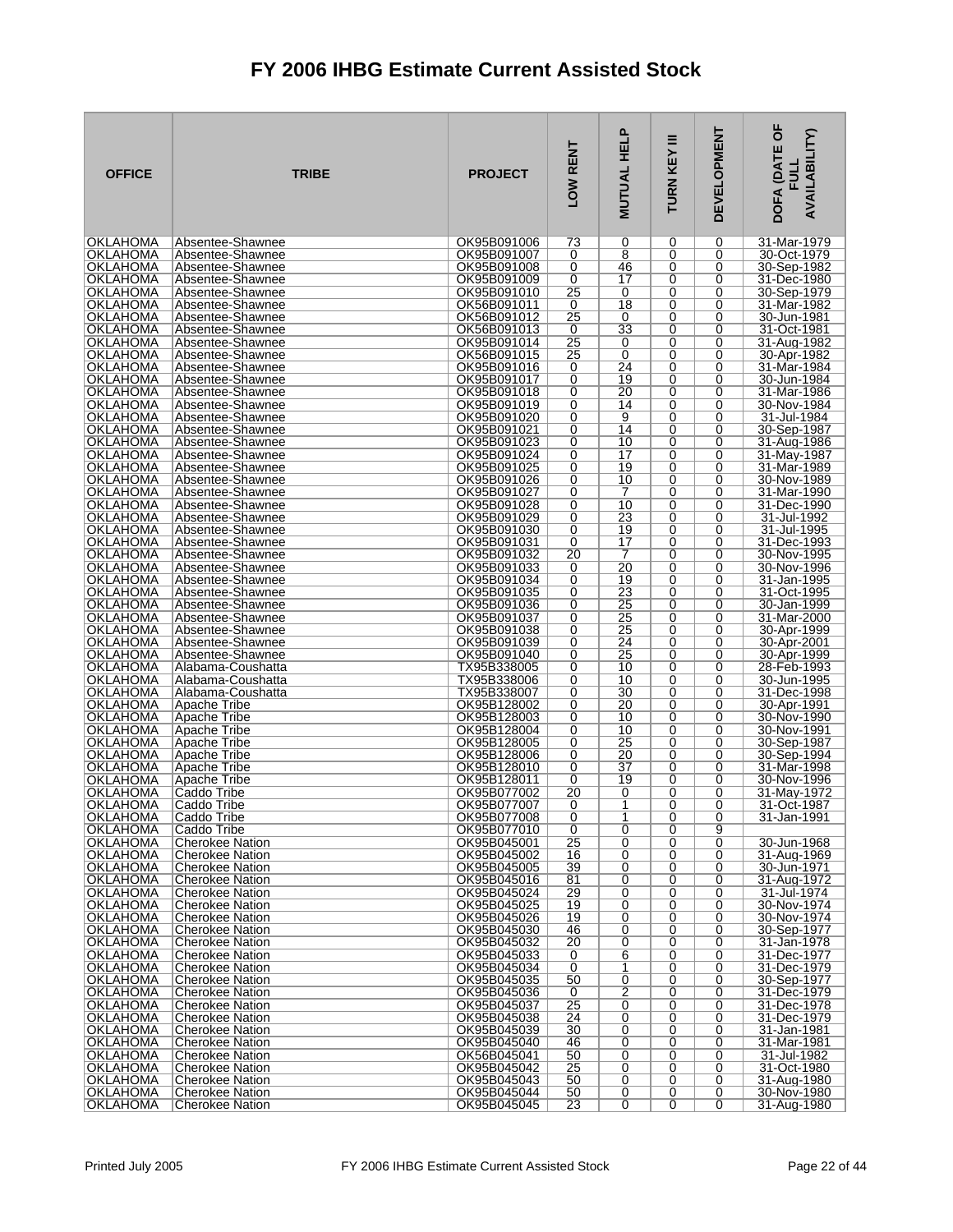| <b>OFFICE</b>                      | <b>TRIBE</b>                                       | <b>PROJECT</b>             | LOW RENT  | <u>a.</u><br><b>MUTUAL HEL</b> | Ξ<br>TURN KEY | <b>DEVELOPMENT</b> | <b>TOF</b><br><b>AVAILABILITY)</b><br>DOFA (DAT<br>릸 |
|------------------------------------|----------------------------------------------------|----------------------------|-----------|--------------------------------|---------------|--------------------|------------------------------------------------------|
| <b>OKLAHOMA</b>                    | Cherokee Nation                                    | OK95B045046                | 60        | 0                              | 0             | 0                  | 31-Jan-1981                                          |
| OKLAHOMA<br><b>OKLAHOMA</b>        | <b>Cherokee Nation</b><br>Cherokee Nation          | OK56B045047<br>OK56B045048 | 32<br>40  | 0<br>0                         | 0<br>0        | 0<br>0             | 31-Mar-1981<br>31-Dec-1981                           |
| OKLAHOMA                           | <b>Cherokee Nation</b>                             | OK95B045049                | 0         | 10                             | 0             | 0                  | 31-Oct-1980                                          |
| <b>OKLAHOMA</b>                    | <b>Cherokee Nation</b>                             | OK56B045050                | 0         | 26                             | 0             | 0                  | 31-Mar-1983                                          |
| <b>OKLAHOMA</b>                    | <b>Cherokee Nation</b>                             | OK95B045051                | 0         | 15                             | 0             | 0                  | 31-Oct-1981                                          |
| OKLAHOMA<br><b>OKLAHOMA</b>        | <b>Cherokee Nation</b><br><b>Cherokee Nation</b>   | OK56B045052<br>OK95B045053 | 25<br>0   | 0<br>53                        | 0<br>0        | 0<br>0             | 30-Nov-1981<br>30-Sep-1981                           |
| OKLAHOMA                           | <b>Cherokee Nation</b>                             | OK56B045054                | 50        | 0                              | 0             | 0                  | 31-Jan-1983                                          |
| <b>OKLAHOMA</b>                    | <b>Cherokee Nation</b>                             | OK56B045055                | 50        | 0                              | 0             | 0                  | 31-Oct-1981                                          |
| <b>OKLAHOMA</b>                    | Cherokee Nation                                    | OK56B045056                | 0         | 22                             | 0             | 0                  | 31-Jan-1983                                          |
| OKLAHOMA<br><b>OKLAHOMA</b>        | <b>Cherokee Nation</b><br><b>Cherokee Nation</b>   | OK56B045057<br>OK56B045058 | 0<br>0    | 14<br>25                       | 0<br>0        | 0<br>0             | 31-Jan-1983<br>30-Sep-1982                           |
| <b>OKLAHOMA</b>                    | Cherokee Nation                                    | OK95B045059                | 0         | 75                             | 0             | 0                  | 31-Oct-1984                                          |
| OKLAHOMA                           | <b>Cherokee Nation</b>                             | OK95B045060                | 0         | 23                             | 0             | 0                  | 28-Feb-1986                                          |
| <b>OKLAHOMA</b>                    | <b>Cherokee Nation</b>                             | OK95B045061                | 0         | 32                             | 0             | 0                  | 30-Sep-1986                                          |
| <b>OKLAHOMA</b><br>OKLAHOMA        | <b>Cherokee Nation</b><br><b>Cherokee Nation</b>   | OK95B045062<br>OK95B045063 | 0<br>0    | 27<br>15                       | 0<br>0        | 0<br>0             | 30-Nov-1986<br>30-Sep-1986                           |
| <b>OKLAHOMA</b>                    | <b>Cherokee Nation</b>                             | OK95B045064                | 0         | 35                             | 0             | $\Omega$           | 31-Oct-1987                                          |
| OKLAHOMA                           | <b>Cherokee Nation</b>                             | OK95B045065                | 0         | 12                             | 0             | 0                  | 31-Oct-1984                                          |
| <b>OKLAHOMA</b>                    | <b>Cherokee Nation</b>                             | OK95B045066                | 0         | 34                             | 0             | 0                  | 28-Feb-1987                                          |
| <b>OKLAHOMA</b><br><b>OKLAHOMA</b> | <b>Cherokee Nation</b><br><b>Cherokee Nation</b>   | OK95B045067<br>OK95B045068 | 0<br>0    | 44<br>31                       | $\Omega$<br>0 | 0<br>0             | 29-Feb-1988<br>31-Mar-1988                           |
| <b>OKLAHOMA</b>                    | <b>Cherokee Nation</b>                             | OK95B045069                | 0         | 14                             | 0             | 0                  | 31-Mar-1988                                          |
| <b>OKLAHOMA</b>                    | <b>Cherokee Nation</b>                             | OK95B045070                | 0         | 5                              | $\Omega$      | 0                  | 30-Sep-1986                                          |
| OKLAHOMA                           | <b>Cherokee Nation</b>                             | OK95B045071                | 0         | 15                             | 0             | 0                  | 30-Sep-1986                                          |
| <b>OKLAHOMA</b><br><b>OKLAHOMA</b> | <b>Cherokee Nation</b><br>Cherokee Nation          | OK95B045072<br>OK95B045073 | 0<br>0    | 25<br>26                       | 0<br>0        | 0<br>0             | 30-Sep-1988<br>30-Sep-1988                           |
| OKLAHOMA                           | <b>Cherokee Nation</b>                             | OK95B045074                | 0         | 15                             | 0             | 0                  | 30-Sep-1988                                          |
| OKLAHOMA                           | <b>Cherokee Nation</b>                             | OK95B045075                | 0         | 67                             | 0             | 0                  | 30-Sep-1989                                          |
| <b>OKLAHOMA</b>                    | <b>Cherokee Nation</b>                             | OK95B045076                | 0         | 88                             | 0             | 0                  | 30-Apr-1992                                          |
| OKLAHOMA<br><b>OKLAHOMA</b>        | Cherokee Nation<br><b>Cherokee Nation</b>          | OK95B045077<br>OK95B045078 | 0<br>0    | 7<br>53                        | 0<br>0        | 0<br>0             | 30-Apr-1990<br>31-Dec-1993                           |
| <b>OKLAHOMA</b>                    | Cherokee Nation                                    | OK95B045079                | 0         | 50                             | 0             | 0                  | 31-Oct-1993                                          |
| <b>OKLAHOMA</b>                    | <b>Cherokee Nation</b>                             | OK95B045080                | 0         | 24                             | 0             | 0                  | 30-Apr-1994                                          |
| <b>OKLAHOMA</b>                    | <b>Cherokee Nation</b>                             | OK95B045081                | 0         | 36                             | 0             | 0                  | 31-May-1994                                          |
| <b>OKLAHOMA</b><br>OKLAHOMA        | <b>Cherokee Nation</b><br>Cherokee Nation          | OK95B045082<br>OK95B045083 | 0<br>50   | 140<br>0                       | 0<br>0        | 0<br>0             | 30-Apr-1995<br>30-Nov-1995                           |
| OKLAHOMA                           | <b>Cherokee Nation</b>                             | OK95B045085                | 0         | 148                            | 0             | 0                  | 30-Apr-1996                                          |
| <b>OKLAHOMA</b>                    | <b>Cherokee Nation</b>                             | OK95B045086                | 0         | 177                            | 0             | 0                  | 25-Mar-1998                                          |
| OKLAHOMA                           | Cherokee Nation                                    | OK95B045087                | 0         | 16                             | 0             | 0                  | 31-Dec-1999                                          |
| <b>OKLAHOMA</b><br>OKLAHOMA        | Cherokee Nation<br>Cheyenne-Arapaho Tribes         | OK95B045088<br>OK95B100001 | 0<br>0    | 50<br>11                       | 0<br>0        | 0<br>0             | 31-Dec-2000<br>28-Feb-1975                           |
| OKLAHOMA                           | Cheyenne-Arapaho Tribes                            | OK95B100002                | 0         | 12                             | 0             | 0                  | 28-Feb-1975                                          |
| OKLAHOMA                           | Cheyenne-Arapaho Tribes                            | OK95B100003                | 0         | 69                             | 0             | 0                  | 30-Sep-1979                                          |
| <b>OKLAHOMA</b><br><b>OKLAHOMA</b> | Cheyenne-Arapaho Tribes<br>Cheyenne-Arapaho Tribes | OK95B100004<br>OK95B100005 | 0<br>0    | 24<br>23                       | 0<br>0        | 0<br>0             | 31-Jul-1981<br>30-Oct-1987                           |
| OKLAHOMA                           | Cheyenne-Arapaho Tribes                            | OK95B100006                | 0         | 25                             | 0             | 0                  | 31-Aug-1989                                          |
| <b>OKLAHOMA</b>                    | Cheyenne-Arapaho Tribes                            | OK95B100007                | 0         | 20                             | 0             | 0                  | 30-Apr-1992                                          |
| OKLAHOMA                           | Cheyenne-Arapaho Tribes                            | OK95B100008                | 0         | 9                              | 0             | 0                  | 31-Jul-1993                                          |
| OKLAHOMA                           | Cheyenne-Arapaho Tribes                            | OK95B100009<br>OK95B100010 | 0<br>0    | 10<br>21                       | 0<br>0        | 0<br>0             | 13-May-1996<br>30-Dec-1997                           |
| OKLAHOMA<br><b>OKLAHOMA</b>        | Cheyenne-Arapaho Tribes<br>Cheyenne-Arapaho Tribes | OK95B100012                | 0         | 30                             | 0             | 0                  | 28-Feb-1999                                          |
| OKLAHOMA                           | Chickasaw                                          | OK95B047002                | 24        | 0                              | 0             | 0                  | 30-Nov-1970                                          |
| <b>OKLAHOMA</b>                    | Chickasaw                                          | OK95B047004                | 64        | $\overline{0}$                 | 0             | 0                  | 31-Dec-1971                                          |
| <b>OKLAHOMA</b><br>OKLAHOMA        | Chickasaw<br>Chickasaw                             | OK95B047006<br>OK95B047008 | 100<br>97 | 0<br>0                         | 0<br>0        | 0<br>0             | 31-Oct-1971<br>28-Feb-1975                           |
| <b>OKLAHOMA</b>                    | Chickasaw                                          | OK95B047010                | 100       | 0                              | 0             | 0                  | 28-Feb-1973                                          |
| OKLAHOMA                           | Chickasaw                                          | OK95B047011                | 25        | 0                              | 0             | 0                  | 30-Jun-1973                                          |
| <b>OKLAHOMA</b>                    | Chickasaw                                          | OK95B047013                | 30        | 0                              | 0             | 0                  | 31-Oct-1972                                          |
| <b>OKLAHOMA</b><br><b>OKLAHOMA</b> | Chickasaw<br>Chickasaw                             | OK95B047014<br>OK95B047029 | 22<br>0   | 0<br>$\overline{24}$           | 0<br>0        | 0<br>0             | 31-Oct-1972<br>31-Dec-1980                           |
| OKLAHOMA                           | Chickasaw                                          | OK95B047030                | 0         | 1                              | 0             | 0                  | 31-Jul-1978                                          |
| OKLAHOMA                           | Chickasaw                                          | OK95B047031                | 0         | $\overline{2}$                 | 0             | 0                  | 28-Feb-1979                                          |
| <b>OKLAHOMA</b>                    | Chickasaw                                          | OK95B047032                | 0         | 5                              | 0             | 0                  | 31-Aug-1979                                          |
| OKLAHOMA<br><b>OKLAHOMA</b>        | Chickasaw<br>Chickasaw                             | OK95B047033<br>OK95B047034 | 75<br>0   | $\overline{0}$<br>15           | 0<br>0        | 0<br>0             | 31-May-1979<br>30-Apr-1981                           |
| OKLAHOMA                           | Chickasaw                                          | OK95B047035                | 0         | 14                             | 0             | 0                  | 31-Dec-1980                                          |
| <b>OKLAHOMA</b>                    | Chickasaw                                          | OK95B047036                | 90        | 0                              | 0             | 0                  | 30-Sep-1981                                          |
| OKLAHOMA                           | Chickasaw                                          | OK95B047037                | 60        | $\overline{0}$                 | 0             | $\overline{0}$     | 30-Sep-1980                                          |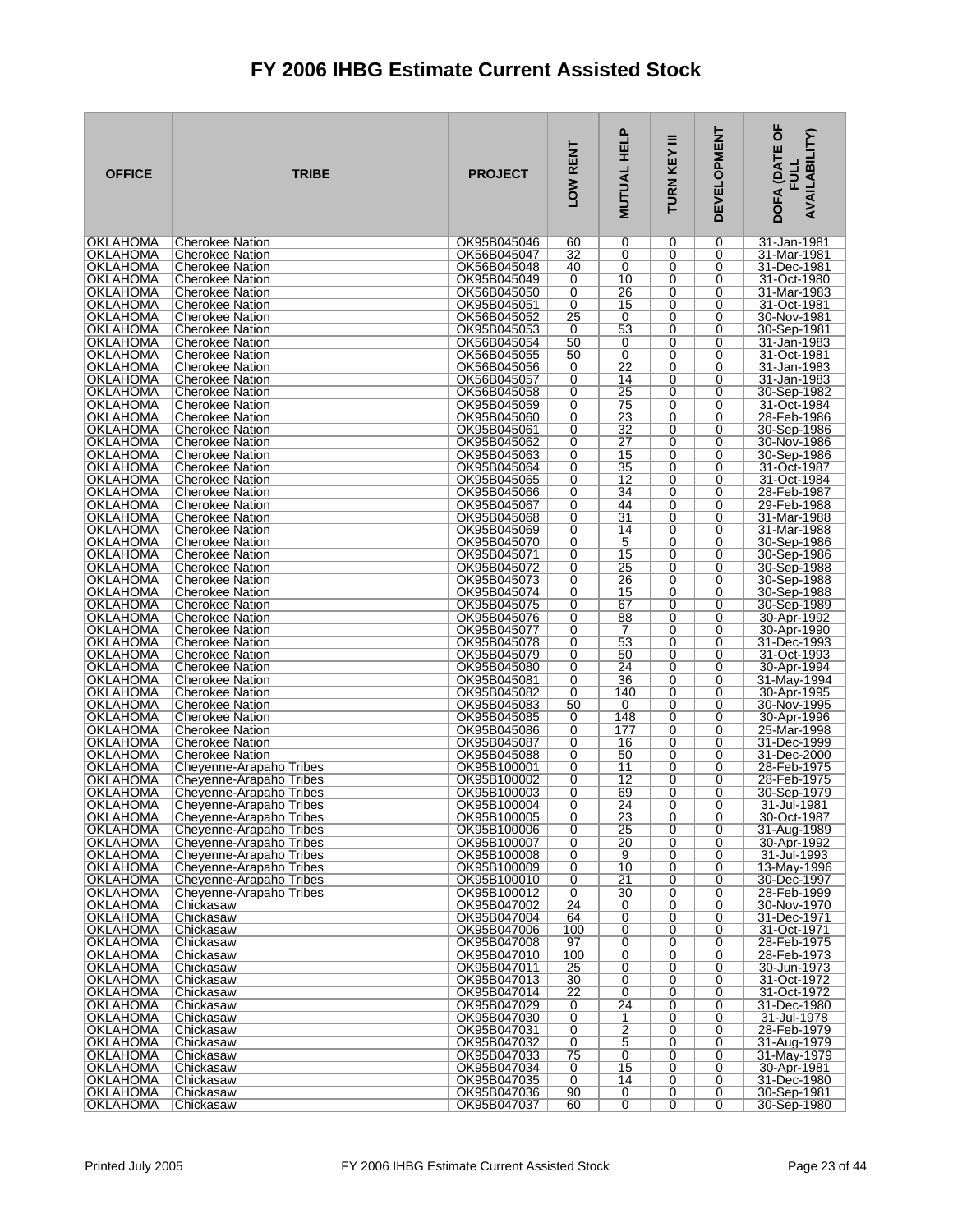| <b>OFFICE</b>                      | <b>TRIBE</b>                                   | <b>PROJECT</b>             | LOW RENT            | <b>MUTUAL HELP</b>    | Ξ<br>KEY<br>TURN | <b>DEVELOPMENT</b> | DOFA (DATE OF<br><b>AVAILABILITY)</b><br>FU니 |
|------------------------------------|------------------------------------------------|----------------------------|---------------------|-----------------------|------------------|--------------------|----------------------------------------------|
| <b>OKLAHOMA</b>                    | Chickasaw                                      | OK95B047038                | 50                  | 0                     | 0                | 0                  | 30-Jun-1983                                  |
| <b>OKLAHOMA</b><br><b>OKLAHOMA</b> | Chickasaw<br>Chickasaw                         | OK95B047039<br>OK95B047040 | 0<br>0              | 9<br>23               | 0<br>0           | 0<br>0             | 30-Apr-1980<br>31-May-1984                   |
| OKLAHOMA                           | Chickasaw                                      | OK56B047041                | 0                   | 13                    | 0                | 0                  | 31-Oct-1982                                  |
| <b>OKLAHOMA</b>                    | Chickasaw                                      | OK56B047042                | 0                   | 11                    | 0                | 0                  | 30-Apr-1982                                  |
| OKLAHOMA<br>OKLAHOMA               | Chickasaw<br>Chickasaw                         | OK56B047043<br>OK56B047044 | 0<br>0              | 5<br>23               | 0<br>0           | 0<br>0             | 31-Dec-1980                                  |
| OKLAHOMA                           | Chickasaw                                      | OK56B047045                | 0                   | 14                    | 0                | 0                  | 31-May-1985<br>30-Sep-1984                   |
| OKLAHOMA                           | Chickasaw                                      | OK95B047046                | 0                   | $\overline{12}$       | 0                | 0                  | 30-Sep-1986                                  |
| OKLAHOMA                           | Chickasaw                                      | OK95B047047                | 0                   | 20                    | 0                | 0                  | 31-Jul-1986                                  |
| <b>OKLAHOMA</b><br>OKLAHOMA        | Chickasaw<br>Chickasaw                         | OK95B047048<br>OK95B047049 | 0<br>0              | 17<br>22              | 0<br>0           | 0<br>0             | 30-Sep-1986<br>30-Apr-1987                   |
| OKLAHOMA                           | Chickasaw                                      | OK95B047052                | 0                   | 6                     | 0                | 0                  | 31-Aug-1984                                  |
| <b>OKLAHOMA</b>                    | Chickasaw                                      | OK95B047053                | 0                   | 17                    | 0                | 0                  | 31-May-1987                                  |
| <b>OKLAHOMA</b><br><b>OKLAHOMA</b> | Chickasaw<br>Chickasaw                         | OK95B047054<br>OK95B047055 | 0<br>0              | $\overline{17}$<br>18 | 0<br>0           | 0<br>0             | 31-Aug-1987<br>31-Aug-1987                   |
| OKLAHOMA                           | Chickasaw                                      | OK95B047056                | $\overline{0}$      | 16                    | 0                | 0                  | 31-Aug-1987                                  |
| <b>OKLAHOMA</b>                    | Chickasaw                                      | OK95B047057                | 0                   | $\overline{12}$       | 0                | 0                  | 31-Jul-1986                                  |
| OKLAHOMA                           | Chickasaw                                      | OK95B047058                | 0                   | 30                    | 0                | 0                  | 30-Sep-1988                                  |
| OKLAHOMA<br>OKLAHOMA               | Chickasaw<br>Chickasaw                         | OK95B047059<br>OK95B047060 | 0<br>0              | 39<br>29              | 0<br>0           | 0<br>0             | 30-Apr-1989<br>30-Apr-1990                   |
| OKLAHOMA                           | Chickasaw                                      | OK95B047061                | 0                   | $\overline{22}$       | 0                | 0                  | 31-Mar-1991                                  |
| OKLAHOMA                           | Chickasaw                                      | OK95B047062                | 0                   | 16                    | 0                | 0                  | 31-Dec-1989                                  |
| OKLAHOMA<br><b>OKLAHOMA</b>        | Chickasaw<br>Chickasaw                         | OK95B047063<br>OK95B047064 | 0<br>0              | 28<br>28              | 0<br>0           | 0<br>0             | 31-Jan-1992<br>31-Oct-1992                   |
| OKLAHOMA                           | Chickasaw                                      | OK95B047065                | 0                   | 17                    | 0                | 0                  | 30-Apr-1992                                  |
| <b>OKLAHOMA</b>                    | Chickasaw                                      | OK95B047066                | 0                   | 23                    | 0                | 0                  | 30-Jun-1995                                  |
| <b>OKLAHOMA</b><br>OKLAHOMA        | Chickasaw<br>Chickasaw                         | OK95B047067<br>OK95B047068 | 0<br>0              | 10<br>23              | 0<br>0           | 0<br>0             | 31-Mar-1993<br>25-Mar-1996                   |
| OKLAHOMA                           | Chickasaw                                      | OK95B047069                | 0                   | 30                    | 0                | 0                  | 31-Oct-1995                                  |
| <b>OKLAHOMA</b>                    | Chickasaw                                      | OK95B047070                | 0                   | 25                    | 0                | $\overline{0}$     | 31-Mar-1996                                  |
| OKLAHOMA<br>OKLAHOMA               | Chickasaw<br>Chickasaw                         | OK95B047071<br>OK95B047072 | 0<br>0              | 24<br>24              | 0<br>0           | 0<br>0             | 31-Mar-1996<br>29-Feb-1996                   |
| OKLAHOMA                           | Chickasaw                                      | OK95B047073                | 0                   | 0                     | $\overline{25}$  | $\overline{0}$     | 30-Jun-1997                                  |
| OKLAHOMA                           | Chickasaw                                      | OK95B047074                | 0                   | 23                    | 0                | 0                  | 30-Nov-1996                                  |
| <b>OKLAHOMA</b><br><b>OKLAHOMA</b> | Chickasaw                                      | OK95B047075<br>OK95B047076 | 0                   | 25                    | 0                | 0<br>0             | 28-Feb-1997                                  |
| OKLAHOMA                           | Chickasaw<br>Chickasaw                         | OK95B047077                | 0<br>0              | 5<br>8                | 0<br>0           | 0                  | 30-Jun-1983<br>31-Mar-1998                   |
| <b>OKLAHOMA</b>                    | Chitimacha Tribe                               | LA95B244001                | 0                   | 8                     | 0                | 0                  | 30-Jun-1988                                  |
| <b>OKLAHOMA</b>                    | Chitimacha Tribe                               | LA95B244002                | 0                   | 8                     | 0                | $\overline{0}$     | 31-Jul-1992                                  |
| OKLAHOMA<br>OKLAHOMA               | Chitimacha Tribe<br>Chitimacha Tribe           | LA95B244003<br>LA95B244004 | 0<br>0              | 7<br>14               | 0<br>0           | 0<br>0             | 31-Mar-1994<br>31-Dec-1995                   |
| OKLAHOMA                           | <b>Choctaw Nation</b>                          | OK95B049002                | 30                  | 0                     | 0                | 0                  | 31-Dec-1969                                  |
| OKLAHOMA                           | <b>Choctaw Nation</b>                          | OK95B049009                | 14                  | 0                     | 0                | 0                  | 28-Feb-1971                                  |
| OKLAHOMA<br><b>OKLAHOMA</b>        | <b>Choctaw Nation</b><br>Choctaw Nation        | OK95B049010<br>OK95B049011 | 20<br>12            | 0<br>0                | 0<br>0           | 0<br>$\Omega$      | 31-Aug-1971<br>31-Dec-1971                   |
| <b>OKLAHOMA</b>                    | <b>Choctaw Nation</b>                          | OK95B049014                | 24                  | 0                     | 0                | 0                  | 31-Jul-1971                                  |
| OKLAHOMA                           | <b>Choctaw Nation</b>                          | OK95B049016                | 16                  | 0                     | 0                | 0                  | 31-Dec-1971                                  |
| <b>OKLAHOMA</b><br>OKLAHOMA        | <b>Choctaw Nation</b><br><b>Choctaw Nation</b> | OK95B049020<br>OK95B049030 | 30<br>0             | 0<br>1                | 0<br>0           | 0<br>0             | 30-Apr-1974<br>31-Mar-1979                   |
| OKLAHOMA                           | <b>Choctaw Nation</b>                          | OK95B049031                | 0                   | 2                     | 0                | 0                  | 31-Jan-1980                                  |
| OKLAHOMA                           | <b>Choctaw Nation</b>                          | OK95B049032                | 0                   | 1                     | 0                | 0                  | 31-Oct-1979                                  |
| OKLAHOMA<br>OKLAHOMA               | <b>Choctaw Nation</b><br><b>Choctaw Nation</b> | OK95B049033<br>OK95B049034 | 0<br>0              | 8<br>1                | 0<br>0           | 0<br>0             | 31-Aug-1981<br>30-Jun-1979                   |
| <b>OKLAHOMA</b>                    | <b>Choctaw Nation</b>                          | OK95B049035                | 0                   | 1                     | 0                | 0                  | 31-Aug-1979                                  |
| OKLAHOMA                           | <b>Choctaw Nation</b>                          | OK95B049037                | 0                   | $\overline{2}$        | 0                | 0                  | 31-Oct-1980                                  |
| <b>OKLAHOMA</b><br><b>OKLAHOMA</b> | <b>Choctaw Nation</b><br><b>Choctaw Nation</b> | OK95B049038<br>OK95B049039 | 0<br>0              | 5<br>4                | 0<br>0           | 0<br>0             | 30-Nov-1980<br>31-Oct-1980                   |
| OKLAHOMA                           | <b>Choctaw Nation</b>                          | OK95B049040                | 0                   | 5                     | 0                | 0                  | 31-Mar-1980                                  |
| <b>OKLAHOMA</b>                    | <b>Choctaw Nation</b>                          | OK95B049041                | 0                   | 5                     | 0                | 0                  | 31-Jul-1980                                  |
| <b>OKLAHOMA</b><br>OKLAHOMA        | <b>Choctaw Nation</b><br><b>Choctaw Nation</b> | OK95B049042<br>OK95B049043 | 0<br>0              | 5<br>6                | 0<br>0           | 0<br>0             | 31-Mar-1980<br>31-Mar-1980                   |
| <b>OKLAHOMA</b>                    | <b>Choctaw Nation</b>                          | OK95B049044                | 0                   | $\overline{2}$        | 0                | 0                  | 30-Sep-1980                                  |
| <b>OKLAHOMA</b>                    | <b>Choctaw Nation</b>                          | OK95B049045                | 0                   | $\overline{2}$        | 0                | 0                  | 31-Jan-1980                                  |
| OKLAHOMA<br>OKLAHOMA               | <b>Choctaw Nation</b><br><b>Choctaw Nation</b> | OK95B049046<br>OK95B049047 | 0<br>0              | 5<br>4                | 0<br>0           | 0<br>0             | 31-Oct-1980<br>31-Oct-1980                   |
| <b>OKLAHOMA</b>                    | <b>Choctaw Nation</b>                          | OK95B049048                | 0                   | $\overline{2}$        | 0                | 0                  | 31-Aug-1980                                  |
| OKLAHOMA                           | <b>Choctaw Nation</b>                          | OK56B049049                | 0                   | 29                    | 0                | 0                  | 30-Nov-1982                                  |
| <b>OKLAHOMA</b><br>OKLAHOMA        | <b>Choctaw Nation</b><br>Choctaw Nation        | OK56B049050<br>OK56B049051 | 0<br>$\overline{0}$ | 23<br>19              | 0<br>0           | 0<br>0             | 31-Mar-1983<br>31-Oct-1982                   |
|                                    |                                                |                            |                     |                       |                  |                    |                                              |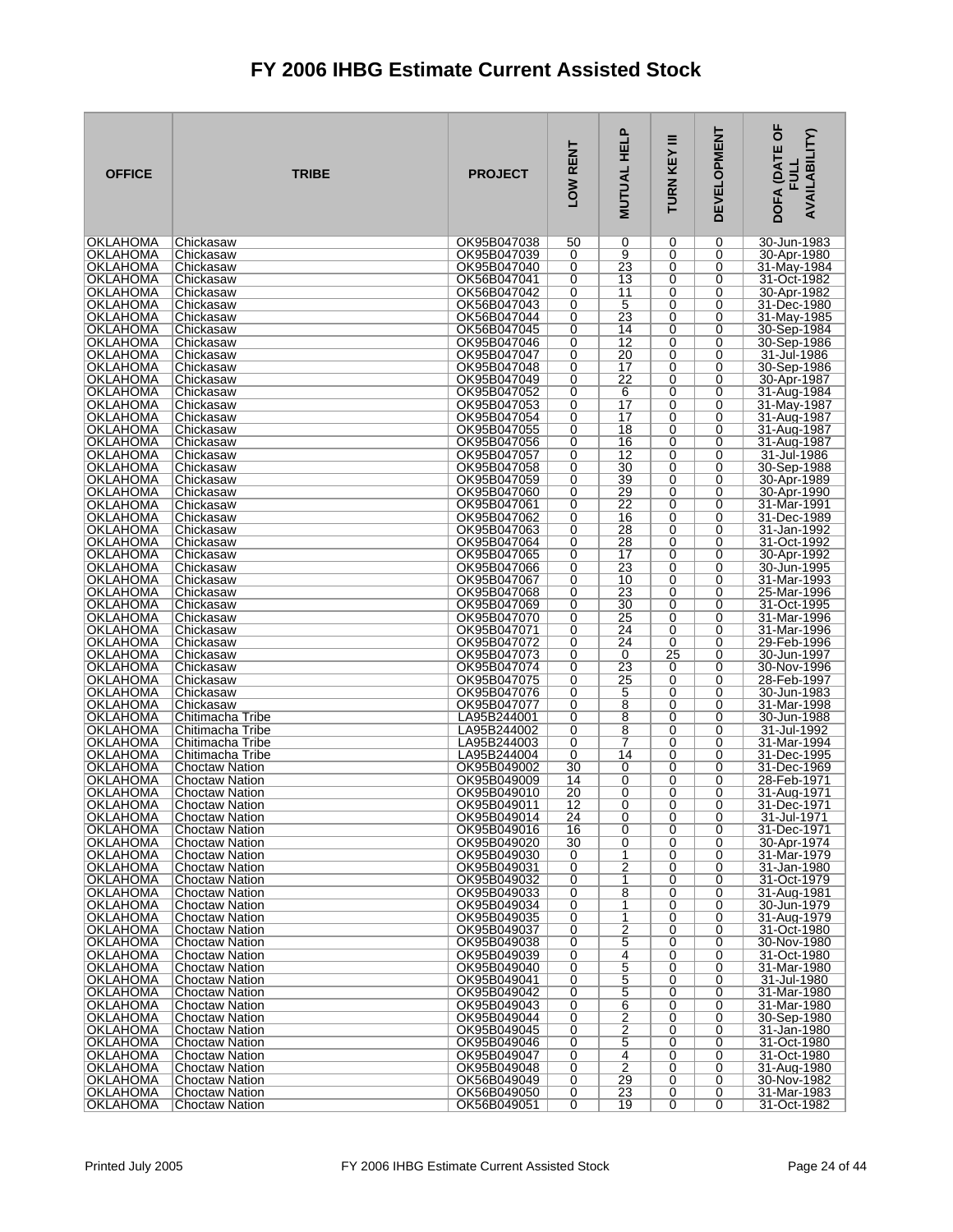| <b>OFFICE</b>                      | <b>TRIBE</b>                                                               | <b>PROJECT</b>             | LOW RENT            | <b>MUTUAL HELP</b>    | Ξ<br>TURN KEY | <b>DEVELOPMENT</b> | DOFA (DATE OF<br><b>AVAILABILITY)</b><br>ᆜ |
|------------------------------------|----------------------------------------------------------------------------|----------------------------|---------------------|-----------------------|---------------|--------------------|--------------------------------------------|
| <b>OKLAHOMA</b>                    | <b>Choctaw Nation</b>                                                      | OK56B049052                | 0                   | 21                    | 0             | 0                  | 31-Oct-1982                                |
| OKLAHOMA<br>OKLAHOMA               | <b>Choctaw Nation</b><br><b>Choctaw Nation</b>                             | OK56B049053<br>OK56B049054 | 0<br>0              | 19<br>$\overline{21}$ | 0<br>0        | 0<br>0             | 31-Oct-1982<br>30-Nov-1983                 |
| OKLAHOMA                           | <b>Choctaw Nation</b>                                                      | OK56B049055                | 0                   | 22                    | 0             | 0                  | 30-Sep-1983                                |
| OKLAHOMA                           | <b>Choctaw Nation</b>                                                      | OK56B049056                | 0                   | 17                    | 0             | 0                  | 31-Oct-1983                                |
| OKLAHOMA<br>OKLAHOMA               | <b>Choctaw Nation</b><br><b>Choctaw Nation</b>                             | OK56B049057<br>OK56B049058 | 0<br>0              | 45<br>43              | 0<br>0        | 0<br>0             | 31-May-1984<br>30-Jun-1983                 |
| OKLAHOMA                           | <b>Choctaw Nation</b>                                                      | OK95B049059                | 0                   | 37                    | 0             | 0                  | 31-May-1985                                |
| OKLAHOMA                           | <b>Choctaw Nation</b>                                                      | OK95B049060                | 0                   | 28                    | 0             | 0                  | 30-Sep-1986                                |
| <b>OKLAHOMA</b>                    | <b>Choctaw Nation</b>                                                      | OK95B049061                | 0                   | 52                    | 0             | 0                  | 31-Dec-1986                                |
| OKLAHOMA<br>OKLAHOMA               | Choctaw Nation<br><b>Choctaw Nation</b>                                    | OK95B049062<br>OK95B049063 | 0<br>0              | 28<br>21              | 0<br>0        | 0<br>0             | 31-Jul-1985<br>30-Apr-1986                 |
| OKLAHOMA                           | <b>Choctaw Nation</b>                                                      | OK95B049064                | 0                   | 19                    | 0             | 0                  | 31-Jan-1987                                |
| OKLAHOMA                           | <b>Choctaw Nation</b>                                                      | OK95B049065                | 0                   | 20                    | 0             | 0                  | 31-Jan-1987                                |
| OKLAHOMA<br>OKLAHOMA               | <b>Choctaw Nation</b><br><b>Choctaw Nation</b>                             | OK95B049066<br>OK95B049067 | 0<br>0              | $\overline{12}$<br>14 | 0<br>0        | 0<br>0             | 31-Jan-1987<br>30-Nov-1987                 |
| OKLAHOMA                           | <b>Choctaw Nation</b>                                                      | OK95B049068                | 0                   | 18                    | 0             | 0                  | 31-Dec-1987                                |
| OKLAHOMA                           | <b>Choctaw Nation</b>                                                      | OK95B049069                | 0                   | 27                    | 0             | 0                  | 31-Jul-1988                                |
| OKLAHOMA                           | <b>Choctaw Nation</b>                                                      | OK95B049070                | 0                   | 11                    | 0             | 0                  | 30-Apr-1986                                |
| OKLAHOMA<br>OKLAHOMA               | Choctaw Nation<br><b>Choctaw Nation</b>                                    | OK95B049071<br>OK95B049072 | 0<br>0              | 16<br>15              | 0<br>0        | 0<br>0             | 30-Sep-1988<br>30-Sep-1988                 |
| OKLAHOMA                           | <b>Choctaw Nation</b>                                                      | OK95B049073                | 0                   | 16                    | 0             | 0                  | 31-Dec-1988                                |
| OKLAHOMA                           | <b>Choctaw Nation</b>                                                      | OK95B049074                | 0                   | 17                    | 0             | 0                  | 31-Jan-1989                                |
| OKLAHOMA<br><b>OKLAHOMA</b>        | <b>Choctaw Nation</b><br><b>Choctaw Nation</b>                             | OK95B049075<br>OK95B049076 | 0<br>0              | 20<br>20              | 0<br>0        | 0<br>0             | 30-Apr-1989<br>30-Sep-1989                 |
| OKLAHOMA                           | <b>Choctaw Nation</b>                                                      | OK95B049077                | 0                   | 16                    | 0             | 0                  | 31-Dec-1989                                |
| <b>OKLAHOMA</b>                    | <b>Choctaw Nation</b>                                                      | OK95B049078                | 0                   | 19                    | 0             | 0                  | 31-Aug-1990                                |
| <b>OKLAHOMA</b>                    | <b>Choctaw Nation</b>                                                      | OK95B049079                | 0                   | 17                    | 0             | 0                  | 30-Jun-1990                                |
| OKLAHOMA<br>OKLAHOMA               | <b>Choctaw Nation</b><br><b>Choctaw Nation</b>                             | OK95B049080<br>OK95B049081 | 0<br>0              | 21<br>20              | 0<br>0        | 0<br>0             | 30-Nov-1990<br>31-May-1991                 |
| <b>OKLAHOMA</b>                    | <b>Choctaw Nation</b>                                                      | OK95B049082                | 0                   | $\overline{13}$       | 0             | $\overline{0}$     | 30-Sep-1991                                |
| OKLAHOMA                           | <b>Choctaw Nation</b>                                                      | OK95B049083                | 0                   | 18                    | 0             | 0                  | 31-May-1992                                |
| OKLAHOMA<br>OKLAHOMA               | <b>Choctaw Nation</b><br><b>Choctaw Nation</b>                             | OK95B049084<br>OK95B049085 | 0<br>0              | 22<br>95              | 0<br>0        | 0<br>0             | 31-Mar-1993<br>30-Apr-1995                 |
| OKLAHOMA                           | <b>Choctaw Nation</b>                                                      | OK95B049086                | 0                   | 50                    | 0             | 0                  | 31-Aug-1996                                |
| <b>OKLAHOMA</b>                    | <b>Choctaw Nation</b>                                                      | OK95B049087                | 0                   | 42                    | 0             | 0                  | 31-Mar-1997                                |
| OKLAHOMA<br>OKLAHOMA               | <b>Choctaw Nation</b><br><b>Choctaw Nation</b>                             | OK95B049088<br>OK95B049089 | 0<br>0              | 41<br>20              | 0<br>0        | 0<br>0             | 31-Jul-1997<br>30-Sep-1997                 |
| OKLAHOMA                           | <b>Choctaw Nation</b>                                                      | OK95B049090                | 0                   | 49                    | 0             | 0                  | 31-Mar-1998                                |
| OKLAHOMA                           | <b>Choctaw Nation</b>                                                      | OK95B049091                | 0                   | 52                    | 0             | 0                  | 28-Feb-1999                                |
| OKLAHOMA                           | <b>Choctaw Nation</b>                                                      | OK95B049092                | 0                   | 49                    | 0             | 0                  | 28-Feb-1999                                |
| <b>OKLAHOMA</b><br>OKLAHOMA        | <b>Choctaw Nation</b><br><b>Choctaw Nation</b>                             | OK95B049093<br>OK95B049094 | 0<br>0              | 50<br>50              | 0<br>0        | 0<br>0             | 31-Dec-1999<br>30-Apr-2000                 |
| OKLAHOMA                           | <b>Choctaw Nation</b>                                                      | OK95B049095                | 0                   | 35                    | 0             | 0                  | 31-Aug-2000                                |
| OKLAHOMA                           | Citizen Band Potawatomi Tribe                                              | OK95B091022                | 25                  | 0                     | 0             | 0                  | 31-Jul-1987                                |
| <b>OKLAHOMA</b><br><b>OKLAHOMA</b> | Comanche Tribe<br>Comanche Tribe                                           | OK95B110006<br>OK95B110007 | 0<br>0              | 30<br>56              | 0<br>0        | 0<br>0             | 30-Apr-1980<br>30-Nov-1982                 |
| OKLAHOMA                           | Comanche Tribe                                                             | OK95B110008                | 0                   | 75                    | 0             | 0                  | 31-Jul-1983                                |
| OKLAHOMA                           | Comanche Tribe                                                             | OK95B110009                | 0                   | 30                    | 0             | 0                  | 30-Jun-1982                                |
| OKLAHOMA<br>OKLAHOMA               | Comanche Tribe<br>Comanche Tribe                                           | OK95B110011<br>OK95B110012 | 0<br>0              | 20<br>10              | 0<br>0        | 0<br>0             | 30-Nov-1987<br>30-Jun-1990                 |
| OKLAHOMA                           | Comanche Tribe                                                             | OK95B110013                | 0                   | 9                     | 0             | 0                  | 31-Jul-1991                                |
| OKLAHOMA                           | Comanche Tribe                                                             | OK95B110014                | 55                  | 0                     | 0             | 0                  | 30-Apr-1997                                |
| <b>OKLAHOMA</b><br><b>OKLAHOMA</b> | Comanche Tribe<br>Comanche Tribe                                           | OK95B110015<br>OK95B110016 | 0<br>0              | 36<br>44              | 0<br>0        | 0<br>1             | 31-Dec-1998<br>30-Sep-1998                 |
| OKLAHOMA                           | Comanche Tribe                                                             | OK95B110017                | 45                  | 0                     | 0             | 0                  | 30-Jun-1999                                |
| <b>OKLAHOMA</b>                    | Comanche Tribe                                                             | OK95B110018                | 40                  | 0                     | 0             | 0                  | 30-Jun-1999                                |
| OKLAHOMA                           | Coushatta Tribe                                                            | LA95B260001                | 0                   | 16                    | 0             | 0                  | 30-Jun-1995                                |
| OKLAHOMA<br><b>OKLAHOMA</b>        | Coushatta Tribe<br>Delaware Nation of West Oklahoma                        | LA95B260002<br>OK95B170001 | 0<br>0              | 0<br>15               | 0<br>0        | 19<br>0            | 09-Sep-2004                                |
| <b>OKLAHOMA</b>                    | Delaware Tribe of Indians (Eastern)                                        | OK95B144001                | 25                  | 0                     | 0             | 0                  | 30-Sep-1980                                |
| <b>OKLAHOMA</b>                    | Delaware Tribe of Indians (Eastern)                                        | OK95B144002                | 0                   | 16                    | 0             | 0                  | 31-Jan-1981                                |
| OKLAHOMA<br>OKLAHOMA               | Delaware Tribe of Indians (Eastern)<br>Delaware Tribe of Indians (Eastern) | OK95B144003<br>OK95B144004 | 0<br>0              | 10<br>11              | 0<br>0        | 0<br>0             | 30-Apr-1990<br>31-Aug-1989                 |
| OKLAHOMA                           | Delaware Tribe of Indians (Eastern)                                        | OK95B144005                | 0                   | 3                     | 0             | 0                  | 31-May-1990                                |
| OKLAHOMA                           | Delaware Tribe of Indians (Eastern)                                        | OK95B144006                | 0                   | 5                     | 0             | 0                  | 31-May-1990                                |
| <b>OKLAHOMA</b><br>OKLAHOMA        | Delaware Tribe of Indians (Eastern)<br>Delaware Tribe of Indians (Eastern) | OK95B144007<br>OK95B144008 | $\overline{0}$<br>0 | $\overline{8}$<br>18  | 0<br>0        | 0<br>0             | 30-Jun-1993<br>30-Sep-1993                 |
| <b>OKLAHOMA</b>                    | Delaware Tribe of Indians (Eastern)                                        | OK95B144009                | 0                   | 19                    | 0             | 0                  | 30-Sep-1995                                |
| OKLAHOMA                           | Delaware Tribe of Indians (Eastern)                                        | OK95B144010                | $\overline{0}$      | $\overline{17}$       | 0             | 0                  | 20-Jul-1997                                |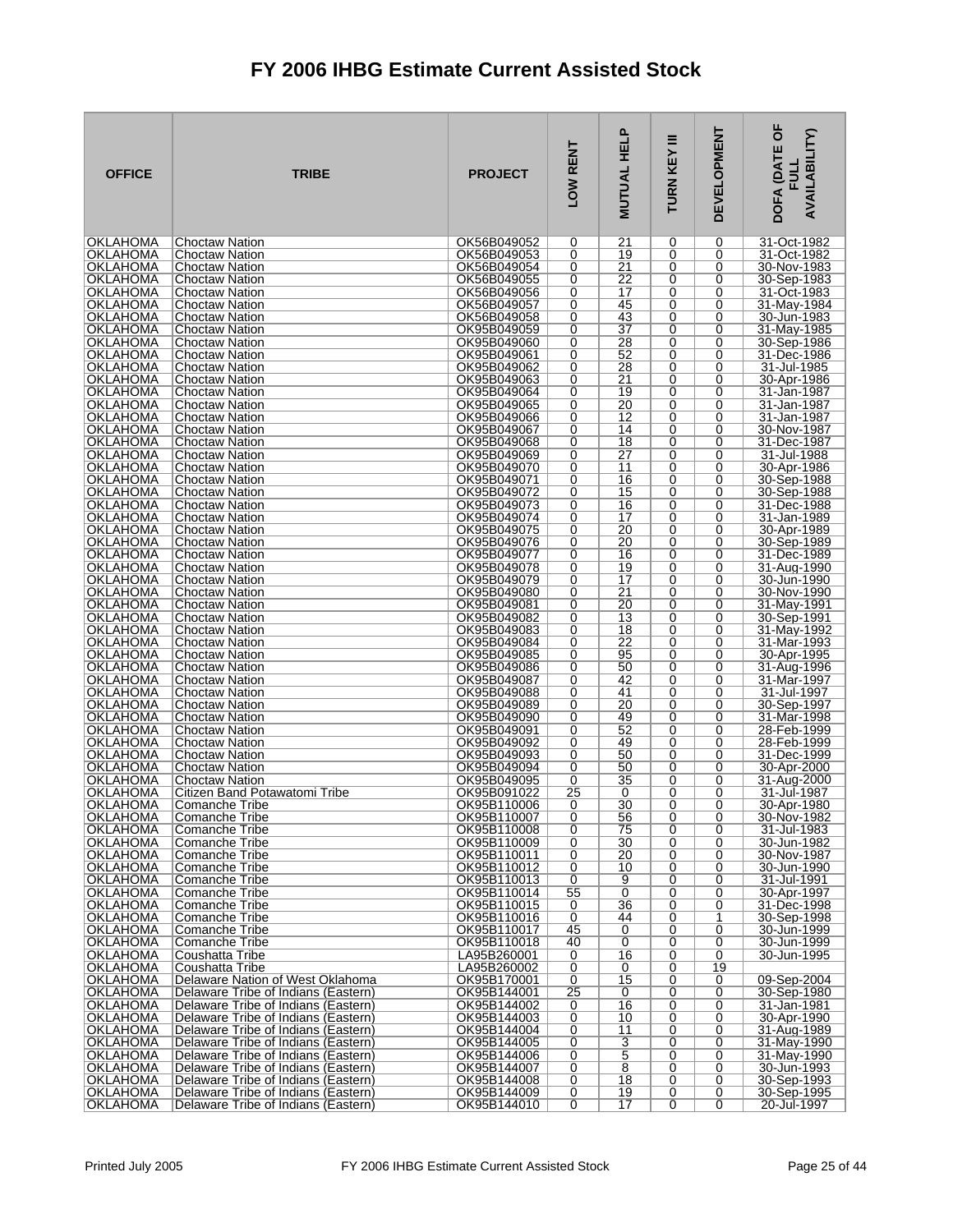| <b>OFFICE</b>                      | <b>TRIBE</b>                                                           | <b>PROJECT</b>             | LOW RENT | Ը<br><b>MUTUAL HEL</b> | Ξ<br>TURN KEY | <b>DEVELOPMENT</b> | <b>EOF</b><br><b>AVAILABILITY)</b><br><b>DOFA (DAT)</b> |
|------------------------------------|------------------------------------------------------------------------|----------------------------|----------|------------------------|---------------|--------------------|---------------------------------------------------------|
| <b>OKLAHOMA</b>                    | Delaware Tribe of Indians (Eastern)                                    | OK95B144011                | 16       | 0                      | 0             | 0                  | 20-Nov-1997                                             |
| OKLAHOMA<br><b>OKLAHOMA</b>        | Delaware Tribe of Indians (Eastern)<br>Eastern Shawnee Tribe           | OK95B144012<br>OK95B167001 | 36<br>0  | 0<br>12                | 0<br>0        | 0<br>0             | 30-Sep-1998<br>30-Mar-2000                              |
| <b>OKLAHOMA</b>                    | Fort Sill Apache Tribe                                                 | OK95B159001                | 0        | 14                     | 0             | 0                  | 31-Aug-2000                                             |
| OKLAHOMA                           | lowa Tribe of Kansas and Nebraska                                      | KS95B067006                | 0        | 10                     | 0             | 0                  | 29-Feb-2000                                             |
| OKLAHOMA<br><b>OKLAHOMA</b>        | lowa Tribe of Kansas and Nebraska<br>lowa Tribe of Kansas and Nebraska | KS95B067003<br>KS95B067005 | 46<br>0  | 0<br>16                | 0<br>0        | 0<br>0             | 31-Mar-1980<br>28-Feb-1986                              |
| <b>OKLAHOMA</b>                    | lowa Tribe of Oklahoma                                                 | OK95B161001                | 0        | 5                      | 0             | 0                  | 15-Jul-1997                                             |
| OKLAHOMA                           | <b>Kaw Tribe</b>                                                       | OK95B145001                | 0        | $\overline{32}$        | 0             | 0                  | 31-Aug-1985                                             |
| <b>OKLAHOMA</b><br>OKLAHOMA        | <b>Kaw Tribe</b><br><b>Kaw Tribe</b>                                   | OK95B145002<br>OK95B145003 | 0<br>0   | 15<br>13               | $\Omega$<br>0 | $\Omega$<br>0      | 30-Sep-1988<br>30-Sep-1990                              |
| <b>OKLAHOMA</b>                    | <b>Kaw Tribe</b>                                                       | OK95B145004                | 0        | 10                     | 0             | 0                  | 29-Feb-1992                                             |
| <b>OKLAHOMA</b>                    | <b>Kaw Tribe</b>                                                       | OK95B145005                | 0        | 10                     | $\Omega$      | 0                  | 30-Jun-1993                                             |
| OKLAHOMA<br><b>OKLAHOMA</b>        | Kaw Tribe<br>Kaw Tribe                                                 | OK95B145006<br>OK95B145007 | 0<br>0   | 19<br>10               | 0<br>0        | 0<br>0             | 31-Mar-1995                                             |
| <b>OKLAHOMA</b>                    | Kickapoo Tribe                                                         | KS95B048003                | 46       | 0                      | $\Omega$      | 0                  | 31-Mar-1999<br>30-Jun-1980                              |
| OKLAHOMA                           | Kickapoo Tribe                                                         | KS95B048004                | 25       | $\overline{0}$         | 0             | 0                  | 30-Jun-1980                                             |
| OKLAHOMA                           | Kickapoo Tribe                                                         | KS95B048006                | 0        | 18                     | 0             | 0                  | 28-Feb-2000                                             |
| <b>OKLAHOMA</b><br><b>OKLAHOMA</b> | Kickapoo Tribe of Oklahoma<br>Kickapoo Tribe of Oklahoma               | OK95B158001<br>OK95B158002 | 9<br>9   | 0<br>0                 | 0<br>0        | 6<br>6             | 01-Sep-2004<br>01-Sep-2004                              |
| <b>OKLAHOMA</b>                    | Kiowa Tribe                                                            | OK95B098002                | 0        | 32                     | 0             | 0                  | 31-Jul-1983                                             |
| <b>OKLAHOMA</b>                    | Kiowa Tribe                                                            | OK56B098004                | 0        | 20                     | 0             | 0                  | 31-Dec-1985                                             |
| OKLAHOMA<br><b>OKLAHOMA</b>        | Kiowa Tribe<br><b>Kiowa Tribe</b>                                      | OK95B098006<br>OK95B098007 | 0<br>0   | 23<br>25               | 0<br>0        | 0<br>0             | 30-Sep-1987<br>31-Jul-1991                              |
| <b>OKLAHOMA</b>                    | Kiowa Tribe                                                            | OK95B098008                | 0        | 20                     | 0             | 0                  | 31-Jul-1991                                             |
| <b>OKLAHOMA</b>                    | Kiowa Tribe                                                            | OK95B098009                | 0        | 8                      | 0             | 0                  | 30-Apr-1994                                             |
| <b>OKLAHOMA</b><br><b>OKLAHOMA</b> | Kiowa Tribe<br>Kiowa Tribe                                             | OK95B098010<br>OK95B098011 | 0<br>0   | 10<br>18               | 0<br>0        | 0<br>0             | 26-Feb-1993<br>30-Sep-1996                              |
| <b>OKLAHOMA</b>                    | Kiowa Tribe                                                            | OK95B098012                | 21       | 0                      | 0             | 0                  | 30-Apr-1997                                             |
| OKLAHOMA                           | Modoc Tribe                                                            | OK95B165001                | 15       | 0                      | 0             | 0                  | 30-Sep-1998                                             |
| <b>OKLAHOMA</b><br>OKLAHOMA        | Muskogee (Creek) Nation<br>Muskogee (Creek) Nation                     | OK95B051001<br>OK95B051006 | 20<br>28 | 0<br>0                 | 0<br>0        | 0<br>0             | 30-May-1969<br>30-Jun-1971                              |
| <b>OKLAHOMA</b>                    | Muskogee (Creek) Nation                                                | OK95B051007                | 30       | 0                      | 0             | 0                  | 30-Apr-1973                                             |
| OKLAHOMA                           | Muskogee (Creek) Nation                                                | OK95B051008                | 70       | 0                      | 0             | 0                  | 30-Apr-1973                                             |
| <b>OKLAHOMA</b><br>OKLAHOMA        | Muskogee (Creek) Nation<br>Muskogee (Creek) Nation                     | OK95B051012<br>OK95B051017 | 71<br>0  | 0<br>3                 | $\Omega$<br>0 | 0<br>0             | 31-Jul-1974<br>31-Aug-1978                              |
| <b>OKLAHOMA</b>                    | Muskogee (Creek) Nation                                                | OK95B051018                | 0        | 1                      | 0             | 0                  | 31-Oct-1977                                             |
| <b>OKLAHOMA</b>                    | Muskogee (Creek) Nation                                                | OK95B051019                | 50       | 0                      | 0             | 0                  | 31-Jan-1980                                             |
| OKLAHOMA<br><b>OKLAHOMA</b>        | Muskogee (Creek) Nation<br>Muskogee (Creek) Nation                     | OK95B051020<br>OK95B051021 | 0<br>0   | 6<br>7                 | 0<br>0        | 0<br>0             | 31-Jan-1980<br>31-Oct-1979                              |
| OKLAHOMA                           | Muskogee (Creek) Nation                                                | OK95B051022                | 0        | 24                     | 0             | 0                  | 29-Feb-1980                                             |
| <b>OKLAHOMA</b>                    | Muskogee (Creek) Nation                                                | OK95B051023                | 50       | 0                      | 0             | 0                  | 30-Jun-1980                                             |
| OKLAHOMA<br>OKLAHOMA               | Muskogee (Creek) Nation<br>Muskogee (Creek) Nation                     | OK95B051024<br>OK95B051025 | 0        | $\overline{2}$<br>11   | 0<br>0        | 0<br>0             | 31-Jul-1980<br>30-Nov-1980                              |
| OKLAHOMA                           | Muskogee (Creek) Nation                                                | OK95B051026                | 0<br>0   | 13                     | 0             | 0                  | 31-Oct-1980                                             |
| IOKI AHOMA                         | Muskogee (Creek) Nation                                                | OK95B051028                | $\Omega$ | 4                      | 0             | 0                  | 30-Nov-1980                                             |
| <b>OKLAHOMA</b><br>OKLAHOMA        | Muskogee (Creek) Nation<br>Muskogee (Creek) Nation                     | OK56B051029<br>OK56B051030 | 0<br>0   | 3<br>7                 | 0<br>0        | 0<br>0             | 30-Sep-1980<br>31-Oct-1980                              |
| <b>OKLAHOMA</b>                    | Muskogee (Creek) Nation                                                | OK56B051031                | 0        | 4                      | 0             | 0                  | 31-Mar-1981                                             |
| OKLAHOMA                           | Muskogee (Creek) Nation                                                | OK56B051032                | 0        | 11                     | 0             | 0                  | 31-Jan-1981                                             |
| <b>OKLAHOMA</b><br><b>OKLAHOMA</b> | Muskogee (Creek) Nation<br>Muskogee (Creek) Nation                     | OK56B051033<br>OK56B051034 | 0<br>0   | 15<br>7                | 0<br>0        | 0<br>0             | 30-Nov-1981                                             |
| <b>OKLAHOMA</b>                    | Muskogee (Creek) Nation                                                | OK56B051035                | 0        | 7                      | 0             | 0                  | 30-Sep-1981<br>30-Sep-1981                              |
| <b>OKLAHOMA</b>                    | Muskogee (Creek) Nation                                                | OK56B051036                | 0        | 11                     | 0             | 0                  | 31-Oct-1982                                             |
| <b>OKLAHOMA</b><br><b>OKLAHOMA</b> | Muskogee (Creek) Nation                                                | OK56B051037<br>OK56B051038 | 0        | 8<br>$\overline{11}$   | 0             | 0                  | 30-Jun-1982                                             |
| <b>OKLAHOMA</b>                    | Muskogee (Creek) Nation<br>Muskogee (Creek) Nation                     | OK95B051039                | 0<br>0   | 11                     | 0<br>0        | 0<br>0             | 30-Nov-1982<br>30-Jun-1983                              |
| OKLAHOMA                           | Muskogee (Creek) Nation                                                | OK95B051040                | 0        | $\overline{9}$         | 0             | 0                  | 30-Sep-1983                                             |
| OKLAHOMA                           | Muskogee (Creek) Nation                                                | OK95B051041                | 0        | $\overline{13}$        | 0<br>$\Omega$ | 0<br>0             | 31-Dec-1984                                             |
| <b>OKLAHOMA</b><br>OKLAHOMA        | Muskogee (Creek) Nation<br>Muskogee (Creek) Nation                     | OK95B051042<br>OK95B051043 | 0<br>0   | 13<br>17               | 0             | 0                  | 31-Jan-1985<br>30-Sep-1985                              |
| <b>OKLAHOMA</b>                    | Muskogee (Creek) Nation                                                | OK95B051044                | 0        | 19                     | 0             | 0                  | 30-Sep-1985                                             |
| <b>OKLAHOMA</b>                    | Muskogee (Creek) Nation                                                | OK95B051045                | 0        | 15                     | $\Omega$      | 0                  | 30-Jun-1986                                             |
| OKLAHOMA<br><b>OKLAHOMA</b>        | Muskogee (Creek) Nation<br>Muskogee (Creek) Nation                     | OK95B051046<br>OK95B051047 | 0<br>0   | 17<br>22               | 0<br>0        | 0<br>0             | 30-Sep-1986<br>31-Aug-1987                              |
| <b>OKLAHOMA</b>                    | Muskogee (Creek) Nation                                                | OK95B051048                | 0        | 16                     | 0             | 0                  | 31-Aug-1987                                             |
| OKLAHOMA                           | Muskogee (Creek) Nation                                                | OK95B051049                | 0        | 16                     | 0             | 0                  | 31-Jan-1988                                             |
| <b>OKLAHOMA</b><br><b>OKLAHOMA</b> | Muskogee (Creek) Nation<br>Muskogee (Creek) Nation                     | OK95B051050<br>OK95B051051 | 0<br>0   | 24<br>15               | 0<br>0        | 0<br>0             | 31-Mar-1988<br>31-Dec-1987                              |
| OKLAHOMA                           | Muskogee (Creek) Nation                                                | OK95B051052                | 0        | 23                     | 0             | 0                  | 31-Aug-1988                                             |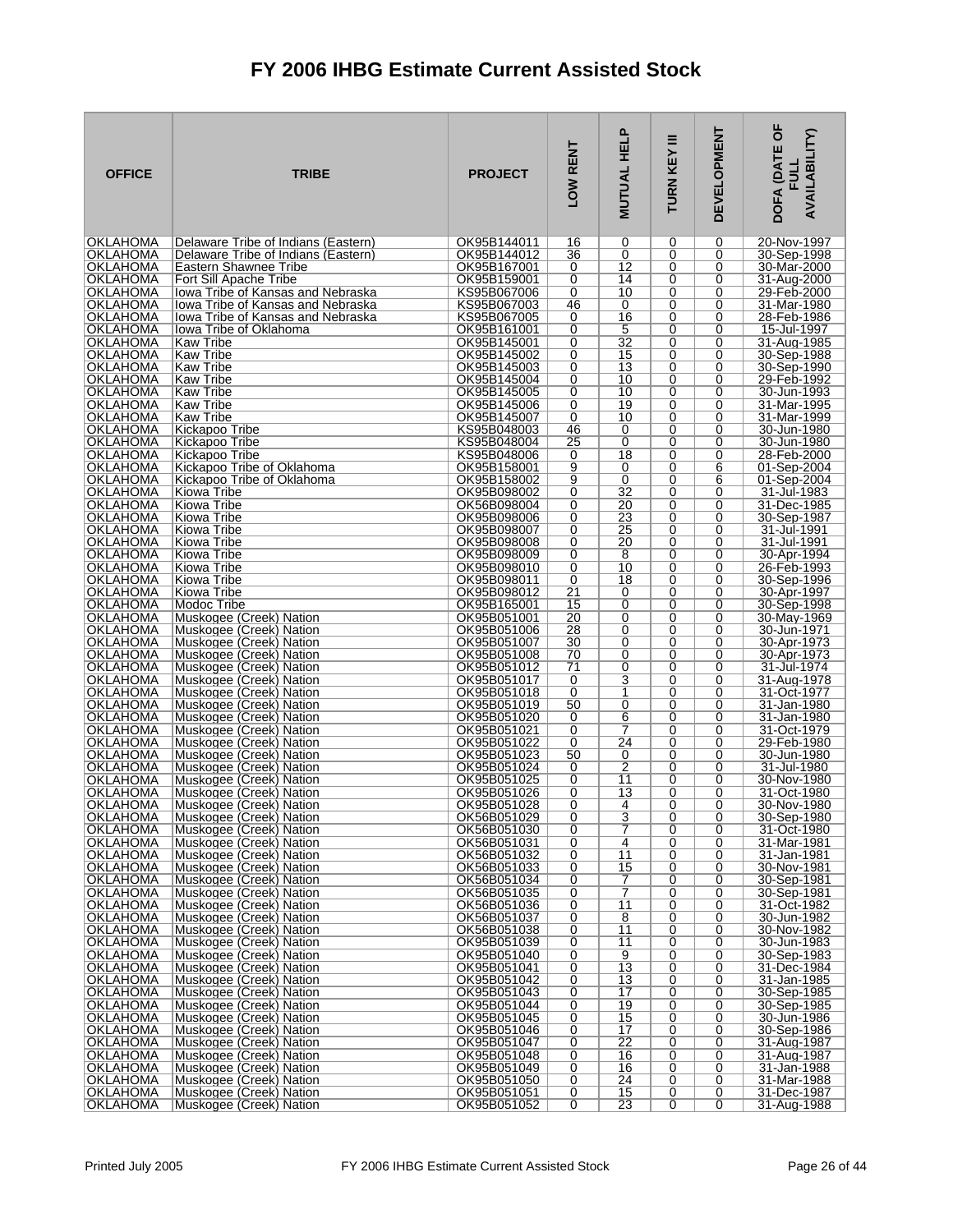| <b>OFFICE</b>                      | <b>TRIBE</b>                                       | <b>PROJECT</b>             | LOW RENT | <b>MUTUAL HELP</b> | Ξ<br>TURN KEY | <b>DEVELOPMENT</b> | <b>TOF</b><br><b>AVAILABILITY)</b><br>DOFA (DAT<br>릸 |
|------------------------------------|----------------------------------------------------|----------------------------|----------|--------------------|---------------|--------------------|------------------------------------------------------|
| <b>OKLAHOMA</b>                    | Muskogee (Creek) Nation                            | OK95B051053                | 0        | 22                 | 0             | 0                  | 31-Jul-1989                                          |
| OKLAHOMA<br><b>OKLAHOMA</b>        | Muskogee (Creek) Nation<br>Muskogee (Creek) Nation | OK95B051054<br>OK95B051055 | 0<br>0   | 22<br>18           | 0<br>0        | 0<br>0             | 31-Jul-1989<br>31-Jan-1989                           |
| OKLAHOMA                           | Muskogee (Creek) Nation                            | OK95B051056                | 0        | 12                 | 0             | 0                  | 31-Jan-1986                                          |
| <b>OKLAHOMA</b>                    | Muskogee (Creek) Nation                            | OK95B051057                | 0        | 9                  | 0             | 0                  | 30-Sep-1986                                          |
| <b>OKLAHOMA</b><br><b>OKLAHOMA</b> | Muskogee (Creek) Nation                            | OK95B051058<br>OK95B051059 | 0<br>0   | 18<br>12           | 0<br>0        | 0<br>0             | 31-Mar-1991<br>30-Sep-1989                           |
| <b>OKLAHOMA</b>                    | Muskogee (Creek) Nation<br>Muskogee (Creek) Nation | OK95B051060                | 0        | 12                 | 0             | 0                  | 30-Oct-1989                                          |
| OKLAHOMA                           | Muskogee (Creek) Nation                            | OK95B051061                | 0        | 17                 | 0             | 0                  | 31-Oct-1991                                          |
| <b>OKLAHOMA</b>                    | Muskogee (Creek) Nation                            | OK95B051062                | 0        | 19                 | 0             | 0                  | 30-Nov-1993                                          |
| <b>OKLAHOMA</b><br>OKLAHOMA        | Muskogee (Creek) Nation<br>Muskogee (Creek) Nation | OK95B051063<br>OK95B051064 | 0<br>0   | 19<br>10           | 0<br>0        | 0<br>0             | 31-Aug-1993<br>31-Jan-1991                           |
| <b>OKLAHOMA</b>                    | Muskogee (Creek) Nation                            | OK95B051065                | 0        | 18                 | 0             | 0                  | 30-Jun-1994                                          |
| <b>OKLAHOMA</b>                    | Muskogee (Creek) Nation                            | OK95B051066                | 0        | 48                 | 0             | 0                  | 30-Jun-1995                                          |
| OKLAHOMA<br><b>OKLAHOMA</b>        | Muskogee (Creek) Nation<br>Muskogee (Creek) Nation | OK95B051067<br>OK95B051068 | 0<br>0   | 48<br>41           | 0<br>0        | 0<br>0             | 31-Jul-1996<br>30-Sep-1997                           |
| <b>OKLAHOMA</b>                    | Muskogee (Creek) Nation                            | OK95B051069                | 0        | $\overline{21}$    | 0             | 0                  | 31-Aug-1996                                          |
| OKLAHOMA                           | Muskogee (Creek) Nation                            | OK95B051070                | 0        | 9                  | 0             | 0                  | 30-Sep-1999                                          |
| <b>OKLAHOMA</b><br><b>OKLAHOMA</b> | Osage Tribe                                        | OK95B127003                | 0        | 4<br>49            | $\Omega$      | $\Omega$           | 31-Mar-1982                                          |
| <b>OKLAHOMA</b>                    | Osage Tribe<br>Osage Tribe                         | OK95B127004<br>OK56B127005 | 0<br>0   | 1                  | 0<br>0        | 0<br>0             | 30-Jun-1982<br>31-Mar-1981                           |
| <b>OKLAHOMA</b>                    | Osage Tribe                                        | OK56B127006                | 0        | $\overline{13}$    | $\Omega$      | 0                  | 31-Mar-1984                                          |
| <b>OKLAHOMA</b>                    | Osage Tribe                                        | OK95B127007                | 0        | 10                 | 0             | 0                  | 30-Sep-1985                                          |
| <b>OKLAHOMA</b><br><b>OKLAHOMA</b> | Osage Tribe<br>Osage Tribe                         | OK95B127008<br>OK95B127009 | 0<br>0   | 20<br>15           | 0<br>$\Omega$ | 0<br>0             | 31-Dec-1986<br>30-Sep-1987                           |
| OKLAHOMA                           | Osage Tribe                                        | OK95B127010                | 0        | 30                 | 0             | 0                  | 30-Apr-1989                                          |
| <b>OKLAHOMA</b>                    | Osage Tribe                                        | OK95B127011                | 0        | 20                 | 0             | 0                  | 31-Jul-1989                                          |
| <b>OKLAHOMA</b><br>OKLAHOMA        | Osage Tribe<br>Osage Tribe                         | OK95B127012<br>OK95B127013 | 0<br>0   | 11<br>4            | 0<br>0        | 0<br>0             | 31-May-1989<br>31-Jul-1992                           |
| OKLAHOMA                           | Osage Tribe                                        | OK95B127014                | 0        | 11                 | 0             | 0                  | 31-Mar-1994                                          |
| <b>OKLAHOMA</b>                    | Osage Tribe                                        | OK95B127015                | 0        | 5                  | 0             | 0                  | 30-Jun-1995                                          |
| OKLAHOMA                           | Osage Tribe                                        | OK95B127016                | 0        | 7                  | 0             | 0                  | 31-Dec-1993                                          |
| <b>OKLAHOMA</b><br><b>OKLAHOMA</b> | Osage Tribe<br>Otoe-Missouria Tribe                | OK95B127017<br>OK95B114002 | 0<br>49  | 10<br>0            | 0<br>0        | 0<br>0             | 30-Jun-1999<br>30-Apr-1981                           |
| <b>OKLAHOMA</b>                    | Pawnee Tribe                                       | OK56B094004                | 25       | 0                  | 0             | 0                  | 30-Jun-1982                                          |
| <b>OKLAHOMA</b>                    | Pawnee Tribe                                       | OK95B094006                | 0        | 5                  | 0             | 0                  | 31-Jul-1991                                          |
| <b>OKLAHOMA</b><br><b>OKLAHOMA</b> | Pawnee Tribe<br>Pawnee Tribe                       | OK95B094007<br>OK95B094008 | 0<br>0   | 6<br>9             | 0<br>0        | 0<br>0             | 31-Jan-1994<br>31-Jul-1995                           |
| OKLAHOMA                           | Pawnee Tribe                                       | OK95B094009                | 0        | 8                  | 0             | 0                  | 31-Mar-1996                                          |
| <b>OKLAHOMA</b>                    | Peoria Tribe                                       | OK95B143001                | 123      | 0                  | 0             | 0                  | 29-Feb-1980                                          |
| OKLAHOMA<br><b>OKLAHOMA</b>        | Peoria Tribe<br>Peoria Tribe                       | OK95B143002<br>OK95B143003 | 0<br>0   | 36<br>10           | 0<br>0        | 0<br>0             | 28-Feb-1981<br>30-Nov-1982                           |
| OKLAHOMA                           | Peoria Tribe                                       | OK56B143004                | 0        | 14                 | 0             | 0                  | 31-Mar-1984                                          |
| OKLAHOMA                           | Peoria Tribe                                       | OK95B143005                | 0        | 15                 | 0             | 0                  | 30-Apr-1986                                          |
| OKLAHOMA<br><b>OKLAHOMA</b>        | Peoria Tribe<br>Peoria Tribe                       | OK95B143006<br>OK95B143007 | 0<br>0   | 17<br>14           | 0<br>0        | 0<br>0             | 30-Jun-1987<br>30-Sep-1987                           |
| <b>OKLAHOMA</b>                    | Peoria Tribe                                       | OK95B143008                | 0        | 13                 | 0             | 0                  | 31-Mar-1989                                          |
| OKLAHOMA                           | Peoria Tribe                                       | OK95B143009                | 0        | 16                 | 0             | 0                  | 30-Apr-1990                                          |
| <b>OKLAHOMA</b>                    | Peoria Tribe                                       | OK95B143010                | 0        | 18                 | 0             | 0                  | 29-Feb-1992                                          |
| OKLAHOMA<br>OKLAHOMA               | Peoria Tribe<br>Peoria Tribe                       | OK95B143011<br>OK95B143012 | 0<br>0   | 8<br>22            | 0<br>0        | 0<br>0             | 30-Apr-1990<br>31-Jul-1993                           |
| OKLAHOMA                           | Peoria Tribe                                       | OK95B143013                | 0        | 8                  | 0             | 0                  | 31-Mar-1994                                          |
| <b>OKLAHOMA</b>                    | Peoria Tribe                                       | OK95B143014                | 0        | 10                 | 0             | 0                  | 30-Jun-1995                                          |
| OKLAHOMA<br><b>OKLAHOMA</b>        | Peoria Tribe<br>Peoria Tribe                       | OK95B143015<br>OK95B143016 | 0<br>0   | 17<br>24           | 0<br>0        | 0<br>0             | 28-Feb-1996<br>28-Feb-1999                           |
| <b>OKLAHOMA</b>                    | Ponca Tribe                                        | OK95B054002                | 10       | 0                  | 0             | 0                  | 30-Sep-1971                                          |
| OKLAHOMA                           | Ponca Tribe                                        | OK95B054005                | 25       | 0                  | 0             | 0                  | 31-Jul-1974                                          |
| <b>OKLAHOMA</b><br><b>OKLAHOMA</b> | Ponca Tribe<br>Prairie Band of Potawatomi          | OK95B054007<br>KS95B084001 | 0<br>0   | 15<br>32           | 0<br>0        | 0<br>0             | 30-Apr-1990<br>30-Nov-1977                           |
| <b>OKLAHOMA</b>                    | Prairie Band of Potawatomi                         | KS95B084002                | 0        | 33                 | 0             | 0                  | 28-Feb-1985                                          |
| OKLAHOMA                           | Prairie Band of Potawatomi                         | KS95B084003                | 30       | 0                  | 0             | 0                  | 31-Aug-1984                                          |
| <b>OKLAHOMA</b><br><b>OKLAHOMA</b> | Quapaw Tribe<br>Sac and Fox of Missouri            | OK95B164001<br>KS16B151001 | 0<br>20  | 3<br>0             | 0<br>0        | 0<br>0             | 30-Nov-1999<br>30-Jun-1986                           |
| OKLAHOMA                           | Sac and Fox of Missouri                            | KS16B151002                | 0        | 19                 | 0             | 0                  | 28-Feb-1990                                          |
| <b>OKLAHOMA</b>                    | Sac and Fox of Missouri                            | KS95B151003                | 0        | 10                 | 0             | 0                  | 31-Jul-1999                                          |
| OKLAHOMA                           | Sac and Fox Tribe                                  | OK95B090002                | 20       | 0                  | 0             | 0                  | 31-Jul-1975                                          |
| <b>OKLAHOMA</b><br>OKLAHOMA        | Sac and Fox Tribe<br>Sac and Fox Tribe             | OK95B090008<br>OK95B090009 | 0<br>0   | 16<br>46           | 0<br>0        | 0<br>0             | 31-Aug-1978<br>31-Jan-1980                           |
| <b>OKLAHOMA</b>                    | Sac and Fox Tribe                                  | OK95B090010                | 0        | 15                 | 0             | 0                  | 31-Mar-1981                                          |
| <b>OKLAHOMA</b>                    | Sac and Fox Tribe                                  | OK95B090011                | 24       | 0                  | 0             | 0                  | 31-Jul-1979                                          |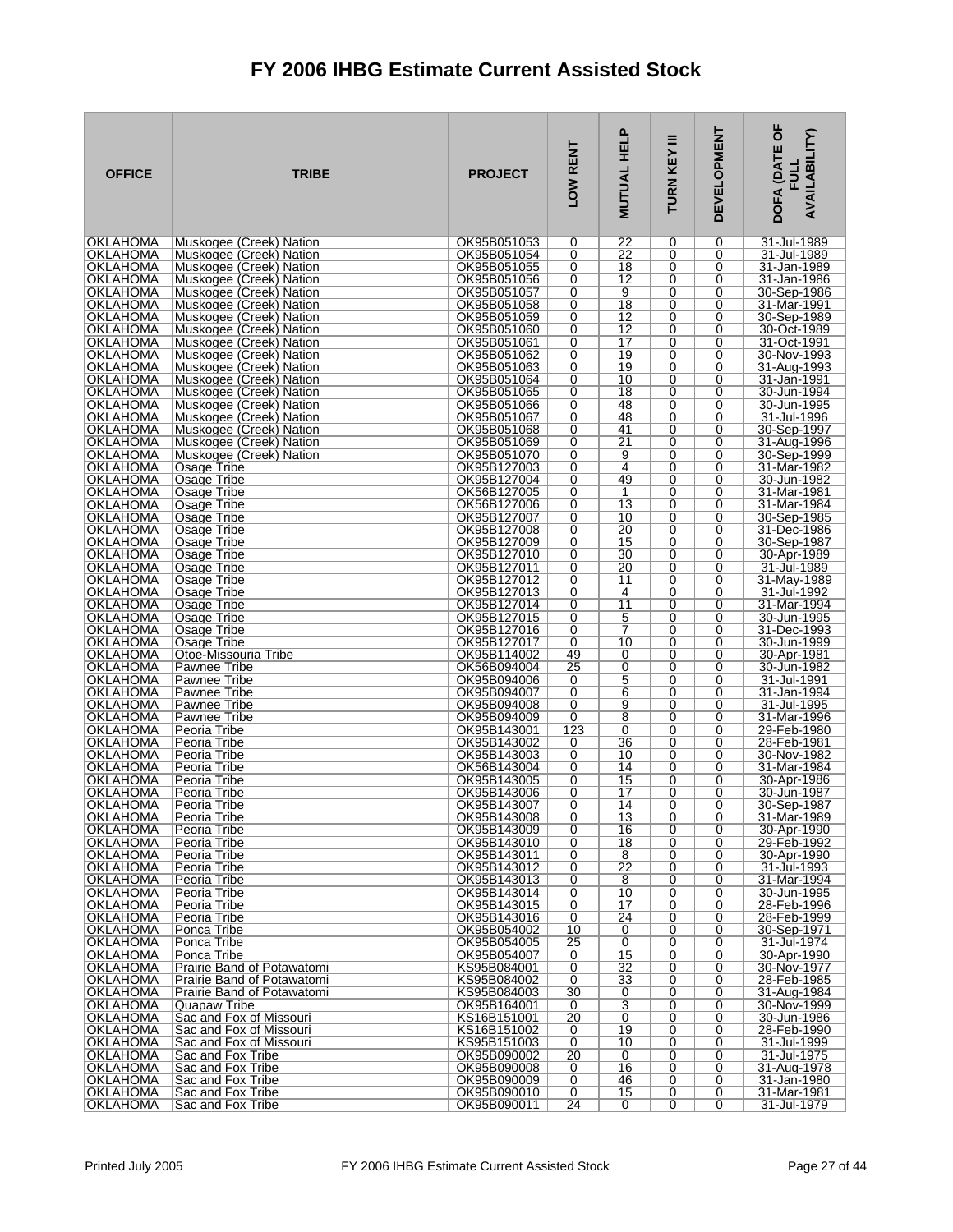| <b>OFFICE</b>   | <b>TRIBE</b>                   | <b>PROJECT</b> | LOW RENT        | <b>HELP</b><br><b>MUTUAL</b> | Ξ<br>TURN KEY   | <b>DEVELOPMENT</b> | DOFA (DATE OF<br>AVAILABILITY)<br><b>FULL</b> |
|-----------------|--------------------------------|----------------|-----------------|------------------------------|-----------------|--------------------|-----------------------------------------------|
| <b>OKLAHOMA</b> | Sac and Fox Tribe              | OK56B090012    | 0               | 43                           | 0               | 0                  | 31-Mar-1984                                   |
| <b>OKLAHOMA</b> | Sac and Fox Tribe              | OK95B090013    | $\overline{0}$  | $\overline{25}$              | $\overline{0}$  | $\overline{0}$     | 31-Aug-1986                                   |
| <b>OKLAHOMA</b> | Sac and Fox Tribe              | OK95B090014    | 0               | 10                           | $\mathbf 0$     | 0                  | 31-Aug-1986                                   |
| <b>OKLAHOMA</b> | Sac and Fox Tribe              | OK95B090015    | $\overline{0}$  | $\overline{18}$              | $\overline{0}$  | $\overline{0}$     | 30-Sep-1988                                   |
| <b>OKLAHOMA</b> | Sac and Fox Tribe              | OK95B090017    | $\overline{0}$  | 19                           | $\overline{0}$  | $\overline{0}$     | 31-Jul-1990                                   |
| <b>OKLAHOMA</b> | Sac and Fox Tribe              | OK95B090018    | $\overline{0}$  | $\overline{8}$               | $\overline{0}$  | $\overline{0}$     | 29-Feb-1992                                   |
| <b>OKLAHOMA</b> | Sac and Fox Tribe              | OK95B090019    | $\overline{0}$  | $\overline{\tau}$            | $\overline{0}$  | $\overline{0}$     | 31-Dec-1991                                   |
| <b>OKLAHOMA</b> | Sac and Fox Tribe              | OK95B090020    | $\overline{0}$  | $\overline{9}$               | $\overline{0}$  | $\overline{0}$     | 30-Sep-1993                                   |
| <b>OKLAHOMA</b> | Sac and Fox Tribe              | OK95B090021    | $\overline{0}$  | $\overline{9}$               | 0               | $\overline{0}$     | 31-Jan-1995                                   |
| <b>OKLAHOMA</b> | Sac and Fox Tribe              | OK95B090022    | 30              | 0                            | $\mathbf 0$     | 0                  | 31-Dec-1997                                   |
| <b>OKLAHOMA</b> | Seminole Nation                | OK95B093005    | 25              | $\overline{0}$               | $\overline{0}$  | $\overline{0}$     | 31-May-1981                                   |
| <b>OKLAHOMA</b> | Seminole Nation                | OK95B093006    | 0               | 25                           | $\mathbf 0$     | 0                  | 30-Sep-1982                                   |
| <b>OKLAHOMA</b> | Seminole Nation                | OK95B093007    | $\overline{0}$  | $\overline{24}$              | $\overline{0}$  | $\overline{0}$     | 30-Sep-1984                                   |
| <b>OKLAHOMA</b> | Seminole Nation                | OK95B093008    | $\overline{0}$  | 19                           | $\overline{0}$  | $\overline{0}$     | 28-Feb-1994                                   |
| <b>OKLAHOMA</b> | Seminole Nation                | OK95B093009    | $\overline{0}$  | 10                           | $\overline{0}$  | $\overline{0}$     | 31-Oct-1992                                   |
| <b>OKLAHOMA</b> | Seminole Nation                | OK95B093010    | $\overline{0}$  | $\overline{23}$              | $\overline{0}$  | $\overline{0}$     | 31-Mar-1996                                   |
| <b>OKLAHOMA</b> | Seminole Nation                | OK95B093011    | $\overline{8}$  | $\overline{0}$               | $\overline{0}$  | $\overline{0}$     | 31-Oct-1997                                   |
| <b>OKLAHOMA</b> | Seminole Nation                | OK95B093013    | $\overline{0}$  | $\overline{3}$               | $\overline{0}$  | $\overline{0}$     | 30-Dec-1998                                   |
| <b>OKLAHOMA</b> | Texas Band of Kickapoo Indians | TX95B558001    | $\overline{20}$ | 0                            | $\mathbf 0$     | $\mathbf 0$        | 31-Dec-1995                                   |
| <b>OKLAHOMA</b> | Tonkawa Tribe                  | OK95B141001    | 50              | $\overline{0}$               | $\overline{0}$  | $\overline{0}$     | 31-Mar-1980                                   |
| <b>OKLAHOMA</b> | Tonkawa Tribe                  | OK56B141002    | 0               | 25                           | $\mathbf 0$     | $\overline{0}$     | 29-Feb-1984                                   |
| <b>OKLAHOMA</b> | Tonkawa Tribe                  | OK95B141003    | $\overline{0}$  | 10                           | $\overline{0}$  | $\overline{0}$     | 31-Mar-1987                                   |
| <b>OKLAHOMA</b> | Tonkawa Tribe                  | OK95B141004    | $\overline{0}$  | $\Omega$                     | $\overline{0}$  | $\overline{12}$    |                                               |
| <b>OKLAHOMA</b> | <b>Wichita Tribe</b>           | OK95B157001    | $\overline{0}$  | 19                           | $\overline{0}$  | $\overline{0}$     | 30-Jun-1997                                   |
| <b>OKLAHOMA</b> | <b>Wichita Tribe</b>           | OK95B157002    | $\overline{0}$  | 40                           | $\overline{0}$  | $\overline{0}$     | 30-Jul-1998                                   |
| <b>OKLAHOMA</b> | Wichita Tribe                  | OK95B157003    | 40              | $\Omega$                     | $\mathbf 0$     | $\overline{0}$     | 31-Mar-1998                                   |
| <b>OKLAHOMA</b> | <b>Wyandotte Tribe</b>         | OK95B162001    | 0               | $\overline{15}$              | $\overline{0}$  | $\overline{0}$     | 31-Jul-2000                                   |
| <b>OKLAHOMA</b> | <b>Totals</b>                  |                | 3301            | 7202                         | $\overline{25}$ | 53                 |                                               |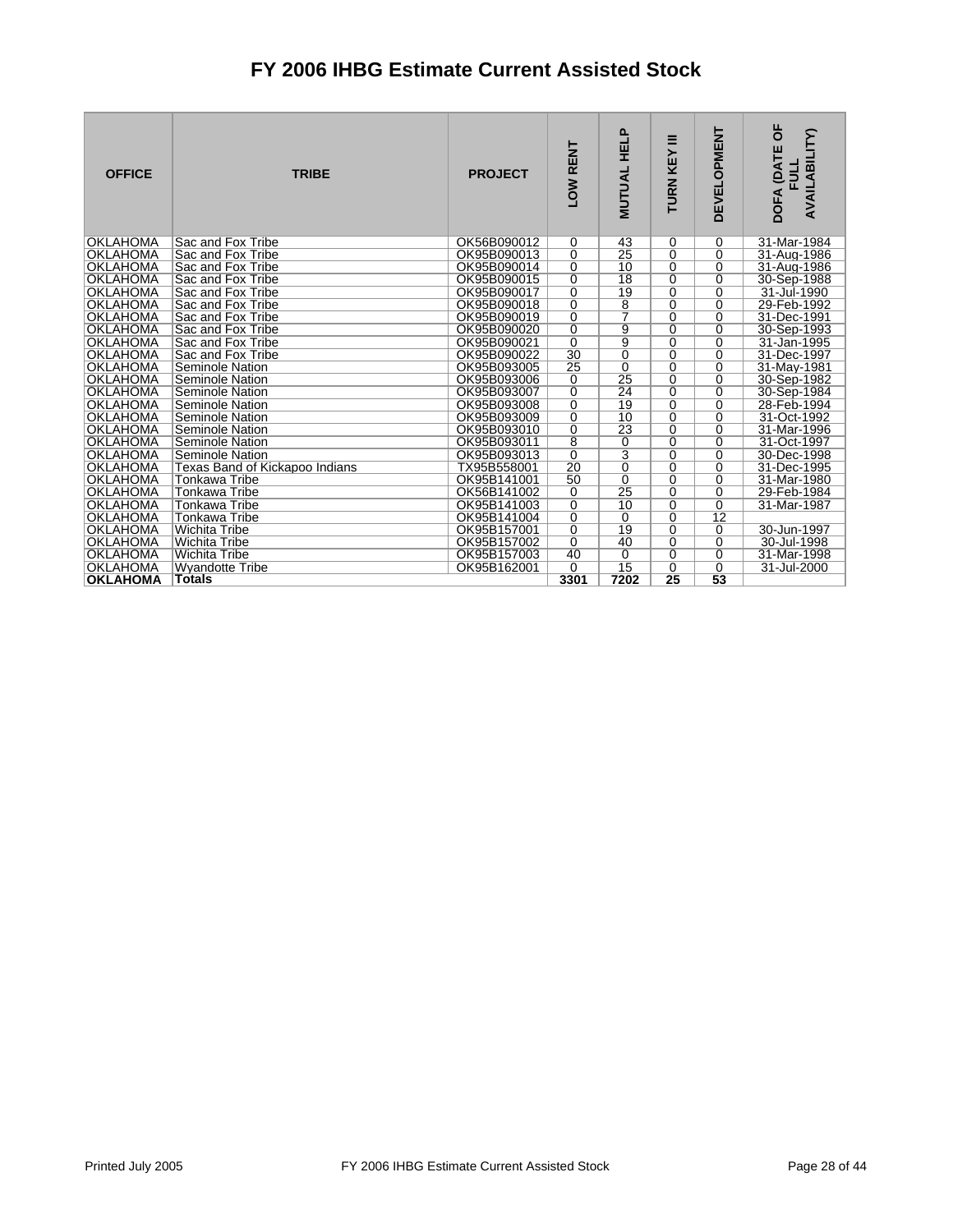| <b>OFFICE</b>                    | <b>TRIBE</b>                                                 | <b>PROJECT</b>             | LOW RENT              | <b>MUTUAL HELP</b>    | Ξ<br>TURN KEY | <b>DEVELOPMENT</b> | DOFA (DATE OF<br><b>AVAILABILITY)</b><br><b>FULL</b> |
|----------------------------------|--------------------------------------------------------------|----------------------------|-----------------------|-----------------------|---------------|--------------------|------------------------------------------------------|
| <b>PHOENIX</b>                   | Acoma Pueblo                                                 | NM99B079001                | 0                     | 1                     | 0             | 0                  | 31-May-1973                                          |
| <b>PHOENIX</b><br><b>PHOENIX</b> | Acoma Pueblo<br>Acoma Pueblo                                 | NM99B079002<br>NM99B079003 | 0<br>0                | 1<br>38               | 0<br>0        | 0<br>0             | 30-Jun-1976<br>30-Sep-1980                           |
| <b>PHOENIX</b>                   | Acoma Pueblo                                                 | NM99B079004                | 0                     | 41                    | 0             | 0                  | 29-Feb-1984                                          |
| <b>PHOENIX</b>                   | Acoma Pueblo                                                 | NM99B079005                | 0                     | 14                    | 0             | 0                  | 29-Feb-1984                                          |
| PHOENIX<br><b>PHOENIX</b>        | Acoma Pueblo<br>Acoma Pueblo                                 | NM99B079006<br>NM99B079007 | 0<br>0                | $\overline{20}$<br>29 | 0<br>0        | 0<br>0             | 29-Feb-1984<br>31-Oct-1999                           |
| <b>PHOENIX</b>                   | Acoma Pueblo                                                 | NM99B079008                | 14                    | 0                     | 0             | 0                  | 30-Apr-2002                                          |
| <b>PHOENIX</b>                   | Acoma Pueblo                                                 | NM99B079009                | 1                     | 0                     | 0             | 0                  | 30-Nov-2002                                          |
| <b>PHOENIX</b>                   | Acoma Pueblo                                                 | NM99B079010                | 0                     | 3                     | 0             | 0                  | 30-Apr-2002                                          |
| <b>PHOENIX</b><br><b>PHOENIX</b> | Acoma Pueblo<br>Acoma Pueblo                                 | NM99B079011<br>NM99B079012 | 0<br>0                | 4<br>20               | 0<br>0        | 0<br>0             | 30-Apr-2002<br>30-Apr-2002                           |
| <b>PHOENIX</b>                   | Acoma Pueblo                                                 | NM99B079013                | 20                    | 0                     | 0             | 0                  | 30-Apr-2002                                          |
| <b>PHOENIX</b>                   | Ak-Chin                                                      | AZ99B042001                | 20                    | 0                     | 0             | 0                  | 29-Feb-1992                                          |
| <b>PHOENIX</b><br><b>PHOENIX</b> | Ak-Chin<br>Berry Creek Rancheria                             | AZ99B042002<br>CA99B130017 | $\overline{12}$<br>15 | 0<br>0                | 0<br>0        | 0<br>0             | 30-Jun-1992<br>31-Oct-1992                           |
| <b>PHOENIX</b>                   | Berry Creek Rancheria                                        | CA99B130018                | 0                     | 9                     | 0             | 0                  | 31-Oct-1992                                          |
| <b>PHOENIX</b>                   | Berry Creek Rancheria                                        | CA99B130021                | 0                     | 7                     | 0             | 0                  | 31-Dec-1995                                          |
| <b>PHOENIX</b><br><b>PHOENIX</b> | Berry Creek Rancheria                                        | CA99B130023<br>CA99B098004 | 8<br>4                | 0<br>0                | 0<br>0        | 0<br>0             | 31-Dec-1995                                          |
| <b>PHOENIX</b>                   | Big Pine Band<br>Big Pine Band                               | CA99B098005                | 5                     | 0                     | 0             | 0                  | 31-Mar-1982<br>31-Mar-1979                           |
| <b>PHOENIX</b>                   | Big Pine Band                                                | CA99B098008                | 1                     | 0                     | 0             | 0                  | 29-Feb-1984                                          |
| <b>PHOENIX</b>                   | Big Pine Band                                                | CA99B098009                | 0                     | 7                     | 0             | 0                  | 30-Nov-1987                                          |
| <b>PHOENIX</b><br><b>PHOENIX</b> | Big Pine Band<br>Big Pine Band                               | CA99B098010<br>CA99B098011 | 2<br>1                | 0<br>0                | 0<br>0        | 0<br>0             | 30-Nov-1987<br>30-Sep-1991                           |
| <b>PHOENIX</b>                   | Big Pine Band                                                | CA99B098012                | 0                     | 1                     | 0             | 0                  | 30-Sep-1991                                          |
| <b>PHOENIX</b>                   | Big Pine Band                                                | CA99B098013                | 0                     | $\overline{4}$        | 0             | 0                  | 30-Apr-1993                                          |
| <b>PHOENIX</b><br><b>PHOENIX</b> | <b>Big Pine Band</b><br>Big Pine Band                        | CA99B098014<br>CA99B098016 | 0<br>0                | 12<br>1               | 0<br>0        | 0<br>0             | 31-May-2001<br>30-Nov-1987                           |
| <b>PHOENIX</b>                   | Bridgeport Paiute Indian Colony                              | CA99B098006                | 21                    | 0                     | 0             | 0                  | 31-Oct-1980                                          |
| <b>PHOENIX</b>                   | Cahuilla Band                                                | CA99B080052                | 0                     | $\overline{13}$       | 0             | 0                  | 31-Dec-1993                                          |
| <b>PHOENIX</b><br><b>PHOENIX</b> | Campo Band<br>Campo Band                                     | CA99B150001<br>CA99B150002 | 15<br>0               | 0<br>13               | 0<br>0        | 0<br>0             | 30-Sep-1991<br>30-Sep-1981                           |
| <b>PHOENIX</b>                   | Campo Band                                                   | CA99B150003                | 18                    | 0                     | 0             | 0                  | 01-Apr-1998                                          |
| <b>PHOENIX</b>                   | Campo Band                                                   | CA99B150004                | 0                     | 9                     | 0             | 0                  | 01-Apr-1998                                          |
| <b>PHOENIX</b><br><b>PHOENIX</b> | Capitan Grande Band<br>Chemehuevi                            | CA99B080058<br>CA99B133001 | 0<br>25               | 18<br>0               | 0<br>0        | 0<br>0             | 31-May-1995<br>30-Nov-1988                           |
| <b>PHOENIX</b>                   | Chemehuevi                                                   | CA99B133002                | 0                     | 11                    | 0             | 0                  | 30-Sep-1980                                          |
| <b>PHOENIX</b>                   | Chemehuevi                                                   | CA99B133003                | 10                    | 0                     | 0             | 0                  | 30-Sep-1980                                          |
| PHOENIX<br><b>PHOENIX</b>        | Chemehuevi<br>Chemehuevi                                     | CA99B133004<br>CA99B133005 | 0<br>10               | 15<br>0               | 0<br>0        | 0<br>0             | 31-Oct-1988<br>31-Oct-1988                           |
| <b>PHOENIX</b>                   | Chemehuevi                                                   | CA99B133008                | 10                    | 0                     | 0             | 10                 | 31-May-2002                                          |
| <b>PHOENIX</b>                   | Chicken Ranch Rancheria                                      | CA99B129021                | 0                     | $\overline{12}$       | 0             | 0                  | 30-Nov-2001                                          |
| <b>PHOENIX</b><br><b>PHOENIX</b> | Chicken Ranch Rancheria<br>Cochiti Pueblo                    | CA99B129021<br>NM99B084003 | 0<br>0                | 3<br>18               | 0<br>0        | 0<br>0             | 30-Apr-2002<br>28-Feb-1979                           |
| <b>PHOENIX</b>                   | Cochiti Pueblo                                               | NM99B084004                | $\Omega$              | 26                    | 0             | $\Omega$           | 31-May-1998                                          |
| <b>PHOENIX</b>                   | Cochiti Pueblo                                               | NM99B084005                | 10                    | 0                     | 0             | 0                  | 31-May-1998                                          |
| <b>PHOENIX</b><br><b>PHOENIX</b> | Cochiti Pueblo<br>Cochiti Pueblo                             | NM99B084006<br>NM99B084007 | 0<br>1                | 3<br>$\overline{0}$   | 0<br>0        | 0<br>0             | 31-May-1998<br>31-May-1998                           |
| <b>PHOENIX</b>                   | Cochiti Pueblo                                               | NM99B031076                | 0                     | 0                     | 0             | 12                 |                                                      |
| <b>PHOENIX</b>                   | Cocopah Tribe                                                | AZ99B020003                | $\overline{32}$       | 0                     | 0             | 0                  | 31-Oct-1980                                          |
| <b>PHOENIX</b><br><b>PHOENIX</b> | Cocopah Tribe<br>Cocopah Tribe                               | AZ99B020004<br>AZ99B020005 | 15<br>28              | 0<br>0                | 0<br>0        | 0<br>0             | 31-Jul-1992<br>31-Oct-1998                           |
| <b>PHOENIX</b>                   | Cold Springs Rancheria                                       | CA99B129003                | 0                     | 7                     | 0             | 0                  | 30-Sep-1982                                          |
| <b>PHOENIX</b>                   | Cold Springs Rancheria                                       | CA99B129004                | 11                    | $\overline{0}$        | 0             | 0                  | 30-Sep-1982                                          |
| <b>PHOENIX</b><br><b>PHOENIX</b> | Cold Springs Rancheria<br>Cold Springs Rancheria             | CA99B129009<br>CA99B129011 | $\overline{8}$<br>10  | 0<br>0                | 0<br>0        | 0<br>0             | 31-Dec-1987<br>31-Dec-1987                           |
| <b>PHOENIX</b>                   | Cold Springs Rancheria                                       | CA99B129019                | 1                     | 0                     | 0             | 0                  | 30-Sep-1982                                          |
| <b>PHOENIX</b>                   | Colorado River Indian Tribes                                 | AZ99B018005                | 50                    | 0                     | 0             | 0                  | 31-Aug-1972                                          |
| <b>PHOENIX</b><br><b>PHOENIX</b> | Colorado River Indian Tribes<br>Colorado River Indian Tribes | AZ99B018006<br>AZ99B018007 | 99<br>25              | 0<br>0                | 0<br>0        | 0<br>0             | 30-Nov-1973<br>31-Oct-1975                           |
| <b>PHOENIX</b>                   | Colorado River Indian Tribes                                 | AZ99B018009                | 0                     | $\overline{25}$       | 0             | 0                  | 30-Jun-1980                                          |
| <b>PHOENIX</b>                   | Colorado River Indian Tribes                                 | AZ99B018010                | 50                    | 0                     | 0             | 0                  | 31-Oct-1982                                          |
| <b>PHOENIX</b><br><b>PHOENIX</b> | Colorado River Indian Tribes<br>Colorado River Indian Tribes | AZ99B018011<br>AZ99B018013 | 0<br>0                | 25<br>54              | 0<br>0        | 0<br>0             | 28-Feb-1982<br>31-Dec-1986                           |
| <b>PHOENIX</b>                   | Colorado River Indian Tribes                                 | AZ99B018014                | 0                     | 25                    | 0             | 0                  | 31-Mar-1990                                          |
| <b>PHOENIX</b>                   | Colorado River Indian Tribes                                 | AZ99B018015                | 0                     | 16                    | 0             | 0                  | 31-Jan-1992                                          |
| <b>PHOENIX</b><br><b>PHOENIX</b> | Colorado River Indian Tribes<br>Colorado River Indian Tribes | AZ99B018016<br>AZ99B018017 | 0<br>0                | 15<br>14              | 0<br>0        | 0<br>0             | 30-Apr-1993<br>31-Dec-1971                           |
| <b>PHOENIX</b>                   | Coyote Valley Band                                           | CA99B097007                | 15                    | 0                     | 0             | $\overline{0}$     | 28-Feb-1987                                          |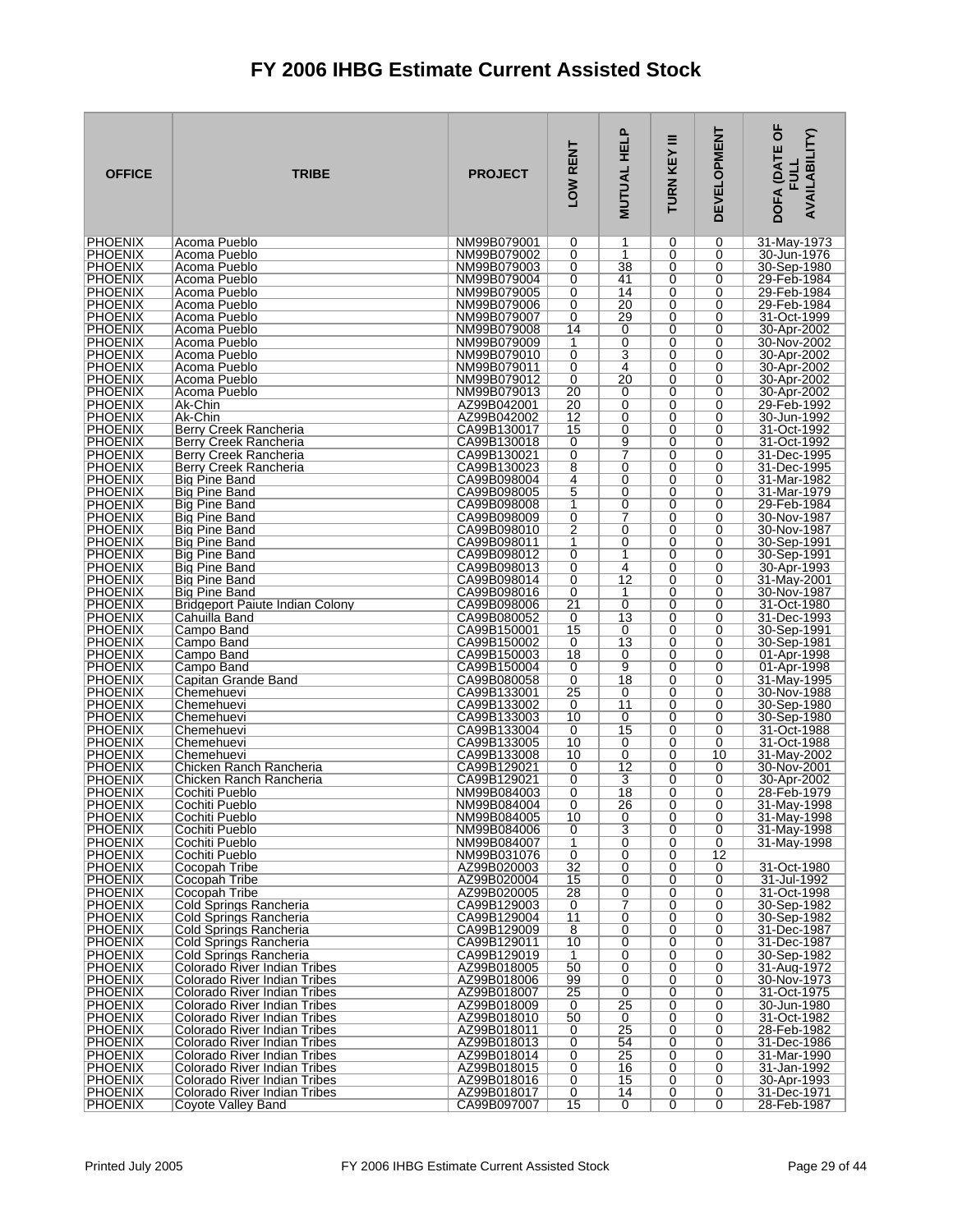| <b>OFFICE</b>                    | <b>TRIBE</b>                                               | <b>PROJECT</b>             | LOW RENT        | <b>MUTUAL HELP</b>  | Ξ<br>TURN KEY    | <b>DEVELOPMENT</b> | DOFA (DATE OF<br><b>AVAILABILITY)</b><br><b>FULL</b> |
|----------------------------------|------------------------------------------------------------|----------------------------|-----------------|---------------------|------------------|--------------------|------------------------------------------------------|
| <b>PHOENIX</b>                   | Coyote Valley Band                                         | CA99B097009                | 15              | 0                   | 0                | 0                  | 28-Feb-1987                                          |
| <b>PHOENIX</b>                   | Duck Valley Shoshone-Paiute                                | NV99B006005                | 0               | $\overline{2}$      | 0                | 0                  | 28-Feb-1979                                          |
| <b>PHOENIX</b><br><b>PHOENIX</b> | Duck Valley Shoshone-Paiute                                | NV99B006008                | 19              | 0<br>15             | 0<br>0           | 0<br>0             | 30-Sep-1982<br>31-Oct-1982                           |
| <b>PHOENIX</b>                   | Duck Valley Shoshone-Paiute<br>Duck Valley Shoshone-Paiute | NV99B006009<br>NV99B006010 | 0<br>0          | 10                  | 0                | 0                  | 31-Jan-1985                                          |
| <b>PHOENIX</b>                   | Duck Valley Shoshone-Paiute                                | NV99B006011                | 19              | 0                   | 0                | 0                  | 01-Jul-1986                                          |
| <b>PHOENIX</b>                   | Duck Valley Shoshone-Paiute                                | NV99B006012                | 0               | 16                  | $\mathbf 0$      | 0                  | 01-Jul-1986                                          |
| <b>PHOENIX</b>                   | Duck Valley Shoshone-Paiute                                | NV99B006013                | 25              | 0                   | 0                | 0                  | 18-Mar-1996                                          |
| <b>PHOENIX</b>                   | Duck Valley Shoshone-Paiute                                | NV99B006014                | 0               | 25                  | 0                | 0                  | 09-Jun-1997                                          |
| <b>PHOENIX</b>                   | Duck Valley Shoshone-Paiute                                | NV99B006015                | 12              | 0                   | 0                | 0                  | 02-Dec-1998                                          |
| <b>PHOENIX</b>                   | Duck Valley Shoshone-Paiute                                | NV99B006016                | 0               | 1<br>8              | 0                | 0                  | 30-Sep-1982                                          |
| <b>PHOENIX</b><br><b>PHOENIX</b> | Duckwater Shoshone<br>Duckwater Shoshone                   | NV99B015009<br>NV99B015010 | 0<br>8          | 0                   | 0<br>$\mathbf 0$ | 0<br>0             | 31-Dec-1985<br>31-Dec-1985                           |
| <b>PHOENIX</b>                   | Duckwater Shoshone                                         | NV99B015015                | 10              | 0                   | $\mathbf 0$      | 0                  | 31-Dec-1986                                          |
| <b>PHOENIX</b>                   | Ely Shoshone                                               | NV99B015008                | 10              | $\overline{0}$      | 0                | 0                  | 31-Oct-1985                                          |
| <b>PHOENIX</b>                   | Ely Shoshone                                               | NV99B015014                | 18              | 0                   | $\mathbf 0$      | 0                  | 31-Oct-1985                                          |
| <b>PHOENIX</b>                   | Ely Shoshone                                               | NV99B015016                | 5               | 0                   | $\mathbf 0$      | 0                  | 30-Sep-2000                                          |
| <b>PHOENIX</b>                   | Enterprise Rancheria                                       | CA99B160001                | 0               | 0                   | 0                | 15                 |                                                      |
| <b>PHOENIX</b><br><b>PHOENIX</b> | Fallon Paiute-Shoshone<br><b>Fallon Paiute-Shoshone</b>    | NV99B011003<br>NV99B011006 | 0<br>22         | 33<br>0             | $\Omega$<br>0    | 0<br>0             | 31-Jul-1980<br>30-Apr-1989                           |
| <b>PHOENIX</b>                   | <b>Fallon Paiute-Shoshone</b>                              | NV99B011007                | 0               | 19                  | 0                | 0                  | 30-Sep-1989                                          |
| <b>PHOENIX</b>                   | <b>Fallon Paiute-Shoshone</b>                              | NV99B011008                | 0               | 15                  | $\Omega$         | 0                  | 31-May-1992                                          |
| <b>PHOENIX</b>                   | <b>Fallon Paiute-Shoshone</b>                              | NV99B011009                | 15              | 0                   | 0                | 0                  | 31-May-1992                                          |
| <b>PHOENIX</b>                   | <b>Fallon Paiute-Shoshone</b>                              | NV99B011010                | 0               | 15                  | 0                | 0                  | 31-May-1992                                          |
| <b>PHOENIX</b>                   | <b>Fallon Paiute-Shoshone</b>                              | NV99B011011                | 20              | 0                   | $\Omega$         | 0                  | 31-Jan-1995                                          |
| <b>PHOENIX</b><br><b>PHOENIX</b> | <b>Fallon Paiute-Shoshone</b>                              | NV99B011012<br>CA99B083001 | 0               | 15<br>0             | 0                | 0<br>0             | 31-Jan-1995<br>31-Oct-1975                           |
| <b>PHOENIX</b>                   | Fort Bidwell<br><b>Fort Bidwell</b>                        | CA99B083005                | 2<br>6          | 0                   | 0<br>$\Omega$    | 0                  | 31-Oct-1982                                          |
| <b>PHOENIX</b>                   | <b>Fort Bidwell</b>                                        | CA99B083006                | 0               | $\overline{8}$      | 0                | 0                  | 31-Oct-1982                                          |
| <b>PHOENIX</b>                   | <b>Fort Bidwell</b>                                        | CA99B603004                | 10              | 0                   | 0                | 0                  | 28-Oct-1999                                          |
| <b>PHOENIX</b>                   | Fort Independence                                          | CA99B098007                | 0               | 6                   | $\mathbf 0$      | 0                  | 29-Feb-1984                                          |
| <b>PHOENIX</b>                   | Fort Independence                                          | CA99B098008                | 1               | 0                   | 0                | 0                  | 29-Feb-1984                                          |
| <b>PHOENIX</b><br><b>PHOENIX</b> | Fort Independence                                          | CA99B098009<br>CA99B098012 | 0<br>0          | $\overline{2}$<br>1 | 0<br>$\mathbf 0$ | 0<br>0             | 30-Nov-1987                                          |
| <b>PHOENIX</b>                   | Fort Independence<br>Fort Independence                     | CA99B098013                | 0               | $\overline{2}$      | 0                | 0                  | 30-Sep-1991<br>30-Apr-1993                           |
| <b>PHOENIX</b>                   | Fort Independence                                          | CA99B604001                | 0               | $\overline{2}$      | 0                | 0                  | 31-Jul-2000                                          |
| <b>PHOENIX</b>                   | Fort Mojave Tribe                                          | CA99B100001                | 0               | 46                  | 0                | 0                  | 31-Aug-1978                                          |
| <b>PHOENIX</b>                   | Fort Mojave Tribe                                          | CA99B100002                | 0               | 10                  | 0                | 0                  | 30-Apr-1982                                          |
| <b>PHOENIX</b>                   | Fort Mojave Tribe                                          | CA99B100003                | 10              | 0                   | 0                | 0                  | 30-Apr-1982                                          |
| PHOENIX<br><b>PHOENIX</b>        | Fort Mojave Tribe<br>Fort Mojave Tribe                     | CA99B100004<br>CA99B100006 | 50<br>20        | $\overline{0}$<br>0 | $\mathbf 0$<br>0 | 0<br>0             | 31-May-1987<br>30-Jun-1985                           |
| <b>PHOENIX</b>                   | <b>Fort Moiave Tribe</b>                                   | CA99B100007                | 19              | 0                   | 0                | 0                  | 31-Jul-1987                                          |
| <b>PHOENIX</b>                   | Fort Mojave Tribe                                          | CA99B100008                | 25              | 0                   | 0                | 0                  | 30-Apr-1987                                          |
| <b>PHOENIX</b>                   | <b>Fort Mojave Tribe</b>                                   | CA99B100009                | 4               | $\Omega$            | 0                | 0                  | 31-Aug-1978                                          |
| <b>PHOENIX</b>                   | Gila River                                                 | AZ99B015005                | 10              | 0                   | 0                | 0                  | 30-Jun-1973                                          |
| <b>PHOENIX</b>                   | Gila River                                                 | AZ99B015006                | 80              | 0                   | 0                | $\Omega$           | 28-Feb-1974                                          |
| <b>PHOENIX</b><br><b>PHOENIX</b> | Gila River<br>Gila River                                   | AZ99B015007<br>AZ99B015009 | 10<br>0         | 0<br>38             | 0<br>0           | 0<br>0             | 02-Oct-1973<br>30-Apr-1979                           |
| <b>PHOENIX</b>                   | Gila River                                                 | AZ99B015010                | $\overline{20}$ | 0                   | 0                | 0                  | 31-Jul-1980                                          |
| <b>PHOENIX</b>                   | Gila River                                                 | AZ99B015011                | 30              | 0                   | 0                | 0                  | 30-Sep-1978                                          |
| <b>PHOENIX</b>                   | Gila River                                                 | AZ99B015012                | 0               | 46                  | 0                | 0                  | 31-Jan-1980                                          |
| <b>PHOENIX</b>                   | Gila River                                                 | AZ99B015013                | 20              | 0                   | 0                | 0                  | 31-Jan-1981                                          |
| <b>PHOENIX</b><br><b>PHOENIX</b> | Gila River<br>Gila River                                   | AZ99B015014<br>AZ99B015015 | 30<br>50        | 0<br>0              | 0<br>0           | 0<br>0             | 31-Jul-1979<br>30-Jun-1980                           |
| <b>PHOENIX</b>                   | Gila River                                                 | AZ99B015016                | 30              | 0                   | 0                | 0                  | 31-Aug-1980                                          |
| <b>PHOENIX</b>                   | Gila River                                                 | AZ99B015017                | $\overline{20}$ | 0                   | 0                | 0                  | 31-Jan-1980                                          |
| <b>PHOENIX</b>                   | Gila River                                                 | AZ99B015018                | 0               | 57                  | 0                | 0                  | 30-Jun-1982                                          |
| <b>PHOENIX</b>                   | Gila River                                                 | AZ99B015019                | 20              | 0                   | 0                | 0                  | 31-Aug-1982                                          |
| <b>PHOENIX</b><br><b>PHOENIX</b> | Gila River                                                 | AZ99B015020<br>AZ99B015021 | $\overline{71}$ | 0                   | 0                | 0                  | 31-Oct-1986                                          |
| <b>PHOENIX</b>                   | Gila River<br>Gila River                                   | AZ99B015022                | 60<br>0         | 0<br>30             | $\mathbf 0$<br>0 | 0<br>0             | 30-Apr-1987<br>30-Apr-1987                           |
| <b>PHOENIX</b>                   | Gila River                                                 | AZ99B015023                | 9               | 0                   | 0                | 0                  | 31-Jan-1987                                          |
| <b>PHOENIX</b>                   | Gila River                                                 | AZ99B015024                | 64              | 0                   | 0                | 0                  | 31-Dec-1987                                          |
| <b>PHOENIX</b>                   | Gila River                                                 | AZ99B015025                | 0               | 26                  | 0                | 0                  | 30-Jun-1988                                          |
| <b>PHOENIX</b>                   | Gila River                                                 | AZ99B015026                | 0               | 9                   | 0                | 0                  | 31-Oct-1986                                          |
| <b>PHOENIX</b>                   | Gila River                                                 | AZ99B015027                | 0               | 10                  | 0                | 0                  | 31-Oct-1986                                          |
| <b>PHOENIX</b><br><b>PHOENIX</b> | Gila River<br>Gila River                                   | AZ99B015028<br>AZ99B015029 | 0<br>0          | 55<br>58            | 0<br>0           | 0<br>0             | 30-Jun-1988<br>31-May-1988                           |
| <b>PHOENIX</b>                   | Gila River                                                 | AZ99B015030                | 38              | 0                   | 0                | 0                  | 31-Mar-1988                                          |
| <b>PHOENIX</b>                   | Gila River                                                 | AZ99B015031                | 0               | $\overline{32}$     | 0                | $\overline{0}$     | 30-Sep-1992                                          |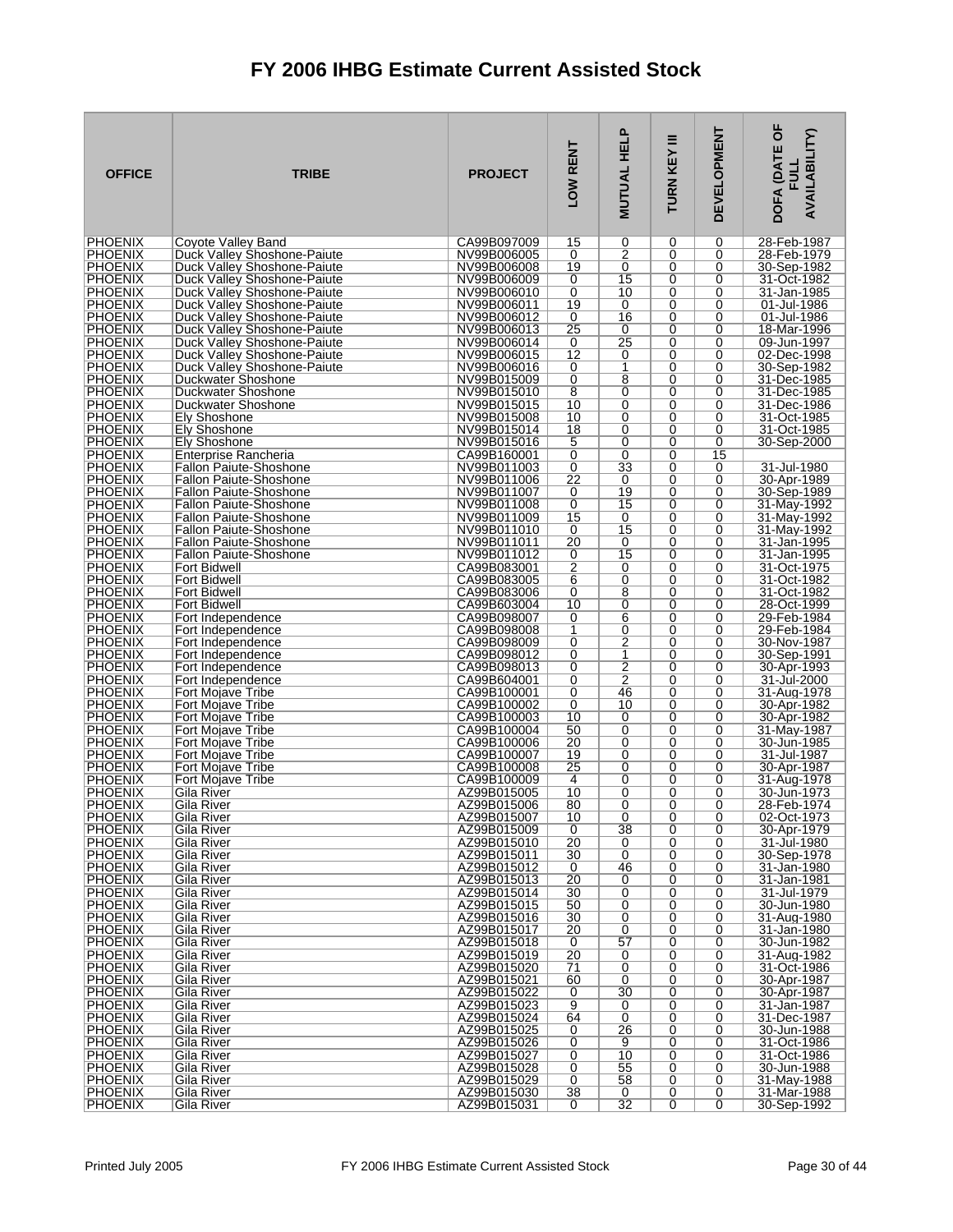| <b>OFFICE</b>                    | <b>TRIBE</b>                                   | <b>PROJECT</b>             | LOW RENT             | <b>MUTUAL HELP</b>  | Ξ<br><b>TURN KEY</b> | <b>DEVELOPMENT</b> | DOFA (DATE OF<br><b>AVAILABILITY)</b><br>FU LI |
|----------------------------------|------------------------------------------------|----------------------------|----------------------|---------------------|----------------------|--------------------|------------------------------------------------|
| <b>PHOENIX</b>                   | Gila River                                     | AZ99B015032                | 20                   | 0                   | 0                    | 0                  | 31-Jul-1993                                    |
| <b>PHOENIX</b><br><b>PHOENIX</b> | Gila River<br>Gila River                       | AZ99B015033<br>AZ99B015034 | 94<br>10             | 0<br>0              | 0<br>0               | 0<br>0             | 31-Jan-1991<br>31-Jul-1993                     |
| <b>PHOENIX</b>                   | Grindstone Rancheria                           | CA99B083001                | 0                    | 1                   | 0                    | 0                  | 31-Oct-1975                                    |
| <b>PHOENIX</b>                   | Grindstone Rancheria                           | CA99B083009                | 12                   | 0                   | 0                    | 0                  | 30-Jun-1995                                    |
| <b>PHOENIX</b><br><b>PHOENIX</b> | Grindstone Rancheria<br>Grindstone Rancheria   | CA99B083013<br>CA99B083015 | 16<br>$\overline{3}$ | 0<br>0              | 0<br>0               | 0<br>0             | 31-Mar-1997<br>31-Mar-1997                     |
| <b>PHOENIX</b>                   | Guidiville Rancheria                           | CA99B130026                | 19                   | 0                   | 0                    | 1                  | 01-Jan-2001                                    |
| <b>PHOENIX</b>                   | Hoopa Valley                                   | CA99B090002                | 30                   | 0                   | 0                    | 0                  | 31-May-1980                                    |
| <b>PHOENIX</b><br><b>PHOENIX</b> | <b>Hoopa Valley</b>                            | CA99B090004                | 0                    | 39                  | 0                    | 0<br>0             | 31-Oct-1985                                    |
| <b>PHOENIX</b>                   | Hoopa Valley<br>Hoopa Valley                   | CA99B090005<br>CA99B090008 | 0<br>0               | 10<br>28            | 0<br>0               | 0                  | 31-Oct-1987<br>31-May-1992                     |
| <b>PHOENIX</b>                   | <b>Hoopa Valley</b>                            | CA99B090009                | 0                    | 17                  | 0                    | 0                  | 28-Feb-1993                                    |
| <b>PHOENIX</b>                   | Hoopa Valley                                   | CA99B090010                | 0                    | 40                  | 0                    | 0                  | 30-Sep-1994                                    |
| <b>PHOENIX</b><br><b>PHOENIX</b> | Hoopa Vallev<br>Hoopa Valley                   | CA99B090011<br>CA99B090012 | 0<br>$\overline{21}$ | 29<br>0             | 0<br>0               | 0<br>0             | 01-Apr-1998<br>30-Sep-1997                     |
| <b>PHOENIX</b>                   | Hoopa Valley                                   | CA99B090013                | 0                    | $\overline{20}$     | 0                    | 0                  | 30-Sep-1997                                    |
| <b>PHOENIX</b>                   | Hopi                                           | AZ99B027002                | 0                    | 3                   | 0                    | 0                  | 30-Nov-1977                                    |
| <b>PHOENIX</b><br><b>PHOENIX</b> | Hopi<br>Hopi                                   | AZ99B027007<br>AZ99B027011 | 0<br>0               | 66<br>125           | 0<br>0               | 0<br>0             | 31-Aug-1980<br>30-Sep-1984                     |
| <b>PHOENIX</b>                   | Hopi                                           | AZ99B027015                | 0                    | 35                  | 0                    | 0                  | 30-Nov-1991                                    |
| <b>PHOENIX</b>                   | Hopi                                           | AZ99B027016                | $\overline{20}$      | 0                   | 0                    | 0                  | 31-Mar-1993                                    |
| <b>PHOENIX</b>                   | Hopi                                           | AZ99B027017                | 0                    | 16                  | 0                    | 0                  | 31-Mar-1997                                    |
| <b>PHOENIX</b><br><b>PHOENIX</b> | Hopi<br><b>Hopland Rancheria</b>               | AZ99B027018<br>CA99B130008 | 13<br>10             | 0<br>0              | 0<br>0               | 0<br>0             | 31-Dec-1997<br>31-Mar-1988                     |
| <b>PHOENIX</b>                   | <b>Hopland Rancheria</b>                       | CA99B130010                | 10                   | 0                   | 0                    | 0                  | 29-Feb-1988                                    |
| <b>PHOENIX</b>                   | Hualapai                                       | AZ99B017002                | 0                    | 4                   | 0                    | 0                  | 30-Sep-1973                                    |
| <b>PHOENIX</b><br><b>PHOENIX</b> | Hualapai<br>Hualapai                           | AZ99B017003<br>AZ99B017004 | 0<br>30              | 40<br>0             | 0<br>0               | 0<br>0             | 31-Mar-1981<br>31-Jul-1981                     |
| <b>PHOENIX</b>                   | Hualapai                                       | AZ99B017007                | 20                   | 0                   | 0                    | 0                  | 30-Apr-1987                                    |
| PHOENIX                          | Hualapai                                       | AZ99B017008                | 10                   | $\overline{0}$      | 0                    | 0                  | 31-Mar-1988                                    |
| <b>PHOENIX</b><br><b>PHOENIX</b> | Hualapai<br>Hualapai                           | AZ99B017009<br>AZ99B017010 | 0<br>20              | 15<br>0             | 0<br>0               | 0<br>0             | 31-Mar-1988<br>31-Jul-1989                     |
| <b>PHOENIX</b>                   | Hualapai                                       | AZ99B017011                | 0                    | 10                  | 0                    | 0                  | 31-Oct-1991                                    |
| <b>PHOENIX</b>                   | Hualapai                                       | AZ99B017012                | $\overline{25}$      | 0                   | 0                    | 0                  | 30-Aug-1991                                    |
| <b>PHOENIX</b>                   | Hualapai                                       | AZ99B017013                | 30                   | 0                   | 0                    | 0                  | 30-Sep-1994                                    |
| <b>PHOENIX</b><br><b>PHOENIX</b> | Hualapai<br>Isleta Pueblo                      | AZ99B017014<br>NM99B081006 | 0<br>0               | 28<br>6             | 0<br>0               | 0<br>0             | 31-Dec-1995<br>30-Nov-1977                     |
| <b>PHOENIX</b>                   | Isleta Pueblo                                  | NM99B081008                | $\overline{3}$       | $\overline{23}$     | 0                    | 0                  | 30-Nov-1998                                    |
| <b>PHOENIX</b>                   | Isleta Pueblo                                  | NM99B081009                | 25                   | 0                   | 0                    | 0                  | 30-Nov-1998                                    |
| <b>PHOENIX</b><br><b>PHOENIX</b> | Isleta Pueblo<br>Isleta Pueblo                 | NM99B081010<br>NM99B081011 | 2<br>0               | 0<br>$\overline{2}$ | 0<br>0               | 0<br>0             | 30-Nov-1998<br>30-Nov-1998                     |
| <b>PHOENIX</b>                   | Jemez Pueblo                                   | NM99B080001                | 0                    | $\overline{13}$     | 0                    | 0                  | 31-Mar-1978                                    |
| <b>PHOENIX</b>                   | Jemez Pueblo                                   | NM99B080002                | 0                    | 41                  | 0                    | 0                  | 31-Oct-1980                                    |
| <b>PHOENIX</b><br><b>PHOFNIX</b> | Jemez Pueblo<br>Jemez Pueblo                   | NM99B080003<br>NM99B080004 | 0<br>$\Omega$        | 23<br>2             | 0<br>0               | 0<br>$\Omega$      | 31-Oct-1996<br>31-Dec-1998                     |
| <b>PHOENIX</b>                   | Jicarilla Reservation                          | NM99B014001                | $\overline{22}$      | $\overline{0}$      | 0                    | 0                  | 31-Jul-1966                                    |
| <b>PHOENIX</b>                   | Jicarilla Reservation                          | NM99B014008                | 29                   | 0                   | 0                    | 0                  | 30-Sep-1981                                    |
| <b>PHOENIX</b><br><b>PHOENIX</b> | Jicarilla Reservation<br>Jicarilla Reservation | NM99B014009<br>NM99B014010 | 55<br>0              | 0<br>25             | 0<br>0               | 0<br>0             | 30-Nov-1981<br>30-Sep-1987                     |
| <b>PHOENIX</b>                   | Jicarilla Reservation                          | NM99B014011                | 0                    | 34                  | 0                    | 0                  | 31-Dec-1987                                    |
| <b>PHOENIX</b>                   | Jicarilla Reservation                          | NM99B014012                | 0                    | 8                   | 0                    | 0                  | 30-Nov-1986                                    |
| <b>PHOENIX</b><br><b>PHOENIX</b> | Jicarilla Reservation<br>Jicarilla Reservation | NM99B014013<br>NM99B014014 | 0<br>0               | 14<br>19            | 0<br>0               | 0<br>0             | 31-May-1991<br>30-Nov-1981                     |
| <b>PHOENIX</b>                   | Jicarilla Reservation                          | NM99B014015                | 32                   | 0                   | 0                    | 0                  | 31-Oct-1996                                    |
| <b>PHOENIX</b>                   | Kaibab Band of Paiute                          | AZ99B024002                | 0                    | $\overline{13}$     | 0                    | 0                  | 30-Sep-1980                                    |
| <b>PHOENIX</b>                   | Kaibab Band of Paiute                          | AZ99B024003                | 13                   | 0                   | 0                    | 0                  | 30-Sep-1982                                    |
| <b>PHOENIX</b><br><b>PHOENIX</b> | Kaibab Band of Paiute<br>Kaibab Band of Paiute | AZ99B024004<br>AZ99B024005 | 8<br>0               | $\overline{0}$<br>5 | 0<br>0               | 0<br>0             | 31-Jan-1987<br>31-Jan-1987                     |
| <b>PHOENIX</b>                   | Kaibab Band of Paiute                          | AZ99B024006                | 4                    | 0                   | 0                    | 0                  | 31-Dec-1986                                    |
| <b>PHOENIX</b>                   | Kaibab Band of Paiute                          | AZ99B024007                | 0                    | 5                   | 0                    | 0                  | 31-Jan-1992                                    |
| <b>PHOENIX</b><br><b>PHOENIX</b> | Kaibab Band of Paiute<br>Kaibab Band of Paiute | AZ99B024008<br>AZ99B024009 | 13<br>0              | 0<br>$\overline{2}$ | 0<br>0               | 0<br>0             | 30-Sep-1997<br>31-Aug-1970                     |
| <b>PHOENIX</b>                   | Karuk                                          | CA99B134003                | 63                   | $\overline{0}$      | 0                    | 0                  | 31-May-1992                                    |
| <b>PHOENIX</b>                   | Karuk                                          | CA99B134004                | 17                   | 0                   | 0                    | 0                  | 31-May-1993                                    |
| <b>PHOENIX</b><br><b>PHOENIX</b> | Karuk<br>Karuk                                 | CA99B134005<br>CA99B134006 | 15<br>0              | 0<br>5              | 0<br>0               | 0<br>0             | 31-Mar-1997<br>31-Mar-1997                     |
| <b>PHOENIX</b>                   | Karuk                                          | CA99B134007                | 0                    | 16                  | 0                    | 0                  | 31-May-2001                                    |
| <b>PHOENIX</b>                   | Karuk                                          | CA99B134008                | 16                   | 0                   | 0                    | 0                  | 30-Sep-2003                                    |
| PHOENIX                          | Karuk                                          | CA99B134009                | 20                   | 0                   | 0                    | 0                  | 31-May-2001                                    |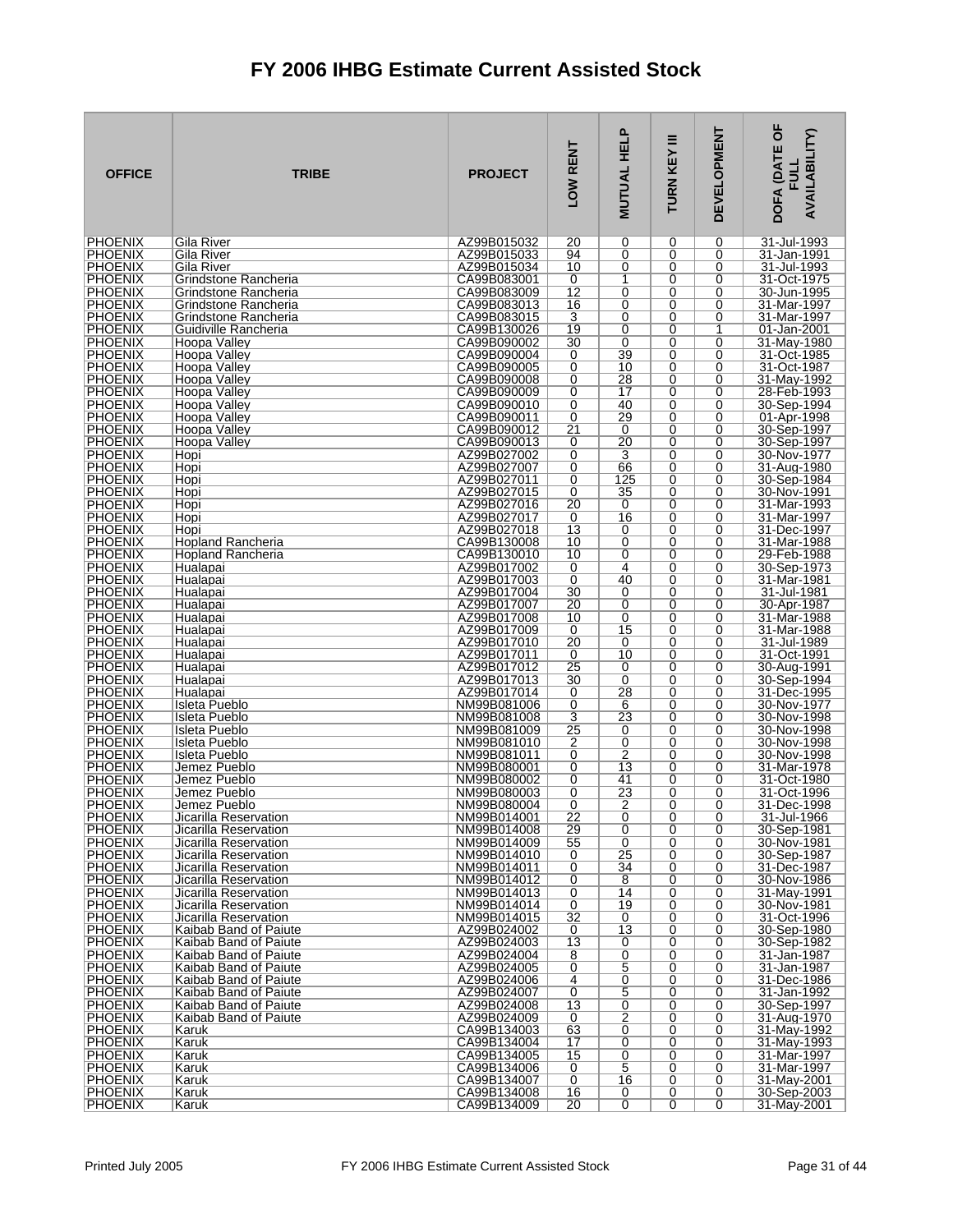| <b>OFFICE</b>                    | <b>TRIBE</b>                                                 | <b>PROJECT</b>             | LOW RENT        | <b>MUTUAL HELP</b>               | Ξ<br><b>TURN KEY</b> | <b>DEVELOPMENT</b>  | DOFA (DATE OF<br><b>AVAILABILITY)</b><br>글 |
|----------------------------------|--------------------------------------------------------------|----------------------------|-----------------|----------------------------------|----------------------|---------------------|--------------------------------------------|
| <b>PHOENIX</b>                   | Karuk                                                        | CA99B134010                | 0               | 0                                | 0                    | 24                  |                                            |
| <b>PHOENIX</b><br><b>PHOENIX</b> | La Jolla Band<br>La Jolla Band                               | CA99B080021<br>CA99B080027 | 0<br>0          | 15<br>28                         | 0<br>0               | 0<br>0              | 30-Sep-1981<br>29-Feb-1988                 |
| <b>PHOENIX</b>                   | La Jolla Band                                                | CA99B080057                | 2               | 0                                | 0                    | 0                   | 31-Oct-1995                                |
| <b>PHOENIX</b>                   | La Jolla Band                                                | CA99B080062                | 0               | $\overline{11}$                  | 0                    | 0                   | 31-Oct-1995                                |
| <b>PHOENIX</b>                   | La Jolla Band                                                | CA99B080071                | 0               | 0                                | 0                    | 12                  |                                            |
| <b>PHOENIX</b><br><b>PHOENIX</b> | Laguna Pueblo<br>Laguna Pueblo                               | NM99B012001<br>NM99B012002 | 10<br>29        | 0<br>0                           | 0<br>0               | 0<br>0              | 28-Feb-1967<br>28-Feb-1967                 |
| <b>PHOENIX</b>                   | Laguna Pueblo                                                | NM99B012006                | 0               | $\overline{2}$                   | 0                    | 0                   | 31-Mar-1979                                |
| <b>PHOENIX</b>                   | Laguna Pueblo                                                | NM99B012008                | 0               | 35                               | 0                    | 0                   | 30-Nov-1997                                |
| <b>PHOENIX</b>                   | Laguna Pueblo                                                | NM99B012009                | 0               | 0                                | 0                    | 10                  |                                            |
| <b>PHOENIX</b><br><b>PHOENIX</b> | Laguna Pueblo<br>Laguna Pueblo                               | NM99B012010<br>NM99B012011 | 0<br>0          | $\overline{4}$<br>$\overline{0}$ | 0<br>0               | 0<br>30             | 30-Sep-1999                                |
| <b>PHOENIX</b>                   | Laytonville Rancheria                                        | CA99B130001                | $\overline{31}$ | 0                                | 0                    | 0                   | 31-Jul-1985                                |
| <b>PHOENIX</b>                   | Laytonville Rancheria                                        | CA99B130025                | 0               | $\overline{2}$                   | 0                    | 0                   | 31-Jul-1985                                |
| <b>PHOENIX</b>                   | Lone Pine Paiute-Shoshone                                    | CA99B098003                | $\overline{36}$ | 0                                | 0                    | 0                   | 30-Sep-1997                                |
| <b>PHOENIX</b><br><b>PHOENIX</b> | Lone Pine Paiute-Shoshone<br>Lone Pine Paiute-Shoshone       | CA99B098004<br>CA99B098005 | 5<br>3          | $\overline{0}$<br>0              | 0<br>0               | 0<br>0              | 31-Mar-1982<br>31-Mar-1979                 |
| <b>PHOENIX</b>                   | Lone Pine Paiute-Shoshone                                    | CA99B098007                | 0               | 1                                | 0                    | 0                   | 29-Feb-1984                                |
| <b>PHOENIX</b>                   | Lone Pine Paiute-Shoshone                                    | CA99B098010                | $\overline{2}$  | $\overline{0}$                   | 0                    | 0                   | 30-Nov-1987                                |
| <b>PHOENIX</b>                   | Lone Pine Paiute-Shoshone                                    | CA99B098012                | 0               | 2                                | 0                    | 0                   | 30-Sep-1991                                |
| PHOENIX<br><b>PHOENIX</b>        | Lone Pine Paiute-Shoshone<br>Lone Pine Paiute-Shoshone       | CA99B098013<br>CA99B098017 | 0<br>0          | 1<br>1                           | 0<br>0               | 0<br>0              | 30-Apr-1993<br>30-Nov-1987                 |
| <b>PHOENIX</b>                   | Manchester Point Arena Rancheria                             | CA99B130004                | 29              | 0                                | 0                    | 0                   | 29-Feb-1988                                |
| <b>PHOENIX</b>                   | Manchester Point Arena Rancheria                             | CA99B130006                | 0               | 5                                | 0                    | 0                   | 29-Feb-1988                                |
| <b>PHOENIX</b>                   | Manchester Point Arena Rancheria                             | CA99B130016                | 9               | 0                                | 0                    | 0                   | 30-Jun-1992                                |
| <b>PHOENIX</b><br><b>PHOENIX</b> | Mesa Grande Band<br>Mesa Grande Band                         | CA99B148001<br>CA99B148002 | 14<br>8         | 0<br>0                           | 0<br>0               | 0<br>0              | 01-Mar-1996<br>31-Aug-1999                 |
| <b>PHOENIX</b>                   | <b>Mescalero Reservation</b>                                 | NM99B013001                | 54              | 0                                | 0                    | 0                   | 31-Mar-1966                                |
| <b>PHOENIX</b>                   | <b>Mescalero Reservation</b>                                 | NM99B013003                | 36              | 0                                | 0                    | 0                   | 31-Mar-1977                                |
| <b>PHOENIX</b>                   | <b>Mescalero Reservation</b>                                 | NM99B013004                | 55              | 0                                | 0                    | 0                   | 31-Mar-1979                                |
| <b>PHOENIX</b><br><b>PHOENIX</b> | <b>Mescalero Reservation</b><br><b>Mescalero Reservation</b> | NM99B013005<br>NM99B013006 | 13<br>12        | 0<br>0                           | 0<br>0               | 0<br>0              | 30-Apr-1979<br>30-Sep-1980                 |
| <b>PHOENIX</b>                   | <b>Mescalero Reservation</b>                                 | NM99B013007                | 26              | 0                                | 0                    | 0                   | 30-Nov-1981                                |
| <b>PHOENIX</b>                   | Mescalero Reservation                                        | NM99B013008                | 25              | 0                                | 0                    | 0                   | 31-Mar-1984                                |
| <b>PHOENIX</b>                   | <b>Mescalero Reservation</b>                                 | NM99B013010                | 0               | 11                               | 0                    | 0                   | 31-May-1988                                |
| <b>PHOENIX</b><br><b>PHOENIX</b> | <b>Mescalero Reservation</b><br><b>Mescalero Reservation</b> | NM99B013011<br>NM99B013012 | 25<br>25        | 0<br>0                           | 0<br>0               | 0<br>0              | 31-May-1988<br>31-May-1988                 |
| <b>PHOENIX</b>                   | Mescalero Reservation                                        | NM99B013013                | 0               | 10                               | 0                    | 0                   | 31-Dec-1992                                |
| <b>PHOENIX</b>                   | <b>Mescalero Reservation</b>                                 | NM99B013014                | 40              | 0                                | 0                    | 0                   | 31-May-1993                                |
| <b>PHOENIX</b><br><b>PHOENIX</b> | <b>Mescalero Reservation</b><br>Moapa Band of Paiute         | NM99B013016                | 0<br>0          | 32<br>10                         | 0<br>0               | 0<br>0              | 30-Sep-1999                                |
| <b>PHOENIX</b>                   | Moapa Band of Paiute                                         | NV99B014003<br>NV99B014004 | 39              | 0                                | 0                    | 0                   | 30-Sep-1978<br>31-May-1982                 |
| <b>PHOENIX</b>                   | Mooretown Rancheria                                          | CA99B130019                | 20              | 0                                | 0                    | 0                   | 31-Aug-1996                                |
| <b>PHOENIX</b>                   | Mooretown Rancheria                                          | CA99B130020                | 0               | 9                                | 0                    | 0                   | 31-Aua-1996                                |
| <b>PHOENIX</b><br><b>PHOENIX</b> | Mooretown Rancheria<br>Morongo Band of Cahuilla              | CA99B130022<br>CA99B080014 | 20<br>0         | 0<br>25                          | 0<br>0               | $\Omega$<br>0       | 31-Aug-1996<br>29-Feb-1980                 |
| <b>PHOENIX</b>                   | Morongo Band of Cahuilla                                     | CA99B080022                | 0               | 18                               | 0                    | 0                   | 30-Jun-1987                                |
| <b>PHOENIX</b>                   | Morongo Band of Cahuilla                                     | CA99B080043                | 0               | 30                               | 0                    | 0                   | 30-Apr-1989                                |
| <b>PHOENIX</b>                   | Morongo Band of Cahuilla                                     | CA99B080050                | 0               | 18                               | 0                    | 0                   | 30-Jun-1992                                |
| <b>PHOENIX</b><br><b>PHOENIX</b> | Morongo Band of Cahuilla<br>Morongo Band of Cahuilla         | CA99B080061<br>CA99B080064 | 0<br>0          | 0<br>0                           | 0<br>0               | 2<br>4              | 07-May-1996                                |
| <b>PHOENIX</b>                   | Nambe Pueblo                                                 | NM99B040011                | 0               | 34                               | 0                    | 0                   | 30-Sep-1980                                |
| <b>PHOENIX</b>                   | Nambe Pueblo                                                 | NM99B040013                | 0               | 13                               | 0                    | 0                   | 30-Sep-1980                                |
| <b>PHOENIX</b>                   | Nambe Pueblo                                                 | NM99B040017                | 0               | 15                               | 0                    | 0                   | 30-Apr-1984<br>31-Jul-1987                 |
| <b>PHOENIX</b><br><b>PHOENIX</b> | Nambe Pueblo<br>Nambe Pueblo                                 | NM99B040018<br>NM99B040023 | 0<br>0          | 5<br>$\overline{5}$              | 0<br>0               | 0<br>0              | 30-Apr-1989                                |
| <b>PHOENIX</b>                   | Nambe Pueblo                                                 | NM99B040024                | 0               | $\overline{22}$                  | 0                    | 0                   | 31-Oct-1988                                |
| <b>PHOENIX</b>                   | Nambe Pueblo                                                 | NM99B040027                | 0               | 14                               | 0                    | 0                   | 28-Feb-1995                                |
| <b>PHOENIX</b><br><b>PHOENIX</b> | Nambe Pueblo<br>Navajo Nation                                | NM99B040030<br>AZ99B012001 | 20<br>60        | 0<br>0                           | 0<br>0               | 0<br>0              | 31-Jul-1999<br>31-Dec-1968                 |
| <b>PHOENIX</b>                   | Navajo Nation                                                | AZ99B012002                | 50              | 0                                | 0                    | 0                   | 30-Apr-1968                                |
| <b>PHOENIX</b>                   | Navajo Nation                                                | AZ99B012003                | 110             | 0                                | 0                    | 0                   | 30-Apr-1968                                |
| <b>PHOENIX</b>                   | Navajo Nation                                                | AZ99B012004                | 40              | 0                                | 0                    | 0                   | 30-Nov-1967                                |
| <b>PHOENIX</b><br><b>PHOENIX</b> | Navajo Nation<br>Navajo Nation                               | AZ99B012005<br>AZ99B012012 | 50<br>50        | 0<br>0                           | 0<br>0               | 0<br>0              | 31-Jan-1967<br>31-Jan-1971                 |
| <b>PHOENIX</b>                   | Navajo Nation                                                | AZ99B012017                | 0               | $\overline{2}$                   | 0                    | 0                   | 31-Jul-1976                                |
| <b>PHOENIX</b>                   | Navajo Nation                                                | AZ99B012032                | 0               | 1                                | 0                    | 0                   | 30-May-1974                                |
| <b>PHOENIX</b><br><b>PHOENIX</b> | Navajo Nation<br>Navajo Nation                               | AZ99B012038<br>AZ99B012039 | 10<br>10        | 0<br>$\overline{0}$              | 0<br>0               | 0<br>$\overline{0}$ | 30-Dec-1974<br>31-Dec-1975                 |
|                                  |                                                              |                            |                 |                                  |                      |                     |                                            |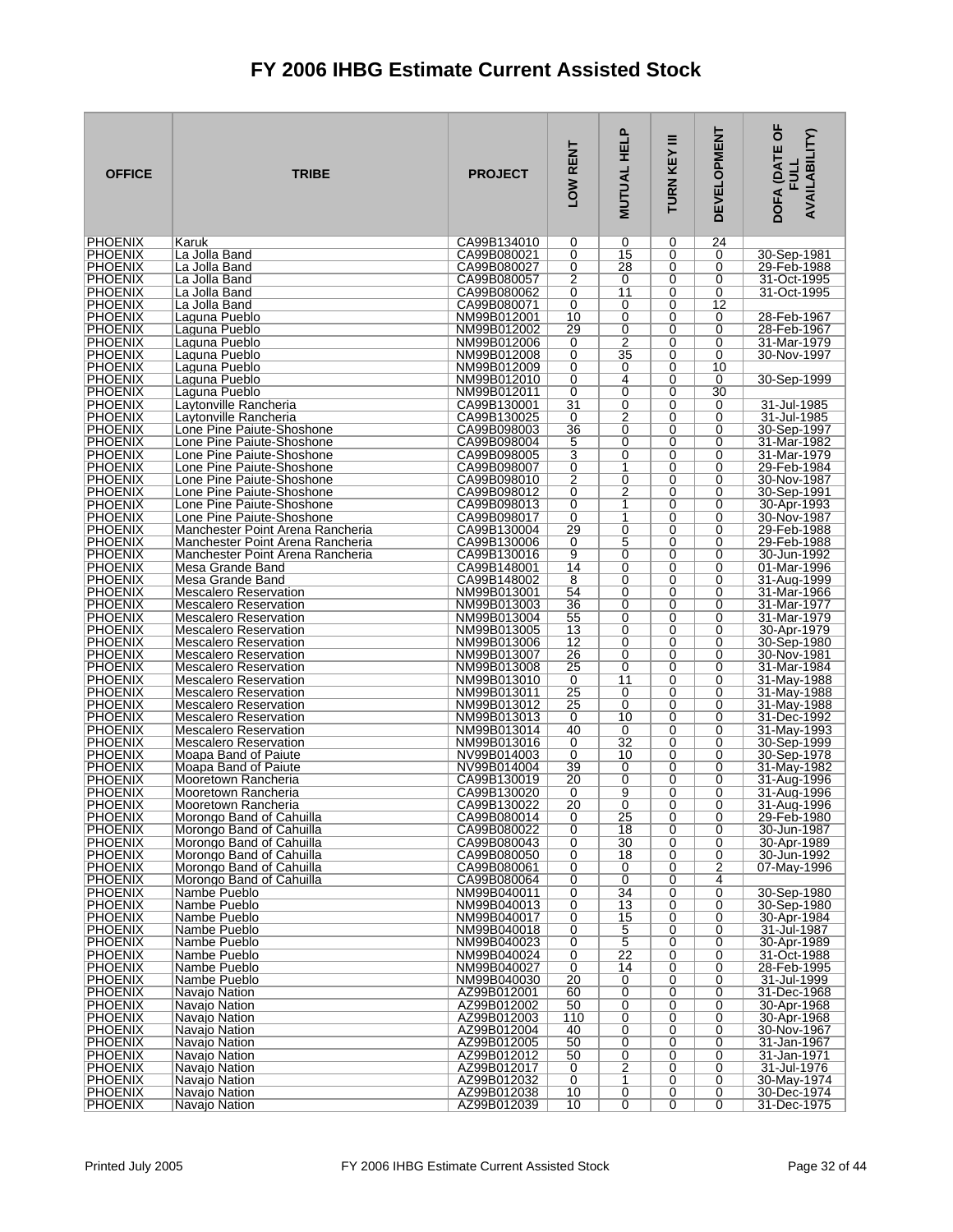| <b>OFFICE</b>                    | <b>TRIBE</b>                   | <b>PROJECT</b>             | LOW RENT            | <b>MUTUAL HELP</b>   | TURN KEY III | <b>DEVELOPMENT</b> | DOFA (DATE OF<br><b>AVAILABILITY)</b><br>글 |
|----------------------------------|--------------------------------|----------------------------|---------------------|----------------------|--------------|--------------------|--------------------------------------------|
| <b>PHOENIX</b>                   | Navajo Nation                  | AZ99B012040                | 10                  | 0                    | 0            | 0                  | 30-Jun-1976                                |
| <b>PHOENIX</b><br><b>PHOENIX</b> | Navajo Nation<br>Navajo Nation | AZ99B012042<br>AZ99B012043 | 0<br>45             | 34<br>0              | 0<br>0       | 0<br>0             | 30-Apr-1979<br>30-Apr-1979                 |
| <b>PHOENIX</b>                   | Navajo Nation                  | AZ99B012044                | 0                   | $\overline{17}$      | 0            | 0                  | 31-Aug-1979                                |
| <b>PHOENIX</b>                   | Navajo Nation                  | AZ99B012045                | 0                   | 15                   | 0            | 0                  | 31-Aug-1979                                |
| <b>PHOENIX</b>                   | Navajo Nation                  | AZ99B012046                | 0                   | 11                   | 0            | 0                  | 31-Dec-1978                                |
| <b>PHOENIX</b><br><b>PHOENIX</b> | Navajo Nation<br>Navaio Nation | AZ99B012047<br>AZ99B012048 | 0<br>10             | 6<br>0               | 0<br>0       | 0<br>0             | 31-May-1979<br>31-Oct-1978                 |
| <b>PHOENIX</b>                   | Navajo Nation                  | AZ99B012050                | 40                  | 0                    | 0            | 0                  | 31-Aug-1983                                |
| <b>PHOENIX</b>                   | Navajo Nation                  | AZ99B012051                | 0                   | 69                   | 0            | 0                  | 31-Dec-1981                                |
| <b>PHOENIX</b>                   | Navajo Nation                  | AZ99B012057                | 150                 | 0                    | 0            | 0                  | 30-Apr-1987                                |
| <b>PHOENIX</b><br><b>PHOENIX</b> | Navajo Nation<br>Navajo Nation | AZ99B012058<br>AZ99B012059 | 37<br>30            | 0<br>0               | 0<br>0       | 0<br>0             | 31-May-1983<br>31-Dec-1982                 |
| <b>PHOENIX</b>                   | Navajo Nation                  | AZ99B012060                | 10                  | 0                    | 0            | 0                  | 30-Nov-1982                                |
| <b>PHOENIX</b>                   | Navaio Nation                  | AZ99B012061                | 6                   | 0                    | 0            | 0                  | 31-Aug-1982                                |
| <b>PHOENIX</b>                   | Navajo Nation                  | AZ99B012062                | 130                 | 0                    | 0            | 0                  | 30-Nov-1983                                |
| <b>PHOENIX</b><br>PHOENIX        | Navajo Nation<br>Navajo Nation | AZ99B012063<br>AZ99B012066 | 88<br>0             | $\overline{0}$<br>20 | 0<br>0       | 0<br>0             | 31-Mar-1984<br>31-Jul-1983                 |
| <b>PHOENIX</b>                   | Navajo Nation                  | AZ99B012067                | 65                  | 0                    | 0            | 0                  | 30-Nov-1982                                |
| <b>PHOENIX</b>                   | Navajo Nation                  | AZ99B012070                | 0                   | 20                   | 0            | 0                  | 30-Sep-1982                                |
| <b>PHOENIX</b>                   | Navaio Nation                  | AZ99B012073                | 15                  | 0                    | 0            | 0                  | 31-Oct-1983                                |
| <b>PHOENIX</b><br><b>PHOENIX</b> | Navajo Nation<br>Navajo Nation | AZ99B012082<br>AZ99B012083 | 50<br>70            | 0<br>$\overline{0}$  | 0<br>0       | 0<br>0             | 30-Sep-1986<br>31-Aug-1985                 |
| <b>PHOENIX</b>                   | Navajo Nation                  | AZ99B012084                | 0                   | 64                   | 0            | 0                  | 31-Mav-1985                                |
| <b>PHOENIX</b>                   | Navajo Nation                  | AZ99B012085                | 50                  | 0                    | 0            | 0                  | 31-Aug-1986                                |
| <b>PHOENIX</b>                   | Navajo Nation                  | AZ99B012086                | 50                  | 0                    | 0            | 0                  | 31-Aug-1986                                |
| <b>PHOENIX</b><br><b>PHOENIX</b> | Navajo Nation<br>Navajo Nation | AZ99B012087<br>AZ99B012088 | 50<br>0             | 0<br>66              | 0<br>0       | 0<br>0             | 30-Sep-1986<br>30-Sep-1985                 |
| PHOENIX                          | Navajo Nation                  | AZ99B012089                | 0                   | 42                   | 0            | 0                  | 31-May-1985                                |
| <b>PHOENIX</b>                   | Navajo Nation                  | AZ99B012090                | 0                   | 55                   | 0            | 0                  | 31-Oct-1987                                |
| <b>PHOENIX</b>                   | Navajo Nation                  | AZ99B012091                | 0                   | 38                   | 0            | $\overline{0}$     | 31-Mar-1986                                |
| <b>PHOENIX</b><br><b>PHOENIX</b> | Navajo Nation<br>Navajo Nation | AZ99B012093<br>AZ99B012094 | 40<br>0             | 0<br>35              | 0<br>0       | 0<br>0             | 31-Aug-1985<br>30-Nov-1987                 |
| <b>PHOENIX</b>                   | Navajo Nation                  | AZ99B012095                | 0                   | 33                   | 0            | 0                  | 30-Jun-1987                                |
| <b>PHOENIX</b>                   | Navajo Nation                  | AZ99B012096                | 0                   | 37                   | 0            | 0                  | 31-Oct-1987                                |
| <b>PHOENIX</b><br><b>PHOENIX</b> | Navajo Nation                  | AZ99B012097                | 0                   | 22                   | 0            | 0                  | 31-Dec-1987                                |
| <b>PHOENIX</b>                   | Navajo Nation<br>Navajo Nation | AZ99B012098<br>AZ99B012099 | 33<br>0             | 0<br>25              | 0<br>0       | 0<br>0             | 31-Oct-1987<br>31-May-1988                 |
| <b>PHOENIX</b>                   | Navajo Nation                  | AZ99B012100                | 0                   | 25                   | 0            | 0                  | 29-Feb-1988                                |
| <b>PHOENIX</b>                   | Navajo Nation                  | AZ99B012101                | 0                   | $\overline{30}$      | 0            | 0                  | 30-Jun-1988                                |
| <b>PHOENIX</b>                   | Navajo Nation                  | AZ99B012102                | 0                   | 18                   | 0            | 0<br>0             | 31-Dec-1987<br>31-May-1991                 |
| <b>PHOENIX</b><br><b>PHOENIX</b> | Navajo Nation<br>Navajo Nation | AZ99B012103<br>AZ99B012104 | 65<br>0             | 0<br>$\overline{20}$ | 0<br>0       | 0                  | 30-Sep-1990                                |
| <b>PHOENIX</b>                   | Navajo Nation                  | AZ99B012105                | 0                   | 20                   | 0            | 0                  | 30-Sep-1990                                |
| <b>PHOENIX</b>                   | Navajo Nation                  | AZ99B012106                | 0                   | 60                   | 0            | 0                  | 31-Dec-1990                                |
| <b>PHOENIX</b><br><b>PHOENIX</b> | Navajo Nation<br>Navajo Nation | AZ99B012107<br>AZ99B012108 | 0<br>$\overline{0}$ | 26<br>60             | 0<br>0       | 0<br>0             | $31$ -May-1991<br>31-May-1991              |
| <b>PHOENIX</b>                   | Navajo Nation                  | AZ99B012109                | 0                   | 30                   | 0            | 0                  | 30-Sep-1990                                |
| <b>PHOENIX</b>                   | Navajo Nation                  | AZ99B012110                | 0                   | 15                   | 0            | 0                  | 30-Sep-1990                                |
| <b>PHOENIX</b>                   | Navajo Nation                  | AZ99B012111                | 0                   | 45                   | 0            | 0                  | 30-Sep-1990                                |
| <b>PHOENIX</b><br><b>PHOENIX</b> | Navajo Nation<br>Navajo Nation | AZ99B012112<br>AZ99B012113 | 0<br>25             | $\overline{25}$<br>0 | 0<br>0       | 0<br>0             | 31-May-1992<br>31-May-1992                 |
| <b>PHOENIX</b>                   | Navaio Nation                  | AZ99B012114                | 0                   | 49                   | 0            | 0                  | 30-Apr-1992                                |
| <b>PHOENIX</b>                   | Navajo Nation                  | AZ99B012115                | 0                   | 14                   | 0            | 0                  | 31-Mar-1992                                |
| <b>PHOENIX</b>                   | Navajo Nation                  | AZ99B012116                | 0                   | 20                   | 0            | 0                  | 30-Nov-1991                                |
| <b>PHOENIX</b><br><b>PHOENIX</b> | Navajo Nation<br>Navajo Nation | AZ99B012117<br>AZ99B012118 | 0<br>15             | 20<br>0              | 0<br>0       | 0<br>0             | 31-Dec-1991<br>30-Nov-1991                 |
| <b>PHOENIX</b>                   | Navajo Nation                  | AZ99B012119                | 0                   | 29                   | 0            | 0                  | 30-Nov-1992                                |
| <b>PHOENIX</b>                   | Navajo Nation                  | AZ99B012120                | 0                   | 35                   | 0            | 0                  | 30-Apr-1992                                |
| <b>PHOENIX</b>                   | Navajo Nation                  | AZ99B012121                | 0                   | 20                   | 0            | 0                  | 31-Mar-1992                                |
| <b>PHOENIX</b><br><b>PHOENIX</b> | Navajo Nation<br>Navaio Nation | AZ99B012122<br>AZ99B012123 | 10<br>0             | 0<br>15              | 0<br>0       | 0<br>0             | 31-Mar-1992<br>31-Dec-1991                 |
| <b>PHOENIX</b>                   | Navajo Nation                  | AZ99B012124                | 10                  | 0                    | 0            | 0                  | 31-Dec-1991                                |
| <b>PHOENIX</b>                   | Navajo Nation                  | AZ99B012125                | 0                   | 26                   | 0            | 0                  | 30-Nov-1992                                |
| <b>PHOENIX</b>                   | Navajo Nation                  | AZ99B012126                | 30                  | 0<br>$\overline{21}$ | 0            | 0                  | 30-Nov-1992                                |
| <b>PHOENIX</b><br><b>PHOENIX</b> | Navajo Nation<br>Navajo Nation | AZ99B012127<br>AZ99B012128 | 0<br>0              | 36                   | 0<br>0       | 0<br>0             | 31-Jul-1994<br>30-Apr-1994                 |
| <b>PHOENIX</b>                   | Navajo Nation                  | AZ99B012129                | 0                   | 18                   | 0            | 0                  | 31-Jul-1994                                |
| <b>PHOENIX</b>                   | Navajo Nation                  | AZ99B012130                | 0                   | 11                   | 0            | 0                  | 31-May-1995                                |
| <b>PHOENIX</b>                   | Navajo Nation                  | AZ99B012131                | $\overline{0}$      | $\overline{8}$       | 0            | 0                  | 31-Oct-1994                                |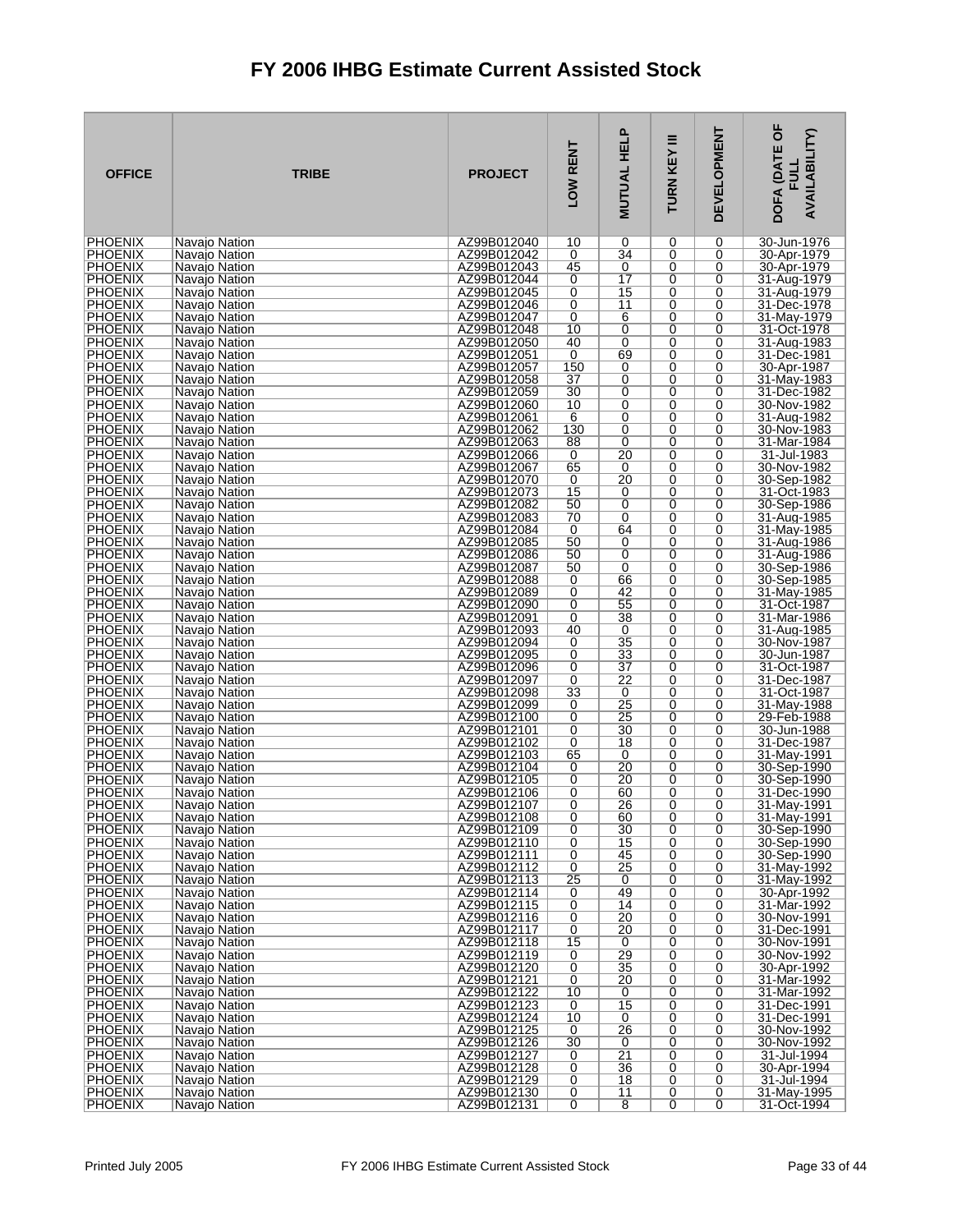| <b>OFFICE</b>                    | <b>TRIBE</b>                   | <b>PROJECT</b>             | LOW RENT              | <b>MUTUAL HELP</b>  | Ξ<br>TURN KEY | <b>DEVELOPMENT</b>  | DOFA (DATE OF<br><b>AVAILABILITY)</b><br>FU니 |
|----------------------------------|--------------------------------|----------------------------|-----------------------|---------------------|---------------|---------------------|----------------------------------------------|
| <b>PHOENIX</b>                   | Navajo Nation                  | AZ99B012132                | 20                    | 0                   | 0             | 0                   | 31-May-1995                                  |
| <b>PHOENIX</b><br><b>PHOENIX</b> | Navajo Nation<br>Navajo Nation | AZ99B012133<br>AZ99B012134 | 20<br>19              | 0<br>0              | 0<br>0        | 0<br>0              | 31-Oct-1994<br>31-Jul-1994                   |
| <b>PHOENIX</b>                   | Navajo Nation                  | AZ99B012135                | 19                    | 0                   | 0             | 0                   | 31-Jul-1994                                  |
| <b>PHOENIX</b>                   | Navajo Nation                  | AZ99B012136                | 0                     | 35                  | 0             | 0                   | 31-Mar-1995                                  |
| <b>PHOENIX</b>                   | Navajo Nation                  | AZ99B012137                | 0                     | $\overline{24}$     | 0             | 0                   | 31-Oct-1996                                  |
| <b>PHOENIX</b><br><b>PHOENIX</b> | Navajo Nation<br>Navaio Nation | AZ99B012138<br>AZ99B012139 | 16<br>0               | 0<br>25             | 0<br>0        | 0<br>0              | 31-Oct-1996<br>31-Oct-1996                   |
| <b>PHOENIX</b>                   | Navajo Nation                  | AZ99B012140                | 0                     | 12                  | 0             | 0                   | 30-Sep-1996                                  |
| <b>PHOENIX</b>                   | Navajo Nation                  | AZ99B012141                | 0                     | 10                  | 0             | 0                   | 31-May-1997                                  |
| <b>PHOENIX</b>                   | Navajo Nation                  | AZ99B012142                | 0                     | 14                  | 0             | 0                   | 30-Nov-1998                                  |
| <b>PHOENIX</b><br><b>PHOENIX</b> | Navajo Nation<br>Navajo Nation | AZ99B012143<br>AZ99B012144 | 0<br>15               | 18<br>0             | 0<br>0        | 0<br>0              | 31-Oct-1996<br>31-May-1997                   |
| <b>PHOENIX</b>                   | Navajo Nation                  | AZ99B012145                | 6                     | $\overline{0}$      | 0             | 0                   | 30-Nov-1998                                  |
| <b>PHOENIX</b>                   | Navajo Nation                  | AZ99B012146                | 0                     | $\overline{13}$     | 0             | 0                   | 31-May-1997                                  |
| <b>PHOENIX</b>                   | Navajo Nation                  | AZ99B012147                | 15                    | 0                   | 0             | 0                   | 31-May-1997                                  |
| <b>PHOENIX</b><br><b>PHOENIX</b> | Navajo Nation<br>Navaio Nation | AZ99B012148<br>AZ99B012149 | 0<br>20               | 58<br>0             | 0<br>0        | 0<br>0              | 31-May-1998<br>31-May-1998                   |
| <b>PHOENIX</b>                   | Navajo Nation                  | AZ99B012150                | 40                    | 0                   | $\Omega$      | 0                   | 31-May-1998                                  |
| <b>PHOENIX</b>                   | Navajo Nation                  | AZ99B012151                | 40                    | 0                   | 0             | 0                   | 30-Sep-1997                                  |
| <b>PHOENIX</b><br>PHOENIX        | Navajo Nation                  | AZ99B012152<br>AZ99B012153 | 0                     | 8<br>25             | 0<br>$\Omega$ | 0                   | 30-Apr-1999                                  |
| <b>PHOENIX</b>                   | Navajo Nation<br>Navajo Nation | AZ99B012154                | 0<br>0                | 65                  | 0             | 0<br>0              | 31-Jan-1999<br>31-Mar-1999                   |
| <b>PHOENIX</b>                   | Navajo Nation                  | AZ99B012155                | 0                     | 20                  | 0             | 0                   | 28-Feb-2000                                  |
| <b>PHOENIX</b>                   | Navajo Nation                  | AZ99B012156                | 0                     | 30                  | $\Omega$      | 0                   | 28-Feb-2000                                  |
| <b>PHOENIX</b>                   | Navajo Nation                  | AZ99B012157                | 0                     | 0                   | 0             | 10                  |                                              |
| <b>PHOENIX</b><br><b>PHOENIX</b> | Navajo Nation<br>Navajo Nation | AZ99B012158<br>AZ99B012159 | 0<br>0                | 10<br>0             | 0<br>0        | 0<br>15             | 28-Feb-2000                                  |
| <b>PHOENIX</b>                   | Navajo Nation                  | AZ99B012160                | 10                    | 0                   | 0             | 0                   | 31-Mar-2001                                  |
| <b>PHOENIX</b>                   | Navajo Nation                  | AZ99B012161                | 55                    | 0                   | 0             | 0                   | 31-Mar-1997                                  |
| <b>PHOENIX</b>                   | Navajo Nation                  | AZ99B012162                | 0                     | $\overline{15}$     | 0<br>0        | 0<br>2              | 31-Oct-2001                                  |
| <b>PHOENIX</b><br><b>PHOENIX</b> | Navajo Nation<br>Navajo Nation | AZ99B012163<br>AZ99B012164 | 0<br>0                | 13<br>25            | 0             | 0                   | 30-Jun-2001<br>30-Jun-2001                   |
| <b>PHOENIX</b>                   | Navajo Nation                  | AZ99B012165                | 0                     | 20                  | 0             | 0                   | 30-Jun-2001                                  |
| <b>PHOENIX</b>                   | Navaio Nation                  | AZ99B012166                | 0                     | 25                  | 0             | 0                   | 30-Nov-1998                                  |
| <b>PHOENIX</b><br><b>PHOENIX</b> | Navajo Nation<br>Navajo Nation | NM99B015001<br>NM99B015002 | 60<br>60              | 0<br>0              | 0<br>0        | 0<br>0              | 30-Nov-1965<br>30-Sep-1976                   |
| <b>PHOENIX</b>                   | Navajo Nation                  | NM99B015003                | 20                    | 0                   | 0             | 0                   | 31-Oct-1966                                  |
| <b>PHOENIX</b>                   | Navajo Nation                  | NM99B015004                | 30                    | 0                   | 0             | 0                   | 31-Oct-1966                                  |
| PHOENIX                          | Navajo Nation                  | NM99B015005                | 20                    | $\overline{0}$      | 0             | 0                   | 31-Jan-1967                                  |
| <b>PHOENIX</b><br><b>PHOENIX</b> | Navajo Nation<br>Navaio Nation | NM99B015006<br>NM99B015012 | 100<br>50             | 0<br>0              | 0<br>0        | 0<br>0              | 30-Apr-1968<br>30-Apr-1971                   |
| <b>PHOENIX</b>                   | Navajo Nation                  | NM99B015013                | 60                    | 0                   | 0             | 0                   | 30-Jun-1973                                  |
| <b>PHOENIX</b>                   | Navajo Nation                  | NM99B015014                | 20                    | 0                   | 0             | 0                   | 31-Oct-1972                                  |
| <b>PHOENIX</b><br><b>PHOENIX</b> | Navajo Nation                  | NM99B015018<br>NM99B015024 | 0<br>10               | 3<br>0              | 0<br>0        | 0<br>$\Omega$       | 30-Jul-1975<br>28-Feb-1975                   |
| <b>PHOENIX</b>                   | Navajo Nation<br>Navajo Nation | NM99B015026                | 0                     | 1                   | 0             | 0                   | 30-Apr-1975                                  |
| <b>PHOENIX</b>                   | Navajo Nation                  | NM99B015027                | 0                     | 1                   | 0             | 0                   | 30-Jun-1975                                  |
| <b>PHOENIX</b>                   | Navajo Nation                  | NM99B015028                | 20                    | $\overline{0}$      | 0             | 0                   | 30-Sep-1975                                  |
| <b>PHOENIX</b><br><b>PHOENIX</b> | Navajo Nation<br>Navajo Nation | NM99B015030<br>NM99B015031 | 30<br>0               | 0<br>14             | 0<br>0        | 0<br>0              | 30-Jun-1975<br>31-Aug-1979                   |
| <b>PHOENIX</b>                   | Navajo Nation                  | NM99B015032                | 150                   | 0                   | 0             | 0                   | 31-Jul-1979                                  |
| <b>PHOENIX</b>                   | Navajo Nation                  | NM99B015033                | 0                     | $\overline{13}$     | 0             | 0                   | 31-Jul-1979                                  |
| <b>PHOENIX</b>                   | Navajo Nation                  | NM99B015034                | 0                     | 14                  | 0             | 0                   | 30-Jun-1979                                  |
| <b>PHOENIX</b><br><b>PHOENIX</b> | Navajo Nation<br>Navajo Nation | NM99B015035<br>NM99B015036 | $\overline{0}$<br>105 | 12<br>0             | 0<br>0        | 0<br>0              | 31-Jul-1979<br>31-Aug-1979                   |
| <b>PHOENIX</b>                   | Navajo Nation                  | NM99B015037                | 0                     | 45                  | 0             | 0                   | 30-Jun-1982                                  |
| <b>PHOENIX</b>                   | Navajo Nation                  | NM99B015038                | 0                     | 16                  | 0             | 0                   | 30-Sep-2001                                  |
| <b>PHOENIX</b><br><b>PHOENIX</b> | Navajo Nation                  | NM99B015039<br>NM99B015040 | 118<br>75             | 0<br>0              | 0<br>0        | 0<br>0              | 30-Sep-1980<br>30-Apr-1983                   |
| <b>PHOENIX</b>                   | Navajo Nation<br>Navajo Nation | NM99B015041                | 100                   | 0                   | 0             | 0                   | 30-Apr-1984                                  |
| <b>PHOENIX</b>                   | Navajo Nation                  | NM99B015042                | 20                    | 0                   | 0             | 0                   | 28-Feb-1983                                  |
| <b>PHOENIX</b>                   | Navajo Nation                  | NM99B015043                | 0                     | 28                  | 0             | 0                   | 31-Jan-1984                                  |
| <b>PHOENIX</b><br><b>PHOENIX</b> | Navajo Nation<br>Navajo Nation | NM99B015044<br>NM99B015045 | 20<br>10              | 0<br>0              | 0<br>0        | 0<br>0              | 30-Jun-1983<br>30-Nov-1983                   |
| <b>PHOENIX</b>                   | Navajo Nation                  | NM99B015046                | 25                    | 0                   | 0             | 0                   | 31-Jan-1983                                  |
| <b>PHOENIX</b>                   | Navajo Nation                  | NM99B015047                | 50                    | $\overline{0}$      | 0             | 0                   | 31-Dec-1983                                  |
| <b>PHOENIX</b>                   | Navajo Nation                  | NM99B015048                | 100                   | 0                   | 0             | 0                   | 31-Jan-1984                                  |
| <b>PHOENIX</b><br><b>PHOENIX</b> | Navajo Nation<br>Navajo Nation | NM99B015049<br>NM99B015052 | 51<br>5               | 0<br>$\overline{0}$ | 0<br>0        | 0<br>$\overline{0}$ | 29-Feb-1984<br>30-Apr-1984                   |
|                                  |                                |                            |                       |                     |               |                     |                                              |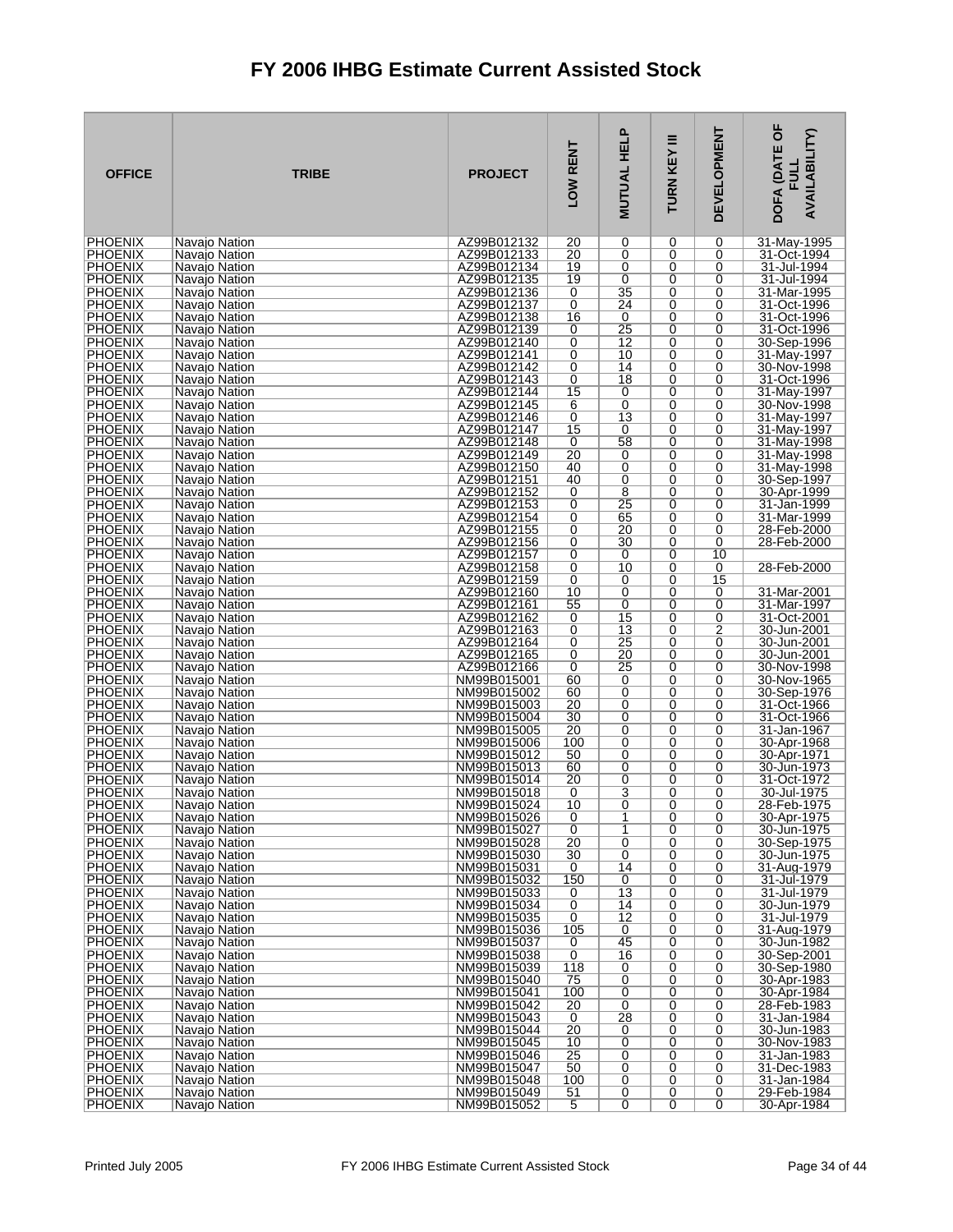| <b>OFFICE</b>                    | <b>TRIBE</b>                   | <b>PROJECT</b>             | LOW RENT        | <b>MUTUAL HELP</b>    | Ξ<br><b>TURN KEY</b> | <b>DEVELOPMENT</b> | DOFA (DATE OF<br><b>AVAILABILITY)</b><br>글 |
|----------------------------------|--------------------------------|----------------------------|-----------------|-----------------------|----------------------|--------------------|--------------------------------------------|
| <b>PHOENIX</b>                   | Navajo Nation                  | NM99B015053                | 0               | 31                    | 0                    | 0                  | 31-Mar-1986                                |
| <b>PHOENIX</b><br><b>PHOENIX</b> | Navajo Nation<br>Navajo Nation | NM99B015054<br>NM99B015055 | 0<br>59         | 31<br>0               | 0<br>0               | 0<br>0             | 31-Jan-1985<br>31-Jan-1986                 |
| <b>PHOENIX</b>                   | Navajo Nation                  | NM99B015056                | 0               | 29                    | 0                    | 0                  | 31-Mar-1987                                |
| <b>PHOENIX</b>                   | Navajo Nation                  | NM99B015057                | 0               | 44                    | 0                    | 0                  | 30-Jun-1987                                |
| <b>PHOENIX</b>                   | Navajo Nation                  | NM99B015058                | 0               | 25                    | 0                    | 0                  | 31-Aug-1987                                |
| <b>PHOENIX</b><br><b>PHOENIX</b> | Navajo Nation<br>Navaio Nation | NM99B015059<br>NM99B015060 | 0<br>0          | 10<br>25              | 0<br>0               | 0<br>0             | 31-Dec-1984<br>31-Aug-1987                 |
| <b>PHOENIX</b>                   | Navajo Nation                  | NM99B015061                | $\overline{21}$ | 0                     | 0                    | 0                  | 31-Mar-1987                                |
| <b>PHOENIX</b>                   | Navajo Nation                  | NM99B015062                | 0               | 38                    | 0                    | 0                  | 30-Jun-1987                                |
| <b>PHOENIX</b>                   | Navajo Nation                  | NM99B015063                | 0               | 22                    | 0                    | 0                  | 31-Jul-1987                                |
| <b>PHOENIX</b><br><b>PHOENIX</b> | Navajo Nation<br>Navajo Nation | NM99B015064<br>NM99B015065 | 0<br>0          | 25<br>36              | 0<br>0               | 0<br>0             | 31-Oct-1987<br>31-Dec-1987                 |
| <b>PHOENIX</b>                   | Navajo Nation                  | NM99B015066                | 0               | 20                    | 0                    | 0                  | 31-Oct-1990                                |
| <b>PHOENIX</b>                   | Navaio Nation                  | NM99B015067                | 0               | 40                    | 0                    | 0                  | 31-Mar-1991                                |
| <b>PHOENIX</b>                   | Navajo Nation                  | NM99B015068                | 0               | 80                    | 0                    | 0                  | 30-Sep-1990                                |
| <b>PHOENIX</b><br>PHOENIX        | Navajo Nation<br>Navajo Nation | NM99B015069<br>NM99B015070 | 0<br>0          | 65<br>20              | 0<br>0               | 0<br>0             | 31-Mar-1991<br>30-Sep-1990                 |
| <b>PHOENIX</b>                   | Navajo Nation                  | NM99B015071                | 0               | 58                    | 0                    | 0                  | 31-Oct-1990                                |
| <b>PHOENIX</b>                   | Navajo Nation                  | NM99B015072                | 0               | 20                    | 0                    | 0                  | 31-Dec-1991                                |
| <b>PHOENIX</b>                   | Navajo Nation                  | NM99B015073                | 10              | 0                     | 0                    | 0                  | 31-Dec-1991                                |
| <b>PHOENIX</b><br><b>PHOENIX</b> | Navajo Nation<br>Navajo Nation | NM99B015074<br>NM99B015075 | 0<br>10         | 15<br>0               | 0<br>0               | 0<br>0             | 30-Nov-1991<br>30-Nov-1991                 |
| <b>PHOENIX</b>                   | Navajo Nation                  | NM99B015076                | 0               | 25                    | 0                    | 0                  | 31-Dec-1991                                |
| <b>PHOENIX</b>                   | Navajo Nation                  | NM99B015077                | 35              | 0                     | 0                    | 0                  | 31-Dec-1991                                |
| <b>PHOENIX</b>                   | Navajo Nation                  | NM99B015078                | 0               | 20                    | 0                    | 0                  | 31-Mar-1992                                |
| <b>PHOENIX</b><br><b>PHOENIX</b> | Navajo Nation<br>Navajo Nation | NM99B015079<br>NM99B015080 | 20<br>20        | 0<br>0                | 0<br>0               | 0<br>0             | 31-Mar-1992<br>31-Aug-1991                 |
| PHOENIX                          | Navajo Nation                  | NM99B015081                | 0               | 15                    | 0                    | 0                  | 30-Nov-1991                                |
| <b>PHOENIX</b>                   | Navajo Nation                  | NM99B015082                | 10              | 0                     | 0                    | 0                  | 30-Nov-1991                                |
| <b>PHOENIX</b>                   | Navajo Nation                  | NM99B015083                | 0               | $\overline{20}$<br>25 | 0                    | $\overline{0}$     | 30-Nov-1991                                |
| <b>PHOENIX</b><br><b>PHOENIX</b> | Navajo Nation<br>Navajo Nation | NM99B015084<br>NM99B015085 | 0<br>10         | 0                     | 0<br>0               | 0<br>0             | 30-Nov-1991<br>30-Nov-1991                 |
| <b>PHOENIX</b>                   | Navajo Nation                  | NM99B015086                | 0               | 18                    | 0                    | 0                  | 31-Jan-1994                                |
| <b>PHOENIX</b>                   | Navajo Nation                  | NM99B015087                | 20              | 0                     | 0                    | 0                  | 31-Dec-1993                                |
| <b>PHOENIX</b><br><b>PHOENIX</b> | Navajo Nation                  | NM99B015088<br>NM99B015089 | 0               | 6<br>0                | 0<br>0               | 0<br>0             | 31-Aug-1992<br>31-Aug-1992                 |
| <b>PHOENIX</b>                   | Navajo Nation<br>Navajo Nation | NM99B015090                | 18<br>0         | 39                    | 0                    | 0                  | 30-Nov-1993                                |
| <b>PHOENIX</b>                   | Navajo Nation                  | NM99B015091                | 0               | 14                    | 0                    | 0                  | 30-Nov-1993                                |
| <b>PHOENIX</b>                   | Navajo Nation                  | NM99B015092                | 0               | $\overline{20}$       | 0                    | 0                  | 31-Mar-1994                                |
| <b>PHOENIX</b><br><b>PHOENIX</b> | Navajo Nation<br>Navajo Nation | NM99B015093<br>NM99B015094 | 0<br>18         | 18<br>0               | 0<br>0               | 0<br>0             | 31-Jan-1994<br>31-Jan-1994                 |
| <b>PHOENIX</b>                   | Navajo Nation                  | NM99B015095                | 17              | 0                     | 0                    | 0                  | 31-Mar-1994                                |
| <b>PHOENIX</b>                   | Navajo Nation                  | NM99B015096                | 20              | 0                     | 0                    | 0                  | 31-Dec-1993                                |
| <b>PHOENIX</b>                   | Navajo Nation                  | NM99B015097                | 0               | $\overline{25}$       | 0                    | 0                  | 31-Jan-1995                                |
| <b>PHOENIX</b><br><b>PHOENIX</b> | Navajo Nation<br>Navajo Nation | NM99B015098<br>NM99B015099 | 0<br>0          | 40<br>25              | 0<br>0               | 0<br>0             | 30-Nov-1994<br>28-Feb-1997                 |
| <b>PHOENIX</b>                   | Navajo Nation                  | NM99B015100                | 0               | 7                     | 0                    | 0                  | 31-Oct-1996                                |
| <b>PHOENIX</b>                   | Navajo Nation                  | NM99B015101                | 0               | 10                    | 0                    | 0                  | 31-Oct-1996                                |
| <b>PHOENIX</b>                   | Navajo Nation                  | NM99B015102                | 0               | 20                    | 0                    | 0                  | 31-May-1996                                |
| <b>PHOENIX</b><br><b>PHOENIX</b> | Navajo Nation<br>Navajo Nation | NM99B015103<br>NM99B015104 | 0<br>11         | 25<br>0               | 0<br>0               | 0<br>0             | 30-Sep-1996<br>31-Oct-1996                 |
| <b>PHOENIX</b>                   | Navajo Nation                  | NM99B015105                | 9               | 0                     | 0                    | 0                  | 31-Oct-1996                                |
| <b>PHOENIX</b>                   | Navajo Nation                  | NM99B015106                | 20              | 0                     | 0                    | 0                  | 31-May-1996                                |
| <b>PHOENIX</b>                   | Navajo Nation                  | NM99B015107                | 14              | 0                     | 0                    | 0                  | 30-Sep-1996                                |
| <b>PHOENIX</b><br><b>PHOENIX</b> | Navajo Nation<br>Navajo Nation | NM99B015108<br>NM99B015109 | 0<br>14         | 9<br>0                | 0<br>0               | 0<br>0             | 30-Sep-1996<br>30-Jun-1996                 |
| <b>PHOENIX</b>                   | Navajo Nation                  | NM99B015110                | 10              | $\overline{0}$        | 0                    | 0                  | 30-Apr-1996                                |
| <b>PHOENIX</b>                   | Navajo Nation                  | NM99B015111                | 0               | 7                     | 0                    | 0                  | 30-Apr-1996                                |
| <b>PHOENIX</b><br><b>PHOENIX</b> | Navajo Nation                  | NM99B015112                | 0<br>0          | 38<br>77              | 0<br>0               | 0<br>0             | 31-May-1998<br>30-Sep-1998                 |
| <b>PHOENIX</b>                   | Navajo Nation<br>Navajo Nation | NM99B015113<br>NM99B015114 | 0               | $\overline{27}$       | 0                    | 0                  | 30-Sep-1980                                |
| <b>PHOENIX</b>                   | Navajo Nation                  | NM99B015115                | 0               | 20                    | 0                    | 0                  | 31-Dec-1999                                |
| <b>PHOENIX</b>                   | Navajo Nation                  | NM99B015116                | 0               | 15                    | 0                    | 0                  | 30-Nov-1999                                |
| <b>PHOENIX</b><br><b>PHOENIX</b> | Navajo Nation                  | NM99B015117                | 0<br>0          | 10<br>10              | 0<br>0               | 0<br>0             | 30-Nov-1999<br>28-Feb-1999                 |
| <b>PHOENIX</b>                   | Navajo Nation<br>Navajo Nation | NM99B015118<br>NM99B015119 | 0               | 15                    | 0                    | 0                  | 28-Feb-1999                                |
| <b>PHOENIX</b>                   | Navajo Nation                  | NM99B015120                | 0               | 20                    | 0                    | 0                  | 30-Sep-2000                                |
| <b>PHOENIX</b>                   | Navajo Nation                  | NM99B015121                | 0               | 10                    | 0                    | 0                  | 31-Dec-1999                                |
| <b>PHOENIX</b>                   | Navajo Nation                  | NM99B015122                | $\overline{0}$  | 20                    | 0                    | 0                  | 30-Nov-2000                                |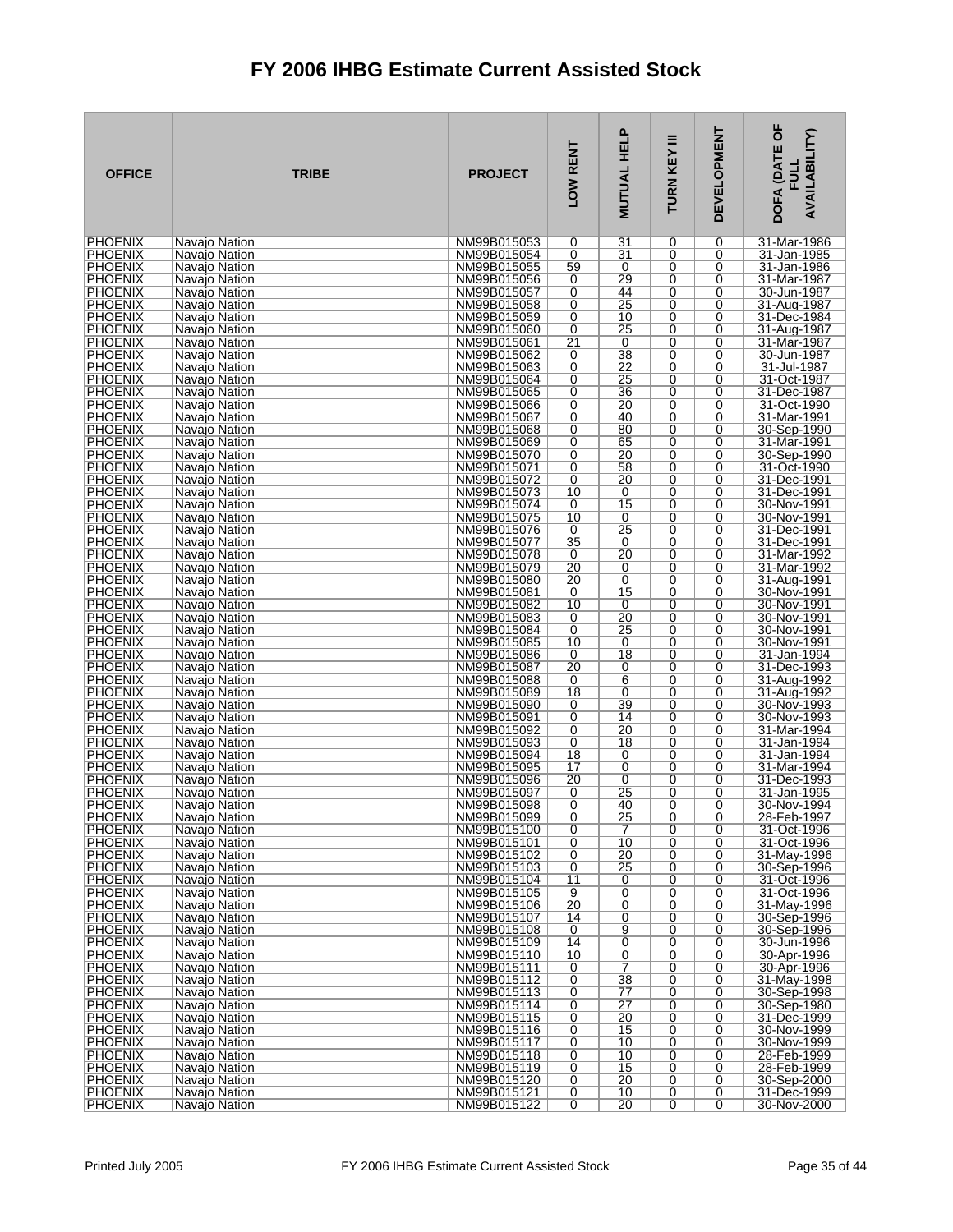| <b>OFFICE</b>                    | <b>TRIBE</b>                                                         | <b>PROJECT</b>             | LOW RENT                    | <b>MUTUAL HELP</b>                 | Ξ<br>TURN KEY | <b>DEVELOPMENT</b> | DOFA (DATE OF<br><b>AVAILABILITY)</b><br><b>FULL</b> |
|----------------------------------|----------------------------------------------------------------------|----------------------------|-----------------------------|------------------------------------|---------------|--------------------|------------------------------------------------------|
| <b>PHOENIX</b>                   | Navajo Nation                                                        | NM99B015123                | 0                           | 20                                 | 0             | 0                  | 31-Dec-2000                                          |
| <b>PHOENIX</b><br><b>PHOENIX</b> | Navajo Nation<br>Navajo Nation                                       | NM99B015124<br>NM99B015125 | 0<br>24                     | 15<br>0                            | 0<br>0        | 0<br>0             | 30-Nov-2000<br>31-Mar-2002                           |
| <b>PHOENIX</b>                   | Navaio Nation                                                        | NM99B015126                | 0                           | $\overline{6}$                     | 0             | 0                  | 30-Jun-2001                                          |
| <b>PHOENIX</b>                   | Navajo Nation                                                        | NM99B015127                | 20                          | 0                                  | 0             | 0                  | 30-Jun-2001                                          |
| <b>PHOENIX</b>                   | Navajo Nation                                                        | NM99B015128                | 0                           | 30                                 | 0             | 0                  | 30-Jun-2001                                          |
| <b>PHOENIX</b>                   | Navajo Nation                                                        | UT99B005001                | 0                           | 18                                 | 0             | 0                  | 30-Jun-1979                                          |
| <b>PHOENIX</b><br><b>PHOENIX</b> | Navajo Nation<br>Navajo Nation                                       | UT99B005002<br>UT99B005003 | 0<br>0                      | $\overline{34}$<br>$\overline{32}$ | 0<br>0        | 0<br>0             | 31-Aug-1985<br>28-Feb-1986                           |
| <b>PHOENIX</b>                   | Navajo Nation                                                        | UT99B005004                | 0                           | 23                                 | 0             | 0                  | 31-Oct-1987                                          |
| <b>PHOENIX</b>                   | Paiute-Shoshone of Bishop Colony                                     | CA99B098002                | 0                           | 39                                 | 0             | 0                  | 31-Mar-1979                                          |
| <b>PHOENIX</b>                   | Paiute-Shoshone of Bishop Colony                                     | CA99B098004                | $\frac{9}{6}$               | 0                                  | 0             | 0                  | 31-Mar-1982                                          |
| <b>PHOENIX</b>                   | Paiute-Shoshone of Bishop Colony                                     | CA99B098005                |                             | 0                                  | 0             | 0                  | 31-Mar-1979                                          |
| <b>PHOENIX</b><br><b>PHOENIX</b> | Paiute-Shoshone of Bishop Colony<br>Paiute-Shoshone of Bishop Colony | CA99B098007<br>CA99B098008 | 0<br>$\overline{4}$         | 38<br>0                            | 0<br>0        | 0<br>0             | 29-Feb-1984<br>29-Feb-1984                           |
| <b>PHOENIX</b>                   | Paiute-Shoshone of Bishop Colony                                     | CA99B098009                | 0                           | 17                                 | 0             | 0                  | 30-Nov-1987                                          |
| <b>PHOENIX</b>                   | Paiute-Shoshone of Bishop Colony                                     | CA99B098010                | 3                           | 0                                  | 0             | 0                  | 30-Nov-1987                                          |
| <b>PHOENIX</b>                   | Paiute-Shoshone of Bishop Colony                                     | CA99B098011                | 7                           | 0                                  | 0             | 0                  | 30-Sep-1991                                          |
| <b>PHOENIX</b><br><b>PHOENIX</b> | Paiute-Shoshone of Bishop Colony<br>Paiute-Shoshone of Bishop Colony | CA99B098012<br>CA99B098013 | 0<br>0                      | 10<br>13                           | 0<br>0        | $\Omega$<br>0      | 30-Sep-1991<br>30-Apr-1993                           |
| <b>PHOENIX</b>                   | Paiute-Shoshone of Bishop Colony                                     | CA99B098015                | 0                           | 5                                  | 0             | 0                  | 15-Jun-1994                                          |
| <b>PHOENIX</b>                   | Paiute-Shoshone of Bishop Colony                                     | CA99B098016                | 0                           | 5                                  | 0             | 0                  | 30-Nov-1987                                          |
| <b>PHOENIX</b>                   | Paiute-Shoshone of Bishop Colony                                     | CA99B605001                | 0                           | 5                                  | 0             | 6                  | 30-Sep-2002                                          |
| <b>PHOENIX</b>                   | Pala Band                                                            | CA99B080018                | 0                           | 6                                  | 0             | 0                  | 30-Sep-1981                                          |
| <b>PHOENIX</b><br><b>PHOENIX</b> | Pala Band<br>Pala Band                                               | CA99B080039<br>CA99B080053 | 0<br>12                     | 18<br>0                            | 0<br>0        | 0<br>0             | 30-Jun-1989<br>30-Nov-1994                           |
| <b>PHOENIX</b>                   | Pascua Yaqui Tribe                                                   | AZ99B040001                | 60                          | 0                                  | 0             | 0                  | 31-Oct-1981                                          |
| <b>PHOENIX</b>                   | Pascua Yaqui Tribe                                                   | AZ99B040002                | 0                           | 60                                 | 0             | 0                  | 31-Mar-1983                                          |
| <b>PHOENIX</b>                   | Pascua Yaqui Tribe                                                   | AZ99B040003                | 40                          | 0                                  | 0             | 0                  | 30-Apr-1986                                          |
| <b>PHOENIX</b><br><b>PHOENIX</b> | Pascua Yaqui Tribe                                                   | AZ99B040004                | 50                          | 0<br>93                            | 0<br>0        | 0                  | 31-Dec-1986                                          |
| <b>PHOENIX</b>                   | Pascua Yaqui Tribe<br>Pascua Yaqui Tribe                             | AZ99B040005<br>AZ99B040006 | 0<br>50                     | 0                                  | 0             | 0<br>0             | 31-May-1987<br>30-Jun-1987                           |
| <b>PHOENIX</b>                   | Pascua Yaqui Tribe                                                   | AZ99B040007                | 79                          | 0                                  | 0             | 0                  | 31-Dec-1987                                          |
| <b>PHOENIX</b>                   | Pascua Yaqui Tribe                                                   | AZ99B040008                | 0                           | 79                                 | 0             | 0                  | 30-Nov-1987                                          |
| <b>PHOENIX</b>                   | Pascua Yagui Tribe                                                   | AZ99B040009                | 0                           | 75                                 | 0             | 0                  | 30-Nov-1991                                          |
| <b>PHOENIX</b><br><b>PHOENIX</b> | Pascua Yaqui Tribe<br>Pascua Yaqui Tribe                             | AZ99B040010<br>AZ99B040011 | 0<br>43                     | 13<br>0                            | 0<br>0        | 0<br>0             | 30-Nov-1991<br>30-Apr-1992                           |
| <b>PHOENIX</b>                   | Pascua Yaqui Tribe                                                   | AZ99B040012                | 0                           | 20                                 | 0             | 0                  | 31-Mar-1995                                          |
| <b>PHOENIX</b>                   | Pascua Yaqui Tribe                                                   | AZ99B040013                | 20                          | 0                                  | 0             | 0                  | 31-Mar-1995                                          |
| PHOENIX                          | Pascua Yagui Tribe                                                   | AZ99B040014                | 0                           | 40                                 | 0             | 0                  | 28-Feb-1998                                          |
| <b>PHOENIX</b><br><b>PHOENIX</b> | Pascua Yaqui Tribe<br>Pauma Band                                     | AZ99B040015<br>CA99B080006 | 40<br>0                     | 0<br>$\overline{2}$                | 0<br>0        | 0<br>0             | 28-Feb-1998<br>31-Mar-1978                           |
| <b>PHOENIX</b>                   | Pauma Band                                                           | CA99B080018                | 0                           | 4                                  | 0             | 0                  | 30-Sep-1981                                          |
| <b>PHOENIX</b>                   | Pauma Band                                                           | CA99B080025                | 0                           | 5                                  | 0             | 0                  | 30-Nov-1973                                          |
| <b>PHOENIX</b>                   | Pauma Band                                                           | CA99B080038                | 0                           | 1                                  | 0             | 0                  | 30-Sep-1989                                          |
| <b>PHOENIX</b>                   | Pauma Band<br>Picayune Rancheria                                     | CA99B080063<br>CA99B159001 | $\Omega$<br>$\overline{12}$ | 5                                  | 0             | $\Omega$           | 30-Apr-1995                                          |
| <b>PHOENIX</b><br><b>PHOENIX</b> | Picayune Rancheria                                                   | CA99B159002                | 0                           | 0<br>0                             | 0<br>0        | 8<br>8             | 31-Dec-1999                                          |
| <b>PHOENIX</b>                   | Picuris Pueblo                                                       | NM99B040009                | $\overline{0}$              | 7                                  | 0             | 0                  | 30-Nov-1979                                          |
| <b>PHOENIX</b>                   | Picuris Pueblo                                                       | NM99B040015                | 0                           | 17                                 | 0             | 0                  | 31-Dec-1984                                          |
| <b>PHOENIX</b>                   | Pinoleville Rancheria                                                | CA99B130024                | 0                           | 0                                  | 0             | 19                 |                                                      |
| <b>PHOENIX</b><br><b>PHOENIX</b> | Pojoaque Pueblo<br>Poioaque Pueblo                                   | NM99B040014<br>NM99B040021 | 0<br>0                      | $\overline{12}$<br>5               | 0<br>0        | 0<br>0             | 30-Sep-1984<br>31-May-1987                           |
| <b>PHOENIX</b>                   | Pojoaque Pueblo                                                      | NM99B040022                | 0                           | 10                                 | 0             | 0                  | 30-Apr-1989                                          |
| <b>PHOENIX</b>                   | Pojoaque Pueblo                                                      | NM99B040023                | 0                           | 5                                  | 0             | 0                  | 30-Apr-1989                                          |
| <b>PHOENIX</b>                   | Pojoaque Pueblo                                                      | NM99B040025                | 0                           | 3                                  | 0             | 0                  | 30-Apr-1992                                          |
| <b>PHOENIX</b><br><b>PHOENIX</b> | <b>Pyramid Lake Paiute</b><br><b>Pyramid Lake Paiute</b>             | NV99B004003<br>NV99B004005 | 0<br>$\overline{22}$        | 1<br>$\overline{0}$                | 0<br>0        | 0<br>0             | 30-Sep-1978<br>31-Aug-1980                           |
| <b>PHOENIX</b>                   | <b>Pyramid Lake Paiute</b>                                           | NV99B004006                | $\overline{36}$             | 0                                  | 0             | 0                  | 31-Jul-1981                                          |
| <b>PHOENIX</b>                   | <b>Pyramid Lake Paiute</b>                                           | NV99B004007                | 0                           | 7                                  | 0             | 0                  | 31-Jul-1982                                          |
| <b>PHOENIX</b>                   | <b>Pyramid Lake Paiute</b>                                           | NV99B004009                | 0                           | 50                                 | 0             | 0                  | 31-Dec-1991                                          |
| <b>PHOENIX</b><br><b>PHOENIX</b> | <b>Pyramid Lake Paiute</b><br><b>Pyramid Lake Paiute</b>             | NV99B004010<br>NV99B004011 | 0<br>0                      | 35<br>25                           | 0<br>0        | 0<br>0             | 31-May-1995<br>30-Apr-1997                           |
| <b>PHOENIX</b>                   | <b>Pyramid Lake Paiute</b>                                           | NV99B004013                | 0                           | $\overline{2}$                     | 0             | 0                  | 31-Mar-1998                                          |
| <b>PHOENIX</b>                   | Quartz Valley Rancheria                                              | CA99B083011                | 10                          | 0                                  | 0             | 0                  | 04-May-2004                                          |
| <b>PHOENIX</b>                   | Quartz Valley Rancheria                                              | CA99B083012                | 0                           | $\overline{5}$                     | 0             | 0                  | 04-May-2004                                          |
| <b>PHOENIX</b>                   | Quartz Valley Rancheria                                              | CA99B083014                | 1                           | $\overline{0}$                     | 0             | 0                  | 31-Dec-1997                                          |
| <b>PHOENIX</b><br><b>PHOENIX</b> | Quartz Valley Rancheria<br>Quechan Tribe                             | CA99B083017<br>CA99B054005 | 10<br>0                     | 0<br>4                             | 0<br>0        | 0<br>0             | 30-Nov-2000<br>31-Oct-1979                           |
| <b>PHOENIX</b>                   | Quechan Tribe                                                        | CA99B054006                | 39                          | $\overline{0}$                     | 0             | $\overline{0}$     | 31-Jul-1982                                          |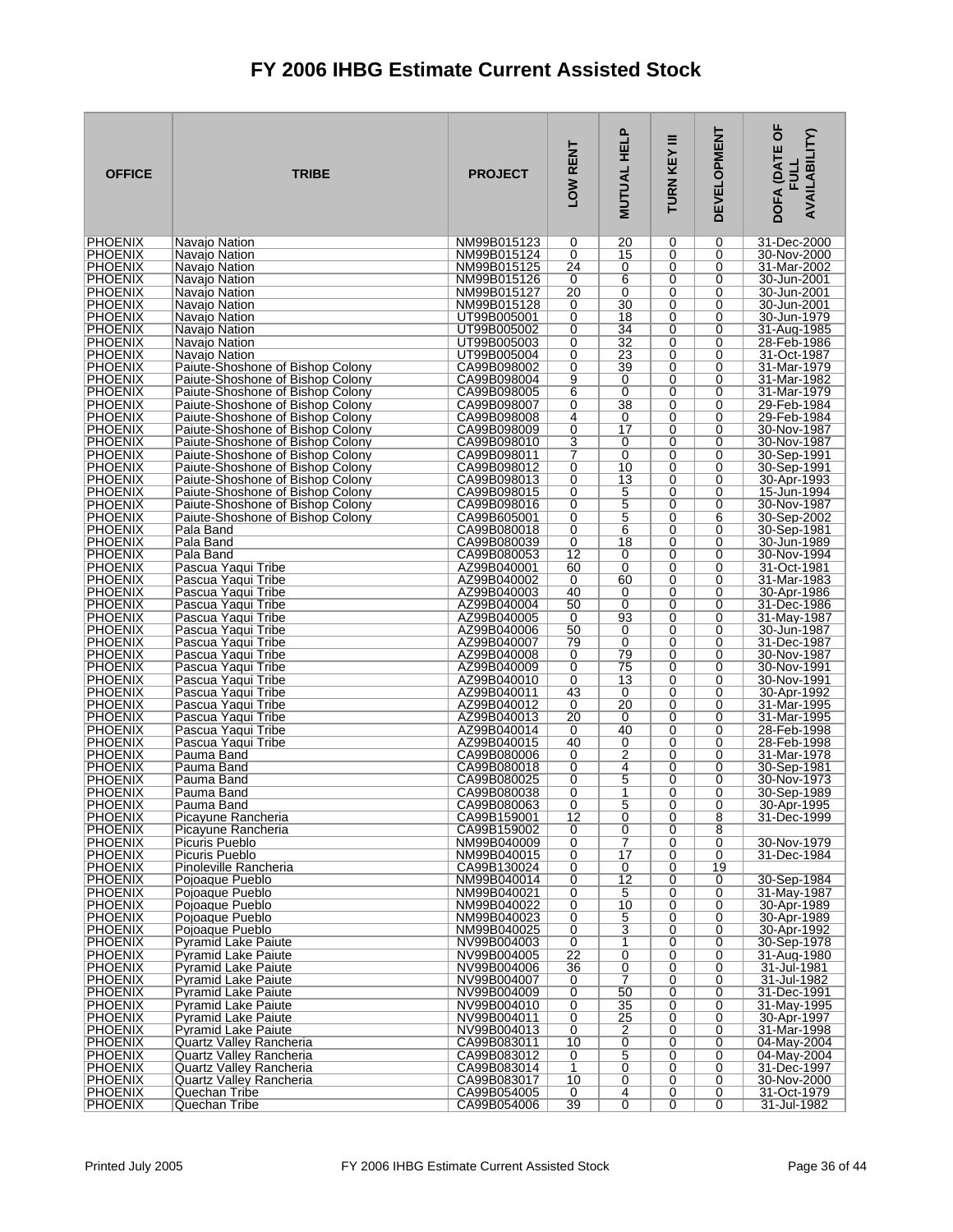| <b>OFFICE</b>                    | <b>TRIBE</b>                                           | <b>PROJECT</b>             | LOW RENT             | <b>MUTUAL HELP</b>   | Ξ<br>TURN KEY    | <b>DEVELOPMENT</b> | DOFA (DATE OF<br>AVAILABILITY)<br><b>FULL</b> |
|----------------------------------|--------------------------------------------------------|----------------------------|----------------------|----------------------|------------------|--------------------|-----------------------------------------------|
| <b>PHOENIX</b>                   | Quechan Tribe                                          | CA99B054007                | 0                    | 18                   | 0                | 0                  | 31-Aug-1982                                   |
| <b>PHOENIX</b>                   | Quechan Tribe                                          | CA99B054012                | 0                    | 39                   | 0                | 0                  | 31-Jul-1990                                   |
| <b>PHOENIX</b><br><b>PHOENIX</b> | Quechan Tribe<br>Quechan Tribe                         | CA99B054013<br>CA99B054014 | 0<br>20              | 45<br>0              | 0<br>0           | 0<br>0             | 31-Aug-1993<br>30-Nov-1994                    |
| <b>PHOENIX</b>                   | Quechan Tribe                                          | CA99B054015                | $\overline{20}$      | $\overline{0}$       | 0                | 0                  | 12-Jun-1997                                   |
| <b>PHOENIX</b>                   | Quechan Tribe                                          | CA99B054017                | 22                   | 0                    | 0                | 0                  | 30-Jun-1999                                   |
| <b>PHOENIX</b>                   | Redwood Valley Rancheria                               | CA99B130009                | 0                    | 14                   | 0                | 0                  | 31-May-1990                                   |
| <b>PHOENIX</b>                   | Redwood Valley Rancheria                               | CA99B130011                | $\overline{9}$       | 0                    | 0                | 0                  | 31-May-1990                                   |
| <b>PHOENIX</b>                   | Reno-Sparks Colony                                     | NV99B012003                | 29                   | 0<br>17              | 0                | 0                  | 30-Sep-1974                                   |
| <b>PHOENIX</b><br><b>PHOENIX</b> | Reno-Sparks Colony<br>Reno-Sparks Colony               | NV99B012005<br>NV99B012006 | 0<br>0               | 6                    | 0<br>0           | 0<br>0             | 30-Jun-1980<br>31-Oct-1985                    |
| <b>PHOENIX</b>                   | Reno-Sparks Colony                                     | NV99B012007                | 20                   | 0                    | 0                | 0                  | 31-Jul-1991                                   |
| <b>PHOENIX</b>                   | Reno-Sparks Colony                                     | NV99B012008                | 0                    | 60                   | $\mathbf 0$      | 0                  | 30-Sep-1991                                   |
| <b>PHOENIX</b>                   | Reno-Sparks Colony                                     | NV99B012009                | 0                    | 18                   | 0                | 0                  | 30-Sep-1991                                   |
| <b>PHOENIX</b>                   | Reno-Sparks Colony                                     | NV99B012010                | 0                    | 20                   | 0                | 0                  | 14-Jun-1995                                   |
| <b>PHOENIX</b><br><b>PHOENIX</b> | Reno-Sparks Colony                                     | NV99B012011<br>NV99B012012 | 0<br>29              | 1<br>$\overline{0}$  | 0<br>0           | 0<br>0             | 06-May-1996                                   |
| <b>PHOENIX</b>                   | Reno-Sparks Colony<br><b>Rincon Reservation</b>        | CA99B080010                | 0                    | 1                    | 0                | 0                  | 30-Apr-1997<br>30-Jun-1981                    |
| <b>PHOENIX</b>                   | <b>Rincon Reservation</b>                              | CA99B080025                | 0                    | 9                    | $\Omega$         | 0                  | 30-Jun-1987                                   |
| <b>PHOENIX</b>                   | <b>Rincon Reservation</b>                              | CA99B080038                | 0                    | $\overline{5}$       | 0                | 0                  | 30-Sep-1989                                   |
| <b>PHOENIX</b>                   | <b>Rincon Reservation</b>                              | CA99B080049                | 0                    | 20                   | 0                | 0                  | 31-Jul-1991                                   |
| <b>PHOENIX</b>                   | <b>Rincon Reservation</b>                              | CA99B080054                | 9                    | 0                    | $\Omega$         | 0                  | 30-Apr-1994                                   |
| <b>PHOENIX</b><br><b>PHOENIX</b> | <b>Rincon Reservation</b><br><b>Rincon Reservation</b> | CA99B080061<br>CA99B080065 | 0<br>0               | 1<br>10              | 0<br>0           | 0<br>0             | 07-May-1996<br>31-Jan-1996                    |
| <b>PHOENIX</b>                   | <b>Rincon Reservation</b>                              | CA99B080066                | 6                    | 0                    | $\mathbf 0$      | 0                  | 31-Jan-1996                                   |
| <b>PHOENIX</b>                   | Robinson Rancheria                                     | CA99B130003                | 0                    | 20                   | 0                | 0                  | 28-Feb-1988                                   |
| <b>PHOENIX</b>                   | Robinson Rancheria                                     | CA99B130005                | 11                   | 0                    | 0                | 0                  | 30-Apr-1988                                   |
| <b>PHOENIX</b>                   | Robinson Rancheria                                     | CA99B130007                | 0                    | 10                   | 0                | $\mathbf 0$        | 31-Mar-1988                                   |
| <b>PHOENIX</b><br><b>PHOENIX</b> | Round Valley Rancheria<br>Round Valley Rancheria       | CA99B097001<br>CA99B097002 | 0<br>29              | 41<br>0              | 0<br>0           | 0<br>0             | 31-Aug-1978<br>31-Aug-1978                    |
| <b>PHOENIX</b>                   | Round Valley Rancheria                                 | CA99B097004                | 0                    | $\overline{22}$      | $\mathbf 0$      | 0                  | 31-Aug-1981                                   |
| <b>PHOENIX</b>                   | Round Valley Rancheria                                 | CA99B097005                | 22                   | 0                    | 0                | 0                  | 31-Aug-1981                                   |
| <b>PHOENIX</b>                   | Salt River Pima-Maricopa                               | AZ99B014004                | 0                    | 45                   | 0                | 0                  | 28-Feb-1979                                   |
| <b>PHOENIX</b>                   | Salt River Pima-Maricopa                               | AZ99B014005                | 0                    | $\overline{13}$      | $\mathbf 0$      | 0                  | 28-Feb-1979                                   |
| <b>PHOENIX</b><br><b>PHOENIX</b> | Salt River Pima-Maricopa<br>Salt River Pima-Maricopa   | AZ99B014006<br>AZ99B014007 | 0<br>25              | 23<br>0              | 0<br>0           | 0<br>0             | 30-Sep-1979<br>30-Jun-1980                    |
| <b>PHOENIX</b>                   | Salt River Pima-Maricopa                               | AZ99B014008                | 0                    | 14                   | 0                | 0                  | 31-Jul-1981                                   |
| <b>PHOENIX</b>                   | Salt River Pima-Maricopa                               | AZ99B014009                | 60                   | 0                    | 0                | 0                  | 30-Sep-1980                                   |
| <b>PHOENIX</b>                   | Salt River Pima-Maricopa                               | AZ99B014011                | 28                   | 0                    | 0                | 0                  | 31-Jan-1986                                   |
| <b>PHOENIX</b>                   | Salt River Pima-Maricopa                               | AZ99B014013                | 0                    | $\overline{37}$      | 0                | 0                  | 31-Jan-1989                                   |
| <b>PHOENIX</b><br><b>PHOENIX</b> | Salt River Pima-Maricopa<br>Salt River Pima-Maricopa   | AZ99B014014<br>AZ99B014015 | 0<br>0               | 14<br>17             | 0<br>0           | 0<br>0             | 31-Jul-1990<br>31-Oct-1991                    |
| <b>PHOENIX</b>                   | Salt River Pima-Maricopa                               | AZ99B014016                | 0                    | 22                   | 0                | 0                  | 31-May-1993                                   |
| <b>PHOENIX</b>                   | Salt River Pima-Maricopa                               | AZ99B014017                | 40                   | 0                    | 0                | 0                  | 31-Oct-1995                                   |
| <b>PHOENIX</b>                   | Salt River Pima-Maricopa                               | AZ99B014018                | 20                   | 0                    | 0                | 0                  | 09-Feb-1999                                   |
| <b>PHOENIX</b><br><b>PHOENIX</b> | San Carlos Apache<br>San Carlos Apache                 | AZ99B011012<br>AZ99B011013 | $\Omega$<br>0        | 1<br>60              | 0<br>0           | $\Omega$<br>0      | 30-Sep-1979<br>31-Jan-1980                    |
| <b>PHOENIX</b>                   | San Carlos Apache                                      | AZ99B011015                | 0                    | 27                   | 0                | 0                  | 31-Oct-1979                                   |
| <b>PHOENIX</b>                   | San Carlos Apache                                      | AZ99B011016                | 100                  | 0                    | 0                | 0                  | 30-Jul-1980                                   |
| <b>PHOENIX</b>                   | San Carlos Apache                                      | AZ99B011017                | 20                   | 0                    | 0                | 0                  | 31-Dec-1981                                   |
| <b>PHOENIX</b>                   | San Carlos Apache                                      | AZ99B011018                | 0                    | 210                  | 0                | 0                  | 31-May-1987                                   |
| <b>PHOENIX</b><br><b>PHOENIX</b> | San Carlos Apache<br>San Carlos Apache                 | AZ99B011019<br>AZ99B011020 | $\overline{4}$<br>50 | 0<br>0               | 0<br>0           | 0<br>0             | 30-Apr-1983<br>30-Nov-1987                    |
| <b>PHOENIX</b>                   | San Carlos Apache                                      | AZ99B011021                | 50                   | 0                    | 0                | 0                  | 30-Nov-1987                                   |
| <b>PHOENIX</b>                   | San Carlos Apache                                      | AZ99B011022                | 60                   | 0                    | 0                | 0                  | 30-Nov-1987                                   |
| <b>PHOENIX</b>                   | San Carlos Apache                                      | AZ99B011023                | $\overline{20}$      | 0                    | 0                | 0                  | 30-Nov-1987                                   |
| <b>PHOENIX</b>                   | San Carlos Apache                                      | AZ99B011024                | 0                    | 63                   | 0                | 0                  | 30-Jun-1990                                   |
| <b>PHOENIX</b><br><b>PHOENIX</b> | San Carlos Apache<br>San Carlos Apache                 | AZ99B011025<br>AZ99B011026 | 80<br>0              | 0<br>20              | 0<br>0           | 0<br>0             | 30-Nov-1992<br>31-Jan-1994                    |
| <b>PHOENIX</b>                   | San Carlos Apache                                      | AZ99B011027                | 40                   | 0                    | 0                | 0                  | 30-Nov-1994                                   |
| <b>PHOENIX</b>                   | San Ildefonso Pueblo                                   | NM99B040006                | 0                    | 3                    | 0                | 0                  | 31-Aug-1978                                   |
| <b>PHOENIX</b>                   | San Ildefonso Pueblo                                   | NM99B040012                | 0                    | 40                   | 0                | 0                  | 28-Feb-1981                                   |
| <b>PHOENIX</b><br><b>PHOENIX</b> | San Ildefonso Pueblo<br>San Ildefonso Pueblo           | NM99B040020<br>NM99B040022 | 0<br>0               | 10<br>9              | $\mathbf 0$<br>0 | 0<br>0             | 31-May-1987<br>30-Apr-1989                    |
| <b>PHOENIX</b>                   | San Ildefonso Pueblo                                   | NM99B040026                | 0                    | $\overline{19}$      | 0                | 0                  | 31-Dec-1994                                   |
| <b>PHOENIX</b>                   | San Ildefonso Pueblo                                   | NM99B040029                | 20                   | 0                    | 0                | 0                  | 31-Jan-2000                                   |
| <b>PHOENIX</b>                   | San Juan Pueblo                                        | NM99B031004                | 0                    | 1                    | 0                | 0                  | 31-Dec-1977                                   |
| <b>PHOENIX</b><br><b>PHOENIX</b> | San Juan Pueblo<br>San Juan Pueblo                     | NM99B031005<br>NM99B031006 | 0<br>0               | $\overline{4}$<br>17 | 0<br>0           | 0<br>0             | 30-Sep-1980<br>31-May-1983                    |
| <b>PHOENIX</b>                   | San Juan Pueblo                                        | NM99B031007                | 0                    | 27                   | 0                | $\overline{0}$     | 31-May-1989                                   |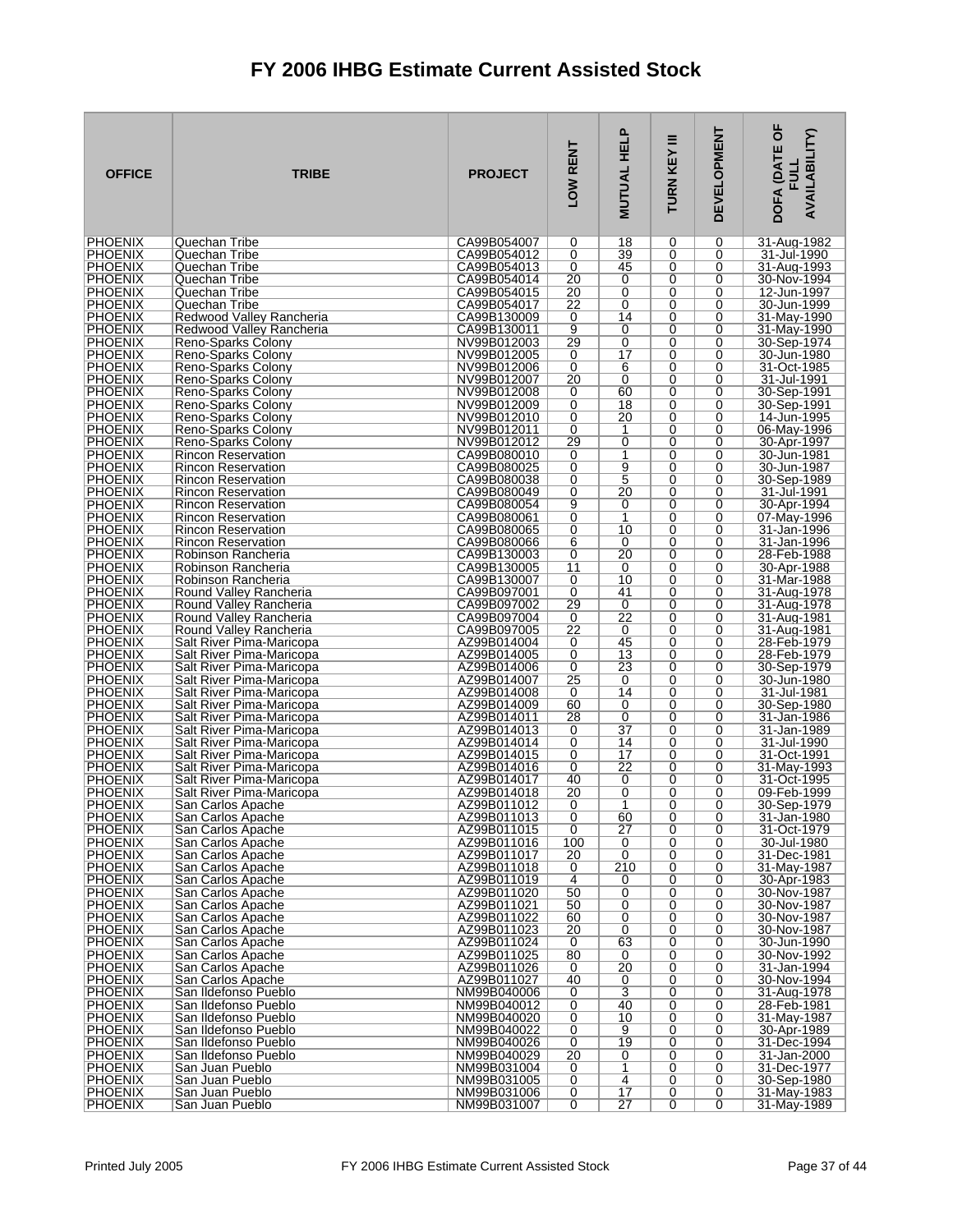| <b>OFFICE</b>                    | <b>TRIBE</b>                                             | <b>PROJECT</b>             | LOW RENT       | Ը<br><b>MUTUAL HEL</b> | Ξ<br>TURN KEY  | <b>DEVELOPMENT</b> | DOFA (DATE OF<br><b>AVAILABILITY)</b> |
|----------------------------------|----------------------------------------------------------|----------------------------|----------------|------------------------|----------------|--------------------|---------------------------------------|
| <b>PHOENIX</b>                   | San Juan Pueblo                                          | NM99B031008                | 0              | 2                      | 0              | 0                  | 31-Jul-1996                           |
| <b>PHOENIX</b><br><b>PHOENIX</b> | San Juan Pueblo<br>San Juan Pueblo                       | NM99B031009<br>NM99B031010 | 23<br>0        | 0<br>0                 | 0<br>0         | 0<br>3             | 31-Dec-1997                           |
| <b>PHOENIX</b>                   | San Pasqual Band                                         | CA99B080042                | 0              | 33                     | 0              | 0                  | 31-Jul-1989                           |
| <b>PHOENIX</b>                   | San Pasqual Band                                         | CA99B080055                | 10             | 0                      | 0              | 0                  | 31-May-1993                           |
| <b>PHOENIX</b><br><b>PHOENIX</b> | San Pasqual Band<br>San Pasqual Band                     | CA99B080059<br>CA99B080072 | 0<br>11        | $\overline{21}$<br>0   | 0<br>0         | 0<br>0             | 31-Oct-1995<br>28-Nov-1995            |
| <b>PHOENIX</b>                   | San Rosa Band of Cahuilla                                | CA99B080061                | 0              | $\mathbf{1}$           | 0              | 0                  | 30-May-1995                           |
| <b>PHOENIX</b>                   | San Rosa Band of Cahuilla                                | CA99B080069                | 0              | 4                      | 0              | 0                  | 30-May-1995                           |
| <b>PHOENIX</b><br><b>PHOENIX</b> | San Rosa Band of Cahuilla<br>Sandia Pueblo               | CA99B080070<br>NM99B087012 | 0<br>0         | 0<br>$\overline{2}$    | 0<br>0         | 3<br>0             | 31-Jan-2000                           |
| <b>PHOENIX</b>                   | Sandia Pueblo                                            | NM99B031067                | 0              | 19                     | 0              | 0                  | 30-Sep-1995                           |
| <b>PHOENIX</b>                   | Sandia Pueblo                                            | NM99B031080                | 1              | 0                      | 0              | 0                  | 30-Sep-1995                           |
| <b>PHOENIX</b><br><b>PHOENIX</b> | Santa Ana Pueblo                                         | NM99B087013<br>NM99B082008 | 6              | 0<br>$\overline{13}$   | 0<br>0         | 0<br>0             | 30-Nov-1999<br>31-Dec-2004            |
| <b>PHOENIX</b>                   | Santa Clara Pueblo<br>Santa Clara Pueblo                 | NM99B082009                | 0<br>22        | 0                      | 0              | 0                  | 31-Dec-2004                           |
| <b>PHOENIX</b>                   | Santa Clara Pueblo                                       | NM99B082004                | 0              | $\overline{9}$         | 0              | 0                  | 31-Jul-1980                           |
| <b>PHOENIX</b>                   | Santa Clara Pueblo                                       | NM99B082005                | 0              | 10                     | 0              | 0                  | 30-Nov-1987                           |
| <b>PHOENIX</b><br><b>PHOENIX</b> | Santa Clara Pueblo<br>Santa Clara Pueblo                 | NM99B082006<br>NM99B082007 | 0<br>0         | 41<br>19               | 0<br>0         | 0<br>0             | 31-Mar-1992<br>31-Mar-1992            |
| <b>PHOENIX</b>                   | Santa Rosa Rancheria                                     | CA99B129001                | 23             | 0                      | 0              | 0                  | 31-Jul-1982                           |
| <b>PHOENIX</b>                   | Santa Rosa Rancheria                                     | CA99B129007                | 20             | 0                      | 0              | 0                  | 31-Dec-1987                           |
| <b>PHOENIX</b><br><b>PHOENIX</b> | Santa Rosa Rancheria<br>Santa Rosa Rancheria             | CA99B129015<br>CA99B129018 | 0<br>0         | 1<br>1                 | 0<br>0         | 0<br>0             | 31-Jul-1982<br>31-Dec-1987            |
| <b>PHOENIX</b>                   | Santa Ynez Band of Chumash                               | CA99B080007                | 0              | $\overline{12}$        | 0              | 0                  | 28-Feb-1979                           |
| <b>PHOENIX</b>                   | Santa Ynez Band of Chumash                               | CA99B080013                | 0              | 19                     | 0              | 0                  | 31-Jan-1981                           |
| <b>PHOENIX</b><br><b>PHOENIX</b> | Santa Ynez Band of Chumash                               | CA99B080024                | 12             | 0<br>14                | 0              | 0                  | 31-Aug-1989                           |
| <b>PHOENIX</b>                   | Santa Ynez Band of Chumash<br>Santa Ynez Band of Chumash | CA99B080026<br>CA99B080045 | 0<br>10        | 0                      | 0<br>0         | 0<br>0             | 31-Aug-1989<br>30-Apr-1989            |
| <b>PHOENIX</b>                   | Santo Domingo Pueblo                                     | NM99B031052                | 0              | 3                      | 0              | 0                  | 31-Mar-1982                           |
| PHOENIX                          | Santo Domingo Pueblo                                     | NM99B078001                | 32             | 0                      | 0              | 0                  | 30-Sep-1998                           |
| <b>PHOENIX</b><br><b>PHOENIX</b> | Santo Domingo Pueblo<br>Santo Domingo Pueblo             | NM99B078002<br>NM99B078003 | 0<br>0         | 38<br>3                | 0<br>0         | 10<br>0            | 30-Sep-1998<br>30-Nov-2004            |
| <b>PHOENIX</b>                   | Sherwood Valley Rancheria                                | CA99B130014                | 19             | $\overline{0}$         | 0              | 0                  | 30-Apr-1993                           |
| <b>PHOENIX</b>                   | Sherwood Valley Rancheria                                | CA99B130015                | 0              | 16                     | 0              | 0                  | 30-Apr-1993                           |
| <b>PHOENIX</b><br><b>PHOENIX</b> | Sherwood Valley Rancheria<br>Soboba Band                 | CA99B130027<br>CA99B080016 | 0<br>0         | 0<br>$\overline{32}$   | 0<br>0         | 15<br>0            | 31-Jul-1980                           |
| <b>PHOENIX</b>                   | Soboba Band                                              | CA99B080038                | 0              | 3                      | 0              | 0                  | 30-Sep-1989                           |
| <b>PHOENIX</b>                   | Soboba Band                                              | CA99B080040                | 0              | $\overline{8}$         | 0              | 0                  | 29-Feb-1988                           |
| <b>PHOENIX</b><br><b>PHOENIX</b> | Soboba Band<br>Soboba Band                               | CA99B080041<br>CA99B080047 | 0<br>0         | $\overline{2}$<br>7    | 0<br>0         | 0<br>0             | 29-Feb-1988<br>30-Apr-1991            |
| <b>PHOENIX</b>                   | Soboba Band                                              | CA99B080051                | 0              | 13                     | 0              | 0                  | 31-Jul-1992                           |
| <b>PHOENIX</b>                   | Soboba Band                                              | CA99B080067                | 0              | 9                      | 0              | 0                  | 30-May-1995                           |
| <b>PHOENIX</b><br><b>PHOENIX</b> | Soboba Band<br>Soboba Band                               | CA99B080068<br>CA99B080073 | 8<br>8         | 0<br>0                 | 0<br>0         | 0<br>0             | 30-May-1995<br>30-Jun-1998            |
| <b>PHOFNIX</b>                   | <b>Stewarts Point Rancheria</b>                          | CA99B130032                | 0              | 0                      | 0              | 15                 |                                       |
| <b>PHOENIX</b>                   | Susanville Rancheria                                     | CA99B083002                | $\overline{0}$ | 15                     | $\overline{0}$ | 0                  | 30-Jun-1980                           |
| <b>PHOENIX</b><br><b>PHOENIX</b> | Susanville Rancheria<br>Susanville Rancheria             | CA99B083004<br>CA99B083008 | 0<br>25        | 28<br>0                | 0<br>0         | 0<br>0             | 31-May-1984<br>30-Sep-1993            |
| <b>PHOENIX</b>                   | Susanville Rancheria                                     | CA99B083010                | 6              | 0                      | 0              | 0                  | 31-Dec-1995                           |
| <b>PHOENIX</b>                   | <b>Taos Pueblo</b>                                       | NM99B040007                | 0              | 22                     | 0              | 0                  | 30-Apr-1979                           |
| <b>PHOENIX</b><br><b>PHOENIX</b> | <b>Taos Pueblo</b><br>Taos Pueblo                        | NM99B040016<br>NM99B040018 | 0<br>0         | 49<br>65               | 0<br>0         | 0<br>0             | 31-Mar-1985<br>31-Jul-1987            |
| <b>PHOENIX</b>                   | <b>Taos Pueblo</b>                                       | NM99B040022                | 0              | 11                     | 0              | 0                  | 30-Apr-1989                           |
| <b>PHOENIX</b>                   | Te-Moak                                                  | NV99B016003                | 0              | 16                     | 0              | 0                  | 31-Dec-1980                           |
| <b>PHOENIX</b><br><b>PHOENIX</b> | Te-Moak<br>Te-Moak                                       | NV99B016004<br>NV99B016005 | 10<br>49       | 0<br>0                 | 0<br>0         | 0<br>0             | 30-Nov-1980<br>28-Feb-1982            |
| <b>PHOENIX</b>                   | Te-Moak                                                  | NV99B016006                | 0              | 55                     | 0              | 0                  | 28-Feb-1982                           |
| <b>PHOENIX</b>                   | Te-Moak                                                  | NV99B016008                | 0              | 47                     | 0              | 0                  | 31-Aug-1986                           |
| <b>PHOENIX</b><br><b>PHOENIX</b> | Te-Moak<br>Te-Moak                                       | NV99B016009<br>NV99B016010 | 0<br>0         | 50<br>13               | 0<br>0         | 0<br>0             | 31-Aug-1988<br>28-Feb-1989            |
| <b>PHOENIX</b>                   | Te-Moak                                                  | NV99B016011                | 28             | 0                      | 0              | 0                  | 28-Feb-1998                           |
| <b>PHOENIX</b>                   | <b>Tesuque Pueblo</b>                                    | NM99B040010                | 0              | 11                     | 0              | 0                  | 31-Aug-1980                           |
| <b>PHOENIX</b><br><b>PHOENIX</b> | Tesuque Pueblo<br><b>Tesuque Pueblo</b>                  | NM99B040018<br>NM99B040025 | 0<br>0         | 4<br>8                 | 0<br>0         | 0<br>0             | 31-Jul-1987<br>30-Apr-1992            |
| <b>PHOENIX</b>                   | <b>Tesuque Pueblo</b>                                    | NM99B040028                | 0              | 10                     | 0              | 0                  | 28-Feb-1995                           |
| <b>PHOENIX</b>                   | Tohono O'Odham Nation                                    | AZ99B026008                | 10             | 0                      | 0              | 0                  | 30-Sep-1978                           |
| <b>PHOENIX</b><br><b>PHOENIX</b> | Tohono O'Odham Nation<br>Tohono O'Odham Nation           | AZ99B026009<br>AZ99B026012 | 0<br>50        | 15<br>0                | 0<br>0         | 0<br>0             | 30-Sep-1978<br>31-May-1974            |
| PHOENIX                          | Tohono O'Odham Nation                                    | AZ99B026016                | 0              | 84                     | 0              | 0                  | 30-Sep-1980                           |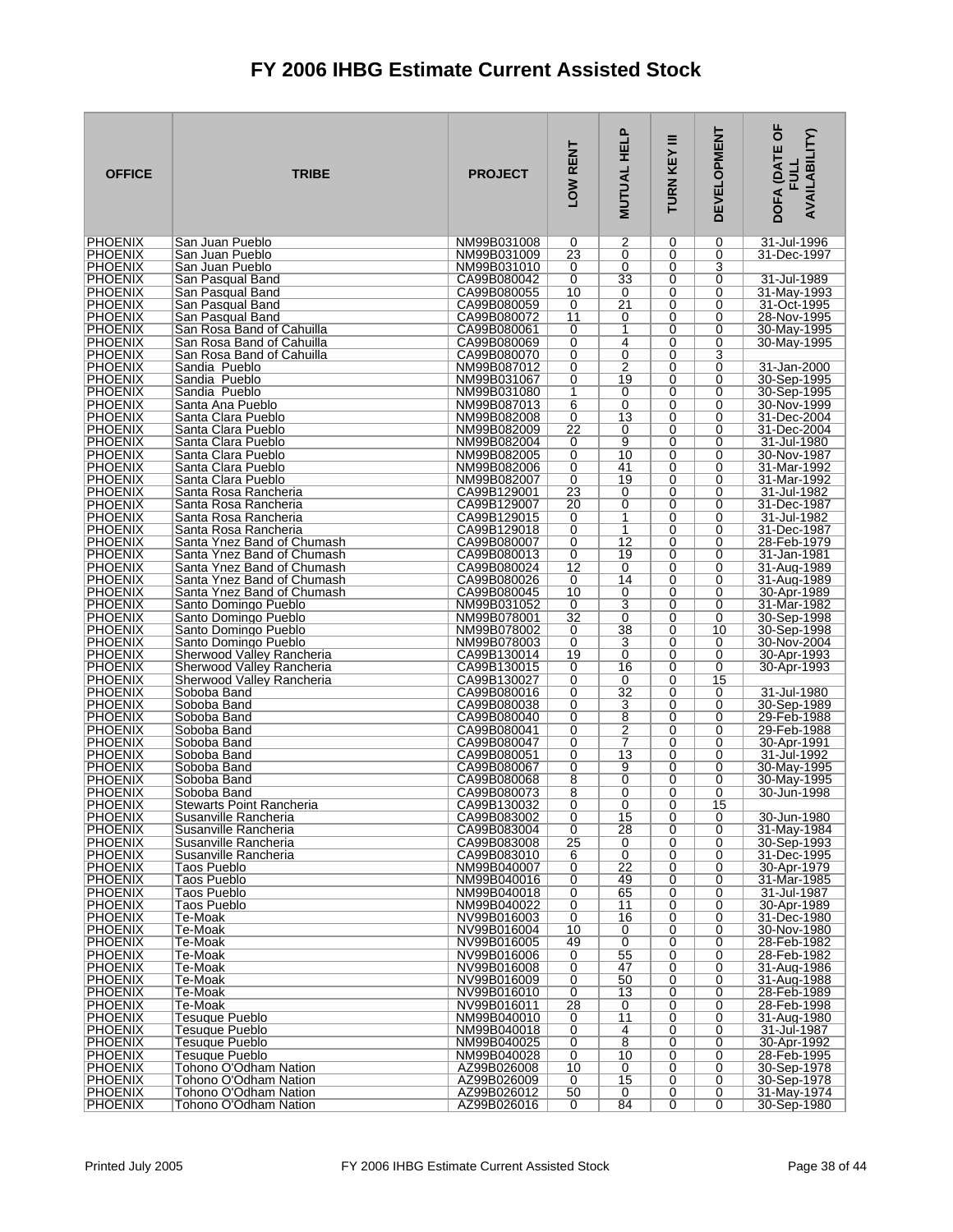| <b>OFFICE</b>                    | <b>TRIBE</b>                                                               | <b>PROJECT</b>             | LOW RENT       | <b>MUTUAL HELP</b>                | Ξ<br>TURN KEY | <b>DEVELOPMENT</b> | DOFA (DATE OF<br><b>AVAILABILITY)</b><br>ヨラ |
|----------------------------------|----------------------------------------------------------------------------|----------------------------|----------------|-----------------------------------|---------------|--------------------|---------------------------------------------|
| <b>PHOENIX</b>                   | Tohono O'Odham Nation                                                      | AZ99B026019                | 0              | 127                               | 0             | 0                  | 30-Jun-1981                                 |
| <b>PHOENIX</b>                   | Tohono O'Odham Nation                                                      | AZ99B026020                | 12             | 0                                 | 0             | 0                  | 28-Feb-1983                                 |
| <b>PHOENIX</b><br><b>PHOENIX</b> | Tohono O'Odham Nation                                                      | AZ99B026021                | 0              | 127<br>0                          | 0<br>0        | 0<br>0             | 31-May-1983                                 |
| <b>PHOENIX</b>                   | Tohono O'Odham Nation<br>Tohono O'Odham Nation                             | AZ99B026022<br>AZ99B026023 | 50<br>0        | 46                                | 0             | 0                  | 30-Jun-1986<br>30-Jun-1986                  |
| <b>PHOENIX</b>                   | <b>Tohono O'Odham Nation</b>                                               | AZ99B026024                | 0              | 65                                | 0             | 0                  | 30-Nov-1987                                 |
| <b>PHOENIX</b>                   | Tohono O'Odham Nation                                                      | AZ99B026025                | 0              | 7                                 | 0             | 0                  | 30-Jun-1987                                 |
| <b>PHOENIX</b>                   | Tohono O'Odham Nation                                                      | AZ99B026026                | 0              | $\overline{36}$                   | 0             | 0                  | 31-Mar-1989                                 |
| <b>PHOENIX</b>                   | Tohono O'Odham Nation                                                      | AZ99B026028                | 0              | 35                                | 0             | 0                  | 31-Mar-1989                                 |
| <b>PHOENIX</b>                   | Tohono O'Odham Nation                                                      | AZ99B026029                | 0              | 10                                | 0             | 0                  | 31-Dec-1991                                 |
| <b>PHOENIX</b><br><b>PHOENIX</b> | Tohono O'Odham Nation<br>Tohono O'Odham Nation                             | AZ99B026030<br>AZ99B026031 | 0              | 70<br>19                          | 0<br>0        | 0<br>0             | 30-Apr-1992<br>31-Mar-1994                  |
| <b>PHOENIX</b>                   | Tohono O'Odham Nation                                                      | AZ99B026032                | 0<br>0         | 115                               | 0             | 0                  | 30-Jan-1999                                 |
| <b>PHOENIX</b>                   | Torres-Martinez Band of Cahuilla                                           | CA99B080035                | 0              | 26                                | 0             | 0                  | 29-Feb-1988                                 |
| <b>PHOENIX</b>                   | Torres-Martinez Band of Cahuilla                                           | CA99B080045                | 11             | 0                                 | 0             | 0                  | 30-Apr-1989                                 |
| <b>PHOENIX</b>                   | Torres-Martinez Band of Cahuilla                                           | CA99B080061                | 0              | 0                                 | 0             | 4                  |                                             |
| <b>PHOENIX</b>                   | Tule River Indian Tribe                                                    | CA99B099001                | 0              | 3                                 | 0             | 0                  | 31-May-1979                                 |
| <b>PHOENIX</b>                   | Tule River Indian Tribe                                                    | CA99B099002                | 0              | 11                                | 0             | 0                  | 30-Jun-1988                                 |
| <b>PHOENIX</b><br><b>PHOENIX</b> | <b>Tule River Indian Tribe</b><br>Tule River Indian Tribe                  | CA99B099003<br>CA99B099006 | 7<br>19        | 0<br>0                            | 0<br>0        | 0<br>0             | 30-Jun-1988<br>29-Mar-1996                  |
| <b>PHOENIX</b>                   | Tule River Indian Tribe                                                    | CA99B099007                | 0              | 19                                | 0             | 0                  | 29-Mar-1996                                 |
| <b>PHOENIX</b>                   | Tule River Indian Tribe                                                    | CA99B099009                | 35             | 0                                 | 0             | 0                  | 10-Feb-2004                                 |
| <b>PHOENIX</b>                   | Tulomne Rancheria                                                          | CA99B129005                | 0              | 12                                | 0             | 0                  | 31-Jul-1982                                 |
| <b>PHOENIX</b>                   | Tulomne Rancheria                                                          | CA99B129006                | 7              | 0                                 | 0             | 0                  | 31-Jul-1982                                 |
| <b>PHOENIX</b>                   | Tulomne Rancheria                                                          | CA99B129012                | 3              | 0                                 | 0             | 0                  | 31-May-1999                                 |
| <b>PHOENIX</b><br><b>PHOENIX</b> | Tulomne Rancheria<br>Tulomne Rancheria                                     | CA99B129013<br>CA99B129014 | 0<br>0         | 10<br>1                           | 0<br>0        | 0<br>0             | 31-May-1999<br>31-Jul-1982                  |
| <b>PHOENIX</b>                   | Tulomne Rancheria                                                          | CA99B129015                | 0              | 1                                 | 0             | 0                  | 31-Jul-1982                                 |
| <b>PHOENIX</b>                   | Viejas Group of Capitan Grande                                             | CA99B080023                | 0              | 20                                | 0             | 0                  | 30-Jun-1981                                 |
| <b>PHOENIX</b>                   | Viejas Group of Capitan Grande                                             | CA99B080044                | 0              | 14                                | 0             | 0                  | 30-May-1988                                 |
| <b>PHOENIX</b>                   | Viejas Group of Capitan Grande                                             | CA99B080056                | 12             | 0                                 | 0             | 0                  | 30-Nov-1993                                 |
| <b>PHOENIX</b>                   | Viejas Group of Capitan Grande                                             | CA99B080060                | 0              | $\overline{8}$<br>$\overline{22}$ | 0<br>0        | 0<br>0             | 31-Oct-1995                                 |
| <b>PHOENIX</b><br><b>PHOENIX</b> | Walker River Paiute Tribe<br><b>Walker River Paiute Tribe</b>              | NV99B008005<br>NV99B008006 | 0<br>10        | 0                                 | 0             | 0                  | 31-Oct-1981<br>31-Mar-1982                  |
| <b>PHOENIX</b>                   | Walker River Paiute Tribe                                                  | NV99B008007                | 0              | $\overline{24}$                   | 0             | 0                  | 30-Jul-1982                                 |
| <b>PHOENIX</b>                   | Walker River Paiute Tribe                                                  | NV99B008008                | 0              | 24                                | 0             | 0                  | 31-Oct-1986                                 |
| <b>PHOENIX</b>                   | Walker River Paiute Tribe                                                  | NV99B008009                | 10             | 0                                 | 0             | 0                  | 31-Oct-1986                                 |
| <b>PHOENIX</b><br><b>PHOENIX</b> | Walker River Paiute Tribe<br>Walker River Paiute Tribe                     | NV99B008010<br>NV99B008011 | 0<br>0         | 15<br>20                          | 0<br>0        | 0<br>0             | 31-May-1988                                 |
| <b>PHOENIX</b>                   | <b>Walker River Paiute Tribe</b>                                           | NV99B008012                | 0              | 15                                | 0             | $\overline{0}$     | 31-Dec-1992<br>31-Dec-1992                  |
| <b>PHOENIX</b>                   | Walker River Paiute Tribe                                                  | NV99B008013                | 13             | 0                                 | 0             | 0                  | 30-Sep-1994                                 |
| <b>PHOENIX</b>                   | <b>Walker River Paiute Tribe</b>                                           | NV99B008014                | 13             | 0                                 | 0             | 0                  | 30-Sep-1994                                 |
| <b>PHOENIX</b>                   | <b>Walker River Paiute Tribe</b>                                           | NV99B008015                | 22             | 0                                 | 0             | 0                  | 30-Nov-2001                                 |
| <b>PHOENIX</b><br><b>PHOENIX</b> | Washoe Tribe<br>Washoe Tribe                                               | NV99B003006<br>NV99B003007 | 0<br>15        | 40<br>0                           | 0<br>0        | 0<br>0             | 31-Jul-1980<br>31-Jul-1980                  |
| <b>PHOENIX</b>                   | Washoe Tribe                                                               | NV99B003008                | 0              | 45                                | 0             | 0                  | 30-Jun-1984                                 |
| <b>PHOENIX</b>                   | Washoe Tribe                                                               | NV99B003009                | 25             | 0                                 | 0             | 0                  | 30-Jun-1984                                 |
| <b>PHOENIX</b>                   | Washoe Tribe                                                               | NV99B003010                | 40             | 0                                 | 0             | 0                  | 31-Jul-1989                                 |
| <b>PHOENIX</b>                   | Washoe Tribe                                                               | NV99B003011                | 0              | $\overline{25}$                   | 0             | 0                  | 31-May-1989                                 |
| <b>PHOENIX</b><br><b>PHOENIX</b> | Washoe Tribe<br>Washoe Tribe                                               | NV99B003012<br>NV99B003013 | 0<br>0         | 20<br>20                          | 0<br>0        | 0<br>0             | 29-Feb-1992<br>30-Sep-1995                  |
| <b>PHOENIX</b>                   | White Mountain Apache (Fort Apache)                                        | AZ99B016007                | 35             | 0                                 | 0             | 0                  | 30-Jun-1971                                 |
| <b>PHOENIX</b>                   | White Mountain Apache (Fort Apache)                                        | AZ99B016017                | 65             | 0                                 | 0             | 0                  | 31-Dec-1972                                 |
| <b>PHOENIX</b>                   | White Mountain Apache (Fort Apache)                                        | AZ99B016025                | 0              | 26                                | 0             | 0                  | 31-Mar-1980                                 |
| <b>PHOENIX</b>                   | White Mountain Apache (Fort Apache)                                        | AZ99B016026                | 30             | 0                                 | 0             | 0                  | 31-Dec-1979                                 |
| <b>PHOENIX</b><br><b>PHOENIX</b> | White Mountain Apache (Fort Apache)<br>White Mountain Apache (Fort Apache) | AZ99B016027<br>AZ99B016028 | 35<br>0        | 0<br>43                           | 0<br>0        | 0<br>0             | 31-Aug-1980<br>31-Aug-1980                  |
| <b>PHOENIX</b>                   | White Mountain Apache (Fort Apache)                                        | AZ99B016029                | 50             | 0                                 | 0             | 0                  | 28-Feb-1981                                 |
| <b>PHOENIX</b>                   | White Mountain Apache (Fort Apache)                                        | AZ99B016030                | 0              | 84                                | 0             | 0                  | 31-Jul-1986                                 |
| <b>PHOENIX</b>                   | White Mountain Apache (Fort Apache)                                        | AZ99B016031                | 5              | 0                                 | 0             | 0                  | 31-May-1986                                 |
| <b>PHOENIX</b>                   | White Mountain Apache (Fort Apache)                                        | AZ99B016034                | 40             | 0                                 | 0             | 0                  | 31-Oct-1987                                 |
| <b>PHOENIX</b><br><b>PHOENIX</b> | White Mountain Apache (Fort Apache)<br>White Mountain Apache (Fort Apache) | AZ99B016036<br>AZ99B016037 | 50<br>0        | 0<br>43                           | 0<br>0        | 0<br>0             | 31-Jan-1988<br>31-Oct-1987                  |
| <b>PHOENIX</b>                   | White Mountain Apache (Fort Apache)                                        | AZ99B016038                | 43             | 0                                 | 0             | 0                  | 31-Jan-1988                                 |
| <b>PHOENIX</b>                   | White Mountain Apache (Fort Apache)                                        | AZ99B016039                | 0              | 45                                | 0             | 0                  | 30-Jun-1988                                 |
| <b>PHOENIX</b>                   | White Mountain Apache (Fort Apache)                                        | AZ99B016040                | 0              | 20                                | 0             | 0                  | 31-Oct-1988                                 |
| <b>PHOENIX</b>                   | White Mountain Apache (Fort Apache)                                        | AZ99B016042                | 0              | 49                                | 0             | 0                  | 31-Oct-1988                                 |
| <b>PHOENIX</b><br><b>PHOENIX</b> | White Mountain Apache (Fort Apache)<br>White Mountain Apache (Fort Apache) | AZ99B016043<br>AZ99B016044 | 0<br>0         | 70<br>19                          | 0<br>0        | 0<br>0             | 31-Oct-1991<br>31-Oct-1991                  |
| <b>PHOENIX</b>                   | White Mountain Apache (Fort Apache)                                        | AZ99B016045                | $\overline{0}$ | 39                                | 0             | 0                  | 31-Oct-1991                                 |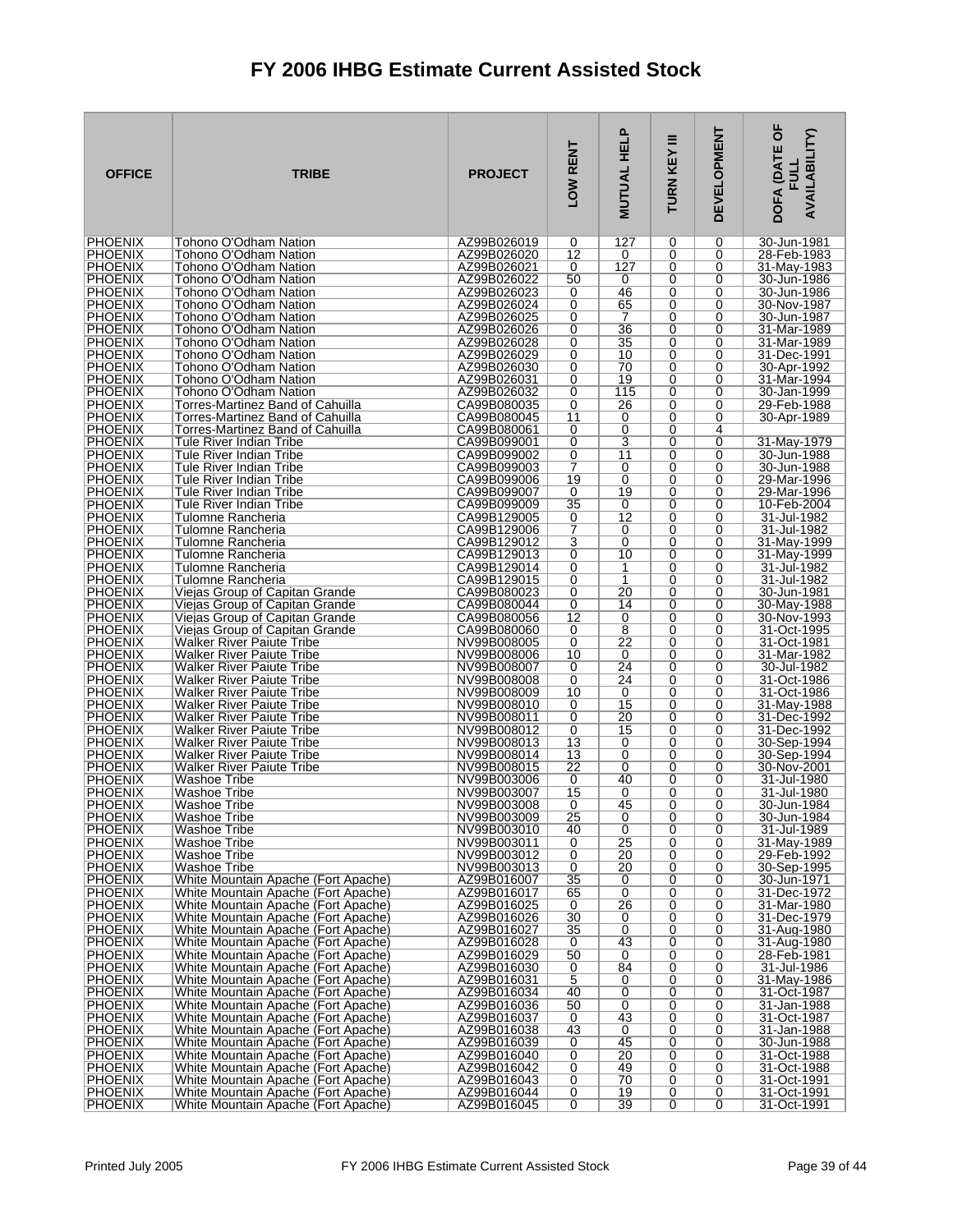| <b>PHOENIX</b><br>White Mountain Apache (Fort Apache)<br>AZ99B016046<br>0<br>30-Apr-1993<br><b>PHOENIX</b><br>AZ99B016047<br>20<br>30-Apr-1993<br>White Mountain Apache (Fort Apache)<br>0<br>0<br>0<br><b>PHOENIX</b><br>White Mountain Apache (Fort Apache)<br>AZ99B016048<br>75<br>31-Jul-1994<br>0<br>0<br>0<br><b>PHOENIX</b><br>AZ99B016049<br>$\overline{75}$<br>White Mountain Apache (Fort Apache)<br>$\overline{0}$<br>$\overline{0}$<br>$\overline{0}$<br>31-Jul-1994<br><b>PHOENIX</b><br>White Mountain Apache (Fort Apache)<br>AZ99B016050<br>75<br>0<br>0<br>31-May-1997<br>0<br>84<br><b>PHOENIX</b><br>White Mountain Apache (Fort Apache)<br>AZ99B016051<br>0<br>$\Omega$<br>$\Omega$<br>30-Apr-1998<br><b>PHOENIX</b><br>$\overline{0}$<br>$\overline{0}$<br>AZ99B016052<br>0<br>6<br>White Mountain Apache (Fort Apache)<br><b>PHOENIX</b><br>Yavapai-Apache (Camp Verde)<br>AZ99B022004<br>1<br>0<br>0<br>0<br>28-Feb-1983<br>15<br><b>PHOENIX</b><br>Yavapai-Apache (Camp Verde)<br>AZ99B022006<br>0<br>0<br>0<br>31-Jul-1986<br><b>PHOENIX</b><br>30-Jun-1986<br>Yavapai-Apache (Camp Verde)<br>AZ99B022007<br>20<br>0<br>$\mathbf 0$<br>$\mathbf 0$<br><b>PHOENIX</b><br>AZ99B022008<br>Yavapai-Apache (Camp Verde)<br>0<br>10<br>$\Omega$<br>$\Omega$<br>31-Mar-1987<br><b>PHOENIX</b><br>Yavapai-Apache (Camp Verde)<br>AZ99B022009<br>0<br>18<br>$\Omega$<br>$\Omega$<br>30-Jun-1988<br><b>PHOENIX</b><br>Yavapai-Apache (Camp Verde)<br>AZ99B022010<br>15<br>$\overline{0}$<br>31-May-1991<br>0<br>0<br><b>PHOENIX</b><br>9<br>Yavapai-Apache (Camp Verde)<br>AZ99B022011<br>0<br>0<br>0<br>31-May-1992<br><b>PHOENIX</b><br>AZ99B022012<br>14<br>0<br>0<br>31-May-1997<br>Yavapai-Apache (Camp Verde)<br>0<br><b>PHOENIX</b><br>AZ99B022013<br>$\overline{1}$<br>$\overline{0}$<br>$\overline{0}$<br>$\overline{0}$<br>31-May-1997<br>Yavapai-Apache (Camp Verde)<br><b>PHOENIX</b><br>NV99B010005<br>14<br>30-Jun-1980<br>Yerington Paiute Tribe<br>0<br>$\Omega$<br>$\Omega$<br><b>PHOENIX</b><br>$\overline{18}$<br><b>Yerington Paiute Tribe</b><br>NV99B010007<br>0<br>$\Omega$<br>30-Nov-1987<br>0<br><b>PHOENIX</b><br>Yerington Paiute Tribe<br>NV99B010008<br>0<br>13<br>$\mathbf 0$<br>0<br>30-Nov-1987<br><b>PHOENIX</b><br>NV99B010009<br>0<br>8<br>31-Mar-1988<br>Yerington Paiute Tribe<br>0<br>0<br><b>PHOENIX</b><br>0<br>10<br>0<br>30-Sep-1989<br>Yerington Paiute Tribe<br>NV99B010010<br>0<br><b>PHOENIX</b><br>NV99B010011<br>$\overline{0}$<br>5<br>$\overline{0}$<br>$\overline{0}$<br>30-Sep-1992<br>Yerington Paiute Tribe<br>$\overline{0}$<br><b>PHOENIX</b><br>$\overline{22}$<br>Yomba Shoshone Tribe<br>NV99B020001<br>$\Omega$<br>$\Omega$<br>30-Jun-1981<br><b>PHOENIX</b><br>5<br>$\overline{0}$<br>$\overline{0}$<br>Ysleta Del Sur<br>TX99B429001<br>0<br>31-Aug-1976<br><b>PHOENIX</b><br>Ysleta Del Sur<br>TX99B429002<br>0<br>1<br>0<br>0<br>31-Oct-1977<br>24<br><b>PHOENIX</b><br>Ysleta Del Sur<br>TX99B429003<br>0<br>$\Omega$<br>0<br>04-Jan-1999<br><b>PHOENIX</b><br>31-Dec-2001<br>Yurok Tribe<br>CA99B158001<br>11<br>0<br>0<br>4<br>$\overline{32}$<br><b>PHOENIX</b><br><b>Yurok Tribe</b><br>CA99B158002<br>0<br>0<br>$\mathbf 0$<br><b>Yurok Tribe</b><br><b>PHOENIX</b><br>CA99B158003<br>16-Apr-2001<br>0<br>1<br>$\Omega$<br>$\Omega$<br>$\overline{2}$<br><b>PHOENIX</b><br><b>Yurok Tribe</b><br>CA99B158003<br>0<br>$\Omega$<br>0<br>12-Jun-2001<br><b>PHOENIX</b><br><b>Yurok Tribe</b><br>CA99B158003<br>22-Jun-2001<br>0<br>1<br>0<br>0<br>$\overline{1}$<br>$\overline{0}$<br><b>PHOENIX</b><br>CA99B158003<br>$\Omega$<br>$\Omega$<br>10-Jul-2001<br>Yurok Tribe<br><b>PHOENIX</b><br>0<br>0<br>31-Dec-2001<br>Yurok Tribe<br>CA99B158003<br>1<br>0<br><b>PHOENIX</b><br>CA99B158003<br>31-Aug-2002<br>Yurok Tribe<br>0<br>1<br>0<br>0<br>$\overline{2}$<br><b>PHOENIX</b><br><b>Yurok Tribe</b><br>CA99B158003<br>0<br>$\Omega$<br>$\Omega$<br>30-Sep-2002<br>$\overline{23}$<br><b>PHOENIX</b><br><b>Yurok Tribe</b><br>CA99B158003<br>0<br>0<br>0<br>30-Sep-2002<br><b>PHOENIX</b><br>Zia Pueblo<br>NM99B031049<br>8<br>31-Oct-1980<br>0<br>0<br>0<br>Zia Pueblo<br>$\overline{0}$<br>$\overline{13}$<br>$\overline{0}$<br><b>PHOENIX</b><br>NM99B031061<br>0<br>30-Nov-1987<br><b>PHOENIX</b><br>Zia Pueblo<br>0<br>3<br>30-Nov-1987<br>NM99B031062<br>0<br>0<br><b>PHOENIX</b><br>Zia Pueblo<br>NM99B031068<br>$\overline{0}$<br>$\overline{21}$<br>30-Jun-1996<br>0<br>0<br><b>PHOENIX</b><br>Zuni Tribe<br>NM99B019001<br>$\overline{0}$<br>$\overline{0}$<br>$\overline{0}$<br>28-Feb-1970<br>1<br><b>PHOENIX</b><br>$\overline{0}$<br>$\overline{0}$<br>Zuni Tribe<br>NM99B019003<br>8<br>$\Omega$<br>31-Aug-1970<br><b>PHOENIX</b><br>Zuni Tribe<br>NM99B019004<br>0<br>2<br>0<br>0<br>28-Feb-1971<br>$\overline{2}$<br><b>PHOENIX</b><br>0<br>7<br>Zuni Tribe<br>NM99B019005<br>$\Omega$<br>31-Oct-1972<br>$\overline{25}$<br><b>PHOENIX</b><br>0<br>0<br>0<br>31-May-1972<br>Zuni Tribe<br>NM99B019006<br><b>PHOENIX</b><br>Zuni Tribe<br>NM99B019007<br>0<br>23<br>0<br>31-Jan-1978<br>0<br><b>PHOENIX</b><br><b>Zuni Tribe</b><br>NM99B019008<br>50<br>$\overline{0}$<br>$\overline{0}$<br>$\overline{0}$<br>31-Mar-1977<br><b>PHOENIX</b><br>28-Feb-1982<br>Zuni Tribe<br>NM99B019009<br>74<br>0<br>0<br>0<br>47<br><b>PHOENIX</b><br>Zuni Tribe<br>NM99B019010<br>0<br>0<br>$\Omega$<br>30-Jun-1982<br><b>PHOENIX</b><br>3<br>$\overline{0}$<br>$\overline{0}$<br>30-Sep-1982<br>Zuni Tribe<br>NM99B019011<br>0<br><b>PHOENIX</b><br>Zuni Tribe<br>NM99B019012<br>0<br>53<br>0<br>31-Jul-1986<br>0<br>40<br><b>PHOENIX</b><br>Zuni Tribe<br>NM99B019013<br>0<br>0<br>0<br>31-Jul-1986<br>$\overline{22}$<br><b>PHOENIX</b><br>Zuni Tribe<br>0<br>$\mathbf 0$<br>$\mathbf 0$<br>NM99B019015<br>31-Dec-1997<br>10355<br>$\overline{15}$<br><b>PHOENIX</b><br>Totals<br>9250<br>303 | <b>OFFICE</b> | <b>TRIBE</b> | <b>PROJECT</b> | LOW RENT | <b>MUTUAL HELP</b> | $\equiv$<br>TURN KEY | <b>DEVELOPMENT</b> | DOFA (DATE OF<br><b>AVAILABILITY)</b><br>딜 |
|---------------------------------------------------------------------------------------------------------------------------------------------------------------------------------------------------------------------------------------------------------------------------------------------------------------------------------------------------------------------------------------------------------------------------------------------------------------------------------------------------------------------------------------------------------------------------------------------------------------------------------------------------------------------------------------------------------------------------------------------------------------------------------------------------------------------------------------------------------------------------------------------------------------------------------------------------------------------------------------------------------------------------------------------------------------------------------------------------------------------------------------------------------------------------------------------------------------------------------------------------------------------------------------------------------------------------------------------------------------------------------------------------------------------------------------------------------------------------------------------------------------------------------------------------------------------------------------------------------------------------------------------------------------------------------------------------------------------------------------------------------------------------------------------------------------------------------------------------------------------------------------------------------------------------------------------------------------------------------------------------------------------------------------------------------------------------------------------------------------------------------------------------------------------------------------------------------------------------------------------------------------------------------------------------------------------------------------------------------------------------------------------------------------------------------------------------------------------------------------------------------------------------------------------------------------------------------------------------------------------------------------------------------------------------------------------------------------------------------------------------------------------------------------------------------------------------------------------------------------------------------------------------------------------------------------------------------------------------------------------------------------------------------------------------------------------------------------------------------------------------------------------------------------------------------------------------------------------------------------------------------------------------------------------------------------------------------------------------------------------------------------------------------------------------------------------------------------------------------------------------------------------------------------------------------------------------------------------------------------------------------------------------------------------------------------------------------------------------------------------------------------------------------------------------------------------------------------------------------------------------------------------------------------------------------------------------------------------------------------------------------------------------------------------------------------------------------------------------------------------------------------------------------------------------------------------------------------------------------------------------------------------------------------------------------------------------------------------------------------------------------------------------------------------------------------------------------------------------------------------------------------------------------------------------------------------------------------------------------------------------------------------------------------------------------------------------------------------------------------------------------------------------------------------------------------------------------------------------------------------------------------------------------------------------------------------------------------------------------------------------------------------------------------------------------------------------------------------------------------------------------------------------------------------------------------------------------------------------------------------------------------------------------------------------------------------------------------------------------------------------------------------------------------------------------------------------------------------------------------------------------------------------------------------------------------------------------------------------------------------------------------------------------------------------------------------------------------------------------------------------------------------------------------------------------------------------------------------------------------------------------------------|---------------|--------------|----------------|----------|--------------------|----------------------|--------------------|--------------------------------------------|
|                                                                                                                                                                                                                                                                                                                                                                                                                                                                                                                                                                                                                                                                                                                                                                                                                                                                                                                                                                                                                                                                                                                                                                                                                                                                                                                                                                                                                                                                                                                                                                                                                                                                                                                                                                                                                                                                                                                                                                                                                                                                                                                                                                                                                                                                                                                                                                                                                                                                                                                                                                                                                                                                                                                                                                                                                                                                                                                                                                                                                                                                                                                                                                                                                                                                                                                                                                                                                                                                                                                                                                                                                                                                                                                                                                                                                                                                                                                                                                                                                                                                                                                                                                                                                                                                                                                                                                                                                                                                                                                                                                                                                                                                                                                                                                                                                                                                                                                                                                                                                                                                                                                                                                                                                                                                                                                                                                                                                                                                                                                                                                                                                                                                                                                                                                                                                                                                                             |               |              |                | 20       |                    | $\mathbf 0$          | $\Omega$           |                                            |
|                                                                                                                                                                                                                                                                                                                                                                                                                                                                                                                                                                                                                                                                                                                                                                                                                                                                                                                                                                                                                                                                                                                                                                                                                                                                                                                                                                                                                                                                                                                                                                                                                                                                                                                                                                                                                                                                                                                                                                                                                                                                                                                                                                                                                                                                                                                                                                                                                                                                                                                                                                                                                                                                                                                                                                                                                                                                                                                                                                                                                                                                                                                                                                                                                                                                                                                                                                                                                                                                                                                                                                                                                                                                                                                                                                                                                                                                                                                                                                                                                                                                                                                                                                                                                                                                                                                                                                                                                                                                                                                                                                                                                                                                                                                                                                                                                                                                                                                                                                                                                                                                                                                                                                                                                                                                                                                                                                                                                                                                                                                                                                                                                                                                                                                                                                                                                                                                                             |               |              |                |          |                    |                      |                    |                                            |
|                                                                                                                                                                                                                                                                                                                                                                                                                                                                                                                                                                                                                                                                                                                                                                                                                                                                                                                                                                                                                                                                                                                                                                                                                                                                                                                                                                                                                                                                                                                                                                                                                                                                                                                                                                                                                                                                                                                                                                                                                                                                                                                                                                                                                                                                                                                                                                                                                                                                                                                                                                                                                                                                                                                                                                                                                                                                                                                                                                                                                                                                                                                                                                                                                                                                                                                                                                                                                                                                                                                                                                                                                                                                                                                                                                                                                                                                                                                                                                                                                                                                                                                                                                                                                                                                                                                                                                                                                                                                                                                                                                                                                                                                                                                                                                                                                                                                                                                                                                                                                                                                                                                                                                                                                                                                                                                                                                                                                                                                                                                                                                                                                                                                                                                                                                                                                                                                                             |               |              |                |          |                    |                      |                    |                                            |
|                                                                                                                                                                                                                                                                                                                                                                                                                                                                                                                                                                                                                                                                                                                                                                                                                                                                                                                                                                                                                                                                                                                                                                                                                                                                                                                                                                                                                                                                                                                                                                                                                                                                                                                                                                                                                                                                                                                                                                                                                                                                                                                                                                                                                                                                                                                                                                                                                                                                                                                                                                                                                                                                                                                                                                                                                                                                                                                                                                                                                                                                                                                                                                                                                                                                                                                                                                                                                                                                                                                                                                                                                                                                                                                                                                                                                                                                                                                                                                                                                                                                                                                                                                                                                                                                                                                                                                                                                                                                                                                                                                                                                                                                                                                                                                                                                                                                                                                                                                                                                                                                                                                                                                                                                                                                                                                                                                                                                                                                                                                                                                                                                                                                                                                                                                                                                                                                                             |               |              |                |          |                    |                      |                    |                                            |
|                                                                                                                                                                                                                                                                                                                                                                                                                                                                                                                                                                                                                                                                                                                                                                                                                                                                                                                                                                                                                                                                                                                                                                                                                                                                                                                                                                                                                                                                                                                                                                                                                                                                                                                                                                                                                                                                                                                                                                                                                                                                                                                                                                                                                                                                                                                                                                                                                                                                                                                                                                                                                                                                                                                                                                                                                                                                                                                                                                                                                                                                                                                                                                                                                                                                                                                                                                                                                                                                                                                                                                                                                                                                                                                                                                                                                                                                                                                                                                                                                                                                                                                                                                                                                                                                                                                                                                                                                                                                                                                                                                                                                                                                                                                                                                                                                                                                                                                                                                                                                                                                                                                                                                                                                                                                                                                                                                                                                                                                                                                                                                                                                                                                                                                                                                                                                                                                                             |               |              |                |          |                    |                      |                    |                                            |
|                                                                                                                                                                                                                                                                                                                                                                                                                                                                                                                                                                                                                                                                                                                                                                                                                                                                                                                                                                                                                                                                                                                                                                                                                                                                                                                                                                                                                                                                                                                                                                                                                                                                                                                                                                                                                                                                                                                                                                                                                                                                                                                                                                                                                                                                                                                                                                                                                                                                                                                                                                                                                                                                                                                                                                                                                                                                                                                                                                                                                                                                                                                                                                                                                                                                                                                                                                                                                                                                                                                                                                                                                                                                                                                                                                                                                                                                                                                                                                                                                                                                                                                                                                                                                                                                                                                                                                                                                                                                                                                                                                                                                                                                                                                                                                                                                                                                                                                                                                                                                                                                                                                                                                                                                                                                                                                                                                                                                                                                                                                                                                                                                                                                                                                                                                                                                                                                                             |               |              |                |          |                    |                      |                    |                                            |
|                                                                                                                                                                                                                                                                                                                                                                                                                                                                                                                                                                                                                                                                                                                                                                                                                                                                                                                                                                                                                                                                                                                                                                                                                                                                                                                                                                                                                                                                                                                                                                                                                                                                                                                                                                                                                                                                                                                                                                                                                                                                                                                                                                                                                                                                                                                                                                                                                                                                                                                                                                                                                                                                                                                                                                                                                                                                                                                                                                                                                                                                                                                                                                                                                                                                                                                                                                                                                                                                                                                                                                                                                                                                                                                                                                                                                                                                                                                                                                                                                                                                                                                                                                                                                                                                                                                                                                                                                                                                                                                                                                                                                                                                                                                                                                                                                                                                                                                                                                                                                                                                                                                                                                                                                                                                                                                                                                                                                                                                                                                                                                                                                                                                                                                                                                                                                                                                                             |               |              |                |          |                    |                      |                    |                                            |
|                                                                                                                                                                                                                                                                                                                                                                                                                                                                                                                                                                                                                                                                                                                                                                                                                                                                                                                                                                                                                                                                                                                                                                                                                                                                                                                                                                                                                                                                                                                                                                                                                                                                                                                                                                                                                                                                                                                                                                                                                                                                                                                                                                                                                                                                                                                                                                                                                                                                                                                                                                                                                                                                                                                                                                                                                                                                                                                                                                                                                                                                                                                                                                                                                                                                                                                                                                                                                                                                                                                                                                                                                                                                                                                                                                                                                                                                                                                                                                                                                                                                                                                                                                                                                                                                                                                                                                                                                                                                                                                                                                                                                                                                                                                                                                                                                                                                                                                                                                                                                                                                                                                                                                                                                                                                                                                                                                                                                                                                                                                                                                                                                                                                                                                                                                                                                                                                                             |               |              |                |          |                    |                      |                    |                                            |
|                                                                                                                                                                                                                                                                                                                                                                                                                                                                                                                                                                                                                                                                                                                                                                                                                                                                                                                                                                                                                                                                                                                                                                                                                                                                                                                                                                                                                                                                                                                                                                                                                                                                                                                                                                                                                                                                                                                                                                                                                                                                                                                                                                                                                                                                                                                                                                                                                                                                                                                                                                                                                                                                                                                                                                                                                                                                                                                                                                                                                                                                                                                                                                                                                                                                                                                                                                                                                                                                                                                                                                                                                                                                                                                                                                                                                                                                                                                                                                                                                                                                                                                                                                                                                                                                                                                                                                                                                                                                                                                                                                                                                                                                                                                                                                                                                                                                                                                                                                                                                                                                                                                                                                                                                                                                                                                                                                                                                                                                                                                                                                                                                                                                                                                                                                                                                                                                                             |               |              |                |          |                    |                      |                    |                                            |
|                                                                                                                                                                                                                                                                                                                                                                                                                                                                                                                                                                                                                                                                                                                                                                                                                                                                                                                                                                                                                                                                                                                                                                                                                                                                                                                                                                                                                                                                                                                                                                                                                                                                                                                                                                                                                                                                                                                                                                                                                                                                                                                                                                                                                                                                                                                                                                                                                                                                                                                                                                                                                                                                                                                                                                                                                                                                                                                                                                                                                                                                                                                                                                                                                                                                                                                                                                                                                                                                                                                                                                                                                                                                                                                                                                                                                                                                                                                                                                                                                                                                                                                                                                                                                                                                                                                                                                                                                                                                                                                                                                                                                                                                                                                                                                                                                                                                                                                                                                                                                                                                                                                                                                                                                                                                                                                                                                                                                                                                                                                                                                                                                                                                                                                                                                                                                                                                                             |               |              |                |          |                    |                      |                    |                                            |
|                                                                                                                                                                                                                                                                                                                                                                                                                                                                                                                                                                                                                                                                                                                                                                                                                                                                                                                                                                                                                                                                                                                                                                                                                                                                                                                                                                                                                                                                                                                                                                                                                                                                                                                                                                                                                                                                                                                                                                                                                                                                                                                                                                                                                                                                                                                                                                                                                                                                                                                                                                                                                                                                                                                                                                                                                                                                                                                                                                                                                                                                                                                                                                                                                                                                                                                                                                                                                                                                                                                                                                                                                                                                                                                                                                                                                                                                                                                                                                                                                                                                                                                                                                                                                                                                                                                                                                                                                                                                                                                                                                                                                                                                                                                                                                                                                                                                                                                                                                                                                                                                                                                                                                                                                                                                                                                                                                                                                                                                                                                                                                                                                                                                                                                                                                                                                                                                                             |               |              |                |          |                    |                      |                    |                                            |
|                                                                                                                                                                                                                                                                                                                                                                                                                                                                                                                                                                                                                                                                                                                                                                                                                                                                                                                                                                                                                                                                                                                                                                                                                                                                                                                                                                                                                                                                                                                                                                                                                                                                                                                                                                                                                                                                                                                                                                                                                                                                                                                                                                                                                                                                                                                                                                                                                                                                                                                                                                                                                                                                                                                                                                                                                                                                                                                                                                                                                                                                                                                                                                                                                                                                                                                                                                                                                                                                                                                                                                                                                                                                                                                                                                                                                                                                                                                                                                                                                                                                                                                                                                                                                                                                                                                                                                                                                                                                                                                                                                                                                                                                                                                                                                                                                                                                                                                                                                                                                                                                                                                                                                                                                                                                                                                                                                                                                                                                                                                                                                                                                                                                                                                                                                                                                                                                                             |               |              |                |          |                    |                      |                    |                                            |
|                                                                                                                                                                                                                                                                                                                                                                                                                                                                                                                                                                                                                                                                                                                                                                                                                                                                                                                                                                                                                                                                                                                                                                                                                                                                                                                                                                                                                                                                                                                                                                                                                                                                                                                                                                                                                                                                                                                                                                                                                                                                                                                                                                                                                                                                                                                                                                                                                                                                                                                                                                                                                                                                                                                                                                                                                                                                                                                                                                                                                                                                                                                                                                                                                                                                                                                                                                                                                                                                                                                                                                                                                                                                                                                                                                                                                                                                                                                                                                                                                                                                                                                                                                                                                                                                                                                                                                                                                                                                                                                                                                                                                                                                                                                                                                                                                                                                                                                                                                                                                                                                                                                                                                                                                                                                                                                                                                                                                                                                                                                                                                                                                                                                                                                                                                                                                                                                                             |               |              |                |          |                    |                      |                    |                                            |
|                                                                                                                                                                                                                                                                                                                                                                                                                                                                                                                                                                                                                                                                                                                                                                                                                                                                                                                                                                                                                                                                                                                                                                                                                                                                                                                                                                                                                                                                                                                                                                                                                                                                                                                                                                                                                                                                                                                                                                                                                                                                                                                                                                                                                                                                                                                                                                                                                                                                                                                                                                                                                                                                                                                                                                                                                                                                                                                                                                                                                                                                                                                                                                                                                                                                                                                                                                                                                                                                                                                                                                                                                                                                                                                                                                                                                                                                                                                                                                                                                                                                                                                                                                                                                                                                                                                                                                                                                                                                                                                                                                                                                                                                                                                                                                                                                                                                                                                                                                                                                                                                                                                                                                                                                                                                                                                                                                                                                                                                                                                                                                                                                                                                                                                                                                                                                                                                                             |               |              |                |          |                    |                      |                    |                                            |
|                                                                                                                                                                                                                                                                                                                                                                                                                                                                                                                                                                                                                                                                                                                                                                                                                                                                                                                                                                                                                                                                                                                                                                                                                                                                                                                                                                                                                                                                                                                                                                                                                                                                                                                                                                                                                                                                                                                                                                                                                                                                                                                                                                                                                                                                                                                                                                                                                                                                                                                                                                                                                                                                                                                                                                                                                                                                                                                                                                                                                                                                                                                                                                                                                                                                                                                                                                                                                                                                                                                                                                                                                                                                                                                                                                                                                                                                                                                                                                                                                                                                                                                                                                                                                                                                                                                                                                                                                                                                                                                                                                                                                                                                                                                                                                                                                                                                                                                                                                                                                                                                                                                                                                                                                                                                                                                                                                                                                                                                                                                                                                                                                                                                                                                                                                                                                                                                                             |               |              |                |          |                    |                      |                    |                                            |
|                                                                                                                                                                                                                                                                                                                                                                                                                                                                                                                                                                                                                                                                                                                                                                                                                                                                                                                                                                                                                                                                                                                                                                                                                                                                                                                                                                                                                                                                                                                                                                                                                                                                                                                                                                                                                                                                                                                                                                                                                                                                                                                                                                                                                                                                                                                                                                                                                                                                                                                                                                                                                                                                                                                                                                                                                                                                                                                                                                                                                                                                                                                                                                                                                                                                                                                                                                                                                                                                                                                                                                                                                                                                                                                                                                                                                                                                                                                                                                                                                                                                                                                                                                                                                                                                                                                                                                                                                                                                                                                                                                                                                                                                                                                                                                                                                                                                                                                                                                                                                                                                                                                                                                                                                                                                                                                                                                                                                                                                                                                                                                                                                                                                                                                                                                                                                                                                                             |               |              |                |          |                    |                      |                    |                                            |
|                                                                                                                                                                                                                                                                                                                                                                                                                                                                                                                                                                                                                                                                                                                                                                                                                                                                                                                                                                                                                                                                                                                                                                                                                                                                                                                                                                                                                                                                                                                                                                                                                                                                                                                                                                                                                                                                                                                                                                                                                                                                                                                                                                                                                                                                                                                                                                                                                                                                                                                                                                                                                                                                                                                                                                                                                                                                                                                                                                                                                                                                                                                                                                                                                                                                                                                                                                                                                                                                                                                                                                                                                                                                                                                                                                                                                                                                                                                                                                                                                                                                                                                                                                                                                                                                                                                                                                                                                                                                                                                                                                                                                                                                                                                                                                                                                                                                                                                                                                                                                                                                                                                                                                                                                                                                                                                                                                                                                                                                                                                                                                                                                                                                                                                                                                                                                                                                                             |               |              |                |          |                    |                      |                    |                                            |
|                                                                                                                                                                                                                                                                                                                                                                                                                                                                                                                                                                                                                                                                                                                                                                                                                                                                                                                                                                                                                                                                                                                                                                                                                                                                                                                                                                                                                                                                                                                                                                                                                                                                                                                                                                                                                                                                                                                                                                                                                                                                                                                                                                                                                                                                                                                                                                                                                                                                                                                                                                                                                                                                                                                                                                                                                                                                                                                                                                                                                                                                                                                                                                                                                                                                                                                                                                                                                                                                                                                                                                                                                                                                                                                                                                                                                                                                                                                                                                                                                                                                                                                                                                                                                                                                                                                                                                                                                                                                                                                                                                                                                                                                                                                                                                                                                                                                                                                                                                                                                                                                                                                                                                                                                                                                                                                                                                                                                                                                                                                                                                                                                                                                                                                                                                                                                                                                                             |               |              |                |          |                    |                      |                    |                                            |
|                                                                                                                                                                                                                                                                                                                                                                                                                                                                                                                                                                                                                                                                                                                                                                                                                                                                                                                                                                                                                                                                                                                                                                                                                                                                                                                                                                                                                                                                                                                                                                                                                                                                                                                                                                                                                                                                                                                                                                                                                                                                                                                                                                                                                                                                                                                                                                                                                                                                                                                                                                                                                                                                                                                                                                                                                                                                                                                                                                                                                                                                                                                                                                                                                                                                                                                                                                                                                                                                                                                                                                                                                                                                                                                                                                                                                                                                                                                                                                                                                                                                                                                                                                                                                                                                                                                                                                                                                                                                                                                                                                                                                                                                                                                                                                                                                                                                                                                                                                                                                                                                                                                                                                                                                                                                                                                                                                                                                                                                                                                                                                                                                                                                                                                                                                                                                                                                                             |               |              |                |          |                    |                      |                    |                                            |
|                                                                                                                                                                                                                                                                                                                                                                                                                                                                                                                                                                                                                                                                                                                                                                                                                                                                                                                                                                                                                                                                                                                                                                                                                                                                                                                                                                                                                                                                                                                                                                                                                                                                                                                                                                                                                                                                                                                                                                                                                                                                                                                                                                                                                                                                                                                                                                                                                                                                                                                                                                                                                                                                                                                                                                                                                                                                                                                                                                                                                                                                                                                                                                                                                                                                                                                                                                                                                                                                                                                                                                                                                                                                                                                                                                                                                                                                                                                                                                                                                                                                                                                                                                                                                                                                                                                                                                                                                                                                                                                                                                                                                                                                                                                                                                                                                                                                                                                                                                                                                                                                                                                                                                                                                                                                                                                                                                                                                                                                                                                                                                                                                                                                                                                                                                                                                                                                                             |               |              |                |          |                    |                      |                    |                                            |
|                                                                                                                                                                                                                                                                                                                                                                                                                                                                                                                                                                                                                                                                                                                                                                                                                                                                                                                                                                                                                                                                                                                                                                                                                                                                                                                                                                                                                                                                                                                                                                                                                                                                                                                                                                                                                                                                                                                                                                                                                                                                                                                                                                                                                                                                                                                                                                                                                                                                                                                                                                                                                                                                                                                                                                                                                                                                                                                                                                                                                                                                                                                                                                                                                                                                                                                                                                                                                                                                                                                                                                                                                                                                                                                                                                                                                                                                                                                                                                                                                                                                                                                                                                                                                                                                                                                                                                                                                                                                                                                                                                                                                                                                                                                                                                                                                                                                                                                                                                                                                                                                                                                                                                                                                                                                                                                                                                                                                                                                                                                                                                                                                                                                                                                                                                                                                                                                                             |               |              |                |          |                    |                      |                    |                                            |
|                                                                                                                                                                                                                                                                                                                                                                                                                                                                                                                                                                                                                                                                                                                                                                                                                                                                                                                                                                                                                                                                                                                                                                                                                                                                                                                                                                                                                                                                                                                                                                                                                                                                                                                                                                                                                                                                                                                                                                                                                                                                                                                                                                                                                                                                                                                                                                                                                                                                                                                                                                                                                                                                                                                                                                                                                                                                                                                                                                                                                                                                                                                                                                                                                                                                                                                                                                                                                                                                                                                                                                                                                                                                                                                                                                                                                                                                                                                                                                                                                                                                                                                                                                                                                                                                                                                                                                                                                                                                                                                                                                                                                                                                                                                                                                                                                                                                                                                                                                                                                                                                                                                                                                                                                                                                                                                                                                                                                                                                                                                                                                                                                                                                                                                                                                                                                                                                                             |               |              |                |          |                    |                      |                    |                                            |
|                                                                                                                                                                                                                                                                                                                                                                                                                                                                                                                                                                                                                                                                                                                                                                                                                                                                                                                                                                                                                                                                                                                                                                                                                                                                                                                                                                                                                                                                                                                                                                                                                                                                                                                                                                                                                                                                                                                                                                                                                                                                                                                                                                                                                                                                                                                                                                                                                                                                                                                                                                                                                                                                                                                                                                                                                                                                                                                                                                                                                                                                                                                                                                                                                                                                                                                                                                                                                                                                                                                                                                                                                                                                                                                                                                                                                                                                                                                                                                                                                                                                                                                                                                                                                                                                                                                                                                                                                                                                                                                                                                                                                                                                                                                                                                                                                                                                                                                                                                                                                                                                                                                                                                                                                                                                                                                                                                                                                                                                                                                                                                                                                                                                                                                                                                                                                                                                                             |               |              |                |          |                    |                      |                    |                                            |
|                                                                                                                                                                                                                                                                                                                                                                                                                                                                                                                                                                                                                                                                                                                                                                                                                                                                                                                                                                                                                                                                                                                                                                                                                                                                                                                                                                                                                                                                                                                                                                                                                                                                                                                                                                                                                                                                                                                                                                                                                                                                                                                                                                                                                                                                                                                                                                                                                                                                                                                                                                                                                                                                                                                                                                                                                                                                                                                                                                                                                                                                                                                                                                                                                                                                                                                                                                                                                                                                                                                                                                                                                                                                                                                                                                                                                                                                                                                                                                                                                                                                                                                                                                                                                                                                                                                                                                                                                                                                                                                                                                                                                                                                                                                                                                                                                                                                                                                                                                                                                                                                                                                                                                                                                                                                                                                                                                                                                                                                                                                                                                                                                                                                                                                                                                                                                                                                                             |               |              |                |          |                    |                      |                    |                                            |
|                                                                                                                                                                                                                                                                                                                                                                                                                                                                                                                                                                                                                                                                                                                                                                                                                                                                                                                                                                                                                                                                                                                                                                                                                                                                                                                                                                                                                                                                                                                                                                                                                                                                                                                                                                                                                                                                                                                                                                                                                                                                                                                                                                                                                                                                                                                                                                                                                                                                                                                                                                                                                                                                                                                                                                                                                                                                                                                                                                                                                                                                                                                                                                                                                                                                                                                                                                                                                                                                                                                                                                                                                                                                                                                                                                                                                                                                                                                                                                                                                                                                                                                                                                                                                                                                                                                                                                                                                                                                                                                                                                                                                                                                                                                                                                                                                                                                                                                                                                                                                                                                                                                                                                                                                                                                                                                                                                                                                                                                                                                                                                                                                                                                                                                                                                                                                                                                                             |               |              |                |          |                    |                      |                    |                                            |
|                                                                                                                                                                                                                                                                                                                                                                                                                                                                                                                                                                                                                                                                                                                                                                                                                                                                                                                                                                                                                                                                                                                                                                                                                                                                                                                                                                                                                                                                                                                                                                                                                                                                                                                                                                                                                                                                                                                                                                                                                                                                                                                                                                                                                                                                                                                                                                                                                                                                                                                                                                                                                                                                                                                                                                                                                                                                                                                                                                                                                                                                                                                                                                                                                                                                                                                                                                                                                                                                                                                                                                                                                                                                                                                                                                                                                                                                                                                                                                                                                                                                                                                                                                                                                                                                                                                                                                                                                                                                                                                                                                                                                                                                                                                                                                                                                                                                                                                                                                                                                                                                                                                                                                                                                                                                                                                                                                                                                                                                                                                                                                                                                                                                                                                                                                                                                                                                                             |               |              |                |          |                    |                      |                    |                                            |
|                                                                                                                                                                                                                                                                                                                                                                                                                                                                                                                                                                                                                                                                                                                                                                                                                                                                                                                                                                                                                                                                                                                                                                                                                                                                                                                                                                                                                                                                                                                                                                                                                                                                                                                                                                                                                                                                                                                                                                                                                                                                                                                                                                                                                                                                                                                                                                                                                                                                                                                                                                                                                                                                                                                                                                                                                                                                                                                                                                                                                                                                                                                                                                                                                                                                                                                                                                                                                                                                                                                                                                                                                                                                                                                                                                                                                                                                                                                                                                                                                                                                                                                                                                                                                                                                                                                                                                                                                                                                                                                                                                                                                                                                                                                                                                                                                                                                                                                                                                                                                                                                                                                                                                                                                                                                                                                                                                                                                                                                                                                                                                                                                                                                                                                                                                                                                                                                                             |               |              |                |          |                    |                      |                    |                                            |
|                                                                                                                                                                                                                                                                                                                                                                                                                                                                                                                                                                                                                                                                                                                                                                                                                                                                                                                                                                                                                                                                                                                                                                                                                                                                                                                                                                                                                                                                                                                                                                                                                                                                                                                                                                                                                                                                                                                                                                                                                                                                                                                                                                                                                                                                                                                                                                                                                                                                                                                                                                                                                                                                                                                                                                                                                                                                                                                                                                                                                                                                                                                                                                                                                                                                                                                                                                                                                                                                                                                                                                                                                                                                                                                                                                                                                                                                                                                                                                                                                                                                                                                                                                                                                                                                                                                                                                                                                                                                                                                                                                                                                                                                                                                                                                                                                                                                                                                                                                                                                                                                                                                                                                                                                                                                                                                                                                                                                                                                                                                                                                                                                                                                                                                                                                                                                                                                                             |               |              |                |          |                    |                      |                    |                                            |
|                                                                                                                                                                                                                                                                                                                                                                                                                                                                                                                                                                                                                                                                                                                                                                                                                                                                                                                                                                                                                                                                                                                                                                                                                                                                                                                                                                                                                                                                                                                                                                                                                                                                                                                                                                                                                                                                                                                                                                                                                                                                                                                                                                                                                                                                                                                                                                                                                                                                                                                                                                                                                                                                                                                                                                                                                                                                                                                                                                                                                                                                                                                                                                                                                                                                                                                                                                                                                                                                                                                                                                                                                                                                                                                                                                                                                                                                                                                                                                                                                                                                                                                                                                                                                                                                                                                                                                                                                                                                                                                                                                                                                                                                                                                                                                                                                                                                                                                                                                                                                                                                                                                                                                                                                                                                                                                                                                                                                                                                                                                                                                                                                                                                                                                                                                                                                                                                                             |               |              |                |          |                    |                      |                    |                                            |
|                                                                                                                                                                                                                                                                                                                                                                                                                                                                                                                                                                                                                                                                                                                                                                                                                                                                                                                                                                                                                                                                                                                                                                                                                                                                                                                                                                                                                                                                                                                                                                                                                                                                                                                                                                                                                                                                                                                                                                                                                                                                                                                                                                                                                                                                                                                                                                                                                                                                                                                                                                                                                                                                                                                                                                                                                                                                                                                                                                                                                                                                                                                                                                                                                                                                                                                                                                                                                                                                                                                                                                                                                                                                                                                                                                                                                                                                                                                                                                                                                                                                                                                                                                                                                                                                                                                                                                                                                                                                                                                                                                                                                                                                                                                                                                                                                                                                                                                                                                                                                                                                                                                                                                                                                                                                                                                                                                                                                                                                                                                                                                                                                                                                                                                                                                                                                                                                                             |               |              |                |          |                    |                      |                    |                                            |
|                                                                                                                                                                                                                                                                                                                                                                                                                                                                                                                                                                                                                                                                                                                                                                                                                                                                                                                                                                                                                                                                                                                                                                                                                                                                                                                                                                                                                                                                                                                                                                                                                                                                                                                                                                                                                                                                                                                                                                                                                                                                                                                                                                                                                                                                                                                                                                                                                                                                                                                                                                                                                                                                                                                                                                                                                                                                                                                                                                                                                                                                                                                                                                                                                                                                                                                                                                                                                                                                                                                                                                                                                                                                                                                                                                                                                                                                                                                                                                                                                                                                                                                                                                                                                                                                                                                                                                                                                                                                                                                                                                                                                                                                                                                                                                                                                                                                                                                                                                                                                                                                                                                                                                                                                                                                                                                                                                                                                                                                                                                                                                                                                                                                                                                                                                                                                                                                                             |               |              |                |          |                    |                      |                    |                                            |
|                                                                                                                                                                                                                                                                                                                                                                                                                                                                                                                                                                                                                                                                                                                                                                                                                                                                                                                                                                                                                                                                                                                                                                                                                                                                                                                                                                                                                                                                                                                                                                                                                                                                                                                                                                                                                                                                                                                                                                                                                                                                                                                                                                                                                                                                                                                                                                                                                                                                                                                                                                                                                                                                                                                                                                                                                                                                                                                                                                                                                                                                                                                                                                                                                                                                                                                                                                                                                                                                                                                                                                                                                                                                                                                                                                                                                                                                                                                                                                                                                                                                                                                                                                                                                                                                                                                                                                                                                                                                                                                                                                                                                                                                                                                                                                                                                                                                                                                                                                                                                                                                                                                                                                                                                                                                                                                                                                                                                                                                                                                                                                                                                                                                                                                                                                                                                                                                                             |               |              |                |          |                    |                      |                    |                                            |
|                                                                                                                                                                                                                                                                                                                                                                                                                                                                                                                                                                                                                                                                                                                                                                                                                                                                                                                                                                                                                                                                                                                                                                                                                                                                                                                                                                                                                                                                                                                                                                                                                                                                                                                                                                                                                                                                                                                                                                                                                                                                                                                                                                                                                                                                                                                                                                                                                                                                                                                                                                                                                                                                                                                                                                                                                                                                                                                                                                                                                                                                                                                                                                                                                                                                                                                                                                                                                                                                                                                                                                                                                                                                                                                                                                                                                                                                                                                                                                                                                                                                                                                                                                                                                                                                                                                                                                                                                                                                                                                                                                                                                                                                                                                                                                                                                                                                                                                                                                                                                                                                                                                                                                                                                                                                                                                                                                                                                                                                                                                                                                                                                                                                                                                                                                                                                                                                                             |               |              |                |          |                    |                      |                    |                                            |
|                                                                                                                                                                                                                                                                                                                                                                                                                                                                                                                                                                                                                                                                                                                                                                                                                                                                                                                                                                                                                                                                                                                                                                                                                                                                                                                                                                                                                                                                                                                                                                                                                                                                                                                                                                                                                                                                                                                                                                                                                                                                                                                                                                                                                                                                                                                                                                                                                                                                                                                                                                                                                                                                                                                                                                                                                                                                                                                                                                                                                                                                                                                                                                                                                                                                                                                                                                                                                                                                                                                                                                                                                                                                                                                                                                                                                                                                                                                                                                                                                                                                                                                                                                                                                                                                                                                                                                                                                                                                                                                                                                                                                                                                                                                                                                                                                                                                                                                                                                                                                                                                                                                                                                                                                                                                                                                                                                                                                                                                                                                                                                                                                                                                                                                                                                                                                                                                                             |               |              |                |          |                    |                      |                    |                                            |
|                                                                                                                                                                                                                                                                                                                                                                                                                                                                                                                                                                                                                                                                                                                                                                                                                                                                                                                                                                                                                                                                                                                                                                                                                                                                                                                                                                                                                                                                                                                                                                                                                                                                                                                                                                                                                                                                                                                                                                                                                                                                                                                                                                                                                                                                                                                                                                                                                                                                                                                                                                                                                                                                                                                                                                                                                                                                                                                                                                                                                                                                                                                                                                                                                                                                                                                                                                                                                                                                                                                                                                                                                                                                                                                                                                                                                                                                                                                                                                                                                                                                                                                                                                                                                                                                                                                                                                                                                                                                                                                                                                                                                                                                                                                                                                                                                                                                                                                                                                                                                                                                                                                                                                                                                                                                                                                                                                                                                                                                                                                                                                                                                                                                                                                                                                                                                                                                                             |               |              |                |          |                    |                      |                    |                                            |
|                                                                                                                                                                                                                                                                                                                                                                                                                                                                                                                                                                                                                                                                                                                                                                                                                                                                                                                                                                                                                                                                                                                                                                                                                                                                                                                                                                                                                                                                                                                                                                                                                                                                                                                                                                                                                                                                                                                                                                                                                                                                                                                                                                                                                                                                                                                                                                                                                                                                                                                                                                                                                                                                                                                                                                                                                                                                                                                                                                                                                                                                                                                                                                                                                                                                                                                                                                                                                                                                                                                                                                                                                                                                                                                                                                                                                                                                                                                                                                                                                                                                                                                                                                                                                                                                                                                                                                                                                                                                                                                                                                                                                                                                                                                                                                                                                                                                                                                                                                                                                                                                                                                                                                                                                                                                                                                                                                                                                                                                                                                                                                                                                                                                                                                                                                                                                                                                                             |               |              |                |          |                    |                      |                    |                                            |
|                                                                                                                                                                                                                                                                                                                                                                                                                                                                                                                                                                                                                                                                                                                                                                                                                                                                                                                                                                                                                                                                                                                                                                                                                                                                                                                                                                                                                                                                                                                                                                                                                                                                                                                                                                                                                                                                                                                                                                                                                                                                                                                                                                                                                                                                                                                                                                                                                                                                                                                                                                                                                                                                                                                                                                                                                                                                                                                                                                                                                                                                                                                                                                                                                                                                                                                                                                                                                                                                                                                                                                                                                                                                                                                                                                                                                                                                                                                                                                                                                                                                                                                                                                                                                                                                                                                                                                                                                                                                                                                                                                                                                                                                                                                                                                                                                                                                                                                                                                                                                                                                                                                                                                                                                                                                                                                                                                                                                                                                                                                                                                                                                                                                                                                                                                                                                                                                                             |               |              |                |          |                    |                      |                    |                                            |
|                                                                                                                                                                                                                                                                                                                                                                                                                                                                                                                                                                                                                                                                                                                                                                                                                                                                                                                                                                                                                                                                                                                                                                                                                                                                                                                                                                                                                                                                                                                                                                                                                                                                                                                                                                                                                                                                                                                                                                                                                                                                                                                                                                                                                                                                                                                                                                                                                                                                                                                                                                                                                                                                                                                                                                                                                                                                                                                                                                                                                                                                                                                                                                                                                                                                                                                                                                                                                                                                                                                                                                                                                                                                                                                                                                                                                                                                                                                                                                                                                                                                                                                                                                                                                                                                                                                                                                                                                                                                                                                                                                                                                                                                                                                                                                                                                                                                                                                                                                                                                                                                                                                                                                                                                                                                                                                                                                                                                                                                                                                                                                                                                                                                                                                                                                                                                                                                                             |               |              |                |          |                    |                      |                    |                                            |
|                                                                                                                                                                                                                                                                                                                                                                                                                                                                                                                                                                                                                                                                                                                                                                                                                                                                                                                                                                                                                                                                                                                                                                                                                                                                                                                                                                                                                                                                                                                                                                                                                                                                                                                                                                                                                                                                                                                                                                                                                                                                                                                                                                                                                                                                                                                                                                                                                                                                                                                                                                                                                                                                                                                                                                                                                                                                                                                                                                                                                                                                                                                                                                                                                                                                                                                                                                                                                                                                                                                                                                                                                                                                                                                                                                                                                                                                                                                                                                                                                                                                                                                                                                                                                                                                                                                                                                                                                                                                                                                                                                                                                                                                                                                                                                                                                                                                                                                                                                                                                                                                                                                                                                                                                                                                                                                                                                                                                                                                                                                                                                                                                                                                                                                                                                                                                                                                                             |               |              |                |          |                    |                      |                    |                                            |
|                                                                                                                                                                                                                                                                                                                                                                                                                                                                                                                                                                                                                                                                                                                                                                                                                                                                                                                                                                                                                                                                                                                                                                                                                                                                                                                                                                                                                                                                                                                                                                                                                                                                                                                                                                                                                                                                                                                                                                                                                                                                                                                                                                                                                                                                                                                                                                                                                                                                                                                                                                                                                                                                                                                                                                                                                                                                                                                                                                                                                                                                                                                                                                                                                                                                                                                                                                                                                                                                                                                                                                                                                                                                                                                                                                                                                                                                                                                                                                                                                                                                                                                                                                                                                                                                                                                                                                                                                                                                                                                                                                                                                                                                                                                                                                                                                                                                                                                                                                                                                                                                                                                                                                                                                                                                                                                                                                                                                                                                                                                                                                                                                                                                                                                                                                                                                                                                                             |               |              |                |          |                    |                      |                    |                                            |
|                                                                                                                                                                                                                                                                                                                                                                                                                                                                                                                                                                                                                                                                                                                                                                                                                                                                                                                                                                                                                                                                                                                                                                                                                                                                                                                                                                                                                                                                                                                                                                                                                                                                                                                                                                                                                                                                                                                                                                                                                                                                                                                                                                                                                                                                                                                                                                                                                                                                                                                                                                                                                                                                                                                                                                                                                                                                                                                                                                                                                                                                                                                                                                                                                                                                                                                                                                                                                                                                                                                                                                                                                                                                                                                                                                                                                                                                                                                                                                                                                                                                                                                                                                                                                                                                                                                                                                                                                                                                                                                                                                                                                                                                                                                                                                                                                                                                                                                                                                                                                                                                                                                                                                                                                                                                                                                                                                                                                                                                                                                                                                                                                                                                                                                                                                                                                                                                                             |               |              |                |          |                    |                      |                    |                                            |
|                                                                                                                                                                                                                                                                                                                                                                                                                                                                                                                                                                                                                                                                                                                                                                                                                                                                                                                                                                                                                                                                                                                                                                                                                                                                                                                                                                                                                                                                                                                                                                                                                                                                                                                                                                                                                                                                                                                                                                                                                                                                                                                                                                                                                                                                                                                                                                                                                                                                                                                                                                                                                                                                                                                                                                                                                                                                                                                                                                                                                                                                                                                                                                                                                                                                                                                                                                                                                                                                                                                                                                                                                                                                                                                                                                                                                                                                                                                                                                                                                                                                                                                                                                                                                                                                                                                                                                                                                                                                                                                                                                                                                                                                                                                                                                                                                                                                                                                                                                                                                                                                                                                                                                                                                                                                                                                                                                                                                                                                                                                                                                                                                                                                                                                                                                                                                                                                                             |               |              |                |          |                    |                      |                    |                                            |
|                                                                                                                                                                                                                                                                                                                                                                                                                                                                                                                                                                                                                                                                                                                                                                                                                                                                                                                                                                                                                                                                                                                                                                                                                                                                                                                                                                                                                                                                                                                                                                                                                                                                                                                                                                                                                                                                                                                                                                                                                                                                                                                                                                                                                                                                                                                                                                                                                                                                                                                                                                                                                                                                                                                                                                                                                                                                                                                                                                                                                                                                                                                                                                                                                                                                                                                                                                                                                                                                                                                                                                                                                                                                                                                                                                                                                                                                                                                                                                                                                                                                                                                                                                                                                                                                                                                                                                                                                                                                                                                                                                                                                                                                                                                                                                                                                                                                                                                                                                                                                                                                                                                                                                                                                                                                                                                                                                                                                                                                                                                                                                                                                                                                                                                                                                                                                                                                                             |               |              |                |          |                    |                      |                    |                                            |
|                                                                                                                                                                                                                                                                                                                                                                                                                                                                                                                                                                                                                                                                                                                                                                                                                                                                                                                                                                                                                                                                                                                                                                                                                                                                                                                                                                                                                                                                                                                                                                                                                                                                                                                                                                                                                                                                                                                                                                                                                                                                                                                                                                                                                                                                                                                                                                                                                                                                                                                                                                                                                                                                                                                                                                                                                                                                                                                                                                                                                                                                                                                                                                                                                                                                                                                                                                                                                                                                                                                                                                                                                                                                                                                                                                                                                                                                                                                                                                                                                                                                                                                                                                                                                                                                                                                                                                                                                                                                                                                                                                                                                                                                                                                                                                                                                                                                                                                                                                                                                                                                                                                                                                                                                                                                                                                                                                                                                                                                                                                                                                                                                                                                                                                                                                                                                                                                                             |               |              |                |          |                    |                      |                    |                                            |
|                                                                                                                                                                                                                                                                                                                                                                                                                                                                                                                                                                                                                                                                                                                                                                                                                                                                                                                                                                                                                                                                                                                                                                                                                                                                                                                                                                                                                                                                                                                                                                                                                                                                                                                                                                                                                                                                                                                                                                                                                                                                                                                                                                                                                                                                                                                                                                                                                                                                                                                                                                                                                                                                                                                                                                                                                                                                                                                                                                                                                                                                                                                                                                                                                                                                                                                                                                                                                                                                                                                                                                                                                                                                                                                                                                                                                                                                                                                                                                                                                                                                                                                                                                                                                                                                                                                                                                                                                                                                                                                                                                                                                                                                                                                                                                                                                                                                                                                                                                                                                                                                                                                                                                                                                                                                                                                                                                                                                                                                                                                                                                                                                                                                                                                                                                                                                                                                                             |               |              |                |          |                    |                      |                    |                                            |
|                                                                                                                                                                                                                                                                                                                                                                                                                                                                                                                                                                                                                                                                                                                                                                                                                                                                                                                                                                                                                                                                                                                                                                                                                                                                                                                                                                                                                                                                                                                                                                                                                                                                                                                                                                                                                                                                                                                                                                                                                                                                                                                                                                                                                                                                                                                                                                                                                                                                                                                                                                                                                                                                                                                                                                                                                                                                                                                                                                                                                                                                                                                                                                                                                                                                                                                                                                                                                                                                                                                                                                                                                                                                                                                                                                                                                                                                                                                                                                                                                                                                                                                                                                                                                                                                                                                                                                                                                                                                                                                                                                                                                                                                                                                                                                                                                                                                                                                                                                                                                                                                                                                                                                                                                                                                                                                                                                                                                                                                                                                                                                                                                                                                                                                                                                                                                                                                                             |               |              |                |          |                    |                      |                    |                                            |
|                                                                                                                                                                                                                                                                                                                                                                                                                                                                                                                                                                                                                                                                                                                                                                                                                                                                                                                                                                                                                                                                                                                                                                                                                                                                                                                                                                                                                                                                                                                                                                                                                                                                                                                                                                                                                                                                                                                                                                                                                                                                                                                                                                                                                                                                                                                                                                                                                                                                                                                                                                                                                                                                                                                                                                                                                                                                                                                                                                                                                                                                                                                                                                                                                                                                                                                                                                                                                                                                                                                                                                                                                                                                                                                                                                                                                                                                                                                                                                                                                                                                                                                                                                                                                                                                                                                                                                                                                                                                                                                                                                                                                                                                                                                                                                                                                                                                                                                                                                                                                                                                                                                                                                                                                                                                                                                                                                                                                                                                                                                                                                                                                                                                                                                                                                                                                                                                                             |               |              |                |          |                    |                      |                    |                                            |
|                                                                                                                                                                                                                                                                                                                                                                                                                                                                                                                                                                                                                                                                                                                                                                                                                                                                                                                                                                                                                                                                                                                                                                                                                                                                                                                                                                                                                                                                                                                                                                                                                                                                                                                                                                                                                                                                                                                                                                                                                                                                                                                                                                                                                                                                                                                                                                                                                                                                                                                                                                                                                                                                                                                                                                                                                                                                                                                                                                                                                                                                                                                                                                                                                                                                                                                                                                                                                                                                                                                                                                                                                                                                                                                                                                                                                                                                                                                                                                                                                                                                                                                                                                                                                                                                                                                                                                                                                                                                                                                                                                                                                                                                                                                                                                                                                                                                                                                                                                                                                                                                                                                                                                                                                                                                                                                                                                                                                                                                                                                                                                                                                                                                                                                                                                                                                                                                                             |               |              |                |          |                    |                      |                    |                                            |
|                                                                                                                                                                                                                                                                                                                                                                                                                                                                                                                                                                                                                                                                                                                                                                                                                                                                                                                                                                                                                                                                                                                                                                                                                                                                                                                                                                                                                                                                                                                                                                                                                                                                                                                                                                                                                                                                                                                                                                                                                                                                                                                                                                                                                                                                                                                                                                                                                                                                                                                                                                                                                                                                                                                                                                                                                                                                                                                                                                                                                                                                                                                                                                                                                                                                                                                                                                                                                                                                                                                                                                                                                                                                                                                                                                                                                                                                                                                                                                                                                                                                                                                                                                                                                                                                                                                                                                                                                                                                                                                                                                                                                                                                                                                                                                                                                                                                                                                                                                                                                                                                                                                                                                                                                                                                                                                                                                                                                                                                                                                                                                                                                                                                                                                                                                                                                                                                                             |               |              |                |          |                    |                      |                    |                                            |
|                                                                                                                                                                                                                                                                                                                                                                                                                                                                                                                                                                                                                                                                                                                                                                                                                                                                                                                                                                                                                                                                                                                                                                                                                                                                                                                                                                                                                                                                                                                                                                                                                                                                                                                                                                                                                                                                                                                                                                                                                                                                                                                                                                                                                                                                                                                                                                                                                                                                                                                                                                                                                                                                                                                                                                                                                                                                                                                                                                                                                                                                                                                                                                                                                                                                                                                                                                                                                                                                                                                                                                                                                                                                                                                                                                                                                                                                                                                                                                                                                                                                                                                                                                                                                                                                                                                                                                                                                                                                                                                                                                                                                                                                                                                                                                                                                                                                                                                                                                                                                                                                                                                                                                                                                                                                                                                                                                                                                                                                                                                                                                                                                                                                                                                                                                                                                                                                                             |               |              |                |          |                    |                      |                    |                                            |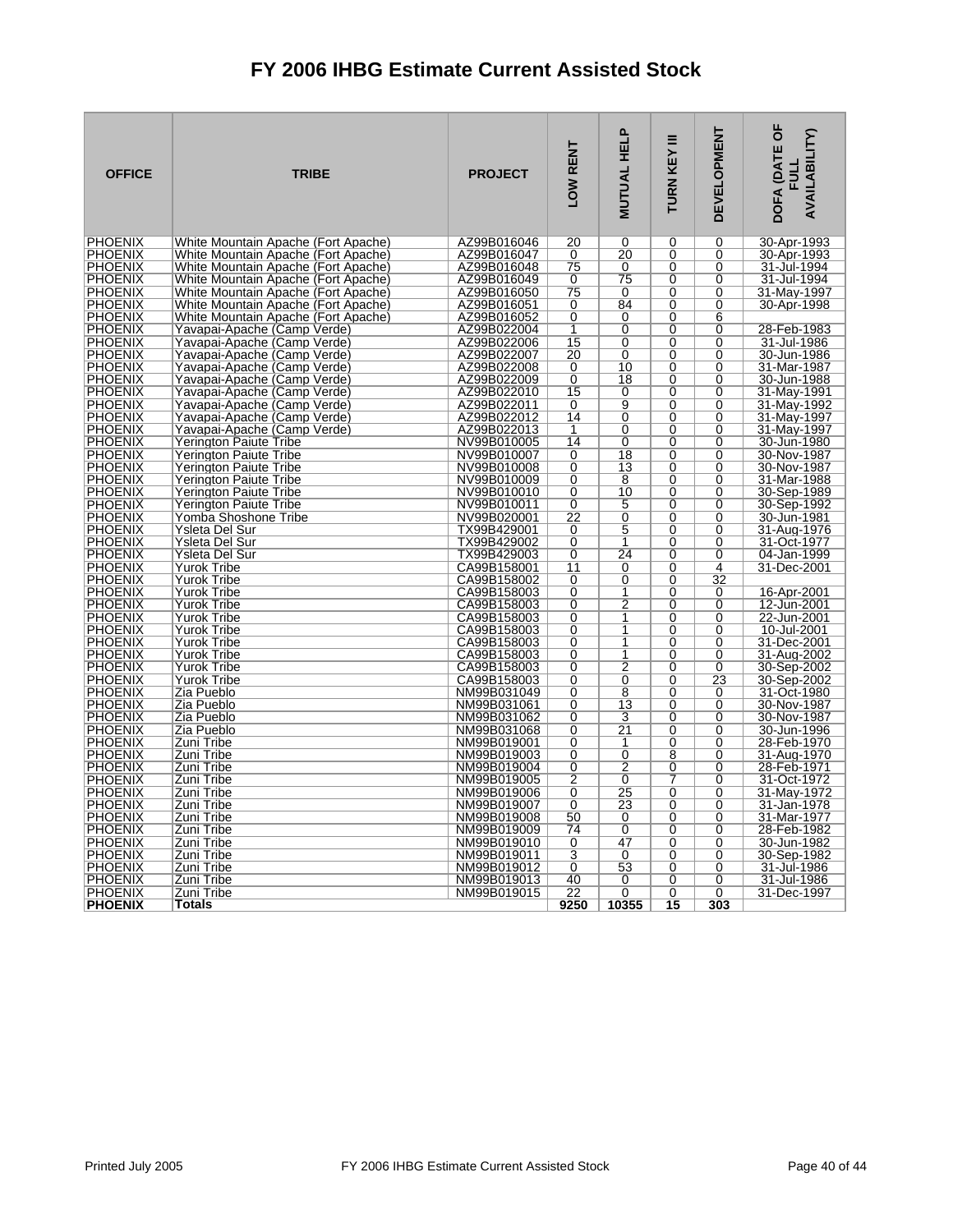| <b>OFFICE</b>                    | <b>TRIBE</b>                                                               | <b>PROJECT</b>             | LOW RENT                   | <b>MUTUAL HELP</b>                | Ξ<br>TURN KEY | <b>DEVELOPMENT</b> | DOFA (DATE OF<br><b>AVAILABILITY)</b><br><b>FULL</b> |
|----------------------------------|----------------------------------------------------------------------------|----------------------------|----------------------------|-----------------------------------|---------------|--------------------|------------------------------------------------------|
| <b>SEATTLE</b><br>SEATTLE        | <b>Burns Paiute Colony</b><br><b>Chehalis Confederated Tribes</b>          | OR97B039001<br>WA97B048001 | 0<br>0                     | 18<br>2                           | 0<br>0        | 0<br>0             | 31-Mar-1999<br>28-Feb-1978                           |
| <b>SEATTLE</b>                   | <b>Chehalis Confederated Tribes</b>                                        | WA19B048002                | 29                         | 0                                 | 0             | 0                  | 30-Nov-1983                                          |
| <b>SEATTLE</b>                   | <b>Chehalis Confederated Tribes</b>                                        | WA97B048003                | 21                         | 0                                 | 0             | 0                  | 30-Jun-1987                                          |
| <b>SEATTLE</b>                   | <b>Chehalis Confederated Tribes</b>                                        | WA97B048005                | 0                          | 4                                 | 0             | 0                  | 25-Nov-1997                                          |
| <b>SEATTLE</b>                   | <b>Chehalis Confederated Tribes</b>                                        | WA97B048007                | 0                          | $\overline{2}$                    | 0             | 0                  | 31-Jan-2000                                          |
| <b>SEATTLE</b><br><b>SEATTLE</b> | <b>Chehalis Confederated Tribes</b><br>Coeur D'Alene Tribe                 | WA97B048008<br>ID97B007006 | 0<br>45                    | 0<br>$\overline{0}$               | 0<br>0        | 5<br>0             | 30-Sep-1981                                          |
| <b>SEATTLE</b>                   | Coeur D'Alene Tribe                                                        | ID16B007008                | 0                          | $\overline{37}$                   | 0             | 0                  | 31-Aug-1984                                          |
| <b>SEATTLE</b>                   | Coeur D'Alene Tribe                                                        | ID16B007009                | 16                         | 0                                 | 0             | 0                  | 30-Apr-1984                                          |
| <b>SEATTLE</b>                   | Coeur D'Alene Tribe                                                        | ID16B007010                | 0                          | 19                                | 0             | 0                  | 31-Aug-1984                                          |
| <b>SEATTLE</b><br><b>SEATTLE</b> | Coeur D'Alene Tribe<br>Coeur D'Alene Tribe                                 | ID97B007013<br>ID97B007015 | 0<br>11                    | 13<br>0                           | 0<br>0        | 0<br>0             | 31-Aug-1984<br>31-Mar-1990                           |
| <b>SEATTLE</b>                   | Coeur D'Alene Tribe                                                        | ID97B007016                | 0                          | 10                                | 0             | 0                  | 31-May-1990                                          |
| <b>SEATTLE</b>                   | Coeur D'Alene Tribe                                                        | ID97B007018                | 0                          | 15                                | 0             | 0                  | 31-Aug-1994                                          |
| <b>SEATTLE</b>                   | Coeur D'Alene Tribe                                                        | ID97B007021                | 9                          | 0                                 | 0             | 1                  | 31-Dec-1998                                          |
| <b>SEATTLE</b><br><b>SEATTLE</b> | Coeur D'Alene Tribe<br>Coeur D'Alene Tribe                                 | ID97B007022<br>ID97B007025 | 0<br>5                     | 19<br>0                           | 0<br>0        | $\mathbf{1}$<br>0  | 31-Dec-1998<br>31-Dec-1998                           |
| <b>SEATTLE</b>                   | <b>Colville Confederated Tribes</b>                                        | WA97B043002                | 43                         | 4                                 | 0             | $\Omega$           | 30-Jun-1977                                          |
| <b>SEATTLE</b>                   | <b>Colville Confederated Tribes</b>                                        | WA97B043003                | 30                         | 1                                 | 0             | 0                  | 31-Aug-1978                                          |
| <b>SEATTLE</b>                   | <b>Colville Confederated Tribes</b>                                        | WA97B043004                | 0                          | 8                                 | 0             | 0                  | 31-Jan-1979                                          |
| <b>SEATTLE</b><br><b>SEATTLE</b> | <b>Colville Confederated Tribes</b><br><b>Colville Confederated Tribes</b> | WA97B043005<br>WA97B043006 | 40<br>0                    | $\overline{2}$<br>$\overline{9}$  | 0<br>0        | 0<br>0             | 31-Jan-1980<br>31-Jan-1980                           |
| <b>SEATTLE</b>                   | <b>Colville Confederated Tribes</b>                                        | WA19B043007                | 48                         | $\overline{2}$                    | 0             | 0                  | 31-Dec-1980                                          |
| <b>SEATTLE</b>                   | <b>Colville Confederated Tribes</b>                                        | WA19B043008                | 0                          | $\overline{15}$                   | 0             | 0                  | 30-Apr-1981                                          |
| <b>SEATTLE</b>                   | <b>Colville Confederated Tribes</b>                                        | WA19B043009                | 56                         | 2                                 | 0             | 0                  | 30-Jun-1982                                          |
| <b>SEATTLE</b><br><b>SEATTLE</b> | <b>Colville Confederated Tribes</b><br><b>Colville Confederated Tribes</b> | WA97B043012<br>WA97B043014 | 61<br>0                    | $\overline{2}$<br>$\overline{23}$ | 0<br>0        | 0<br>0             | 30-Jun-1983<br>31-May-1986                           |
| <b>SEATTLE</b>                   | <b>Colville Confederated Tribes</b>                                        | WA97B043017                | 0                          | 8                                 | 0             | 0                  | 31-Mar-1999                                          |
| <b>SEATTLE</b>                   | Coos Bay Confederated Tribes                                               | OR97B036001                | 15                         | 0                                 | 0             | 0                  | 28-Feb-2001                                          |
| <b>SEATTLE</b>                   | Coquille Indian Tribe                                                      | OR97B038001                | 51                         | 0                                 | 0             | 0                  | 30-Jun-1997                                          |
| <b>SEATTLE</b><br><b>SEATTLE</b> | Coquille Indian Tribe<br>Fort Hall Shoshone-Bannock                        | OR97B038002<br>ID97B009003 | 0<br>60                    | 20<br>0                           | 0<br>0        | 0<br>0             | 30-Jun-1997<br>31-Oct-1975                           |
| <b>SEATTLE</b>                   | Fort Hall Shoshone-Bannock                                                 | ID97B009004                | 0                          | 7                                 | 0             | 0                  | 30-Jun-1980                                          |
| <b>SEATTLE</b>                   | Fort Hall Shoshone-Bannock                                                 | ID16B009005                | 0                          | 41                                | 0             | 0                  | 31-Jan-1984                                          |
| <b>SEATTLE</b>                   | Fort Hall Shoshone-Bannock                                                 | ID16B009006                | 19                         | 0                                 | 0             | 0                  | 31-Mar-1983                                          |
| <b>SEATTLE</b><br><b>SEATTLE</b> | Fort Hall Shoshone-Bannock<br>Fort Hall Shoshone-Bannock                   | ID16B009007<br>ID97B009009 | 0<br>0                     | 8<br>38                           | 0<br>0        | 0<br>0             | 30-Nov-1982<br>31-Aug-1992                           |
| <b>SEATTLE</b>                   | Fort Hall Shoshone-Bannock                                                 | ID97B009010                | 15                         | 0                                 | 0             | 0                  | 30-Sep-1991                                          |
| <b>SEATTLE</b>                   | Fort Hall Shoshone-Bannock                                                 | ID97B009011                | 0                          | $\overline{32}$                   | 0             | 0                  | 31-May-1994                                          |
| <b>SEATTLE</b><br><b>SEATTLE</b> | Fort Hall Shoshone-Bannock                                                 | ID97B009014                | 5                          | 0<br>5                            | 0             | 0                  | 31-Oct-2000                                          |
| <b>SEATTLE</b>                   | Fort Hall Shoshone-Bannock<br>Fort Hall Shoshone-Bannock                   | ID97B009015<br>ID97B009016 | 0<br>5                     | $\overline{0}$                    | 0<br>0        | 0<br>0             | 31-May-2001<br>31-May-2001                           |
| <b>SEATTLE</b>                   | Grand Ronde                                                                | OR97B040001                | 15                         | 0                                 | 0             | 0                  | 31-Aug-2000                                          |
| <b>SEATTLE</b>                   | Grand Ronde                                                                | OF97B040002                | 5                          | 0                                 | 0             | 0                  | 31-Aug-2000                                          |
| <b>SEATTLE</b><br><b>SEATTLE</b> | Hoh Indian Tribe<br>Hoh Indian Tribe                                       | WA19B052006<br>WA97B052032 | $\Omega$<br>$\overline{4}$ | 17<br>0                           | 0<br>0        | $\Omega$<br>0      | 30-Nov-1983<br>01-Feb-1997                           |
| <b>SEATTLE</b>                   | Kalispel Indian Community                                                  | WA97B037003                | 0                          | 1                                 | 0             | 0                  | 30-Jun-1981                                          |
| <b>SEATTLE</b>                   | Kalispel Indian Community                                                  | WA97B037009                | 0                          | $\overline{3}$                    | 0             | 0                  | 30-Nov-1990                                          |
| SEATTLE                          | Kalispel Indian Community                                                  | WA97B037012                | 0                          | 9                                 | 0             | 0                  | 31-Dec-1996                                          |
| <b>SEATTLE</b><br><b>SEATTLE</b> | Kalispel Indian Community<br>Kalispel Indian Community                     | WA97B600371<br>WA97B600372 | 4<br>$\overline{0}$        | $\overline{0}$<br>$\overline{3}$  | 0<br>0        | 0<br>0             | 30-Sep-2000<br>30-Sep-2000                           |
| <b>SEATTLE</b>                   | Klamath Indian Tribe                                                       | OR97B037001                | 0                          | 0                                 | 0             | 3                  | 31-Mar-1997                                          |
| <b>SEATTLE</b>                   | Klamath Indian Tribe                                                       | OR97B037004                | 0                          | $\overline{5}$                    | 0             | 0                  | 28-Feb-1999                                          |
| <b>SEATTLE</b>                   | Klamath Indian Tribe                                                       | OR97B037005                | $6\overline{6}$            | $\overline{0}$                    | 0             | 0                  | 28-Feb-1999                                          |
| <b>SEATTLE</b><br><b>SEATTLE</b> | Kootenai Tribe<br>Lower Elwha Tribal Community                             | ID97B022001<br>WA19B050003 | 0<br>0                     | 14<br>30                          | 0<br>0        | 0<br>0             | 28-Feb-1986<br>31-Aug-1984                           |
| <b>SEATTLE</b>                   | Lower Elwha Tribal Community                                               | WA97B050004                | 0                          | 10                                | 0             | 0                  | 16-Apr-1994                                          |
| SEATTLE                          | Lower Elwha Tribal Community                                               | WA97B050005                | 0                          | 12                                | 0             | 0                  | 30-Apr-1994                                          |
| <b>SEATTLE</b>                   | Lower Elwha Tribal Community                                               | WA97B050007                | 0                          | 22                                | 0             | 0                  | 30-Apr-1994                                          |
| <b>SEATTLE</b><br><b>SEATTLE</b> | Lower Elwha Tribal Community<br>Lower Elwha Tribal Community               | WA97B050009<br>WA97B050011 | 0<br>5                     | 25<br>0                           | 0<br>0        | 0<br>0             | 31-Aug-1996<br>31-Jul-1999                           |
| <b>SEATTLE</b>                   | Lower Elwha Tribal Community                                               | WA97B050012                | 0                          | $\overline{5}$                    | 0             | 0                  | 31-Jul-1999                                          |
| <b>SEATTLE</b>                   | Lummi Tribe                                                                | WA97B028004                | 25                         | $\overline{0}$                    | 0             | 0                  | 30-Apr-1975                                          |
| <b>SEATTLE</b>                   | Lummi Tribe                                                                | WA97B028007                | 35                         | $\overline{0}$<br>39              | 0             | 0                  | 30-Jun-1989                                          |
| <b>SEATTLE</b><br><b>SEATTLE</b> | Lummi Tribe<br>Lummi Tribe                                                 | WA97B028011<br>WA97B028012 | 0<br>15                    | 0                                 | 0<br>0        | 0<br>0             | 31-Aug-1995<br>31-Mar-1996                           |
| <b>SEATTLE</b>                   | Lummi Tribe                                                                | WA97B028013                | 0                          | 40                                | 0             | 0                  | 30-Sep-1996                                          |
| <b>SEATTLE</b>                   | Lummi Tribe                                                                | WA97B028014                | $\overline{20}$            | 0                                 | 0             | 0                  | 30-Mar-1997                                          |
| SEATTLE                          | Lummi Tribe                                                                | WA97B028015                | 0                          | 42                                | 0             | $\overline{0}$     | 30-Sep-1998                                          |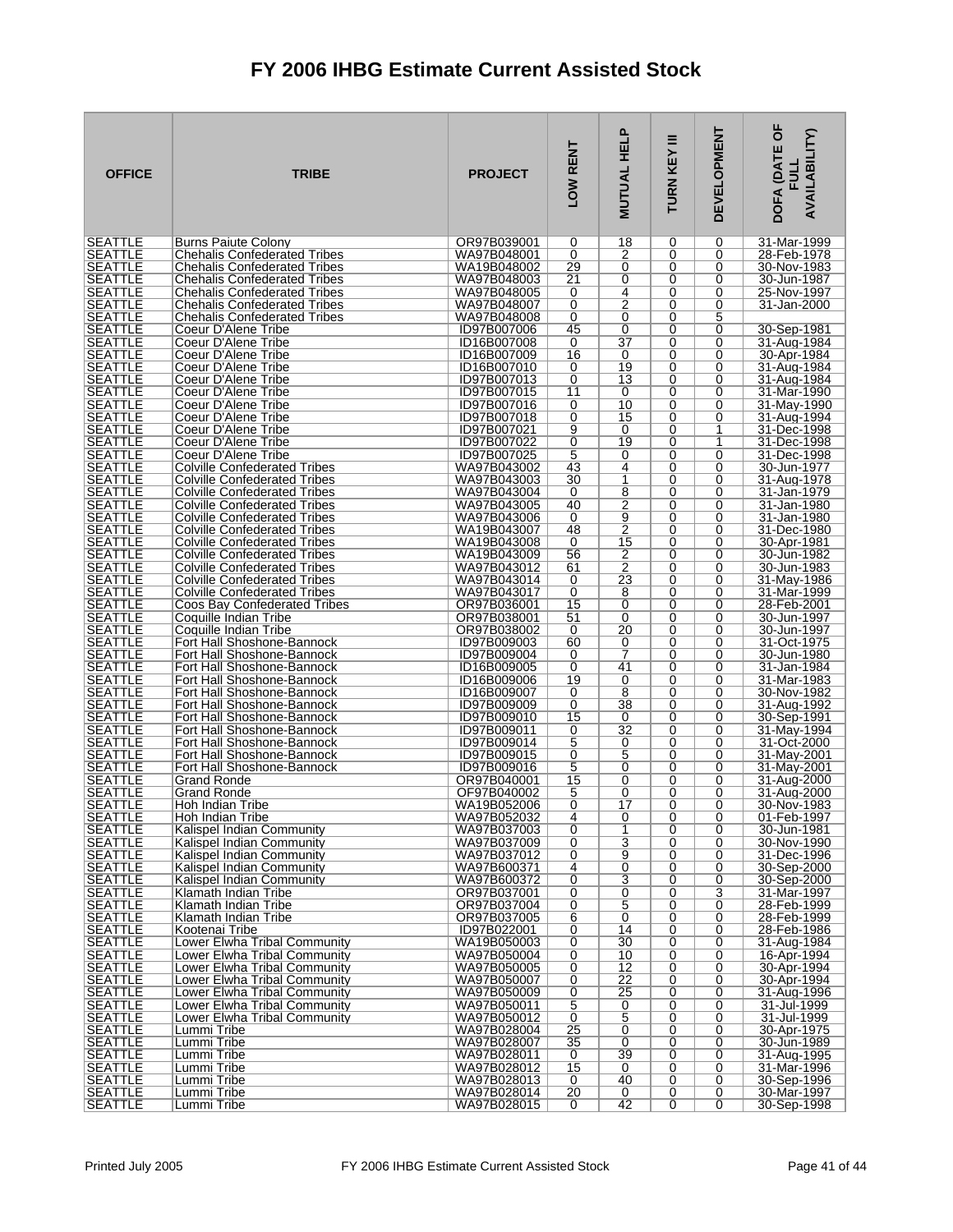| <b>OFFICE</b>                    | <b>TRIBE</b>                                                           | <b>PROJECT</b>             | LOW RENT | <b>MUTUAL HELP</b>                | Ξ<br>TURN KEY | <b>DEVELOPMENT</b> | DOFA (DATE OF<br><b>AVAILABILITY)</b> |
|----------------------------------|------------------------------------------------------------------------|----------------------------|----------|-----------------------------------|---------------|--------------------|---------------------------------------|
| <b>SEATTLE</b><br><b>SEATTLE</b> | Lummi Tribe<br>Makah Indian Tribe                                      | WA97B028023                | 0<br>0   | 5<br>1                            | 0<br>0        | 0<br>0             | 31-Dec-1998<br>31-Jul-1980            |
| <b>SEATTLE</b>                   | Makah Indian Tribe                                                     | WA97B029003<br>WA19B029004 | 22       | 0                                 | 0             | 0                  | 31-Mar-1982                           |
| <b>SEATTLE</b>                   | Makah Indian Tribe                                                     | WA19B029005                | 0        | 5                                 | 0             | 0                  | 31-Aug-1981                           |
| <b>SEATTLE</b>                   | Makah Indian Tribe                                                     | WA19B029006                | 0        | 11                                | 0             | 0                  | 31-Jan-1984                           |
| <b>SEATTLE</b>                   | Makah Indian Tribe                                                     | WA97B029008                | 0        | 30                                | 0             | 0                  | 30-Sep-1989                           |
| <b>SEATTLE</b><br><b>SEATTLE</b> | Makah Indian Tribe<br>Makah Indian Tribe                               | WA97B029009<br>WA97B029010 | 0<br>0   | 8<br>$\overline{21}$              | 0<br>0        | 0<br>0             | 30-Sep-1989<br>31-Jan-1995            |
| <b>SEATTLE</b>                   | Makah Indian Tribe                                                     | WA97B029013                | 18       | 0                                 | 0             | 0                  | 31-Dec-1996                           |
| <b>SEATTLE</b>                   | Makah Indian Tribe                                                     | WA97B029014                | 5        | 0                                 | 0             | 0                  | 30-Nov-1999                           |
| <b>SEATTLE</b>                   | Muckleshoot Indian Tribe                                               | WA97B040001                | 40       | 0                                 | 0             | 0                  | 31-Dec-1980                           |
| <b>SEATTLE</b><br><b>SEATTLE</b> | Muckleshoot Indian Tribe                                               | WA97B040003<br>WA97B040004 | 24<br>0  | 0<br>0                            | 0<br>0        | 0<br>40            | 30-Sep-1998                           |
| <b>SEATTLE</b>                   | Muckleshoot Indian Tribe<br>Nez Perce Tribe                            | ID97B008007                | 60       | 0                                 | 0             | 0                  | 30-Sep-1977                           |
| <b>SEATTLE</b>                   | Nez Perce Tribe                                                        | ID97B008008                | 0        | $\overline{4}$                    | 0             | 0                  | 31-Aug-1980                           |
| <b>SEATTLE</b>                   | Nez Perce Tribe                                                        | ID97B008011                | 0        | 17                                | 0             | 0                  | 30-Apr-1984                           |
| <b>SEATTLE</b>                   | Nez Perce Tribe                                                        | ID97B008013                | 0        | 19                                | 0             | 0                  | 31-Aug-1988                           |
| <b>SEATTLE</b><br><b>SEATTLE</b> | Nez Perce Tribe<br>Nez Perce Tribe                                     | ID97B008014<br>ID97B008015 | 0<br>29  | 39<br>0                           | 0<br>0        | 0<br>0             | 31-Aug-1991<br>30-Sep-1993            |
| <b>SEATTLE</b>                   | Nez Perce Tribe                                                        | ID97B008017                | 0        | $\overline{31}$                   | 0             | 0                  | 31-Dec-1994                           |
| <b>SEATTLE</b>                   | Nez Perce Tribe                                                        | ID97B008021                | 0        | 7                                 | 0             | 0                  | 30-Sep-1996                           |
| <b>SEATTLE</b>                   | Nez Perce Tribe                                                        | ID97B008022                | 0        | 1                                 | 0             | 0                  | 30-Sep-1996                           |
| <b>SEATTLE</b><br><b>SEATTLE</b> | Nisqually Indian Community<br>Nisqually Indian Community               | WA97B052001<br>WA97B052002 | 0<br>0   | 1<br>6                            | 0<br>0        | 0<br>0             | 31-Dec-1977<br>31-Dec-1980            |
| <b>SEATTLE</b>                   | Nisqually Indian Community                                             | WA97B052003                | 0        | 10                                | 0             | 0                  | 28-Feb-1982                           |
| <b>SEATTLE</b>                   | Nisqually Indian Community                                             | WA19B052006                | 0        | 9                                 | 0             | 0                  | 30-Nov-1983                           |
| <b>SEATTLE</b>                   | Nisqually Indian Community                                             | WA97B052008                | 0        | 8                                 | 0             | 0                  | 30-Apr-1986                           |
| <b>SEATTLE</b><br><b>SEATTLE</b> | Nisqually Indian Community<br>Nisqually Indian Community               | WA97B052011<br>WA97B052012 | 0<br>0   | 19<br>11                          | 0<br>0        | 0<br>0             | 28-Feb-1987<br>30-Apr-1988            |
| <b>SEATTLE</b>                   | Nisqually Indian Community                                             | WA97B052016                | 0        | 5                                 | 0             | 0                  | 30-Apr-1988                           |
| <b>SEATTLE</b>                   | Nisqually Indian Community                                             | WA97B052032                | 5        | $\overline{0}$                    | 0             | 0                  | 30-Sep-2000                           |
| <b>SEATTLE</b>                   | Nisqually Indian Community                                             | WA97B052035                | 5        | 0                                 | 0             | 0                  | 31-Mar-1999                           |
| <b>SEATTLE</b><br><b>SEATTLE</b> | Nisqually Indian Community<br>Nooksack Tribe                           | WA97B052040<br>WA97B056001 | 0<br>0   | 5<br>14                           | 0<br>0        | 0<br>0             | 31-Jul-1998<br>31-Dec-1979            |
| <b>SEATTLE</b>                   | Nooksack Tribe                                                         | WA19B056002                | 0        | 13                                | 0             | 0                  | 31-Dec-1980                           |
| <b>SEATTLE</b>                   | Nooksack Tribe                                                         | WA97B056003                | 0        | 36                                | 0             | 0                  | 31-Aug-1984                           |
| <b>SEATTLE</b>                   | Nooksack Tribe                                                         | WA97B056005                | 0        | 12                                | 0             | 0                  | 31-Jan-1992                           |
| <b>SEATTLE</b><br><b>SEATTLE</b> | Nooksack Tribe<br>Nooksack Tribe                                       | WA97B056006<br>WA97B056007 | 0<br>0   | 20<br>7                           | 0<br>0        | 0<br>0             | 31-Jul-1994<br>31-Jul-1994            |
| <b>SEATTLE</b>                   | Nooksack Tribe                                                         | WA97B056008                | 7        | 0                                 | 0             | 0                  | 30-Sep-1999                           |
| <b>SEATTLE</b>                   | Port Gamble Indian Community                                           | WA97B044001                | 5        | 0                                 | 0             | 0                  | 30-May-1974                           |
| <b>SEATTLE</b>                   | Port Gamble Indian Community                                           | WA97B044003                | 20       | 0                                 | 0             | 0                  | 31-Oct-1977                           |
| <b>SEATTLE</b><br><b>SEATTLE</b> | Port Gamble Indian Community<br>Port Gamble Indian Community           | WA19B044004<br>WA97B044006 | 10<br>0  | 0<br>10                           | 0<br>0        | 0<br>0             | 31-Mar-1983<br>31-May-1993            |
| <b>SEATTLE</b>                   | Port Gamble Indian Community                                           | WA97B044008                | 0        | 10                                | 0             | 0                  | 31-Jan-1996                           |
| <b>SEATTLE</b>                   | Port Gamble Indian Community                                           | WA97B044010                | $\Omega$ | 9                                 | 0             | $\Omega$           | 30-Apr-1998                           |
| <b>SEATTLE</b>                   | Port Gamble Indian Community                                           | WA97B044011                | 6        | $\overline{0}$                    | 0             | 0                  | 30-Apr-1998                           |
| <b>SEATTLE</b><br><b>SEATTLE</b> | <b>Puyallup Tribe</b><br><b>Puyallup Tribe</b>                         | WA97B063002<br>WA97B063005 | 27<br>0  | 0<br>$\overline{23}$              | 0<br>0        | 0<br>0             | 31-Jul-1990<br>31-Jul-1990            |
| <b>SEATTLE</b>                   | Puyallup Tribe                                                         | WA97B063006                | 0        | 0                                 | 0             | $\overline{5}$     |                                       |
| <b>SEATTLE</b>                   | <b>Puyallup Tribe</b>                                                  | WA97B063007                | 0        | 0                                 | 0             | 5                  |                                       |
| <b>SEATTLE</b>                   | Quileute Tribe                                                         | WA19B047001                | 0        | 26                                | 0             | 0                  | 30-Sep-1982                           |
| <b>SEATTLE</b><br><b>SEATTLE</b> | Quileute Tribe<br>Quileute Tribe                                       | WA97B047002<br>WA97B047003 | 0<br>0   | $\overline{24}$<br>4              | 0<br>0        | 0<br>0             | 31-Mar-1996<br>30-Sep-1997            |
| <b>SEATTLE</b>                   | Quileute Tribe                                                         | WA97B047004                | 0        | $\overline{4}$                    | 0             | 0                  | 30-Sep-1997                           |
| <b>SEATTLE</b>                   | Quileute Tribe                                                         | WA97B047005                | 3        | $\overline{3}$                    | 0             | 0                  | 31-Dec-1998                           |
| <b>SEATTLE</b>                   | Quinault Tribe                                                         | WA97B027003                | 40       | 0                                 | 0             | 0                  | 30-Jul-1974                           |
| <b>SEATTLE</b><br><b>SEATTLE</b> | Quinault Tribe<br>Quinault Tribe                                       | WA97B027005<br>WA97B027006 | 0<br>0   | $\overline{8}$<br>$\overline{17}$ | 0<br>0        | 0<br>0             | 31-Jan-1980<br>31-Jul-1981            |
| <b>SEATTLE</b>                   | <b>Quinault Tribe</b>                                                  | WA97B027007                | 10       | 0                                 | 0             | 0                  | 31-Jul-1981                           |
| <b>SEATTLE</b>                   | Quinault Tribe                                                         | WA97B027009                | 0        | 14                                | 0             | 0                  | 30-Apr-1985                           |
| <b>SEATTLE</b>                   | Quinault Tribe                                                         | WA97B027010                | 0        | 20                                | 0             | 0                  | 30-Sep-1995                           |
| <b>SEATTLE</b><br><b>SEATTLE</b> | Sauk-Suiattle Indian Tribe<br>Shoalwater Bay Tribe                     | WA97B062003<br>WA97B052008 | 0<br>0   | 18<br>8                           | 0<br>0        | 0<br>0             | 31-Jul-1984<br>30-Apr-1986            |
| <b>SEATTLE</b>                   | <b>Shoalwater Bay Tribe</b>                                            | WA97B052021                | 1        | 0                                 | 0             | 0                  | 28-Feb-2000                           |
| <b>SEATTLE</b>                   | Shoalwater Bay Tribe                                                   | WA97B052046                | 3        | 0                                 | 0             | 0                  | 30-Apr-2003                           |
| <b>SEATTLE</b>                   | Shoalwater Bay Tribe                                                   | WA97B052051                | 0        | $\overline{4}$                    | 0             | 1                  | 31-Jul-2000                           |
| <b>SEATTLE</b><br><b>SEATTLE</b> | <b>Siletz Confederated Tribes</b><br><b>Siletz Confederated Tribes</b> | OR97B035001<br>OR97B035002 | 0<br>0   | 39<br>15                          | 0<br>0        | 0<br>0             | 31-Mar-1989<br>31-Aug-1991            |
| <b>SEATTLE</b>                   | <b>Siletz Confederated Tribes</b>                                      | OR97B035004                | 26       | 0                                 | 0             | 0                  | 30-Apr-1996                           |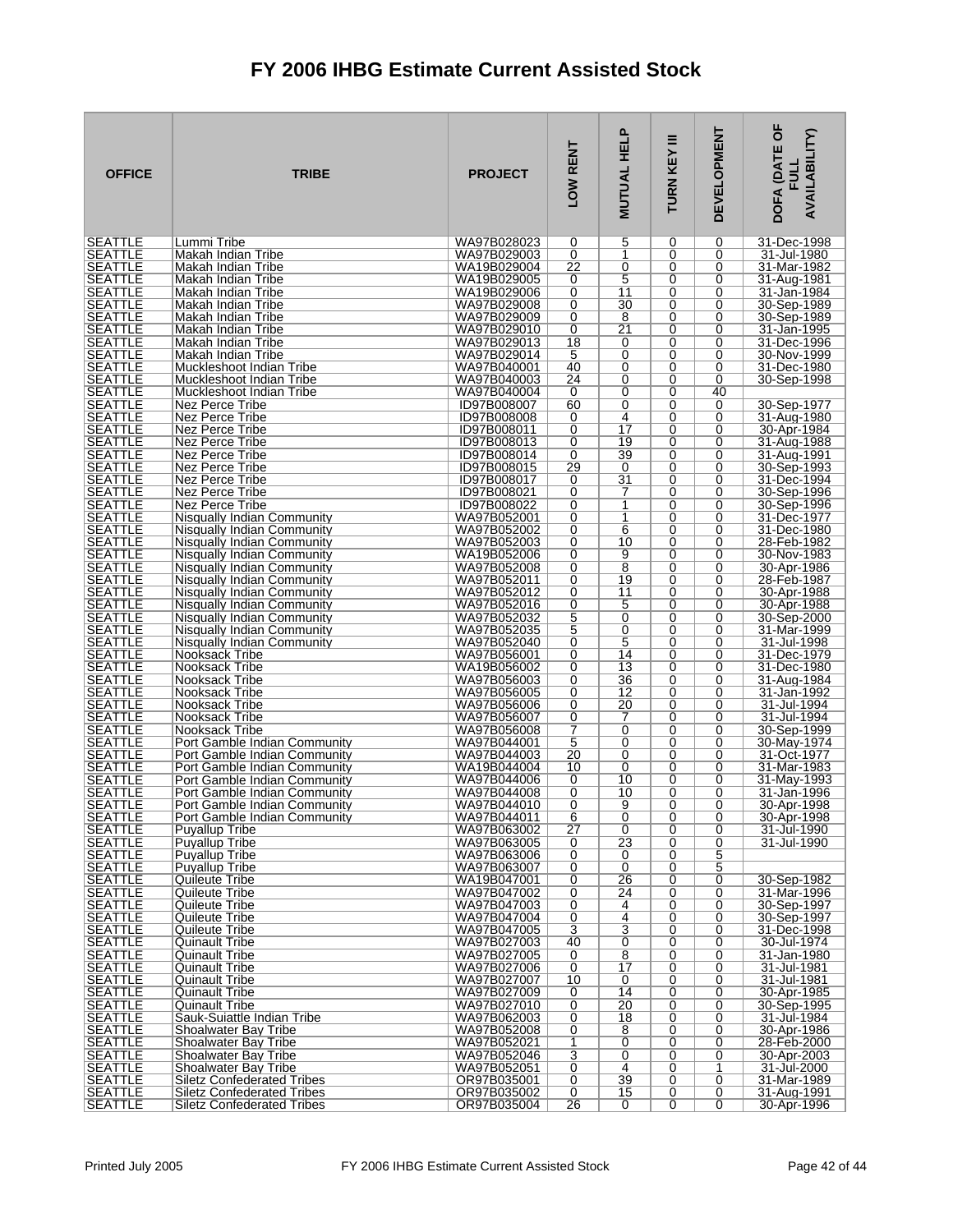| <b>OFFICE</b>                    | <b>TRIBE</b>                                                    | <b>PROJECT</b>             | LOW RENT             | <b>MUTUAL HELP</b>                        | Ξ<br>TURN KEY | <b>DEVELOPMENT</b>  | <b>DOFA (DATE OF</b><br><b>AVAILABILITY)</b><br>FU니 |
|----------------------------------|-----------------------------------------------------------------|----------------------------|----------------------|-------------------------------------------|---------------|---------------------|-----------------------------------------------------|
| <b>SEATTLE</b><br>SEATTLE        | <b>Siletz Confederated Tribes</b>                               | OR97B035007                | 25<br>0              | 0<br>$\overline{5}$                       | 0<br>0        | 0<br>0              | 30-Sep-1997                                         |
| <b>SEATTLE</b>                   | Siletz Confederated Tribes<br><b>Siletz Confederated Tribes</b> | OR97B035008<br>OR97B035009 | 0                    | 5                                         | 0             | 0                   | 28-Feb-2001<br>28-Feb-2001                          |
| <b>SEATTLE</b>                   | <b>Siletz Confederated Tribes</b>                               | OR97B035010                | 1                    | 0                                         | 0             | 0                   | 28-Feb-2001                                         |
| <b>SEATTLE</b>                   | <b>Siletz Confederated Tribes</b>                               | OR97B035011                | 0                    | $\overline{5}$                            | 0             | 0                   | 28-Feb-2001                                         |
| <b>SEATTLE</b>                   | <b>Siletz Confederated Tribes</b>                               | OR97B035012                | 5                    | 0                                         | 0             | 0                   | 28-Feb-2001                                         |
| <b>SEATTLE</b><br><b>SEATTLE</b> | Skokomish Indian Tribe<br>Skokomish Indian Tribe                | WA97B052002<br>WA97B052003 | 0<br>0               | $\overline{\mathbf{3}}$<br>$\overline{8}$ | 0<br>0        | 0<br>0              | 31-Dec-1980<br>28-Feb-1982                          |
| <b>SEATTLE</b>                   | Skokomish Indian Tribe                                          | WA97B052008                | 0                    | 18                                        | 0             | 0                   | 30-Apr-1986                                         |
| <b>SEATTLE</b>                   | Skokomish Indian Tribe                                          | WA97B052019                | 0                    | 21                                        | 0             | 0                   | 31-Mar-1992                                         |
| <b>SEATTLE</b>                   | Skokomish Indian Tribe                                          | WA97B052021                | 10                   | 0                                         | 0             | 0                   | 28-Feb-1999                                         |
| <b>SEATTLE</b><br><b>SEATTLE</b> | Skokomish Indian Tribe<br>Spokane Tribe                         | WA97B052038<br>WA97B037003 | 5<br>0               | 0<br>4                                    | 0<br>0        | 0<br>0              | 31-Mar-2000<br>30-Jun-1981                          |
| <b>SEATTLE</b>                   | Spokane Tribe                                                   | WA19B037004                | 32                   | 0                                         | 0             | 0                   | 31-Dec-1981                                         |
| <b>SEATTLE</b>                   | Spokane Tribe                                                   | WA97B037005                | 52                   | 0                                         | 0             | 0                   | 29-Feb-1984                                         |
| <b>SEATTLE</b>                   | Spokane Tribe                                                   | WA97B037006                | 0                    | 11<br>25                                  | 0             | 0                   | 30-Apr-1986                                         |
| <b>SEATTLE</b><br><b>SEATTLE</b> | Spokane Tribe<br>Spokane Tribe                                  | WA97B037008<br>WA97B037009 | $\overline{2}$<br>1  | 33                                        | 0<br>0        | 0<br>0              | 30-Nov-1987<br>30-Nov-1990                          |
| <b>SEATTLE</b>                   | Spokane Tribe                                                   | WA97B037013                | 0                    | 9                                         | 0             | $\Omega$            | 31-Jan-1997                                         |
| <b>SEATTLE</b>                   | Spokane Tribe                                                   | WA97B037014                | 16                   | $\overline{0}$                            | 0             | 0                   | 31-Aug-1997                                         |
| <b>SEATTLE</b>                   | Spokane Tribe                                                   | WA97B037024<br>WA97B037025 | 0                    | 4<br>$\overline{0}$                       | 0<br>0        | 0<br>0              | 31-Aug-2000                                         |
| <b>SEATTLE</b><br><b>SEATTLE</b> | Spokane Tribe<br>Squaxin Island Tribe                           | WA97B052003                | 6<br>0               | 15                                        | 0             | 0                   | 31-Mar-2000<br>28-Feb-1982                          |
| <b>SEATTLE</b>                   | Squaxin Island Tribe                                            | WA19B052004                | 0                    | 9                                         | 0             | 0                   | 28-Feb-1982                                         |
| <b>SEATTLE</b>                   | Squaxin Island Tribe                                            | WA19B052006                | 0                    | $\frac{1}{2}$                             | 0             | 0                   | 30-Nov-1983                                         |
| <b>SEATTLE</b><br><b>SEATTLE</b> | Squaxin Island Tribe<br>Squaxin Island Tribe                    | WA97B052017<br>WA97B052021 | 0<br>10              | 21<br>0                                   | 0<br>0        | 0<br>0              | 29-Feb-1992<br>23-Oct-1997                          |
| <b>SEATTLE</b>                   | Squaxin Island Tribe                                            | WA97B052032                | 7                    | 0                                         | 0             | 0                   | 01-Jun-1998                                         |
| <b>SEATTLE</b>                   | Squaxin Island Tribe                                            | WA97B052036                | 2                    | 0                                         | 0             | 0                   | 01-Jun-1998                                         |
| <b>SEATTLE</b>                   | Squaxin Island Tribe                                            | WA97B052042                | 2                    | 0                                         | 0             | 0                   | 31-Jan-2002                                         |
| <b>SEATTLE</b><br><b>SEATTLE</b> | Squaxin Island Tribe<br>Suquamish Tribal Council                | WA97B052052<br>WA97B052002 | 0<br>0               | 5<br>12                                   | 0<br>0        | 0<br>0              | 31-Jan-2002<br>31-Dec-1980                          |
| <b>SEATTLE</b>                   | Suquamish Tribal Council                                        | WA97B052008                | 0                    | 17                                        | 0             | 0                   | 30-Apr-1986                                         |
| <b>SEATTLE</b>                   | Suquamish Tribal Council                                        | WA97B052014                | 0                    | 25                                        | 0             | 0                   | 31-Mar-1992                                         |
| <b>SEATTLE</b>                   | Suquamish Tribal Council                                        | WA97B052020                | 4                    | 0                                         | 0             | 0                   | 30-Sep-1993                                         |
| <b>SEATTLE</b><br><b>SEATTLE</b> | Suquamish Tribal Council<br>Suguamish Tribal Council            | WA97B052034<br>WA97B052041 | 5<br>0               | 0<br>5                                    | 0<br>0        | 0<br>0              | 28-Feb-1999<br>31-Aug-1998                          |
| SEATTLE                          | Swinomish Indians                                               | WA97B023003                | 17                   | 0                                         | 0             | 0                   | 31-Dec-1972                                         |
| <b>SEATTLE</b>                   | Swinomish Indians                                               | WA97B023004                | 16                   | 0                                         | 0             | 0                   | 30-Apr-1980                                         |
| <b>SEATTLE</b>                   | Swinomish Indians                                               | WA97B023005                | 0                    | $\overline{\mathbf{3}}$                   | 0             | 0                   | 30-Apr-1980                                         |
| SEATTLE<br><b>SEATTLE</b>        | Swinomish Indians<br>Swinomish Indians                          | WA97B023006<br>WA97B023007 | 36<br>10             | 0<br>0                                    | 0<br>0        | 0<br>0              | 31-Aug-1985<br>31-Dec-1993                          |
| <b>SEATTLE</b>                   | Swinomish Indians                                               | WA97B023008                | 0                    | 8                                         | 0             | 0                   | 30-Jun-1998                                         |
| <b>SEATTLE</b>                   | Tulalip Tribes                                                  | WA97B051001                | 40                   | 0                                         | 0             | 0                   | 31-May-1978                                         |
| <b>SEATTLE</b><br><b>SEATTLE</b> | Tulalip Tribes<br><b>Tulalin Tribes</b>                         | WA19B051002<br>WA19B051003 | 0<br>21              | 9<br>0                                    | 0<br>0        | 0<br>$\Omega$       | 31-Mar-1982<br>31 Jan-1982                          |
| <b>SEATTLE</b>                   | <b>Tulalip Tribes</b>                                           | WA19B051004                | 0                    | 10                                        | 0             | 0                   | 31-May-1986                                         |
| <b>SEATTLE</b>                   | Tulalip Tribes                                                  | WA19B051005                | 14                   | 0                                         | 0             | 0                   | 31-May-1986                                         |
| <b>SEATTLE</b>                   | <b>Tulalip Tribes</b>                                           | WA97B051006                | 0                    | $\overline{4}$                            | 0             | 0                   | 31-May-1986                                         |
| SEATTLE<br><b>SEATTLE</b>        | <b>Tulalip Tribes</b><br><b>Tulalip Tribes</b>                  | WA97B051007<br>WA97B051009 | 17<br>4              | 0<br>0                                    | 0<br>0        | 0<br>0              | 31-Oct-1991<br>31-Oct-1991                          |
| <b>SEATTLE</b>                   | Tulalip Tribes                                                  | WA97B051010                | $\overline{0}$       | $\overline{17}$                           | 0             | 0                   | 31-Oct-1991                                         |
| <b>SEATTLE</b>                   | <b>Tulalip Tribes</b>                                           | WA97B051011                | $\overline{20}$      | 0                                         | 0             | 0                   | 31-Oct-1991                                         |
| <b>SEATTLE</b>                   | <b>Tulalip Tribes</b>                                           | WA97B051013                | 0                    | 20                                        | 0             | 0                   | 31-Dec-1992                                         |
| <b>SEATTLE</b><br><b>SEATTLE</b> | Tulalip Tribes<br><b>Tulalip Tribes</b>                         | WA97B051016<br>WA97B051017 | 0<br>0               | 13<br>7                                   | 0<br>0        | 0<br>0              | 31-Dec-1991<br>31-Dec-1991                          |
| <b>SEATTLE</b>                   | <b>Tulalip Tribes</b>                                           | WA97B051018                | 19                   | 0                                         | 0             | 0                   | 30-Nov-1994                                         |
| <b>SEATTLE</b>                   | <b>Tulalip Tribes</b>                                           | WA97B051019                | 0                    | $\overline{34}$                           | 0             | 0                   | 30-Nov-1994                                         |
| SEATTLE<br><b>SEATTLE</b>        | Tulalip Tribes<br><b>Umatilla Confederated Tribes</b>           | WA97B051022<br>OR97B012002 | 0<br>50              | 18<br>0                                   | 0<br>0        | 0<br>0              | 31-Dec-1996<br>28-Feb-1974                          |
| <b>SEATTLE</b>                   | Umatilla Confederated Tribes                                    | OR97B012003                | 19                   | 1                                         | 0             | 0                   | 31-Jul-1975                                         |
| <b>SEATTLE</b>                   | <b>Umatilla Confederated Tribes</b>                             | OR97B012005                | 10                   | 0                                         | 0             | 0                   | 30-Jun-1978                                         |
| <b>SEATTLE</b>                   | Umatilla Confederated Tribes                                    | OR97B012006                | 50                   | 0                                         | 0             | 0                   | 28-Feb-1981                                         |
| <b>SEATTLE</b><br><b>SEATTLE</b> | Umatilla Confederated Tribes<br>Umatilla Confederated Tribes    | OR97B012007<br>OR97B012009 | 0<br>0               | 15<br>15                                  | 0<br>0        | 0<br>0              | 31-Mar-1984<br>31-May-1991                          |
| <b>SEATTLE</b>                   | Umatilla Confederated Tribes                                    | OR97B012010                | 0                    | 18                                        | 0             | 0                   | 31-May-1994                                         |
| <b>SEATTLE</b>                   | Umatilla Confederated Tribes                                    | OR97B012013                | 0                    | 17                                        | 0             | 3                   | 31-Oct-2000                                         |
| <b>SEATTLE</b>                   | Umatilla Confederated Tribes                                    | OR97B012014                | 20                   | 0                                         | 0             | 0                   | 31-Dec-1997                                         |
| <b>SEATTLE</b><br><b>SEATTLE</b> | Upper Skagit Tribe<br>Upper Skagit Tribe                        | WA97B062001<br>WA97B062004 | 0<br>$\overline{20}$ | 50<br>0                                   | 0<br>0        | 0<br>$\overline{0}$ | 30-Apr-1983<br>30-Jun-1999                          |
|                                  |                                                                 |                            |                      |                                           |               |                     |                                                     |